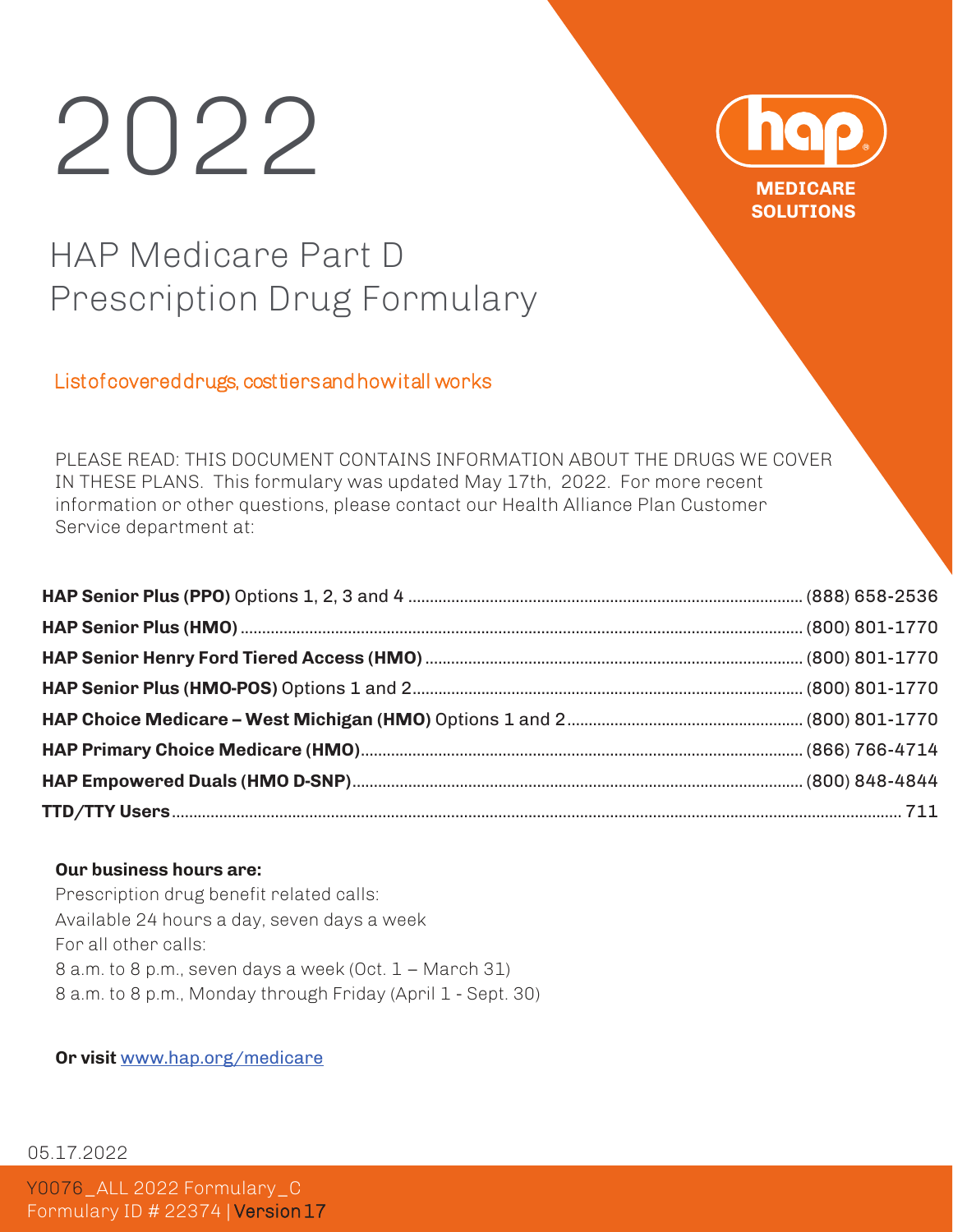

**Note to existing members:** This formulary has changed since last year. Please review this document to make sure that it still contains the drugs you take.

When this drug list (formulary) refers to "we," "us," or "our," it means Health Alliance Plan of Michigan. When it refers to "plan" or "our plan," it means HAP Medicare Advantage.

This document includes a list of the drugs (formulary) for our plan which is current as of May 17, 2022. For an updated formulary, please contact us. Our contact information, along with the date we last updated the formulary, appears on the front and back cover pages.

You must generally use network pharmacies to use your prescription drug benefit. Benefits, formulary, pharmacy network, and  $/$  or co-payments  $/$  coinsurance may change on January 1, 2022, and from time to time during the year.

Health Alliance Plan (HAP) has HMO, HMO-POS, PPO plans with Medicare contracts. Enrollment depends on contract renewal.

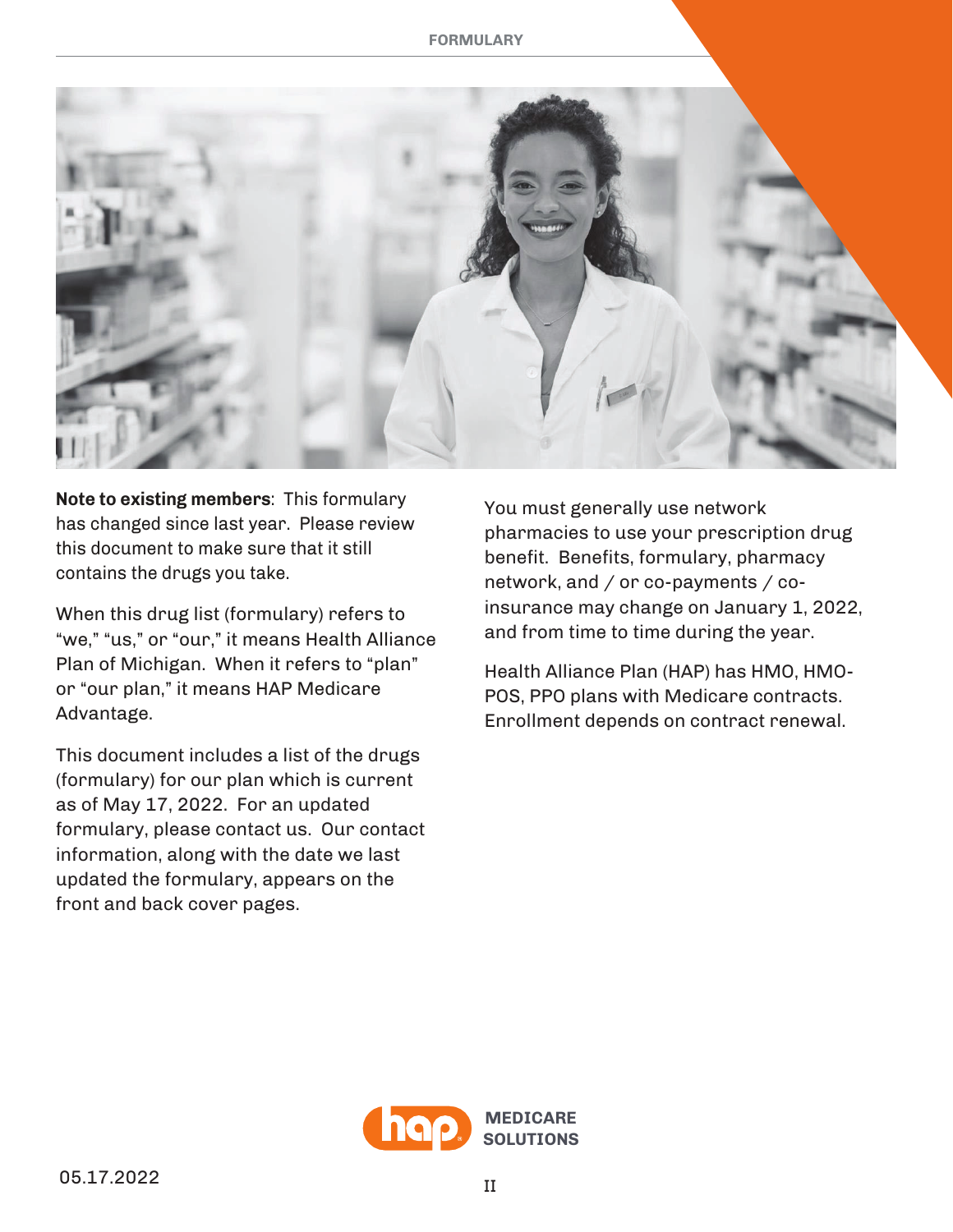#### **What is the HAP Medicare Advantage Formulary?**

A formulary is a list of covered drugs selected by HAP Medicare Advantage in consultation with a team of health care providers, which represents the prescription therapies believed to be a necessary part of a quality treatment program. We will generally cover the drugs listed in our formulary as long as the drug is medically necessary, the prescription is filled at a plan network pharmacy, and other plan rules are followed. For more information on how to fill your prescriptions, please review your Evidence of Coverage.

#### **Can the Formulary (drug list) change?**

Most changes in drug coverage happen on January 1, but we may add or remove drugs on the Drug List during the year, move them to different cost-sharing tiers, or add new restrictions. We must follow the Medicare rules in making these changes.

#### **Changes that can affect you this year:**

In the below cases, you will be affected by coverage changes during the year:

• **New generic drugs.** We may immediately remove a brand name drug on our Drug List if we are replacing it with a new generic drug that will appear on the same or lower cost-sharing tier and with the same or fewer restrictions. Also, when adding the new generic drug, we may decide to keep the brand name drug on our Drug List, but immediately move it to a different costsharing tier or add new restrictions. If you are currently taking that brand name drug, we may not tell you in advance before we make that change, but we will later provide you with information about the specific change(s) we have made.

- If we make such a change, you or your prescriber can ask us to make an exception and continue to cover the brand name drug for you. The notice we provide you will also include information on how to request an exception, and you can also find information in the section below titled "How do I request an exception to HAP's Medicare Advantage Formulary?"
- **Drugs removed from the market.** If the Food and Drug Administration deems a drug on our Formulary to be unsafe or the drug's manufacturer removes the drug from the market, we will immediately remove the drug from our formulary and provide notice to members who take the drug.
- **Other changes.** We may make other changes that affect members currently taking a drug. For instance, we may add a generic drug that is not new to market to replace a brand name drug currently on the formulary; or add new restrictions to the brand name drug or move it to a different cost-sharing tier or both. Orwemay make changes based on new clinical guidelines. If we remove drugs from our formulary, or add prior authorization, quantity limits and/or step therapy restrictions on a drug, or move a drug to a higher cost-sharing tier, we must notify affected members of the change at least 30 days before the change becomes effective, or at the time the member requests a refill of the drug, at which time the member will receive a 30-day supply of the drug.
	- If we make these other changes, you or your prescriber can ask us to make an exception and continue to cover the brand name drug for you. The notice we provide you will also include information on how to request an exception, and you can also find information in the section below entitled "How do I request an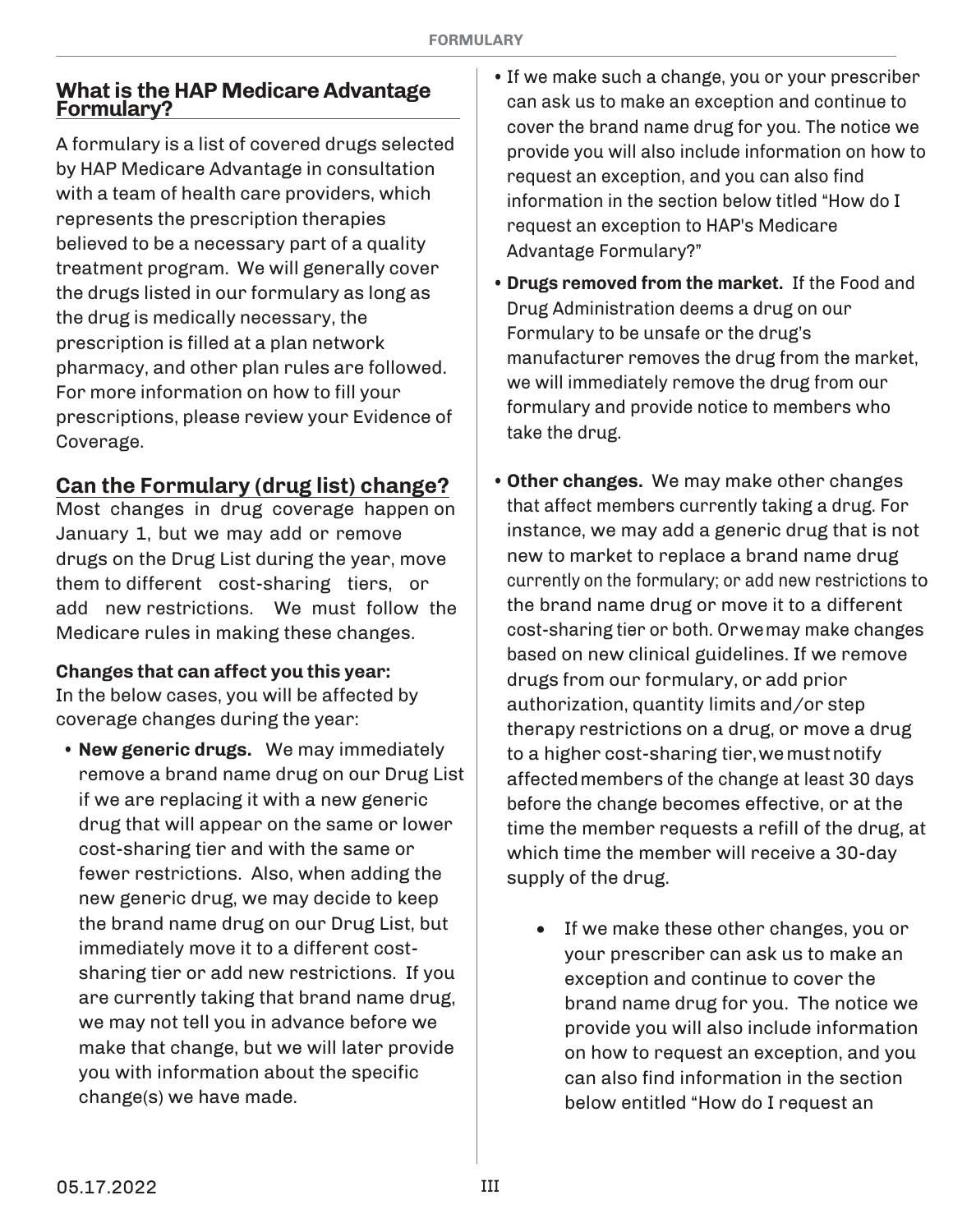exception to HAP's Medicare Advantage Formulary?" **Changes that will not affect you if you are** currently taking the drug. Generally, if you are taking a drug on our 2022 formulary that was covered at the beginning of the year, we will not discontinue or reduce coverage of the drug during the 2022 coverage year except as described above. This means these drugs will remain available at the same cost-sharing and with no new restrictions for those members taking them for the remainder of the coverage year. You will not get direct notice this year about the changes that do not affect you. However, on January 1 of the next year, such changes would affect you, and it is important to check the Drug List for the new benefit year for any changes to drugs.

The formulary is current as of May 17th, 2022. To get updated information about the drugs covered by our plan, please contact us. Our contact information appears on the front and back cover pages.

Each month we will post an updated Comprehensive Medicare Formulary to our website at www.hap.org/medicare with maintenance changes. We will also post a summary of formulary changes for quick reference. The monthly member EOB also contains notification of formulary changes that will occur throughout the plan year to the Medicare Formulary. In the event of mid-year non-maintenance formulary change, members affected by the change will be notified by letter and/or phone call campaigns.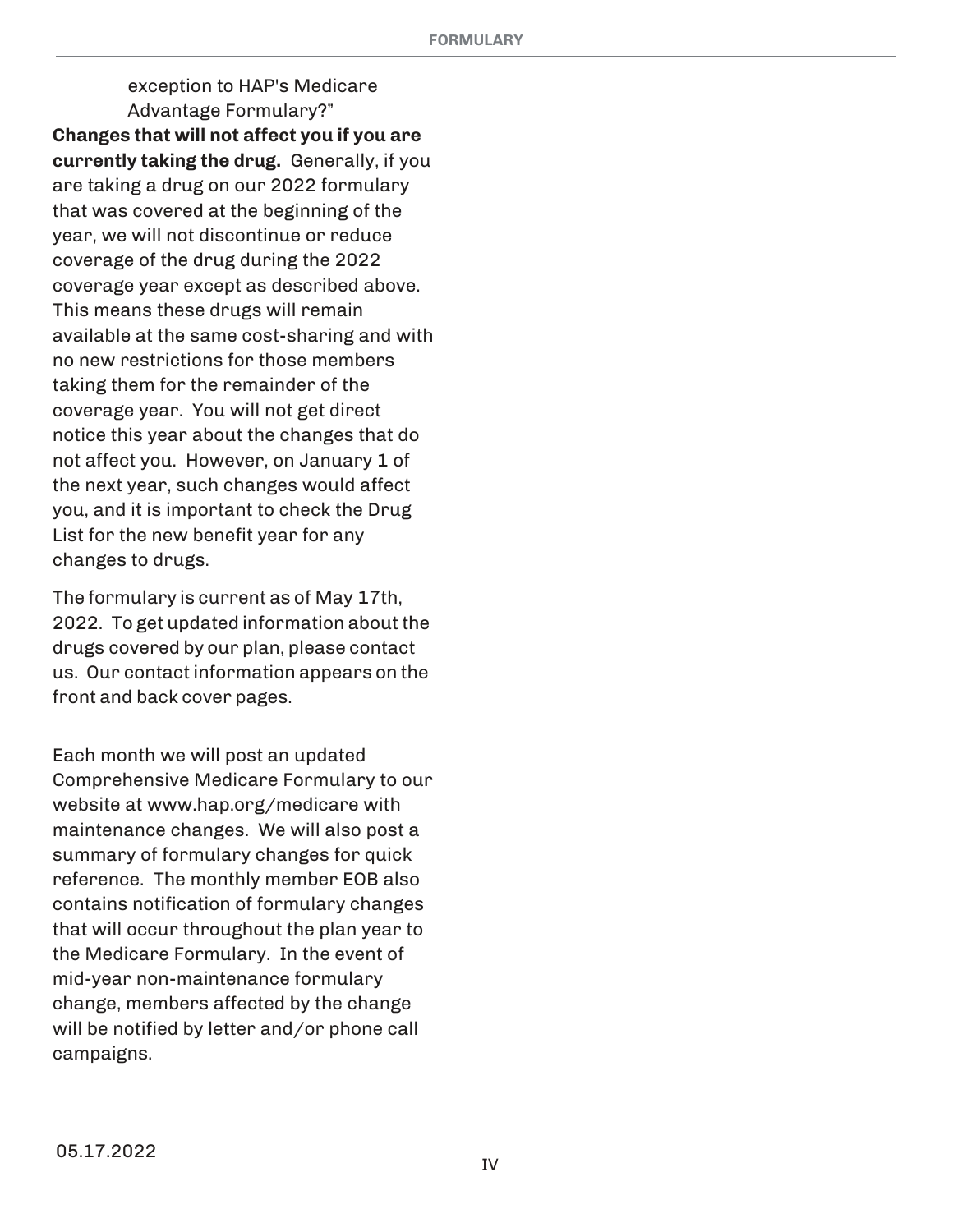There are two ways to find your drug within the formulary:

#### **Medical Condition**

The formulary begins on page 1. The drugs in this formulary are grouped into categories depending on the type of medical conditions that they are used to treat. For example, drugs used to treat a heart condition are listed under the category, "Cardiovascular, Hypertension/ Lipids." If you know what your drug is used for, look for the category name in the list that begins on page 1. Then look under the category name for your drug.

#### *Alpabetical Listing*

If you are not sure what category to look under, you should look for your drug in the Index that begins on page 103. The Index provides an alphabetical list of all of the drugs included in this document. Both brand name drugs and generic drugs are listed in the Index. Look in the Index and find your drug. Next to your drug, you will see the page number where you can find coverage information. Turn to the page listed in the Index and find the name of your drug in the first column of the list.

#### **What are generic drugs?\_\_\_\_\_\_\_\_\_\_\_\_\_**

HAP Medicare Advantage covers both brand name drugs and generic drugs. A generic drug is approved by the FDA as having the same active ingredient as the brand name drug. Generally, generic drugs cost less than brand name drugs.

#### Are there any restrictions on my coverage?

Some covered drugs may have additional requirements or limits on coverage. These requirements and limits may include:

- **How do I use the Formulary?**<br>There are two ways to find your days within the **Frior Authorization:** We require you or your physician to get prior authorization for certain drugs. This means that you will need to get approval from us before you fill your prescriptions. If you don't get approval, we may not cover the drug.
	- **Quantity Limits:** For certain drugs, we limit the amount of the drug that the plan will cover. For example, the plan provides 30 tablets per prescription for aripiprazole. This may be in addition to a standard one-month or three-month supply.
	- Step Therapy: In some cases, we require you to first try certain drugs to treat your medical condition before we will cover another drug for that condition. For example, if Drug A and Drug B both treat your medical condition, we may not cover Drug B unless you try Drug A first. If Drug A does not work for you, we will then cover Drug B.

You can find out if your drug has any additional requirements or limits by looking in the formulary that begins on page 1. You can also get more information about the restrictions applied to specific covered drugs by visiting our Web site. We have posted online documents that explain our prior authorization and step therapy restrictions. You may also ask us to send you a copy. Our contact information, along with the date we last updated the formulary, appears on the front and back cover pages.

You can ask us to make an exception to these restrictions or limits or for a list of other, similar drugs that may treat your health condition. See the section, "How do I request an exception to the HAP Medicare Advantage's Formulary?" on page VI for information about how to request an exception.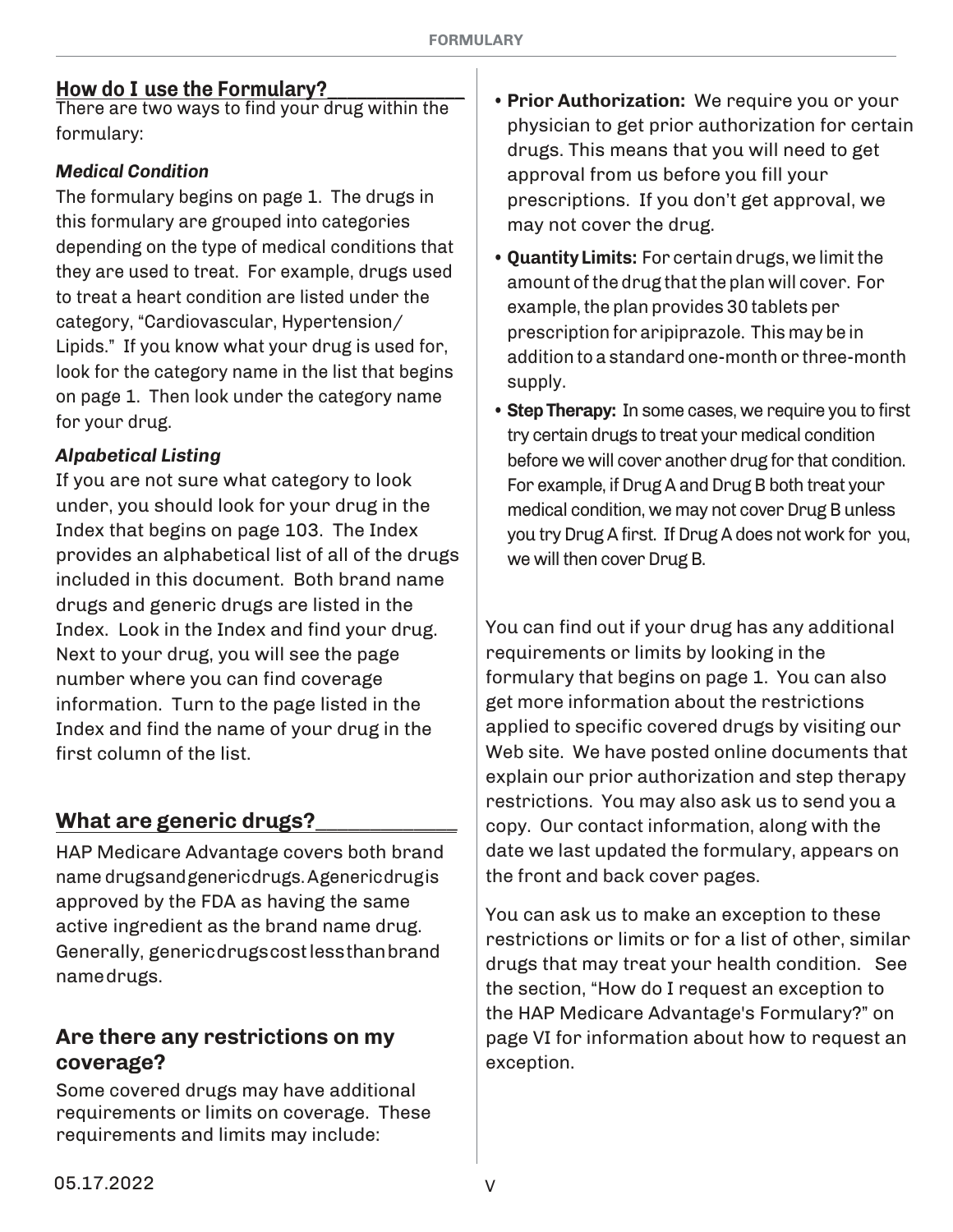### **What if my drug is not on the Formulary?**

If your drug is not included in this formulary (list of covered drugs), you should first contact Customer Service and ask if your drug is covered. If you learn that we do not cover your drug, you havetwo options:

- You can ask Customer Service for a list of similar drugs that are covered by the plan. When you receive the list, show it to your doctor and ask him or her to prescribe a similar drug that is covered by the plan.
- You can ask us to make an exception and cover your drug. See below for information about how to request an exception.

#### **How do I request an exception to HAPT Medicare Advantage Formulary?**

You can ask us to make an exception to our coverage rules. There are several types of exceptions that you can ask us to make.

- You can ask us to cover your drug even if it is not on our formulary. If approved, this drug will be covered at a pre-determined cost-sharing level, and you would not be able to ask us to provide the drug at a lower costsharing level.
- You can ask us to cover a formulary drug at a lower cost-sharing level unless the drug is on the specialty tier. If approved this would lower the amount you must pay for your drug.
- You can ask us to waive coverage restrictions or limits on your drug. For example, for certain drugs, the plan limits the amount of the drug that we will cover. If your drug has a quantity limit, you can ask us to waive the limit and cover a greater amount.

Generally, we will only approve your request for an exception if the alternative drugs included on the plan's formulary, the lower cost-sharing drug, or additional utilization restrictions would not be as effective in treating your condition and/or would cause you to have adverse medical effects.

You should contact us to ask us for an initial coverage decision for a formulary tier or utilization restriction exception. **When you request a formulary tier or utilization restriction exception, you should submit a statement from your prescriber or physician supporting your request.** Generally, we must make our decision within 72 hours of getting your prescriber's supporting statement. You can request an expedited (fast) exception if you or your doctor believe that your health could be seriously harmed by waiting up to 72 hours for a decision. If your request to expedite is granted, we must give you a decision no later than 24 hours after we get a supporting statement from your doctor or other prescriber.

#### **What do I do before I can talk to my doctor about changing my drugs or requesting an exception?\_\_\_\_\_\_\_\_\_\_\_\_\_\_\_\_**

As a new or continuing member in our plan you may be taking drugs that are not on our formulary. Or, you may be taking a drug that is on our formulary but your ability to get it is limited. For example, you may need a prior authorization from us before you can fill your prescription. You should talk to your doctor to decide if you should switch to an appropriate drug that we cover or request a formulary exception so that we will cover the drug you take. While you talk to your doctor to determine the right course of action for you, we may cover your drug in certain cases during the first 90 days you are a member of our plan.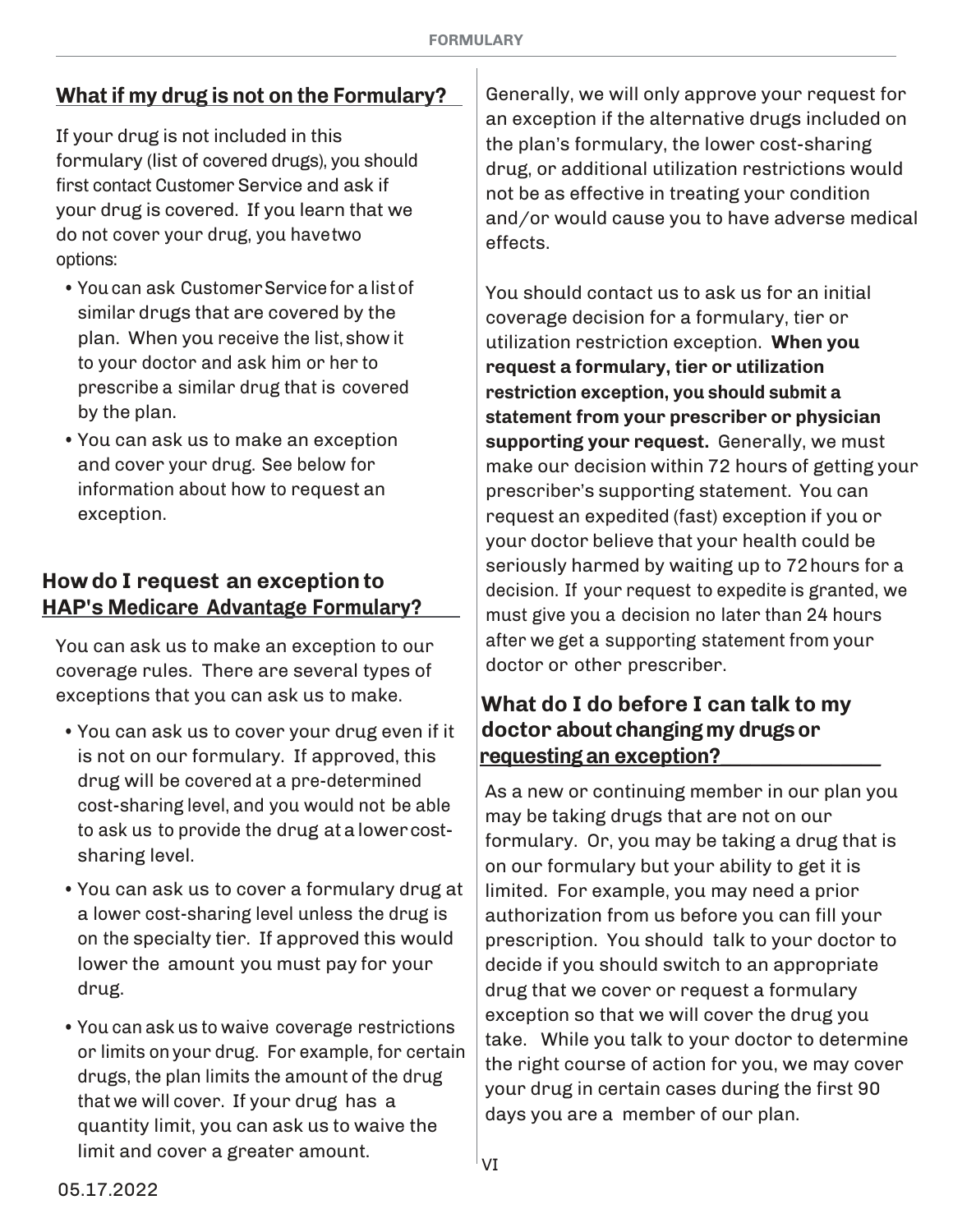For each of your drugs that is not on our formulary or if your ability to get your drugs is limited, we will cover a temporary 30-day supply. If your prescription is written for fewer days, we'll allow refills to provide up to a maximum 30-day supply of medication. After your first 30-day supply, we will not pay for these drugs, even if you have been a member of the plan less than 90 days.

If you are a resident ofa long-term care facility and you need a drug that is not on our formulary or if your ability to get your drugs is limited, but you are past the first 90 days of membership in our plan, we will cover a 31-day emergency supply of that drug while you pursue a formulary exception.

An Emergency Supply is defined by CMS as a one-time fill of a non-formulary drug that is necessary with respect to current members in the LTC setting. Current members that are in need of a one-time Emergency Fill or that are prescribed a non-formulary drug as a result of a level of care change are placed in transition. We have authorized our claims processor to place a manual override at the point of sale to accommodate a one-time fill in this scenario. Level of care changes include the following changes from one treatment setting to another:

- Enter Long Term Care facility [LTC] from hospitals or other settings;
- Leave LTC facility and return to the community;
- Discharge from a hospital to a home;
- End a skilled nursing facility stay covered under Medicare Part A (including pharmacy charges),

and revert to coverage under Part D;

- Revert from hospice status to standard Medicare Part A and B benefits; and
- Discharge from a psychiatric hospital with medication regimens that are highly individualized.

#### **For more information**

For more detailed information about your plan's prescription drug coverage, please review your Evidence of Coverage and other plan materials.

If you have questions about your plan, please contact us. Our contact information, along with the date we last updated the formulary, appears on the front and back cover pages.

If you have general questions about Medicare prescription drug coverage, please call Medicare at 1-800-MEDICARE (1-800-633-4227) 24 hours a day /7days a week. TTY users should call 1-877- 486-2048. Or, visit http://www.medicare.gov.

#### **HAP Medicare Advantage Formulary**

The formulary that begins on page 1 provides coverage information about the drugs covered by HAP Medicare Advantage. If you have trouble finding your drug in the list, turn to the Index that begins on page 103.

The first column of the chart lists the drug name. Brand name drugs are capitalized (e.g., VENTOLIN HFA) and generic drugs are listed in lower-case italics (e.g., *gabapentin*).

The information in the Requirements  $/$  Limits column tells you if the plan has any special requirements for coverage of your drug.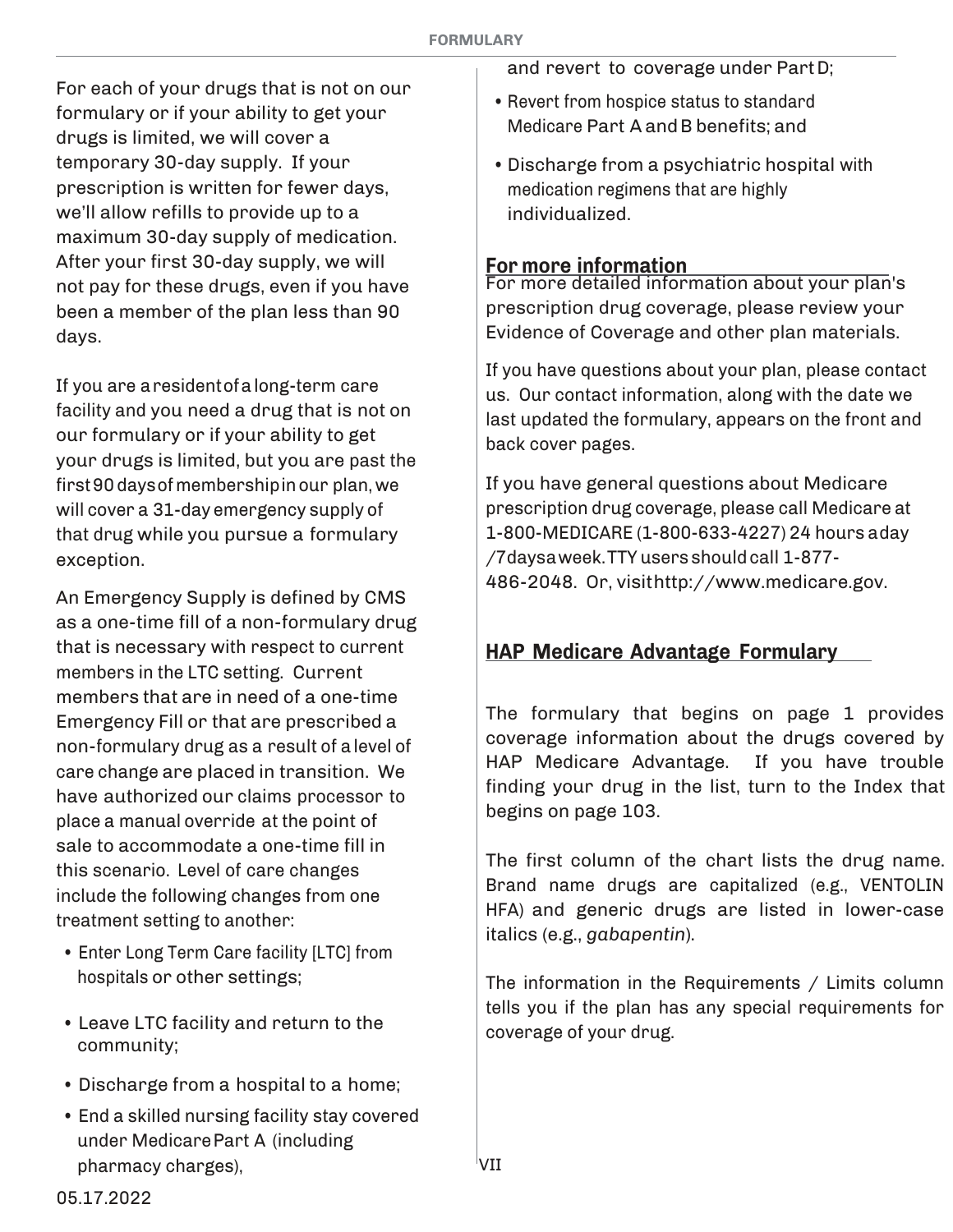If you purchase your benefits as an individual beneficiary, you are in a 6 Tier Plan. If your benefits are provided through an employer group, you may have 6, 5, 4 or 3 cost-sharing tiers. The table below will translate how the 6 tiers shown in the Drug List are applicable to your plan's prescription drug benefit.

Please refer to Chapter 6 in your Evidence of Coverage titled, "What you pay for your Part D prescription drugs." This Chapter explains the cost-sharing tiers for your plan and tells what you must pay for a drug in each cost-sharing tier in the various stages of drug coverage.

Medicare Part D is a phased benefit. Please consult your EOC for detailed information about your co-payment  $/$ co-insurance amounts for each phase.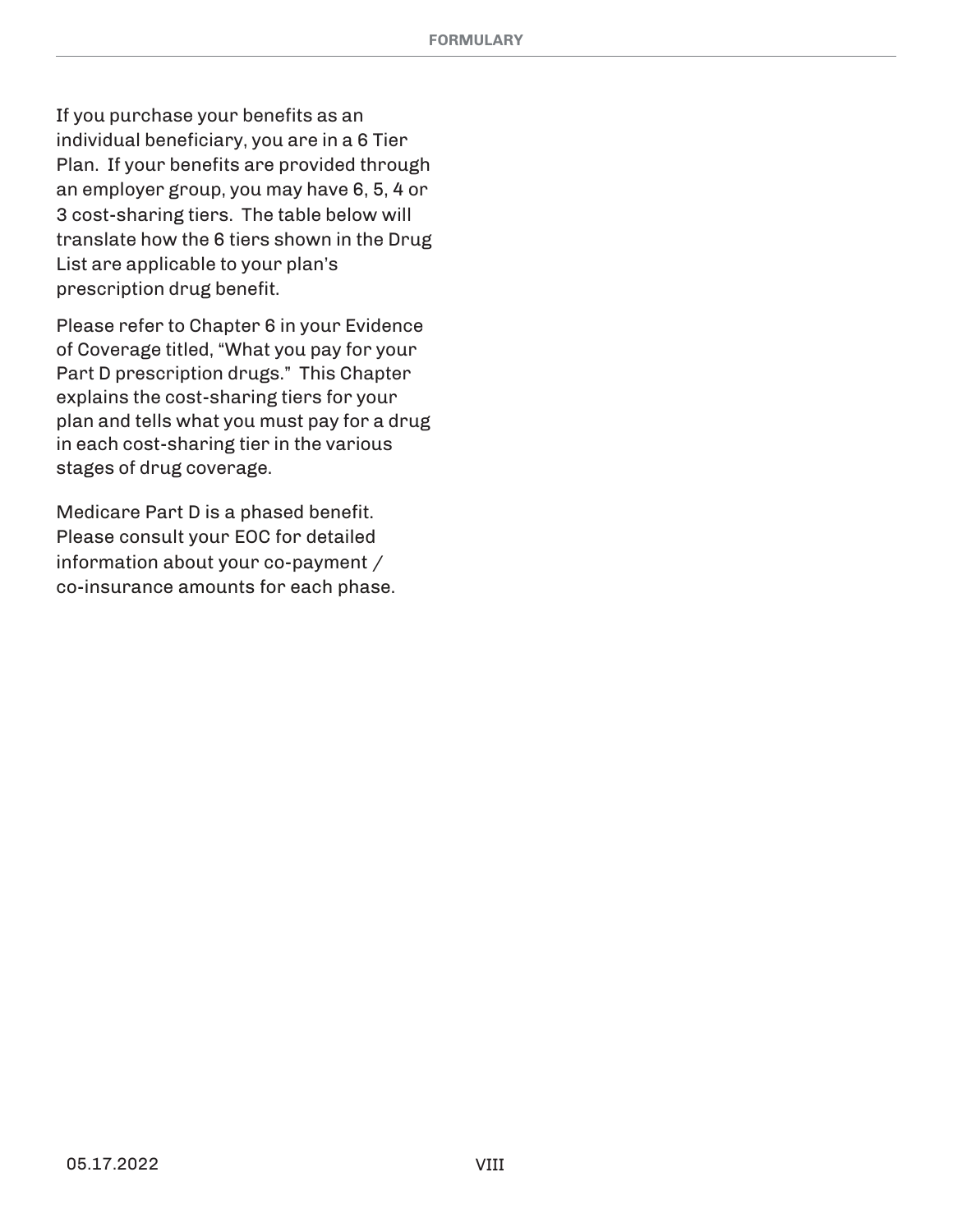#### **FORMULARY**

| <b>Description of Tier</b>                              |                                                     |                                                                                                                                 |                                                                                                       |  |                                | 6-Tier<br><b>Plan</b>           | 5-Tier<br><b>Plan</b>           | 4-Tier<br>Plan                    | 3-Tier<br>Plan                 |
|---------------------------------------------------------|-----------------------------------------------------|---------------------------------------------------------------------------------------------------------------------------------|-------------------------------------------------------------------------------------------------------|--|--------------------------------|---------------------------------|---------------------------------|-----------------------------------|--------------------------------|
| sharing tier.                                           | <b>Preferred Generic - This is the lowest cost-</b> |                                                                                                                                 |                                                                                                       |  | $\mathbf{1}$                   | 1                               |                                 |                                   |                                |
| drugs.                                                  |                                                     |                                                                                                                                 | <b>Generic</b> – These are generic drugs not in the<br>Preferred Generics tier, as well as some brand |  |                                | $\overline{2}$                  | $\overline{2}$                  | $\mathbf{1}$                      | $\mathbf{1}$                   |
| generic drugs.                                          |                                                     | Preferred Brand - This tier contains mostly                                                                                     | brand-name drugs and includes some high-cost                                                          |  |                                | 3                               | 3                               | $\overline{2}$                    |                                |
|                                                         |                                                     | Non-Preferred Drug - Branded or generic<br>drugs in this tier have alternative options<br>in one of the lower cost-share tiers. |                                                                                                       |  |                                | 4                               | 4                               | 3                                 | $\overline{2}$                 |
| established by CMS.                                     |                                                     | unique. They exceed a monthly cost                                                                                              | <b>Specialty Tier - These drugs are high cost and</b>                                                 |  |                                | 5                               |                                 |                                   |                                |
| reached.                                                |                                                     | cost share until the Catastrophic Phase is                                                                                      | Select Care Drugs - Preventive vaccines at \$0                                                        |  |                                | 6                               | 5                               | 4                                 | 3                              |
| This chart<br>reflects<br>cost-shares<br>during initial |                                                     |                                                                                                                                 | <b>HAP Senior Plus (HMO)</b><br><b>HAP Senior Plus (HMO-POS)</b><br><b>HAP Primary Choice (HMO)</b>   |  |                                |                                 |                                 | <b>HAP Senior Plus (PPO)</b>      |                                |
| coverage<br>level at retail<br>pharmacies.              | 30-Day<br>Preferred<br>Pharmacy                     | 90-Day<br>Preferred<br>Pharmacy                                                                                                 | 30-day<br>Standard<br>Pharmacy                                                                        |  | 90-day<br>Standard<br>Pharmacy | 30-Day<br>Preferred<br>Pharmacy | 90-Day<br>Preferred<br>Pharmacy | $30$ -day<br>Standard<br>Pharmacy | 90-day<br>Standard<br>Pharmacy |
| Tier 1 -<br><b>Preferred</b><br>Generics                | \$0                                                 | \$0                                                                                                                             | \$6                                                                                                   |  | \$18                           | \$0                             | \$0                             | \$7                               | \$21                           |
| Tier 2 -<br><b>Generics</b>                             | \$10                                                | \$30                                                                                                                            | \$15                                                                                                  |  | \$45                           | \$10                            | \$30                            | \$15                              | \$45                           |
| Tier 3 -<br><b>Preferred</b><br><b>Brand</b>            | \$42                                                | \$126                                                                                                                           | \$47                                                                                                  |  | \$141                          | \$42                            | \$126                           | \$47                              | \$141                          |
| Tier 4 - Non-<br><b>Preferred</b><br><b>Drug</b>        |                                                     | 48%                                                                                                                             | 50%                                                                                                   |  |                                |                                 | 48%                             |                                   | 50%                            |
| Tier 5 -<br><b>Specialty</b><br><b>Drugs</b>            | 33%                                                 | <b>NA</b>                                                                                                                       | 33%                                                                                                   |  | <b>NA</b>                      | 33%                             | <b>NA</b>                       | 33%                               | <b>NA</b>                      |
| Tier $6-$<br><b>Select</b><br>Care                      | \$0                                                 | <b>NA</b>                                                                                                                       | \$0                                                                                                   |  | <b>NA</b>                      | \$0                             | <b>NA</b>                       | \$0                               | <b>NA</b>                      |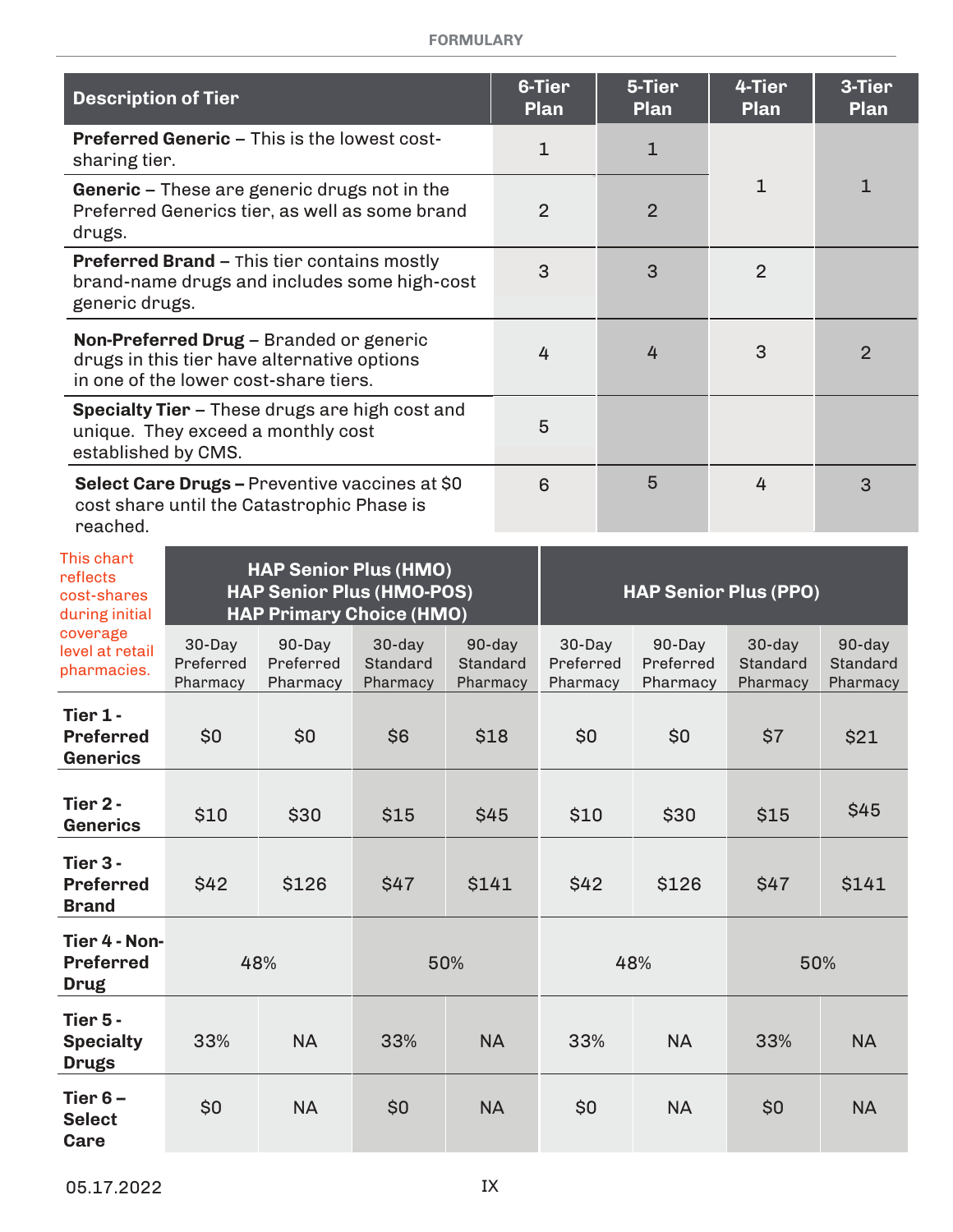#### **Coverage Notes Abbreviations**

**B/D** -This prescription drug has a Part **B versus D** administrative prior authorization requirement. This drug may be covered under Medicare Part B or D depending upon the circumstances. Information may need to be submitted describing the use and setting of the drug to make the determination.

**ED** – **Excluded Drug:** This prescription drug is not normally covered in a Medicare Prescription Drug Plan. The amount you pay when you fill a prescription for this drug does not count towards your total drug costs (that is, the amount you pay does not help you qualify for catastrophic coverage). In addition, if you are receiving extra help to pay for your prescriptions, you will not get any extra help to pay for this drug. Please refer to our Evidence of Coverage for more information about this coverage.

**LA – Limited access:** This prescription may be available only at certain pharmacies. For more information consult your Pharmacy Directory or call Customer Service. Our contact information can be found on the front and back cover.

**OP - Opioid Drugs:** Each new fill or refill for prescriptions for opioid medications are limited to a 30-day supply dispensed for members who received authorization for greater than a 7-day supply.

**PA** – **Prior Authorization:** You (or your physician) are required to get prior authorization from HAP Medicare Advantage before you fill your prescription for this drug. Without prior approval, we may not cover this drug.

**QL – Quantity Limit:** We limit the amount of this drug that is covered per prescription. For example, if it is normally considered safe to take only one pill per day for a certain drug, we may limit coverage for your prescription to no more than one pill per day. EA refers to each (such as tablet or capsule), GM refers to gram, and ML refers to milliliter.

**SSM - Senior Savings Model: For this Select** Insulin drug, your copay will be the same in all stages until you reach the Catastrophic Coverage Stage. Please refer to Chapter 4 of our Evidence of Coverage for more information. If you receive Extra Help, you do not qualify for this program and your Low Income Subsidy (LIS) copay level will apply.

**ST** – **Step Therapy:** Before we will provide coverage for this drug, you must first try another drug (or drugs) to treat your medical condition. This drug may only be covered if the other drug (or drugs) does (do) not work for you.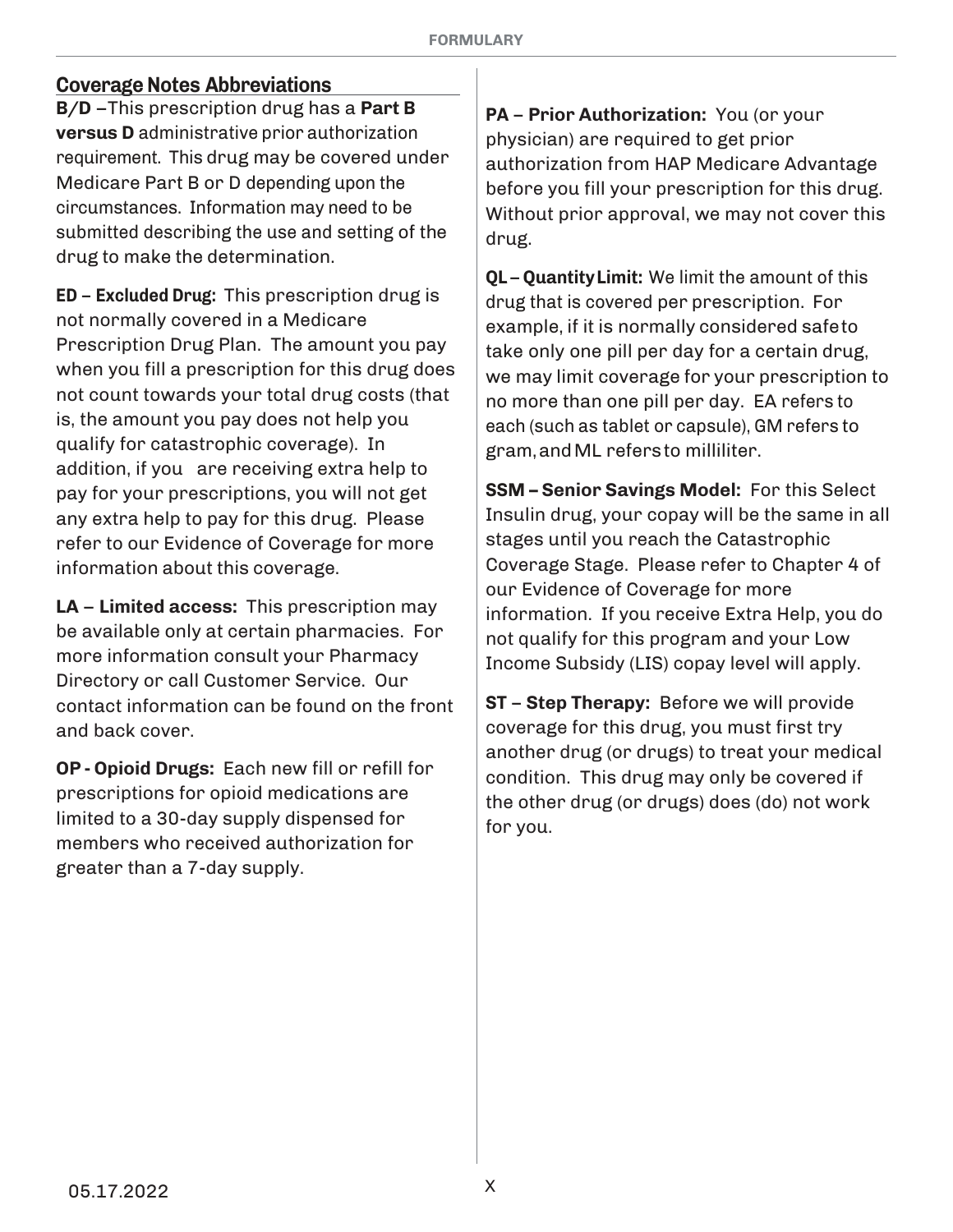| <b>Drug Name</b>                                                                    | <b>Drug Tier</b> | <b>Requirements/Limits</b> |
|-------------------------------------------------------------------------------------|------------------|----------------------------|
| <b>ANTI - INFECTIVES</b>                                                            |                  |                            |
| <b>ANTIFUNGAL AGENTS</b>                                                            |                  |                            |
| <b>ABELCET INTRAVENOUS SUSPENSION 5</b><br>MG/ML                                    | $\overline{4}$   | B/D                        |
| AMBISOME INTRAVENOUS SUSPENSION<br>FOR RECONSTITUTION 50 MG                         | 5                | B/D                        |
| amphotericin b injection recon soln 50 mg                                           | $\overline{2}$   | B/D                        |
| caspofungin intravenous recon soln 50 mg                                            | 5                |                            |
| caspofungin intravenous recon soln 70 mg                                            | 4                |                            |
| clotrimazole mucous membrane troche 10 mg                                           | $\overline{2}$   |                            |
| ERAXIS(WATER DILUENT) INTRAVENOUS<br>RECON SOLN 100 MG, 50 MG                       | 3                |                            |
| fluconazole in nacl (iso-osm) intravenous<br>piggyback 200 mg/100 ml, 400 mg/200 ml | $\overline{2}$   |                            |
| fluconazole oral suspension for reconstitution 10<br>mg/ml, 40 mg/ml                | $\overline{2}$   |                            |
| fluconazole oral tablet 100 mg, 150 mg, 200 mg,<br>$50$ mg                          | $\overline{2}$   |                            |
| flucytosine oral capsule 250 mg, 500 mg                                             | 5                |                            |
| griseofulvin microsize oral suspension 125 mg/5<br>ml                               | $\overline{2}$   |                            |
| griseofulvin microsize oral tablet 500 mg                                           | $\overline{2}$   |                            |
| griseofulvin ultramicrosize oral tablet 125 mg, 250<br>mg                           | $\overline{2}$   |                            |
| itraconazole oral capsule 100 mg                                                    | $\overline{2}$   |                            |
| <i>itraconazole oral solution 10 mg/ml</i>                                          | $\overline{2}$   |                            |
| ketoconazole oral tablet 200 mg                                                     | $\overline{2}$   |                            |
| micafungin intravenous recon soln 100 mg, 50 mg                                     | 5                |                            |
| NOXAFIL ORAL SUSPENSION 200 MG/5 ML<br>(40 M G/ML)                                  | 5                | <b>PA</b>                  |
| nystatin oral suspension 100,000 unit/ml                                            | 2                | QL (700 per 28 days)       |
| nystatin oral tablet 500,000 unit                                                   | 2                |                            |
| posaconazole oral tablet, delayed release (dr/ec)<br>$100$ mg                       | 5                | PA                         |
| terbinafine hcl oral tablet 250 mg                                                  | 2                |                            |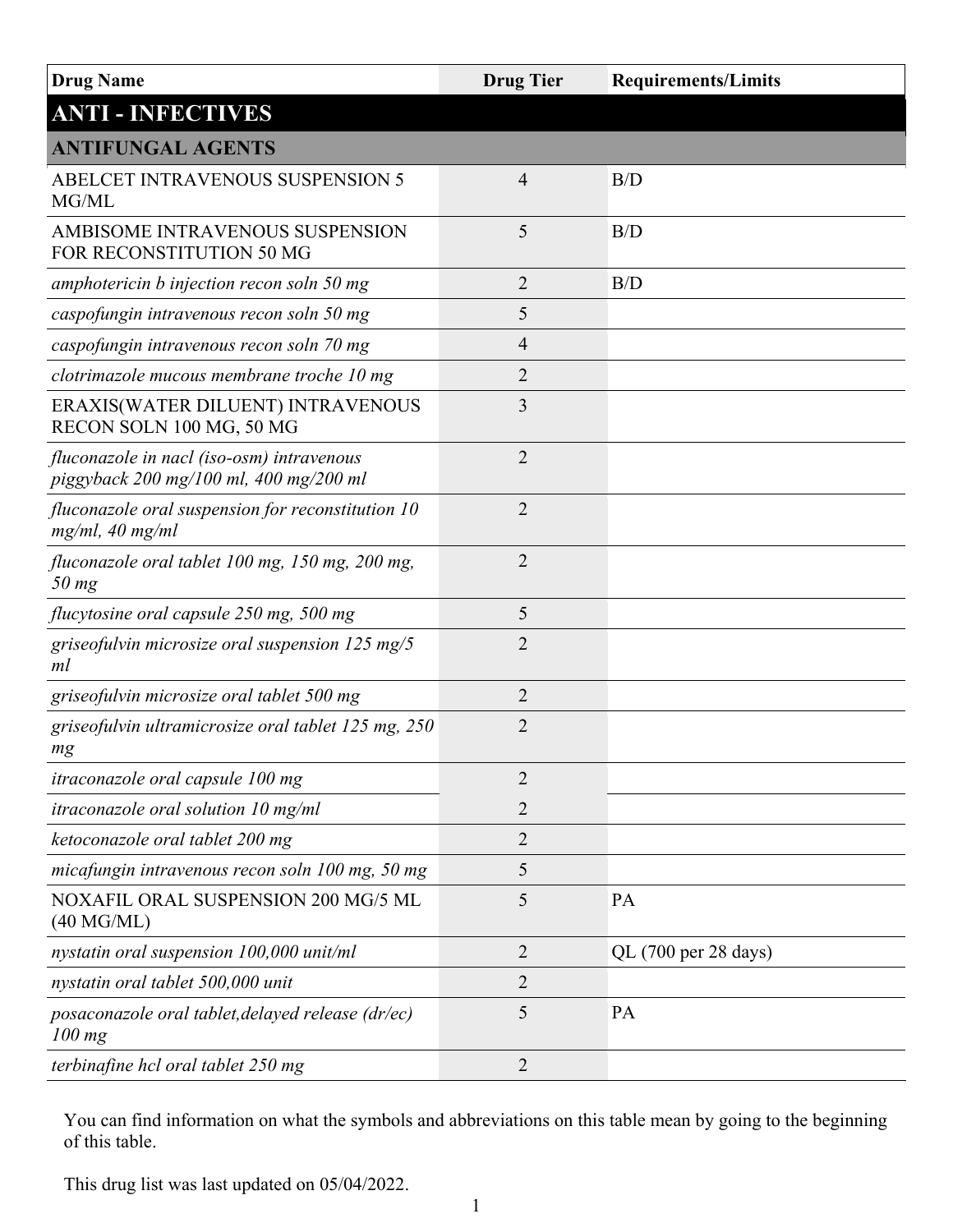| <b>Drug Name</b>                                                                        | <b>Drug Tier</b> | <b>Requirements/Limits</b> |
|-----------------------------------------------------------------------------------------|------------------|----------------------------|
| voriconazole intravenous recon soln 200 mg                                              | 5                | PA                         |
| voriconazole oral suspension for reconstitution<br>$200 \; mg/5 \; ml \; (40 \; mg/ml)$ | 5                |                            |
| voriconazole oral tablet 200 mg, 50 mg                                                  | $\overline{4}$   |                            |
| <b>ANTIVIRALS</b>                                                                       |                  |                            |
| abacavir oral solution 20 mg/ml                                                         | $\overline{2}$   |                            |
| abacavir oral tablet 300 mg                                                             | 2                |                            |
| abacavir-lamivudine oral tablet 600-300 mg                                              | 2                |                            |
| abacavir-lamivudine-zidovudine oral tablet 300-<br>150-300 mg                           | 5                |                            |
| acyclovir oral capsule 200 mg                                                           | $\overline{2}$   |                            |
| acyclovir oral suspension 200 mg/5 ml                                                   | 2                |                            |
| acyclovir oral tablet 400 mg, 800 mg                                                    | $\overline{2}$   |                            |
| acyclovir sodium intravenous solution 50 mg/ml                                          | 2                | B/D                        |
| adefovir oral tablet 10 mg                                                              | 2                |                            |
| amantadine hcl oral capsule 100 mg                                                      | $\overline{2}$   |                            |
| amantadine hcl oral solution $50 \text{ mg}/5 \text{ ml}$                               | $\overline{2}$   |                            |
| amantadine hcl oral tablet 100 mg                                                       | 2                |                            |
| APTIVUS ORAL CAPSULE 250 MG                                                             | 5                |                            |
| atazanavir oral capsule 150 mg, 200 mg, 300 mg                                          | 2                |                            |
| BARACLUDE ORAL SOLUTION 0.05 MG/ML                                                      | 5                | PA                         |
| BIKTARVY ORAL TABLET 30-120-15 MG, 50-<br>200-25 MG                                     | 5                |                            |
| CIMDUO ORAL TABLET 300-300 MG                                                           | 5                |                            |
| COMPLERA ORAL TABLET 200-25-300 MG                                                      | 5                |                            |
| DELSTRIGO ORAL TABLET 100-300-300 MG                                                    | 5                |                            |
| DESCOVY ORAL TABLET 200-25 MG                                                           | 5                |                            |
| DOVATO ORAL TABLET 50-300 MG                                                            | 5                |                            |
| EDURANT ORAL TABLET 25 MG                                                               | 3                |                            |
| efavirenz oral capsule 200 mg, 50 mg                                                    | $\overline{2}$   |                            |
| efavirenz oral tablet 600 mg                                                            | 2                |                            |
| efavirenz-emtricitabin-tenofov oral tablet 600-<br>200-300 mg                           | 5                |                            |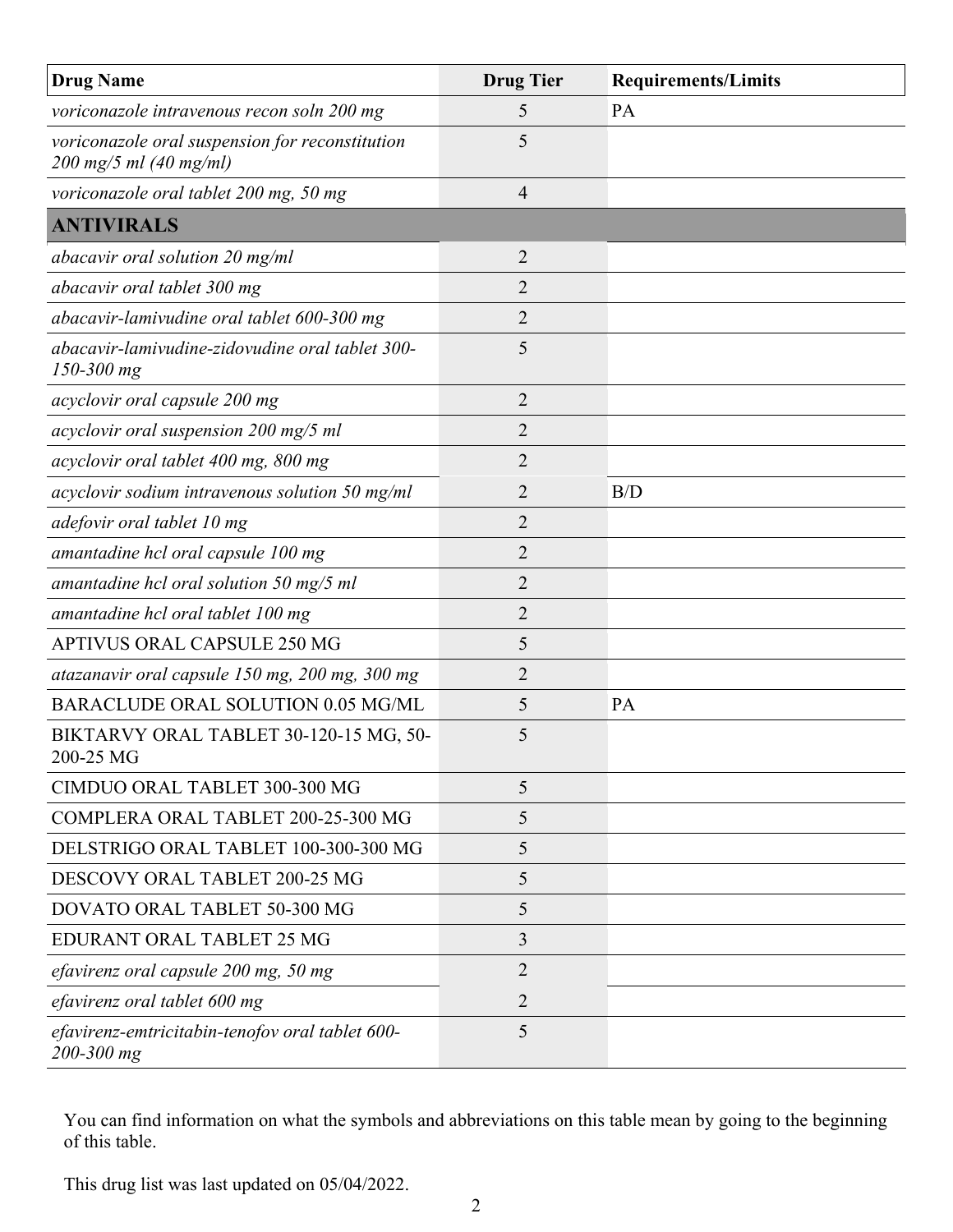| <b>Drug Name</b>                                                                            | <b>Drug Tier</b> | <b>Requirements/Limits</b> |
|---------------------------------------------------------------------------------------------|------------------|----------------------------|
| efavirenz-lamivu-tenofov disop oral tablet 400-<br>300-300 mg, 600-300-300 mg               | 5                |                            |
| emtricitabine oral capsule 200 mg                                                           | $\overline{2}$   |                            |
| emtricitabine-tenofovir (tdf) oral tablet 100-150<br>mg, 133-200 mg, 167-250 mg, 200-300 mg | 5                |                            |
| <b>EMTRIVA ORAL SOLUTION 10 MG/ML</b>                                                       | 3                |                            |
| entecavir oral tablet 0.5 mg, 1 mg                                                          | 2                | PA                         |
| EPIVIR HBV ORAL SOLUTION 25 MG/5 ML<br>$(5 \text{ MG/ML})$                                  | 3                |                            |
| etravirine oral tablet 100 mg, 200 mg                                                       | 5                |                            |
| EVOTAZ ORAL TABLET 300-150 MG                                                               | 5                | QL (30 per 30 days)        |
| famciclovir oral tablet 125 mg, 250 mg, 500 mg                                              | 2                |                            |
| fosamprenavir oral tablet 700 mg                                                            | $\overline{2}$   |                            |
| <b>FUZEON SUBCUTANEOUS RECON SOLN 90</b><br><b>MG</b>                                       | 5                |                            |
| GENVOYA ORAL TABLET 150-150-200-10<br><b>MG</b>                                             | 5                |                            |
| <b>INTELENCE ORAL TABLET 25 MG</b>                                                          | $\overline{4}$   |                            |
| <b>INVIRASE ORAL TABLET 500 MG</b>                                                          | 3                |                            |
| <b>ISENTRESS HD ORAL TABLET 600 MG</b>                                                      | $\overline{4}$   | QL (60 per 30 days)        |
| <b>ISENTRESS ORAL POWDER IN PACKET 100</b><br>MG                                            | 5                |                            |
| <b>ISENTRESS ORAL TABLET 400 MG</b>                                                         | 5                | QL (60 per 30 days)        |
| ISENTRESS ORAL TABLET, CHEWABLE 100<br>MG                                                   | 5                |                            |
| ISENTRESS ORAL TABLET, CHEWABLE 25<br>MG                                                    | $\overline{4}$   |                            |
| <b>JULUCA ORAL TABLET 50-25 MG</b>                                                          | 3                |                            |
| lamivudine oral solution 10 mg/ml                                                           | 2                |                            |
| lamivudine oral tablet 100 mg, 150 mg, 300 mg                                               | $\overline{2}$   |                            |
| lamivudine-zidovudine oral tablet 150-300 mg                                                | 2                |                            |
| LEXIVA ORAL SUSPENSION 50 MG/ML                                                             | 3                |                            |
| LIVTENCITY ORAL TABLET 200 MG                                                               | 5                | QL (120 per 30 days)       |
| lopinavir-ritonavir oral solution 400-100 mg/5 ml                                           | $\overline{2}$   |                            |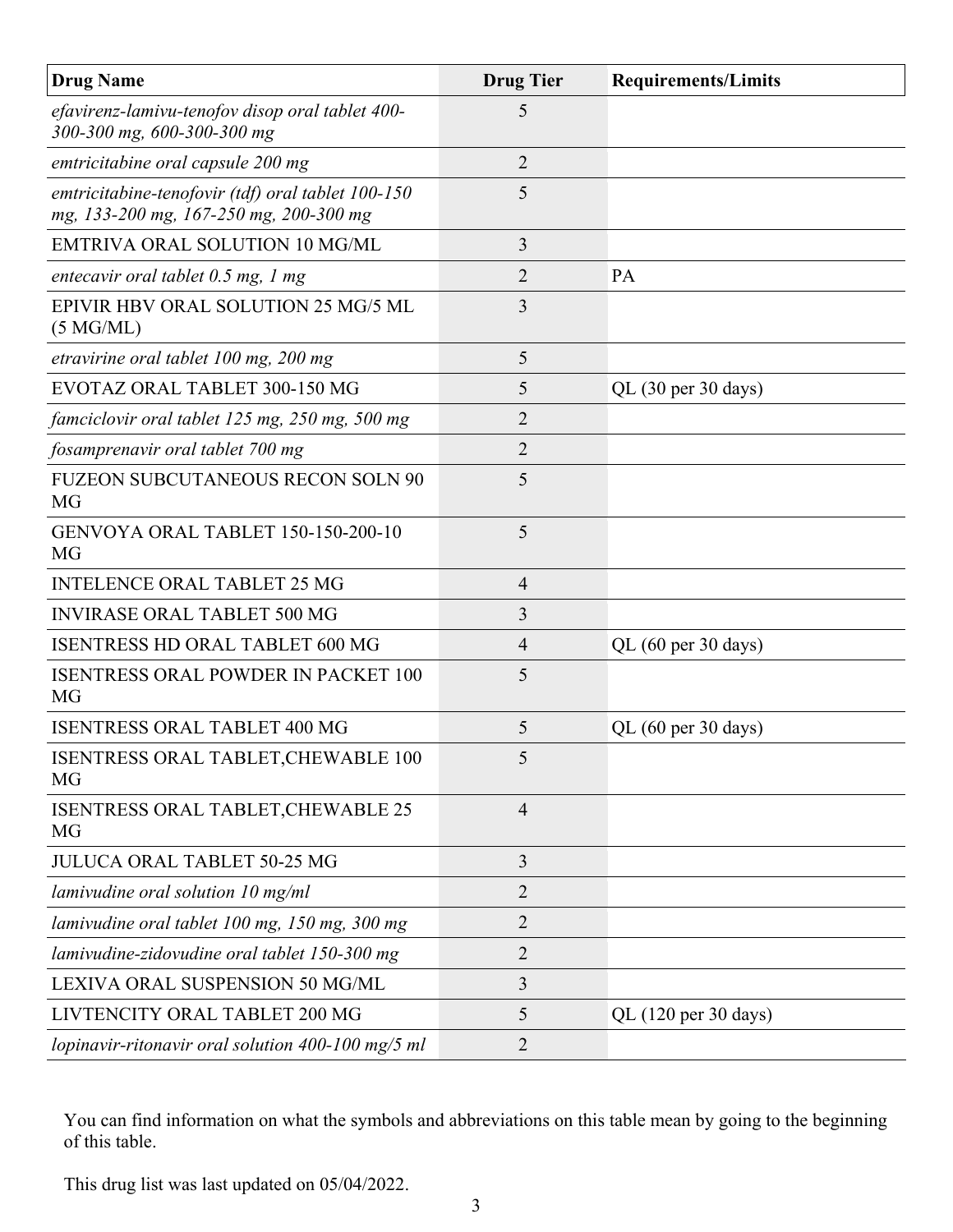| <b>Drug Name</b>                                                          | <b>Drug Tier</b> | <b>Requirements/Limits</b> |
|---------------------------------------------------------------------------|------------------|----------------------------|
| lopinavir-ritonavir oral tablet $100-25$ mg, $200-50$<br>mg               | 2                |                            |
| maraviroc oral tablet 150 mg, 300 mg                                      | $\overline{2}$   |                            |
| MAVYRET ORAL TABLET 100-40 MG                                             | 5                | PA                         |
| nevirapine oral suspension 50 mg/5 ml                                     | $\overline{4}$   |                            |
| nevirapine oral tablet 200 mg                                             | $\overline{2}$   |                            |
| nevirapine oral tablet extended release 24 hr 100<br>mg, 400 mg           | $\overline{2}$   |                            |
| NORVIR ORAL POWDER IN PACKET 100 MG                                       | 3                |                            |
| NORVIR ORAL SOLUTION 80 MG/ML                                             | 3                |                            |
| ODEFSEY ORAL TABLET 200-25-25 MG                                          | 5                |                            |
| oseltamivir oral capsule 30 mg, 45 mg, 75 mg                              | $\overline{2}$   |                            |
| PIFELTRO ORAL TABLET 100 MG                                               | 5                |                            |
| PREVYMIS ORAL TABLET 240 MG, 480 MG                                       | 5                | QL (30 per 30 days)        |
| PREZCOBIX ORAL TABLET 800-150 MG-MG                                       | 5                | QL (30 per 30 days)        |
| PREZISTA ORAL SUSPENSION 100 MG/ML                                        | 5                |                            |
| PREZISTA ORAL TABLET 150 MG, 75 MG                                        | $\overline{4}$   |                            |
| PREZISTA ORAL TABLET 600 MG, 800 MG                                       | 5                |                            |
| RELENZA DISKHALER INHALATION<br><b>BLISTER WITH DEVICE 5 MG/ACTUATION</b> | 3                |                            |
| REYATAZ ORAL POWDER IN PACKET 50<br><b>MG</b>                             | 5                |                            |
| ribavirin oral capsule 200 mg                                             | 4                |                            |
| ribavirin oral tablet 200 mg                                              | $\overline{2}$   |                            |
| rimantadine oral tablet 100 mg                                            | $\overline{2}$   |                            |
| ritonavir oral tablet 100 mg                                              | $\overline{2}$   |                            |
| RUKOBIA ORAL TABLET EXTENDED<br>RELEASE 12 HR 600 MG                      | 5                |                            |
| SELZENTRY ORAL SOLUTION 20 MG/ML                                          | 3                |                            |
| SELZENTRY ORAL TABLET 25 MG, 75 MG                                        | 3                |                            |
| stavudine oral capsule 15 mg, 20 mg, 30 mg, 40<br>mg                      | $\overline{2}$   |                            |
| STRIBILD ORAL TABLET 150-150-200-300<br>MG                                | $\overline{3}$   | QL (30 per 30 days)        |
| SYMTUZA ORAL TABLET 800-150-200-10 MG                                     | 5                |                            |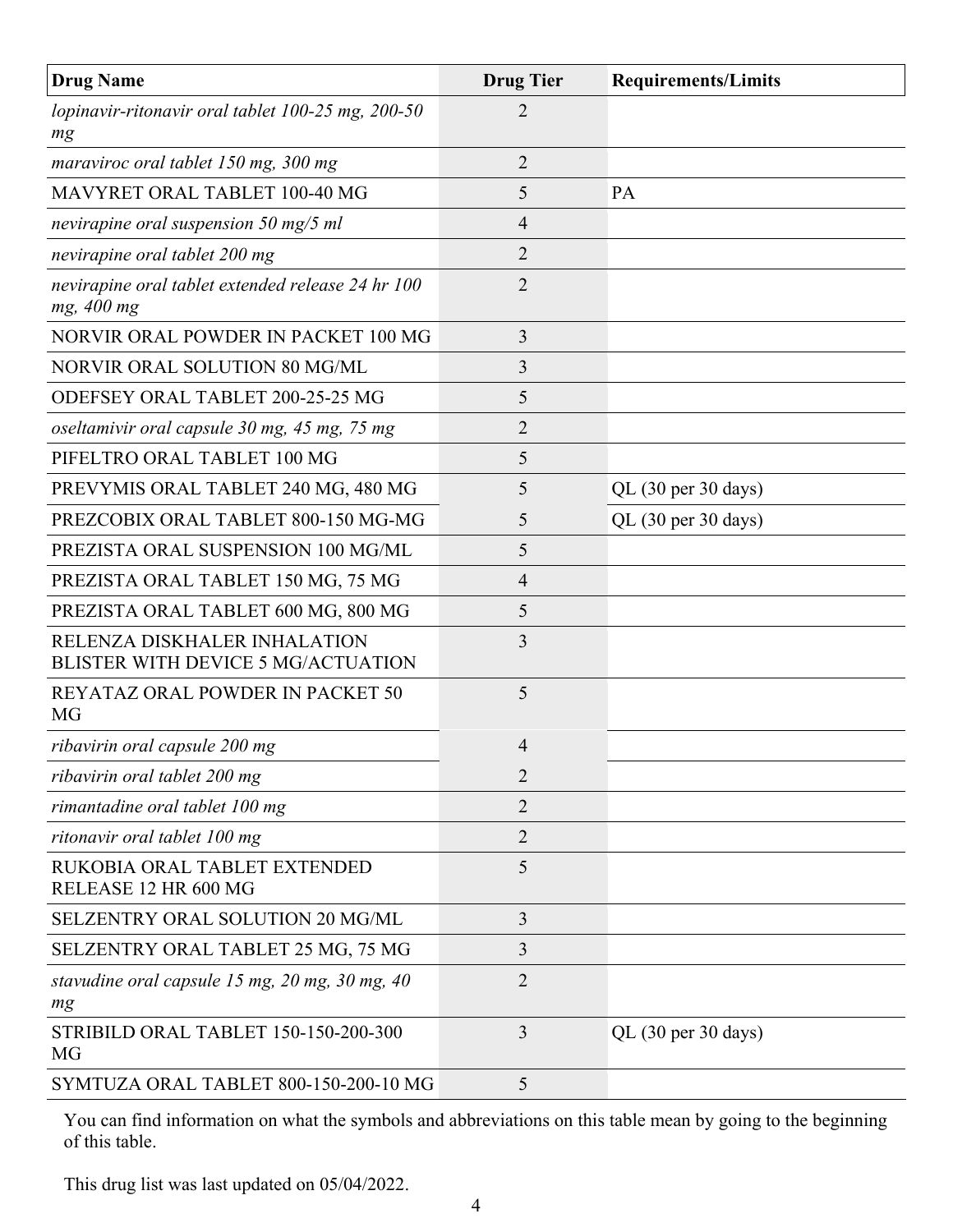| <b>Drug Name</b>                                                                     | <b>Drug Tier</b> | <b>Requirements/Limits</b> |
|--------------------------------------------------------------------------------------|------------------|----------------------------|
| TEMIXYS ORAL TABLET 300-300 MG                                                       | 5                |                            |
| tenofovir disoproxil fumarate oral tablet 300 mg                                     | 4                |                            |
| TIVICAY ORAL TABLET 10 MG                                                            | 4                |                            |
| TIVICAY ORAL TABLET 25 MG, 50 MG                                                     | 5                |                            |
| TIVICAY PD ORAL TABLET FOR<br><b>SUSPENSION 5 MG</b>                                 | 5                |                            |
| TRIUMEQ ORAL TABLET 600-50-300 MG                                                    | 5                |                            |
| TROGARZO INTRAVENOUS SOLUTION 200<br>MG/1.33 ML (150 MG/ML)                          | 5                |                            |
| TYBOST ORAL TABLET 150 MG                                                            | $\overline{4}$   |                            |
| valacyclovir oral tablet 1 gram, 500 mg                                              | $\overline{2}$   |                            |
| valganciclovir oral recon soln 50 mg/ml                                              | 5                |                            |
| valganciclovir oral tablet 450 mg                                                    | 3                |                            |
| VIRACEPT ORAL TABLET 250 MG, 625 MG                                                  | 5                |                            |
| VIREAD ORAL POWDER 40 MG/SCOOP (40<br>MG/GRAM)                                       | 5                |                            |
| VIREAD ORAL TABLET 150 MG, 200 MG, 250<br><b>MG</b>                                  | 5                |                            |
| XOFLUZA ORAL TABLET 20 MG, 40 MG, 80<br><b>MG</b>                                    | $\overline{4}$   |                            |
| ZEPATIER ORAL TABLET 50-100 MG                                                       | 5                | PA                         |
| zidovudine oral capsule 100 mg                                                       | 2                |                            |
| zidovudine oral syrup 10 mg/ml                                                       | $\overline{2}$   |                            |
| zidovudine oral tablet 300 mg                                                        |                  |                            |
| <b>CEPHALOSPORINS</b>                                                                |                  |                            |
| AVYCAZ INTRAVENOUS RECON SOLN 2.5<br><b>GRAM</b>                                     | 5                |                            |
| cefaclor oral capsule 250 mg, 500 mg                                                 | $\overline{2}$   |                            |
| cefaclor oral suspension for reconstitution 125<br>mg/5 ml, 250 mg/5 ml, 375 mg/5 ml | $\overline{2}$   |                            |
| cefaclor oral tablet extended release 12 hr 500 mg                                   | 2                |                            |
| cefadroxil oral capsule 500 mg                                                       | $\overline{2}$   |                            |
| cefadroxil oral suspension for reconstitution 250<br>$mg/5$ ml, 500 mg/5 ml          | $\overline{2}$   |                            |
| cefadroxil oral tablet 1 gram                                                        | $\overline{2}$   |                            |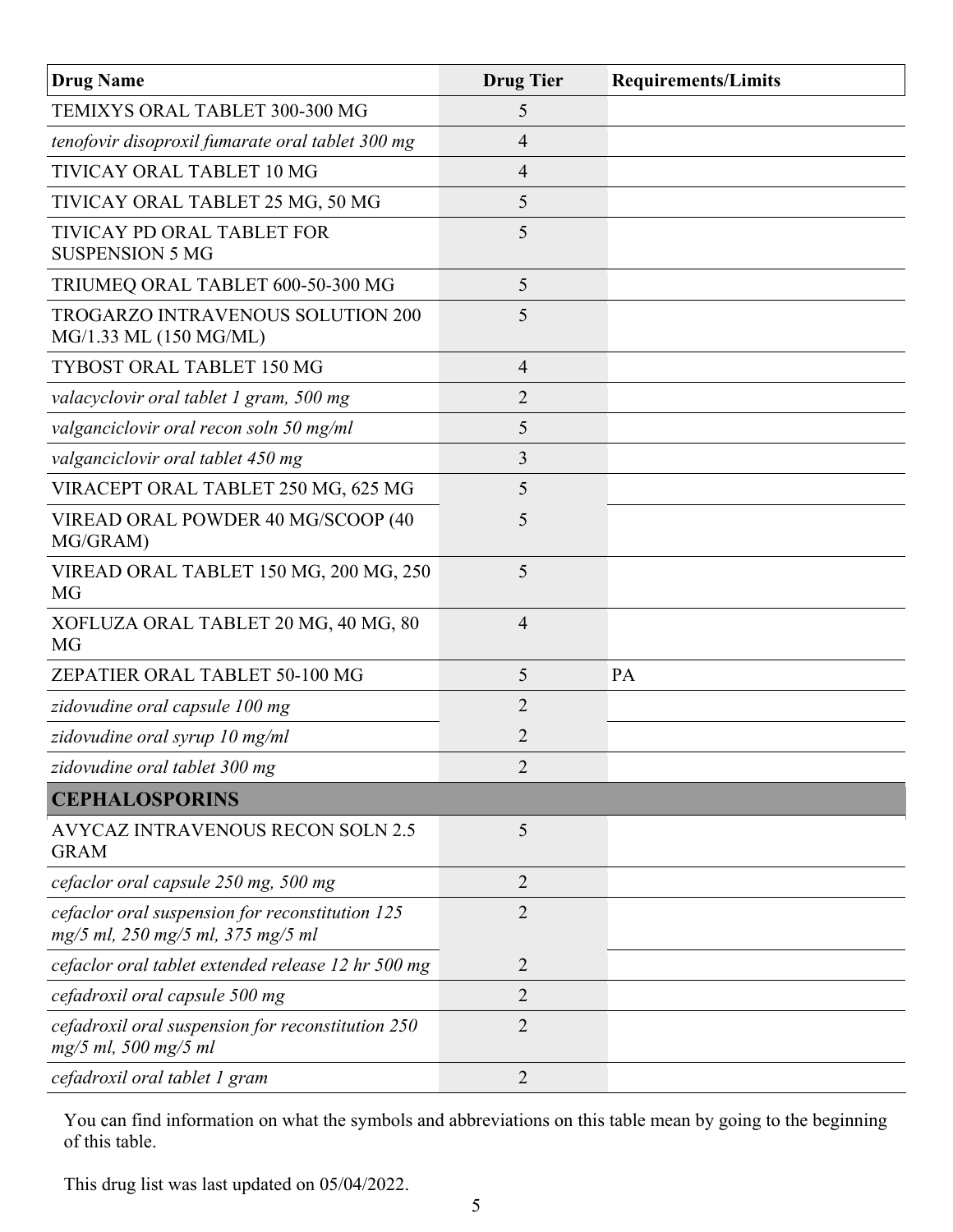| <b>Drug Name</b>                                                                             | <b>Drug Tier</b> | <b>Requirements/Limits</b> |
|----------------------------------------------------------------------------------------------|------------------|----------------------------|
| cefazolin in dextrose (iso-os) intravenous<br>piggyback 1 gram/50 ml                         | 2                |                            |
| cefazolin injection recon soln 1 gram, 10 gram,<br>100 gram, 300 g, 500 mg                   | $\overline{2}$   |                            |
| cefazolin intravenous recon soln 1 gram                                                      | $\overline{2}$   |                            |
| cefdinir oral capsule 300 mg                                                                 | 2                |                            |
| cefdinir oral suspension for reconstitution 125<br>$mg/5$ ml, 250 mg/5 ml                    | $\overline{2}$   |                            |
| <b>CEFEPIME IN DEXTROSE 5 %</b><br>INTRAVENOUS PIGGYBACK 1 GRAM/50 ML,<br>2 GRAM/50 ML       | $\overline{2}$   |                            |
| cefepime in dextrose, iso-osm intravenous<br>piggyback 1 gram/50 ml, 2 gram/100 ml           | $\overline{2}$   |                            |
| cefepime injection recon soln 1 gram, 2 gram                                                 | $\overline{2}$   |                            |
| cefixime oral capsule 400 mg                                                                 | 4                |                            |
| cefixime oral suspension for reconstitution 100<br>mg/5 ml, 200 mg/5 ml                      | $\overline{2}$   |                            |
| <b>CEFOTAN INJECTION RECON SOLN 1</b><br>GRAM, 2 GRAM                                        | $\overline{2}$   |                            |
| CEFOTETAN IN DEXTROSE, ISO-OSM<br>INTRAVENOUS PIGGYBACK 1 GRAM/50 ML,<br>2 GRAM/50 ML        | 2                |                            |
| cefotetan injection recon soln 1 gram, 2 gram                                                | 2                |                            |
| cefoxitin in dextrose, iso-osm intravenous<br>piggyback 1 gram/50 ml, 2 gram/50 ml           | $\overline{2}$   |                            |
| cefoxitin intravenous recon soln 1 gram, 10 gram,<br>2 gram                                  | $\overline{2}$   |                            |
| cefpodoxime oral suspension for reconstitution<br>$100 \text{ mg}/5 \text{ ml}$ , 50 mg/5 ml | $\overline{2}$   |                            |
| cefpodoxime oral tablet 100 mg, 200 mg                                                       | $\overline{2}$   |                            |
| cefprozil oral suspension for reconstitution 125<br>$mg/5$ ml, 250 mg/5 ml                   | 2                |                            |
| cefprozil oral tablet 250 mg, 500 mg                                                         | $\overline{2}$   |                            |
| <b>CEFTAZIDIME IN D5W INTRAVENOUS</b><br>PIGGYBACK 1 GRAM/50 ML, 2 GRAM/50 ML                | $\overline{2}$   |                            |
| ceftazidime injection recon soln 1 gram, 2 gram, 6<br>gram                                   | $\overline{2}$   |                            |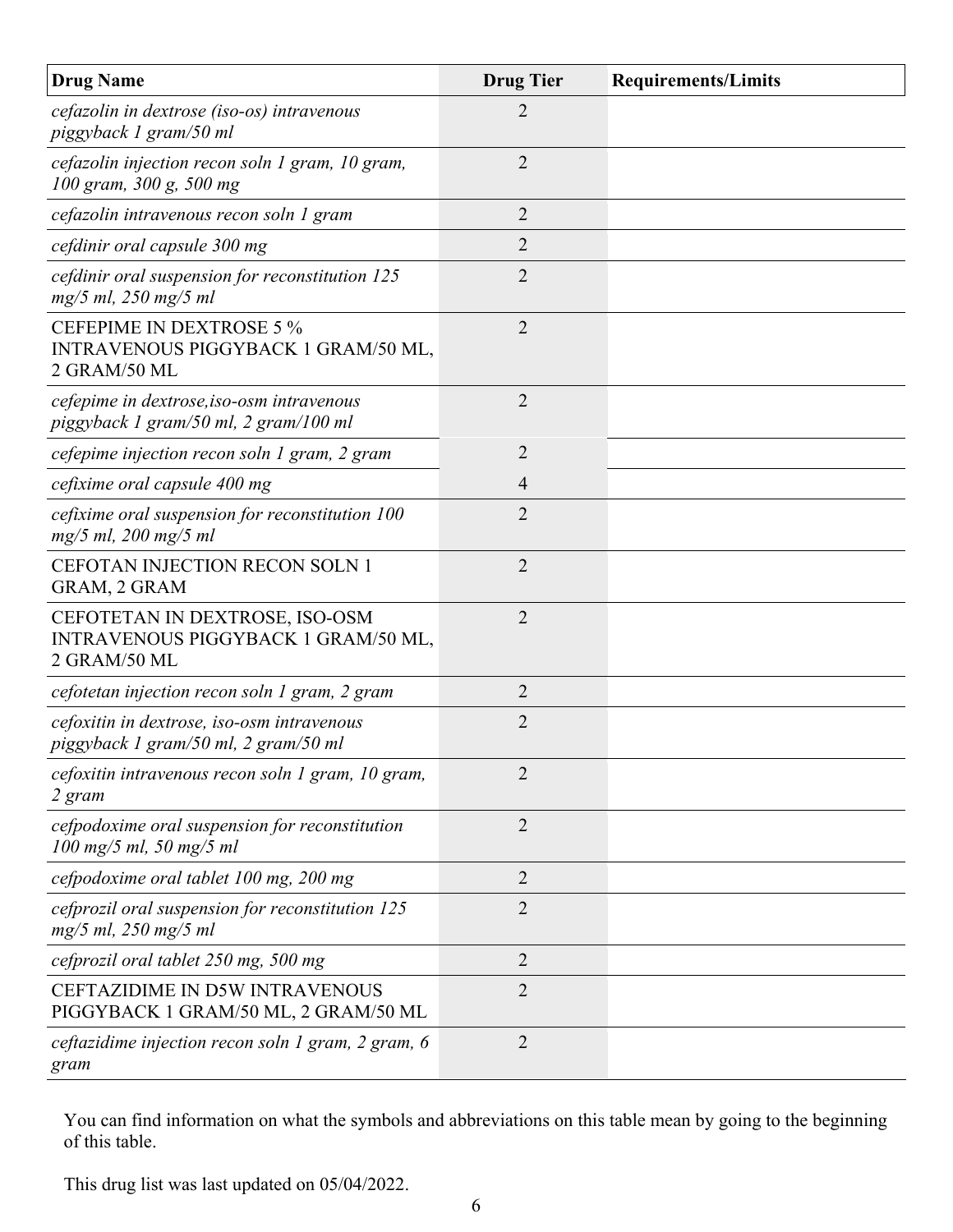| <b>Drug Name</b>                                                                                                | <b>Drug Tier</b> | <b>Requirements/Limits</b> |
|-----------------------------------------------------------------------------------------------------------------|------------------|----------------------------|
| ceftriaxone in dextrose, iso-os intravenous<br>piggyback 1 gram/50 ml, 2 gram/50 ml                             | 2                |                            |
| ceftriaxone injection recon soln 1 gram, 10 gram,<br>2 gram, 250 mg, 500 mg                                     | $\overline{2}$   |                            |
| <b>CEFTRIAXONE INJECTION RECON SOLN</b><br>100 GRAM                                                             | $\overline{2}$   |                            |
| ceftriaxone intravenous recon soln 1 gram, 2 gram                                                               | 2                |                            |
| cefuroxime axetil oral tablet 250 mg, 500 mg                                                                    | 2                |                            |
| cefuroxime sodium injection recon soln 750 mg                                                                   | 2                |                            |
| cefuroxime sodium intravenous recon soln 1.5<br>gram, 7.5 gram                                                  | 2                |                            |
| cephalexin oral capsule 250 mg, 500 mg, 750 mg                                                                  | $\mathbf{1}$     |                            |
| cephalexin oral suspension for reconstitution 125<br>$mg/5$ ml, 250 mg/5 ml                                     | $\overline{2}$   |                            |
| cephalexin oral tablet 250 mg, 500 mg                                                                           | $\overline{2}$   |                            |
| SUPRAX ORAL TABLET, CHEWABLE 100<br>MG, 200 MG                                                                  | 3                |                            |
| TAZICEF INJECTION RECON SOLN 1 GRAM,<br>2 GRAM, 6 GRAM                                                          | $\overline{2}$   |                            |
| tazicef intravenous recon soln 1 gram, 2 gram                                                                   | $\overline{2}$   |                            |
| TEFLARO INTRAVENOUS RECON SOLN 400<br>MG, 600 MG                                                                | 5                |                            |
| <b>ZERBAXA INTRAVENOUS RECON SOLN 1.5</b><br><b>GRAM</b>                                                        | 5                |                            |
| <b>ERYTHROMYCINS / OTHER MACROLIDES</b>                                                                         |                  |                            |
| azithromycin intravenous recon soln 500 mg                                                                      | 2                |                            |
| azithromycin oral packet 1 gram                                                                                 | $\overline{2}$   |                            |
| azithromycin oral suspension for reconstitution<br>$100 \text{ mg}/5 \text{ ml}, 200 \text{ mg}/5 \text{ ml}$   | 2                |                            |
| azithromycin oral tablet 250 mg, 250 mg (6 pack),<br>500 mg, 500 mg (3 pack), 600 mg                            | $\overline{2}$   |                            |
| clarithromycin oral suspension for reconstitution<br>$125 \text{ mg}/5 \text{ ml}, 250 \text{ mg}/5 \text{ ml}$ | $\overline{2}$   |                            |
| clarithromycin oral tablet 250 mg, 500 mg                                                                       | $\overline{2}$   |                            |
| clarithromycin oral tablet extended release 24 hr<br>500 mg                                                     | $\overline{2}$   |                            |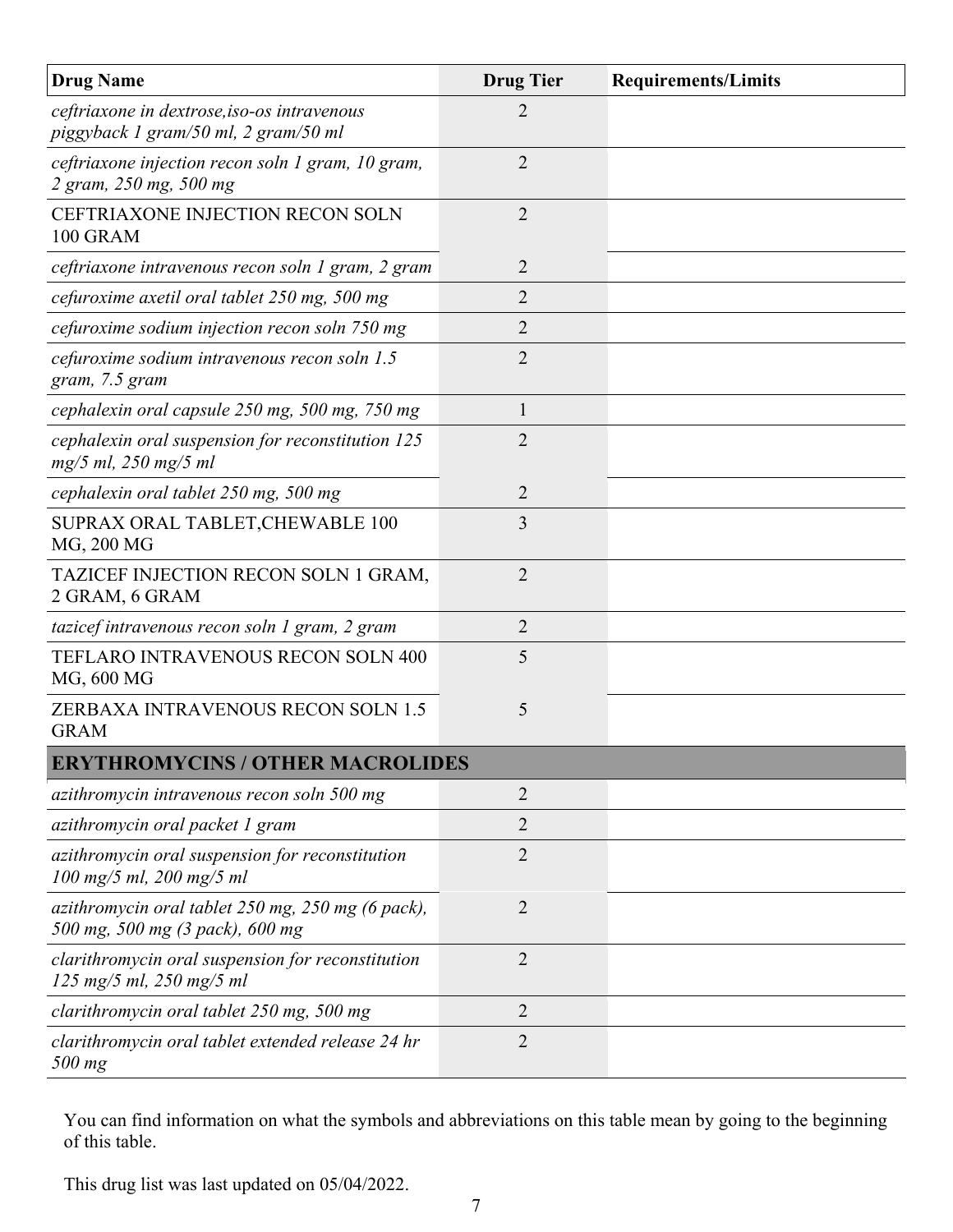| <b>Drug Name</b>                                                                                           | <b>Drug Tier</b> | <b>Requirements/Limits</b> |
|------------------------------------------------------------------------------------------------------------|------------------|----------------------------|
| e.e.s. $400$ oral tablet $400$ mg                                                                          | 2                |                            |
| erythrocin (as stearate) oral tablet 250 mg                                                                | 2                |                            |
| ERYTHROCIN INTRAVENOUS RECON SOLN<br>500 MG                                                                | 3                |                            |
| erythromycin ethylsuccinate oral suspension for<br>reconstitution 200 mg/5 ml, 400 mg/5 ml                 | $\overline{2}$   |                            |
| erythromycin ethylsuccinate oral tablet 400 mg                                                             | $\overline{2}$   |                            |
| erythromycin oral tablet 250 mg, 500 mg                                                                    | 2                |                            |
| erythromycin oral tablet, delayed release (dr/ec)<br>250 mg, 333 mg, 500 mg                                | 2                |                            |
| <b>MISCELLANEOUS ANTIINFECTIVES</b>                                                                        |                  |                            |
| albendazole oral tablet 200 mg                                                                             | 5                |                            |
| amikacin injection solution 500 mg/2 ml                                                                    | $\overline{2}$   |                            |
| atovaquone oral suspension $750$ mg/5 ml                                                                   | 2                |                            |
| atovaquone-proguanil oral tablet 250-100 mg,<br>$62.5 - 25 mg$                                             | $\overline{2}$   |                            |
| aztreonam injection recon soln 1 gram, 2 gram                                                              | $\overline{2}$   |                            |
| BENZNIDAZOLE ORAL TABLET 100 MG,<br>12.5 MG                                                                | 4                |                            |
| CAYSTON INHALATION SOLUTION FOR<br>NEBULIZATION 75 MG/ML                                                   | 5                | LA                         |
| chloroquine phosphate oral tablet 250 mg, 500 mg                                                           | $\overline{2}$   |                            |
| clindamycin hcl oral capsule 150 mg, 300 mg, 75<br>mg                                                      | $\overline{2}$   |                            |
| <b>CLINDAMYCIN IN 0.9 % SOD CHLOR</b><br>INTRAVENOUS PIGGYBACK 300 MG/50 ML,<br>600 MG/50 ML, 900 MG/50 ML | $\overline{2}$   |                            |
| clindamycin in 5 % dextrose intravenous<br>piggyback 300 mg/50 ml, 600 mg/50 ml, 900<br>$mg/50$ ml         | $\overline{2}$   |                            |
| clindamycin pediatric oral recon soln 75 mg/5 ml                                                           | 2                |                            |
| <b>COARTEM ORAL TABLET 20-120 MG</b>                                                                       | 3                |                            |
| colistin (colistimethate na) injection recon soln<br>$150$ mg                                              | $\overline{2}$   |                            |
| <b>CYCLOSERINE ORAL CAPSULE 250 MG</b>                                                                     | $\overline{2}$   |                            |
| dapsone oral tablet 100 mg, 25 mg                                                                          | 2                |                            |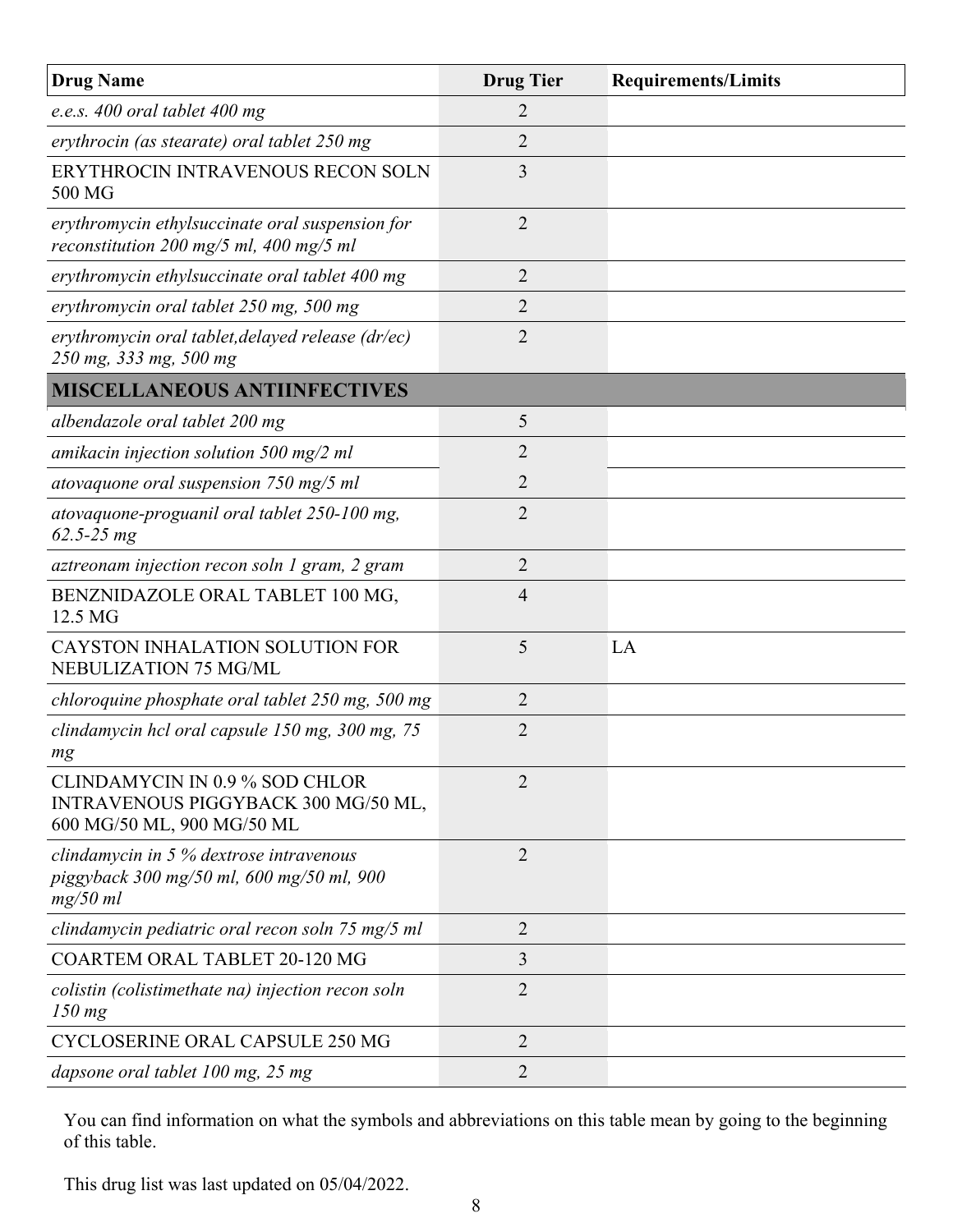| <b>Drug Name</b>                                                                                               | <b>Drug Tier</b> | <b>Requirements/Limits</b> |
|----------------------------------------------------------------------------------------------------------------|------------------|----------------------------|
| daptomycin intravenous recon soln 500 mg                                                                       | 2                |                            |
| EMVERM ORAL TABLET, CHEWABLE 100<br><b>MG</b>                                                                  | 5                |                            |
| ertapenem injection recon soln 1 gram                                                                          | $\overline{4}$   |                            |
| ethambutol oral tablet 100 mg, 400 mg                                                                          | $\overline{2}$   |                            |
| gentamicin in nacl (iso-osm) intravenous<br>piggyback 100 mg/100 ml, 60 mg/50 ml, 80<br>mg/100 ml, 80 mg/50 ml | $\overline{2}$   |                            |
| gentamicin injection solution 40 mg/ml                                                                         | $\overline{2}$   |                            |
| hydroxychloroquine oral tablet 200 mg                                                                          | 2                |                            |
| imipenem-cilastatin intravenous recon soln 250<br>mg, 500 mg                                                   | $\overline{2}$   |                            |
| isoniazid oral solution $50 \text{ mg}/5 \text{ ml}$                                                           | $\overline{2}$   |                            |
| isoniazid oral tablet 100 mg, 300 mg                                                                           | $\overline{2}$   |                            |
| ivermectin oral tablet 3 mg                                                                                    | $\overline{2}$   |                            |
| linezolid in dextrose 5% intravenous piggyback<br>600 mg/300 ml                                                | $\overline{2}$   |                            |
| linezolid oral suspension for reconstitution 100<br>$mg/5$ ml                                                  | $\overline{2}$   | QL (1680 per 28 days)      |
| linezolid oral tablet 600 mg                                                                                   | $\overline{2}$   | QL (56 per 28 days)        |
| linezolid-0.9% sodium chloride intravenous<br>parenteral solution 600 mg/300 ml                                | $\overline{2}$   |                            |
| mefloquine oral tablet 250 mg                                                                                  | $\overline{2}$   |                            |
| meropenem intravenous recon soln 1 gram, 500<br>mg                                                             | $\overline{2}$   |                            |
| MEROPENEM-0.9% SODIUM CHLORIDE<br>INTRAVENOUS PIGGYBACK 1 GRAM/50 ML,<br>500 MG/50 ML                          | $\overline{2}$   |                            |
| metro i.v. intravenous piggyback 500 mg/100 ml                                                                 | $\overline{2}$   |                            |
| metronidazole in nacl (iso-os) intravenous<br>piggyback 500 mg/100 ml                                          | $\overline{2}$   |                            |
| metronidazole oral capsule 375 mg                                                                              | $\overline{4}$   |                            |
| metronidazole oral tablet 250 mg, 500 mg                                                                       | $\overline{2}$   |                            |
| neomycin oral tablet 500 mg                                                                                    | $\overline{2}$   |                            |
| nitazoxanide oral tablet 500 mg                                                                                | $\overline{2}$   |                            |
| paromomycin oral capsule 250 mg                                                                                | $\overline{2}$   |                            |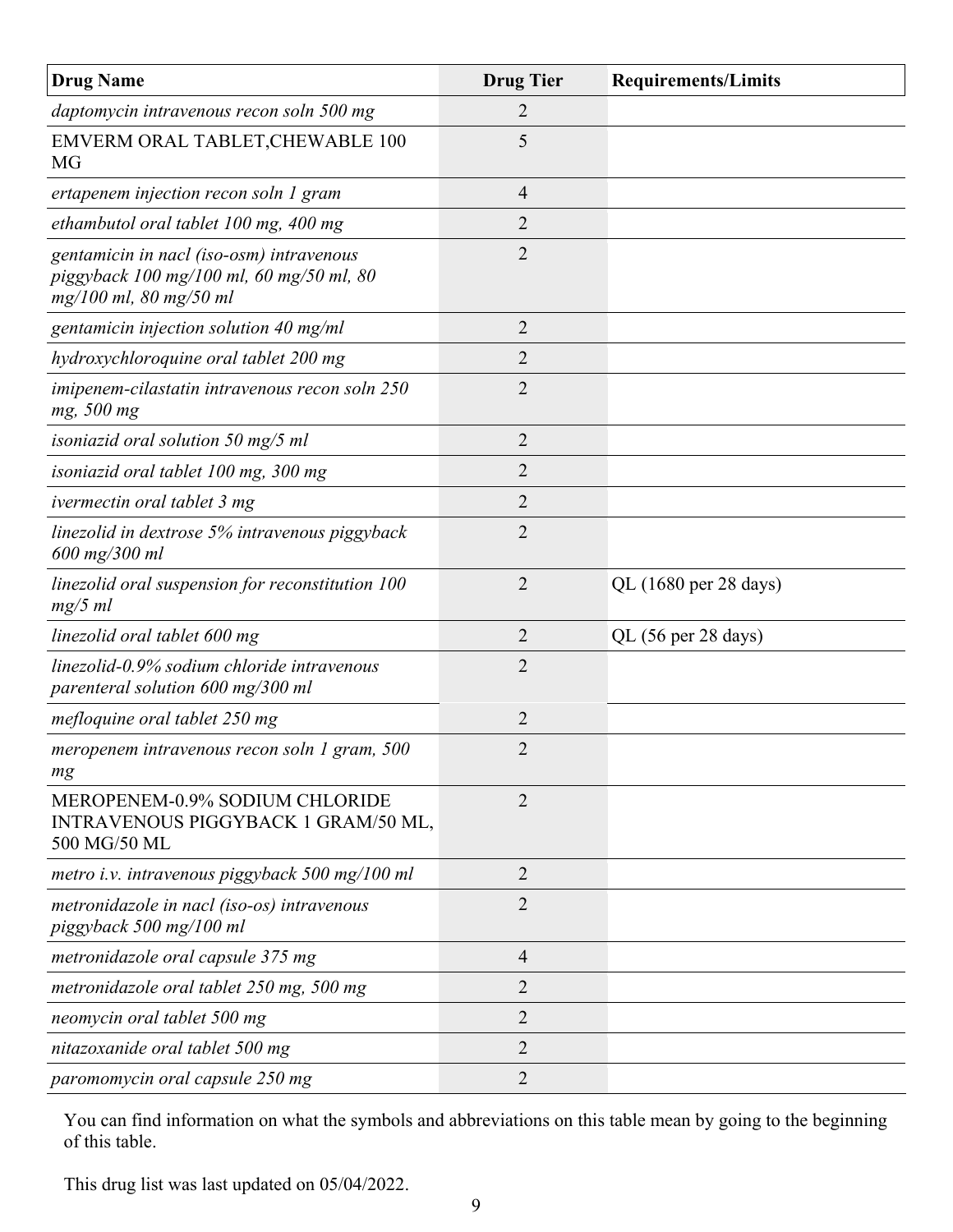| <b>Drug Name</b>                                                                | <b>Drug Tier</b> | <b>Requirements/Limits</b> |
|---------------------------------------------------------------------------------|------------------|----------------------------|
| PASER ORAL GRANULES DR FOR SUSP IN<br>PACKET 4 GRAM                             | 3                |                            |
| pentamidine inhalation recon soln 300 mg                                        | $\overline{2}$   | B/D                        |
| pentamidine injection recon soln 300 mg                                         | 2                |                            |
| praziquantel oral tablet 600 mg                                                 | 4                |                            |
| PRIFTIN ORAL TABLET 150 MG                                                      | 3                |                            |
| PRIMAQUINE ORAL TABLET 26.3 MG                                                  | 3                |                            |
| pyrazinamide oral tablet 500 mg                                                 | $\overline{2}$   |                            |
| pyrimethamine oral tablet 25 mg                                                 | 5                |                            |
| quinine sulfate oral capsule 324 mg                                             | $\overline{2}$   |                            |
| RECARBRIO INTRAVENOUS RECON SOLN<br>1.25 GRAM                                   | 5                |                            |
| rifabutin oral capsule 150 mg                                                   | 2                |                            |
| rifampin intravenous recon soln 600 mg                                          | $\overline{2}$   |                            |
| rifampin oral capsule 150 mg, 300 mg                                            | 2                |                            |
| SIRTURO ORAL TABLET 100 MG, 20 MG                                               | 5                | PA; LA                     |
| STREPTOMYCIN INTRAMUSCULAR RECON<br><b>SOLN 1 GRAM</b>                          | 5                |                            |
| tigecycline intravenous recon soln 50 mg                                        | 5                |                            |
| tinidazole oral tablet 250 mg, 500 mg                                           | 2                |                            |
| TOBI PODHALER INHALATION CAPSULE,<br><b>W/INHALATION DEVICE 28 MG</b>           | 5                | PA                         |
| tobramycin in 0.225 % nacl inhalation solution for<br>nebulization 300 mg/5 ml  | 2                | B/D                        |
| tobramycin inhalation solution for nebulization<br>$300$ mg/4 ml                | 5                | B/D                        |
| tobramycin sulfate injection recon soln 1.2 gram                                | $\overline{2}$   |                            |
| tobramycin sulfate injection solution $10$ mg/ml, $40$<br>mg/ml                 | $\overline{2}$   |                            |
| <b>TRECATOR ORAL TABLET 250 MG</b>                                              | 3                |                            |
| VABOMERE INTRAVENOUS RECON SOLN 2<br><b>GRAM</b>                                | $\overline{4}$   |                            |
| VANCOMYCIN IN 0.9 % SODIUM CHL<br><b>INTRAVENOUS PIGGYBACK 1 GRAM/200</b><br>ML | $\overline{2}$   |                            |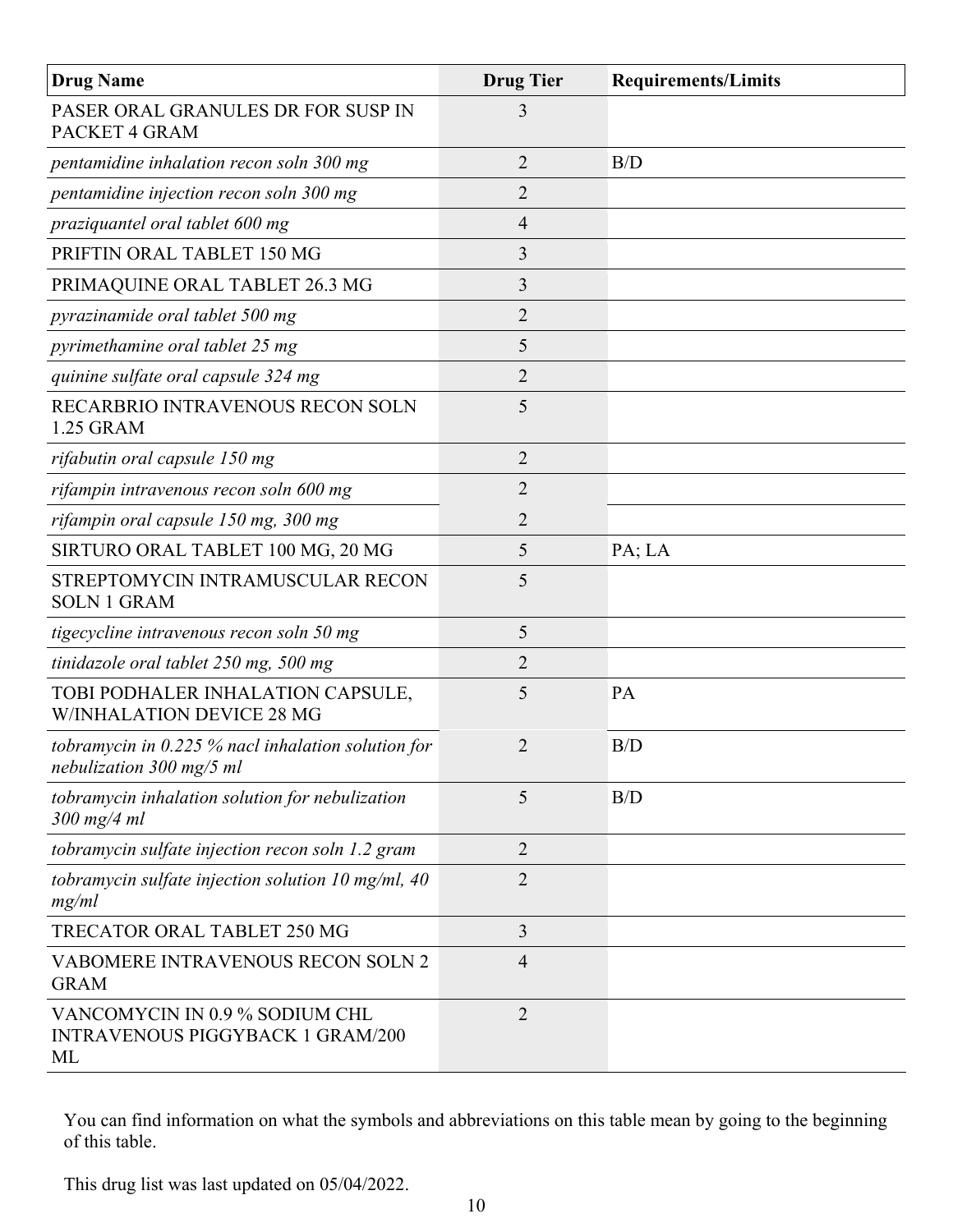| <b>Drug Name</b>                                                                                                                          | <b>Drug Tier</b> | <b>Requirements/Limits</b> |
|-------------------------------------------------------------------------------------------------------------------------------------------|------------------|----------------------------|
| VANCOMYCIN IN DEXTROSE 5 %<br><b>INTRAVENOUS PIGGYBACK 1 GRAM/200</b><br>ML, 500 MG/100 ML, 750 MG/150 ML                                 | 2                |                            |
| VANCOMYCIN INJECTION RECON SOLN 100<br><b>GRAM</b>                                                                                        | $\overline{4}$   |                            |
| vancomycin intravenous recon soln 1,000 mg, 10<br>gram, 500 mg, 750 mg                                                                    | $\overline{4}$   |                            |
| vancomycin intravenous recon soln 5 gram                                                                                                  | $\overline{2}$   |                            |
| vancomycin oral capsule 125 mg, 250 mg                                                                                                    | 4                |                            |
| XENLETA ORAL TABLET 600 MG                                                                                                                | 5                |                            |
| XIFAXAN ORAL TABLET 200 MG                                                                                                                | 5                | PA; QL (120 per 30 days)   |
| XIFAXAN ORAL TABLET 550 MG                                                                                                                | 5                | PA                         |
| <b>PENICILLINS</b>                                                                                                                        |                  |                            |
| amoxicillin oral capsule 250 mg, 500 mg                                                                                                   | $\mathbf{1}$     |                            |
| amoxicillin oral suspension for reconstitution 125<br>mg/5 ml, 200 mg/5 ml, 250 mg/5 ml, 400 mg/5 ml                                      |                  |                            |
| amoxicillin oral tablet 500 mg, 875 mg                                                                                                    | $\mathbf{1}$     |                            |
| amoxicillin oral tablet, chewable 125 mg, 250 mg                                                                                          | $\mathbf{1}$     |                            |
| amoxicillin-pot clavulanate oral suspension for<br>reconstitution 200-28.5 mg/5 ml, 250-62.5 mg/5<br>ml, 400-57 mg/5 ml, 600-42.9 mg/5 ml | 2                |                            |
| amoxicillin-pot clavulanate oral tablet 250-125<br>mg, 500-125 mg, 875-125 mg                                                             | $\overline{2}$   |                            |
| amoxicillin-pot clavulanate oral tablet extended<br>release 12 hr 1,000-62.5 mg                                                           | 2                |                            |
| amoxicillin-pot clavulanate oral tablet, chewable<br>200-28.5 mg, 400-57 mg                                                               | $\overline{2}$   |                            |
| ampicillin oral capsule 500 mg                                                                                                            | $\overline{2}$   |                            |
| ampicillin sodium injection recon soln $1$ gram, $10$<br>gram, 125 mg, 2 gram, 250 mg, 500 mg                                             | $\overline{2}$   |                            |
| ampicillin sodium intravenous recon soln 1 gram,<br>2 gram                                                                                | 2                |                            |
| ampicillin-sulbactam injection recon soln $1.5$<br>gram, 15 gram, 3 gram                                                                  | $\overline{2}$   |                            |
| ampicillin-sulbactam intravenous recon soln 1.5<br>gram, 3 gram                                                                           | $\overline{2}$   |                            |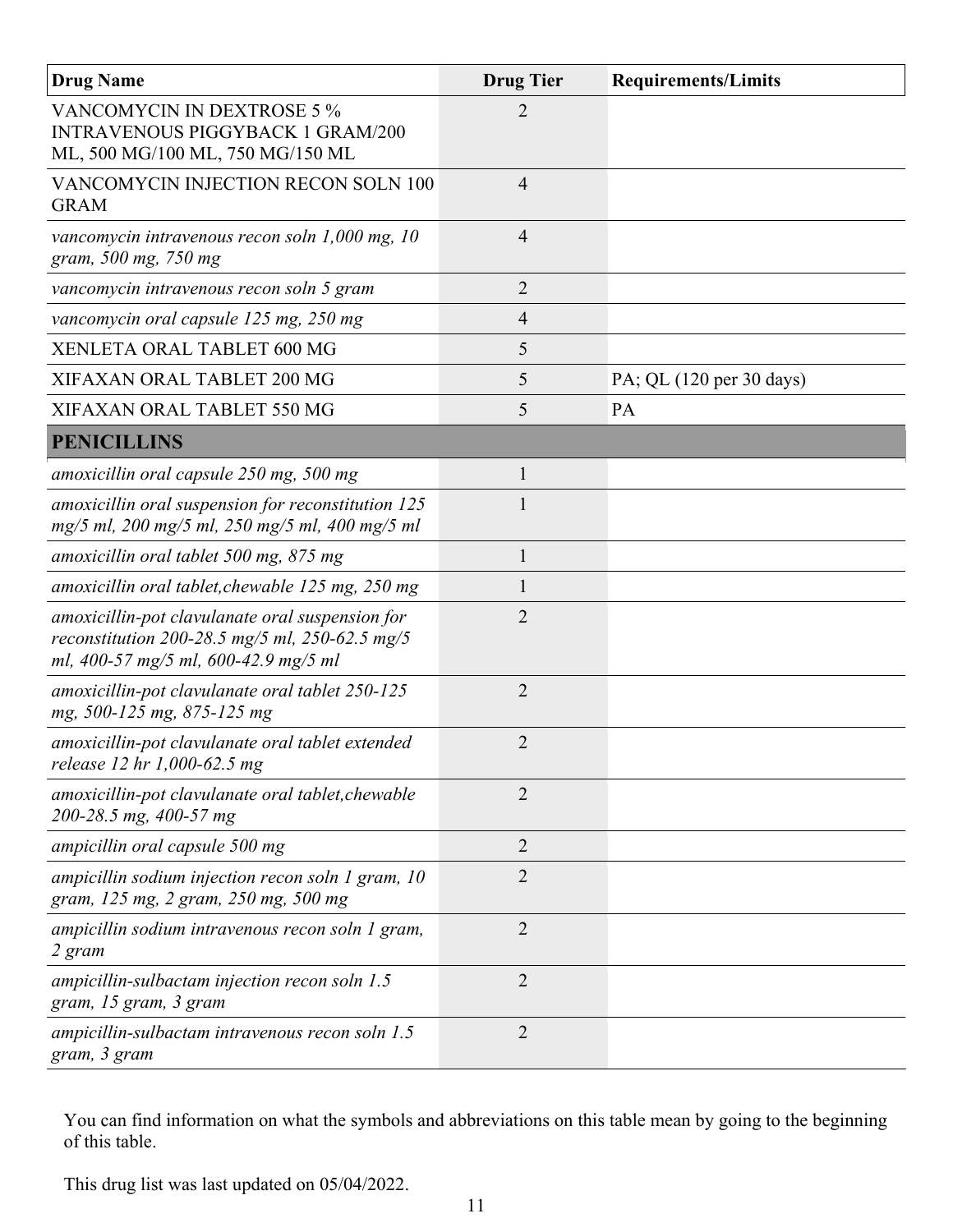| <b>Drug Name</b>                                                                                           | <b>Drug Tier</b> | <b>Requirements/Limits</b> |
|------------------------------------------------------------------------------------------------------------|------------------|----------------------------|
| BICILLIN L-A INTRAMUSCULAR SYRINGE<br>1,200,000 UNIT/2 ML, 2,400,000 UNIT/4 ML,<br>600,000 UNIT/ML         | 3                |                            |
| dicloxacillin oral capsule 250 mg, 500 mg                                                                  | $\overline{2}$   |                            |
| nafcillin in dextrose iso-osm intravenous<br>piggyback 1 gram/50 ml, 2 gram/100 ml                         | 2                |                            |
| nafcillin injection recon soln 1 gram, 10 gram, 2<br>gram                                                  | $\overline{2}$   |                            |
| nafcillin intravenous recon soln 2 gram                                                                    | $\overline{2}$   |                            |
| oxacillin in dextrose(iso-osm) intravenous<br>piggyback 1 gram/50 ml, 2 gram/50 ml                         | $\overline{2}$   |                            |
| oxacillin injection recon soln 1 gram, 10 gram, 2<br>gram                                                  | $\overline{2}$   |                            |
| PENICILLIN G POT IN DEXTROSE<br><b>INTRAVENOUS PIGGYBACK 2 MILLION</b><br>UNIT/50 ML, 3 MILLION UNIT/50 ML | $\overline{4}$   |                            |
| penicillin g potassium injection recon soln 20<br>million unit, 5 million unit                             | $\overline{2}$   |                            |
| penicillin g procaine intramuscular syringe 1.2<br>million unit/2 ml, $600,000$ unit/ml                    | $\overline{2}$   |                            |
| penicillin g sodium injection recon soln 5 million<br>unit                                                 | $\overline{2}$   |                            |
| penicillin v potassium oral recon soln $125 \text{ mg}/5$<br>ml, 250 mg/5 ml                               | $\overline{2}$   |                            |
| penicillin v potassium oral tablet 250 mg, 500 mg                                                          | $\overline{2}$   |                            |
| PIPERACILLIN-TAZOBACTAM<br><b>INTRAVENOUS RECON SOLN 13.5 GRAM</b>                                         | $\overline{2}$   |                            |
| piperacillin-tazobactam intravenous recon soln<br>2.25 gram, 3.375 gram, 4.5 gram, 40.5 gram               | $\overline{2}$   |                            |
| <b>QUINOLONES</b>                                                                                          |                  |                            |
| ciprofloxacin hcl oral tablet 100 mg, 250 mg, 500<br>mg, 750 mg                                            | $\overline{2}$   |                            |
| ciprofloxacin in 5 $\%$ dextrose intravenous<br>piggyback 200 mg/100 ml                                    | $\overline{2}$   |                            |
| levofloxacin in d5w intravenous piggyback 250<br>mg/50 ml, 500 mg/100 ml, 750 mg/150 ml                    | $\overline{2}$   |                            |
| levofloxacin intravenous solution 25 mg/ml                                                                 | 2                |                            |
| levofloxacin oral solution 250 mg/10 ml                                                                    | 2                |                            |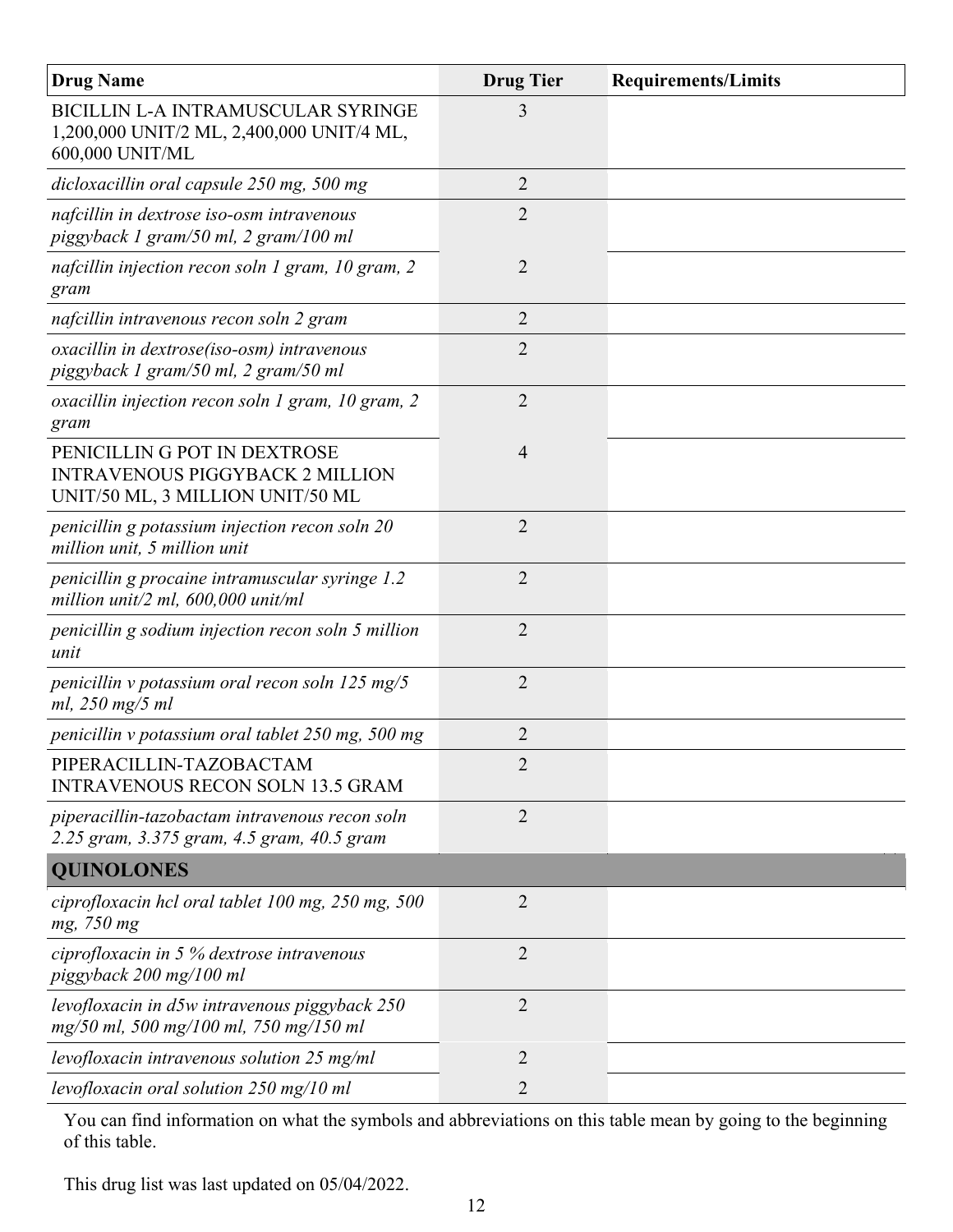| <b>Drug Name</b>                                                       | <b>Drug Tier</b> | <b>Requirements/Limits</b> |
|------------------------------------------------------------------------|------------------|----------------------------|
| levofloxacin oral tablet 250 mg, 500 mg, 750 mg                        | 2                |                            |
| moxifloxacin oral tablet 400 mg                                        | $\overline{2}$   |                            |
| MOXIFLOXACIN-SOD.ACE, SUL-WATER<br>INTRAVENOUS PIGGYBACK 400 MG/250 ML | $\overline{2}$   |                            |
| MOXIFLOXACIN-SOD.CHLORIDE(ISO)<br>INTRAVENOUS PIGGYBACK 400 MG/250 ML  | $\overline{2}$   |                            |
| ofloxacin oral tablet 300 mg, 400 mg                                   | $\overline{2}$   |                            |
| <b>SULFA'S / RELATED AGENTS</b>                                        |                  |                            |
| sulfadiazine oral tablet 500 mg                                        | 2                |                            |
| sulfamethoxazole-trimethoprim oral suspension<br>$200 - 40$ mg/5 ml    | $\overline{2}$   |                            |
| sulfamethoxazole-trimethoprim oral tablet 400-80<br>mg, 800-160 mg     | $\mathbf{1}$     |                            |
| <b>TETRACYCLINES</b>                                                   |                  |                            |
| demeclocycline oral tablet 150 mg, 300 mg                              | 2                |                            |
| doxy-100 intravenous recon soln 100 mg                                 | $\overline{2}$   |                            |
| doxycycline hyclate intravenous recon soln 100 mg                      | $\overline{2}$   |                            |
| doxycycline hyclate oral capsule 100 mg, 50 mg                         | $\overline{2}$   |                            |
| doxycycline hyclate oral tablet 100 mg, 20 mg                          | 2                |                            |
| doxycycline monohydrate oral capsule 100 mg, 50<br>mg                  | $\overline{2}$   |                            |
| doxycycline monohydrate oral tablet 100 mg, 50<br>mg                   | $\overline{2}$   |                            |
| minocycline oral capsule 100 mg, 50 mg, 75 mg                          | $\overline{2}$   |                            |
| minocycline oral tablet 100 mg, 50 mg, 75 mg                           | $\overline{2}$   |                            |
| minocycline oral tablet extended release 24 hr 105<br>mg, 80 mg        | $\overline{4}$   |                            |
| minocycline oral tablet extended release 24 hr 135<br>mg, 45 mg, 90 mg | $\overline{2}$   |                            |
| tetracycline oral capsule 250 mg, 500 mg                               | $\overline{2}$   |                            |
| <b>URINARY TRACT AGENTS</b>                                            |                  |                            |
| fosfomycin tromethamine oral packet 3 gram                             | $\overline{4}$   |                            |
| methenamine hippurate oral tablet 1 gram                               | 2                |                            |
| nitrofurantoin macrocrystal oral capsule 100 mg,<br>25 mg, 50 mg       | $\overline{2}$   |                            |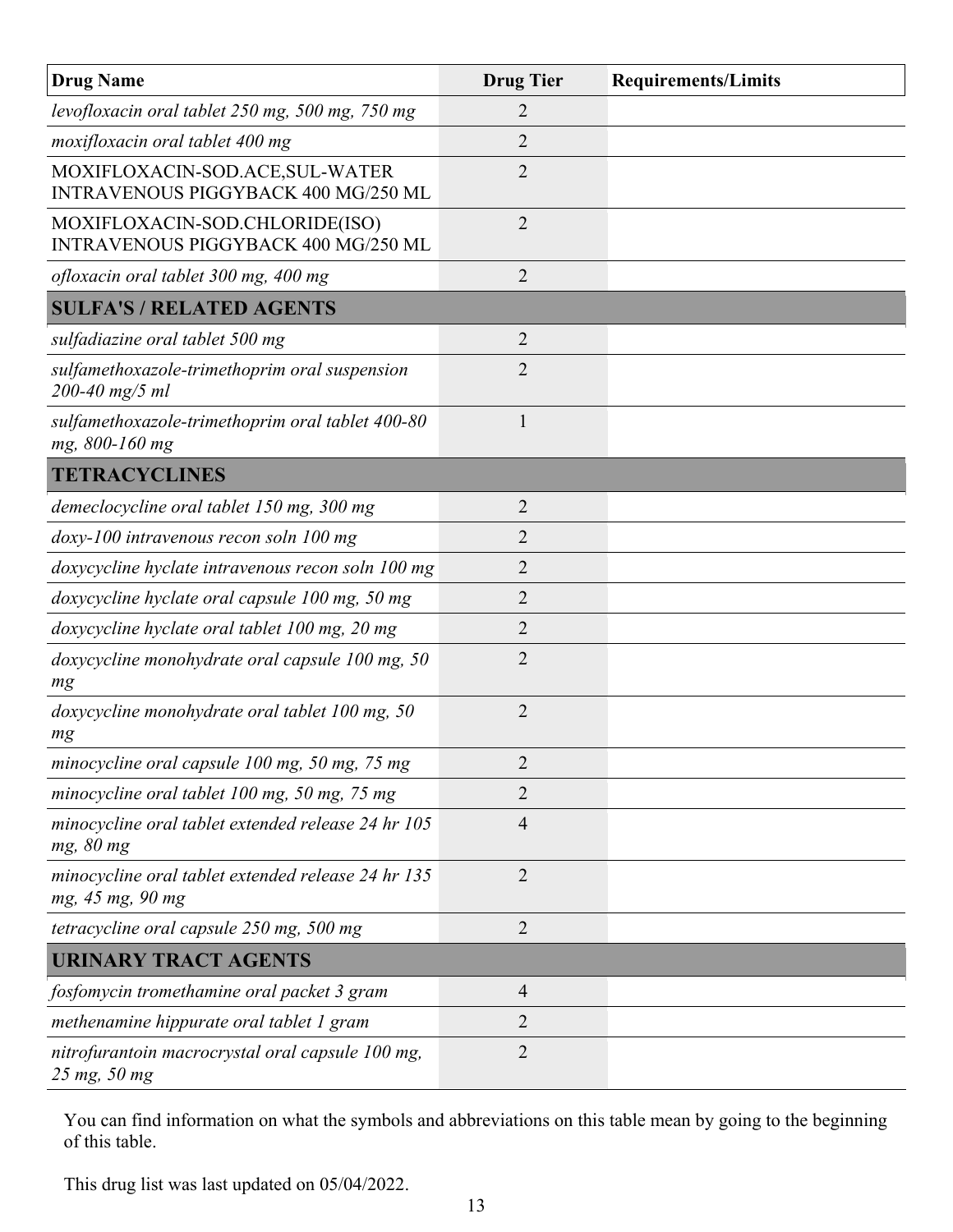| <b>Drug Name</b>                                               | <b>Drug Tier</b> | <b>Requirements/Limits</b>   |
|----------------------------------------------------------------|------------------|------------------------------|
| nitrofurantoin monohyd/m-cryst oral capsule 100<br>mg          | 2                |                              |
| nitrofurantoin oral suspension 25 mg/5 ml                      | $\overline{2}$   |                              |
| trimethoprim oral tablet 100 mg                                | $\overline{2}$   |                              |
| <b>ANTINEOPLASTIC / IMMUNOSUPPRESSANT DRUGS</b>                |                  |                              |
| <b>ADJUNCTIVE AGENTS</b>                                       |                  |                              |
| leucovorin calcium oral tablet 10 mg, 15 mg, 25<br>mg, 5 mg    | 2                |                              |
| MESNEX ORAL TABLET 400 MG                                      | 5                |                              |
| <b>XGEVA SUBCUTANEOUS SOLUTION 120</b><br>MG/1.7 ML (70 MG/ML) | 5                | PA                           |
| <b>ANTINEOPLASTIC / IMMUNOSUPPRESSANT DRUGS</b>                |                  |                              |
| abiraterone oral tablet 250 mg                                 | 5                | PA; QL (120 per 30 days)     |
| abiraterone oral tablet 500 mg                                 | 5                | <b>PA</b>                    |
| ALECENSA ORAL CAPSULE 150 MG                                   | 5                | PA                           |
| ALUNBRIG ORAL TABLET 180 MG, 30 MG,<br>90 MG                   | 5                | PA                           |
| ALUNBRIG ORAL TABLETS, DOSE PACK 90<br>$MG(7)$ - 180 MG $(23)$ | 5                | PA                           |
| anastrozole oral tablet 1 mg                                   | 2                | QL (30 per 30 days)          |
| AYVAKIT ORAL TABLET 100 MG, 200 MG,<br>25 MG, 300 MG, 50 MG    | 5                | PA; LA; QL (30 per 30 days)  |
| AZASAN ORAL TABLET 100 MG, 75 MG                               | 4                | B/D                          |
| azathioprine oral tablet 100 mg, 50 mg, 75 mg                  | 2                | B/D                          |
| BALVERSA ORAL TABLET 3 MG, 4 MG, 5<br>MG                       | 5                | PA; LA                       |
| bexarotene oral capsule 75 mg                                  | 5                |                              |
| bicalutamide oral tablet 50 mg                                 | $\overline{2}$   |                              |
| bleomycin injection recon soln 15 unit, 30 unit                | $\overline{2}$   | B/D                          |
| <b>BOSULIF ORAL TABLET 100 MG</b>                              | 5                | PA; QL (150 per 30 days)     |
| BOSULIF ORAL TABLET 400 MG, 500 MG                             | 5                | PA; QL (30 per 30 days)      |
| <b>BRAFTOVI ORAL CAPSULE 75 MG</b>                             | 5                | PA; LA                       |
| BRUKINSA ORAL CAPSULE 80 MG                                    | 5                | PA; LA; QL (120 per 30 days) |
| CABOMETYX ORAL TABLET 20 MG, 40 MG,<br>60 MG                   | 5                | PA; LA                       |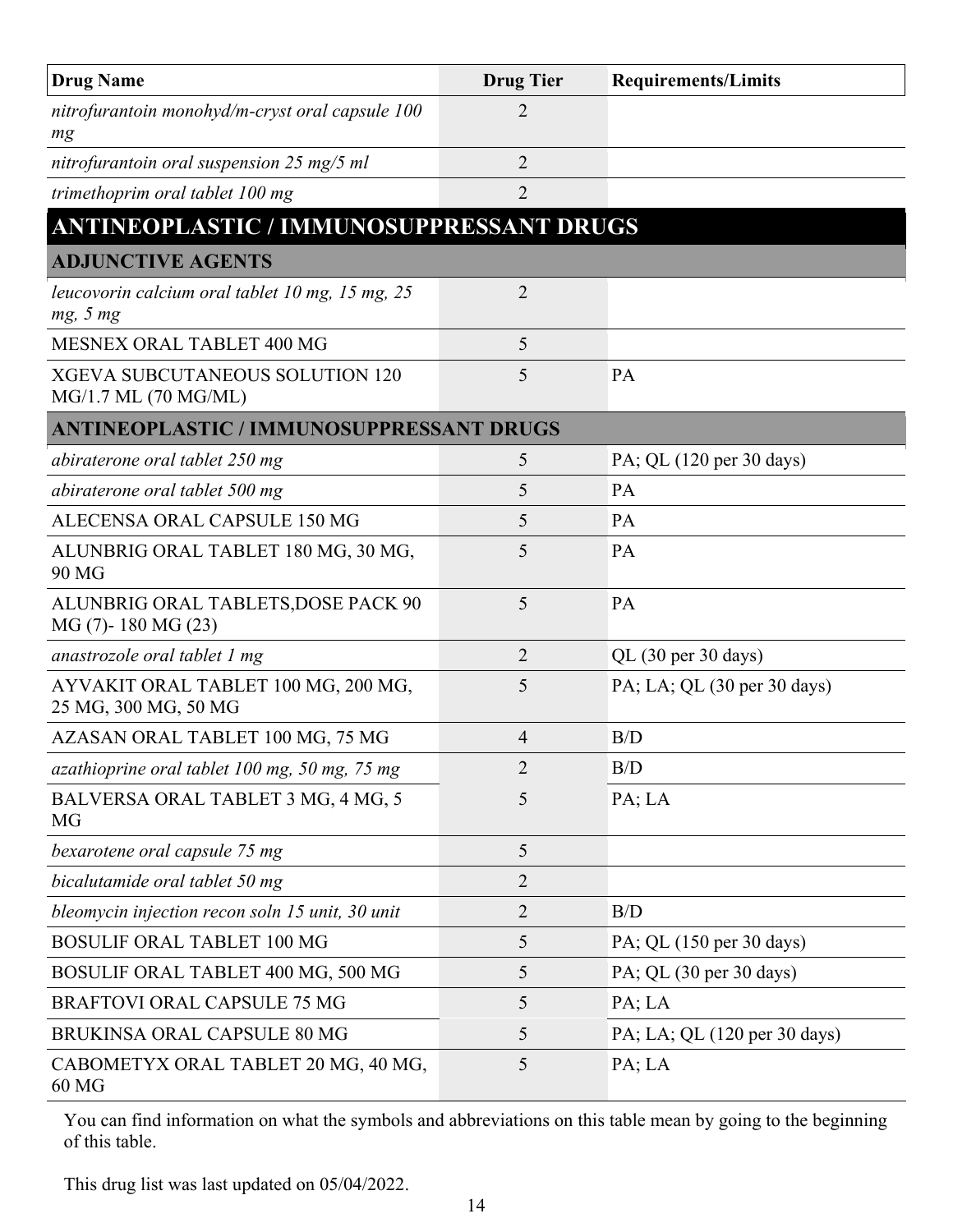| <b>Drug Name</b>                                                                                                    | <b>Drug Tier</b> | <b>Requirements/Limits</b>                 |
|---------------------------------------------------------------------------------------------------------------------|------------------|--------------------------------------------|
| CALQUENCE ORAL CAPSULE 100 MG                                                                                       | 5                | PA; LA                                     |
| CAPRELSA ORAL TABLET 100 MG                                                                                         | 5                | PA; LA; QL (60 per 30 days)                |
| CAPRELSA ORAL TABLET 300 MG                                                                                         | 5                | PA; LA; QL (30 per 30 days)                |
| COMETRIQ ORAL CAPSULE 100 MG/DAY(80<br>MG X1-20 MG X1), 140 MG/DAY(80 MG X1-20<br>MG X3), 60 MG/DAY (20 MG X 3/DAY) | 5                | PA                                         |
| COPIKTRA ORAL CAPSULE 15 MG, 25 MG                                                                                  | 5                | PA; LA; QL (60 per 30 days)                |
| <b>COTELLIC ORAL TABLET 20 MG</b>                                                                                   | 5                | PA; LA                                     |
| cyclophosphamide oral capsule 25 mg, 50 mg                                                                          | $\overline{2}$   | B/D                                        |
| CYCLOPHOSPHAMIDE ORAL TABLET 25<br>MG, 50 MG                                                                        | 3                | B/D                                        |
| cyclosporine modified oral capsule 100 mg, 25<br>mg, 50 mg                                                          | $\overline{2}$   | B/D                                        |
| cyclosporine modified oral solution 100 mg/ml                                                                       | $\overline{2}$   | B/D                                        |
| cyclosporine oral capsule 100 mg, 25 mg                                                                             | 2                | B/D                                        |
| DAURISMO ORAL TABLET 100 MG                                                                                         | 5                | PA; QL (30 per 30 days)                    |
| DAURISMO ORAL TABLET 25 MG                                                                                          | 5                | PA; QL $(60 \text{ per } 30 \text{ days})$ |
| DROXIA ORAL CAPSULE 200 MG, 300 MG,<br>400 MG                                                                       | 3                |                                            |
| ELIGARD (3 MONTH) SUBCUTANEOUS<br>SYRINGE 22.5 MG                                                                   | 3                |                                            |
| ELIGARD (4 MONTH) SUBCUTANEOUS<br><b>SYRINGE 30 MG</b>                                                              | 3                |                                            |
| ELIGARD (6 MONTH) SUBCUTANEOUS<br><b>SYRINGE 45 MG</b>                                                              | 3                |                                            |
| ELIGARD SUBCUTANEOUS SYRINGE 7.5<br>MG (1 MONTH)                                                                    | 3                |                                            |
| <b>EMCYT ORAL CAPSULE 140 MG</b>                                                                                    | 3                |                                            |
| <b>ENSPRYNG SUBCUTANEOUS SYRINGE 120</b><br>MG/ML                                                                   | 5                | PA                                         |
| ERIVEDGE ORAL CAPSULE 150 MG                                                                                        | 5                | PA; QL (30 per 30 days)                    |
| ERLEADA ORAL TABLET 60 MG                                                                                           | 5                | PA; QL (120 per 30 days)                   |
| erlotinib oral tablet 100 mg, 150 mg, 25 mg                                                                         | 5                | PA; QL (30 per 30 days)                    |
| everolimus (antineoplastic) oral tablet 10 mg, 2.5<br>mg, 5 mg, 7.5 mg                                              | 5                | PA                                         |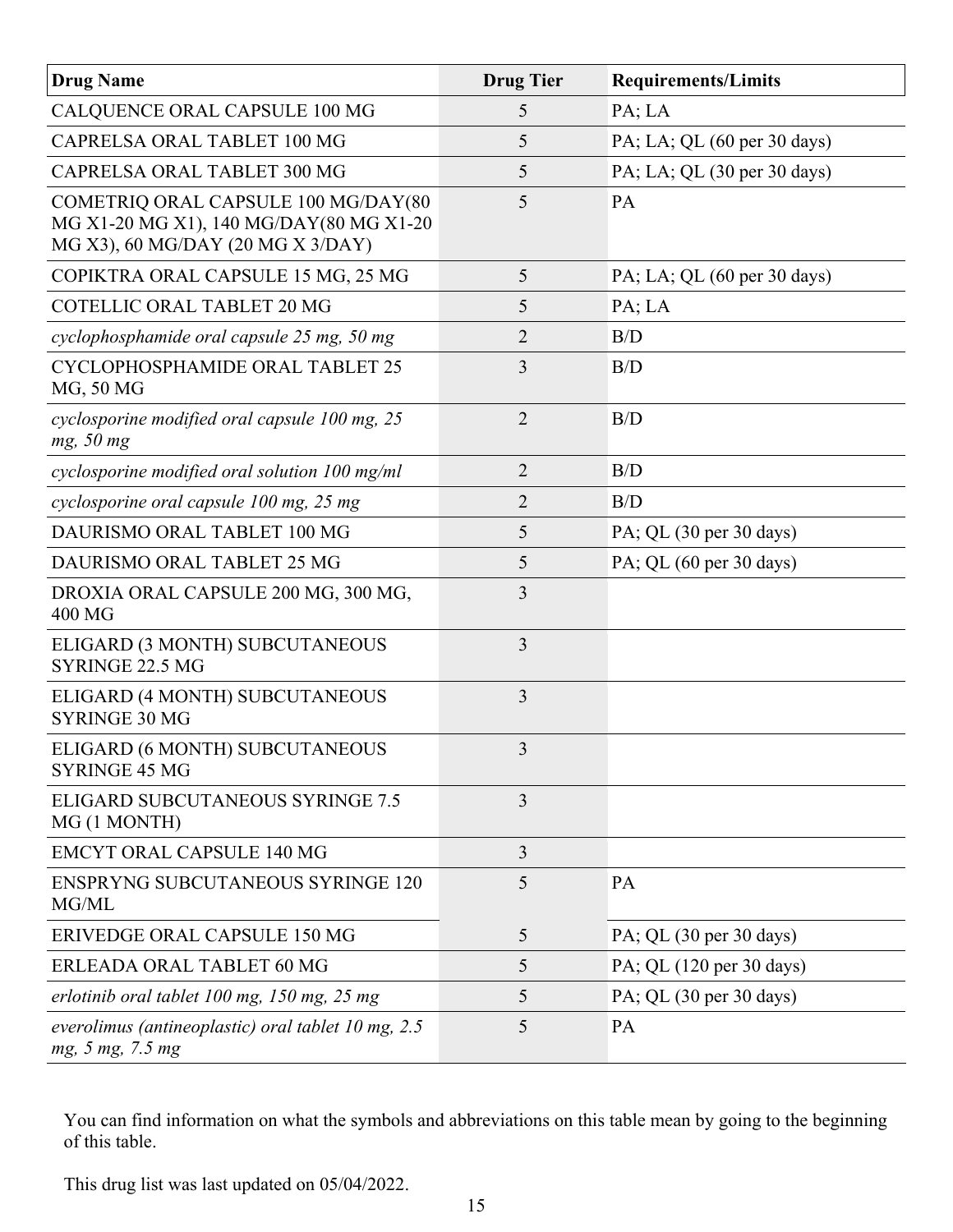| <b>Drug Name</b>                                                                 | <b>Drug Tier</b> | <b>Requirements/Limits</b>                 |
|----------------------------------------------------------------------------------|------------------|--------------------------------------------|
| everolimus (antineoplastic) oral tablet for<br>suspension $2$ mg, $3$ mg, $5$ mg | 5                | PA                                         |
| everolimus (immunosuppressive) oral tablet 0.25<br>mg, 0.5 mg, 0.75 mg, 1 mg     | 5                | B/D                                        |
| exemestane oral tablet 25 mg                                                     | $\overline{2}$   |                                            |
| EXKIVITY ORAL CAPSULE 40 MG                                                      | 5                | PA; LA; QL (120 per 30 days)               |
| FARYDAK ORAL CAPSULE 10 MG, 15 MG, 20<br>MG                                      | 5                | PA                                         |
| FIRMAGON KIT W DILUENT SYRINGE<br><b>SUBCUTANEOUS RECON SOLN 120 MG</b>          | 5                |                                            |
| FIRMAGON KIT W DILUENT SYRINGE<br>SUBCUTANEOUS RECON SOLN 80 MG                  | $\overline{4}$   |                                            |
| flutamide oral capsule 125 mg                                                    | 2                |                                            |
| FOTIVDA ORAL CAPSULE 0.89 MG, 1.34 MG                                            | 5                | PA; LA                                     |
| <b>GAVRETO ORAL CAPSULE 100 MG</b>                                               | 5                | PA; LA                                     |
| gengraf oral capsule 100 mg, 25 mg                                               | 2                | B/D                                        |
| gengraf oral solution 100 mg/ml                                                  | $\overline{2}$   | B/D                                        |
| GILOTRIF ORAL TABLET 20 MG, 30 MG, 40<br><b>MG</b>                               | 5                | PA; QL (30 per 30 days)                    |
| hydroxyurea oral capsule 500 mg                                                  | $\overline{2}$   |                                            |
| IBRANCE ORAL CAPSULE 100 MG, 125 MG,<br>75 MG                                    | 5                | PA; QL $(21 \text{ per } 28 \text{ days})$ |
| IBRANCE ORAL TABLET 100 MG, 125 MG, 75<br><b>MG</b>                              | 5                | PA; QL $(21 \text{ per } 28 \text{ days})$ |
| ICLUSIG ORAL TABLET 10 MG, 15 MG, 30<br>MG, 45 MG                                | 5                | PA                                         |
| IDHIFA ORAL TABLET 100 MG, 50 MG                                                 | 5                | PA; LA                                     |
| imatinib oral tablet 100 mg                                                      | 5                | PA; QL (180 per 30 days)                   |
| imatinib oral tablet 400 mg                                                      | 5                | PA; QL $(60 \text{ per } 30 \text{ days})$ |
| <b>IMBRUVICA ORAL CAPSULE 140 MG</b>                                             | 5                | PA; QL (120 per 30 days)                   |
| <b>IMBRUVICA ORAL CAPSULE 70 MG</b>                                              | 5                | PA; QL $(30 \text{ per } 30 \text{ days})$ |
| IMBRUVICA ORAL TABLET 140 MG, 280 MG,<br>420 MG, 560 MG                          | 5                | PA; QL $(30 \text{ per } 30 \text{ days})$ |
| <b>INLYTA ORAL TABLET 1 MG</b>                                                   | 5                | PA; QL (180 per 30 days)                   |
| <b>INLYTA ORAL TABLET 5 MG</b>                                                   | 5                | PA; QL (120 per 30 days)                   |
| INQOVI ORAL TABLET 35-100 MG                                                     | 5                | PA                                         |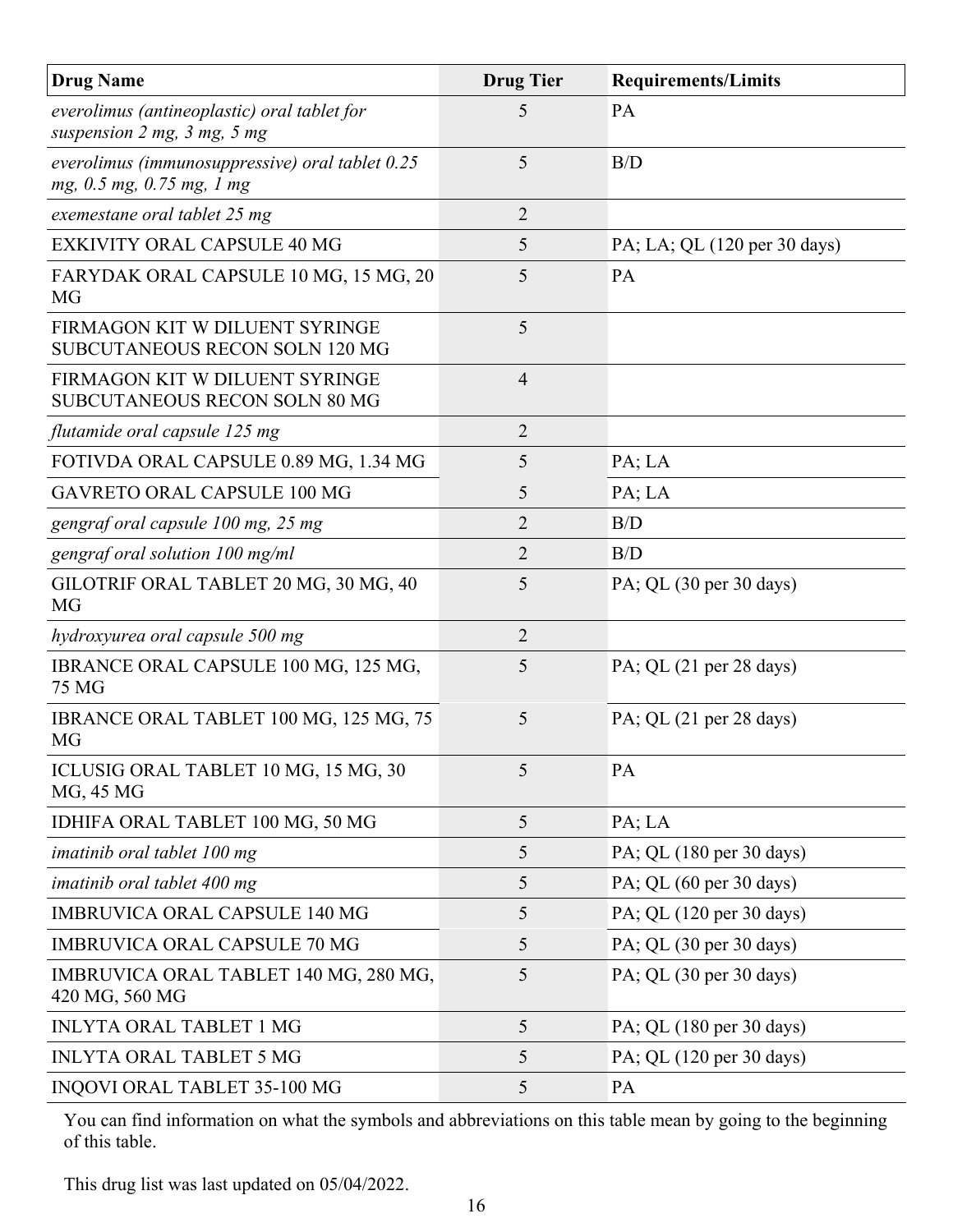| <b>Drug Name</b>                                                                                                                                                                                                                 | <b>Drug Tier</b> | <b>Requirements/Limits</b>                 |
|----------------------------------------------------------------------------------------------------------------------------------------------------------------------------------------------------------------------------------|------------------|--------------------------------------------|
| <b>INREBIC ORAL CAPSULE 100 MG</b>                                                                                                                                                                                               | 5                | PA; LA                                     |
| <b>IRESSA ORAL TABLET 250 MG</b>                                                                                                                                                                                                 | 5                | PA; QL (60 per 30 days)                    |
| JAKAFI ORAL TABLET 10 MG, 15 MG, 20<br>MG, 25 MG, 5 MG                                                                                                                                                                           | 5                | PA; QL $(60 \text{ per } 30 \text{ days})$ |
| KISQALI FEMARA CO-PACK ORAL TABLET<br>200 MG/DAY(200 MG X 1)-2.5 MG, 400<br>MG/DAY(200 MG X 2)-2.5 MG, 600<br>MG/DAY(200 MG X 3)-2.5 MG                                                                                          | 5                | PA                                         |
| KISQALI ORAL TABLET 200 MG/DAY (200<br>MG X 1), 400 MG/DAY (200 MG X 2), 600<br>$MG/DAY$ (200 MG X 3)                                                                                                                            | 5                | <b>PA</b>                                  |
| lapatinib oral tablet 250 mg                                                                                                                                                                                                     | 5                | PA; QL (180 per 30 days)                   |
| LENVIMA ORAL CAPSULE 10 MG/DAY (10<br>MG X 1), 12 MG/DAY (4 MG X 3), 14<br>MG/DAY(10 MG X 1-4 MG X 1), 18 MG/DAY<br>(10 MG X 1-4 MG X2), 20 MG/DAY (10 MG X<br>2), 24 MG/DAY(10 MG X 2-4 MG X 1), 4 MG, 8<br>$MG/DAY$ (4 MG X 2) | 5                | PA                                         |
| letrozole oral tablet 2.5 mg                                                                                                                                                                                                     | $\overline{2}$   |                                            |
| LEUKERAN ORAL TABLET 2 MG                                                                                                                                                                                                        | 3                |                                            |
| leuprolide subcutaneous kit $1 \text{ mg}/0.2 \text{ ml}$                                                                                                                                                                        | 2                |                                            |
| LIBTAYO INTRAVENOUS SOLUTION 50<br>MG/ML                                                                                                                                                                                         | 5                | PA                                         |
| LONSURF ORAL TABLET 15-6.14 MG, 20-8.19<br>MG                                                                                                                                                                                    | 5                | PA                                         |
| LORBRENA ORAL TABLET 100 MG, 25 MG                                                                                                                                                                                               | 5                | PA                                         |
| LUMAKRAS ORAL TABLET 120 MG                                                                                                                                                                                                      | 5                | PA                                         |
| LUPRON DEPOT (3 MONTH)<br>INTRAMUSCULAR SYRINGE KIT 11.25 MG,<br>22.5 MG                                                                                                                                                         | 5                |                                            |
| LUPRON DEPOT (4 MONTH)<br><b>INTRAMUSCULAR SYRINGE KIT 30 MG</b>                                                                                                                                                                 | 5                |                                            |
| LUPRON DEPOT (6 MONTH)<br><b>INTRAMUSCULAR SYRINGE KIT 45 MG</b>                                                                                                                                                                 | 5                |                                            |
| LUPRON DEPOT INTRAMUSCULAR<br>SYRINGE KIT 3.75 MG, 7.5 MG                                                                                                                                                                        | 5                |                                            |
| LUPRON DEPOT-PED (3 MONTH)<br>INTRAMUSCULAR SYRINGE KIT 11.25 MG                                                                                                                                                                 | 5                |                                            |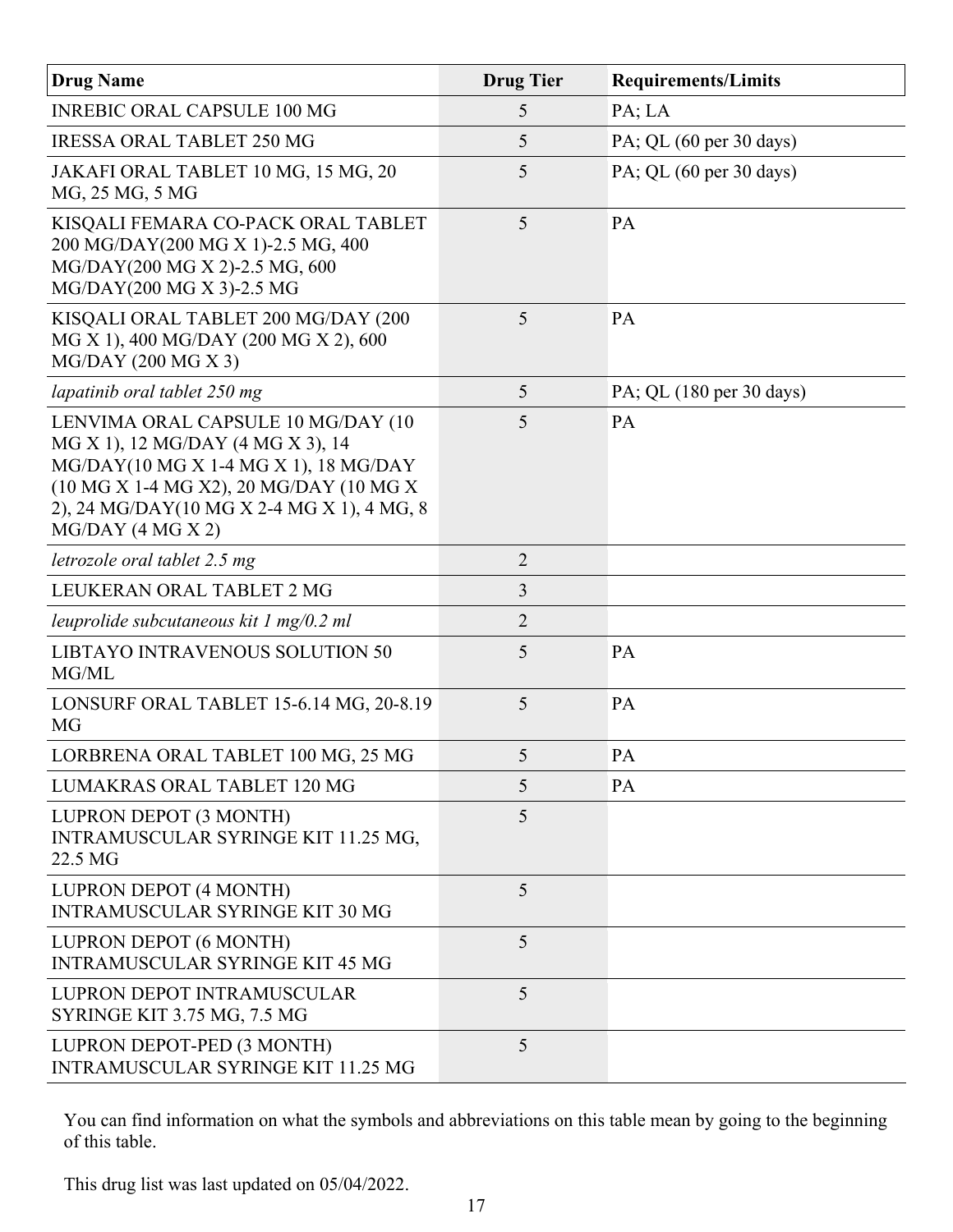| <b>Drug Name</b>                                                                                  | <b>Drug Tier</b> | <b>Requirements/Limits</b>   |
|---------------------------------------------------------------------------------------------------|------------------|------------------------------|
| LUPRON DEPOT-PED (3 MONTH)<br><b>INTRAMUSCULAR SYRINGE KIT 30 MG</b>                              | 4                |                              |
| LUPRON DEPOT-PED INTRAMUSCULAR KIT<br>11.25 MG, 15 MG                                             | $\overline{4}$   |                              |
| LUPRON DEPOT-PED INTRAMUSCULAR KIT<br>7.5 MG (PED)                                                | 5                |                              |
| LYNPARZA ORAL TABLET 100 MG, 150 MG                                                               | 5                | PA                           |
| LYSODREN ORAL TABLET 500 MG                                                                       | 3                |                              |
| MATULANE ORAL CAPSULE 50 MG                                                                       | 5                |                              |
| megestrol oral suspension $400 \text{ mg}/10 \text{ ml}$ (40<br>$mg/ml$ , 625 mg/5 ml (125 mg/ml) | 2                |                              |
| megestrol oral tablet 20 mg, 40 mg                                                                | $\overline{2}$   |                              |
| MEKINIST ORAL TABLET 0.5 MG                                                                       | 5                | PA; QL (120 per 30 days)     |
| MEKINIST ORAL TABLET 2 MG                                                                         | 5                | PA; QL (30 per 30 days)      |
| <b>MEKTOVI ORAL TABLET 15 MG</b>                                                                  | 5                | PA; LA                       |
| mercaptopurine oral tablet 50 mg                                                                  | 2                |                              |
| methotrexate sodium (pf) injection solution $25$<br>mg/ml                                         | 2                |                              |
| methotrexate sodium injection solution $25 \text{ mg/ml}$                                         | 2                |                              |
| methotrexate sodium oral tablet 2.5 mg                                                            | 2                |                              |
| mycophenolate mofetil oral capsule 250 mg                                                         | $\overline{2}$   | B/D                          |
| mycophenolate mofetil oral suspension for<br>reconstitution 200 mg/ml                             | 5                | B/D                          |
| mycophenolate mofetil oral tablet 500 mg                                                          | $\overline{2}$   | B/D                          |
| mycophenolate sodium oral tablet, delayed release<br>$(dr/ec)$ 180 mg, 360 mg                     | $\overline{2}$   | B/D                          |
| NERLYNX ORAL TABLET 40 MG                                                                         | 5                | PA; LA                       |
| NEXAVAR ORAL TABLET 200 MG                                                                        | 5                | PA; LA; QL (120 per 30 days) |
| nilutamide oral tablet 150 mg                                                                     | 5                |                              |
| NINLARO ORAL CAPSULE 2.3 MG, 3 MG, 4<br>MG                                                        | 5                | PA                           |
| NUBEQA ORAL TABLET 300 MG                                                                         | 5                | PA; LA                       |
| octreotide acetate injection solution $1,000$ mcg/ml,<br>$500$ mcg/ml                             | 5                |                              |
| octreotide acetate injection solution 100 mcg/ml,<br>$200$ mcg/ml, 50 mcg/ml                      | $\overline{2}$   |                              |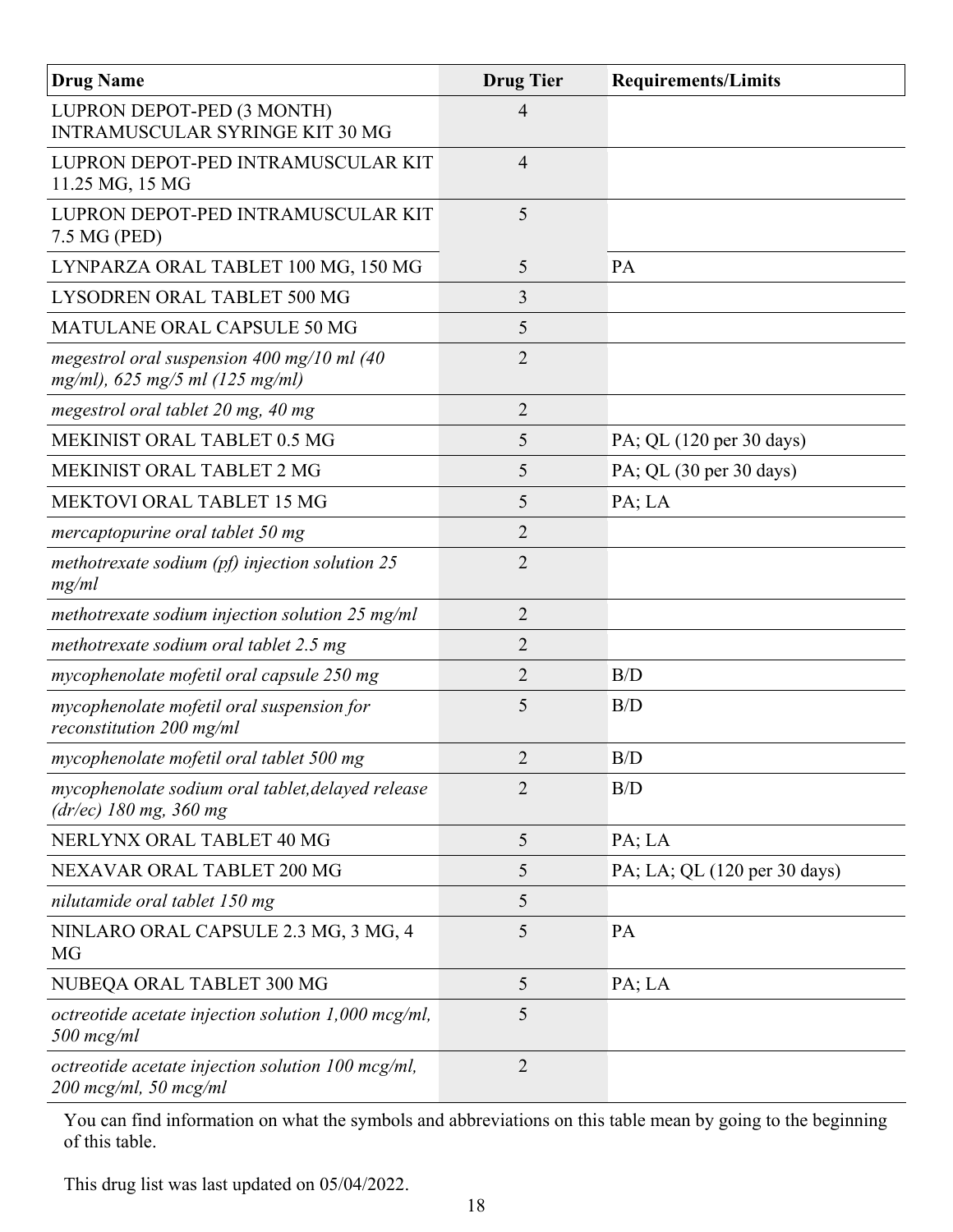| <b>Drug Name</b>                                                                                           | <b>Drug Tier</b> | <b>Requirements/Limits</b>                     |
|------------------------------------------------------------------------------------------------------------|------------------|------------------------------------------------|
| ODOMZO ORAL CAPSULE 200 MG                                                                                 | 5                | PA; LA                                         |
| ONUREG ORAL TABLET 200 MG, 300 MG                                                                          | 5                | PA                                             |
| ORGOVYX ORAL TABLET 120 MG                                                                                 | 5                | PA; LA; QL (32 per 30 days)                    |
| PEMAZYRE ORAL TABLET 13.5 MG, 4.5 MG,<br>9 MG                                                              | 5                | PA; LA                                         |
| PIQRAY ORAL TABLET 200 MG/DAY (200<br>MG X 1), 250 MG/DAY (200 MG X1-50 MG<br>X1), 300 MG/DAY (150 MG X 2) | 5                | <b>PA</b>                                      |
| POMALYST ORAL CAPSULE 1 MG, 2 MG, 3<br>MG, 4 MG                                                            | 5                | PA; LA                                         |
| PROGRAF ORAL GRANULES IN PACKET 0.2<br>MG, 1 MG                                                            | $\overline{4}$   | B/D                                            |
| PURIXAN ORAL SUSPENSION 20 MG/ML                                                                           | 5                | PA                                             |
| QINLOCK ORAL TABLET 50 MG                                                                                  | 5                | PA; LA                                         |
| RETEVMO ORAL CAPSULE 40 MG, 80 MG                                                                          | 5                | PA; LA                                         |
| REVLIMID ORAL CAPSULE 10 MG, 15 MG,<br>2.5 MG, 20 MG, 25 MG, 5 MG                                          | 5                | PA; LA; QL $(28 \text{ per } 28 \text{ days})$ |
| ROZLYTREK ORAL CAPSULE 100 MG                                                                              | 5                | PA; QL (180 per 30 days)                       |
| ROZLYTREK ORAL CAPSULE 200 MG                                                                              | 5                | PA; QL (90 per 30 days)                        |
| RUBRACA ORAL TABLET 200 MG, 250 MG,<br>300 MG                                                              | 5                | PA; LA                                         |
| RYDAPT ORAL CAPSULE 25 MG                                                                                  | 5                | PA                                             |
| <b>SCEMBLIX ORAL TABLET 20 MG</b>                                                                          | 5                | PA; QL (600 per 30 days)                       |
| <b>SCEMBLIX ORAL TABLET 40 MG</b>                                                                          | 5                | PA; QL (300 per 30 days)                       |
| <b>SIGNIFOR SUBCUTANEOUS SOLUTION 0.3</b><br>MG/ML (1 ML), 0.6 MG/ML (1 ML), 0.9 MG/ML<br>$(1 \text{ ML})$ | 5                | PA                                             |
| sirolimus oral solution 1 mg/ml                                                                            | 5                | B/D                                            |
| sirolimus oral tablet $0.5$ mg, 1 mg, 2 mg                                                                 | $\overline{4}$   | B/D                                            |
| SOLTAMOX ORAL SOLUTION 20 MG/10 ML                                                                         | $\overline{4}$   |                                                |
| SOMATULINE DEPOT SUBCUTANEOUS<br>SYRINGE 120 MG/0.5 ML, 90 MG/0.3 ML                                       | 5                |                                                |
| SOMATULINE DEPOT SUBCUTANEOUS<br>SYRINGE 60 MG/0.2 ML                                                      | 5                | QL (1 per 7 days)                              |
| SPRYCEL ORAL TABLET 100 MG, 140 MG, 20<br>MG, 50 MG, 70 MG, 80 MG                                          | 5                | PA                                             |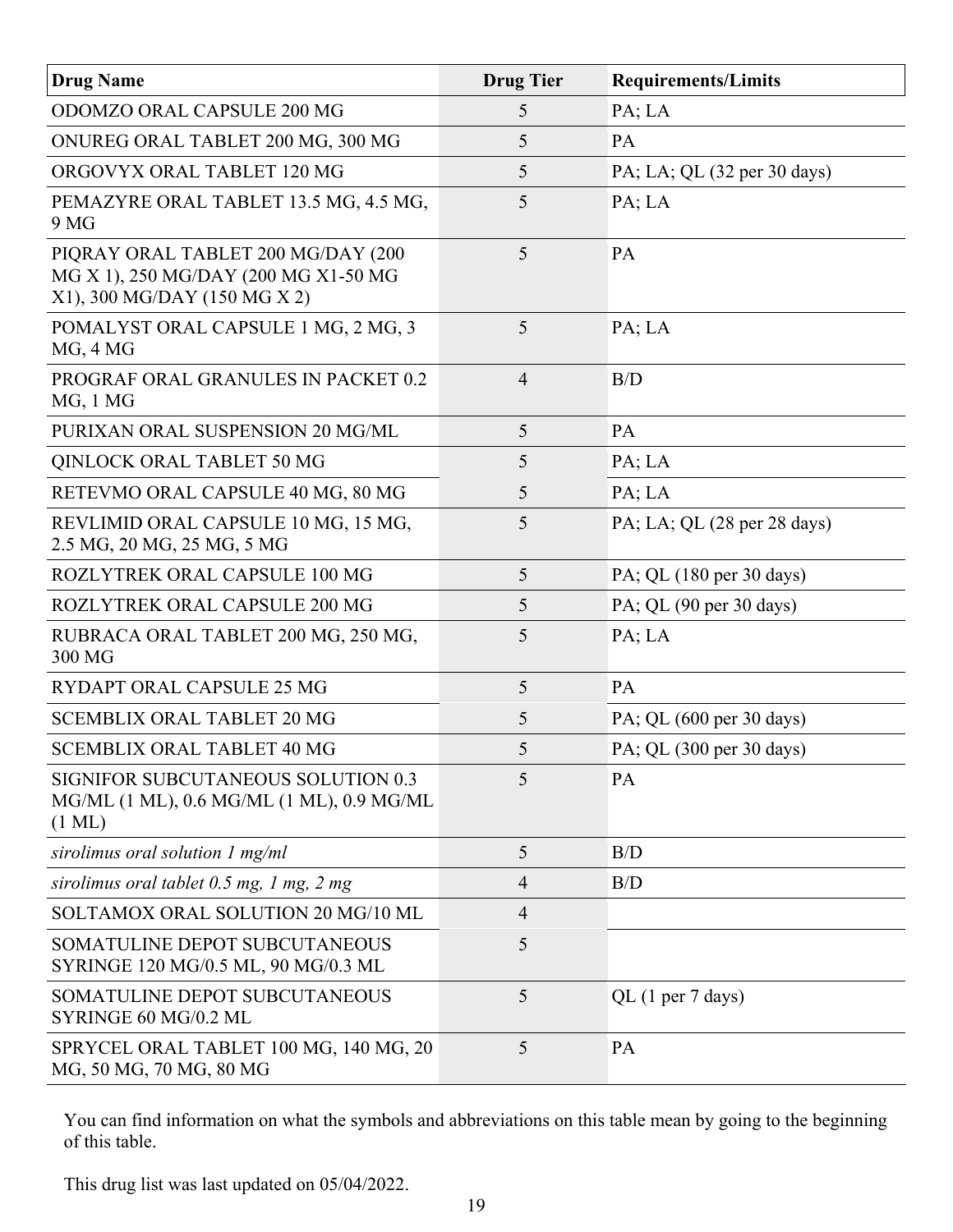| <b>Drug Name</b>                                                                      | <b>Drug Tier</b> | <b>Requirements/Limits</b>                     |
|---------------------------------------------------------------------------------------|------------------|------------------------------------------------|
| STIVARGA ORAL TABLET 40 MG                                                            | 5                | PA; QL (120 per 30 days)                       |
| sunitinib oral capsule 12.5 mg, $25$ mg, $37.5$ mg, $50$<br>mg                        | 5                | <b>PA</b>                                      |
| SYNRIBO SUBCUTANEOUS RECON SOLN<br>3.5 MG                                             | 5                | PA                                             |
| TABLOID ORAL TABLET 40 MG                                                             | 3                |                                                |
| TABRECTA ORAL TABLET 150 MG, 200 MG                                                   | 5                | PA                                             |
| tacrolimus oral capsule $0.5$ mg, 1 mg, 5 mg                                          | 2                | B/D                                            |
| TAFINLAR ORAL CAPSULE 50 MG, 75 MG                                                    | 5                | PA; QL (120 per 30 days)                       |
| TAGRISSO ORAL TABLET 40 MG, 80 MG                                                     | 5                | PA; LA                                         |
| TALZENNA ORAL CAPSULE 0.25 MG, 0.5<br>MG, 0.75 MG, 1 MG                               | 5                | PA                                             |
| tamoxifen oral tablet 10 mg, 20 mg                                                    | 2                |                                                |
| <b>TARGRETIN TOPICAL GEL 1 %</b>                                                      | 5                | PA; QL (60 per 30 days)                        |
| TASIGNA ORAL CAPSULE 150 MG, 200 MG                                                   | 5                | PA; QL (120 per 30 days)                       |
| TASIGNA ORAL CAPSULE 50 MG                                                            | 5                | PA                                             |
| <b>TAZVERIK ORAL TABLET 200 MG</b>                                                    | 5                | PA; LA                                         |
| TEPMETKO ORAL TABLET 225 MG                                                           | 5                | PA; LA                                         |
| THALOMID ORAL CAPSULE 100 MG, 150<br>MG, 200 MG, 50 MG                                | 5                |                                                |
| TIBSOVO ORAL TABLET 250 MG                                                            | 5                | PA                                             |
| toremifene oral tablet 60 mg                                                          | 5                |                                                |
| TRELSTAR INTRAMUSCULAR SUSPENSION<br>FOR RECONSTITUTION 11.25 MG, 22.5 MG,<br>3.75 MG | 5                | PA                                             |
| tretinoin (antineoplastic) oral capsule 10 mg                                         | 5                |                                                |
| TREXALL ORAL TABLET 10 MG, 15 MG, 5<br>MG, 7.5 MG                                     | $\overline{4}$   |                                                |
| TRUSELTIQ ORAL CAPSULE 100 MG/DAY<br>(100 MG X 1)                                     | 5                | PA; LA; QL $(21 \text{ per } 21 \text{ days})$ |
| TRUSELTIQ ORAL CAPSULE 125<br>MG/DAY(100 MG X1-25MG X1), 50 MG/DAY<br>(25 M G X 2)    | 5                | PA; LA; QL (42 per 21 days)                    |
| TRUSELTIQ ORAL CAPSULE 75 MG/DAY (25<br>MG X 3)                                       | 5                | PA; LA; QL $(63 \text{ per } 21 \text{ days})$ |
| TUKYSA ORAL TABLET 150 MG, 50 MG                                                      | 5                | PA; LA                                         |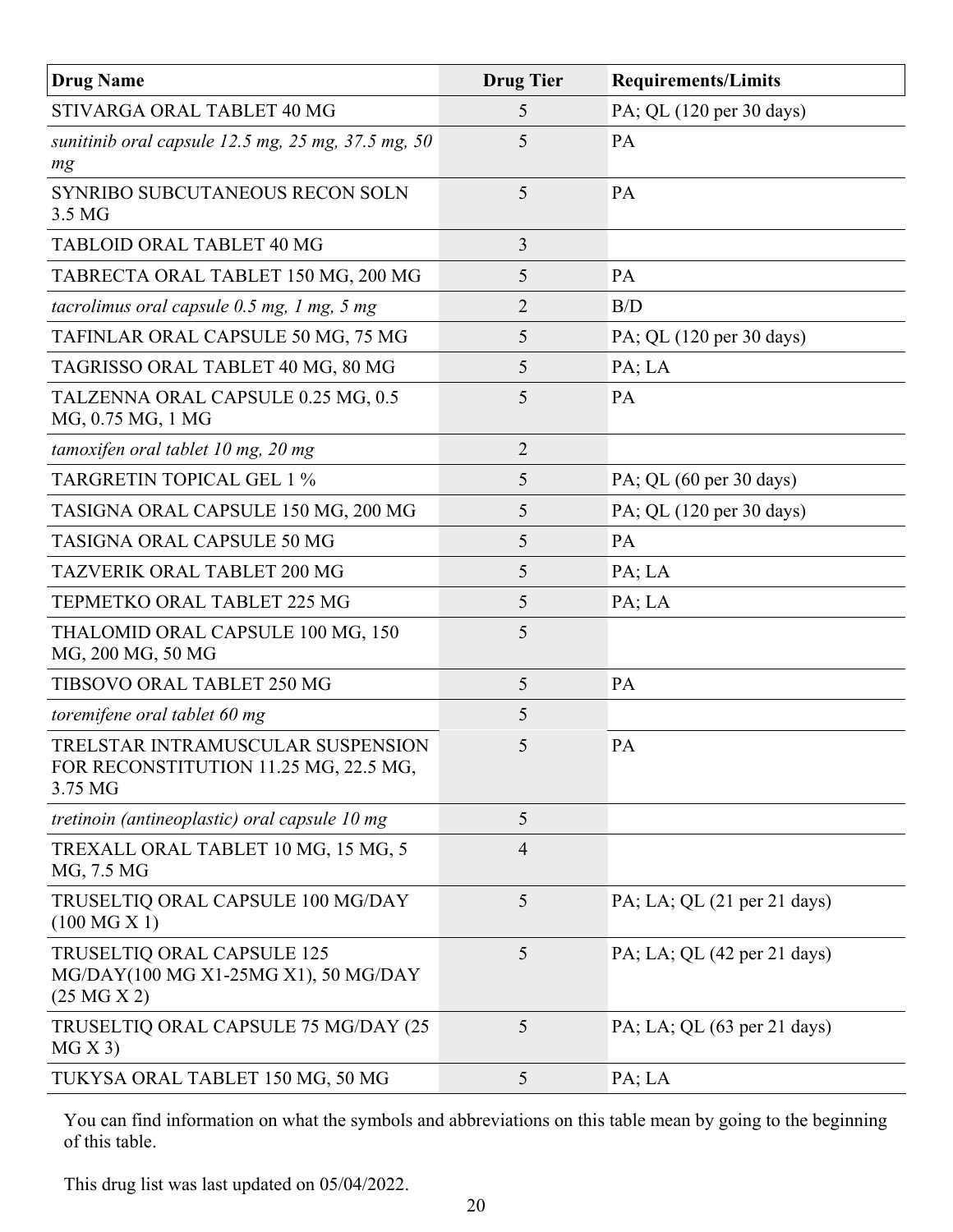| <b>Drug Name</b>                                                                                                                                                                                                             | <b>Drug Tier</b> | <b>Requirements/Limits</b>   |
|------------------------------------------------------------------------------------------------------------------------------------------------------------------------------------------------------------------------------|------------------|------------------------------|
| TURALIO ORAL CAPSULE 200 MG                                                                                                                                                                                                  | 5                | PA; LA                       |
| UKONIQ ORAL TABLET 200 MG                                                                                                                                                                                                    | 5                | PA; LA; QL (120 per 30 days) |
| VENCLEXTA ORAL TABLET 10 MG, 50 MG                                                                                                                                                                                           | 3                | PA; LA                       |
| VENCLEXTA ORAL TABLET 100 MG                                                                                                                                                                                                 | 5                | PA; LA                       |
| <b>VENCLEXTA STARTING PACK ORAL</b><br>TABLETS, DOSE PACK 10 MG-50 MG-100 MG                                                                                                                                                 | 5                | PA; LA                       |
| VERZENIO ORAL TABLET 100 MG, 150 MG,<br>200 MG, 50 MG                                                                                                                                                                        | 5                | PA; LA                       |
| VITRAKVI ORAL CAPSULE 100 MG, 25 MG                                                                                                                                                                                          | 5                | PA; LA                       |
| VITRAKVI ORAL SOLUTION 20 MG/ML                                                                                                                                                                                              | 5                | PA; LA                       |
| VIZIMPRO ORAL TABLET 15 MG, 30 MG, 45<br>MG                                                                                                                                                                                  | 5                | PA                           |
| VOTRIENT ORAL TABLET 200 MG                                                                                                                                                                                                  | 5                | PA; QL (120 per 30 days)     |
| WELIREG ORAL TABLET 40 MG                                                                                                                                                                                                    | 5                | PA; LA                       |
| XALKORI ORAL CAPSULE 200 MG, 250 MG                                                                                                                                                                                          | 5                | PA; QL (60 per 30 days)      |
| XATMEP ORAL SOLUTION 2.5 MG/ML                                                                                                                                                                                               | $\overline{4}$   | PA                           |
| XERMELO ORAL TABLET 250 MG                                                                                                                                                                                                   | 5                | PA; LA                       |
| XOSPATA ORAL TABLET 40 MG                                                                                                                                                                                                    | 5                | PA; LA                       |
| XPOVIO ORAL TABLET 100 MG/WEEK (50<br>MG X 2), 40 MG/WEEK (40 MG X 1), 40MG<br>TWICE WEEK (40 MG X 2), 60 MG/WEEK (60<br>MG X 1), 60MG TWICE WEEK (120<br>MG/WEEK), 80 MG/WEEK (40 MG X 2), 80MG<br>TWICE WEEK (160 MG/WEEK) | 5                | PA; LA                       |
| XTANDI ORAL CAPSULE 40 MG                                                                                                                                                                                                    | 5                | PA; QL (120 per 30 days)     |
| XTANDI ORAL TABLET 40 MG, 80 MG                                                                                                                                                                                              | 5                | PA                           |
| ZEJULA ORAL CAPSULE 100 MG                                                                                                                                                                                                   | 5                | PA; LA                       |
| ZELBORAF ORAL TABLET 240 MG                                                                                                                                                                                                  | 5                | PA; QL (240 per 30 days)     |
| ZOLINZA ORAL CAPSULE 100 MG                                                                                                                                                                                                  | 5                | QL (120 per 30 days)         |
| ZYDELIG ORAL TABLET 100 MG, 150 MG                                                                                                                                                                                           | 5                | PA                           |
| ZYKADIA ORAL TABLET 150 MG                                                                                                                                                                                                   | 5                | PA                           |
| <b>AUTONOMIC / CNS DRUGS, NEUROLOGY / PSYCH</b>                                                                                                                                                                              |                  |                              |
| <b>ANTICONVULSANTS</b>                                                                                                                                                                                                       |                  |                              |
| APTIOM ORAL TABLET 200 MG, 400 MG, 600<br>MG, 800 MG                                                                                                                                                                         | 5                |                              |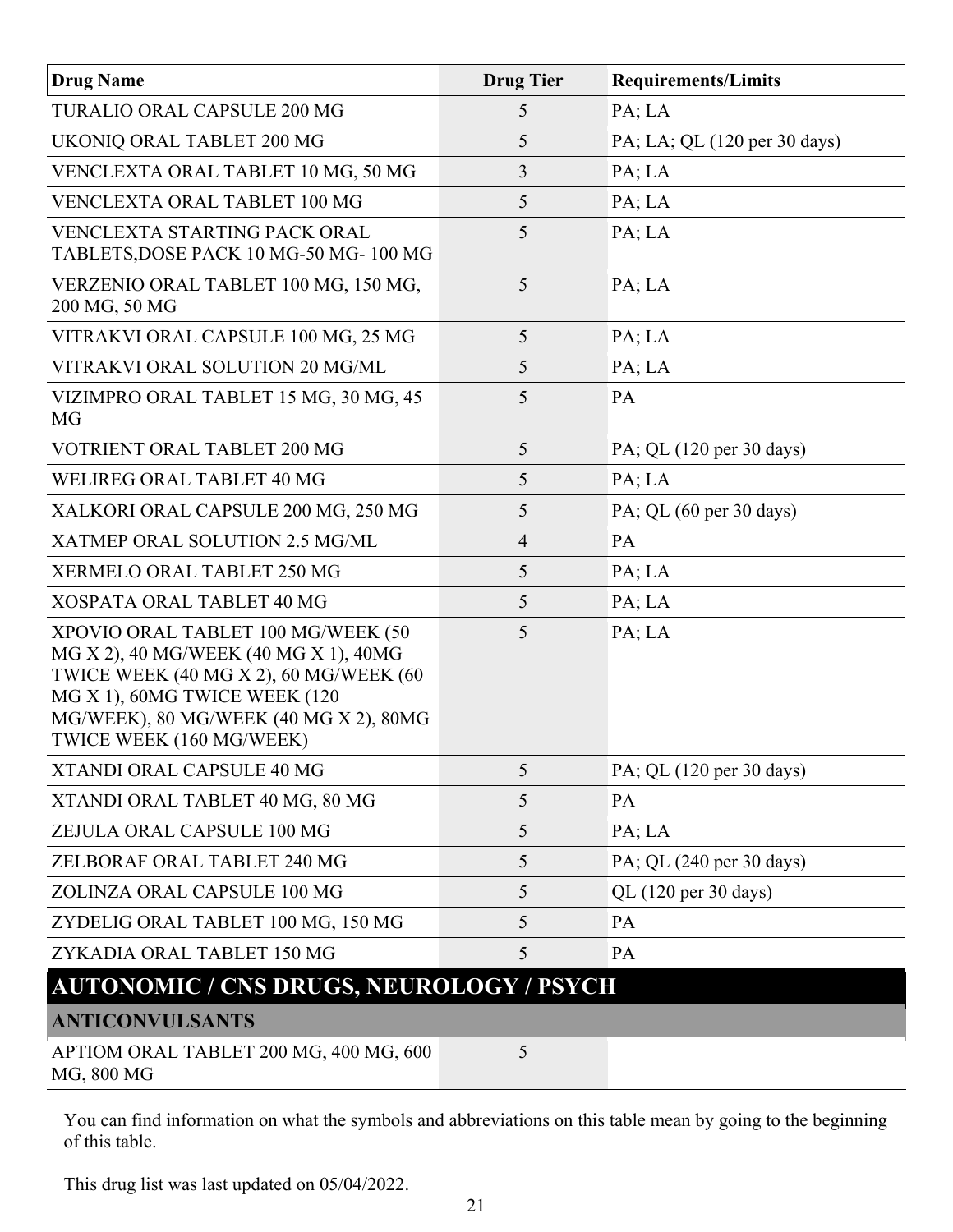| <b>Drug Name</b>                                                                    | <b>Drug Tier</b> | <b>Requirements/Limits</b> |
|-------------------------------------------------------------------------------------|------------------|----------------------------|
| BRIVIACT ORAL SOLUTION 10 MG/ML                                                     | 5                | PA                         |
| BRIVIACT ORAL TABLET 10 MG, 100 MG, 25<br>MG, 50 MG, 75 MG                          | 5                | PA                         |
| carbamazepine oral capsule, er multiphase 12 hr<br>100 mg, 200 mg, 300 mg           | $\overline{2}$   |                            |
| carbamazepine oral suspension $100 \text{ mg}/5 \text{ ml}$                         | 2                |                            |
| carbamazepine oral tablet 200 mg                                                    | $\overline{2}$   |                            |
| carbamazepine oral tablet extended release 12 hr<br>100 mg, 200 mg, 400 mg          | 2                |                            |
| carbamazepine oral tablet, chewable 100 mg                                          | $\overline{2}$   |                            |
| <b>CELONTIN ORAL CAPSULE 300 MG</b>                                                 | 3                |                            |
| clobazam oral suspension 2.5 mg/ml                                                  | $\overline{4}$   | QL (480 per 30 days)       |
| clobazam oral tablet 10 mg, 20 mg                                                   | $\overline{4}$   | QL (60 per 30 days)        |
| clonazepam oral tablet 0.5 mg, 1 mg, 2 mg                                           | $\overline{2}$   |                            |
| clonazepam oral tablet, disintegrating 0.125 mg,<br>$0.25$ mg, $0.5$ mg, 1 mg, 2 mg | $\overline{2}$   |                            |
| DIACOMIT ORAL CAPSULE 250 MG, 500 MG                                                | 5                | PA; LA                     |
| DIACOMIT ORAL POWDER IN PACKET 250<br>MG, 500 MG                                    | 5                | PA; LA                     |
| diazepam rectal kit 12.5-15-17.5-20 mg, 2.5 mg, 5-<br>$7.5 - 10 mg$                 | $\overline{2}$   |                            |
| DILANTIN 30 MG ORAL CAPSULE 30 MG                                                   | 3                |                            |
| divalproex oral capsule, delayed rel sprinkle 125<br>mg                             | $\overline{2}$   |                            |
| divalproex oral tablet extended release 24 hr 250<br>mg, 500 mg                     | $\overline{2}$   |                            |
| divalproex oral tablet, delayed release (dr/ec) 125<br>mg, 250 mg, 500 mg           | $\overline{2}$   |                            |
| EPIDIOLEX ORAL SOLUTION 100 MG/ML                                                   | 5                | PA; LA                     |
| epitol oral tablet 200 mg                                                           | $\overline{2}$   |                            |
| EPRONTIA ORAL SOLUTION 25 MG/ML                                                     | $\overline{4}$   | PA                         |
| EQUETRO ORAL CAPSULE, ER<br>MULTIPHASE 12 HR 100 MG, 200 MG, 300<br>MG              | $\overline{4}$   |                            |
| ethosuximide oral capsule 250 mg                                                    | $\overline{2}$   |                            |
| ethosuximide oral solution $250$ mg/5 ml                                            | 2                |                            |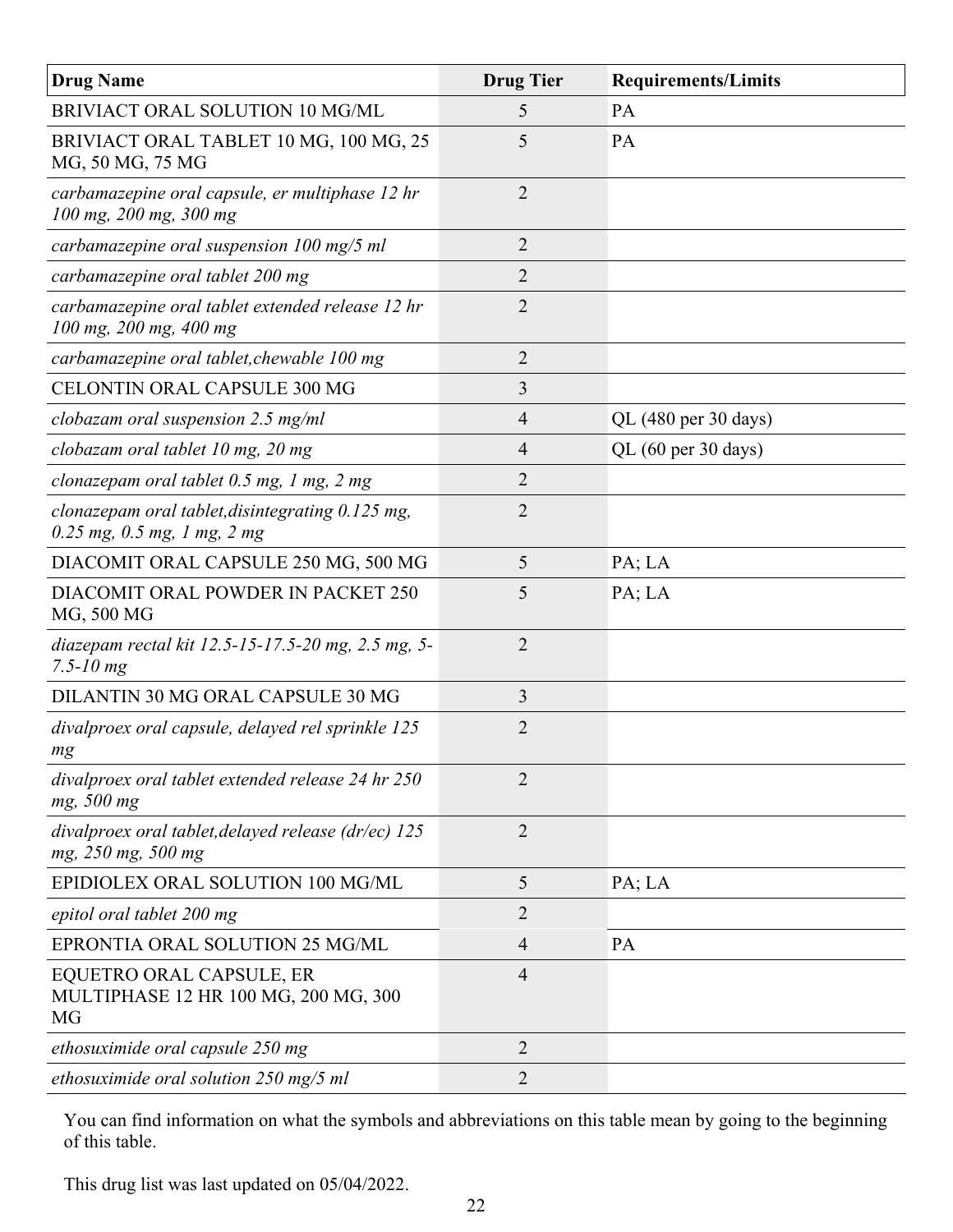| <b>Drug Name</b>                                                                                    | <b>Drug Tier</b> | <b>Requirements/Limits</b>                 |
|-----------------------------------------------------------------------------------------------------|------------------|--------------------------------------------|
| felbamate oral suspension 600 mg/5 ml                                                               | $\overline{4}$   |                                            |
| felbamate oral tablet 400 mg, 600 mg                                                                | $\overline{2}$   |                                            |
| FINTEPLA ORAL SOLUTION 2.2 MG/ML                                                                    | 5                | PA; LA                                     |
| fosphenytoin injection solution 100 mg pe/2 ml,<br>$500$ mg pe/10 ml                                | $\overline{2}$   |                                            |
| FYCOMPA ORAL SUSPENSION 0.5 MG/ML                                                                   | 5                | PA                                         |
| FYCOMPA ORAL TABLET 10 MG, 12 MG, 4<br>MG, 6 MG, 8 MG                                               | 5                | PA                                         |
| FYCOMPA ORAL TABLET 2 MG                                                                            | $\overline{4}$   | PA                                         |
| gabapentin oral capsule 100 mg, 300 mg, 400 mg                                                      | 2                |                                            |
| gabapentin oral solution 250 mg/5 ml                                                                | $\overline{2}$   |                                            |
| gabapentin oral tablet 600 mg, 800 mg                                                               | 2                |                                            |
| <b>GRALISE ORAL TABLET EXTENDED</b><br>RELEASE 24 HR 300 MG, 600 MG                                 | $\overline{4}$   | <b>PA</b>                                  |
| lacosamide oral tablet 100 mg, 150 mg, 200 mg,<br>$50$ mg                                           | $\overline{4}$   | QL (60 per 30 days)                        |
| lamotrigine oral tablet 100 mg, 150 mg, 200 mg,<br>$25 \, mg$                                       | 2                |                                            |
| lamotrigine oral tablet disintegrating, dose pk 25<br>$mg(14) - 50$ mg (14)-100 mg (7)              | $\overline{2}$   |                                            |
| lamotrigine oral tablet extended release 24hr 100<br>mg, 200 mg, 25 mg, 250 mg, 300 mg, 50 mg       | $\overline{4}$   |                                            |
| lamotrigine oral tablet, chewable dispersible 25<br>mg, 5 mg                                        | $\overline{2}$   |                                            |
| lamotrigine oral tablet, disintegrating 100 mg, 200<br>mg, 25 mg, 50 mg                             | $\overline{2}$   |                                            |
| lamotrigine oral tablets, dose pack 25 mg (35), 25<br>$mg(42) -100 mg(7)$ , 25 mg (84) -100 mg (14) | $\overline{2}$   |                                            |
| levetiracetam oral solution 100 mg/ml, 500 mg/5<br>ml(5 ml)                                         | $\overline{2}$   |                                            |
| levetiracetam oral tablet $1,000$ mg, $250$ mg, $500$<br>mg, 750 mg                                 | $\overline{2}$   |                                            |
| levetiracetam oral tablet extended release 24 hr<br>500 mg, 750 mg                                  | $\overline{2}$   |                                            |
| NAYZILAM NASAL SPRAY, NON-AEROSOL 5<br>MG/SPRAY (0.1 ML)                                            | 5                | PA; QL $(10 \text{ per } 30 \text{ days})$ |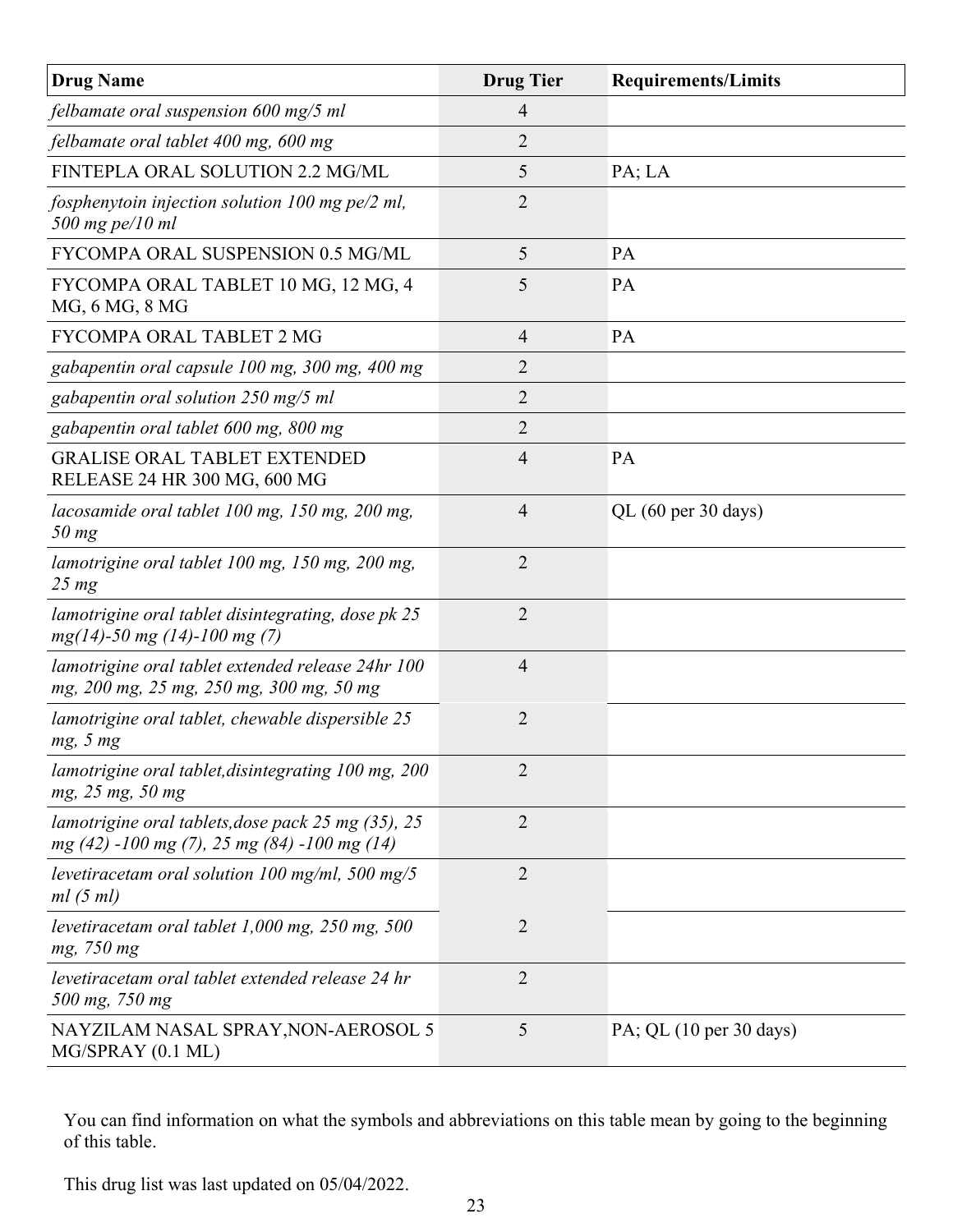| <b>Drug Name</b>                                                                                                                                   | <b>Drug Tier</b> | <b>Requirements/Limits</b>                 |
|----------------------------------------------------------------------------------------------------------------------------------------------------|------------------|--------------------------------------------|
| oxcarbazepine oral suspension $300 \text{ mg/s}$ ml (60<br>mg/ml)                                                                                  | 2                |                                            |
| oxcarbazepine oral tablet 150 mg, 300 mg, 600 mg                                                                                                   | $\overline{2}$   |                                            |
| phenobarbital oral elixir 20 mg/5 ml (4 mg/ml)                                                                                                     | $\overline{2}$   |                                            |
| phenobarbital oral tablet 100 mg, 15 mg, 16.2 mg,<br>30 mg, 32.4 mg, 60 mg, 64.8 mg, 97.2 mg                                                       | $\overline{2}$   |                                            |
| phenytoin oral suspension 125 mg/5 ml                                                                                                              | $\overline{2}$   |                                            |
| phenytoin oral tablet, chewable 50 mg                                                                                                              | $\overline{2}$   |                                            |
| phenytoin sodium extended oral capsule 100 mg,<br>200 mg, 300 mg                                                                                   | 2                |                                            |
| pregabalin oral capsule 100 mg, 150 mg, 200 mg,<br>225 mg, 25 mg, 300 mg, 50 mg, 75 mg                                                             | $\overline{2}$   | QL (60 per 30 days)                        |
| pregabalin oral solution 20 mg/ml                                                                                                                  | $\overline{2}$   | QL (900 per 30 days)                       |
| primidone oral tablet 250 mg, 50 mg                                                                                                                | $\overline{2}$   |                                            |
| roweepra oral tablet 500 mg                                                                                                                        | $\overline{2}$   |                                            |
| rufinamide oral suspension $40$ mg/ml                                                                                                              | $\overline{4}$   | PA                                         |
| rufinamide oral tablet 200 mg, 400 mg                                                                                                              | 2                | PA                                         |
| SPRITAM ORAL TABLET FOR SUSPENSION<br>1,000 MG, 250 MG, 500 MG, 750 MG                                                                             | 4                | PA                                         |
| SYMPAZAN ORAL FILM 10 MG                                                                                                                           | 5                | PA; QL (120 per 30 days)                   |
| SYMPAZAN ORAL FILM 20 MG                                                                                                                           | 5                | PA; QL (60 per 30 days)                    |
| <b>SYMPAZAN ORAL FILM 5 MG</b>                                                                                                                     | 4                | PA; QL (240 per 30 days)                   |
| tiagabine oral tablet 12 mg, 16 mg, 2 mg, 4 mg                                                                                                     | 4                |                                            |
| topiramate oral capsule, sprinkle 15 mg, 25 mg                                                                                                     | 2                |                                            |
| topiramate oral tablet 100 mg, 200 mg, 25 mg, 50<br>mg                                                                                             | $\overline{2}$   |                                            |
| valproic acid (as sodium salt) oral solution 250<br>$mg/5$ ml                                                                                      | $\overline{2}$   |                                            |
| valproic acid oral capsule 250 mg                                                                                                                  | $\overline{2}$   |                                            |
| VALTOCO NASAL SPRAY, NON-AEROSOL 10<br>MG/SPRAY (0.1 ML), 15 MG/2 SPRAY<br>(7.5/0.1ML X 2), 20 MG/2 SPRAY (10MG/0.1ML)<br>X2), 5 MG/SPRAY (0.1 ML) | 5                | PA; QL $(10 \text{ per } 30 \text{ days})$ |
| vigabatrin oral powder in packet 500 mg                                                                                                            | 5                | LA                                         |
| vigabatrin oral tablet 500 mg                                                                                                                      | 5                | LA                                         |
| vigadrone oral powder in packet 500 mg                                                                                                             | 5                | LA                                         |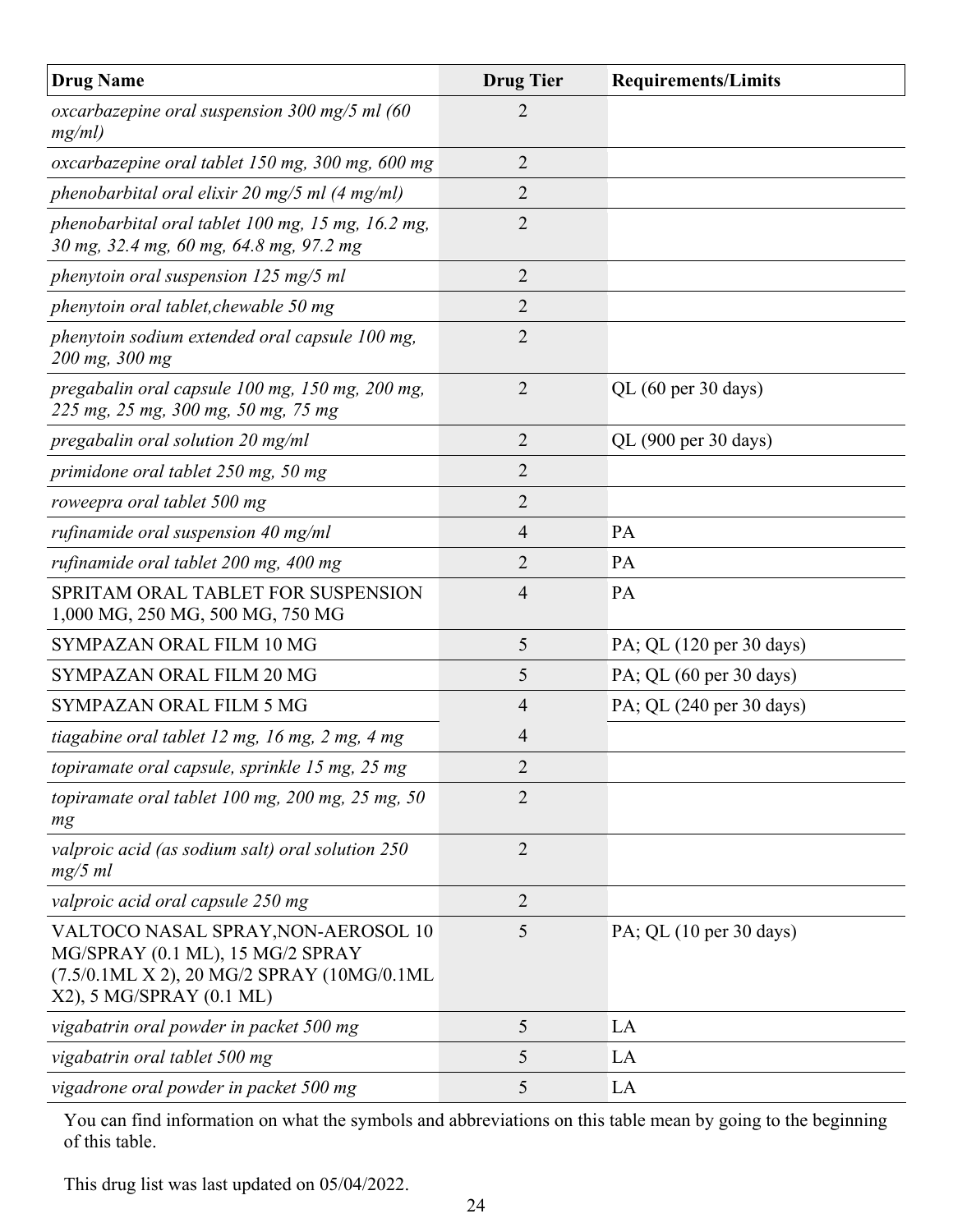| <b>Drug Name</b>                                                                                                                                     | <b>Drug Tier</b> | <b>Requirements/Limits</b> |
|------------------------------------------------------------------------------------------------------------------------------------------------------|------------------|----------------------------|
| VIMPAT ORAL SOLUTION 10 MG/ML                                                                                                                        | 4                |                            |
| <b>XCOPRI MAINTENANCE PACK ORAL</b><br>TABLET 250MG/DAY(150 MG X1-100MG X1),<br>350 MG/DAY (200 MG X1-150MG X1)                                      | 5                | PA                         |
| XCOPRI ORAL TABLET 100 MG, 150 MG, 50<br><b>MG</b>                                                                                                   | $\overline{4}$   | PA                         |
| <b>XCOPRI ORAL TABLET 200 MG</b>                                                                                                                     | 5                | PA                         |
| <b>XCOPRI TITRATION PACK ORAL</b><br>TABLETS, DOSE PACK 12.5 MG (14)-25 MG<br>$(14)$ , 150 MG $(14)$ - 200 MG $(14)$ , 50 MG $(14)$ -<br>100 MG (14) | $\overline{4}$   | PA                         |
| zonisamide oral capsule 100 mg, 25 mg, 50 mg                                                                                                         | $\overline{2}$   |                            |
| <b>ANTIPARKINSONISM AGENTS</b>                                                                                                                       |                  |                            |
| apomorphine subcutaneous cartridge 10 mg/ml                                                                                                          | 5                | PA                         |
| benztropine oral tablet 0.5 mg, 1 mg, 2 mg                                                                                                           | 2                |                            |
| bromocriptine oral capsule 5 mg                                                                                                                      | $\overline{2}$   |                            |
| bromocriptine oral tablet 2.5 mg                                                                                                                     | $\overline{2}$   |                            |
| carbidopa oral tablet 25 mg                                                                                                                          | $\overline{2}$   |                            |
| carbidopa-levodopa oral tablet 10-100 mg, 25-100<br>mg, 25-250 mg                                                                                    | $\overline{2}$   |                            |
| carbidopa-levodopa oral tablet extended release<br>25-100 mg, 50-200 mg                                                                              | $\overline{2}$   |                            |
| carbidopa-levodopa oral tablet, disintegrating 10-<br>100 mg, 25-100 mg, 25-250 mg                                                                   | $\overline{2}$   |                            |
| carbidopa-levodopa-entacapone oral tablet 12.5-<br>50-200 mg, 18.75-75-200 mg, 25-100-200 mg,<br>31.25-125-200 mg, 37.5-150-200 mg, 50-200-200<br>mg | $\overline{4}$   |                            |
| entacapone oral tablet 200 mg                                                                                                                        | $\overline{2}$   |                            |
| <b>INBRIJA INHALATION CAPSULE,</b><br><b>W/INHALATION DEVICE 42 MG</b>                                                                               | 5                | PA; QL (300 per 30 days)   |
| NEUPRO TRANSDERMAL PATCH 24 HOUR 1<br>MG/24 HOUR, 2 MG/24 HOUR, 3 MG/24<br>HOUR, 4 MG/24 HOUR, 6 MG/24 HOUR, 8<br>MG/24 HOUR                         | $\overline{4}$   |                            |
| pramipexole oral tablet $0.125$ mg, $0.25$ mg, $0.5$<br>mg, 0.75 mg, 1 mg, 1.5 mg                                                                    | 2                |                            |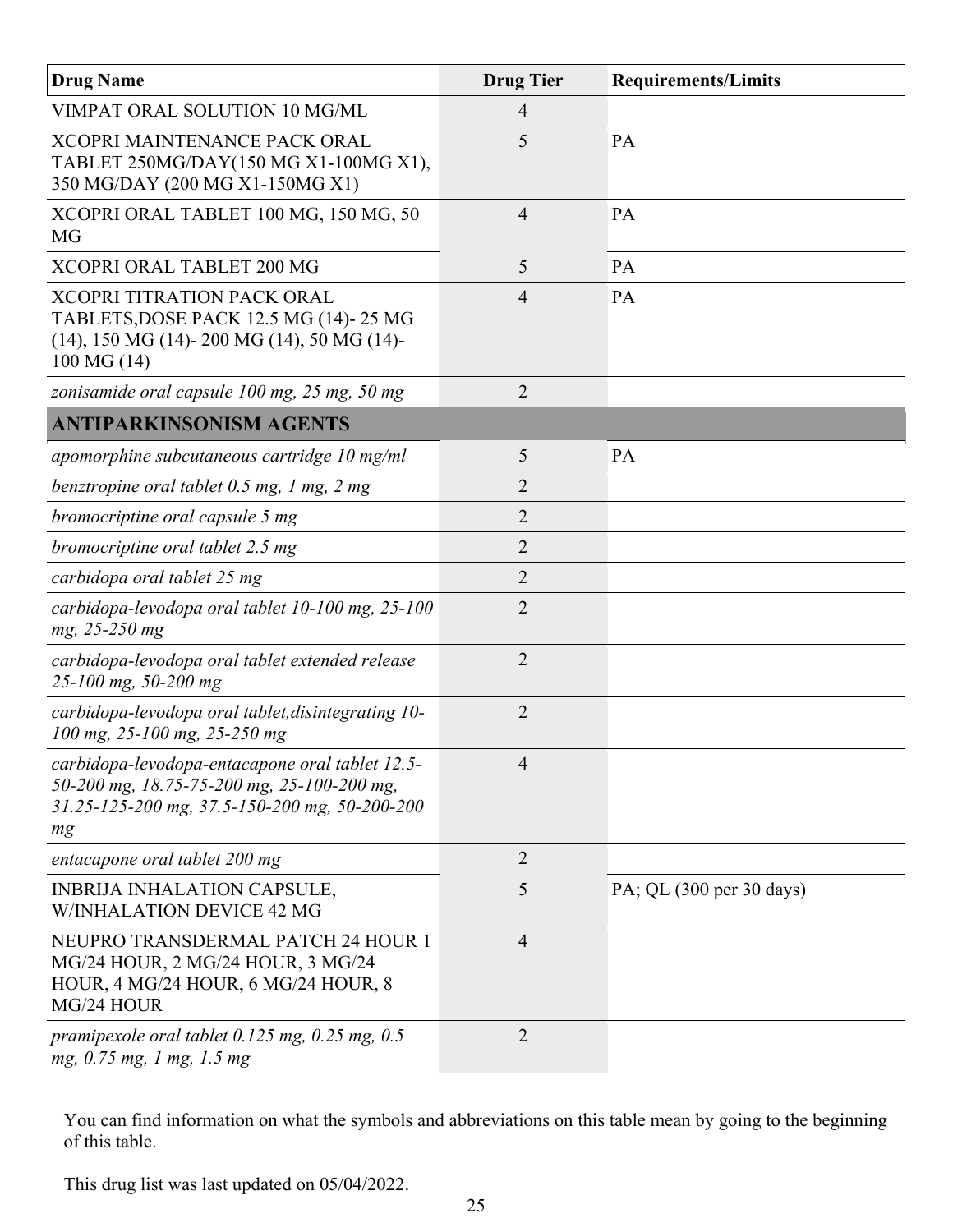| <b>Drug Name</b>                                                                                               | <b>Drug Tier</b> | <b>Requirements/Limits</b>                 |
|----------------------------------------------------------------------------------------------------------------|------------------|--------------------------------------------|
| pramipexole oral tablet extended release 24 hr<br>0.375 mg, 0.75 mg, 1.5 mg, 2.25 mg, 3 mg, 3.75<br>mg, 4.5 mg | $\overline{2}$   |                                            |
| rasagiline oral tablet 0.5 mg, 1 mg                                                                            | $\overline{2}$   |                                            |
| ropinirole oral tablet 0.25 mg, 0.5 mg, 1 mg, 2 mg,<br>3 mg, 4 mg, 5 mg                                        | $\overline{2}$   |                                            |
| ropinirole oral tablet extended release 24 hr 12<br>mg, 2 mg, 4 mg, 6 mg, 8 mg                                 | $\overline{4}$   |                                            |
| selegiline hcl oral capsule 5 mg                                                                               | 2                |                                            |
| selegiline hcl oral tablet 5 mg                                                                                | $\overline{2}$   |                                            |
| tolcapone oral tablet 100 mg                                                                                   | 5                |                                            |
| trihexyphenidyl oral elixir $0.4$ mg/ml                                                                        | $\overline{2}$   |                                            |
| trihexyphenidyl oral tablet 2 mg, 5 mg                                                                         | $\overline{2}$   |                                            |
| <b>MIGRAINE / CLUSTER HEADACHE THERAPY</b>                                                                     |                  |                                            |
| AIMOVIG AUTOINJECTOR SUBCUTANEOUS<br>AUTO-INJECTOR 140 MG/ML, 70 MG/ML                                         | $\overline{4}$   | PA                                         |
| almotriptan malate oral tablet 12.5 mg, 6.25 mg                                                                | $\overline{2}$   | QL (18 per 30 days)                        |
| dihydroergotamine nasal spray, non-aerosol 0.5<br>$mg/pump$ act. (4 mg/ml)                                     | 5                | PA; QL (8 per 30 days)                     |
| ERGOMAR SUBLINGUAL TABLET 2 MG                                                                                 | $\overline{4}$   |                                            |
| migergot rectal suppository 2-100 mg                                                                           | $\overline{2}$   |                                            |
| naratriptan oral tablet 1 mg, $2.5$ mg                                                                         | $\overline{2}$   | QL (18 per 30 days)                        |
| NURTEC ODT ORAL<br>TABLET, DISINTEGRATING 75 MG                                                                | 5                | PA; QL $(16 \text{ per } 30 \text{ days})$ |
| REYVOW ORAL TABLET 100 MG, 50 MG                                                                               | $\overline{4}$   | PA; QL (8 per 30 days)                     |
| rizatriptan oral tablet 10 mg, 5 mg                                                                            | 2                | QL (18 per 30 days)                        |
| rizatriptan oral tablet, disintegrating 10 mg, 5 mg                                                            | $\overline{2}$   | QL (18 per 30 days)                        |
| sumatriptan nasal spray, non-aerosol 20<br>$mg/actuation$ , 5 mg/actuation                                     | $\overline{2}$   | QL (12 per 30 days)                        |
| sumatriptan succinate oral tablet 100 mg, 25 mg,<br>$50$ mg                                                    | $\overline{2}$   | QL (18 per 30 days)                        |
| sumatriptan succinate subcutaneous cartridge 4<br>$mg/0.5$ ml, 6 mg/0.5 ml                                     | $\overline{4}$   | QL (9 per 30 days)                         |
| sumatriptan succinate subcutaneous pen injector 4<br>$mg/0.5$ ml, 6 mg/0.5 ml                                  | $\overline{4}$   | QL (9 per 30 days)                         |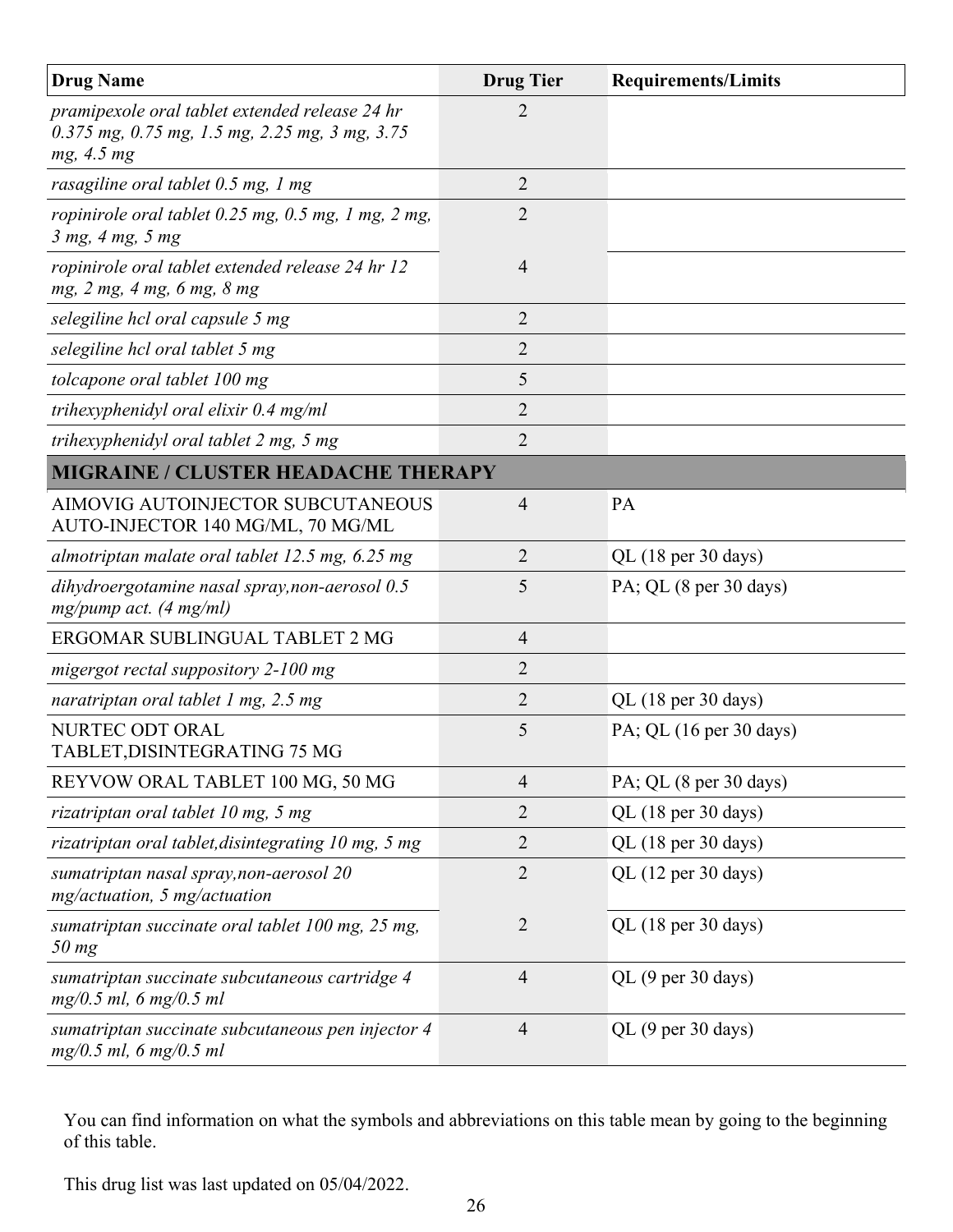| <b>Drug Name</b>                                                                                      | <b>Drug Tier</b> | <b>Requirements/Limits</b>                 |
|-------------------------------------------------------------------------------------------------------|------------------|--------------------------------------------|
| sumatriptan succinate subcutaneous solution 6<br>$mg/0.5$ ml                                          | 4                | QL (9 per 30 days)                         |
| TOSYMRA NASAL SPRAY, NON-AEROSOL<br>10 MG/ACTUATION                                                   | 4                | $QL$ (12 per 30 days)                      |
| UBRELVY ORAL TABLET 100 MG, 50 MG                                                                     | 5                | PA; QL $(16 \text{ per } 30 \text{ days})$ |
| <b>MISCELLANEOUS NEUROLOGICAL THERAPY</b>                                                             |                  |                                            |
| AUBAGIO ORAL TABLET 14 MG, 7 MG                                                                       | 5                | PA                                         |
| dalfampridine oral tablet extended release 12 hr<br>10 mg                                             | 5                | PA                                         |
| dimethyl fumarate oral capsule, delayed<br>release(dr/ec) 120 mg, 120 mg (14)- 240 mg (46),<br>240 mg | 5                | PA                                         |
| donepezil oral tablet 10 mg, 23 mg, 5 mg                                                              | 2                |                                            |
| donepezil oral tablet, disintegrating 10 mg, 5 mg                                                     | 2                |                                            |
| EVRYSDI ORAL RECON SOLN 0.75 MG/ML                                                                    | 5                | PA; LA                                     |
| FIRDAPSE ORAL TABLET 10 MG                                                                            | 5                | PA; LA                                     |
| galantamine oral capsule, ext rel. pellets 24 hr 16<br>mg, 24 mg, 8 mg                                | $\overline{2}$   |                                            |
| galantamine oral solution 4 mg/ml                                                                     | $\overline{2}$   |                                            |
| galantamine oral tablet 12 mg, 4 mg, 8 mg                                                             | $\overline{2}$   |                                            |
| GILENYA ORAL CAPSULE 0.5 MG                                                                           | 5                | PA                                         |
| glatiramer subcutaneous syringe $20$ mg/ml, $40$<br>mg/ml                                             | 5                | PA                                         |
| glatopa subcutaneous syringe 20 mg/ml, 40 mg/ml                                                       | 5                | PA                                         |
| MAVENCLAD (10 TABLET PACK) ORAL<br>TABLET 10 MG                                                       | 5                | PA; LA                                     |
| MAVENCLAD (4 TABLET PACK) ORAL<br>TABLET 10 MG                                                        | 5                | PA; LA                                     |
| MAVENCLAD (5 TABLET PACK) ORAL<br>TABLET 10 MG                                                        | 5                | PA; LA                                     |
| MAVENCLAD (6 TABLET PACK) ORAL<br>TABLET 10 MG                                                        | 5                | PA; LA                                     |
| MAVENCLAD (7 TABLET PACK) ORAL<br>TABLET 10 MG                                                        | 5                | PA; LA                                     |
| MAVENCLAD (8 TABLET PACK) ORAL<br>TABLET 10 MG                                                        | 5                | PA; LA                                     |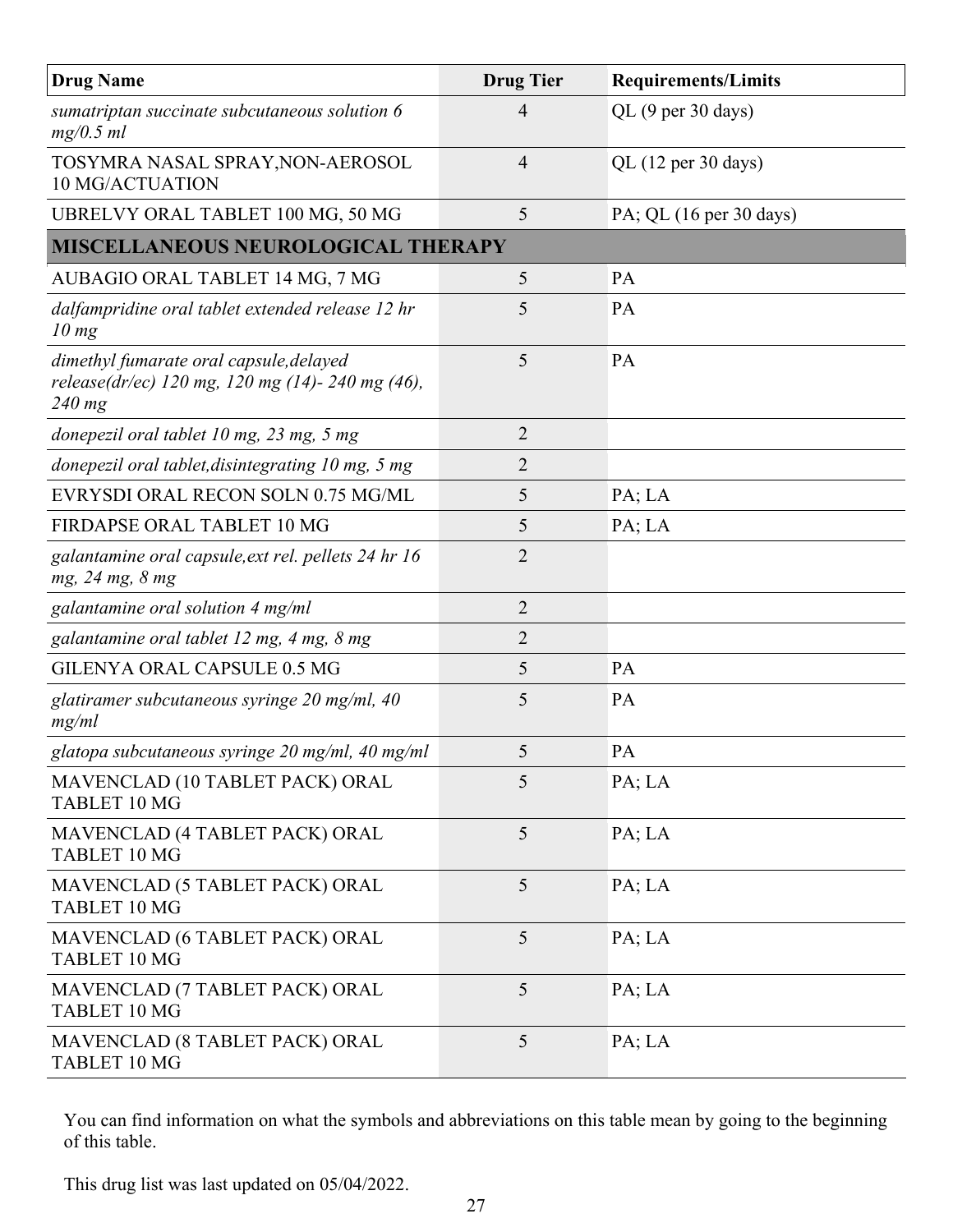| <b>Drug Name</b>                                                                            | <b>Drug Tier</b> | <b>Requirements/Limits</b> |
|---------------------------------------------------------------------------------------------|------------------|----------------------------|
| MAVENCLAD (9 TABLET PACK) ORAL<br>TABLET 10 MG                                              | 5                | PA; LA                     |
| MAYZENT ORAL TABLET 0.25 MG, 2 MG                                                           | 5                | PA                         |
| MAYZENT STARTER(FOR 2MG MAINT)<br>ORAL TABLETS, DOSE PACK 0.25 MG (12<br>TABS)              | 5                | PA                         |
| memantine oral capsule, sprinkle, er 24hr 14 mg,<br>$21 \, mg$ , $28 \, mg$ , $7 \, mg$     | $\overline{4}$   |                            |
| memantine oral solution $2 \text{ mg/ml}$                                                   | $\overline{4}$   |                            |
| memantine oral tablet $10$ mg, 5 mg                                                         | $\overline{2}$   |                            |
| MEMANTINE ORAL TABLETS, DOSE PACK<br>5-10 MG                                                | $\overline{4}$   |                            |
| NUEDEXTA ORAL CAPSULE 20-10 MG                                                              | $\overline{4}$   | PA                         |
| rivastigmine tartrate oral capsule 1.5 mg, 3 mg,<br>$4.5$ mg, 6 mg                          | $\overline{2}$   | QL (60 per 30 days)        |
| rivastigmine transdermal patch 24 hour 13.3<br>$mg/24$ hour, 4.6 mg/24 hour, 9.5 mg/24 hour | $\overline{4}$   |                            |
| <b>TEGSEDI SUBCUTANEOUS SYRINGE 284</b><br>MG/1.5 ML                                        | 5                | PA; LA                     |
| tetrabenazine oral tablet 12.5 mg, 25 mg                                                    | 5                | PA                         |
| <b>MUSCLE RELAXANTS / ANTISPASMODIC THERAPY</b>                                             |                  |                            |
| baclofen oral tablet 10 mg, 20 mg                                                           | $\overline{2}$   |                            |
| <b>BACLOFEN ORAL TABLET 5 MG</b>                                                            | $\overline{2}$   |                            |
| carisoprodol oral tablet 250 mg, 350 mg                                                     | $\overline{2}$   | QL (120 per 30 days)       |
| chlorzoxazone oral tablet 500 mg                                                            | $\overline{2}$   |                            |
| cyclobenzaprine oral tablet 10 mg, 5 mg, 7.5 mg                                             | 2                |                            |
| dantrolene oral capsule 100 mg, 25 mg, 50 mg                                                | 2                |                            |
| methocarbamol oral tablet 500 mg, 750 mg                                                    | 2                |                            |
| orphenadrine citrate oral tablet extended release<br>$100$ mg                               | $\overline{2}$   |                            |
| pyridostigmine bromide oral syrup 60 mg/5 ml                                                | $\overline{4}$   |                            |
| PYRIDOSTIGMINE BROMIDE ORAL TABLET<br>30 MG                                                 | $\overline{4}$   |                            |
| pyridostigmine bromide oral tablet 60 mg                                                    | $\overline{2}$   |                            |
| pyridostigmine bromide oral tablet extended<br>release 180 mg                               | $\overline{2}$   |                            |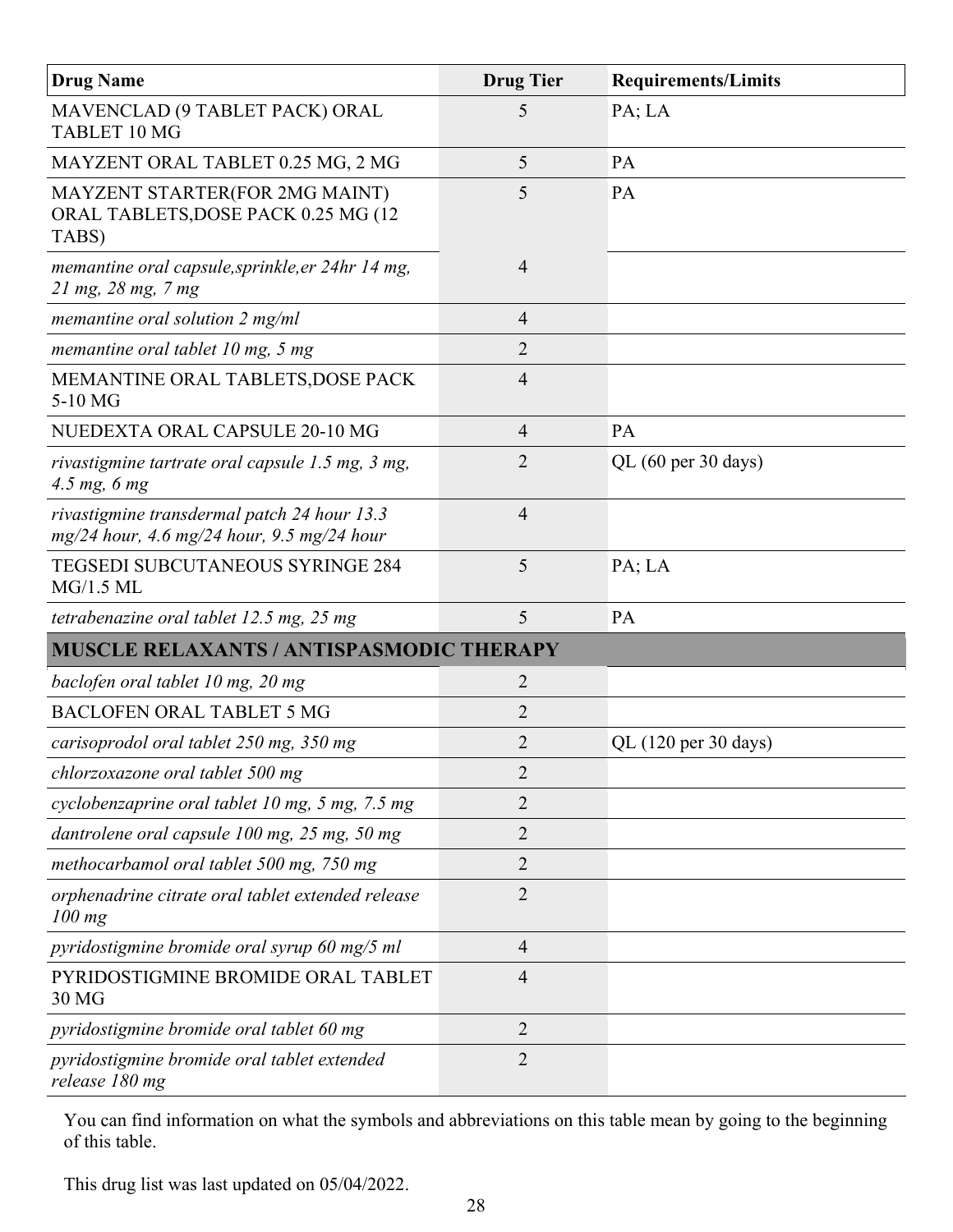| <b>Drug Name</b>                                                                                             | <b>Drug Tier</b> | <b>Requirements/Limits</b>                   |
|--------------------------------------------------------------------------------------------------------------|------------------|----------------------------------------------|
| tizanidine oral capsule 2 mg, 4 mg, 6 mg                                                                     | 2                |                                              |
| tizanidine oral tablet 2 mg, 4 mg                                                                            | $\overline{2}$   |                                              |
| <b>NARCOTIC ANALGESICS</b>                                                                                   |                  |                                              |
| acetaminophen-codeine oral tablet 300-15 mg,<br>300-60 mg                                                    | $\overline{2}$   | QL (240 per 30 days); OP                     |
| acetaminophen-codeine oral tablet 300-30 mg                                                                  | $\overline{2}$   | QL (400 per 30 days); OP                     |
| ascomp with codeine oral capsule 30-50-325-40<br>mg                                                          | $\overline{2}$   | QL (180 per 30 days)                         |
| buprenorphine hcl sublingual tablet 2 mg                                                                     | $\overline{2}$   | QL (180 per 30 days)                         |
| buprenorphine hcl sublingual tablet 8 mg                                                                     | 2                | QL (90 per 30 days)                          |
| buprenorphine transdermal patch weekly 10<br>mcg/hour, 15 mcg/hour, 20 mcg/hour, 5 mcg/hour,<br>7.5 mcg/hour | $\overline{2}$   | QL (4 per 28 days); OP                       |
| butalbital compound w/codeine oral capsule 30-<br>$50 - 325 - 40$ mg                                         | $\overline{2}$   | QL (180 per 30 days)                         |
| butalbital-acetaminop-caf-cod oral capsule 50-<br>300-40-30 mg, 50-325-40-30 mg                              | $\overline{2}$   | QL (180 per 30 days)                         |
| butalbital-acetaminophen oral capsule 50-300 mg                                                              | 2                | QL (180 per 30 days)                         |
| butalbital-acetaminophen oral tablet 50-300 mg,<br>50-325 mg                                                 | $\overline{2}$   | QL (180 per 30 days)                         |
| butalbital-acetaminophen-caff oral capsule 50-<br>300-40 mg, 50-325-40 mg                                    | $\overline{2}$   | QL (180 per 30 days)                         |
| butalbital-acetaminophen-caff oral tablet 50-325-<br>40 mg                                                   | $\overline{2}$   | QL (180 per 30 days)                         |
| butalbital-aspirin-caffeine oral capsule 50-325-40<br>mg                                                     | 2                | QL (180 per 30 days)                         |
| codeine sulfate oral tablet 15 mg, 30 mg, 60 mg                                                              | $\overline{2}$   | QL $(180 \text{ per } 30 \text{ days})$ ; OP |
| codeine-butalbital-asa-caff oral capsule 30-50-<br>$325 - 40$ mg                                             | $\overline{2}$   | QL (180 per 30 days)                         |
| duramorph (pf) injection solution $0.5$ mg/ml, 1<br>mg/ml                                                    | $\overline{2}$   | <b>OP</b>                                    |
| endocet oral tablet 10-325 mg, 2.5-325 mg, 5-325<br>mg, 7.5-325 mg                                           | $\overline{2}$   | QL $(360 \text{ per } 30 \text{ days})$ ; OP |
| fentanyl citrate buccal lozenge on a handle 1,200<br>mcg, 1,600 mcg, 400 mcg, 600 mcg, 800 mcg               | 5                | PA; QL (120 per 30 days); OP                 |
| fentanyl citrate buccal lozenge on a handle 200<br>mcg                                                       | $\overline{4}$   | PA; QL (120 per 30 days); OP                 |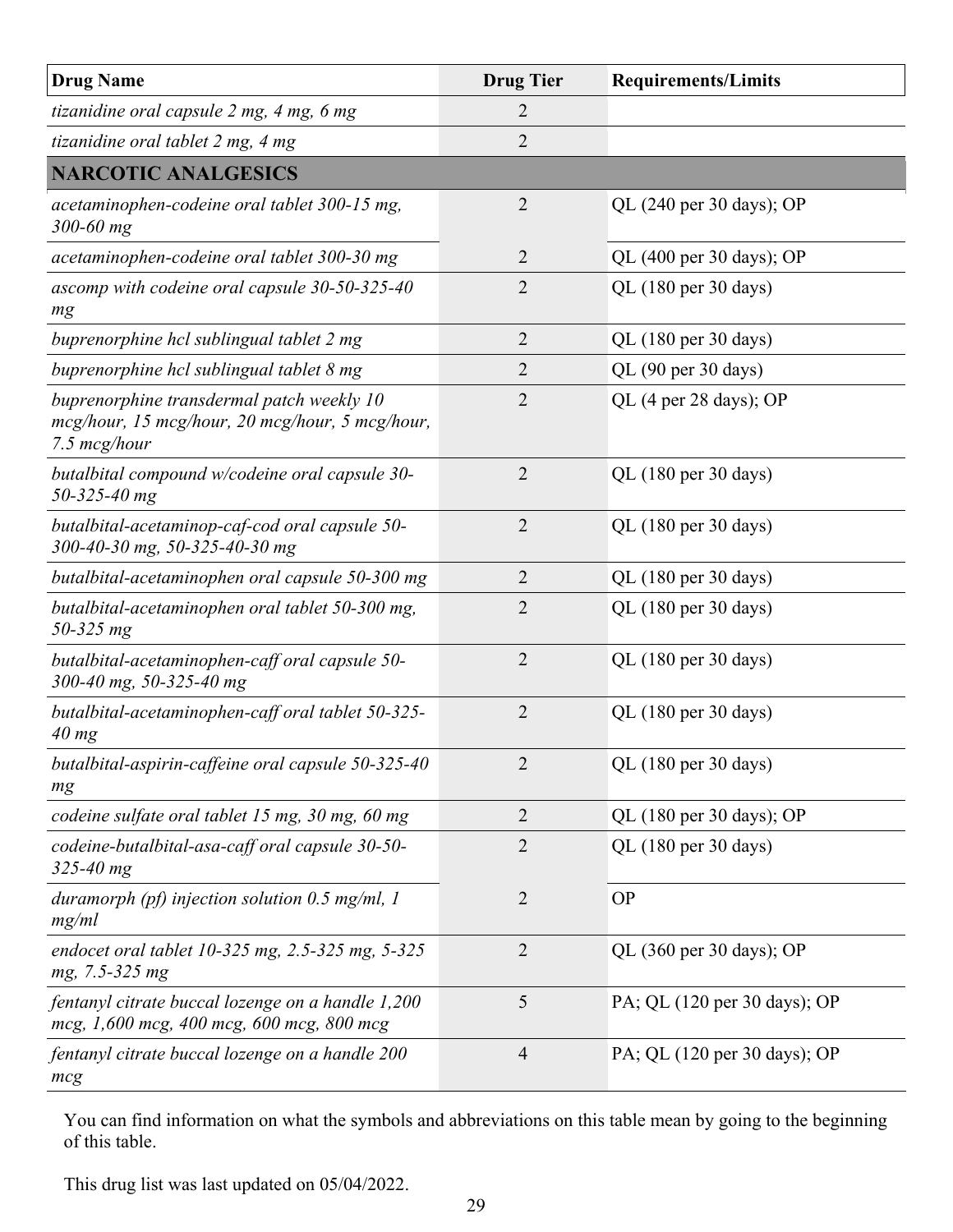| <b>Drug Name</b>                                                                                                                             | <b>Drug Tier</b> | <b>Requirements/Limits</b>                   |
|----------------------------------------------------------------------------------------------------------------------------------------------|------------------|----------------------------------------------|
| fentanyl transdermal patch 72 hour 100 mcg/hr,<br>12 mcg/hr, 25 mcg/hr, 37.5 mcg/hour, 50 mcg/hr,<br>62.5 mcg/hour, 75 mcg/hr, 87.5 mcg/hour | 2                | QL $(10 \text{ per } 30 \text{ days})$ ; OP  |
| hydrocodone-acetaminophen oral solution 7.5-325<br>mg/15 ml                                                                                  | $\overline{2}$   | QL (5520 per 30 days); OP                    |
| hydrocodone-acetaminophen oral tablet 10-325<br>mg, 5-325 mg, 7.5-325 mg                                                                     | $\overline{2}$   | QL $(240 \text{ per } 30 \text{ days})$ ; OP |
| hydrocodone-ibuprofen oral tablet 10-200 mg, 5-<br>200 mg, 7.5-200 mg                                                                        | $\overline{2}$   | QL (150 per 30 days); OP                     |
| hydromorphone (pf) injection solution 10 mg/ml                                                                                               | $\overline{2}$   | QL (240 per 30 days); OP                     |
| hydromorphone injection syringe 2 mg/ml                                                                                                      | 2                | <b>OP</b>                                    |
| hydromorphone oral liquid 1 mg/ml                                                                                                            | $\overline{2}$   | QL (2400 per 30 days); OP                    |
| hydromorphone oral tablet 2 mg, 4 mg, 8 mg                                                                                                   | 2                | QL (180 per 30 days); OP                     |
| levorphanol tartrate oral tablet 2 mg                                                                                                        | $\overline{2}$   | QL (120 per 30 days); OP                     |
| meperidine oral tablet 50 mg                                                                                                                 | $\overline{2}$   | QL (180 per 30 days); OP                     |
| methadone oral solution $10 \text{ mg}/5 \text{ ml}$                                                                                         | 2                | QL (1200 per 30 days); OP                    |
| methadone oral solution 5 mg/5 ml                                                                                                            | 2                | QL (600 per 30 days); OP                     |
| methadone oral tablet 10 mg                                                                                                                  | $\overline{2}$   | QL (240 per 30 days); OP                     |
| methadone oral tablet 5 mg                                                                                                                   | 2                | QL (120 per 30 days); OP                     |
| morphine concentrate oral solution 100 mg/5 ml<br>$(20 \text{ mg/ml})$                                                                       | $\overline{2}$   | QL (400 per 30 days); OP                     |
| morphine injection syringe $4 \text{ mg/ml}$ , $8 \text{ mg/ml}$                                                                             | $\overline{2}$   | <b>OP</b>                                    |
| MORPHINE INTRAVENOUS SYRINGE 10<br>MG/ML, 8 MG/ML                                                                                            | $\overline{2}$   | <b>OP</b>                                    |
| morphine intravenous syringe 2 mg/ml, 4 mg/ml                                                                                                | $\overline{2}$   | <b>OP</b>                                    |
| morphine oral capsule, er multiphase 24 hr 120<br>mg, 30 mg, 45 mg, 60 mg, 75 mg, 90 mg                                                      | 2                | QL (90 per 30 days); OP                      |
| morphine oral capsule, extend. release pellets 10<br>mg, 100 mg, 20 mg, 30 mg, 50 mg, 60 mg, 80 mg                                           | 4                | QL (90 per 30 days); OP                      |
| morphine oral solution 10 mg/5 ml, 20 mg/5 ml $(4)$<br>mg/ml)                                                                                | $\overline{2}$   | QL (1500 per 30 days); OP                    |
| morphine oral tablet 15 mg, 30 mg                                                                                                            | $\overline{2}$   | QL (120 per 30 days); OP                     |
| morphine oral tablet extended release 100 mg, 15<br>mg, 200 mg, 30 mg, 60 mg                                                                 | $\overline{2}$   | QL (90 per 30 days); OP                      |
| oxycodone oral solution 5 mg/5 ml                                                                                                            | $\overline{2}$   | QL (2400 per 30 days); OP                    |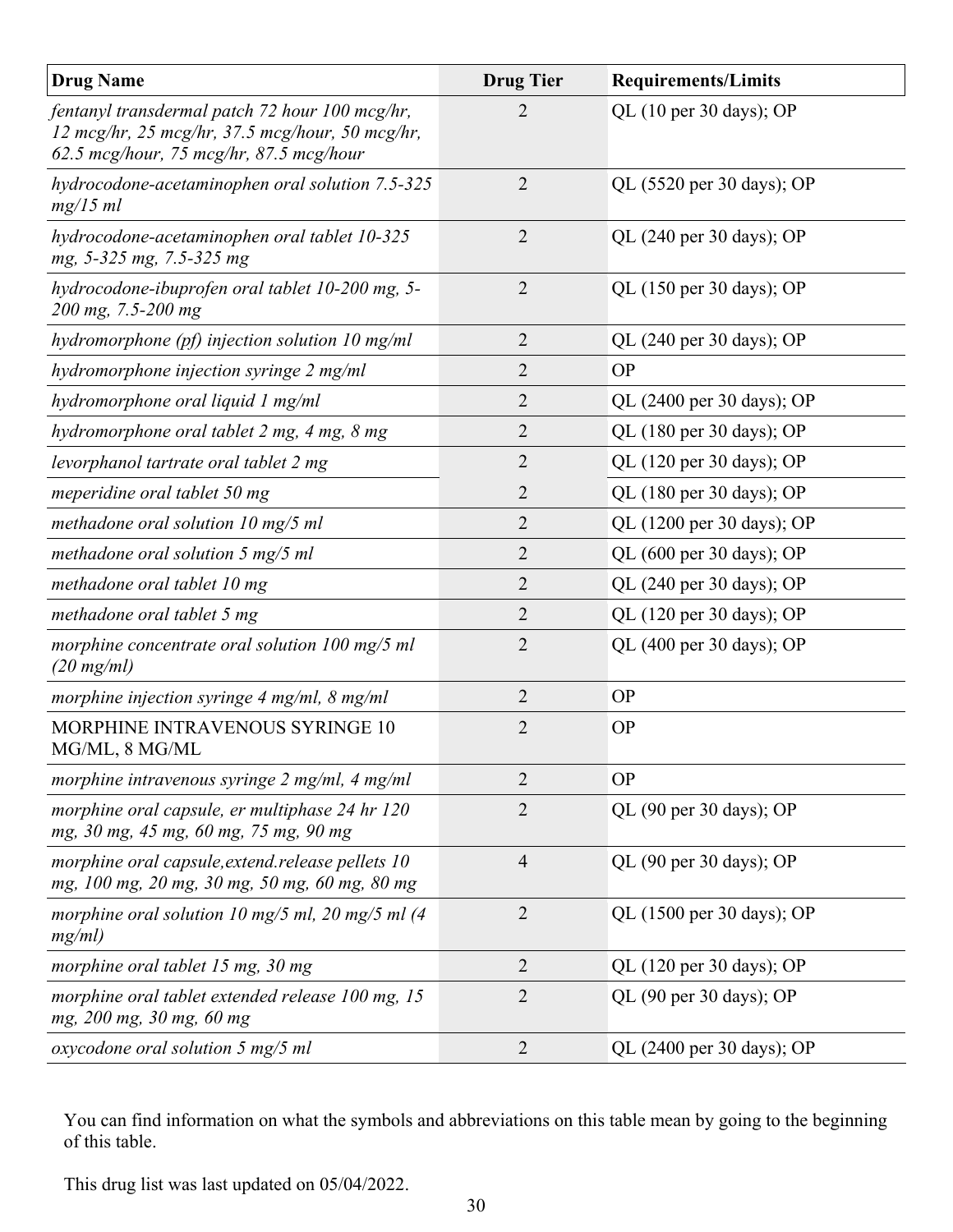| <b>Drug Name</b>                                                                                  | <b>Drug Tier</b> | <b>Requirements/Limits</b> |
|---------------------------------------------------------------------------------------------------|------------------|----------------------------|
| oxycodone oral tablet 10 mg, 15 mg, 20 mg, 30<br>mg, 5 mg                                         | 2                | QL (180 per 30 days); OP   |
| oxycodone-acetaminophen oral tablet 10-325 mg,<br>2.5-325 mg, 5-325 mg, 7.5-325 mg                | $\overline{2}$   | QL (360 per 30 days); OP   |
| oxymorphone hcl er 10 mg tab 10 mg                                                                | $\overline{2}$   | <b>OP</b>                  |
| oxymorphone hcl er 15 mg tab 15 mg                                                                | 2                | <b>OP</b>                  |
| oxymorphone hcl er 20 mg tab 20 mg                                                                | $\overline{2}$   | <b>OP</b>                  |
| oxymorphone hcl er 30 mg tab 30 mg                                                                | $\overline{2}$   | <b>OP</b>                  |
| oxymorphone hcl er 40 mg tab 40 mg                                                                | 2                | <b>OP</b>                  |
| oxymorphone hcl er 5 mg tablet 5 mg                                                               | $\overline{2}$   | <b>OP</b>                  |
| oxymorphone hcl er 7.5 mg tab 7.5 mg                                                              | $\overline{2}$   | <b>OP</b>                  |
| oxymorphone oral tablet 10 mg, 5 mg                                                               | 2                | QL (180 per 30 days); OP   |
| oxymorphone oral tablet extended release 12 hr 10<br>mg, 15 mg, 20 mg, 30 mg, 40 mg, 5 mg, 7.5 mg | $\overline{2}$   | QL (60 per 30 days); OP    |
| prolate oral tablet 10-300 mg, 5-300 mg, 7.5-300<br>mg                                            | $\overline{2}$   | QL (360 per 30 days); OP   |
| tencon oral tablet 50-325 mg                                                                      | $\overline{2}$   | QL (180 per 30 days)       |
| zebutal oral capsule 50-325-40 mg                                                                 | $\overline{2}$   | QL (180 per 30 days)       |
| <b>NON-NARCOTIC ANALGESICS</b>                                                                    |                  |                            |
| buprenorphine-naloxone sublingual film 12-3 mg,<br>2-0.5 mg, 4-1 mg, 8-2 mg                       | $\overline{2}$   | QL (90 per 30 days)        |
| buprenorphine-naloxone sublingual tablet 2-0.5<br>mg                                              | $\overline{2}$   | QL (120 per 30 days)       |
| buprenorphine-naloxone sublingual tablet 8-2 mg                                                   | $\overline{2}$   | QL (90 per 30 days)        |
| butorphanol nasal spray, non-aerosol 10 mg/ml                                                     | $\overline{2}$   | QL (5 per 28 days); OP     |
| celecoxib oral capsule 100 mg, 200 mg, 400 mg,<br>$50$ mg                                         | $\overline{2}$   | QL (60 per 30 days)        |
| diclofenac potassium oral tablet 50 mg                                                            | $\overline{2}$   |                            |
| diclofenac sodium oral tablet extended release 24<br>hr 100 mg                                    | $\overline{2}$   |                            |
| diclofenac sodium oral tablet, delayed release<br>$(dr/ec)$ 25 mg, 50 mg, 75 mg                   | $\overline{2}$   |                            |
| diclofenac sodium topical drops $1.5\%$                                                           | $\overline{2}$   | QL (300 per 28 days)       |
| diclofenac sodium topical gel 1 %                                                                 | 2                | QL (1000 per 28 days)      |
| diclofenac-misoprostol oral tablet, ir, delayed<br>rel, biphasic 50-200 mg-mcg, 75-200 mg-mcg     | $\overline{2}$   |                            |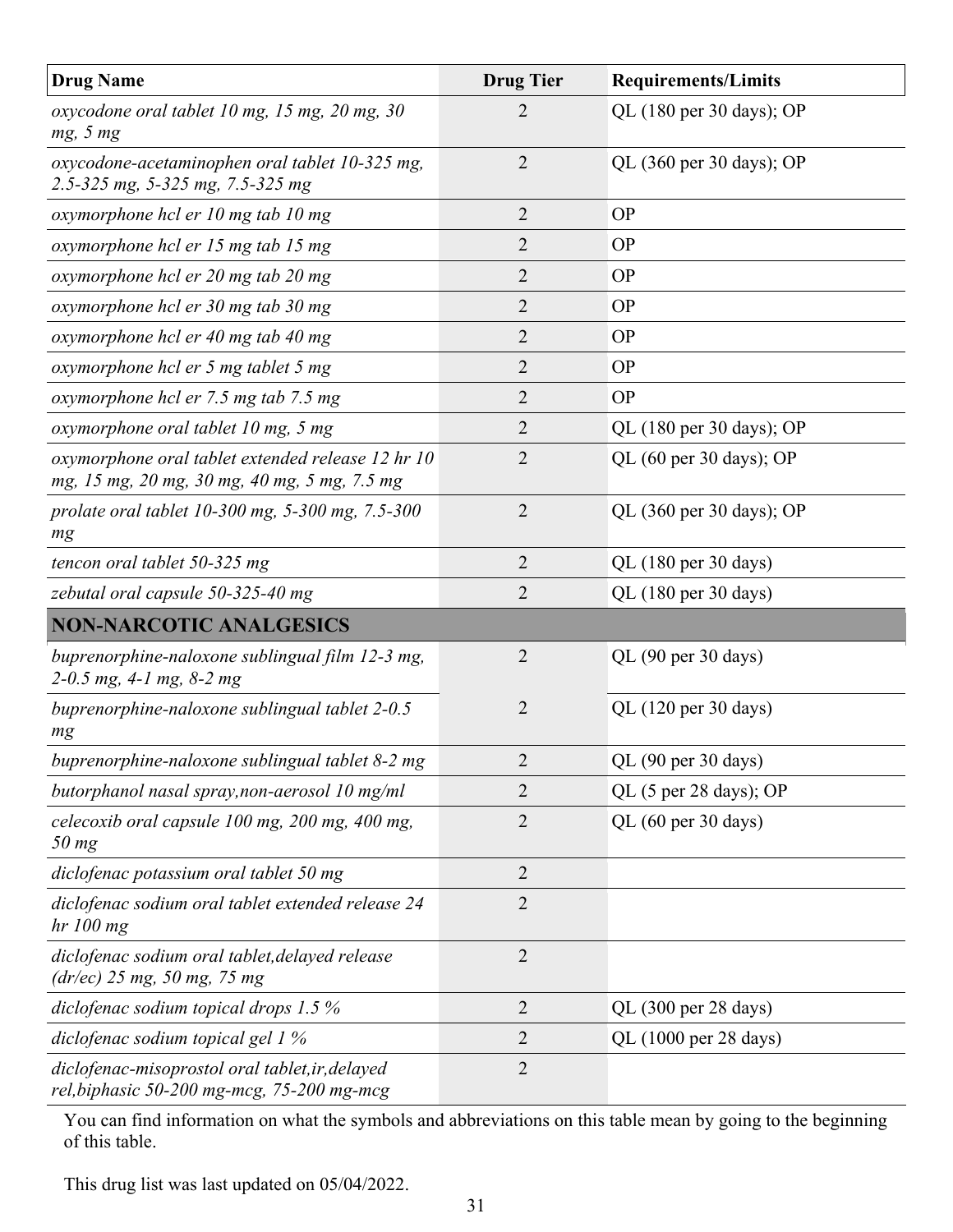| <b>Drug Name</b>                                                      | <b>Drug Tier</b> | <b>Requirements/Limits</b> |
|-----------------------------------------------------------------------|------------------|----------------------------|
| diflunisal oral tablet 500 mg                                         | 2                |                            |
| etodolac oral capsule 200 mg, 300 mg                                  | 2                |                            |
| etodolac oral tablet 400 mg, 500 mg                                   | 2                |                            |
| etodolac oral tablet extended release 24 hr 400<br>mg, 500 mg, 600 mg | $\overline{2}$   |                            |
| fenoprofen oral tablet 600 mg                                         | 2                |                            |
| flurbiprofen oral tablet 100 mg                                       | 2                |                            |
| ibu oral tablet 600 mg, 800 mg                                        | 2                |                            |
| ibuprofen oral suspension 100 mg/5 ml                                 | 2                |                            |
| ibuprofen oral tablet 400 mg, 600 mg, 800 mg                          | $\overline{2}$   |                            |
| indomethacin oral capsule 25 mg, 50 mg                                | $\overline{2}$   |                            |
| indomethacin oral capsule, extended release 75<br>mg                  | $\overline{2}$   |                            |
| ketorolac injection solution 15 mg/ml, 30 mg/ml $(1)$<br>ml)          | $\overline{2}$   |                            |
| ketorolac intramuscular solution 60 mg/2 ml                           | $\overline{2}$   |                            |
| ketorolac oral tablet 10 mg                                           | $\overline{2}$   |                            |
| meclofenamate oral capsule 100 mg, 50 mg                              | 2                |                            |
| mefenamic acid oral capsule 250 mg                                    | 4                |                            |
| meloxicam oral tablet 15 mg, 7.5 mg                                   | 2                |                            |
| nabumetone oral tablet 500 mg, 750 mg                                 | $\overline{2}$   |                            |
| naloxone injection solution $0.4$ mg/ml                               | 2                |                            |
| naloxone injection syringe 0.4 mg/ml, 1 mg/ml                         | $\overline{2}$   |                            |
| naloxone nasal spray, non-aerosol 4 mg/actuation                      | 2                |                            |
| naltrexone oral tablet 50 mg                                          | $\overline{2}$   |                            |
| naproxen oral suspension 125 mg/5 ml                                  | $\overline{2}$   |                            |
| naproxen oral tablet 250 mg, 375 mg, 500 mg                           | 1                |                            |
| naproxen sodium oral tablet 275 mg, 550 mg                            | 2                |                            |
| oxaprozin oral tablet 600 mg                                          | 2                |                            |
| piroxicam oral capsule 10 mg, 20 mg                                   | 2                |                            |
| sulindac oral tablet 150 mg, 200 mg                                   | 2                |                            |
| tolmetin oral capsule 400 mg                                          | $\overline{2}$   |                            |
| tolmetin oral tablet 600 mg                                           | 2                |                            |
| tramadol oral tablet 50 mg                                            | 2                | QL (240 per 30 days); OP   |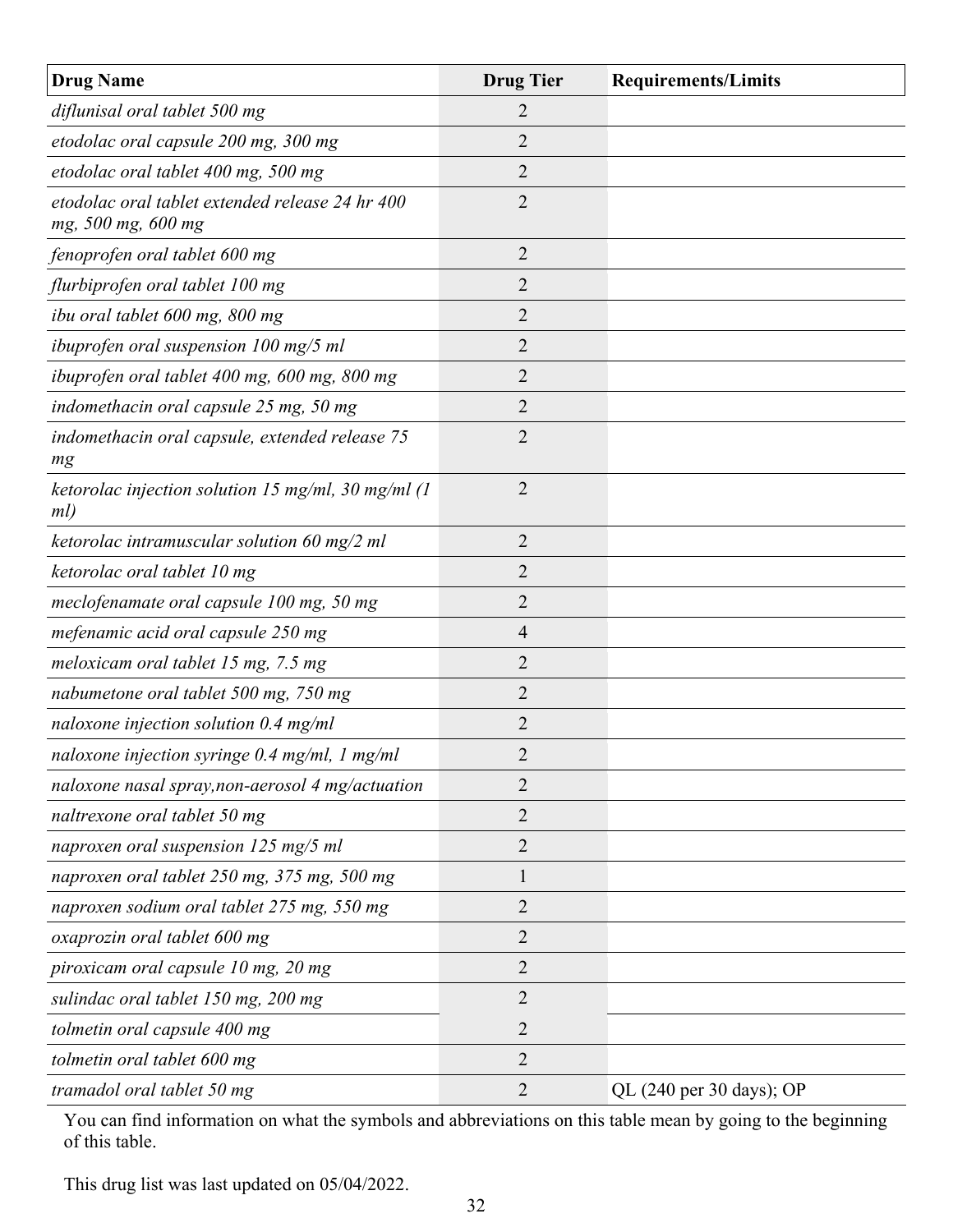| <b>Drug Name</b>                                                                    | <b>Drug Tier</b> | <b>Requirements/Limits</b>                   |
|-------------------------------------------------------------------------------------|------------------|----------------------------------------------|
| tramadol oral tablet extended release 24 hr 100<br>mg, 200 mg, 300 mg               | 2                | QL (90 per 30 days); OP                      |
| tramadol oral tablet, er multiphase 24 hr 100 mg,<br>200 mg, 300 mg                 | $\overline{2}$   | QL (90 per 30 days); OP                      |
| tramadol-acetaminophen oral tablet 37.5-325 mg                                      | $\overline{2}$   | QL $(240 \text{ per } 30 \text{ days})$ ; OP |
| <b>PSYCHOTHERAPEUTIC DRUGS</b>                                                      |                  |                                              |
| ABILIFY MAINTENA INTRAMUSCULAR<br>SUSPENSION, EXTENDED REL RECON 300<br>MG, 400 MG  | 5                | PA                                           |
| ABILIFY MAINTENA INTRAMUSCULAR<br>SUSPENSION, EXTENDED REL SYRING 300<br>MG, 400 MG | 5                | PA                                           |
| alprazolam oral tablet $0.25$ mg, $0.5$ mg, 1 mg, 2<br>mg                           | $\overline{2}$   |                                              |
| alprazolam oral tablet extended release 24 hr 0.5<br>mg, 1 mg, 2 mg, 3 mg           | $\overline{2}$   |                                              |
| alprazolam oral tablet, disintegrating $0.25$ mg, $0.5$<br>mg, 1 mg, 2 mg           | $\overline{2}$   |                                              |
| amitriptyline oral tablet 10 mg, 100 mg, 150 mg,<br>25 mg, 50 mg, 75 mg             | $\overline{2}$   |                                              |
| amitriptyline-chlordiazepoxide oral tablet 12.5-5<br>$mg, 25-10 mg$                 | $\overline{2}$   |                                              |
| amoxapine oral tablet $100$ mg, $150$ mg, $25$ mg, $50$<br>mg                       | $\overline{2}$   |                                              |
| APLENZIN ORAL TABLET EXTENDED<br>RELEASE 24 HR 174 MG, 348 MG, 522 MG               | 5                |                                              |
| aripiprazole oral solution 1 mg/ml                                                  | $\overline{4}$   |                                              |
| aripiprazole oral tablet 10 mg, 15 mg, 2 mg, 20<br>mg, 30 mg, 5 mg                  | $\overline{2}$   | QL (30 per 30 days)                          |
| aripiprazole oral tablet, disintegrating 10 mg, 15<br>mg                            | 5                |                                              |
| armodafinil oral tablet 150 mg, 200 mg, 250 mg,<br>$50$ mg                          | $\overline{4}$   | PA; QL (30 per 30 days)                      |
| asenapine maleate sublingual tablet 10 mg, 2.5<br>mg, 5 mg                          | $\overline{4}$   | PA                                           |
| atomoxetine oral capsule $10$ mg, $100$ mg, $18$ mg,<br>25 mg, 40 mg, 60 mg, 80 mg  | $\overline{2}$   |                                              |
| bupropion hcl oral tablet 100 mg, 75 mg                                             | $\overline{2}$   |                                              |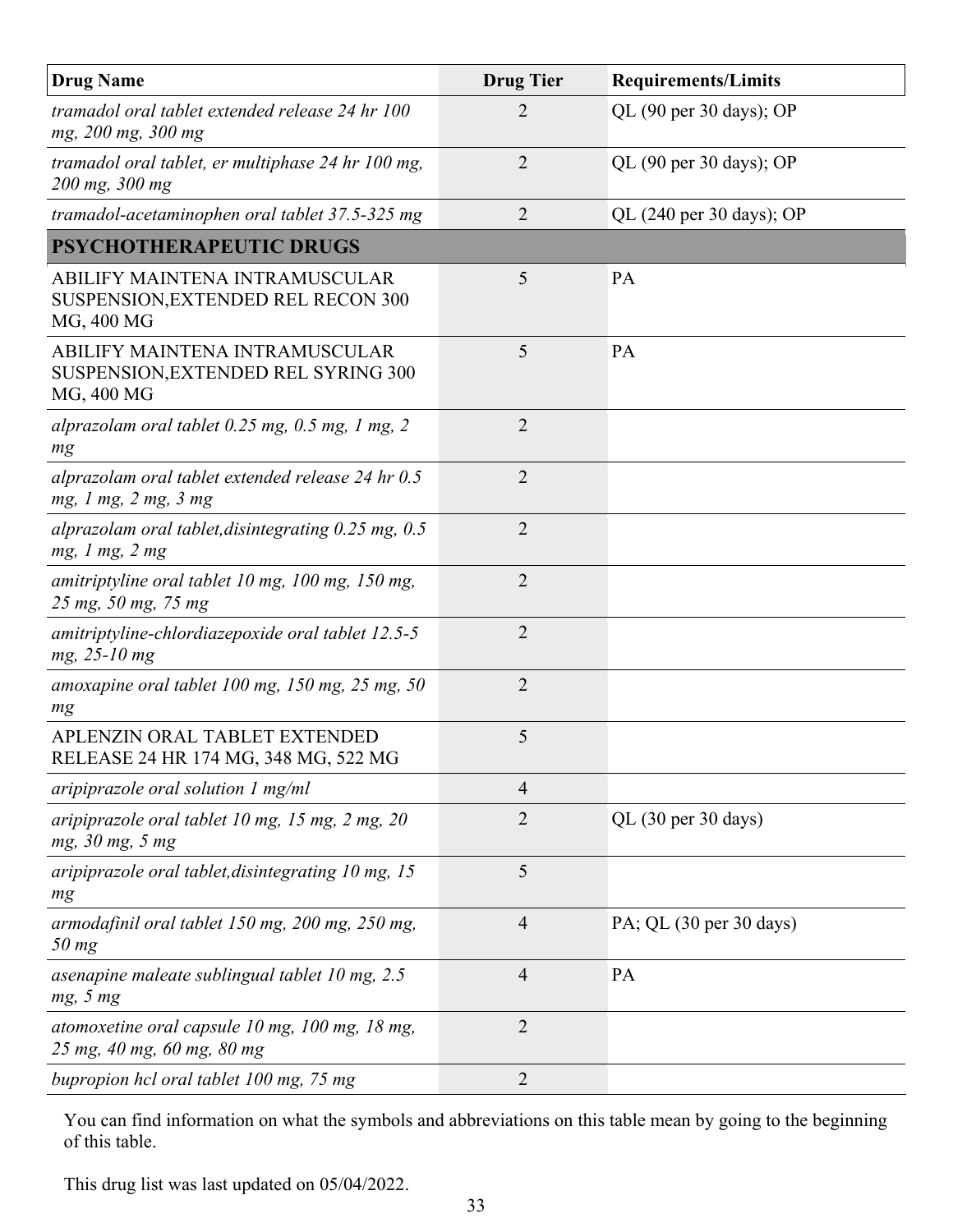| <b>Drug Name</b>                                                                                                | <b>Drug Tier</b> | <b>Requirements/Limits</b> |
|-----------------------------------------------------------------------------------------------------------------|------------------|----------------------------|
| bupropion hcl oral tablet extended release 24 hr<br>150 mg, 300 mg                                              | 2                |                            |
| bupropion hcl oral tablet sustained-release 12 hr<br>100 mg, 150 mg, 200 mg                                     | $\overline{2}$   |                            |
| buspirone oral tablet 10 mg, 15 mg, 30 mg, 5 mg,<br>7.5 <sub>mg</sub>                                           | 2                |                            |
| CAPLYTA ORAL CAPSULE 42 MG                                                                                      | 5                | <b>PA</b>                  |
| chlordiazepoxide hcl oral capsule 10 mg, 25 mg, 5<br>mg                                                         | 2                |                            |
| chlorpromazine injection solution $25 \text{ mg/ml}$                                                            | $\overline{2}$   | PA                         |
| chlorpromazine oral concentrate $100$ mg/ml, $30$<br>mg/ml                                                      | 5                |                            |
| chlorpromazine oral tablet 10 mg, 100 mg, 200<br>mg, 25 mg, 50 mg                                               | $\overline{4}$   |                            |
| citalopram oral capsule 30 mg                                                                                   | 1                |                            |
| citalopram oral solution 10 mg/5 ml                                                                             | 2                |                            |
| citalopram oral tablet 10 mg, 20 mg, 40 mg                                                                      | 1                |                            |
| clomipramine oral capsule 25 mg, 50 mg, 75 mg                                                                   | 4                |                            |
| clonidine hcl oral tablet extended release 12 hr 0.1<br>mg                                                      | $\overline{2}$   |                            |
| clorazepate dipotassium oral tablet 15 mg, 3.75<br>mg, 7.5 mg                                                   | $\overline{2}$   |                            |
| clozapine oral tablet $100$ mg, $200$ mg, $25$ mg, $50$<br>mg                                                   | $\overline{2}$   |                            |
| clozapine oral tablet, disintegrating 100 mg, 12.5<br>mg, 25 mg                                                 | $\overline{2}$   | QL (270 per 30 days)       |
| <b>CLOZAPINE ORAL</b><br>TABLET, DISINTEGRATING 150 MG, 200 MG                                                  | 2                | QL (270 per 30 days)       |
| desipramine oral tablet 10 mg, 100 mg, 150 mg,<br>25 mg, 50 mg, 75 mg                                           | $\overline{2}$   |                            |
| desvenlafaxine succinate oral tablet extended<br>release 24 hr 100 mg, 25 mg, 50 mg                             | $\overline{2}$   |                            |
| dexmethylphenidate oral capsule, er biphasic 50-<br>50 10 mg, 15 mg, 20 mg, 25 mg, 30 mg, 35 mg, 40<br>mg, 5 mg | $\overline{2}$   | $QL$ (30 per 30 days)      |
| dexmethylphenidate oral tablet 10 mg, 2.5 mg, 5<br>$mg$                                                         | $\overline{2}$   |                            |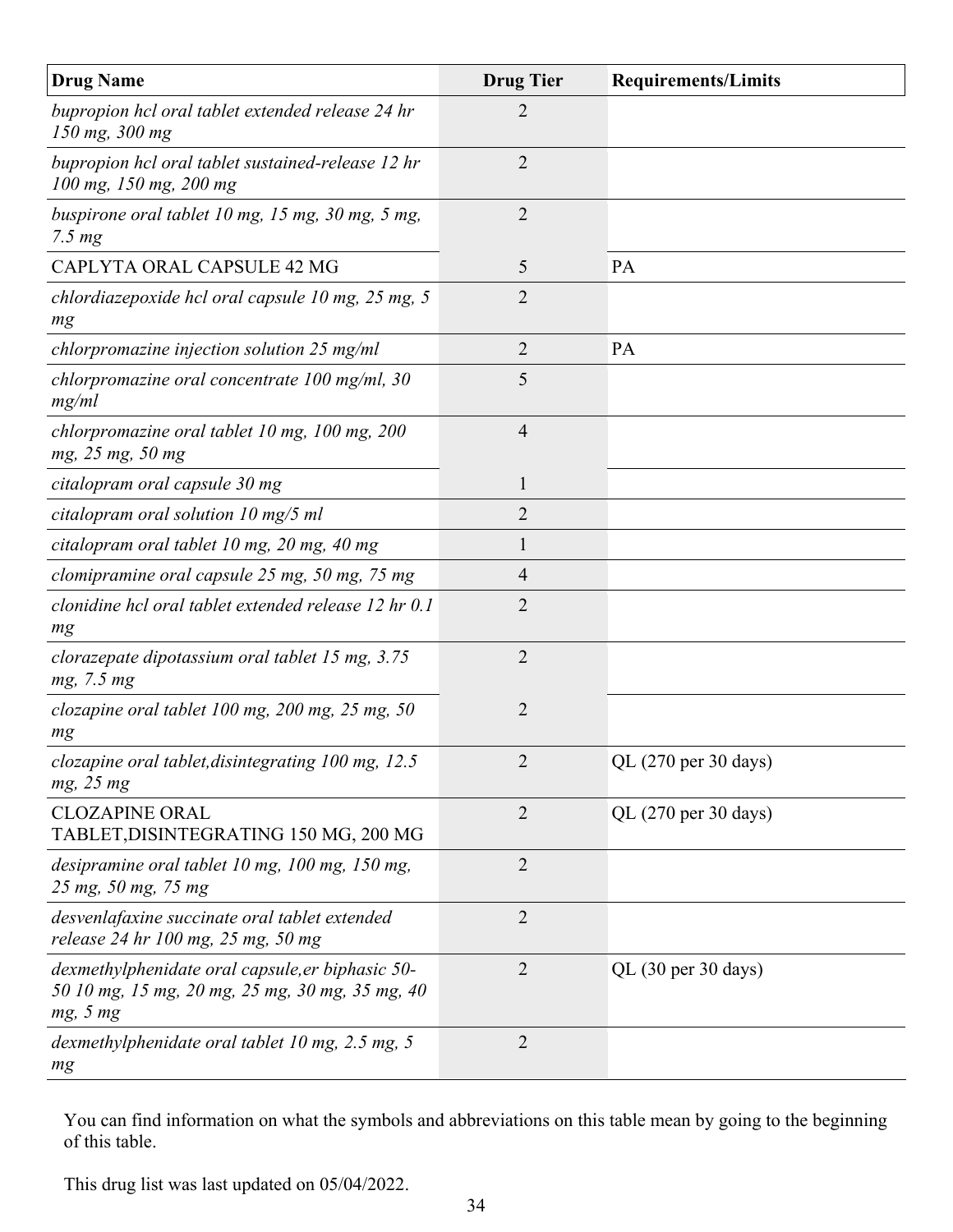| <b>Drug Name</b>                                                                                                | <b>Drug Tier</b> | <b>Requirements/Limits</b> |
|-----------------------------------------------------------------------------------------------------------------|------------------|----------------------------|
| dextroamphetamine sulfate oral capsule, extended<br>release 10 mg                                               | $\overline{2}$   | QL (180 per 30 days)       |
| dextroamphetamine sulfate oral capsule, extended<br>release 15 mg, 5 mg                                         | $\overline{2}$   | QL (120 per 30 days)       |
| dextroamphetamine sulfate oral solution 5 mg/5 ml                                                               | $\overline{2}$   | QL (1800 per 30 days)      |
| dextroamphetamine sulfate oral tablet 10 mg                                                                     | $\overline{2}$   | QL (180 per 30 days)       |
| dextroamphetamine sulfate oral tablet 5 mg                                                                      | 2                | QL (120 per 30 days)       |
| dextroamphetamine-amphetamine oral<br>capsule, extended release 24hr 10 mg, 15 mg, 20<br>mg, 25 mg, 30 mg, 5 mg | $\overline{2}$   | QL (60 per 30 days)        |
| dextroamphetamine-amphetamine oral tablet 10<br>mg, 12.5 mg, 15 mg, 20 mg, 5 mg, 7.5 mg                         | $\overline{2}$   | QL (90 per 30 days)        |
| dextroamphetamine-amphetamine oral tablet 30<br>mg                                                              | 2                | QL (60 per 30 days)        |
| diazepam injection solution $5 \text{ mg/ml}$                                                                   | $\overline{2}$   |                            |
| diazepam injection syringe $5$ mg/ml                                                                            | 2                |                            |
| diazepam intensol oral concentrate 5 mg/ml                                                                      | $\overline{2}$   |                            |
| diazepam oral concentrate 5 mg/ml                                                                               | 2                |                            |
| diazepam oral solution 5 mg/5 ml $(1 \text{ mg/ml})$                                                            | $\overline{2}$   |                            |
| diazepam oral tablet 10 mg, 2 mg, 5 mg                                                                          | $\overline{2}$   |                            |
| doxepin oral capsule $10$ mg, $100$ mg, $150$ mg, $25$<br>mg, 50 mg, 75 mg                                      | $\overline{2}$   |                            |
| doxepin oral concentrate 10 mg/ml                                                                               | $\overline{2}$   |                            |
| DRIZALMA SPRINKLE ORAL CAPSULE,<br>DELAYED REL SPRINKLE 20 MG, 30 MG, 60<br>MG                                  | $\overline{4}$   | PA; QL (60 per 30 days)    |
| DRIZALMA SPRINKLE ORAL CAPSULE,<br>DELAYED REL SPRINKLE 40 MG                                                   | $\overline{4}$   | PA; QL (90 per 30 days)    |
| duloxetine oral capsule, delayed release(dr/ec) 20<br>mg, 30 mg, 60 mg                                          | $\overline{2}$   | QL (60 per 30 days)        |
| duloxetine oral capsule, delayed release(dr/ec) 40<br>mg                                                        | $\overline{2}$   | QL (90 per 30 days)        |
| <b>EMSAM TRANSDERMAL PATCH 24 HOUR</b><br>12 MG/24 HR, 6 MG/24 HR, 9 MG/24 HR                                   | 5                |                            |
| ergoloid oral tablet 1 mg                                                                                       | $\overline{2}$   |                            |
| escitalopram oxalate oral solution 5 mg/5 ml                                                                    | $\overline{2}$   |                            |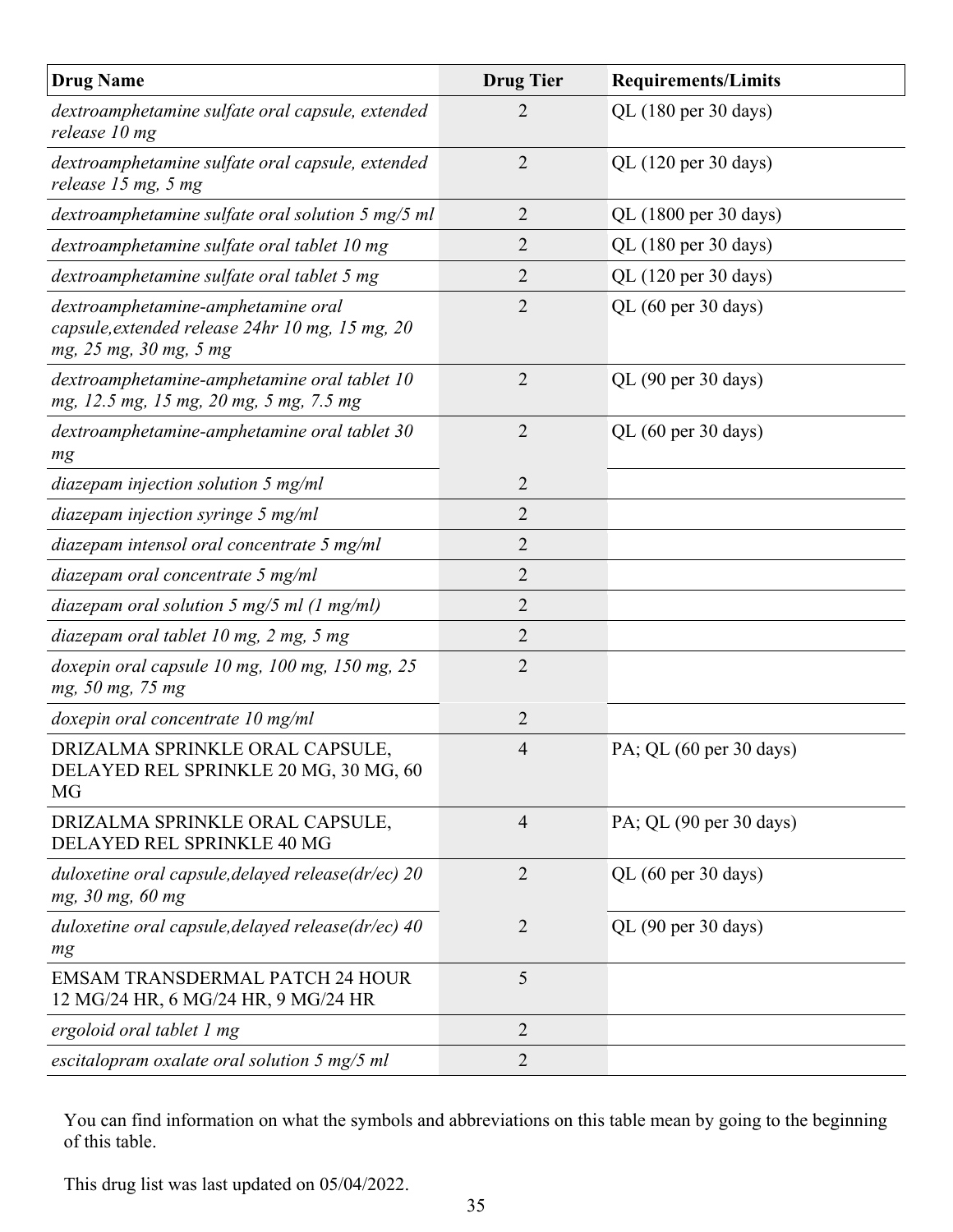| <b>Drug Name</b>                                                                                        | <b>Drug Tier</b> | <b>Requirements/Limits</b> |
|---------------------------------------------------------------------------------------------------------|------------------|----------------------------|
| escitalopram oxalate oral tablet $10$ mg, $20$ mg, $5$<br>mg                                            | 2                | $QL$ (30 per 30 days)      |
| estazolam oral tablet 1 mg, 2 mg                                                                        | $\overline{2}$   |                            |
| eszopiclone oral tablet 1 mg, 2 mg, 3 mg                                                                | $\overline{2}$   |                            |
| FANAPT ORAL TABLET 1 MG, 2 MG, 4 MG                                                                     | $\overline{4}$   | PA                         |
| FANAPT ORAL TABLET 10 MG, 12 MG, 6<br>MG, 8 MG                                                          | 5                | PA                         |
| FANAPT ORAL TABLETS, DOSE PACK<br>$1MG(2)-2MG(2)-4MG(2)-6MG(2)$                                         | $\overline{4}$   | PA                         |
| FETZIMA ORAL CAPSULE, EXT REL 24HR<br>DOSE PACK 20 MG (2)-40 MG (26)                                    | $\overline{4}$   | PA                         |
| FETZIMA ORAL CAPSULE, EXTENDED<br>RELEASE 24 HR 120 MG, 20 MG, 40 MG, 80<br>MG                          | $\overline{4}$   | PA                         |
| fluoxetine oral capsule 10 mg, 20 mg, 40 mg                                                             | 1                |                            |
| fluoxetine oral capsule, delayed release(dr/ec) 90<br>mg                                                | $\overline{2}$   |                            |
| fluoxetine oral solution 20 mg/5 ml (4 mg/ml)                                                           | $\overline{2}$   |                            |
| fluoxetine oral tablet 10 mg, 20 mg, 60 mg                                                              | 1                |                            |
| fluphenazine decanoate injection solution 25<br>mg/ml                                                   | $\overline{2}$   |                            |
| fluphenazine hcl injection solution 2.5 mg/ml                                                           | $\overline{2}$   |                            |
| fluphenazine hcl oral concentrate 5 mg/ml                                                               | $\overline{2}$   |                            |
| fluphenazine hcl oral elixir 2.5 mg/5 ml                                                                | $\overline{2}$   |                            |
| fluphenazine hcl oral tablet 1 mg, 10 mg, 2.5 mg, 5<br>mg                                               | $\overline{2}$   |                            |
| fluvoxamine oral capsule, extended release 24hr<br>100 mg, 150 mg                                       | $\overline{4}$   |                            |
| fluvoxamine oral tablet 100 mg, 25 mg, 50 mg                                                            | $\overline{2}$   |                            |
| guanfacine oral tablet extended release 24 hr 1<br>mg, 2 mg, 3 mg, 4 mg                                 | 2                |                            |
| haloperidol decanoate intramuscular solution 100<br>mg/ml, 100 mg/ml (1 ml), 50 mg/ml, 50<br>mg/ml(1ml) | $\overline{2}$   |                            |
| haloperidol lactate injection solution 5 mg/ml                                                          | $\overline{2}$   |                            |
| haloperidol lactate oral concentrate 2 mg/ml                                                            | 2                |                            |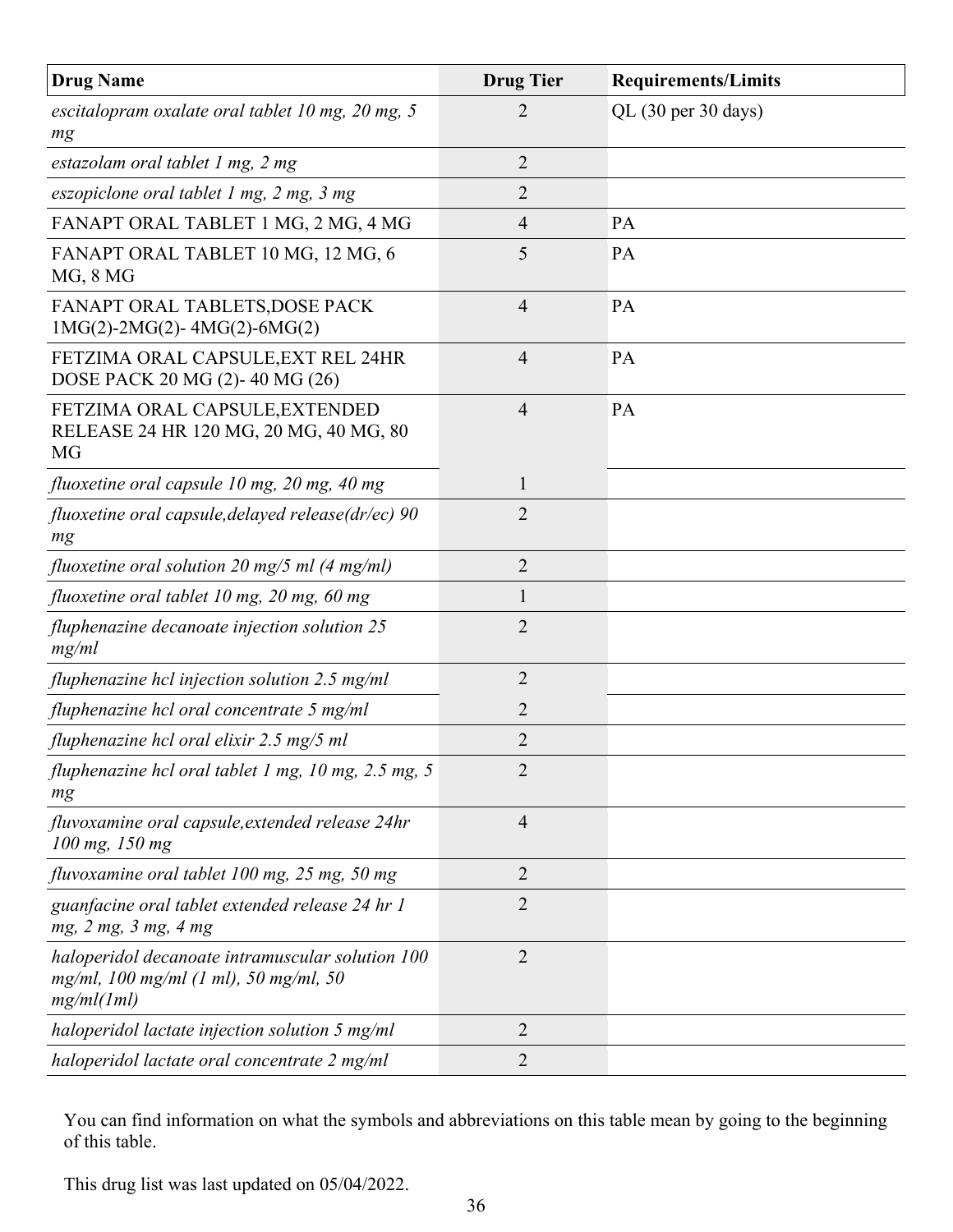| <b>Drug Name</b>                                                                                                | <b>Drug Tier</b> | <b>Requirements/Limits</b>                 |
|-----------------------------------------------------------------------------------------------------------------|------------------|--------------------------------------------|
| haloperidol oral tablet 0.5 mg, 1 mg, 10 mg, 2 mg,<br>$20$ mg, 5 mg                                             | $\overline{2}$   |                                            |
| HETLIOZ ORAL CAPSULE 20 MG                                                                                      | 5                | PA                                         |
| imipramine hcl oral tablet 10 mg, 25 mg, 50 mg                                                                  | $\overline{2}$   |                                            |
| imipramine pamoate oral capsule 100 mg, 125 mg,<br>$150$ mg, 75 mg                                              | $\overline{2}$   |                                            |
| <b>INVEGA HAFYERA INTRAMUSCULAR</b><br>SYRINGE 1,092 MG/3.5 ML, 1,560 MG/5 ML                                   | 5                | PA                                         |
| <b>INVEGA SUSTENNA INTRAMUSCULAR</b><br>SYRINGE 117 MG/0.75 ML, 156 MG/ML, 234<br>MG/1.5 ML, 78 MG/0.5 ML       | 5                | <b>PA</b>                                  |
| <b>INVEGA SUSTENNA INTRAMUSCULAR</b><br>SYRINGE 39 MG/0.25 ML                                                   | $\overline{4}$   | PA                                         |
| <b>INVEGA TRINZA INTRAMUSCULAR</b><br>SYRINGE 273 MG/0.88 ML, 410 MG/1.32 ML,<br>546 MG/1.75 ML, 819 MG/2.63 ML | 5                | PA                                         |
| LATUDA ORAL TABLET 120 MG, 20 MG, 40<br>MG, 60 MG                                                               | 5                | PA; QL $(30 \text{ per } 30 \text{ days})$ |
| <b>LATUDA ORAL TABLET 80 MG</b>                                                                                 | 5                | PA; QL $(60 \text{ per } 30 \text{ days})$ |
| lithium carbonate oral capsule 150 mg, 300 mg,<br>$600$ mg                                                      | $\overline{2}$   |                                            |
| lithium carbonate oral tablet 300 mg                                                                            | $\overline{2}$   |                                            |
| lithium carbonate oral tablet extended release 300<br>mg, 450 mg                                                | $\overline{2}$   |                                            |
| lithium citrate oral solution $\delta$ meq/5 ml                                                                 | $\overline{2}$   |                                            |
| lorazepam oral tablet $0.5$ mg, 1 mg, 2 mg                                                                      | $\overline{2}$   |                                            |
| loxapine succinate oral capsule 10 mg, $25$ mg, $5$<br>mg, 50 mg                                                | $\overline{2}$   |                                            |
| LYBALVI ORAL TABLET 10-10 MG, 15-10<br>MG, 20-10 MG, 5-10 MG                                                    | 5                | PA                                         |
| maprotiline oral tablet 25 mg, 50 mg, 75 mg                                                                     | $\overline{2}$   |                                            |
| MARPLAN ORAL TABLET 10 MG                                                                                       | $\overline{4}$   |                                            |
| methamphetamine oral tablet 5 mg                                                                                | $\overline{2}$   | PA                                         |
| methylphenidate hcl oral capsule, er biphasic 30-<br>70 10 mg, 20 mg, 30 mg, 40 mg, 50 mg, 60 mg                | $\overline{2}$   |                                            |
| methylphenidate hcl oral capsule, er biphasic 50-<br>50 10 mg, 20 mg, 30 mg, 40 mg, 60 mg                       | $\overline{2}$   |                                            |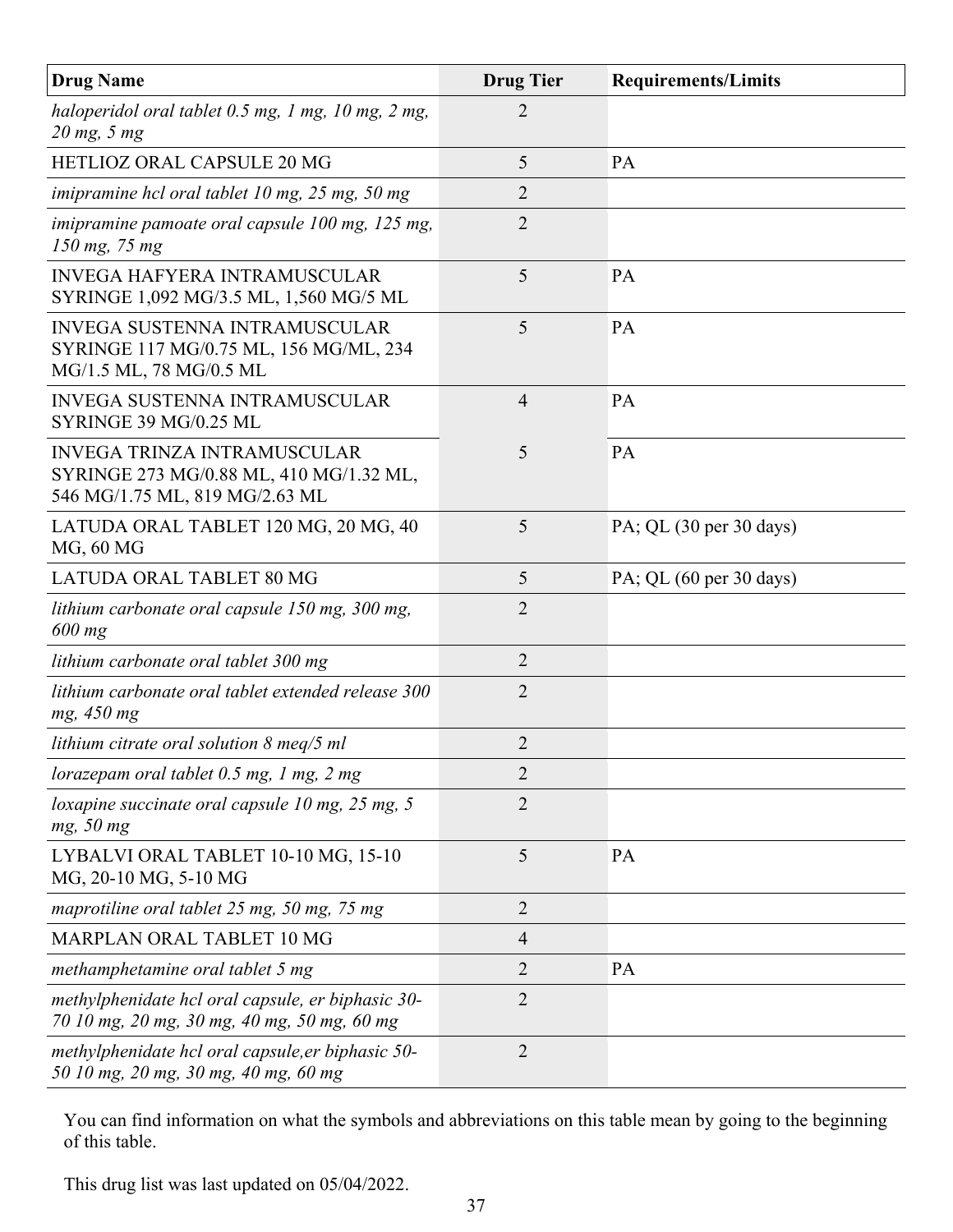| <b>Drug Name</b>                                                                                                                                                      | <b>Drug Tier</b> | <b>Requirements/Limits</b>             |
|-----------------------------------------------------------------------------------------------------------------------------------------------------------------------|------------------|----------------------------------------|
| methylphenidate hcl oral solution $10 \text{ mg}/5 \text{ ml}$ , 5<br>$mg/5$ ml                                                                                       | $\overline{2}$   |                                        |
| methylphenidate hcl oral tablet 10 mg, 20 mg, 5<br>mg                                                                                                                 | $\overline{2}$   |                                        |
| methylphenidate hcl oral tablet extended release<br>$10$ mg, $20$ mg                                                                                                  | $\overline{2}$   |                                        |
| methylphenidate hcl oral tablet extended release<br>24hr 18 mg, 18 mg (bx rating), 27 mg, 27 mg (bx<br>rating), 36 mg, 36 mg (bx rating), 54 mg, 54 mg<br>(bx rating) | $\overline{2}$   |                                        |
| methylphenidate hcl oral tablet, chewable 10 mg,<br>$2.5 \, mg, 5 \, mg$                                                                                              | $\overline{2}$   |                                        |
| mirtazapine oral tablet 15 mg, 30 mg, 45 mg, 7.5<br>mg                                                                                                                | 2                |                                        |
| mirtazapine oral tablet, disintegrating 15 mg, 30<br>mg, 45 mg                                                                                                        | $\overline{2}$   |                                        |
| modafinil oral tablet 100 mg                                                                                                                                          | $\overline{2}$   | PA; QL (90 per 30 days)                |
| modafinil oral tablet 200 mg                                                                                                                                          | $\overline{2}$   | PA; QL (60 per 30 days)                |
| molindone oral tablet 10 mg, 25 mg, 5 mg                                                                                                                              | $\overline{2}$   |                                        |
| nefazodone oral tablet 100 mg, 150 mg, 200 mg,<br>250 mg, 50 mg                                                                                                       | $\overline{2}$   |                                        |
| nortriptyline oral capsule 10 mg, 25 mg, 50 mg, 75<br>mg                                                                                                              | $\overline{2}$   |                                        |
| nortriptyline oral solution $10 \text{ mg}/5 \text{ ml}$                                                                                                              | $\overline{2}$   |                                        |
| NUPLAZID ORAL CAPSULE 34 MG                                                                                                                                           | 5                | PA                                     |
| NUPLAZID ORAL TABLET 10 MG                                                                                                                                            | 5                | PA                                     |
| olanzapine intramuscular recon soln 10 mg                                                                                                                             | $\overline{2}$   |                                        |
| olanzapine oral tablet 10 mg, 15 mg, 2.5 mg, 20<br>mg, 5 mg, 7.5 mg                                                                                                   | $\overline{2}$   | QL (30 per 30 days)                    |
| olanzapine oral tablet, disintegrating 10 mg, 15<br>mg, 20 mg, 5 mg                                                                                                   | $\overline{2}$   | QL (30 per 30 days)                    |
| olanzapine-fluoxetine oral capsule 12-25 mg, 12-<br>50 mg, 3-25 mg, 6-25 mg, 6-50 mg                                                                                  | $\overline{4}$   | QL $(30 \text{ per } 30 \text{ days})$ |
| oxazepam oral capsule 10 mg, 15 mg, 30 mg                                                                                                                             | $\overline{2}$   |                                        |
| paliperidone oral tablet extended release 24hr 1.5<br>mg                                                                                                              | $\overline{2}$   | QL (240 per 30 days)                   |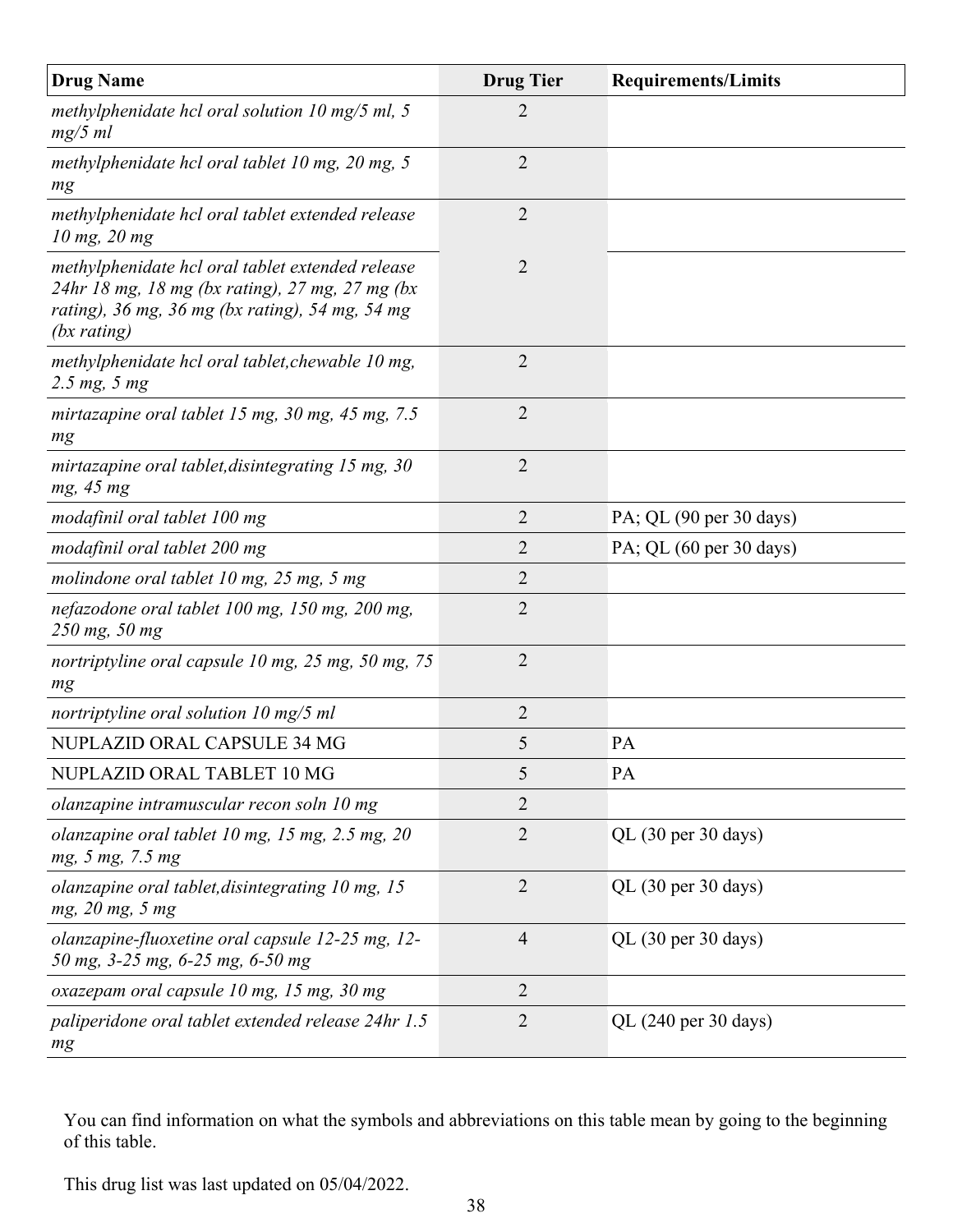| <b>Drug Name</b>                                                                                         | <b>Drug Tier</b> | <b>Requirements/Limits</b> |
|----------------------------------------------------------------------------------------------------------|------------------|----------------------------|
| paliperidone oral tablet extended release 24hr 3<br>mg                                                   | 2                | QL (120 per 30 days)       |
| paliperidone oral tablet extended release 24hr 6<br>mg                                                   | $\overline{2}$   | QL (60 per 30 days)        |
| paliperidone oral tablet extended release 24hr 9<br>mg                                                   | $\overline{2}$   | QL (30 per 30 days)        |
| paroxetine hcl oral suspension $10 \text{ mg}/5 \text{ ml}$                                              | $\overline{2}$   |                            |
| paroxetine hcl oral tablet 10 mg, 20 mg, 30 mg, 40<br>mg                                                 | 1                |                            |
| paroxetine hcl oral tablet extended release 24 hr<br>12.5 mg, 25 mg, 37.5 mg                             | $\overline{2}$   |                            |
| perphenazine oral tablet 16 mg, 2 mg, 4 mg, 8 mg                                                         | $\overline{2}$   |                            |
| perphenazine-amitriptyline oral tablet 2-10 mg, 2-<br>25 mg, 4-10 mg, 4-25 mg, 4-50 mg                   | $\overline{2}$   |                            |
| phenelzine oral tablet 15 mg                                                                             | $\overline{2}$   |                            |
| pimozide oral tablet 1 mg, 2 mg                                                                          | $\overline{2}$   |                            |
| procentra oral solution $5 \text{ mg}/5 \text{ ml}$                                                      | 2                | QL (1800 per 30 days)      |
| protriptyline oral tablet 10 mg, 5 mg                                                                    | 2                |                            |
| quetiapine oral tablet 100 mg, 200 mg, 25 mg, 300<br>mg, 400 mg, 50 mg                                   | $\overline{2}$   | QL (90 per 30 days)        |
| quetiapine oral tablet extended release 24 hr 150<br>mg, 200 mg, 300 mg, 400 mg, 50 mg                   | $\overline{2}$   | QL (60 per 30 days)        |
| ramelteon oral tablet 8 mg                                                                               | $\overline{2}$   | QL (30 per 30 days)        |
| REXULTI ORAL TABLET 0.25 MG, 0.5 MG, 1<br>MG, 2 MG, 3 MG, 4 MG                                           | 5                | PA                         |
| RISPERDAL CONSTA INTRAMUSCULAR<br><b>SUSPENSION, EXTENDED REL RECON 12.5</b><br>$MG/2$ ML                | $\overline{4}$   |                            |
| RISPERDAL CONSTA INTRAMUSCULAR<br>SUSPENSION, EXTENDED REL RECON 25<br>MG/2 ML, 37.5 MG/2 ML, 50 MG/2 ML | 5                |                            |
| risperidone oral solution 1 mg/ml                                                                        | $\overline{2}$   |                            |
| risperidone oral tablet 0.25 mg, 0.5 mg, 1 mg, 2<br>mg, 3 mg, 4 mg                                       | $\overline{2}$   |                            |
| risperidone oral tablet, disintegrating $0.25$ mg, $0.5$<br>mg, 1 mg, 2 mg, 3 mg, 4 mg                   | $\overline{2}$   |                            |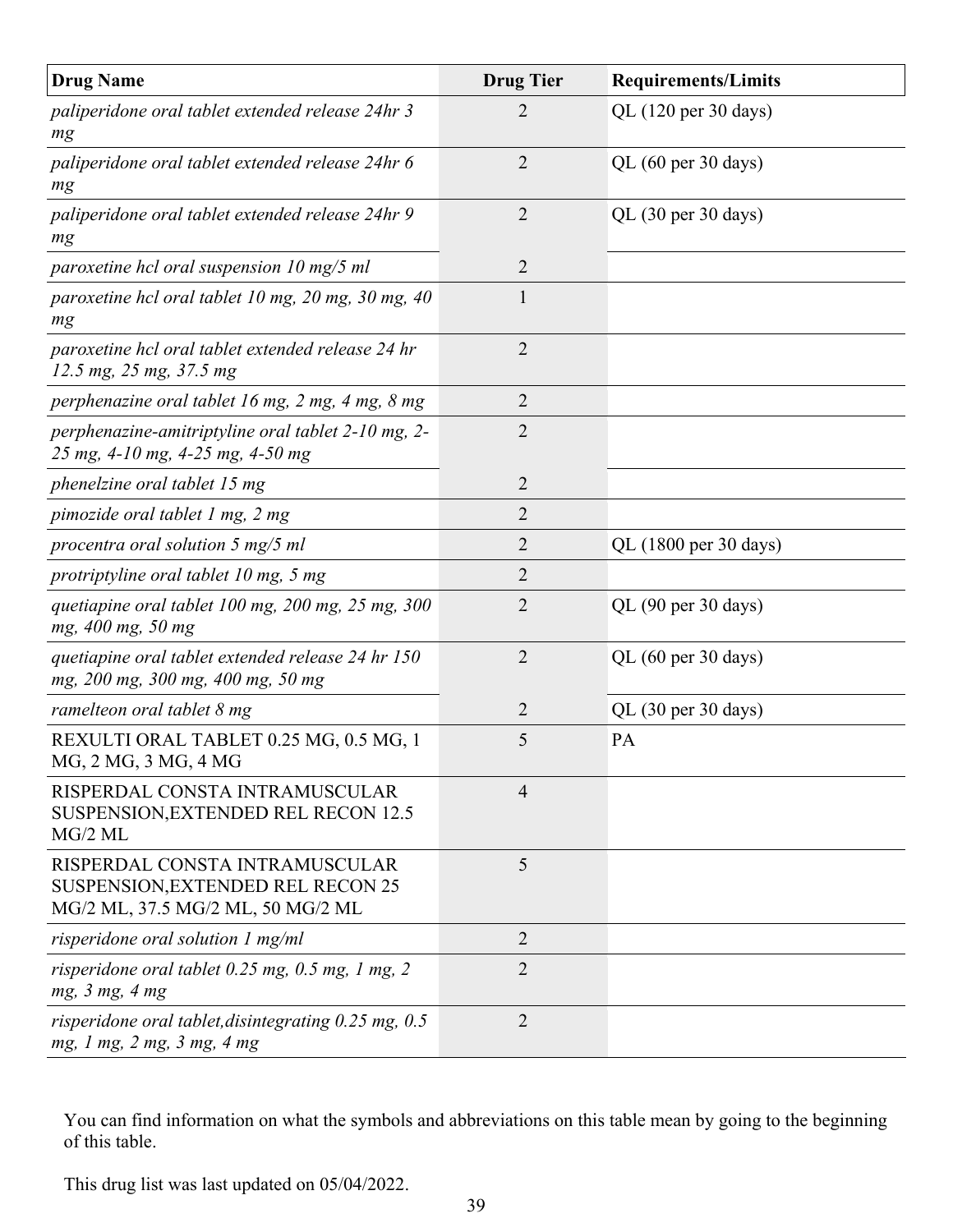| <b>Drug Name</b>                                                                              | <b>Drug Tier</b> | <b>Requirements/Limits</b>                 |
|-----------------------------------------------------------------------------------------------|------------------|--------------------------------------------|
| SECUADO TRANSDERMAL PATCH 24 HOUR<br>3.8 MG/24 HOUR, 5.7 MG/24 HOUR, 7.6 MG/24<br><b>HOUR</b> | 5                | PA; QL $(30 \text{ per } 30 \text{ days})$ |
| sertraline oral capsule 150 mg, 200 mg                                                        | $\overline{2}$   |                                            |
| sertraline oral concentrate 20 mg/ml                                                          | 2                |                                            |
| sertraline oral tablet 100 mg, 25 mg, 50 mg                                                   | 2                |                                            |
| SUNOSI ORAL TABLET 150 MG, 75 MG                                                              | $\overline{4}$   | PA                                         |
| temazepam oral capsule 15 mg, 22.5 mg, 30 mg,<br>$7.5 \, mg$                                  | $\overline{2}$   |                                            |
| thioridazine oral tablet 10 mg, 100 mg, 25 mg, 50<br>mg                                       | $\overline{2}$   |                                            |
| thiothixene oral capsule $1$ mg, $10$ mg, $2$ mg, $5$ mg                                      | $\overline{2}$   |                                            |
| tranylcypromine oral tablet 10 mg                                                             | $\overline{2}$   |                                            |
| trazodone oral tablet $100$ mg, $150$ mg, $300$ mg, $50$<br>mg                                | $\overline{2}$   |                                            |
| triazolam oral tablet $0.125$ mg, $0.25$ mg                                                   | $\overline{2}$   |                                            |
| trifluoperazine oral tablet $1$ mg, $10$ mg, $2$ mg, $5$<br>mg                                | $\overline{2}$   |                                            |
| trimipramine oral capsule $100$ mg, $25$ mg, $50$ mg                                          | $\overline{2}$   |                                            |
| TRINTELLIX ORAL TABLET 10 MG, 20 MG, 5<br>MG                                                  | $\overline{4}$   | PA                                         |
| venlafaxine oral capsule, extended release 24hr<br>150 mg, 37.5 mg, 75 mg                     | $\overline{2}$   |                                            |
| venlafaxine oral tablet $100$ mg, $25$ mg, $37.5$ mg, $50$<br>mg, 75 mg                       | $\overline{2}$   |                                            |
| VERSACLOZ ORAL SUSPENSION 50 MG/ML                                                            | 5                | PA                                         |
| VIIBRYD ORAL TABLET 10 MG, 20 MG, 40<br>MG                                                    | $\overline{4}$   | PA; QL $(30 \text{ per } 30 \text{ days})$ |
| VIIBRYD ORAL TABLETS, DOSE PACK 10<br>MG (7)-20 MG (23)                                       | $\overline{4}$   | PA; QL $(30 \text{ per } 30 \text{ days})$ |
| VRAYLAR ORAL CAPSULE 1.5 MG, 3 MG, 4.5<br>MG, 6 MG                                            | 5                | PA; QL $(30 \text{ per } 30 \text{ days})$ |
| VRAYLAR ORAL CAPSULE, DOSE PACK 1.5<br>$MG(1) - 3 MG(6)$                                      | $\overline{4}$   | PA; QL (7 per 30 days)                     |
| WAKIX ORAL TABLET 17.8 MG, 4.45 MG                                                            | 5                | PA; LA; QL (60 per 30 days)                |
| XYREM ORAL SOLUTION 500 MG/ML                                                                 | 5                | PA; LA                                     |
| zaleplon oral capsule $10$ mg, $5$ mg                                                         | $\overline{2}$   |                                            |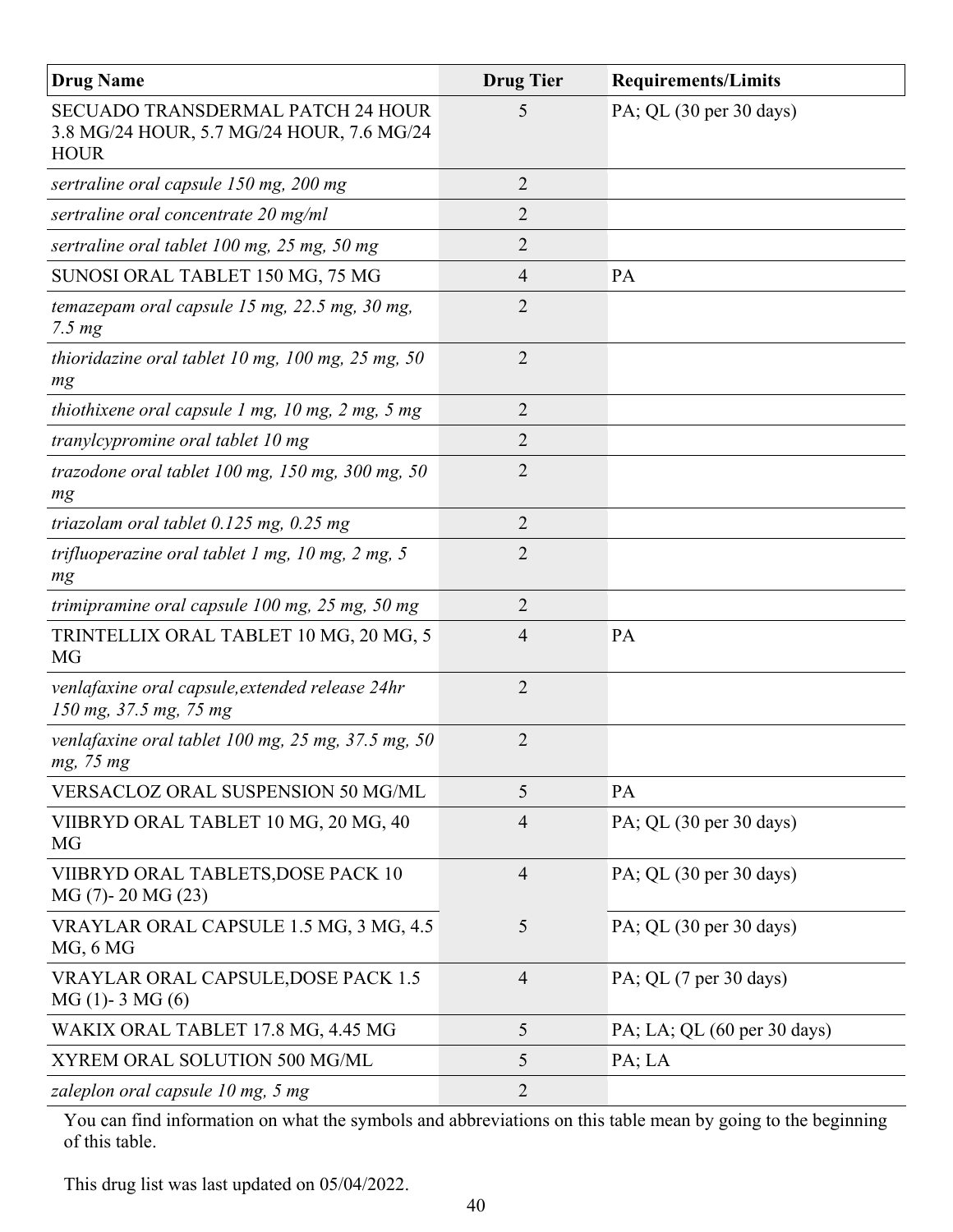| <b>Drug Name</b>                                                                                 | <b>Drug Tier</b> | <b>Requirements/Limits</b> |
|--------------------------------------------------------------------------------------------------|------------------|----------------------------|
| zenzedi oral tablet 10 mg                                                                        | 2                | QL (180 per 30 days)       |
| zenzedi oral tablet 5 mg                                                                         | 2                | QL (120 per 30 days)       |
| ziprasidone hcl oral capsule 20 mg, 60 mg                                                        | 2                | QL (60 per 30 days)        |
| ziprasidone hcl oral capsule 40 mg, 80 mg                                                        | 2                | QL (120 per 30 days)       |
| ziprasidone mesylate intramuscular recon soln 20<br>$mg/ml$ (final conc.)                        | 4                | QL (60 per 30 days)        |
| zolpidem oral tablet 10 mg, 5 mg                                                                 | $\overline{2}$   |                            |
| zolpidem oral tablet, ext release multiphase 12.5<br>mg, 6.25 mg                                 | 4                |                            |
| ZYPREXA RELPREVV INTRAMUSCULAR<br><b>SUSPENSION FOR RECONSTITUTION 210</b><br>MG, 300 MG, 405 MG | 4                |                            |
| <b>CARDIOVASCULAR, HYPERTENSION / LIPIDS</b>                                                     |                  |                            |
| <b>ANTIARRHYTHMIC AGENTS</b>                                                                     |                  |                            |
| amiodarone oral tablet 100 mg, 200 mg, 400 mg                                                    | $\overline{2}$   |                            |
| disopyramide phosphate oral capsule 100 mg, 150<br>mg                                            | $\overline{2}$   |                            |
| dofetilide oral capsule 125 mcg, 250 mcg, 500 mcg                                                | 2                |                            |
| flecainide oral tablet 100 mg, 150 mg, 50 mg                                                     | $\overline{2}$   |                            |
| mexiletine oral capsule 150 mg, 200 mg, 250 mg                                                   | 2                |                            |
| MULTAQ ORAL TABLET 400 MG                                                                        | 3                |                            |
| pacerone oral tablet 100 mg, 200 mg, 400 mg                                                      | 2                |                            |
| propafenone oral capsule, extended release 12 hr<br>225 mg, 325 mg, 425 mg                       | $\overline{2}$   |                            |
| propafenone oral tablet 150 mg, 225 mg, 300 mg                                                   | 2                |                            |
| quinidine gluconate oral tablet extended release<br>$324 \text{ mg}$                             | 2                |                            |
| quinidine sulfate oral tablet 200 mg, 300 mg                                                     | $\overline{2}$   |                            |
| sorine oral tablet $120$ mg, $160$ mg, $240$ mg, $80$ mg                                         | 2                |                            |
| sotalol af oral tablet 120 mg, 160 mg, 80 mg                                                     | 2                |                            |
| sotalol oral tablet 120 mg, 160 mg, 240 mg, 80 mg                                                | 2                |                            |
| <b>ANTIHYPERTENSIVE THERAPY</b>                                                                  |                  |                            |
| acebutolol oral capsule 200 mg, 400 mg                                                           | $\overline{2}$   |                            |
| aliskiren oral tablet 150 mg, 300 mg                                                             | 2                |                            |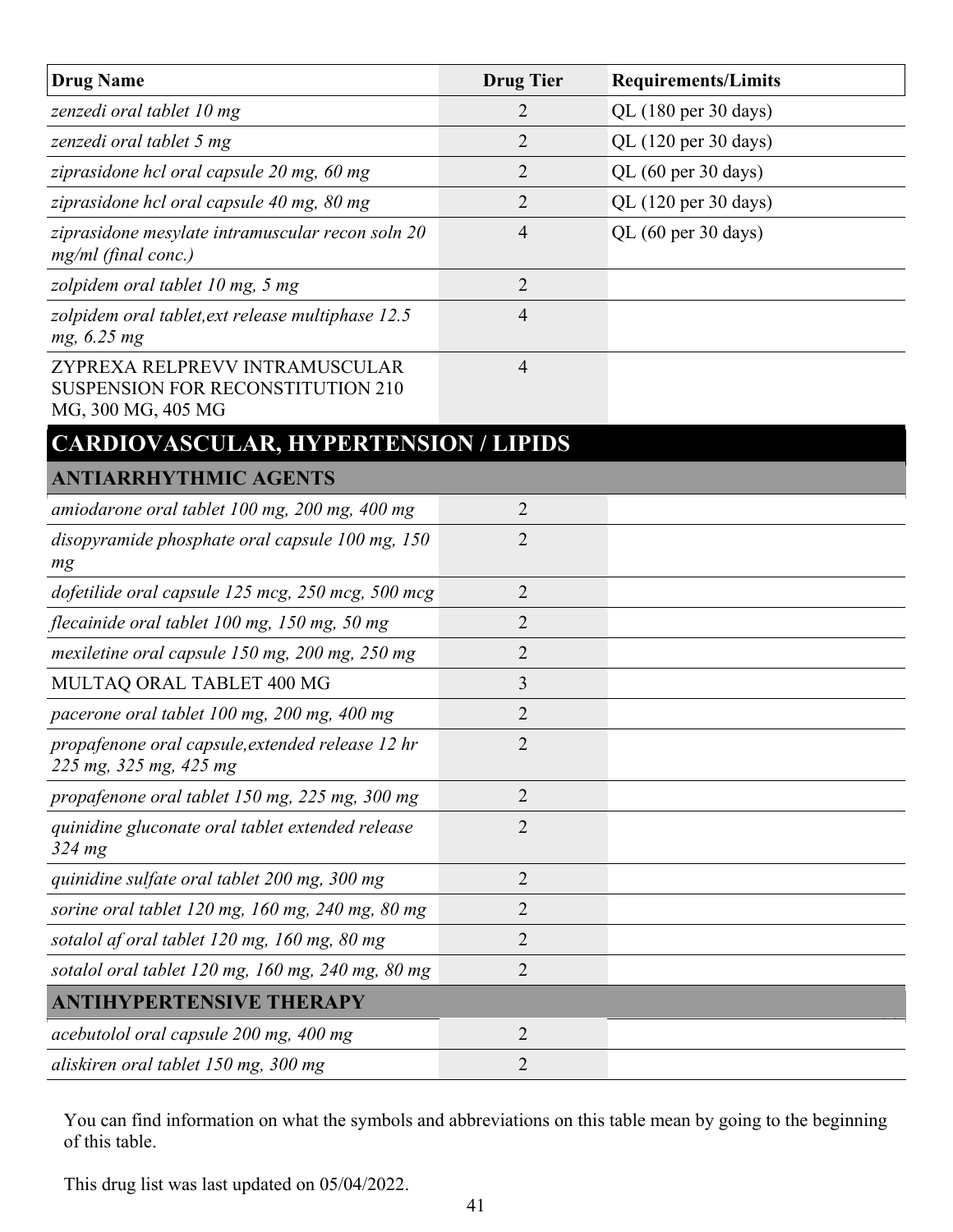| <b>Drug Name</b>                                                                                                         | <b>Drug Tier</b> | <b>Requirements/Limits</b> |
|--------------------------------------------------------------------------------------------------------------------------|------------------|----------------------------|
| amiloride oral tablet 5 mg                                                                                               | 2                |                            |
| amiloride-hydrochlorothiazide oral tablet 5-50 mg                                                                        | 2                |                            |
| amlodipine oral tablet 10 mg, 2.5 mg, 5 mg                                                                               | 1                |                            |
| amlodipine-benazepril oral capsule 10-20 mg, 10-<br>40 mg, 2.5-10 mg, 5-10 mg, 5-20 mg, 5-40 mg                          | $\overline{2}$   |                            |
| amlodipine-olmesartan oral tablet 10-20 mg, 10-<br>40 mg, 5-20 mg, 5-40 mg                                               | 2                |                            |
| amlodipine-valsartan oral tablet 10-160 mg, 10-<br>320 mg, 5-160 mg, 5-320 mg                                            | $\overline{2}$   |                            |
| amlodipine-valsartan-hcthiazid oral tablet 10-160-<br>12.5 mg, 10-160-25 mg, 10-320-25 mg, 5-160-12.5<br>mg, 5-160-25 mg | 2                |                            |
| atenolol oral tablet 100 mg, 25 mg, 50 mg                                                                                | 1                |                            |
| atenolol-chlorthalidone oral tablet 100-25 mg, 50-<br>$25 \, mg$                                                         | 1                |                            |
| benazepril oral tablet 10 mg, 20 mg, 40 mg, 5 mg                                                                         | $\mathbf{1}$     |                            |
| benazepril-hydrochlorothiazide oral tablet 10-12.5<br>mg, 20-12.5 mg, 20-25 mg, 5-6.25 mg                                | $\overline{2}$   |                            |
| betaxolol oral tablet 10 mg, 20 mg                                                                                       | $\overline{2}$   |                            |
| bisoprolol fumarate oral tablet 10 mg, 5 mg                                                                              | 2                |                            |
| bisoprolol-hydrochlorothiazide oral tablet 10-6.25<br>mg, 2.5-6.25 mg, 5-6.25 mg                                         | 1                |                            |
| bumetanide injection solution $0.25$ mg/ml                                                                               | $\overline{2}$   |                            |
| bumetanide oral tablet 0.5 mg, 1 mg, 2 mg                                                                                | 2                |                            |
| candesartan oral tablet 16 mg, 32 mg, 4 mg, 8 mg                                                                         | 2                |                            |
| candesartan-hydrochlorothiazid oral tablet 16-<br>12.5 mg, 32-12.5 mg, 32-25 mg                                          | $\overline{2}$   |                            |
| captopril oral tablet $100$ mg, $12.5$ mg, $25$ mg, $50$<br>mg                                                           | 1                |                            |
| captopril-hydrochlorothiazide oral tablet 25-15<br>mg, 25-25 mg, 50-15 mg, 50-25 mg                                      | $\overline{2}$   |                            |
| cartia xt oral capsule, extended release 24hr 120<br>mg, 180 mg, 240 mg, 300 mg                                          | $\overline{2}$   |                            |
| carvedilol oral tablet 12.5 mg, 25 mg, 3.125 mg,<br>$6.25$ mg                                                            | $\mathbf{1}$     |                            |
| carvedilol phosphate oral capsule, er multiphase<br>24 hr 10 mg, 20 mg, 40 mg, 80 mg                                     | $\overline{2}$   |                            |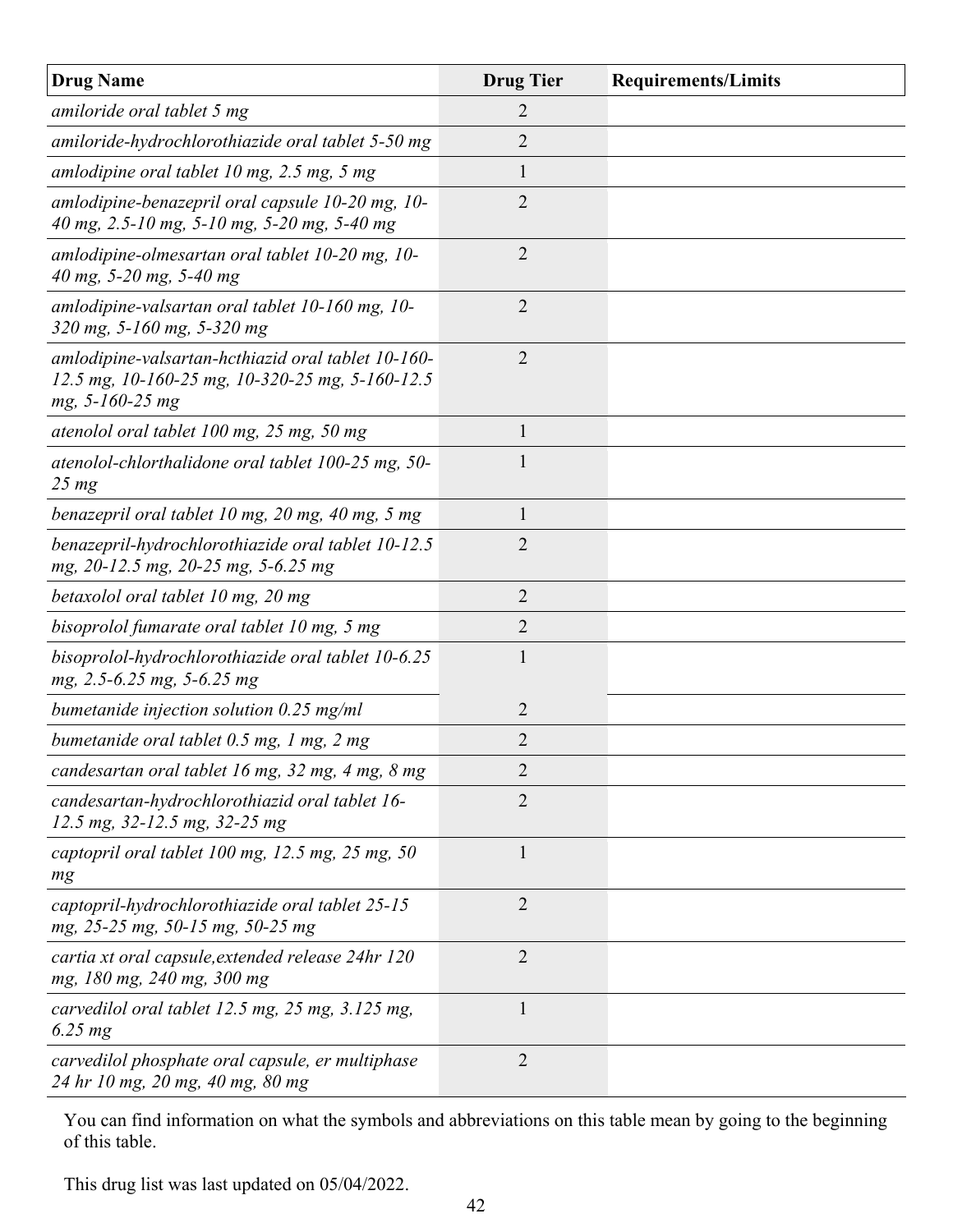| <b>Drug Name</b>                                                                                     | <b>Drug Tier</b> | <b>Requirements/Limits</b> |
|------------------------------------------------------------------------------------------------------|------------------|----------------------------|
| chlorthalidone oral tablet 25 mg, 50 mg                                                              |                  |                            |
| clonidine hcl oral tablet $0.1$ mg, $0.2$ mg, $0.3$ mg                                               | 2                |                            |
| clonidine transdermal patch weekly $0.1 \text{ mg}/24$ hr,<br>0.2 mg/24 hr, 0.3 mg/24 hr             | $\overline{2}$   |                            |
| diltiazem hcl oral capsule, ext.rel 24h degradable<br>120 mg, 180 mg, 240 mg                         | $\overline{2}$   |                            |
| diltiazem hcl oral capsule, extended release 12 hr<br>120 mg, 60 mg, 90 mg                           | $\overline{2}$   |                            |
| diltiazem hcl oral capsule, extended release 24 hr<br>120 mg, 180 mg, 240 mg, 300 mg, 360 mg, 420 mg | $\overline{2}$   |                            |
| diltiazem hcl oral capsule, extended release 24hr<br>120 mg, 180 mg, 240 mg, 300 mg, 360 mg          | $\overline{2}$   |                            |
| diltiazem hcl oral tablet $120$ mg, $30$ mg, $60$ mg, $90$<br>mg                                     | $\overline{2}$   |                            |
| diltiazem hcl oral tablet extended release 24 hr<br>180 mg, 240 mg, 300 mg, 360 mg, 420 mg           | $\overline{2}$   |                            |
| dilt-xr oral capsule, ext.rel 24h degradable 120<br>mg, 180 mg, 240 mg                               | $\overline{2}$   |                            |
| doxazosin oral tablet 1 mg, 2 mg, 4 mg, 8 mg                                                         | $\overline{2}$   |                            |
| enalapril maleate oral tablet 10 mg, $2.5$ mg, $20$<br>mg, 5 mg                                      | 1                |                            |
| enalapril-hydrochlorothiazide oral tablet 10-25<br>mg, 5-12.5 mg                                     | 1                |                            |
| eplerenone oral tablet 25 mg, 50 mg                                                                  | $\overline{2}$   |                            |
| ethacrynic acid oral tablet 25 mg                                                                    | $\overline{4}$   |                            |
| felodipine oral tablet extended release 24 hr 10<br>mg, 2.5 mg, 5 mg                                 | $\overline{2}$   |                            |
| fosinopril oral tablet 10 mg, 20 mg, 40 mg                                                           | 1                |                            |
| fosinopril-hydrochlorothiazide oral tablet 10-12.5<br>mg, 20-12.5 mg                                 | $\overline{2}$   |                            |
| furosemide injection solution 10 mg/ml                                                               | $\overline{2}$   |                            |
| furosemide injection syringe 10 mg/ml                                                                | $\overline{2}$   |                            |
| furosemide oral solution 10 mg/ml, 40 mg/5 ml $(8)$<br>mg/ml)                                        | $\overline{2}$   |                            |
| furosemide oral tablet 20 mg, 40 mg, 80 mg                                                           | 1                |                            |
| guanfacine oral tablet 1 mg, 2 mg                                                                    | 2                |                            |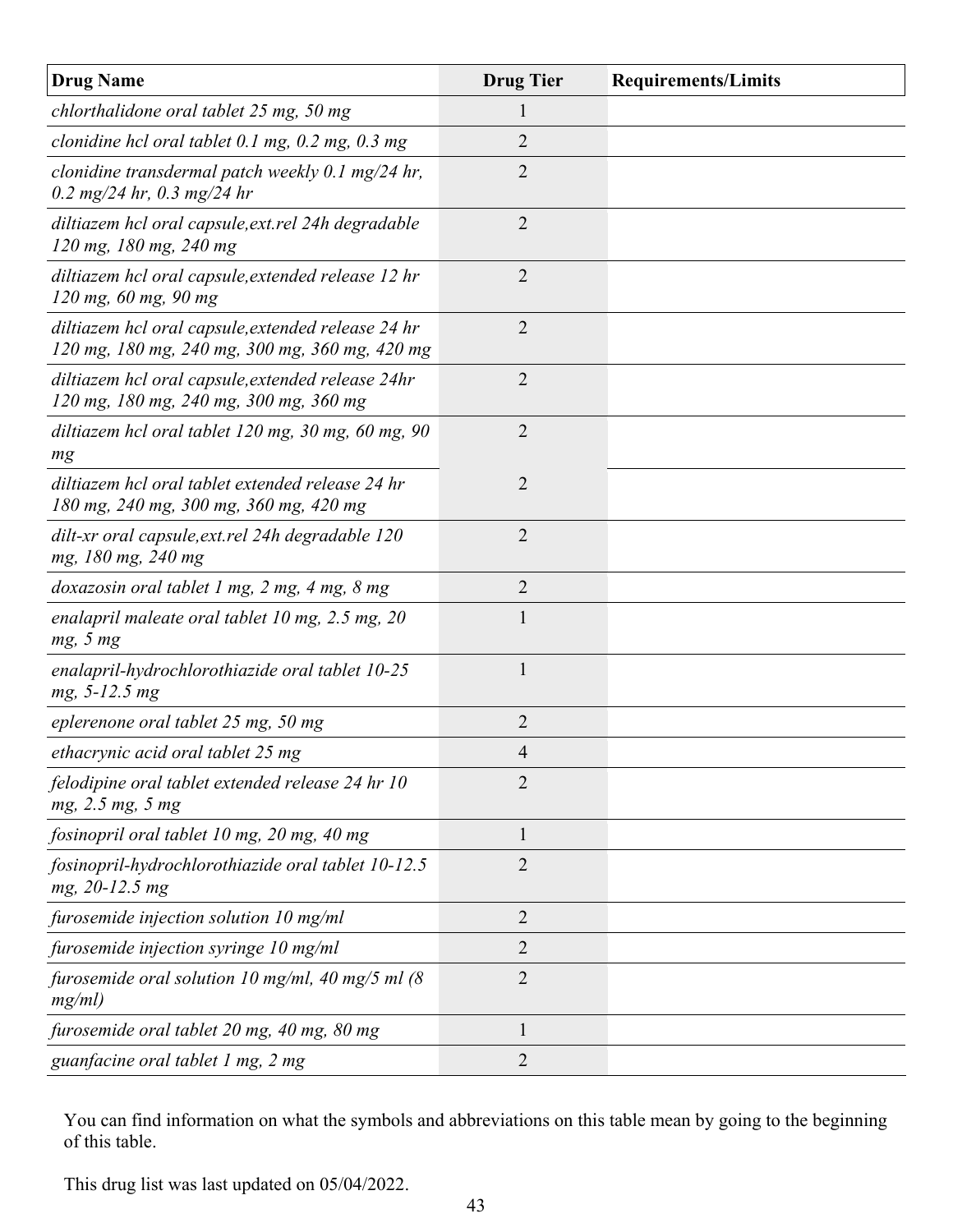| <b>Drug Name</b>                                                                        | <b>Drug Tier</b> | <b>Requirements/Limits</b> |
|-----------------------------------------------------------------------------------------|------------------|----------------------------|
| hydralazine oral tablet 10 mg, 100 mg, 25 mg, 50<br>mg                                  | 2                |                            |
| hydrochlorothiazide oral capsule 12.5 mg                                                | $\mathbf{1}$     |                            |
| hydrochlorothiazide oral tablet 12.5 mg, 25 mg, 50<br>mg                                |                  |                            |
| indapamide oral tablet 1.25 mg, 2.5 mg                                                  | 1                |                            |
| irbesartan oral tablet 150 mg, 300 mg, 75 mg                                            | 1                |                            |
| irbesartan-hydrochlorothiazide oral tablet 150-<br>12.5 mg, 300-12.5 mg                 |                  |                            |
| isradipine oral capsule 2.5 mg, 5 mg                                                    | 2                |                            |
| KERENDIA ORAL TABLET 10 MG, 20 MG                                                       | $\overline{4}$   | PA; QL (30 per 30 days)    |
| labetalol oral tablet 100 mg, 200 mg, 300 mg                                            | $\overline{2}$   |                            |
| lisinopril oral tablet 10 mg, $2.5$ mg, $20$ mg, $30$ mg,<br>40 mg, 5 mg                | 1                |                            |
| lisinopril-hydrochlorothiazide oral tablet 10-12.5<br>mg, 20-12.5 mg, 20-25 mg          | 1                |                            |
| losartan oral tablet $100$ mg, $25$ mg, $50$ mg                                         | 1                |                            |
| losartan-hydrochlorothiazide oral tablet 100-12.5<br>mg, 100-25 mg, 50-12.5 mg          | 1                |                            |
| matzim la oral tablet extended release 24 hr 180<br>mg, 240 mg, 300 mg, 360 mg, 420 mg  | 2                |                            |
| metolazone oral tablet $10$ mg, $2.5$ mg, $5$ mg                                        | $\overline{2}$   |                            |
| metoprolol succinate oral tablet extended release<br>24 hr 100 mg, 200 mg, 25 mg, 50 mg | 1                |                            |
| metoprolol ta-hydrochlorothiaz oral tablet 100-25<br>mg, 100-50 mg, 50-25 mg            | $\overline{2}$   |                            |
| metoprolol tartrate oral tablet 100 mg, 25 mg, 50<br>mg                                 | $\mathbf{1}$     |                            |
| metyrosine oral capsule 250 mg                                                          | 5                | <b>PA</b>                  |
| minoxidil oral tablet $10$ mg, $2.5$ mg                                                 | $\overline{2}$   |                            |
| moexipril oral tablet 15 mg, 7.5 mg                                                     | $\overline{2}$   |                            |
| nadolol oral tablet 20 mg, 40 mg, 80 mg                                                 | $\overline{2}$   |                            |
| nebivolol oral tablet 10 mg, 2.5 mg, 20 mg, 5 mg                                        | $\overline{2}$   |                            |
| nifedipine oral capsule 10 mg, 20 mg                                                    | $\overline{2}$   |                            |
| nifedipine oral tablet extended release 24hr 30 mg,<br>60 mg, 90 mg                     | $\overline{2}$   |                            |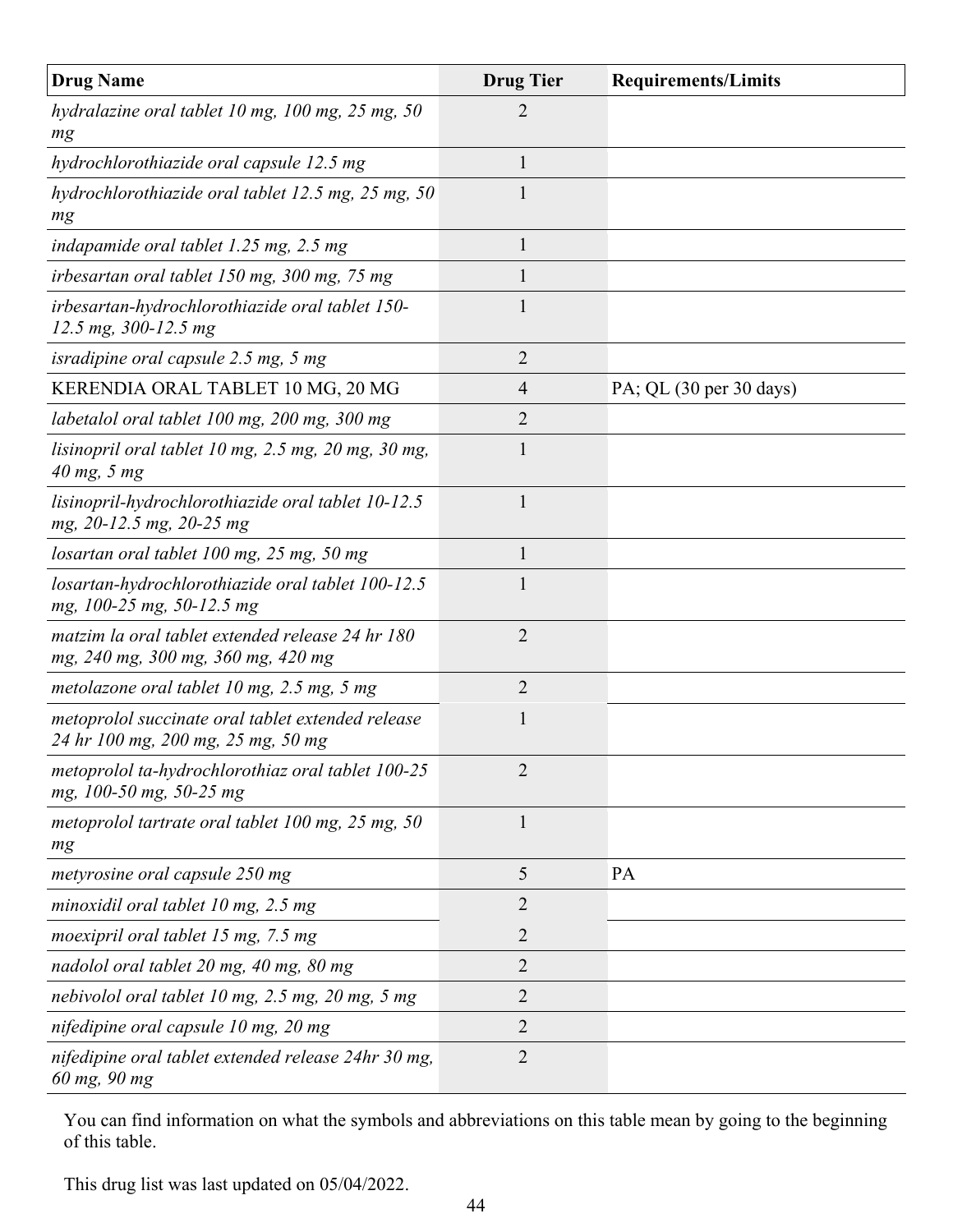| <b>Drug Name</b>                                                                                                     | <b>Drug Tier</b> | <b>Requirements/Limits</b> |
|----------------------------------------------------------------------------------------------------------------------|------------------|----------------------------|
| nifedipine oral tablet extended release 30 mg, 60<br>mg, 90 mg                                                       | $\overline{2}$   |                            |
| nimodipine oral capsule 30 mg                                                                                        | $\overline{4}$   |                            |
| olmesartan oral tablet 20 mg, 40 mg, 5 mg                                                                            | 2                |                            |
| olmesartan-amlodipin-hcthiazid oral tablet 20-5-<br>12.5 mg, 40-10-12.5 mg, 40-10-25 mg, 40-5-12.5<br>mg, 40-5-25 mg | $\overline{2}$   |                            |
| olmesartan-hydrochlorothiazide oral tablet 20-<br>12.5 mg, 40-12.5 mg, 40-25 mg                                      | $\overline{2}$   |                            |
| ORENITRAM ORAL TABLET EXTENDED<br>RELEASE 0.125 MG                                                                   | $\overline{4}$   | PA                         |
| ORENITRAM ORAL TABLET EXTENDED<br>RELEASE 0.25 MG, 1 MG, 2.5 MG, 5 MG                                                | 5                | PA                         |
| perindopril erbumine oral tablet 2 mg, 4 mg, 8 mg                                                                    | $\mathbf{1}$     |                            |
| pindolol oral tablet 10 mg, 5 mg                                                                                     | $\overline{2}$   |                            |
| prazosin oral capsule 1 mg, 2 mg, 5 mg                                                                               | 2                |                            |
| propranolol oral capsule, extended release 24 hr<br>120 mg, 160 mg, 60 mg, 80 mg                                     | 2                |                            |
| propranolol oral solution 20 mg/5 ml $(4 \text{ mg/ml})$ ,<br>40 mg/5 ml $(8 \text{ mg/ml})$                         | $\overline{2}$   |                            |
| propranolol oral tablet 10 mg, 20 mg, 40 mg, 60<br>mg, 80 mg                                                         | $\overline{2}$   |                            |
| propranolol-hydrochlorothiazid oral tablet 40-25<br>mg, 80-25 mg                                                     | $\overline{2}$   |                            |
| quinapril oral tablet 10 mg, 20 mg, 40 mg, 5 mg                                                                      | $\mathbf{1}$     |                            |
| quinapril-hydrochlorothiazide oral tablet 10-12.5<br>mg, 20-12.5 mg, 20-25 mg                                        | $\overline{2}$   |                            |
| ramipril oral capsule 1.25 mg, 10 mg, 2.5 mg, 5<br>mg                                                                | 1                |                            |
| spironolactone oral tablet $100$ mg, $25$ mg, $50$ mg                                                                | $\overline{2}$   |                            |
| spironolacton-hydrochlorothiaz oral tablet 25-25<br>mg                                                               | $\overline{2}$   |                            |
| taztia xt oral capsule, extended release 24 hr 120<br>mg, 180 mg, 240 mg, 300 mg, 360 mg                             | $\overline{2}$   |                            |
| TEKTURNA HCT ORAL TABLET 150-12.5<br>MG, 150-25 MG, 300-12.5 MG, 300-25 MG                                           | $\overline{4}$   |                            |
| telmisartan oral tablet 20 mg, 40 mg, 80 mg                                                                          | 2                |                            |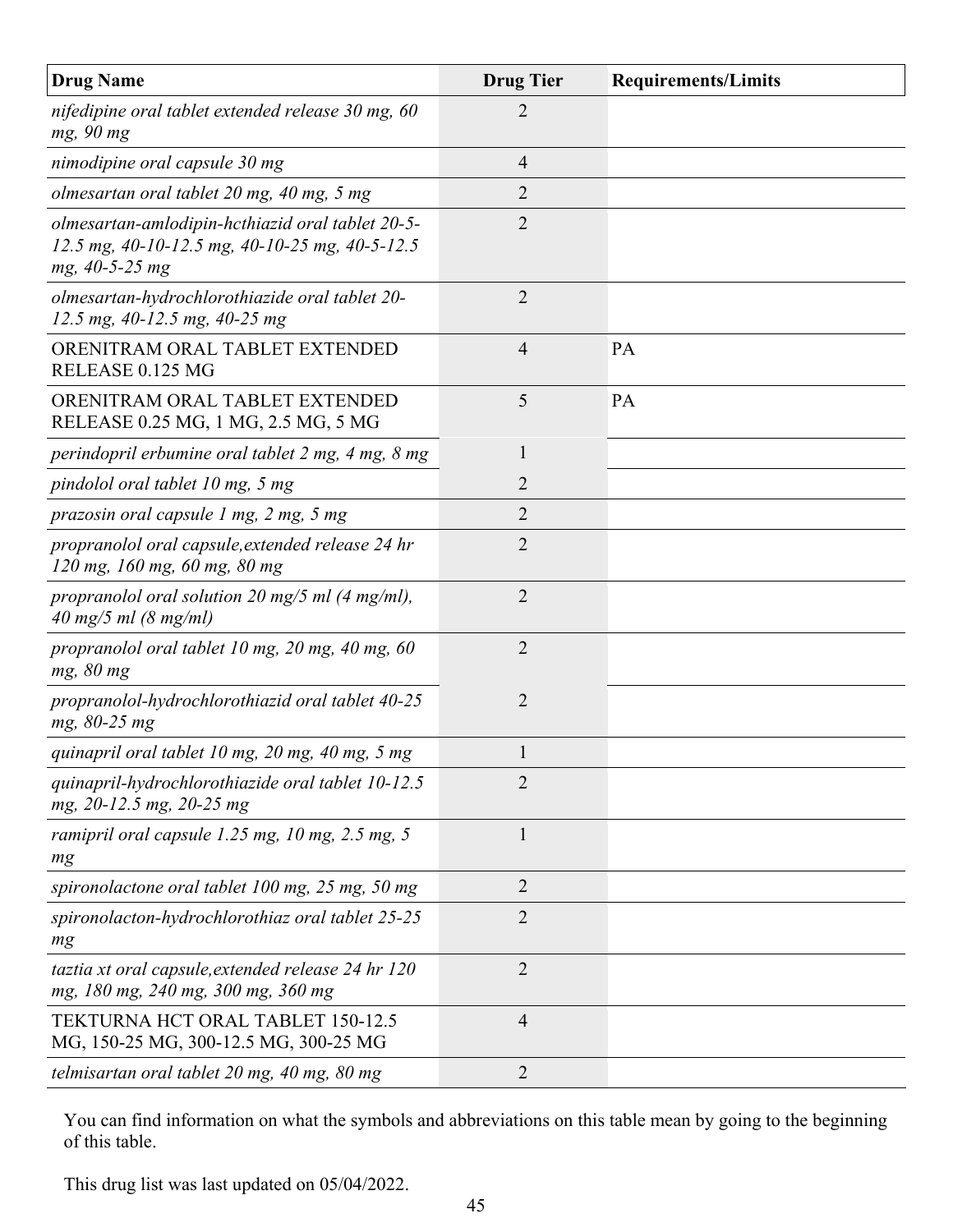| <b>Drug Name</b>                                                                                           | <b>Drug Tier</b> | <b>Requirements/Limits</b>             |
|------------------------------------------------------------------------------------------------------------|------------------|----------------------------------------|
| telmisartan-amlodipine oral tablet $40$ -10 mg, $40$ -5<br>mg, 80-10 mg, 80-5 mg                           | 2                |                                        |
| telmisartan-hydrochlorothiazid oral tablet 40-12.5<br>mg, 80-12.5 mg, 80-25 mg                             | $\overline{2}$   |                                        |
| terazosin oral capsule $1$ mg, $10$ mg, $2$ mg, $5$ mg                                                     | $\mathbf{1}$     |                                        |
| tiadylt er oral capsule, extended release 24 hr 120<br>mg, 180 mg, 240 mg, 300 mg, 360 mg, 420 mg          | 2                |                                        |
| timolol maleate oral tablet 10 mg, 20 mg, 5 mg                                                             | $\overline{2}$   |                                        |
| torsemide oral tablet $10$ mg, $100$ mg, $20$ mg, $5$ mg                                                   | 2                |                                        |
| trandolapril oral tablet $1$ mg, $2$ mg, $4$ mg                                                            | 1                |                                        |
| triamterene oral capsule 100 mg, 50 mg                                                                     | $\overline{2}$   |                                        |
| triamterene-hydrochlorothiazid oral capsule 37.5-<br>$25 \, mg$                                            | 1                |                                        |
| triamterene-hydrochlorothiazid oral tablet 37.5-25<br>mg, 75-50 mg                                         | $\mathbf{1}$     |                                        |
| UPTRAVI ORAL TABLET 1,000 MCG, 1,200<br>MCG, 1,400 MCG, 1,600 MCG, 200 MCG, 400<br>MCG, 600 MCG, 800 MCG   | 5                | PA; LA                                 |
| UPTRAVI ORAL TABLETS, DOSE PACK 200<br>MCG (140)-800 MCG (60)                                              | 5                | PA; LA                                 |
| valsartan oral tablet 160 mg, 320 mg, 40 mg, 80<br>mg                                                      | $\mathbf{1}$     |                                        |
| valsartan-hydrochlorothiazide oral tablet 160-12.5<br>mg, 160-25 mg, 320-12.5 mg, 320-25 mg, 80-12.5<br>mg | 1                | $QL$ (30 per 30 days)                  |
| verapamil oral capsule, 24 hr er pellet ct 100 mg,<br>200 mg, 300 mg                                       | $\overline{2}$   |                                        |
| verapamil oral capsule, ext rel. pellets 24 hr 120<br>mg, 180 mg, 240 mg, 360 mg                           | $\overline{2}$   |                                        |
| verapamil oral tablet 120 mg, 40 mg, 80 mg                                                                 | $\mathbf{1}$     |                                        |
| verapamil oral tablet extended release 120 mg,<br>180 mg, 240 mg                                           | 2                |                                        |
| <b>COAGULATION THERAPY</b>                                                                                 |                  |                                        |
| aspirin-dipyridamole oral capsule, er multiphase<br>12 hr 25-200 mg                                        | $\overline{4}$   | QL $(60 \text{ per } 30 \text{ days})$ |
| BRILINTA ORAL TABLET 60 MG, 90 MG                                                                          | 3                |                                        |
| cilostazol oral tablet 100 mg, 50 mg                                                                       | 2                |                                        |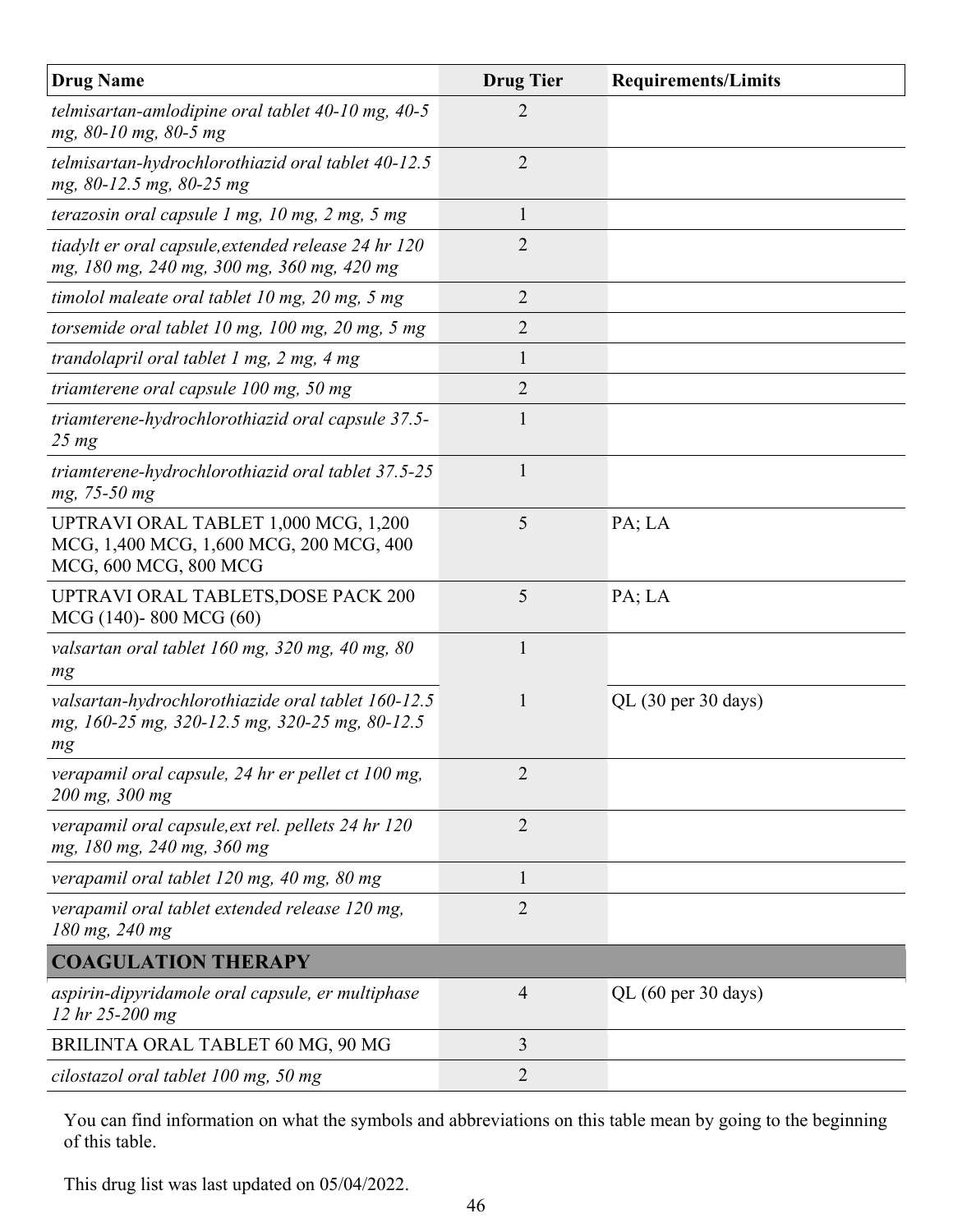| <b>Drug Name</b>                                                                                                                                                                   | <b>Drug Tier</b> | <b>Requirements/Limits</b> |
|------------------------------------------------------------------------------------------------------------------------------------------------------------------------------------|------------------|----------------------------|
| clopidogrel oral tablet 75 mg                                                                                                                                                      | 2                | QL (30 per 30 days)        |
| dipyridamole oral tablet 25 mg, 50 mg, 75 mg                                                                                                                                       | 2                |                            |
| DOPTELET (10 TAB PACK) ORAL TABLET 20<br>MG                                                                                                                                        | 5                | PA; LA                     |
| DOPTELET (15 TAB PACK) ORAL TABLET 20<br>MG                                                                                                                                        | 5                | PA; LA                     |
| DOPTELET (30 TAB PACK) ORAL TABLET 20<br><b>MG</b>                                                                                                                                 | 5                | PA; LA                     |
| ELIQUIS DVT-PE TREAT 30D START ORAL<br>TABLETS, DOSE PACK 5 MG (74 TABS)                                                                                                           | 3                |                            |
| ELIQUIS ORAL TABLET 2.5 MG, 5 MG                                                                                                                                                   | 3                |                            |
| enoxaparin subcutaneous syringe $100$ mg/ml, $150$<br>mg/ml                                                                                                                        | 2                | QL (60 per 30 days)        |
| enoxaparin subcutaneous syringe 120 mg/0.8 ml,<br>80 mg/0.8 ml                                                                                                                     | $\overline{2}$   | QL (48 per 30 days)        |
| enoxaparin subcutaneous syringe $30 \text{ mg}/0.3 \text{ ml}$                                                                                                                     | $\overline{2}$   | QL (18 per 30 days)        |
| enoxaparin subcutaneous syringe $40 \text{ mg}/0.4 \text{ ml}$                                                                                                                     | 2                | QL (24 per 30 days)        |
| enoxaparin subcutaneous syringe $60 \text{ mg}/0.6 \text{ ml}$                                                                                                                     | 2                | QL (36 per 30 days)        |
| fondaparinux subcutaneous syringe $10 \text{ mg}/0.8 \text{ ml}$                                                                                                                   | 4                | QL (24 per 30 days)        |
| fondaparinux subcutaneous syringe $2.5 \text{ mg}/0.5 \text{ ml}$                                                                                                                  | 4                | QL (15 per 30 days)        |
| fondaparinux subcutaneous syringe 5 mg/0.4 ml                                                                                                                                      | 4                | QL (12 per 30 days)        |
| fondaparinux subcutaneous syringe $7.5 \text{ mg}/0.6 \text{ ml}$                                                                                                                  | $\overline{4}$   | QL (18 per 30 days)        |
| heparin (porcine) in $5%$ dex intravenous<br>parenteral solution 20,000 unit/500 ml (40<br>unit/ml), 25,000 unit/250 ml(100 unit/ml), 25,000<br>unit/500 ml $(50 \text{ unit/ml})$ | $\overline{2}$   |                            |
| heparin (porcine) in nacl $(pf)$ intravenous<br>parenteral solution $1,000$ unit/500 ml, $2,000$<br>unit/1,000 ml                                                                  | $\overline{2}$   |                            |
| heparin (porcine) injection cartridge 5,000 unit/ml<br>(1 ml)                                                                                                                      | $\overline{2}$   |                            |
| heparin (porcine) injection solution $1,000$ unit/ml,<br>$10,000$ unit/ml, $20,000$ unit/ml, $5,000$ unit/ml                                                                       | $\overline{2}$   |                            |
| heparin (porcine) injection syringe 5,000 unit/ml                                                                                                                                  | $\overline{2}$   |                            |
| HEPARIN(PORCINE) IN 0.45% NACL<br><b>INTRAVENOUS PARENTERAL SOLUTION</b><br>12,500 UNIT/250 ML                                                                                     | $\overline{2}$   |                            |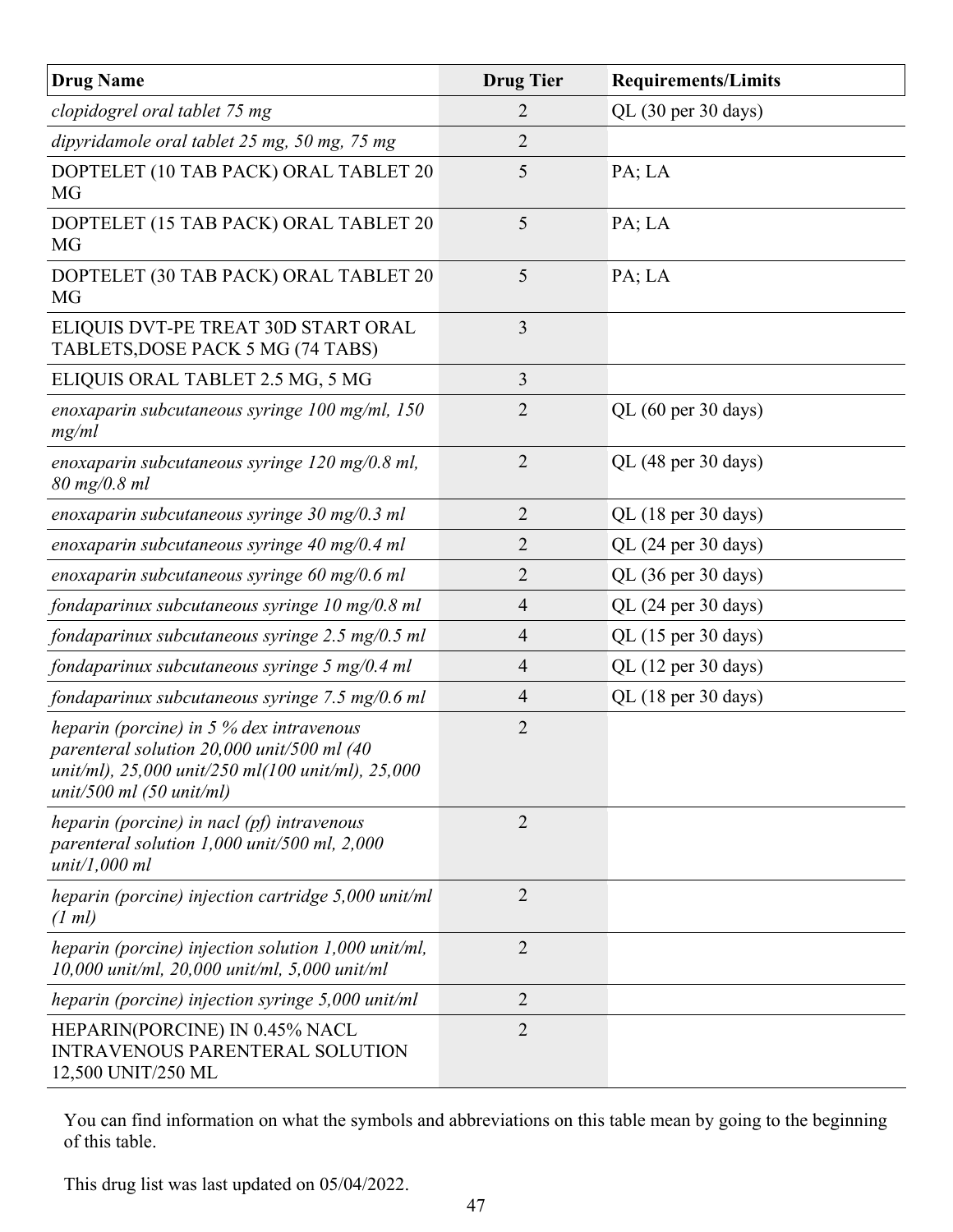| <b>Drug Name</b>                                                                                                                                       | <b>Drug Tier</b> | <b>Requirements/Limits</b> |
|--------------------------------------------------------------------------------------------------------------------------------------------------------|------------------|----------------------------|
| heparin(porcine) in $0.45\%$ nacl intravenous<br>parenteral solution $25,000$ unit/250 ml, $25,000$<br>unit/500 ml                                     | 2                |                            |
| heparin, porcine $(pf)$ injection solution 1,000<br>unit/ml, $5,000 \text{ unit}/0.5 \text{ ml}$                                                       | $\overline{2}$   |                            |
| heparin, porcine $(pf)$ injection syringe 5,000<br>unit/0.5 ml                                                                                         | $\overline{2}$   |                            |
| jantoven oral tablet 1 mg, 10 mg, 2 mg, 2.5 mg, 3<br>mg, 4 mg, 5 mg, 6 mg, 7.5 mg                                                                      | $\mathbf{1}$     |                            |
| MULPLETA ORAL TABLET 3 MG                                                                                                                              | 5                | PA; QL (7 per 30 days)     |
| pentoxifylline oral tablet extended release 400 mg                                                                                                     | 2                |                            |
| phytonadione (vitamin k1) oral tablet 5 mg                                                                                                             | 1                | ED                         |
| prasugrel oral tablet 10 mg, 5 mg                                                                                                                      | 2                |                            |
| PROMACTA ORAL POWDER IN PACKET 12.5<br>MG, 25 MG                                                                                                       | 5                | PA; LA                     |
| PROMACTA ORAL TABLET 12.5 MG, 25 MG,<br>50 MG, 75 MG                                                                                                   | 5                | PA; LA                     |
| TAVALISSE ORAL TABLET 100 MG, 150 MG                                                                                                                   | 5                | PA; LA                     |
| vitamin $k$ injection solution 1 mg/0.5 ml                                                                                                             | 1                | ED                         |
| vitamin $k1$ injection solution 10 mg/ml                                                                                                               | 1                | ED                         |
| warfarin oral tablet 1 mg, 10 mg, 2 mg, 2.5 mg, 3<br>mg, 4 mg, 5 mg, 6 mg, 7.5 mg                                                                      | 1                |                            |
| XARELTO DVT-PE TREAT 30D START ORAL<br>TABLETS, DOSE PACK 15 MG (42)-20 MG (9)                                                                         | 3                |                            |
| XARELTO ORAL TABLET 10 MG, 15 MG, 2.5<br><b>MG, 20 MG</b>                                                                                              | 3                |                            |
| <b>LIPID/CHOLESTEROL LOWERING AGENTS</b>                                                                                                               |                  |                            |
| amlodipine-atorvastatin oral tablet 10-10 mg, 10-<br>20 mg, 10-40 mg, 10-80 mg, 2.5-10 mg, 2.5-20 mg,<br>2.5-40 mg, 5-10 mg, 5-20 mg, 5-40 mg, 5-80 mg | $\overline{2}$   |                            |
| atorvastatin oral tablet 10 mg, 20 mg, 40 mg, 80<br>mg                                                                                                 | 1                |                            |
| cholestyramine (with sugar) oral powder 4 gram                                                                                                         | $\overline{2}$   |                            |
| cholestyramine (with sugar) oral powder in packet<br>4 gram                                                                                            | $\overline{2}$   |                            |
| cholestyramine light oral powder 4 gram                                                                                                                | $\overline{2}$   |                            |
| cholestyramine light oral powder in packet 4 gram                                                                                                      | $\overline{2}$   |                            |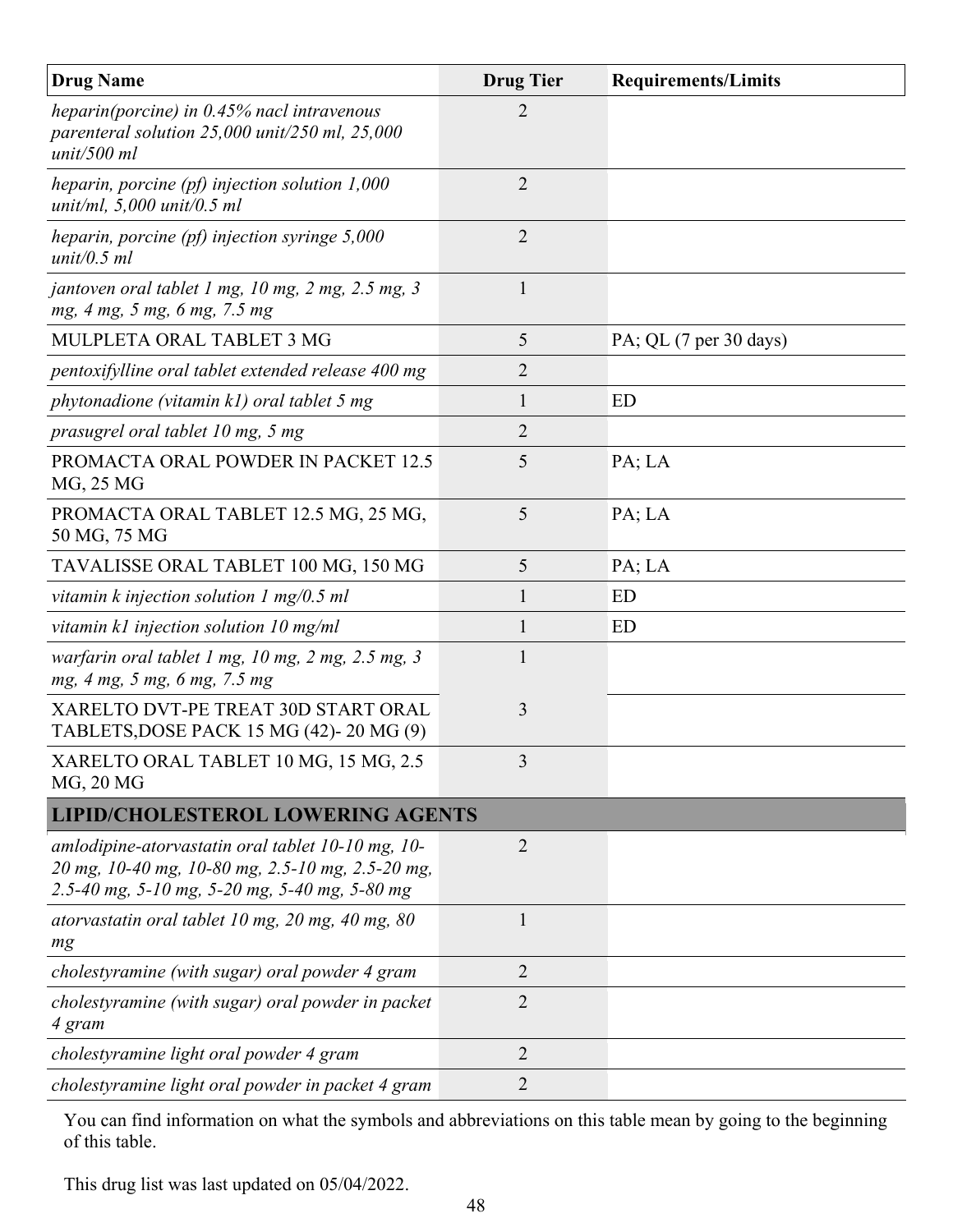| <b>Drug Name</b>                                                                | <b>Drug Tier</b> | <b>Requirements/Limits</b> |
|---------------------------------------------------------------------------------|------------------|----------------------------|
| cholestyramine-aspartame oral powder in packet 4<br>gram                        | 2                |                            |
| colesevelam oral powder in packet 3.75 gram                                     | $\overline{4}$   |                            |
| colesevelam oral tablet 625 mg                                                  | 4                |                            |
| colestipol oral granules 5 gram                                                 | $\overline{2}$   |                            |
| colestipol oral packet 5 gram                                                   | $\overline{2}$   |                            |
| colestipol oral tablet 1 gram                                                   | $\overline{2}$   |                            |
| ezetimibe oral tablet 10 mg                                                     | $\overline{2}$   |                            |
| ezetimibe-simvastatin oral tablet $10-10$ mg, $10-20$<br>mg, 10-40 mg, 10-80 mg | $\overline{2}$   |                            |
| fenofibrate micronized oral capsule 130 mg, 134<br>mg, 200 mg, 43 mg, 67 mg     | $\overline{2}$   |                            |
| fenofibrate nanocrystallized oral tablet 145 mg, 48<br>mg                       | $\overline{2}$   |                            |
| FENOFIBRATE ORAL CAPSULE 150 MG, 50<br>MG                                       | $\overline{4}$   |                            |
| fenofibrate oral tablet 160 mg, 54 mg                                           | 2                |                            |
| fenofibric acid (choline) oral capsule, delayed<br>release(dr/ec) $135$ mg      | $\overline{2}$   |                            |
| fenofibric acid oral tablet 35 mg                                               | $\overline{2}$   |                            |
| fluvastatin oral capsule 20 mg, 40 mg                                           | 2                | <b>ST</b>                  |
| fluvastatin oral tablet extended release 24 hr 80<br>mg                         | 2                | <b>ST</b>                  |
| gemfibrozil oral tablet 600 mg                                                  | $\overline{2}$   |                            |
| icosapent ethyl oral capsule 1 gram                                             | $\overline{4}$   | PA; QL (120 per 30 days)   |
| JUXTAPID ORAL CAPSULE 10 MG, 20 MG, 30<br>MG, 5 MG                              | 5                | PA; LA                     |
| lovastatin oral tablet 10 mg, 20 mg, 40 mg                                      | 1                |                            |
| NEXLETOL ORAL TABLET 180 MG                                                     | $\overline{4}$   | PA                         |
| NEXLIZET ORAL TABLET 180-10 MG                                                  | 4                | <b>PA</b>                  |
| niacin oral tablet 500 mg                                                       | 2                |                            |
| niacin oral tablet extended release 24 hr 1,000 mg,<br>500 mg, 750 mg           | $\overline{2}$   |                            |
| NIACOR ORAL TABLET 500 MG                                                       | $\overline{3}$   |                            |
| omega-3 acid ethyl esters oral capsule 1 gram                                   | 2                |                            |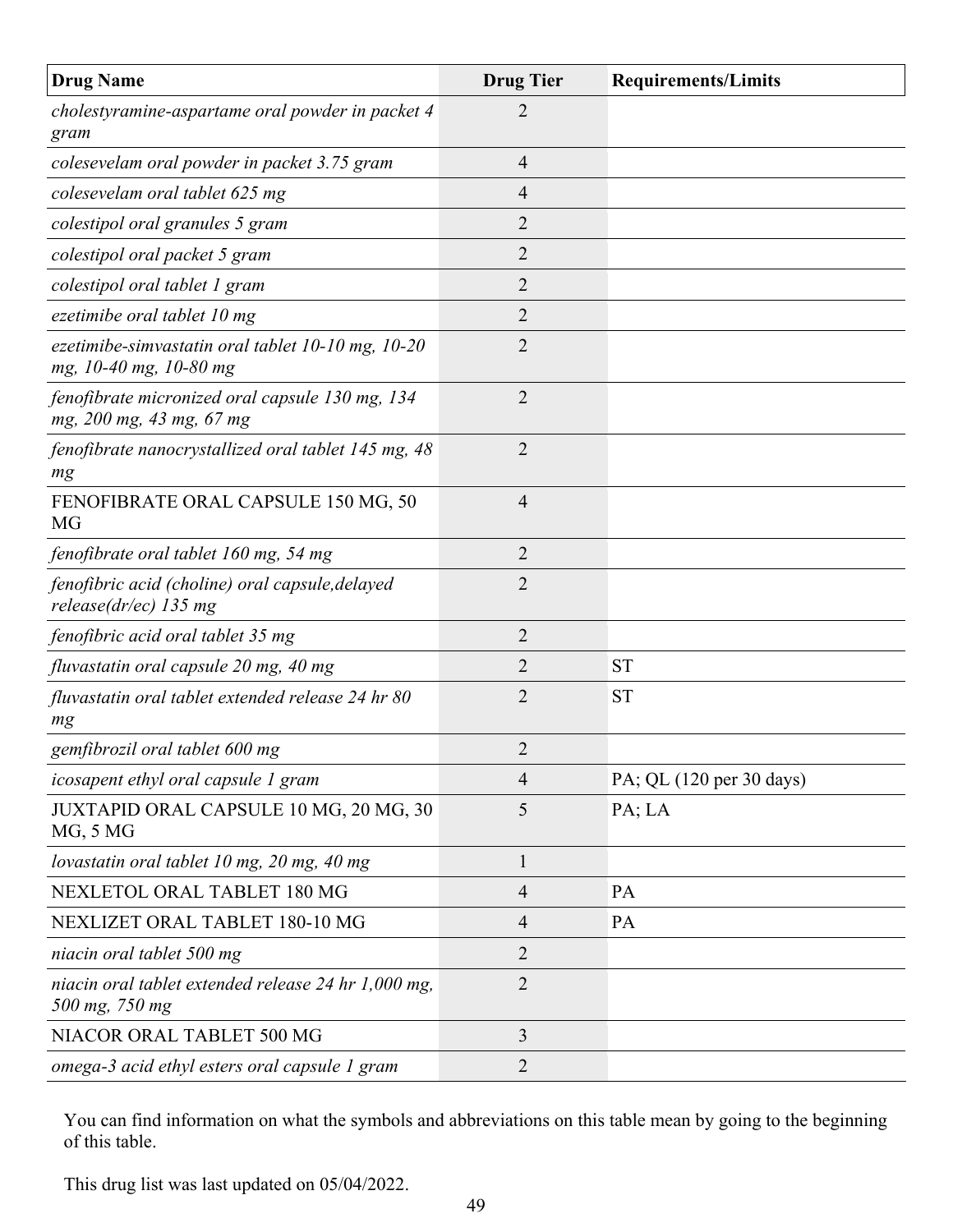| <b>Drug Name</b>                                                             | <b>Drug Tier</b> | <b>Requirements/Limits</b>             |
|------------------------------------------------------------------------------|------------------|----------------------------------------|
| pravastatin oral tablet 10 mg, 20 mg, 40 mg, 80<br>mg                        |                  |                                        |
| prevalite oral powder 4 gram                                                 | $\overline{2}$   |                                        |
| prevalite oral powder in packet 4 gram                                       | $\overline{2}$   |                                        |
| REPATHA PUSHTRONEX SUBCUTANEOUS<br>WEARABLE INJECTOR 420 MG/3.5 ML           | 3                | PA; QL (3.5 per 28 days)               |
| REPATHA SUBCUTANEOUS SYRINGE 140<br>MG/ML                                    | 3                | PA; QL (3 per 28 days)                 |
| REPATHA SURECLICK SUBCUTANEOUS<br>PEN INJECTOR 140 MG/ML                     | 3                | PA; QL (3 per 28 days)                 |
| rosuvastatin oral tablet 10 mg, 20 mg, 40 mg, 5<br>mg                        | $\mathbf{1}$     |                                        |
| simvastatin oral tablet 10 mg, 20 mg, 40 mg, 5 mg,<br>$80 \, mg$             | 1                |                                        |
| VASCEPA ORAL CAPSULE 0.5 GRAM, 1<br><b>GRAM</b>                              | $\overline{4}$   | PA; QL (120 per 30 days)               |
| <b>MISCELLANEOUS CARDIOVASCULAR AGENTS</b>                                   |                  |                                        |
| <b>CORLANOR ORAL SOLUTION 5 MG/5 ML</b>                                      | 4                | PA                                     |
| CORLANOR ORAL TABLET 5 MG, 7.5 MG                                            | 4                | <b>PA</b>                              |
| digitek oral tablet 125 mcg $(0.125 \text{ mg})$ , 250 mcg<br>$(0.25 \, mg)$ | $\overline{2}$   |                                        |
| digox oral tablet 125 mcg $(0.125$ mg), 250 mcg<br>$(0.25 \, mg)$            | $\overline{2}$   |                                        |
| digoxin oral solution 50 mcg/ml $(0.05 \text{ mg/ml})$                       | $\overline{4}$   |                                        |
| digoxin oral tablet 125 mcg (0.125 mg), 250 mcg<br>$(0.25 \text{ mg})$       | $\overline{2}$   |                                        |
| ENTRESTO ORAL TABLET 24-26 MG, 49-51<br>MG, 97-103 MG                        | 3                | QL $(60 \text{ per } 30 \text{ days})$ |
| ranolazine oral tablet extended release 12 hr<br>$1,000$ mg, 500 mg          | $\overline{2}$   | QL $(60 \text{ per } 30 \text{ days})$ |
| VYNDAMAX ORAL CAPSULE 61 MG                                                  | 5                | PA                                     |
| VYNDAQEL ORAL CAPSULE 20 MG                                                  | 5                | PA                                     |
| <b>NITRATES</b>                                                              |                  |                                        |
| isosorbide dinitrate oral tablet 10 mg, $20$ mg, $30$<br>mg, 40 mg, 5 mg     | $\overline{2}$   |                                        |
| isosorbide mononitrate oral tablet 10 mg, 20 mg                              | $\overline{2}$   |                                        |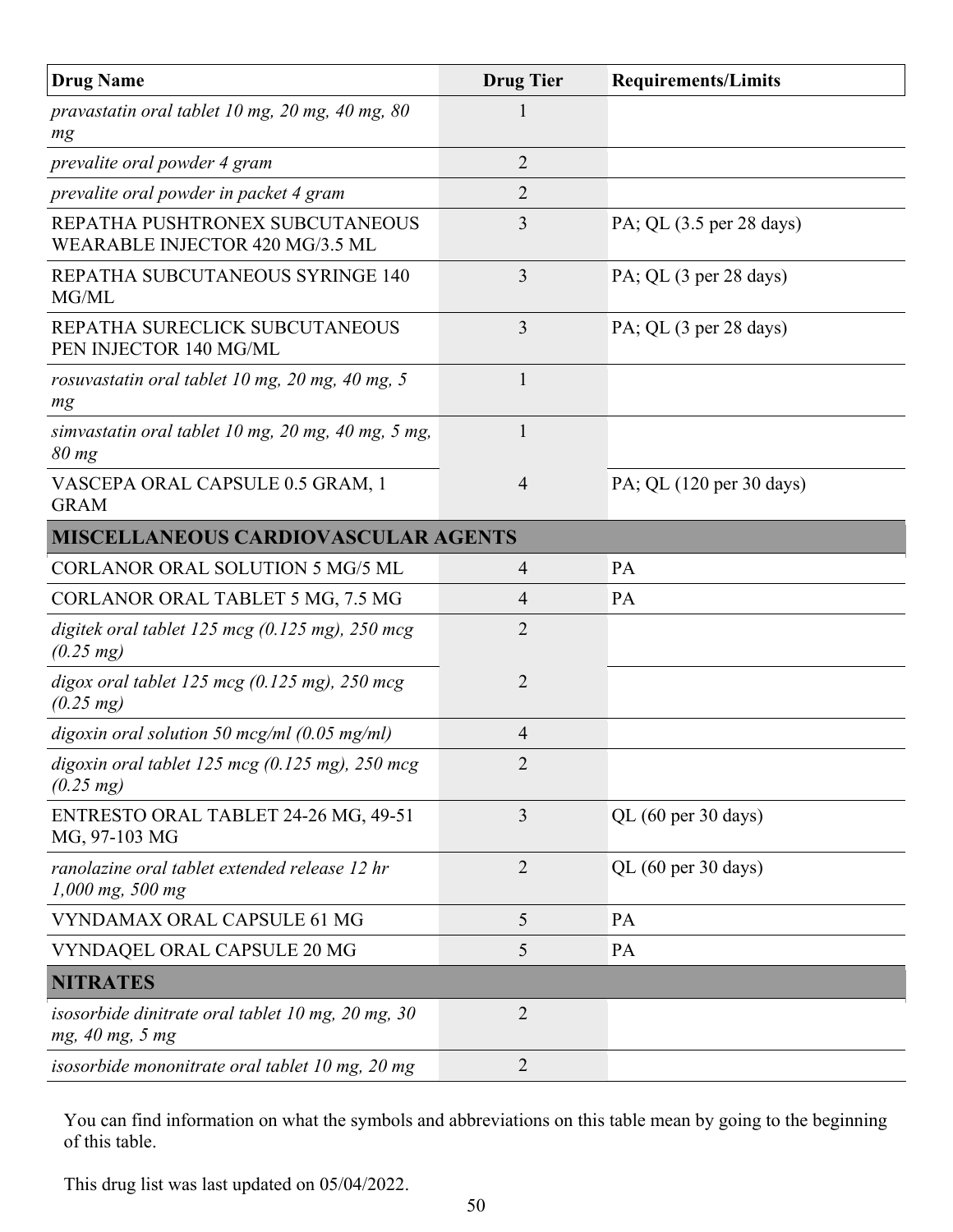| <b>Drug Name</b>                                                                      | <b>Drug Tier</b> | <b>Requirements/Limits</b> |
|---------------------------------------------------------------------------------------|------------------|----------------------------|
| isosorbide mononitrate oral tablet extended<br>release 24 hr 120 mg, 30 mg, 60 mg     | $\overline{2}$   |                            |
| nitro-bid transdermal ointment 2 %                                                    | $\overline{2}$   |                            |
| NITRO-DUR TRANSDERMAL PATCH 24<br>HOUR 0.3 MG/HR, 0.8 MG/HR                           | 5                |                            |
| nitroglycerin sublingual tablet 0.3 mg, 0.4 mg, 0.6<br>mg                             | $\overline{2}$   |                            |
| nitroglycerin transdermal patch 24 hour 0.1<br>mg/hr, 0.2 mg/hr, 0.4 mg/hr, 0.6 mg/hr | $\overline{2}$   |                            |
| nitroglycerin translingual spray, non-aerosol 400<br>mcg/spray                        | $\overline{2}$   |                            |
| DERMATOLOGICALS/TOPICAL THERAPY                                                       |                  |                            |
| <b>ANTIPSORIATIC / ANTISEBORRHEIC</b>                                                 |                  |                            |
| acitretin oral capsule 10 mg, 17.5 mg, 25 mg                                          | $\overline{4}$   |                            |
| calcipotriene scalp solution $0.005\%$                                                | $\overline{2}$   | QL (120 per 30 days)       |
| calcipotriene topical cream $0.005\%$                                                 | $\overline{4}$   | QL (120 per 30 days)       |
| calcipotriene topical ointment $0.005\%$                                              | $\overline{4}$   | QL (120 per 30 days)       |
| calcipotriene-betamethasone topical ointment<br>$0.005 - 0.064\%$                     | $\overline{4}$   | QL (400 per 30 days)       |
| COSENTYX (2 SYRINGES) SUBCUTANEOUS<br>SYRINGE 150 MG/ML                               | 5                | PA; QL (5 per 28 days)     |
| COSENTYX PEN (2 PENS) SUBCUTANEOUS<br>PEN INJECTOR 150 MG/ML                          | 5                | PA; QL (8 per 28 days)     |
| <b>COSENTYX SUBCUTANEOUS PEN</b><br><b>INJECTOR 150 MG/ML</b>                         | 5                | PA; QL (8 per 28 days)     |
| <b>COSENTYX SUBCUTANEOUS SYRINGE 150</b><br>MG/ML, 75 MG/0.5 ML                       | 5                | PA; QL (5 per 28 days)     |
| selenium sulfide topical lotion 2.5 $%$                                               | $\overline{2}$   |                            |
| SKYRIZI SUBCUTANEOUS PEN INJECTOR<br>150 MG/ML                                        | 5                | PA; QL (1 per 28 days)     |
| <b>SKYRIZI SUBCUTANEOUS SYRINGE 150</b><br>MG/ML                                      | 5                | PA; QL (1 per 28 days)     |
| SKYRIZI SUBCUTANEOUS SYRINGE KIT<br>150MG/1.66ML(75 MG/0.83 ML X2)                    | 5                | PA; QL (1 per 28 days)     |
| STELARA SUBCUTANEOUS SOLUTION 45<br>$MG/0.5$ ML                                       | 5                | PA; QL $(0.5$ per 28 days) |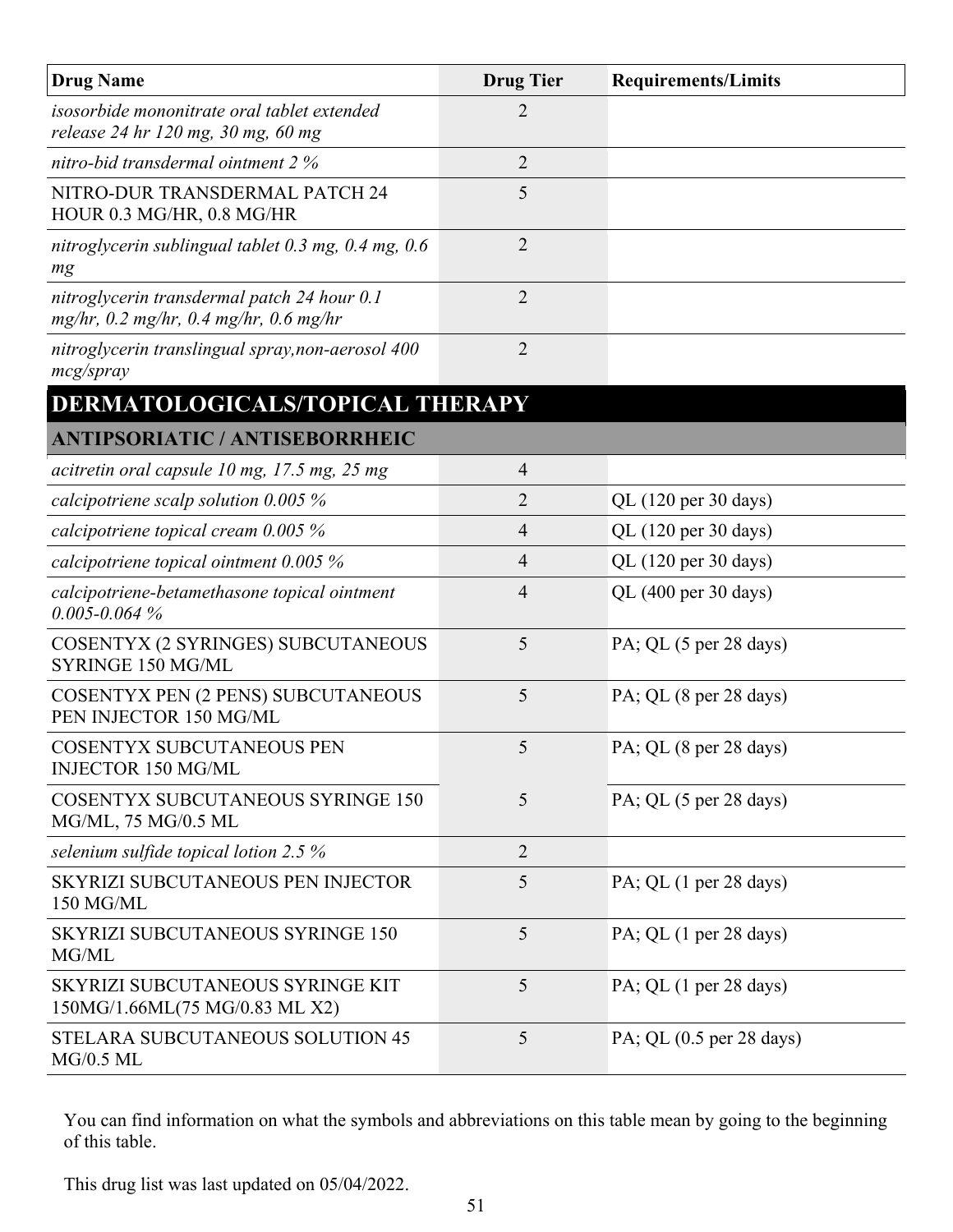| <b>Drug Name</b>                                                          | <b>Drug Tier</b> | <b>Requirements/Limits</b> |
|---------------------------------------------------------------------------|------------------|----------------------------|
| STELARA SUBCUTANEOUS SYRINGE 45<br>$MG/0.5$ ML                            | 5                | PA; QL (0.5 per 28 days)   |
| STELARA SUBCUTANEOUS SYRINGE 90<br>MG/ML                                  | 5                | PA; QL (1 per 28 days)     |
| <b>MISCELLANEOUS DERMATOLOGICALS</b>                                      |                  |                            |
| <b>ADBRY SUBCUTANEOUS SYRINGE 150</b><br>MG/ML                            | 5                | PA; QL (8 per 30 days)     |
| ammonium lactate topical cream 12 %                                       | $\overline{2}$   |                            |
| ammonium lactate topical lotion $12\%$                                    | $\overline{2}$   |                            |
| diclofenac sodium topical gel 3 %                                         | $\overline{2}$   | PA; QL (100 per 28 days)   |
| <b>DUPIXENT PEN SUBCUTANEOUS PEN</b><br>INJECTOR 200 MG/1.14 ML           | 5                | PA; QL (3.42 per 28 days)  |
| DUPIXENT SUBCUTANEOUS PEN INJECTOR<br>300 MG/2 ML                         | 5                | PA; QL (8 per 28 days)     |
| <b>DUPIXENT SYRINGE SUBCUTANEOUS</b><br>SYRINGE 100 MG/0.67 ML            | 5                | PA; QL (1.34 per 28 days)  |
| <b>DUPIXENT SUBCUTANEOUS SYRINGE 200</b><br>MG/1.14 ML                    | 5                | PA; QL (3.42 per 28 days)  |
| DUPIXENT SUBCUTANEOUS SYRINGE 300<br>$MG/2$ ML                            | 5                | PA; QL (8 per 28 days)     |
| fluorouracil topical cream 5 %                                            | $\overline{2}$   |                            |
| fluorouracil topical solution 2 $\%$ , 5 $\%$                             | $\overline{2}$   |                            |
| imiquimod topical cream in packet $5\%$                                   | $\overline{2}$   |                            |
| lidocaine hcl laryngotracheal solution 4 %                                | $\overline{2}$   |                            |
| <i>lidocaine hcl mucous membrane jelly 2 %</i>                            | $\overline{2}$   |                            |
| lidocaine hcl mucous membrane jelly in applicator<br>$2\%$                | $\overline{2}$   |                            |
| lidocaine hcl mucous membrane solution $2\%$ , 4%<br>$(40 \text{ mg/ml})$ | $\overline{2}$   |                            |
| lidocaine topical adhesive patch, medicated 5 %                           | $\overline{2}$   | PA; QL (90 per 30 days)    |
| lidocaine topical ointment 5 %                                            | $\overline{4}$   | PA; QL (100 per 30 days)   |
| <i>lidocaine viscous mucous membrane solution 2 %</i>                     | $\overline{2}$   |                            |
| lidocaine-prilocaine topical cream $2.5$ -2.5 $%$                         | $\overline{4}$   |                            |
| methoxsalen oral capsule, liqd-filled, rapid rel 10<br>mg                 | $\overline{2}$   |                            |
| PANRETIN TOPICAL GEL 0.1 %                                                | 5                | PA                         |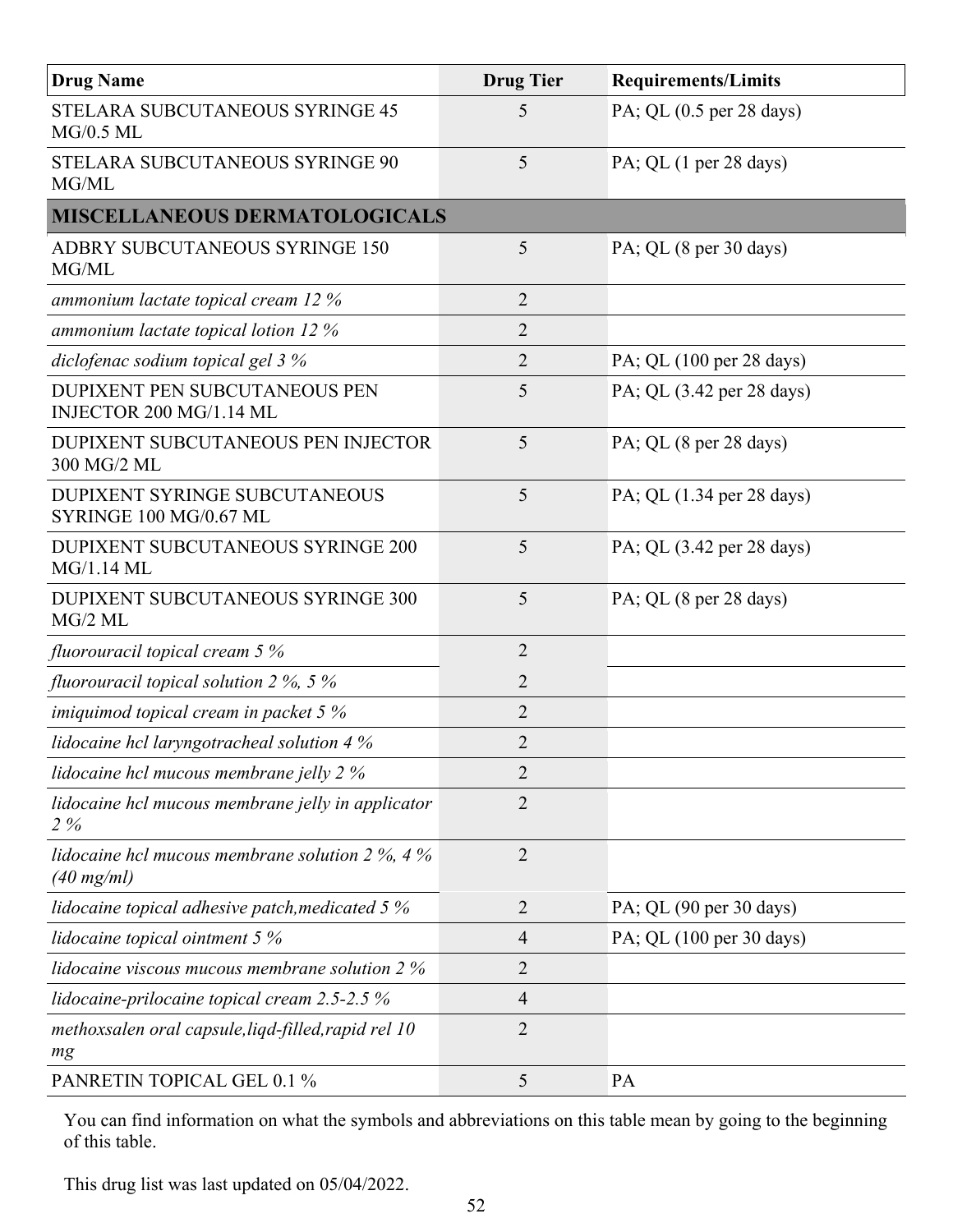| <b>Drug Name</b>                                                        | <b>Drug Tier</b> | <b>Requirements/Limits</b> |
|-------------------------------------------------------------------------|------------------|----------------------------|
| pimecrolimus topical cream $1\%$                                        | 2                | QL (30 per 30 days)        |
| podofilox topical solution $0.5\%$                                      | 2                |                            |
| <b>QBREXZA TOPICAL TOWELETTE 2.4 %</b>                                  | 3                | QL (30 per 30 days)        |
| REGRANEX TOPICAL GEL 0.01 %                                             | 5                | PA; QL (30 per 30 days)    |
| SANTYL TOPICAL OINTMENT 250<br><b>UNIT/GRAM</b>                         | 3                | QL (90 per 30 days)        |
| silver sulfadiazine topical cream 1 %                                   | $\overline{2}$   |                            |
| ssd topical cream 1 %                                                   | 2                |                            |
| tacrolimus topical ointment 0.03 %, 0.1 %                               | $\overline{2}$   | QL (30 per 30 days)        |
| VALCHLOR TOPICAL GEL 0.016 %                                            | 5                | PA                         |
| <b>THERAPY FOR ACNE</b>                                                 |                  |                            |
| accutane oral capsule 20 mg, 30 mg, 40 mg                               | 2                |                            |
| adapalene topical cream $0.1\%$                                         | 2                | PA                         |
| adapalene topical gel $0.1\%$ , $0.3\%$                                 | 2                | PA                         |
| adapalene topical gel with pump $0.3\%$                                 | 2                | PA                         |
| adapalene topical solution $0.1\%$                                      | 2                | PA                         |
| adapalene topical swab 0.1 %                                            | 2                | PA                         |
| amnesteem oral capsule 10 mg, 20 mg, 40 mg                              | $\overline{2}$   |                            |
| avita topical cream $0.025%$                                            | $\overline{2}$   | PA                         |
| azelaic acid topical gel 15 %                                           | 4                |                            |
| claravis oral capsule 10 mg, 20 mg, 30 mg, 40 mg                        | $\overline{2}$   |                            |
| clindacin etz topical swab 1 %                                          | $\overline{2}$   |                            |
| clindacin p topical swab 1 %                                            | $\overline{2}$   |                            |
| clindamycin phosphate topical gel 1 %                                   | $\overline{2}$   | QL (120 per 30 days)       |
| clindamycin phosphate topical gel, once daily 1 %                       | 2                | QL (120 per 30 days)       |
| clindamycin phosphate topical lotion $1\%$                              | 2                | QL (120 per 30 days)       |
| clindamycin phosphate topical solution $1\%$                            | 2                | QL (120 per 30 days)       |
| clindamycin phosphate topical swab 1 %                                  | $\overline{2}$   |                            |
| clindamycin-benzoyl peroxide topical gel 1-5 %,<br>1.2 %(1 % base) -5 % | $\overline{2}$   |                            |
| clindamycin-benzoyl peroxide topical gel with<br>pump 1-5 %             | $\overline{2}$   |                            |
| ery pads topical swab 2 %                                               | $\overline{2}$   |                            |
| erythromycin with ethanol topical gel 2 %                               | $\overline{2}$   |                            |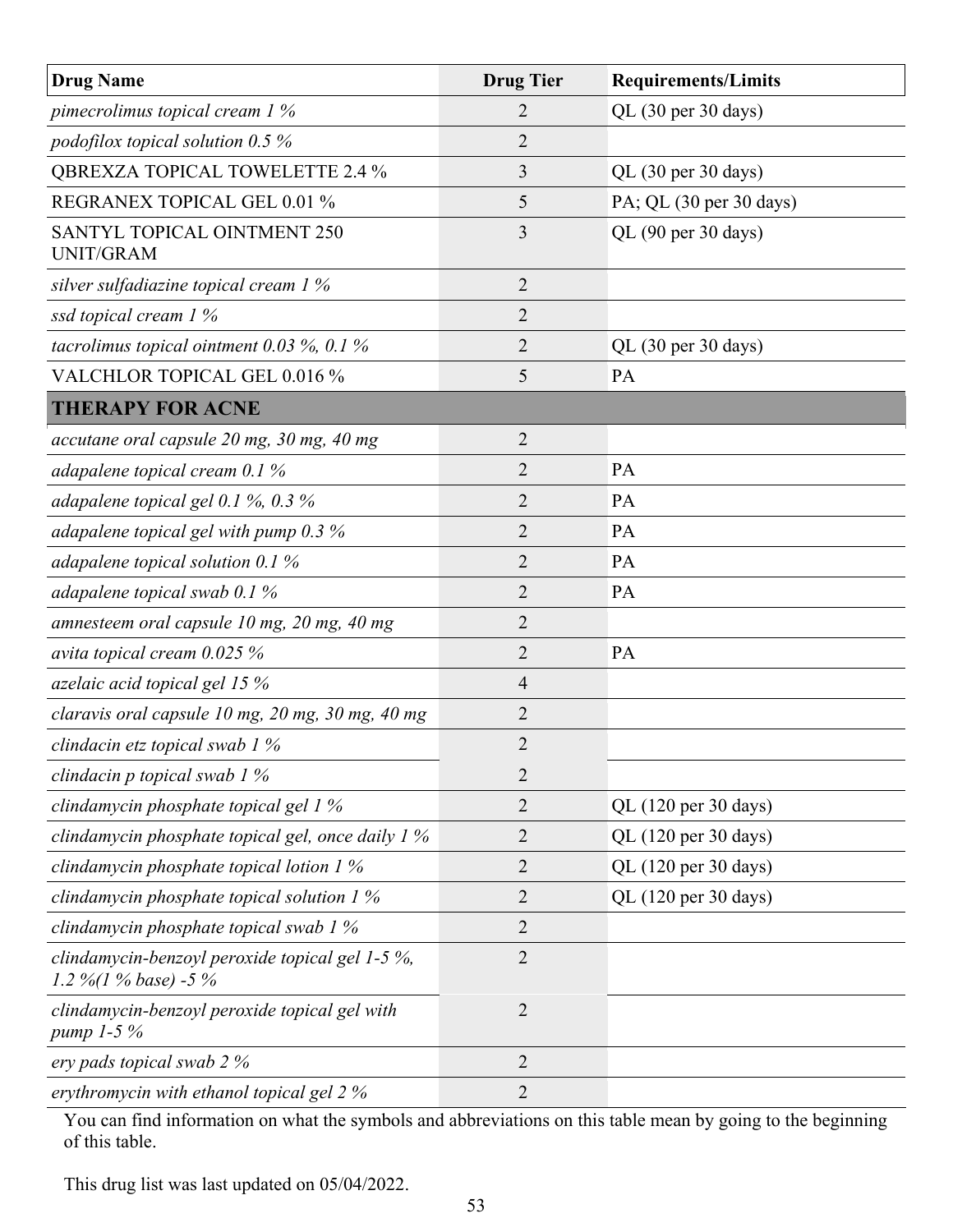| <b>Drug Name</b>                                                      | <b>Drug Tier</b> | <b>Requirements/Limits</b> |
|-----------------------------------------------------------------------|------------------|----------------------------|
| erythromycin with ethanol topical solution 2 %                        | 2                |                            |
| erythromycin-benzoyl peroxide topical gel 3-5 %                       | 2                |                            |
| isotretinoin oral capsule 10 mg, 20 mg, 25 mg, 30<br>mg, 35 mg, 40 mg | $\overline{2}$   |                            |
| ivermectin topical cream $1\%$                                        | 2                |                            |
| metronidazole topical cream 0.75 %                                    | $\overline{2}$   |                            |
| metronidazole topical gel $0.75\%$ , 1%                               | $\overline{2}$   |                            |
| metronidazole topical gel with pump $1\%$                             | 2                |                            |
| metronidazole topical lotion $0.75\%$                                 | $\overline{2}$   |                            |
| MIRVASO TOPICAL GEL WITH PUMP 0.33 %                                  | 4                | PA                         |
| myorisan oral capsule 10 mg, 20 mg, 30 mg, 40<br>mg                   | 2                |                            |
| neuac topical gel 1.2 %(1 % base) -5 %                                | 2                |                            |
| rosadan topical cream 0.75 %                                          | $\overline{2}$   |                            |
| rosadan topical gel 0.75 %                                            | 2                |                            |
| tazarotene topical cream $0.1\%$                                      | $\overline{4}$   | PA                         |
| TAZORAC TOPICAL CREAM 0.05 %                                          | 4                | PA                         |
| TAZORAC TOPICAL GEL 0.05 %, 0.1 %                                     | 4                | PA                         |
| tretinoin topical cream $0.025 \%$ , $0.05 \%$ , $0.1 \%$             | 2                | <b>PA</b>                  |
| tretinoin topical gel 0.01 %, 0.025 %, 0.05 %                         | 2                | PA                         |
| zenatane oral capsule 10 mg, 20 mg, 30 mg, 40 mg                      | 2                |                            |
| <b>TOPICAL ANTIBACTERIALS</b>                                         |                  |                            |
| gentamicin topical cream 0.1 %                                        | $\overline{2}$   |                            |
| gentamicin topical ointment $0.1\%$                                   | $\overline{2}$   |                            |
| mupirocin topical ointment 2 %                                        | 2                | QL (30 per 30 days)        |
| sulfacetamide sodium (acne) topical suspension 10<br>$\%$             | $\overline{2}$   |                            |
| <b>TOPICAL ANTIFUNGALS</b>                                            |                  |                            |
| ciclodan topical solution $8\%$                                       | $\overline{2}$   | QL (6.6 per 30 days)       |
| ciclopirox topical cream $0.77\%$                                     | $\overline{2}$   | QL (90 per 30 days)        |
| ciclopirox topical gel 0.77 %                                         | $\overline{2}$   | QL (100 per 30 days)       |
| ciclopirox topical shampoo $1\%$                                      | $\overline{2}$   | QL (120 per 30 days)       |
| ciclopirox topical solution $8\%$                                     | $\overline{2}$   | QL (6.6 per 30 days)       |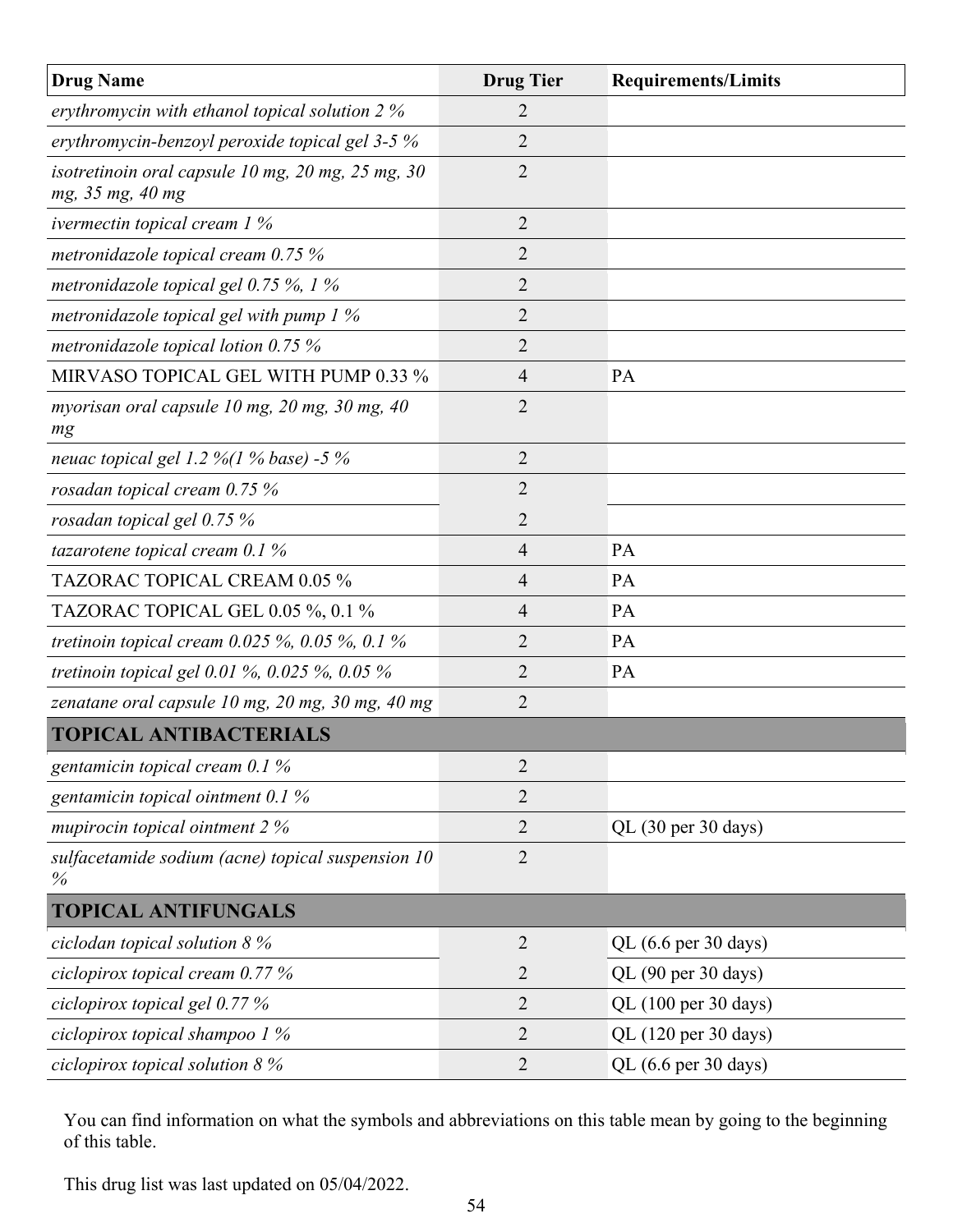| <b>Drug Name</b>                                                    | <b>Drug Tier</b> | <b>Requirements/Limits</b> |
|---------------------------------------------------------------------|------------------|----------------------------|
| ciclopirox topical suspension $0.77\%$                              | 2                | QL (60 per 30 days)        |
| clotrimazole topical cream 1 %                                      | $\overline{2}$   |                            |
| clotrimazole topical solution $1\%$                                 | $\overline{2}$   |                            |
| clotrimazole-betamethasone topical cream 1-0.05<br>$\%$             | $\overline{2}$   | QL (45 per 30 days)        |
| clotrimazole-betamethasone topical lotion 1-0.05<br>$\%$            | $\overline{2}$   |                            |
| econazole topical cream 1 %                                         | $\overline{2}$   |                            |
| ketoconazole topical cream 2 %                                      | 2                | QL (60 per 28 days)        |
| ketoconazole topical foam 2 %                                       | 4                | QL (100 per 28 days)       |
| ketoconazole topical shampoo 2 %                                    | $\overline{2}$   | QL (120 per 28 days)       |
| <b>MENTAX TOPICAL CREAM 1 %</b>                                     | 3                |                            |
| naftifine topical cream $1\%$ , $2\%$                               | $\overline{4}$   |                            |
| NAFTIN TOPICAL GEL 1 %, 2 %                                         | 4                |                            |
| nyamyc topical powder 100,000 unit/gram                             | $\overline{2}$   |                            |
| nystatin topical cream 100,000 unit/gram                            | $\overline{2}$   | QL (30 per 28 days)        |
| nystatin topical ointment 100,000 unit/gram                         | 2                | QL (30 per 28 days)        |
| nystatin topical powder 100,000 unit/gram                           | $\overline{2}$   |                            |
| nystatin-triamcinolone topical cream 100,000-0.1<br>$unit/g-%$      | $\overline{2}$   |                            |
| nystatin-triamcinolone topical ointment 100,000-<br>0.1 unit/gram-% | 2                |                            |
| nystop topical powder 100,000 unit/gram                             | $\overline{2}$   |                            |
| oxiconazole topical cream 1 %                                       | $\overline{2}$   | QL (60 per 28 days)        |
| <b>OXISTAT TOPICAL LOTION 1 %</b>                                   | $\overline{4}$   |                            |
| <b>TOPICAL ANTIVIRALS</b>                                           |                  |                            |
| acyclovir topical ointment 5 %                                      | 2                | QL (30 per 30 days)        |
| <b>DENAVIR TOPICAL CREAM 1 %</b>                                    | 4                |                            |
| <b>TOPICAL CORTICOSTEROIDS</b>                                      |                  |                            |
| ala-cort topical cream $1\%$                                        | $\overline{2}$   |                            |
| alclometasone topical cream 0.05 %                                  | $\overline{2}$   |                            |
| alclometasone topical ointment $0.05\%$                             | $\overline{2}$   |                            |
| betamethasone dipropionate topical cream 0.05 %                     | 2                |                            |
| betamethasone dipropionate topical lotion $0.05\%$                  | $\overline{2}$   |                            |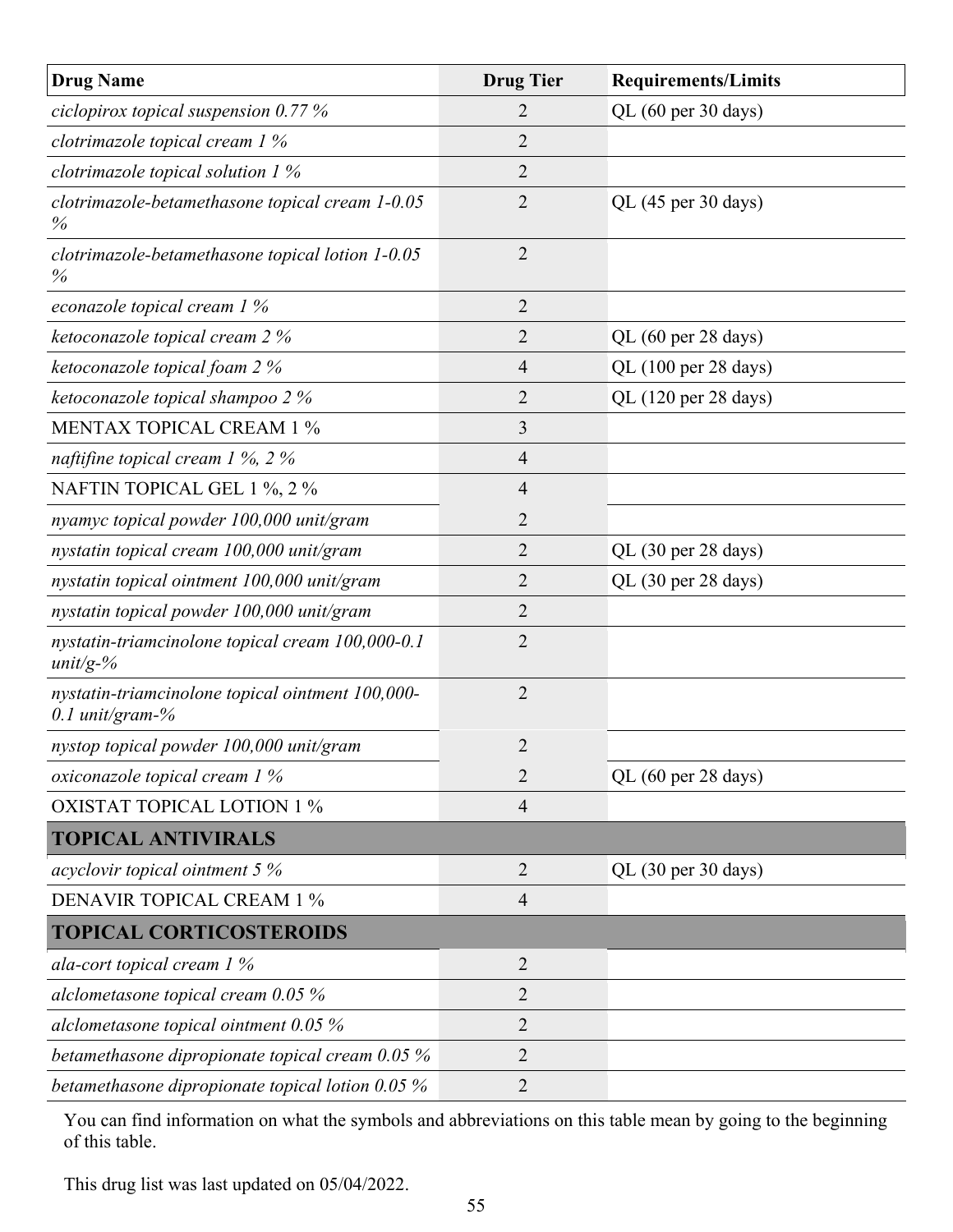| <b>Drug Name</b>                                         | <b>Drug Tier</b> | <b>Requirements/Limits</b> |
|----------------------------------------------------------|------------------|----------------------------|
| betamethasone dipropionate topical ointment 0.05<br>$\%$ | 2                |                            |
| betamethasone valerate topical cream 0.1 %               | $\overline{2}$   |                            |
| betamethasone valerate topical lotion 0.1 %              | 2                |                            |
| betamethasone valerate topical ointment 0.1 %            | 2                |                            |
| betamethasone, augmented topical cream 0.05 %            | 2                |                            |
| betamethasone, augmented topical gel 0.05 %              | 2                |                            |
| betamethasone, augmented topical lotion $0.05\%$         | 2                |                            |
| betamethasone, augmented topical ointment 0.05<br>$\%$   | $\overline{2}$   |                            |
| clobetasol scalp solution $0.05\%$                       | $\overline{2}$   |                            |
| clobetasol topical cream $0.05\%$                        | 2                |                            |
| clobetasol topical ointment $0.05\%$                     | $\overline{2}$   |                            |
| clobetasol-emollient topical cream 0.05 %                | $\overline{4}$   |                            |
| clobetasol-emollient topical foam $0.05\%$               | $\overline{4}$   | QL (100 per 30 days)       |
| clodan topical shampoo 0.05 %                            | $\overline{2}$   |                            |
| CORDRAN LARGE ROLL TOPICAL TAPE 4<br>MCG/CM2             | $\overline{4}$   |                            |
| desonide topical cream $0.05\,\%$                        | $\overline{2}$   |                            |
| desonide topical lotion 0.05 %                           | $\overline{2}$   |                            |
| desonide topical ointment 0.05 %                         | $\overline{2}$   |                            |
| fluocinolone and shower cap scalp oil $0.01\%$           | 2                |                            |
| fluocinolone topical cream $0.01\%$ , $0.025\%$          | 2                |                            |
| fluocinolone topical oil $0.01\%$                        | 2                |                            |
| fluocinolone topical ointment $0.025\%$                  | 2                |                            |
| fluocinolone topical solution $0.01\%$                   | 2                |                            |
| fluocinonide topical cream $0.05\%$ , $0.1\%$            | 2                |                            |
| fluocinonide topical gel 0.05 %                          | 2                |                            |
| fluocinonide topical ointment $0.05\%$                   | $\overline{2}$   |                            |
| fluocinonide topical solution $0.05\%$                   | 2                |                            |
| fluocinonide-e topical cream $0.05\%$                    | 2                |                            |
| fluocinonide-emollient topical cream $0.05\%$            | $\overline{2}$   |                            |
| fluticasone propionate topical cream $0.05\%$            | 2                |                            |
| fluticasone propionate topical ointment $0.005\%$        | 2                |                            |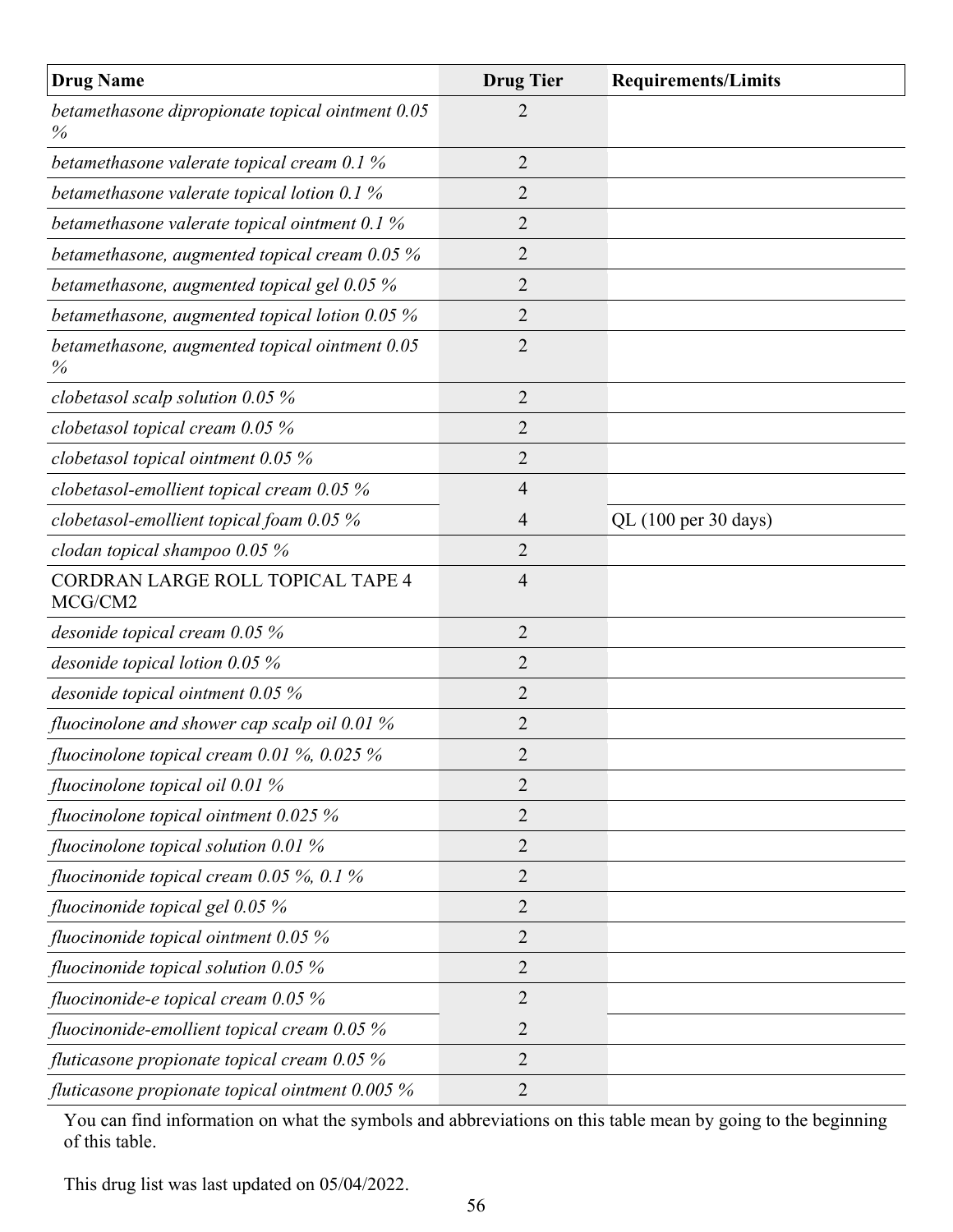| <b>Drug Name</b>                                                             | <b>Drug Tier</b> | <b>Requirements/Limits</b> |
|------------------------------------------------------------------------------|------------------|----------------------------|
| halcinonide topical cream $0.1\%$                                            | 4                |                            |
| halobetasol propionate topical cream 0.05 %                                  | 2                |                            |
| halobetasol propionate topical ointment 0.05 %                               | $\overline{2}$   |                            |
| HALOG TOPICAL OINTMENT 0.1 %                                                 | 3                |                            |
| hydrocortisone topical cream $1\%$ , 2.5 $\%$                                | $\overline{2}$   |                            |
| hydrocortisone topical lotion 2.5 %                                          | $\overline{2}$   |                            |
| hydrocortisone topical ointment 2.5 %                                        | $\overline{2}$   |                            |
| mometasone topical cream $0.1\%$                                             | 2                |                            |
| mometasone topical ointment $0.1\%$                                          | 2                |                            |
| mometasone topical solution 0.1 $%$                                          | $\overline{2}$   |                            |
| prednicarbate topical cream 0.1 %                                            | $\overline{2}$   |                            |
| prednicarbate topical ointment 0.1 %                                         | 2                |                            |
| triamcinolone acetonide topical aerosol 0.147<br>mg/gram                     | $\overline{2}$   |                            |
| triamcinolone acetonide topical cream $0.025\%$ ,<br>$0.1\%$ , $0.5\%$       | $\overline{2}$   |                            |
| triamcinolone acetonide topical lotion $0.025\%$ ,<br>0.1%                   | 2                |                            |
| triamcinolone acetonide topical ointment $0.025\%$ ,<br>0.05 %, 0.1 %, 0.5 % | $\overline{2}$   |                            |
| tritocin topical ointment $0.05\%$                                           | $\overline{2}$   |                            |
| <b>TOPICAL SCABICIDES / PEDICULICIDES</b>                                    |                  |                            |
| ivermectin topical lotion $0.5\%$                                            | 2                |                            |
| lindane topical shampoo $1\%$                                                | $\overline{2}$   |                            |
| malathion topical lotion $0.5\%$                                             | $\overline{2}$   |                            |
| permethrin topical cream 5 %                                                 | $\overline{2}$   |                            |
| <b>DIAGNOSTICS / MISCELLANEOUS AGENTS</b>                                    |                  |                            |
| <b>MISCELLANEOUS AGENTS</b>                                                  |                  |                            |
| acamprosate oral tablet, delayed release (dr/ec)<br>333 mg                   | $\overline{2}$   |                            |
| anagrelide oral capsule 0.5 mg, 1 mg                                         | $\overline{2}$   |                            |
| ARALAST NP INTRAVENOUS RECON SOLN<br>1,000 MG, 500 MG                        | 5                | PA; LA                     |
| AURYXIA ORAL TABLET 210 MG IRON                                              | 5                | PA                         |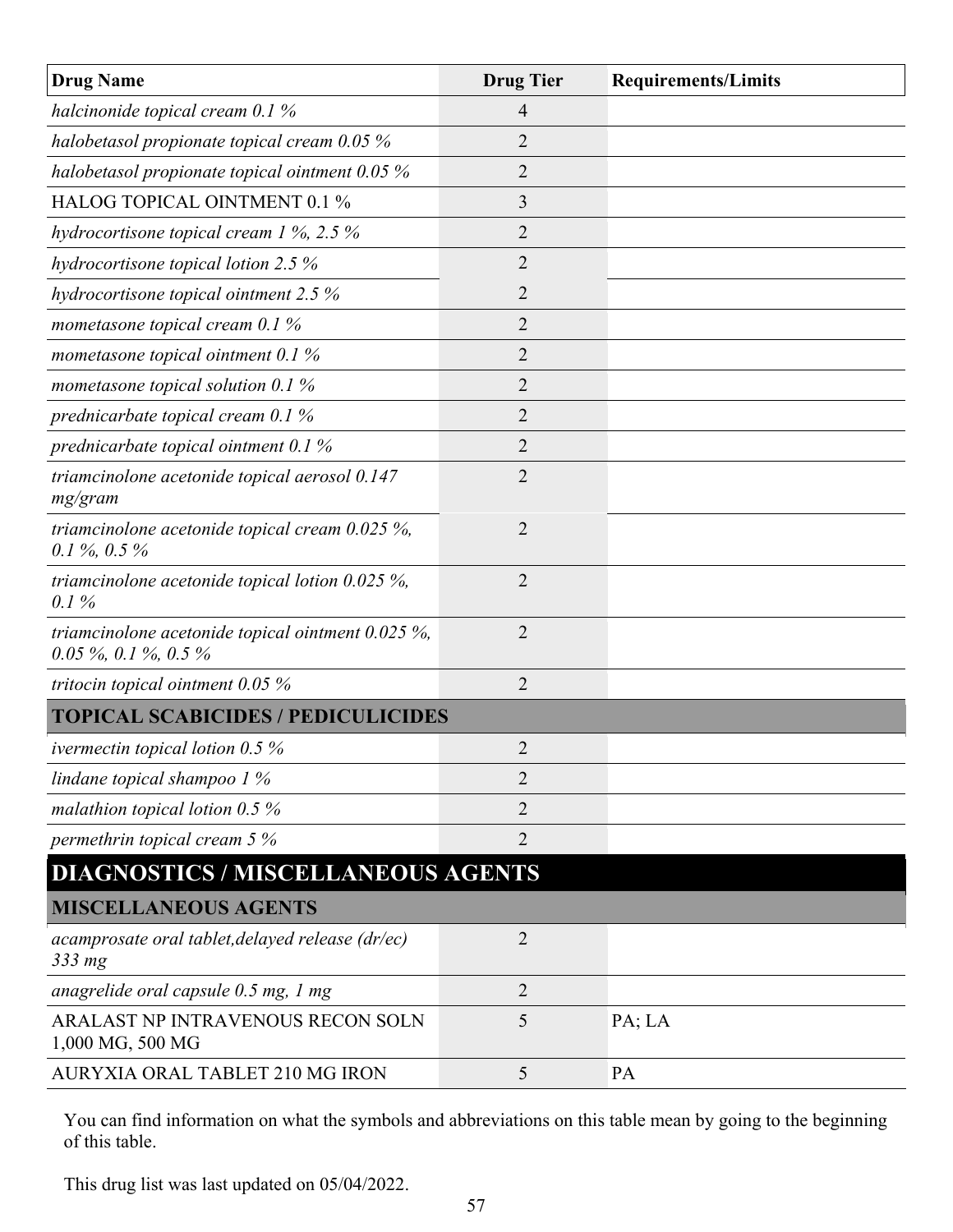| <b>Drug Name</b>                                                                            | <b>Drug Tier</b> | <b>Requirements/Limits</b> |
|---------------------------------------------------------------------------------------------|------------------|----------------------------|
| carglumic acid oral tablet, dispersible 200 mg                                              | 2                |                            |
| cevimeline oral capsule 30 mg                                                               | $\overline{2}$   |                            |
| <b>CLINIMIX 4.25%/D5W SULFIT FREE</b><br><b>INTRAVENOUS PARENTERAL SOLUTION</b><br>4.25 $%$ | 4                | B/D                        |
| CLINIMIX E 2.75%/D5W SULF FREE<br><b>INTRAVENOUS PARENTERAL SOLUTION</b><br>$2.75\%$        | 3                | B/D                        |
| $d10\%$ -0.45% sodium chloride intravenous<br>parenteral solution                           | $\overline{2}$   |                            |
| $d2.5\%$ -0.45% sodium chloride intravenous<br>parenteral solution                          | $\overline{2}$   |                            |
| $d5\%$ and 0.9 % sodium chloride intravenous<br>parenteral solution                         | $\overline{2}$   |                            |
| $d5\%$ -0.45% sodium chloride intravenous<br>parenteral solution                            | $\overline{2}$   |                            |
| deferasirox oral tablet 180 mg, 360 mg, 90 mg                                               | 5                | PA                         |
| deferasirox oral tablet, dispersible 125 mg, 250<br>mg, 500 mg                              | 5                | PA                         |
| deferiprone oral tablet 500 mg                                                              | 5                | PA                         |
| dextrose 10 $\%$ and 0.2 $\%$ nacl intravenous<br><i>parenteral solution</i>                | $\overline{2}$   |                            |
| dextrose $10\%$ in water (d10w) intravenous<br>parenteral solution 10 %                     | $\overline{2}$   |                            |
| dextrose 25 % in water ( $d25w$ ) intravenous<br>syringe                                    | $\overline{2}$   |                            |
| dextrose 5 $\%$ in water (d5w) intravenous<br>parenteral solution                           | 2                |                            |
| dextrose 5 $\%$ in water (d5w) intravenous<br>piggyback 5 %                                 | $\overline{2}$   |                            |
| dextrose 5 %-lactated ringers intravenous<br>parenteral solution                            | $\overline{2}$   |                            |
| dextrose $5\%$ -0.2 % sod chloride intravenous<br><i>parenteral solution</i>                | $\overline{2}$   |                            |
| dextrose 5%-0.3 % sod.chloride intravenous<br><i>parenteral solution</i>                    | $\overline{2}$   |                            |
| dextrose 50 $\%$ in water (d50w) intravenous<br>parenteral solution                         | 2                |                            |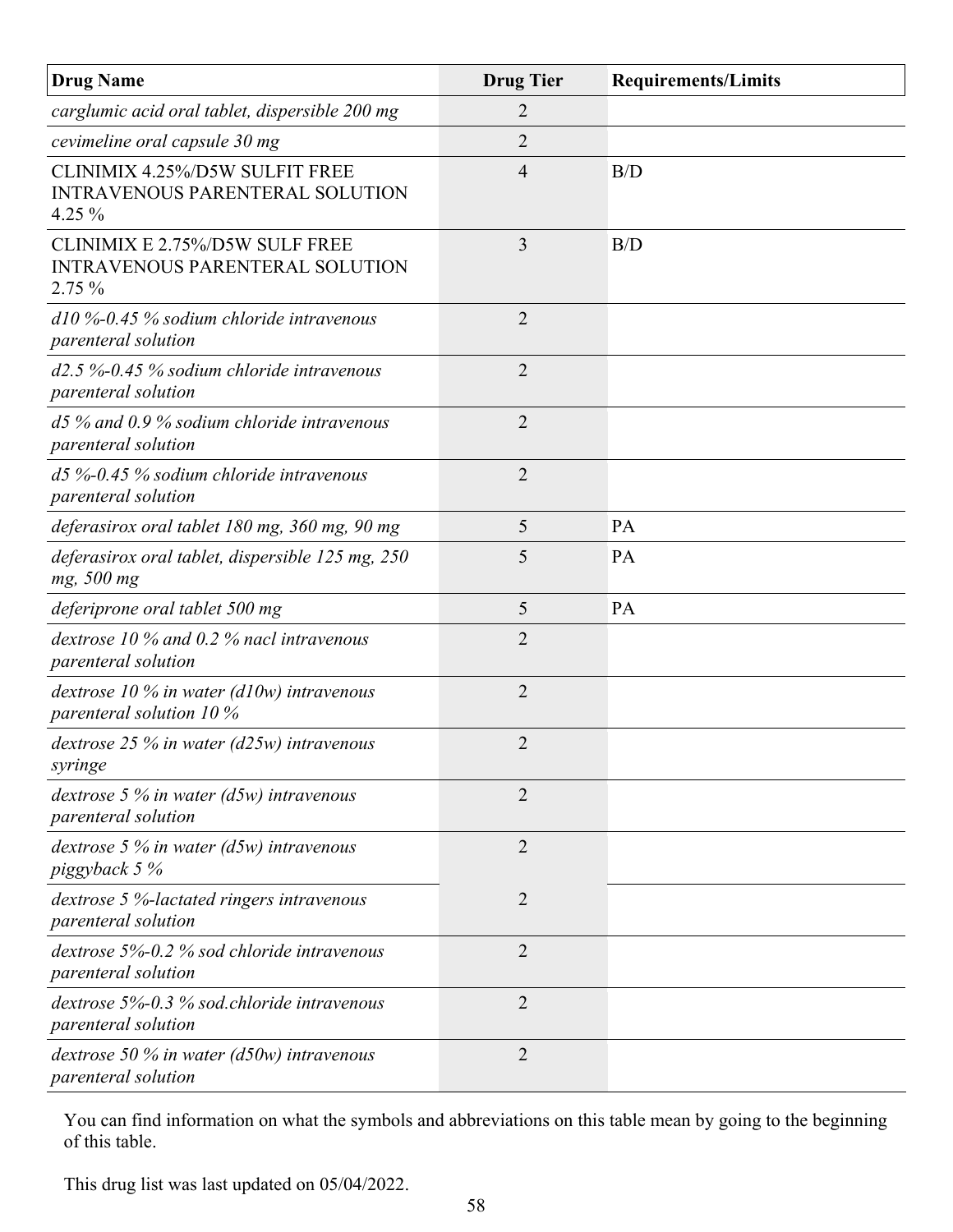| <b>Drug Name</b>                                                     | <b>Drug Tier</b> | <b>Requirements/Limits</b> |
|----------------------------------------------------------------------|------------------|----------------------------|
| dextrose 50 % in water ( $d50w$ ) intravenous<br>syringe             | $\overline{2}$   |                            |
| dextrose 70 % in water ( $d70w$ ) intravenous<br>parenteral solution | $\overline{2}$   |                            |
| disulfiram oral tablet 250 mg, 500 mg                                | $\overline{2}$   |                            |
| droxidopa oral capsule 100 mg, 200 mg, 300 mg                        | 5                |                            |
| FERRIPROX (2 TIMES A DAY) ORAL<br>TABLET 1,000 MG                    | 5                | PA                         |
| FERRIPROX ORAL TABLET 1,000 MG                                       | 5                | PA                         |
| <b>GLASSIA INTRAVENOUS SOLUTION 1</b><br>GRAM/50 ML (2 %)            | 5                | PA; LA                     |
| <b>INCRELEX SUBCUTANEOUS SOLUTION 10</b><br>MG/ML                    | 5                | PA; LA                     |
| lanthanum oral tablet, chewable 1,000 mg, 500 mg,<br>750 mg          | $\overline{4}$   | <b>ST</b>                  |
| levocarnitine (with sugar) oral solution $100$ mg/ml                 | $\overline{2}$   |                            |
| levocarnitine oral solution 100 mg/ml                                | $\overline{2}$   |                            |
| levocarnitine oral tablet 330 mg                                     | $\overline{2}$   |                            |
| LOKELMA ORAL POWDER IN PACKET 10<br>GRAM, 5 GRAM                     | $\overline{4}$   | PA                         |
| midodrine oral tablet $10$ mg, $2.5$ mg, $5$ mg                      | $\overline{2}$   |                            |
| nitisinone oral capsule 10 mg, 2 mg, 5 mg                            | 5                | PA                         |
| ORFADIN ORAL CAPSULE 20 MG                                           | 5                | PA; LA                     |
| ORFADIN ORAL SUSPENSION 4 MG/ML                                      | 5                | PA; LA                     |
| pilocarpine hcl oral tablet 5 mg, 7.5 mg                             | $\overline{2}$   |                            |
| PROLASTIN-C INTRAVENOUS RECON SOLN<br>1,000 MG                       | 5                | PA; LA                     |
| PROLASTIN-C INTRAVENOUS SOLUTION<br>$1,000$ MG $(+/-)/20$ ML         | 5                | PA; LA                     |
| RAVICTI ORAL LIQUID 1.1 GRAM/ML                                      | 5                | PA                         |
| REVCOVI INTRAMUSCULAR SOLUTION 2.4<br>MG/1.5 ML (1.6 MG/ML)          | 5                | PA                         |
| riluzole oral tablet 50 mg                                           | $\overline{2}$   |                            |
| risedronate oral tablet 30 mg                                        | $\overline{2}$   |                            |
| sevelamer carbonate oral tablet 800 mg                               | $\overline{4}$   | ST; QL (540 per 30 days)   |
| sevelamer hcl oral tablet 400 mg, 800 mg                             | $\overline{4}$   | <b>ST</b>                  |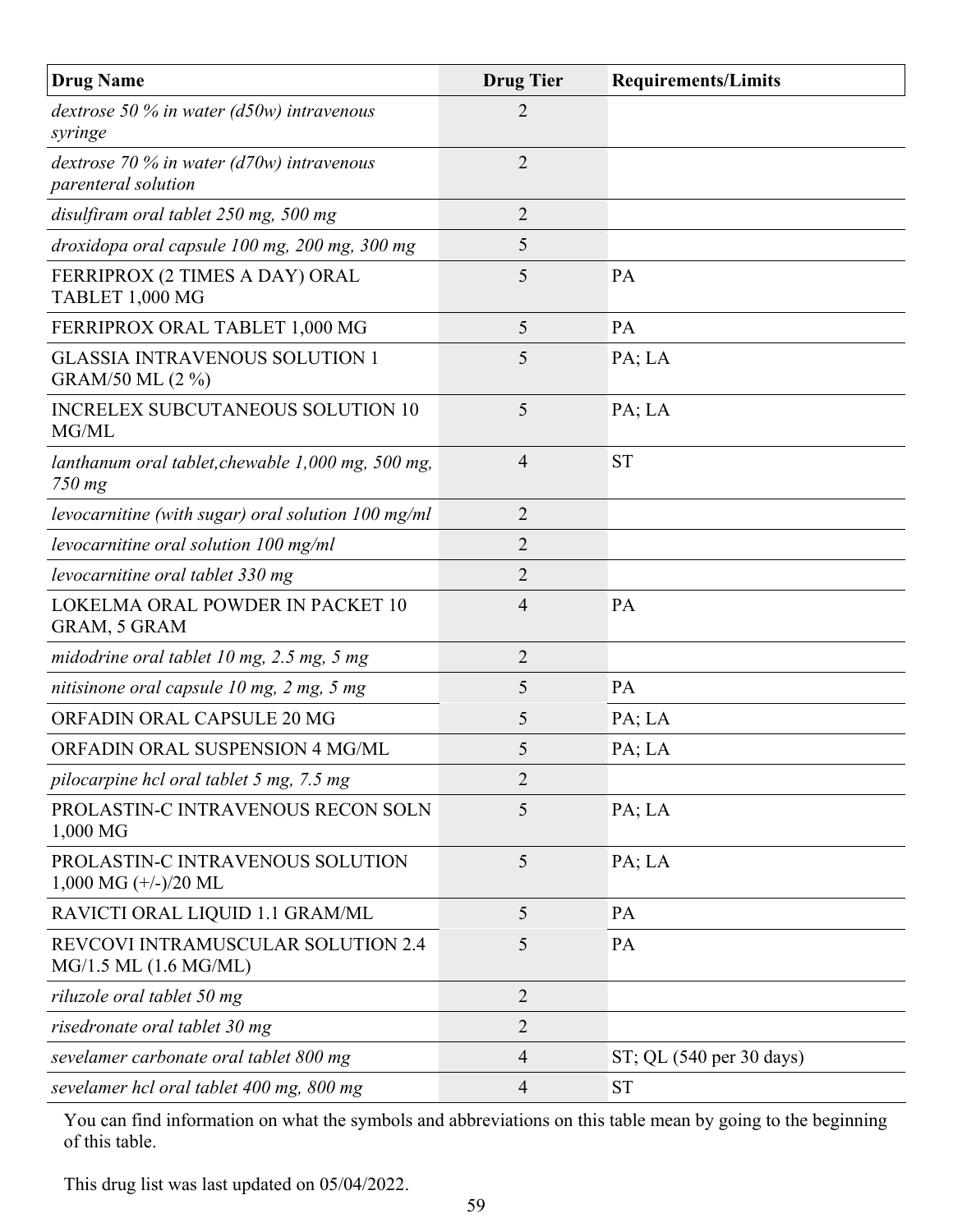| <b>Drug Name</b>                                                               | <b>Drug Tier</b> | <b>Requirements/Limits</b> |
|--------------------------------------------------------------------------------|------------------|----------------------------|
| sodium chloride 0.9 % intravenous parenteral<br>solution                       | $\overline{2}$   |                            |
| sodium chloride 0.9 % intravenous piggyback                                    | $\overline{2}$   |                            |
| sodium chloride irrigation solution 0.9 %                                      | $\overline{2}$   |                            |
| sodium phenylbutyrate oral powder 0.94<br>gram/gram                            | 5                | PA                         |
| sodium polystyrene sulfonate oral powder                                       | $\overline{2}$   |                            |
| sps (with sorbitol) oral suspension $15-20$ gram/60<br>ml                      | $\overline{2}$   |                            |
| sps (with sorbitol) rectal enema $30-40$ gram/120<br>ml                        | $\overline{2}$   |                            |
| TAVNEOS ORAL CAPSULE 10 MG                                                     | 5                | PA; QL (180 per 30 days)   |
| tiopronin oral tablet 100 mg                                                   | 5                |                            |
| trientine oral capsule 250 mg                                                  | 5                | PA                         |
| <b>VELTASSA ORAL POWDER IN PACKET 16.8</b><br>GRAM, 25.2 GRAM, 8.4 GRAM        | 4                | PA                         |
| XURIDEN ORAL GRANULES IN PACKET 2<br><b>GRAM</b>                               | 5                | PA                         |
| ZEMAIRA INTRAVENOUS RECON SOLN<br>1,000 MG                                     | 5                | PA; LA                     |
| <b>SMOKING DETERRENTS</b>                                                      |                  |                            |
| bupropion hcl (smoking deter) oral tablet extended<br>release $12$ hr $150$ mg | $\overline{2}$   |                            |
| CHANTIX CONTINUING MONTH BOX ORAL<br><b>TABLET 1 MG</b>                        | 4                |                            |
| CHANTIX ORAL TABLET 0.5 MG, 1 MG                                               | $\overline{4}$   |                            |
| CHANTIX STARTING MONTH BOX ORAL<br>TABLETS, DOSE PACK 0.5 MG (11)-1 MG (42)    | $\overline{4}$   |                            |
| NICOTROL INHALATION CARTRIDGE 10<br>MG                                         | $\overline{4}$   |                            |
| NICOTROL NS NASAL SPRAY, NON-<br><b>AEROSOL 10 MG/ML</b>                       | $\overline{4}$   |                            |
| varenicline oral tablet $0.5$ mg, 1 mg                                         | $\overline{2}$   |                            |
| <b>EAR, NOSE / THROAT MEDICATIONS</b>                                          |                  |                            |
| <b>MISCELLANEOUS AGENTS</b>                                                    |                  |                            |
| azelastine nasal aerosol, spray 137 mcg $(0.1\%)$                              | $\overline{2}$   |                            |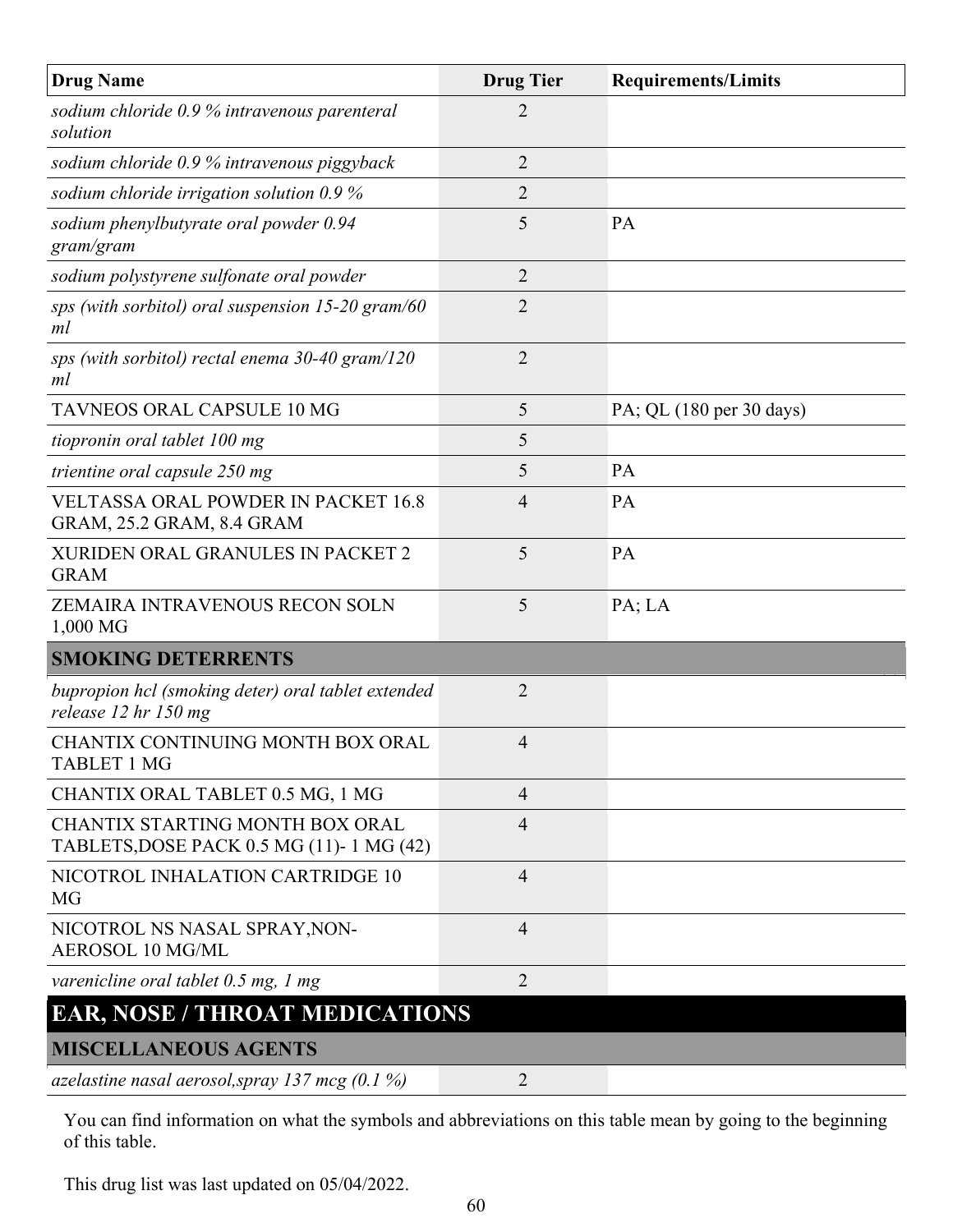| <b>Drug Name</b>                                                                      | <b>Drug Tier</b> | <b>Requirements/Limits</b> |
|---------------------------------------------------------------------------------------|------------------|----------------------------|
| azelastine nasal spray, non-aerosol 205.5 mcg<br>$(0.15\%)$                           | $\overline{2}$   |                            |
| chlorhexidine gluconate mucous membrane<br>mouthwash $0.12%$                          | 2                |                            |
| fluoride (sodium) dental cream 1.1 %                                                  | $\overline{2}$   |                            |
| fluoride (sodium) dental gel 1.1 %                                                    | $\overline{2}$   |                            |
| ipratropium bromide nasal spray, non-aerosol 21<br>$mcg$ (0.03 %), 42 mcg (0.06 %)    | $\overline{2}$   |                            |
| olopatadine nasal spray, non-aerosol $0.6\%$                                          | $\overline{2}$   |                            |
| oralone dental paste $0.1\%$                                                          | $\overline{2}$   |                            |
| periogard mucous membrane mouthwash 0.12 %                                            | 2                |                            |
| sf 5000 plus dental cream 1.1 $%$                                                     | $\overline{2}$   |                            |
| sf dental gel 1.1 %                                                                   | $\overline{2}$   |                            |
| sodium fluoride 5000 plus dental cream 1.1 %                                          | $\overline{2}$   |                            |
| triamcinolone acetonide dental paste 0.1 %                                            | $\overline{2}$   |                            |
| <b>MISCELLANEOUS OTIC PREPARATIONS</b>                                                |                  |                            |
| acetic acid otic (ear) solution $2\%$                                                 | $\overline{2}$   |                            |
| fluocinolone acetonide oil otic (ear) drops $0.01\%$                                  | 2                |                            |
| hydrocortisone-acetic acid otic (ear) drops $1-2\%$                                   | $\overline{2}$   |                            |
| ofloxacin otic (ear) drops $0.3\%$                                                    | $\overline{2}$   |                            |
| <b>OTIC STEROID / ANTIBIOTIC</b>                                                      |                  |                            |
| CIPRO HC OTIC (EAR) DROPS, SUSPENSION<br>$0.2 - 1\%$                                  | 3                |                            |
| ciprofloxacin-dexamethasone otic (ear)<br>drops, suspension $0.3$ - $0.1\%$           | $\overline{2}$   |                            |
| <b>CORTISPORIN-TC OTIC (EAR)</b><br>DROPS, SUSPENSION 3.3-3-10-0.5 MG/ML              | $\overline{2}$   |                            |
| neomycin-polymyxin-hc otic (ear)<br>drops, suspension $3.5$ -10,000-1 mg/ml-unit/ml-% | $\overline{2}$   |                            |
| neomycin-polymyxin-hc otic (ear) solution 3.5-<br>10,000-1 mg/ml-unit/ml-%            | $\overline{2}$   |                            |
| <b>ENDOCRINE/DIABETES</b>                                                             |                  |                            |
| <b>ADRENAL HORMONES</b>                                                               |                  |                            |
| dexamethasone intensol oral drops 1 mg/ml                                             | 3                |                            |
| dexamethasone oral elixir 0.5 mg/5 ml                                                 | $\overline{2}$   |                            |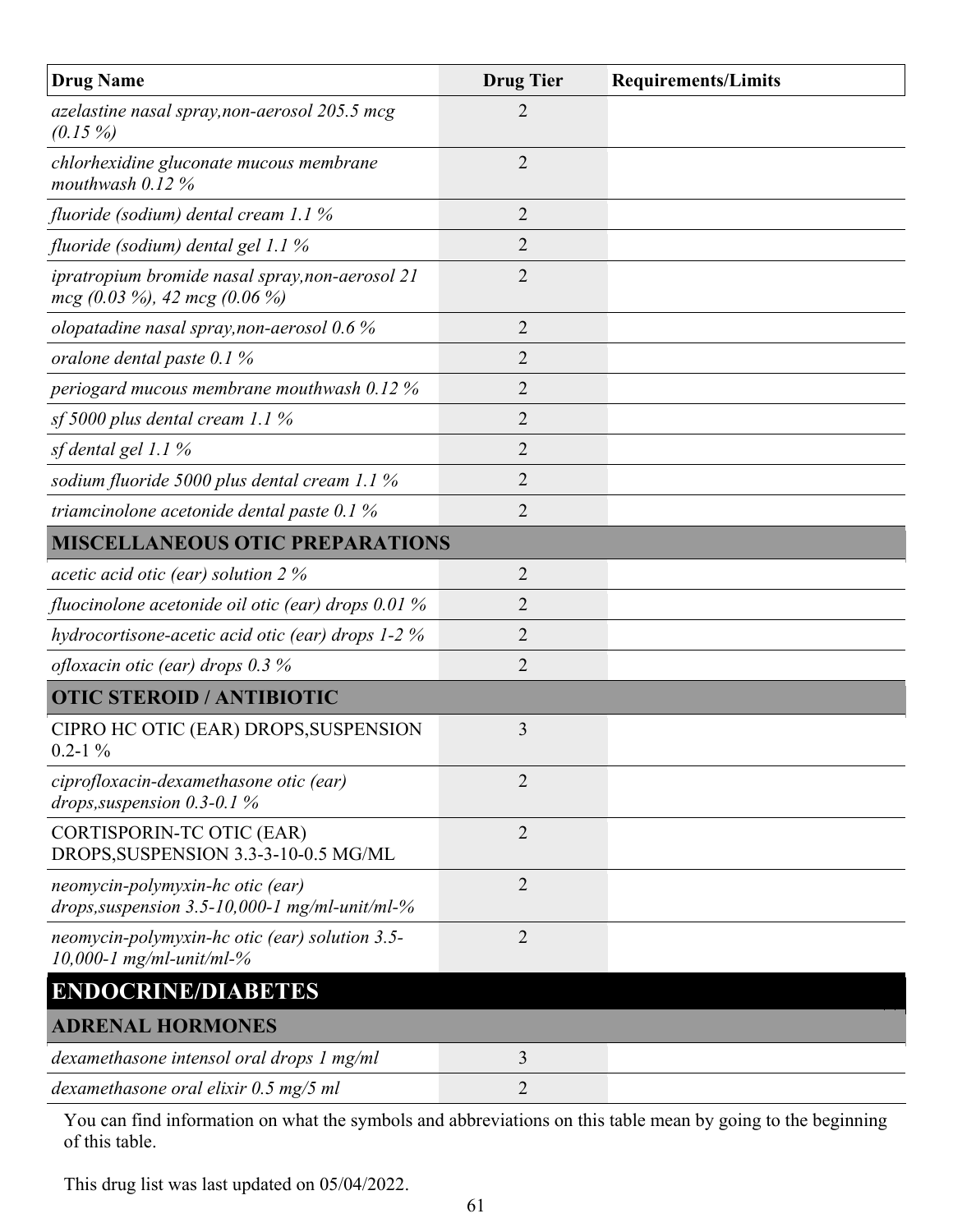| <b>Drug Name</b>                                                                                                                                                  | <b>Drug Tier</b> | <b>Requirements/Limits</b> |
|-------------------------------------------------------------------------------------------------------------------------------------------------------------------|------------------|----------------------------|
| dexamethasone oral solution $0.5 \text{ mg}/5 \text{ ml}$                                                                                                         | $\overline{2}$   |                            |
| dexamethasone oral tablet $0.5$ mg, $0.75$ mg, 1 mg,<br>1.5 mg, 2 mg, 4 mg, 6 mg                                                                                  | $\overline{2}$   |                            |
| dexamethasone oral tablets, dose pack 1.5 mg (21<br>tabs), 1.5 mg (35 tabs), 1.5 mg (51 tabs)                                                                     | $\overline{2}$   |                            |
| dexamethasone sodium phos (pf) injection solution<br>$10 \text{ mg/ml}$                                                                                           | $\overline{2}$   |                            |
| dexamethasone sodium phosphate injection<br>solution 10 mg/ml, 4 mg/ml                                                                                            | $\overline{2}$   |                            |
| dexamethasone sodium phosphate injection<br>syringe 4 mg/ml                                                                                                       | $\overline{2}$   |                            |
| fludrocortisone oral tablet 0.1 mg                                                                                                                                | $\overline{2}$   |                            |
| HEMADY ORAL TABLET 20 MG                                                                                                                                          | $\overline{4}$   | PA                         |
| hydrocortisone oral tablet 10 mg, 20 mg, 5 mg                                                                                                                     | $\overline{2}$   |                            |
| methylprednisolone acetate injection suspension<br>$40$ mg/ml, $80$ mg/ml                                                                                         | $\overline{2}$   |                            |
| methylprednisolone oral tablet 16 mg, 32 mg, 4<br>mg, 8 mg                                                                                                        | $\overline{2}$   | B/D                        |
| methylprednisolone oral tablets, dose pack 4 mg                                                                                                                   | $\overline{2}$   |                            |
| methylprednisolone sodium succ injection recon<br>soln 125 mg, 40 mg                                                                                              | $\overline{2}$   |                            |
| methylprednisolone sodium succ intravenous<br>recon soln $1,000$ mg                                                                                               | $\overline{2}$   |                            |
| millipred oral tablet 5 mg                                                                                                                                        | $\overline{2}$   | B/D                        |
| prednisolone oral solution 15 mg/5 ml                                                                                                                             | $\overline{2}$   | B/D                        |
| prednisolone sodium phosphate oral solution 10<br>mg/5 ml, 15 mg/5 ml (3 mg/ml), 20 mg/5 ml (4<br>mg/ml), 25 mg/5 ml (5 mg/ml), 5 mg base/5 ml (6.7<br>$mg/5$ ml) | $\overline{2}$   | B/D                        |
| prednisone intensol oral concentrate 5 mg/ml                                                                                                                      | $\overline{2}$   | B/D                        |
| prednisone oral solution $5 \text{ mg}/5 \text{ ml}$                                                                                                              | 2                | B/D                        |
| prednisone oral tablet 1 mg, 10 mg, 2.5 mg, 20<br>mg, 5 mg, 50 mg                                                                                                 | 1                | B/D                        |
| prednisone oral tablets, dose pack 10 mg, 10 mg<br>(48 pack), 5 mg, 5 mg (48 pack)                                                                                | $\mathbf{1}$     |                            |
| SOLU-CORTEF ACT-O-VIAL (PF) INJECTION<br>RECON SOLN 100 MG/2 ML                                                                                                   | $\overline{3}$   |                            |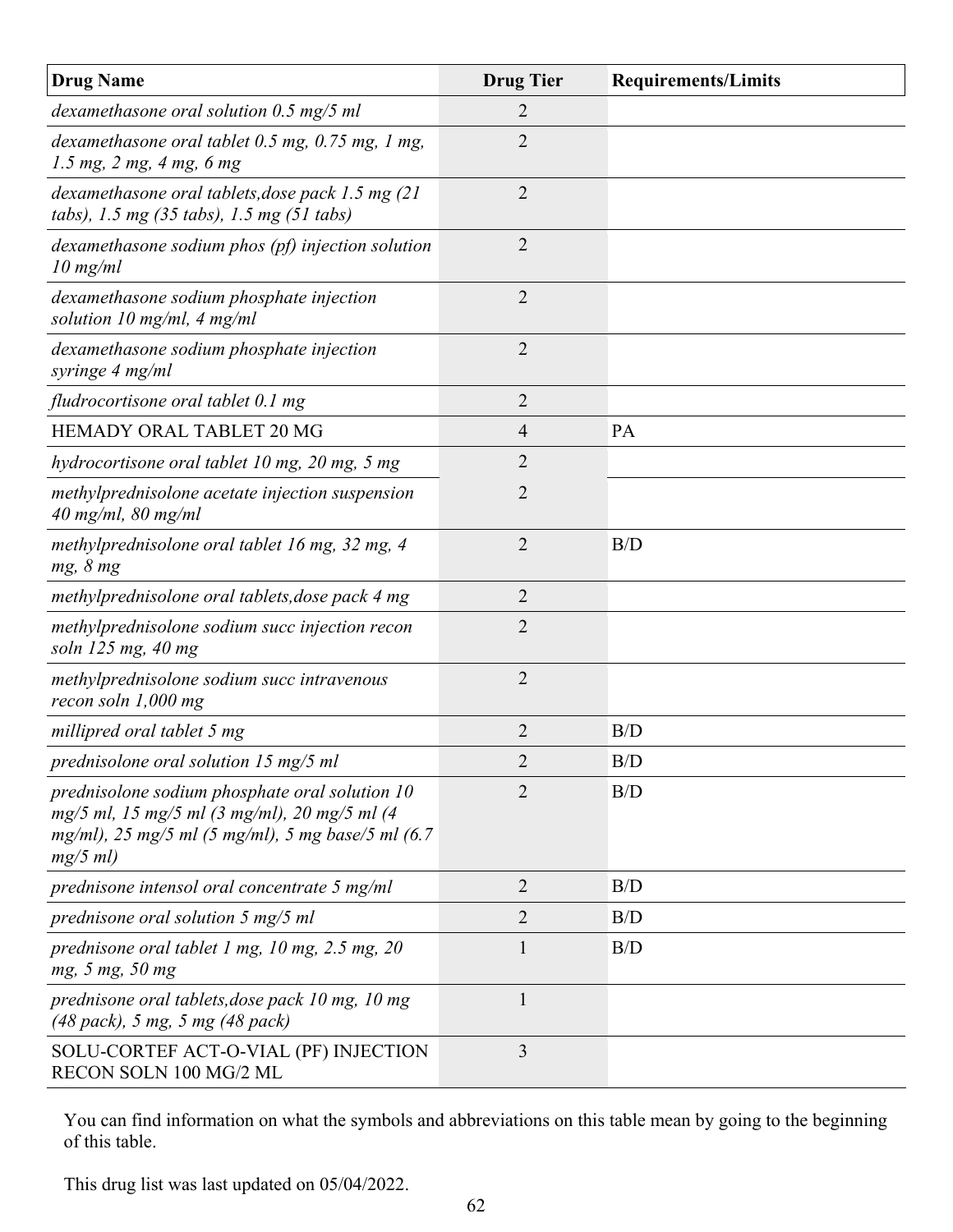| <b>Drug Name</b>                                                                        | <b>Drug Tier</b> | <b>Requirements/Limits</b> |
|-----------------------------------------------------------------------------------------|------------------|----------------------------|
| SOLU-CORTEF INJECTION RECON SOLN 100<br><b>MG</b>                                       | 3                |                            |
| <b>ANTITHYROID AGENTS</b>                                                               |                  |                            |
| methimazole oral tablet $10$ mg, $5$ mg                                                 | $\overline{2}$   |                            |
| propylthiouracil oral tablet 50 mg                                                      | $\overline{2}$   |                            |
| <b>DIABETES THERAPY</b>                                                                 |                  |                            |
| acarbose oral tablet 100 mg, 25 mg, 50 mg                                               | $\overline{2}$   |                            |
| alcohol pads topical pads, medicated                                                    | 2                |                            |
| BAQSIMI NASAL SPRAY, NON-AEROSOL 3<br>MG/ACTUATION                                      | 4                |                            |
| diazoxide oral suspension 50 mg/ml                                                      | $\overline{2}$   |                            |
| FARXIGA ORAL TABLET 10 MG, 5 MG                                                         | 3                |                            |
| <b>GAUZE PADS 2 X 2</b>                                                                 | 3                |                            |
| glimepiride oral tablet 1 mg, 2 mg, 4 mg                                                | 1                |                            |
| glipizide oral tablet 10 mg                                                             | 1                | QL (120 per 30 days)       |
| glipizide oral tablet 5 mg                                                              |                  | QL (240 per 30 days)       |
| glipizide oral tablet extended release 24hr 10 mg                                       | 1                | QL (60 per 30 days)        |
| glipizide oral tablet extended release 24hr 2.5 mg                                      |                  | QL (240 per 30 days)       |
| glipizide oral tablet extended release 24hr 5 mg                                        |                  | QL (120 per 30 days)       |
| glipizide-metformin oral tablet 2.5-250 mg, 2.5-<br>500 mg, 5-500 mg                    | 1                |                            |
| <b>GLUCAGEN HYPOKIT INJECTION RECON</b><br><b>SOLN 1 MG</b>                             | 3                |                            |
| <b>GLUCAGON (HCL) EMERGENCY KIT</b><br><b>INJECTION RECON SOLN 1 MG</b>                 | 3                |                            |
| GLUCAGON EMERGENCY KIT (HUMAN)<br><b>INJECTION RECON SOLN 1 MG</b>                      | 3                |                            |
| HUMULIN R U-500 (CONC) INSULIN<br>SUBCUTANEOUS SOLUTION 500 UNIT/ML                     | 5                |                            |
| HUMULIN R U-500 (CONC) KWIKPEN<br><b>SUBCUTANEOUS INSULIN PEN 500</b><br>UNIT/ML (3 ML) | 5                |                            |
| JANUMET ORAL TABLET 50-1,000 MG, 50-<br>500 MG                                          | 3                | QL (60 per 30 days)        |
| JANUMET XR ORAL TABLET, ER<br>MULTIPHASE 24 HR 100-1,000 MG                             | 3                | QL (30 per 30 days)        |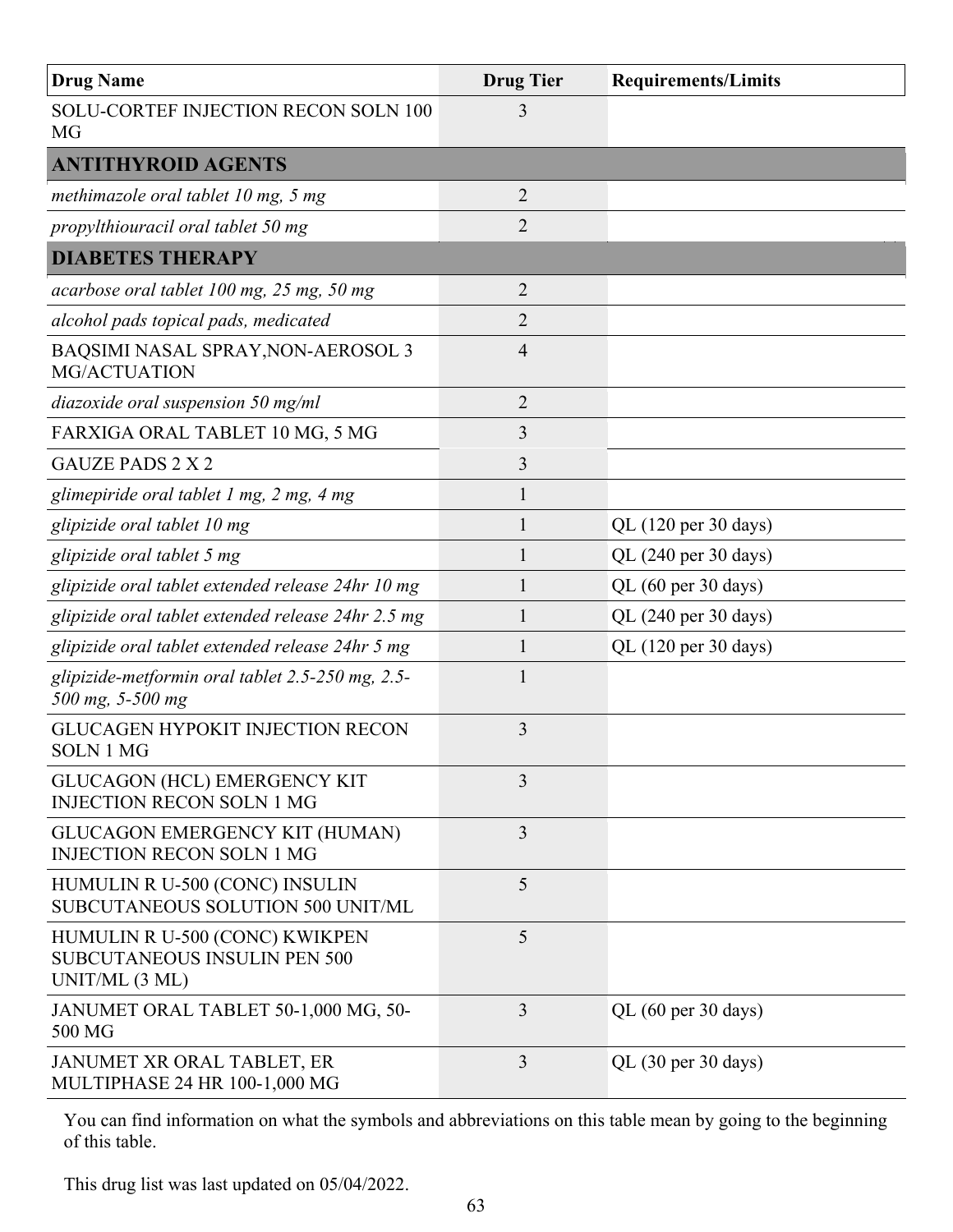| <b>Drug Name</b>                                                                             | <b>Drug Tier</b> | <b>Requirements/Limits</b>             |
|----------------------------------------------------------------------------------------------|------------------|----------------------------------------|
| JANUMET XR ORAL TABLET, ER<br>MULTIPHASE 24 HR 50-1,000 MG, 50-500 MG                        | 3                | QL (60 per 30 days)                    |
| JANUVIA ORAL TABLET 100 MG, 25 MG, 50<br>MG                                                  | 3                | QL $(30 \text{ per } 30 \text{ days})$ |
| JARDIANCE ORAL TABLET 10 MG, 25 MG                                                           | 3                |                                        |
| JENTADUETO ORAL TABLET 2.5-1,000 MG,<br>2.5-500 MG, 2.5-850 MG                               | 3                |                                        |
| JENTADUETO XR ORAL TABLET, IR - ER,<br>BIPHASIC 24HR 2.5-1,000 MG, 5-1,000 MG                | 3                |                                        |
| <b>LANTUS SOLOSTAR U-100 SUBCUTANEOUS</b><br>INSULIN PEN 100 UNIT/ML (3 ML)                  | 3                | <b>SSM</b>                             |
| <b>LANTUS U-100 INSULIN SUBCUTANEOUS</b><br>SOLUTION 100 UNIT/ML                             | 3                | <b>SSM</b>                             |
| metformin oral solution 500 mg/5 ml                                                          | $\overline{4}$   | <b>ST</b>                              |
| metformin oral tablet $1,000$ mg, 500 mg, 850 mg                                             |                  |                                        |
| metformin oral tablet extended release 24 hr 500<br>mg                                       | $\mathbf{1}$     | QL (150 per 30 days)                   |
| metformin oral tablet extended release 24 hr 750<br>mg                                       | $\mathbf{1}$     | QL (90 per 30 days)                    |
| miglitol oral tablet 100 mg, 25 mg, 50 mg                                                    | $\overline{2}$   |                                        |
| nateglinide oral tablet 120 mg, 60 mg                                                        | $\overline{2}$   |                                        |
| NOVOLIN 70/30 U-100 INSULIN<br>SUBCUTANEOUS SUSPENSION 100 UNIT/ML<br>$(70-30)$              | 3                | <b>SSM</b>                             |
| NOVOLIN 70-30 FLEXPEN U-100<br><b>SUBCUTANEOUS INSULIN PEN 100</b><br><b>UNIT/ML (70-30)</b> | 3                | <b>SSM</b>                             |
| NOVOLIN N FLEXPEN SUBCUTANEOUS<br><b>INSULIN PEN 100 UNIT/ML (3 ML)</b>                      | 3                | <b>SSM</b>                             |
| NOVOLIN N NPH U-100 INSULIN<br>SUBCUTANEOUS SUSPENSION 100 UNIT/ML                           | 3                | <b>SSM</b>                             |
| <b>NOVOLIN R FLEXPEN SUBCUTANEOUS</b><br><b>INSULIN PEN 100 UNIT/ML (3 ML)</b>               | 3                | <b>SSM</b>                             |
| NOVOLIN R REGULAR U-100 INSULN<br>INJECTION SOLUTION 100 UNIT/ML                             | $\overline{3}$   | <b>SSM</b>                             |
| <b>NOVOLOG FLEXPEN U-100</b><br><b>SUBCUTANEOUS INSULIN PEN 100</b><br>UNIT/ML (3 ML)        | 3                | <b>SSM</b>                             |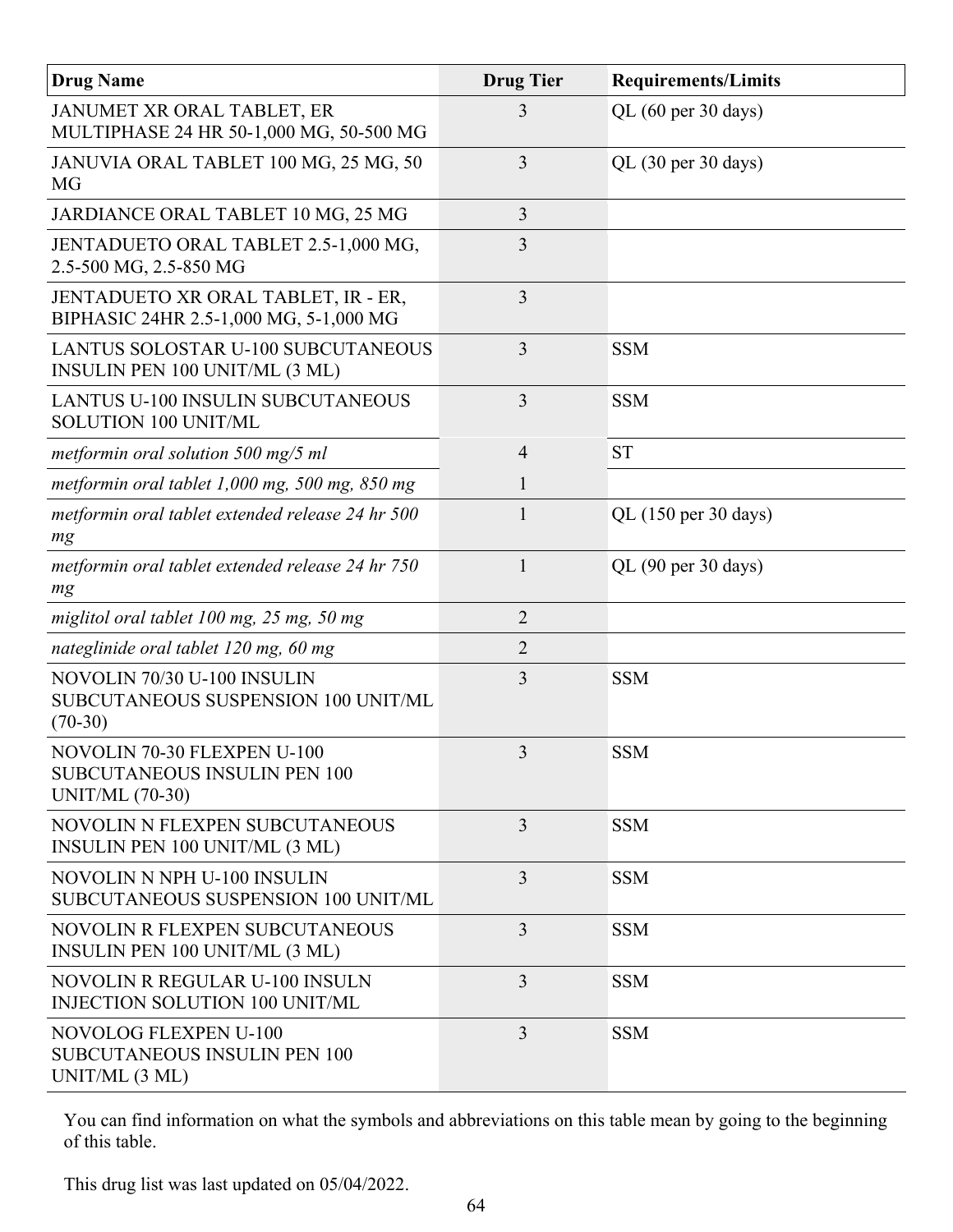| <b>Drug Name</b>                                                                                                                   | <b>Drug Tier</b> | <b>Requirements/Limits</b> |
|------------------------------------------------------------------------------------------------------------------------------------|------------------|----------------------------|
| NOVOLOG MIX 70-30 U-100 INSULN<br>SUBCUTANEOUS SOLUTION 100 UNIT/ML<br>$(70-30)$                                                   | 3                | <b>SSM</b>                 |
| NOVOLOG MIX 70-30FLEXPEN U-100<br><b>SUBCUTANEOUS INSULIN PEN 100</b><br><b>UNIT/ML (70-30)</b>                                    | 3                | <b>SSM</b>                 |
| NOVOLOG PENFILL U-100 INSULIN<br>SUBCUTANEOUS CARTRIDGE 100 UNIT/ML                                                                | 3                | <b>SSM</b>                 |
| NOVOLOG U-100 INSULIN ASPART<br>SUBCUTANEOUS SOLUTION 100 UNIT/ML                                                                  | 3                | <b>SSM</b>                 |
| <b>OMNIPOD CLASSIC PODS (GEN 3)</b><br><b>SUBCUTANEOUS CARTRIDGE</b>                                                               | 3                |                            |
| <b>OMNIPOD DASH PODS (GEN 4)</b><br><b>SUBCUTANEOUS CARTRIDGE</b>                                                                  | 3                |                            |
| <b>OZEMPIC SUBCUTANEOUS PEN INJECTOR</b><br>0.25 MG OR 0.5 MG(2 MG/1.5 ML), 1<br>MG/DOSE (2 MG/1.5 ML), 1 MG/DOSE (4<br>$MG/3$ ML) | 3                | <b>ST</b>                  |
| pioglitazone oral tablet 15 mg, 30 mg, 45 mg                                                                                       | $\overline{2}$   | QL (30 per 30 days)        |
| pioglitazone-glimepiride oral tablet 30-2 mg, 30-4<br>mg                                                                           | $\overline{4}$   |                            |
| pioglitazone-metformin oral tablet 15-500 mg, 15-<br>850 mg                                                                        | 4                |                            |
| RELION NOVOLIN 70-30 FLEXPEN<br><b>INNER, SUV 100 UNIT/ML (70-30)</b>                                                              | $\overline{4}$   |                            |
| <b>RELION NOVOLIN 70-30 FLEXPEN</b><br>OUTER, SUV 100 UNIT/ML (70-30)                                                              | 4                |                            |
| RELION NOVOLIN 70-30 VIAL 100 UNIT/ML<br>$(70-30)$                                                                                 | $\overline{4}$   |                            |
| RELION NOVOLIN N 100 UNIT/ML 100<br>UNIT/ML                                                                                        | $\overline{4}$   |                            |
| RELION NOVOLIN N 100 UNIT/ML FLEXPEN<br>100 UNIT/ML (3 ML)                                                                         | $\overline{4}$   |                            |
| RELION NOVOLIN R 100 UNIT/ML 100<br>UNIT/ML                                                                                        | $\overline{4}$   |                            |
| RELION NOVOLIN R 100 UNIT/ML FLEXPEN<br>100 UNIT/ML (3 ML)                                                                         | $\overline{4}$   |                            |
| RELION NOVOLOG 100 UNIT/ML FLEXPEN<br>OUTER, SUV 100 UNIT/ML (3 ML)                                                                | $\overline{4}$   |                            |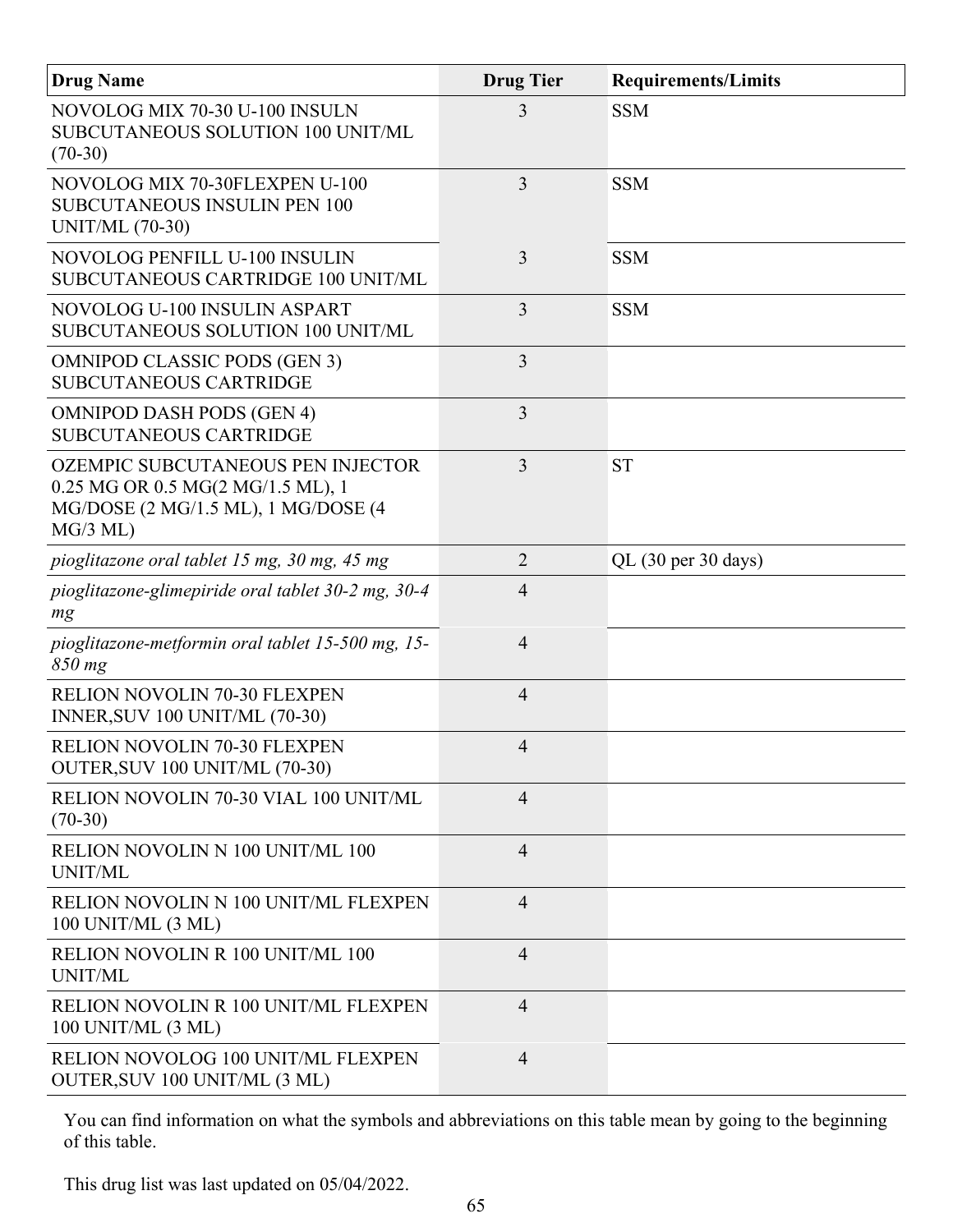| <b>Drug Name</b>                                                                                                | <b>Drug Tier</b> | <b>Requirements/Limits</b> |
|-----------------------------------------------------------------------------------------------------------------|------------------|----------------------------|
| RELION NOVOLOG 100 UNIT/ML VL MDV<br>100 UNIT/ML                                                                | $\overline{4}$   |                            |
| RELION NOVOLOG MIX 70-30 FLXPN SUV<br>100 UNIT/ML (70-30)                                                       | $\overline{4}$   |                            |
| RELION NOVOLOG MIX 70-30 VIAL MDV<br>100 UNIT/ML (70-30)                                                        | $\overline{4}$   |                            |
| repaglinide oral tablet 0.5 mg, 1 mg, 2 mg                                                                      | $\overline{2}$   |                            |
| RYBELSUS ORAL TABLET 14 MG, 3 MG, 7<br><b>MG</b>                                                                | 3                | <b>ST</b>                  |
| <b>SYMLINPEN 120 SUBCUTANEOUS PEN</b><br>INJECTOR 2,700 MCG/2.7 ML                                              | $\overline{3}$   | PA                         |
| <b>SYMLINPEN 60 SUBCUTANEOUS PEN</b><br>INJECTOR 1,500 MCG/1.5 ML                                               | $\overline{3}$   | PA                         |
| SYNJARDY ORAL TABLET 12.5-1,000 MG,<br>12.5-500 MG, 5-1,000 MG, 5-500 MG                                        | 3                |                            |
| SYNJARDY XR ORAL TABLET, IR - ER,<br>BIPHASIC 24HR 10-1,000 MG, 12.5-1,000 MG,<br>25-1,000 MG, 5-1,000 MG       | $\overline{3}$   |                            |
| TOUJEO MAX U-300 SOLOSTAR<br><b>SUBCUTANEOUS INSULIN PEN 300</b><br>UNIT/ML (3 ML)                              | $\overline{3}$   | <b>SSM</b>                 |
| TOUJEO SOLOSTAR U-300 SUBCUTANEOUS<br>INSULIN PEN 300 UNIT/ML (1.5 ML)                                          | 3                | <b>SSM</b>                 |
| <b>TRADJENTA ORAL TABLET 5 MG</b>                                                                               | $\overline{3}$   | $QL$ (30 per 30 days)      |
| TRULICITY SUBCUTANEOUS PEN<br>INJECTOR 0.75 MG/0.5 ML, 1.5 MG/0.5 ML, 3<br>MG/0.5 ML, 4.5 MG/0.5 ML             | 3                | <b>ST</b>                  |
| <b>VICTOZA 2-PAK SUBCUTANEOUS PEN</b><br>INJECTOR 0.6 MG/0.1 ML (18 MG/3 ML)                                    | $\overline{3}$   | <b>ST</b>                  |
| <b>VICTOZA 3-PAK SUBCUTANEOUS PEN</b><br>INJECTOR 0.6 MG/0.1 ML (18 MG/3 ML)                                    | 3                | <b>ST</b>                  |
| XIGDUO XR ORAL TABLET, IR - ER,<br>BIPHASIC 24HR 10-1,000 MG, 10-500 MG, 2.5-<br>1,000 MG, 5-1,000 MG, 5-500 MG | 3                |                            |
| ZEGALOGUE AUTOINJECTOR<br><b>SUBCUTANEOUS AUTO-INJECTOR 0.6</b><br>$MG/0.6$ ML                                  | $\overline{4}$   |                            |
| ZEGALOGUE SYRINGE SUBCUTANEOUS<br>SYRINGE 0.6 MG/0.6 ML                                                         | $\overline{4}$   |                            |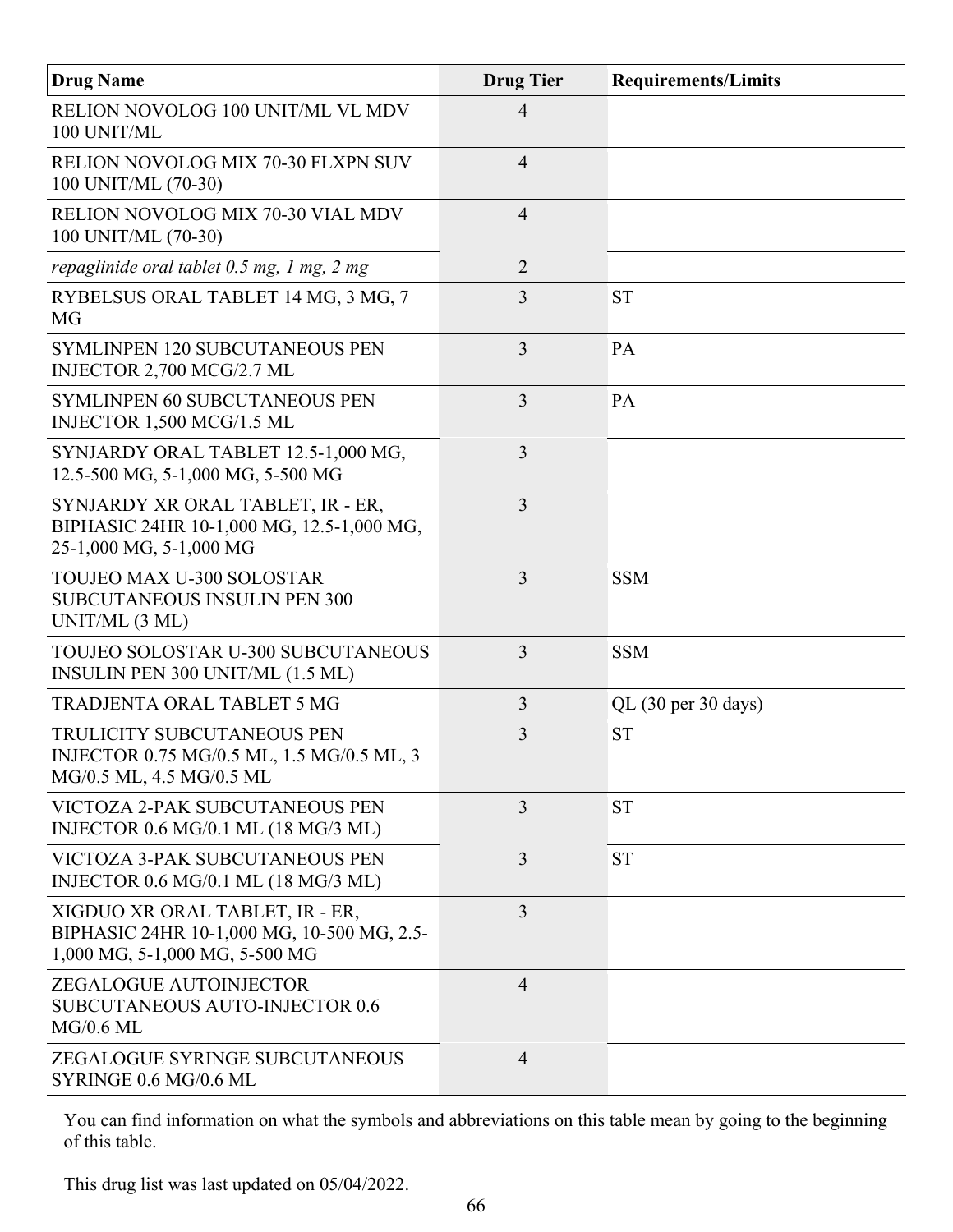| <b>Drug Name</b>                                                                                                                                                  | <b>Drug Tier</b> | <b>Requirements/Limits</b> |
|-------------------------------------------------------------------------------------------------------------------------------------------------------------------|------------------|----------------------------|
| <b>MISCELLANEOUS HORMONES</b>                                                                                                                                     |                  |                            |
| cabergoline oral tablet 0.5 mg                                                                                                                                    | $\overline{2}$   |                            |
| calcitonin (salmon) nasal spray, non-aerosol 200<br>unit/actuation                                                                                                | $\overline{2}$   |                            |
| calcitriol oral capsule 0.25 mcg, 0.5 mcg                                                                                                                         | 2                |                            |
| calcitriol oral solution 1 mcg/ml                                                                                                                                 | 2                |                            |
| CERDELGA ORAL CAPSULE 84 MG                                                                                                                                       | 5                | PA                         |
| cinacalcet oral tablet 30 mg                                                                                                                                      | 4                | PA; QL (360 per 30 days)   |
| cinacalcet oral tablet 60 mg                                                                                                                                      | $\overline{4}$   | PA; QL (180 per 30 days)   |
| cinacalcet oral tablet 90 mg                                                                                                                                      | $\overline{4}$   | PA; QL (120 per 30 days)   |
| danazol oral capsule 100 mg, 200 mg, 50 mg                                                                                                                        | $\overline{2}$   |                            |
| desmopressin nasal spray with pump 10 mcg/spray<br>(0.1 ml)                                                                                                       | $\overline{2}$   |                            |
| desmopressin nasal spray, non-aerosol 10<br>mcg/spray (0.1 ml)                                                                                                    | $\overline{2}$   |                            |
| desmopressin oral tablet 0.1 mg, 0.2 mg                                                                                                                           | 2                |                            |
| doxercalciferol oral capsule 0.5 mcg, 1 mcg, 2.5<br>mcg                                                                                                           | $\overline{2}$   |                            |
| <b>GALAFOLD ORAL CAPSULE 123 MG</b>                                                                                                                               | 5                | PA; LA                     |
| JYNARQUE ORAL TABLETS, SEQUENTIAL<br>15 MG (AM)/ 15 MG (PM), 30 MG (AM)/ 15 MG<br>(PM), 45 MG (AM)/ 15 MG (PM), 60 MG (AM)/<br>30 MG (PM), 90 MG (AM)/ 30 MG (PM) | 5                | PA; LA                     |
| KORLYM ORAL TABLET 300 MG                                                                                                                                         | 5                | PA                         |
| methyltestosterone oral capsule 10 mg                                                                                                                             | $\overline{4}$   |                            |
| miglustat oral capsule 100 mg                                                                                                                                     | 5                | PA; LA                     |
| MYALEPT SUBCUTANEOUS RECON SOLN 5<br>MG/ML (FINAL CONC.)                                                                                                          | 5                | PA; LA                     |
| NATPARA SUBCUTANEOUS CARTRIDGE<br>100 MCG/DOSE, 25 MCG/DOSE, 50<br>MCG/DOSE, 75 MCG/DOSE                                                                          | 5                | PA; LA                     |
| ORILISSA ORAL TABLET 150 MG, 200 MG                                                                                                                               | 5                | PA                         |
| oxandrolone oral tablet 10 mg                                                                                                                                     | $\overline{4}$   |                            |
| oxandrolone oral tablet 2.5 mg                                                                                                                                    | $\overline{2}$   |                            |
| PALYNZIQ SUBCUTANEOUS SYRINGE 10<br>MG/0.5 ML, 2.5 MG/0.5 ML, 20 MG/ML                                                                                            | 5                | PA; LA                     |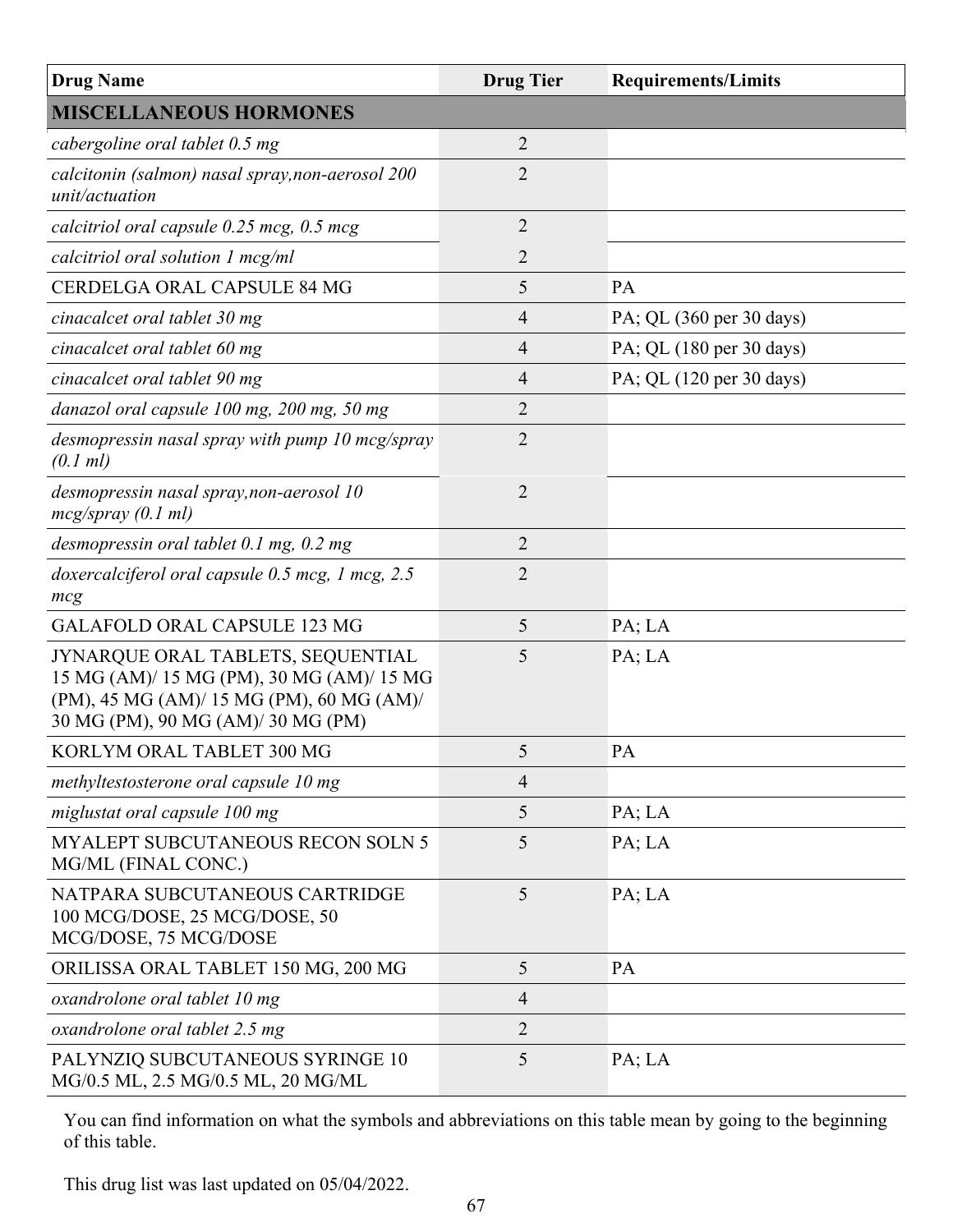| <b>Drug Name</b>                                                                                                                               | <b>Drug Tier</b> | <b>Requirements/Limits</b> |
|------------------------------------------------------------------------------------------------------------------------------------------------|------------------|----------------------------|
| paricalcitol oral capsule 1 mcg, 2 mcg, 4 mcg                                                                                                  | 2                |                            |
| sapropterin oral powder in packet 100 mg, 500 mg                                                                                               | 5                | PA                         |
| sapropterin oral tablet, soluble 100 mg                                                                                                        | 5                | <b>PA</b>                  |
| SOMAVERT SUBCUTANEOUS RECON SOLN<br>10 MG, 15 MG, 20 MG, 25 MG, 30 MG                                                                          | 5                |                            |
| SYNAREL NASAL SPRAY, NON-AEROSOL 2<br>MG/ML                                                                                                    | 5                |                            |
| testosterone cypionate intramuscular oil 100<br>$mg/ml$ , 200 mg/ml, 200 mg/ml (1 ml)                                                          | $\overline{4}$   |                            |
| testosterone enanthate intramuscular oil 200<br>mg/ml                                                                                          | 4                |                            |
| testosterone transdermal gel 50 mg/5 gram $(1\%)$                                                                                              | $\overline{4}$   | PA                         |
| testosterone transdermal gel in metered-dose<br>pump 12.5 mg/1.25 gram (1 %), 20.25 mg/1.25<br>gram $(1.62\%)$                                 | 4                | <b>PA</b>                  |
| testosterone transdermal gel in packet $1\%$ (25<br>mg/2.5gram), 1 % (50 mg/5 gram), 1.62 % (20.25<br>mg/1.25 gram), 1.62 % (40.5 mg/2.5 gram) | $\overline{4}$   | PA                         |
| TOLVAPTAN ORAL TABLET 15 MG                                                                                                                    | 5                | PA                         |
| tolvaptan oral tablet 30 mg                                                                                                                    | 5                | <b>PA</b>                  |
| VOXZOGO SUBCUTANEOUS RECON SOLN<br>0.4 MG, 0.56 MG, 1.2 MG                                                                                     | 5                | <b>PA</b>                  |
| <b>THYROID HORMONES</b>                                                                                                                        |                  |                            |
| ARMOUR THYROID ORAL TABLET 120 MG,<br>15 MG, 180 MG, 240 MG, 30 MG, 300 MG, 60<br>MG, 90 MG                                                    | 3                |                            |
| euthyrox oral tablet 100 mcg, 112 mcg, 125 mcg,<br>137 mcg, 150 mcg, 175 mcg, 200 mcg, 25 mcg, 50<br>mcg, 75 mcg, 88 mcg                       | $\overline{2}$   |                            |
| levo-t oral tablet 100 mcg, 112 mcg, 125 mcg, 137<br>mcg, 150 mcg, 175 mcg, 200 mcg, 25 mcg, 300<br>mcg, 50 mcg, 75 mcg, 88 mcg                | $\overline{2}$   |                            |
| levothyroxine oral tablet 100 mcg, 112 mcg, 125<br>mcg, 137 mcg, 150 mcg, 175 mcg, 200 mcg, 25<br>mcg, 300 mcg, 50 mcg, 75 mcg, 88 mcg         | $\mathbf{1}$     |                            |
| levoxyl oral tablet 100 mcg, 112 mcg, 125 mcg,<br>137 mcg, 150 mcg, 175 mcg, 200 mcg, 25 mcg, 50<br>mcg, 75 mcg, 88 mcg                        | $\overline{2}$   |                            |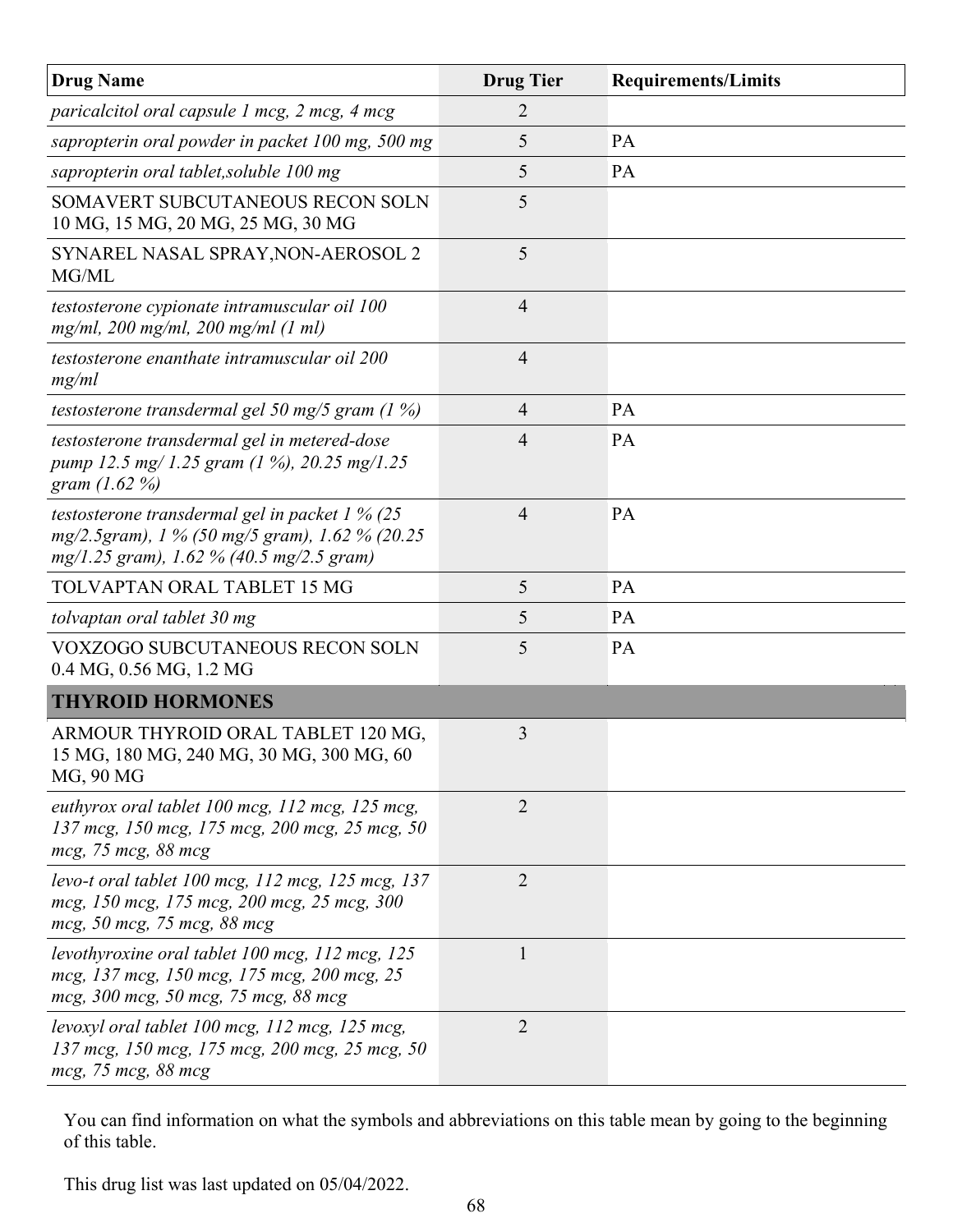| <b>Drug Name</b>                                                                                                                      | <b>Drug Tier</b> | <b>Requirements/Limits</b> |
|---------------------------------------------------------------------------------------------------------------------------------------|------------------|----------------------------|
| liothyronine oral tablet 25 mcg, 5 mcg, 50 mcg                                                                                        | $\overline{2}$   |                            |
| np thyroid oral tablet 120 mg, 15 mg, 30 mg, 60<br>mg, 90 mg                                                                          | $\overline{2}$   |                            |
| SYNTHROID ORAL TABLET 100 MCG, 112<br>MCG, 125 MCG, 137 MCG, 150 MCG, 175<br>MCG, 200 MCG, 25 MCG, 300 MCG, 50 MCG,<br>75 MCG, 88 MCG | 3                |                            |
| unithroid oral tablet 100 mcg, 112 mcg, 125 mcg,<br>137 mcg, 150 mcg, 175 mcg, 200 mcg, 25 mcg,<br>300 mcg, 50 mcg, 75 mcg, 88 mcg    | $\overline{4}$   |                            |
| <b>GASTROENTEROLOGY</b>                                                                                                               |                  |                            |
| <b>ANTIDIARRHEALS / ANTISPASMODICS</b>                                                                                                |                  |                            |
| dicyclomine oral capsule 10 mg                                                                                                        | $\overline{2}$   |                            |
| dicyclomine oral solution $10 \text{ mg}/5 \text{ ml}$                                                                                | $\overline{2}$   |                            |
| dicyclomine oral tablet 20 mg                                                                                                         | $\overline{2}$   |                            |
| diphenoxylate-atropine oral liquid $2.5 - 0.025$ mg/5<br>ml                                                                           | $\overline{2}$   |                            |
| diphenoxylate-atropine oral tablet $2.5$ -0.025 mg                                                                                    | $\overline{2}$   |                            |
| glycopyrrolate oral tablet 1 mg, 2 mg                                                                                                 | $\overline{2}$   |                            |
| loperamide oral capsule 2 mg                                                                                                          | $\overline{2}$   |                            |
| methscopolamine oral tablet 2.5 mg, 5 mg                                                                                              | $\overline{4}$   |                            |
| MYTESI ORAL TABLET, DELAYED RELEASE<br>(DR/EC) 125 MG                                                                                 | 4                | PA                         |
| <b>MISCELLANEOUS GASTROINTESTINAL AGENTS</b>                                                                                          |                  |                            |
| alosetron oral tablet 0.5 mg, 1 mg                                                                                                    | 5                |                            |
| aprepitant oral capsule 125 mg, 40 mg, 80 mg                                                                                          | $\overline{2}$   | PA; QL (6 per 30 days)     |
| aprepitant oral capsule, dose pack 125 mg (1)-80<br>mg(2)                                                                             | $\overline{2}$   | PA; QL (6 per 30 days)     |
| balsalazide oral capsule 750 mg                                                                                                       | $\overline{2}$   |                            |
| budesonide oral capsule, delayed, extend. release 3<br>mg                                                                             | $\overline{2}$   |                            |
| budesonide oral tablet, delayed and ext. release 9<br>mg                                                                              | $\overline{2}$   | PA                         |
| <b>CHENODAL ORAL TABLET 250 MG</b>                                                                                                    | 3                | LA                         |
| constulose oral solution 10 gram/15 ml                                                                                                | $\overline{2}$   |                            |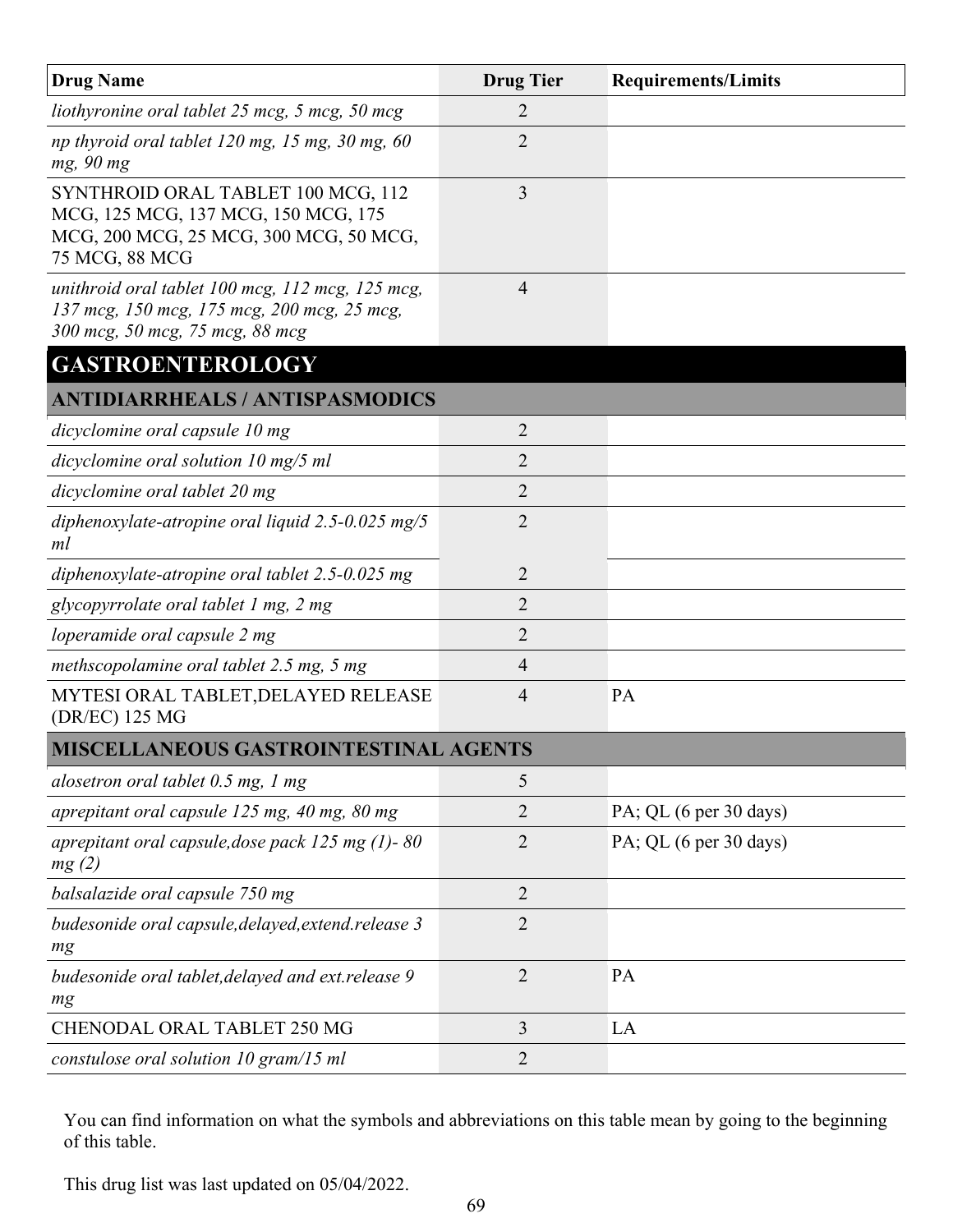| <b>Drug Name</b>                                                                                                                                                                                        | <b>Drug Tier</b> | <b>Requirements/Limits</b> |
|---------------------------------------------------------------------------------------------------------------------------------------------------------------------------------------------------------|------------------|----------------------------|
| <b>CREON ORAL CAPSULE, DELAYED</b><br>RELEASE(DR/EC) 12,000-38,000 -60,000 UNIT,<br>24,000-76,000 -120,000 UNIT, 3,000-9,500-<br>15,000 UNIT, 36,000-114,000-180,000 UNIT,<br>6,000-19,000 -30,000 UNIT | 3                |                            |
| cromolyn oral concentrate 100 mg/5 ml                                                                                                                                                                   | $\overline{2}$   |                            |
| DIPENTUM ORAL CAPSULE 250 MG                                                                                                                                                                            | 5                |                            |
| doxylamine-pyridoxine (vit b6) oral tablet, delayed<br>release (dr/ec) $10$ -10 mg                                                                                                                      | $\overline{2}$   |                            |
| dronabinol oral capsule $10$ mg, $2.5$ mg, $5$ mg                                                                                                                                                       | 2                | <b>PA</b>                  |
| enulose oral solution $10$ gram/15 ml                                                                                                                                                                   | 2                |                            |
| <b>GATTEX 30-VIAL SUBCUTANEOUS KIT 5</b><br><b>MG</b>                                                                                                                                                   | 5                | PA                         |
| <b>GATTEX ONE-VIAL SUBCUTANEOUS KIT 5</b><br>MG                                                                                                                                                         | 5                | PA                         |
| gavilyte-c oral recon soln 240-22.72-6.72 -5.84<br>gram                                                                                                                                                 | $\overline{2}$   |                            |
| gavilyte-g oral recon soln 236-22.74-6.74 -5.86<br>gram                                                                                                                                                 | $\overline{2}$   |                            |
| gavilyte-n oral recon soln 420 gram                                                                                                                                                                     | $\overline{2}$   |                            |
| generlac oral solution 10 gram/15 ml                                                                                                                                                                    | 2                |                            |
| granisetron hcl oral tablet 1 mg                                                                                                                                                                        | 2                | B/D                        |
| hydrocortisone rectal enema 100 mg/60 ml                                                                                                                                                                | 2                |                            |
| hydrocortisone topical cream with perineal<br>applicator $1\%$ , 2.5 %                                                                                                                                  | 2                |                            |
| lactulose oral packet 10 gram                                                                                                                                                                           | 2                |                            |
| lactulose oral solution 10 gram/15 ml                                                                                                                                                                   | 2                |                            |
| LINZESS ORAL CAPSULE 145 MCG, 290<br>MCG, 72 MCG                                                                                                                                                        | 3                |                            |
| LUBIPROSTONE ORAL CAPSULE 24 MCG, 8<br><b>MCG</b>                                                                                                                                                       | 3                |                            |
| meclizine oral tablet $12.5$ mg, $25$ mg                                                                                                                                                                | $\overline{2}$   |                            |
| mesalamine oral capsule (with del rel tablets) 400<br>mg                                                                                                                                                | $\overline{2}$   |                            |
| mesalamine oral capsule, extended release 24hr<br>$0.375$ gram                                                                                                                                          | $\overline{2}$   |                            |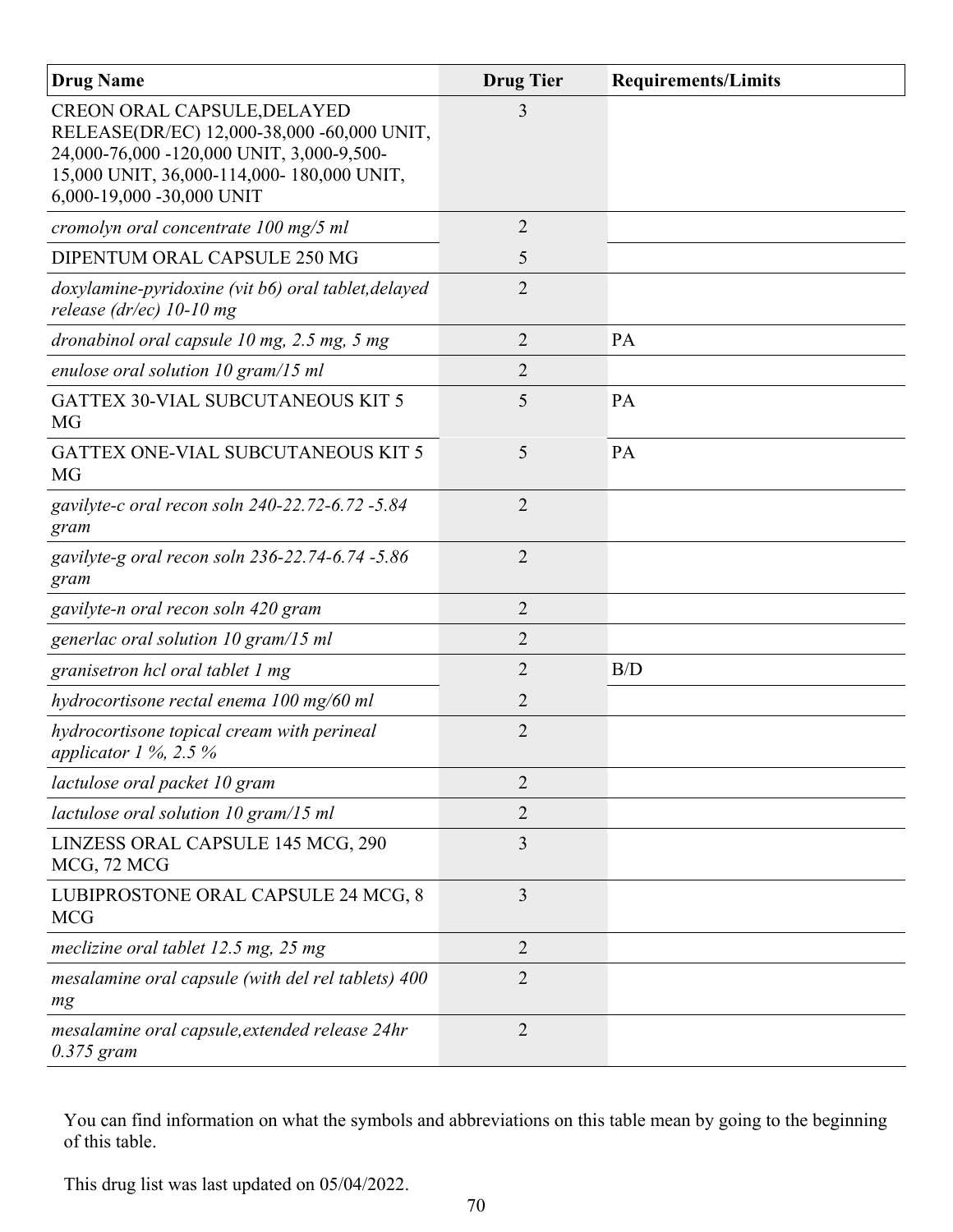| <b>Drug Name</b>                                                       | <b>Drug Tier</b> | <b>Requirements/Limits</b>              |
|------------------------------------------------------------------------|------------------|-----------------------------------------|
| mesalamine oral tablet, delayed release (dr/ec) $1.2$<br>gram, 800 mg  | $\overline{2}$   |                                         |
| mesalamine rectal enema 4 gram/60 ml                                   | $\overline{2}$   |                                         |
| mesalamine rectal suppository $1,000$ mg                               | $\overline{2}$   |                                         |
| mesalamine with cleansing wipe rectal enema kit 4<br>gram/60 ml        | $\overline{2}$   |                                         |
| metoclopramide hcl oral solution $5 \text{ mg}/5 \text{ ml}$           | $\overline{2}$   |                                         |
| metoclopramide hcl oral tablet 10 mg, 5 mg                             | 2                |                                         |
| MOVANTIK ORAL TABLET 12.5 MG, 25 MG                                    | 3                | PA                                      |
| OCALIVA ORAL TABLET 10 MG, 5 MG                                        | 5                | PA; LA                                  |
| ondansetron hcl oral solution 4 mg/5 ml                                | 2                | B/D                                     |
| ondansetron hcl oral tablet 24 mg, 4 mg, 8 mg                          | 2                | B/D                                     |
| ondansetron oral tablet, disintegrating 4 mg, 8 mg                     | 2                | B/D                                     |
| peg 3350-electrolytes oral recon soln 236-22.74-<br>$6.74 - 5.86$ gram | $\overline{2}$   |                                         |
| peg-electrolyte oral recon soln 420 gram                               | $\overline{2}$   |                                         |
| PENTASA ORAL CAPSULE, EXTENDED<br>RELEASE 250 MG                       | $\overline{4}$   | QL (240 per 30 days)                    |
| PENTASA ORAL CAPSULE, EXTENDED<br>RELEASE 500 MG                       | 5                | QL $(240 \text{ per } 30 \text{ days})$ |
| prochlorperazine maleate oral tablet 10 mg, 5 mg                       | 2                |                                         |
| prochlorperazine rectal suppository 25 mg                              | 2                |                                         |
| procto-med hc topical cream with perineal<br>applicator 2.5 %          | $\overline{2}$   |                                         |
| procto-pak topical cream with perineal applicator<br>$1\%$             | $\overline{2}$   |                                         |
| proctosol hc topical cream with perineal<br>applicator 2.5 $%$         | $\overline{2}$   |                                         |
| proctozone-hc topical cream with perineal<br>applicator 2.5 $%$        | $\overline{2}$   |                                         |
| RECTIV RECTAL OINTMENT 0.4 % (W/W)                                     | $\overline{4}$   |                                         |
| scopolamine base transdermal patch 3 day 1 mg<br>over 3 days           | 4                |                                         |
| SUCRAID ORAL SOLUTION 8,500 UNIT/ML                                    | 5                |                                         |
| sulfasalazine oral tablet 500 mg                                       | 2                |                                         |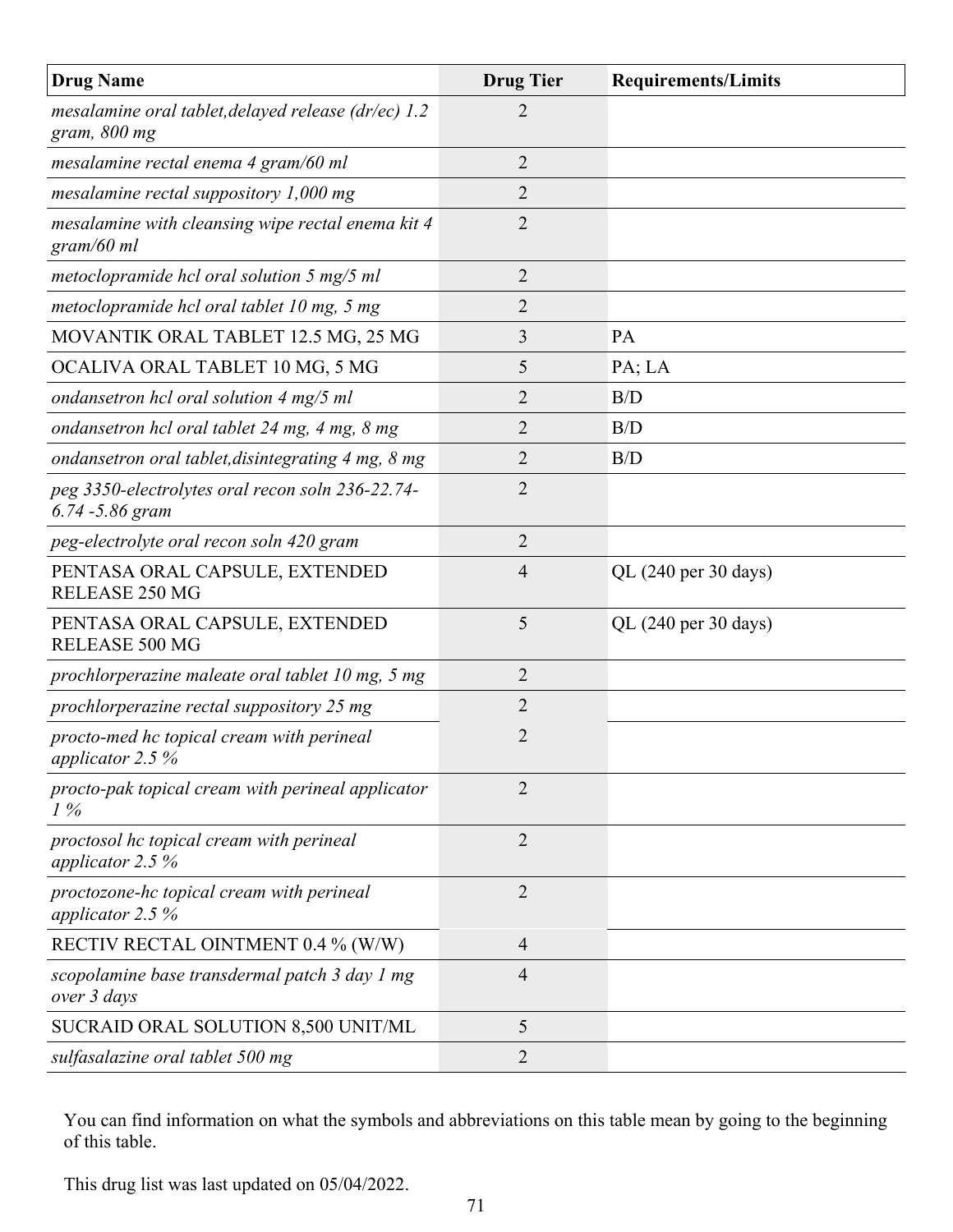| <b>Drug Name</b>                                                                    | <b>Drug Tier</b> | <b>Requirements/Limits</b> |
|-------------------------------------------------------------------------------------|------------------|----------------------------|
| sulfasalazine oral tablet, delayed release (dr/ec)<br>500 mg                        | 2                |                            |
| SYMPROIC ORAL TABLET 0.2 MG                                                         | 3                | <b>PA</b>                  |
| trimethobenzamide oral capsule 300 mg                                               | $\overline{2}$   |                            |
| UCERIS RECTAL FOAM 2 MG/ACTUATION                                                   | $\overline{4}$   |                            |
| ursodiol oral capsule 300 mg                                                        | $\overline{2}$   |                            |
| ursodiol oral tablet 250 mg, 500 mg                                                 | $\overline{2}$   |                            |
| <b>ULCER THERAPY</b>                                                                |                  |                            |
| cimetidine hcl oral solution $300 \text{ mg}/5 \text{ ml}$                          | $\overline{2}$   |                            |
| cimetidine oral tablet 200 mg, 300 mg, 400 mg,<br>$800$ mg                          | $\overline{2}$   |                            |
| esomeprazole magnesium oral capsule, delayed<br>release( $dr/ec$ ) 20 mg, 40 mg     | $\overline{4}$   | QL (60 per 30 days)        |
| famotidine oral suspension 40 mg/5 ml $(8 \text{ mg/ml})$                           | $\overline{2}$   |                            |
| famotidine oral tablet 20 mg, 40 mg                                                 | $\overline{2}$   |                            |
| lansoprazole oral capsule, delayed release(dr/ec)<br>15 mg, 30 mg                   | $\overline{2}$   |                            |
| lansoprazole oral tablet, disintegrat, delay rel 15<br>mg, 30 mg                    | $\overline{4}$   | QL (30 per 30 days)        |
| misoprostol oral tablet 100 mcg, 200 mcg                                            | $\overline{2}$   |                            |
| nizatidine oral capsule 150 mg, 300 mg                                              | $\overline{2}$   |                            |
| omeprazole oral capsule, delayed release(dr/ec) 10<br>mg, 20 mg, 40 mg              | 1                |                            |
| pantoprazole oral tablet, delayed release (dr/ec) $20$<br>mg, 40 mg                 | 2                |                            |
| rabeprazole oral tablet, delayed release (dr/ec) 20<br>mg                           | $\overline{2}$   |                            |
| sucralfate oral suspension 100 mg/ml                                                | $\overline{4}$   |                            |
| sucralfate oral tablet 1 gram                                                       | $\overline{2}$   |                            |
| <b>IMMUNOLOGY, VACCINES / BIOTECHNOLOGY</b>                                         |                  |                            |
| <b>BIOTECHNOLOGY DRUGS</b>                                                          |                  |                            |
| ACTIMMUNE SUBCUTANEOUS SOLUTION<br>100 MCG/0.5 ML                                   | 5                |                            |
| ARANESP (IN POLYSORBATE) INJECTION<br>SOLUTION 100 MCG/ML, 200 MCG/ML, 60<br>MCG/ML | 5                | PA                         |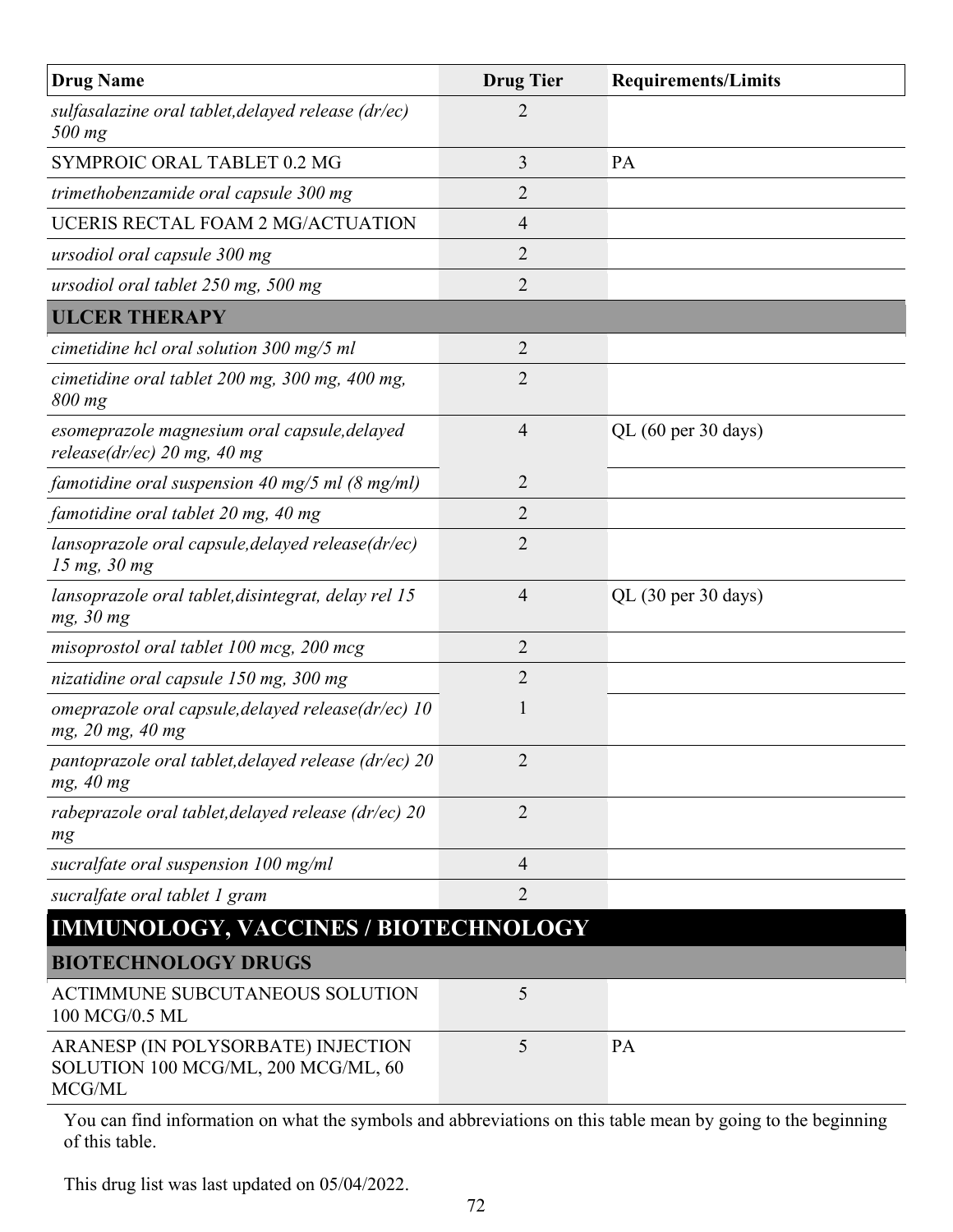| <b>Drug Name</b>                                                                                                                              | <b>Drug Tier</b> | <b>Requirements/Limits</b> |
|-----------------------------------------------------------------------------------------------------------------------------------------------|------------------|----------------------------|
| ARANESP (IN POLYSORBATE) INJECTION<br>SOLUTION 25 MCG/ML, 40 MCG/ML                                                                           | 4                | PA                         |
| ARANESP (IN POLYSORBATE) INJECTION<br>SYRINGE 10 MCG/0.4 ML, 25 MCG/0.42 ML,<br>40 MCG/0.4 ML                                                 | $\overline{4}$   | PA                         |
| ARANESP (IN POLYSORBATE) INJECTION<br>SYRINGE 100 MCG/0.5 ML, 150 MCG/0.3 ML,<br>200 MCG/0.4 ML, 300 MCG/0.6 ML, 500<br>MCG/ML, 60 MCG/0.3 ML | 5                | PA                         |
| ARCALYST SUBCUTANEOUS RECON SOLN<br>220 MG                                                                                                    | 5                | PA                         |
| AVONEX INTRAMUSCULAR PEN INJECTOR<br>KIT 30 MCG/0.5 ML                                                                                        | 5                | PA                         |
| AVONEX INTRAMUSCULAR SYRINGE KIT<br>30 MCG/0.5 ML                                                                                             | 5                | PA                         |
| BESREMI SUBCUTANEOUS SYRINGE 500<br>MCG/ML                                                                                                    | 5                | PA; LA                     |
| BETASERON SUBCUTANEOUS KIT 0.3 MG                                                                                                             | 5                | PA                         |
| EPOGEN INJECTION SOLUTION 10,000<br>UNIT/ML, 2,000 UNIT/ML, 20,000 UNIT/2 ML,<br>20,000 UNIT/ML, 3,000 UNIT/ML, 4,000<br>UNIT/ML              | $\overline{4}$   | PA                         |
| <b>GRANIX SUBCUTANEOUS SOLUTION 300</b><br>MCG/ML, 480 MCG/1.6 ML                                                                             | 5                |                            |
| <b>GRANIX SUBCUTANEOUS SYRINGE 300</b><br>MCG/0.5 ML, 480 MCG/0.8 ML                                                                          | 5                |                            |
| <b>INTRON A INJECTION RECON SOLN 10</b><br>MILLION UNIT (1 ML), 18 MILLION UNIT (1<br>ML), 50 MILLION UNIT (1 ML)                             | 5                | PA                         |
| LEUKINE INJECTION RECON SOLN 250 MCG                                                                                                          | 5                | PA                         |
| NEULASTA ONPRO SUBCUTANEOUS<br>SYRINGE, W/WEARABLE INJECTOR 6<br>$MG/0.6$ ML                                                                  | 5                |                            |
| <b>NEUPOGEN INJECTION SOLUTION 300</b><br>MCG/ML, 480 MCG/1.6 ML                                                                              | 5                |                            |
| NEUPOGEN INJECTION SYRINGE 300<br>MCG/0.5 ML, 480 MCG/0.8 ML                                                                                  | 5                |                            |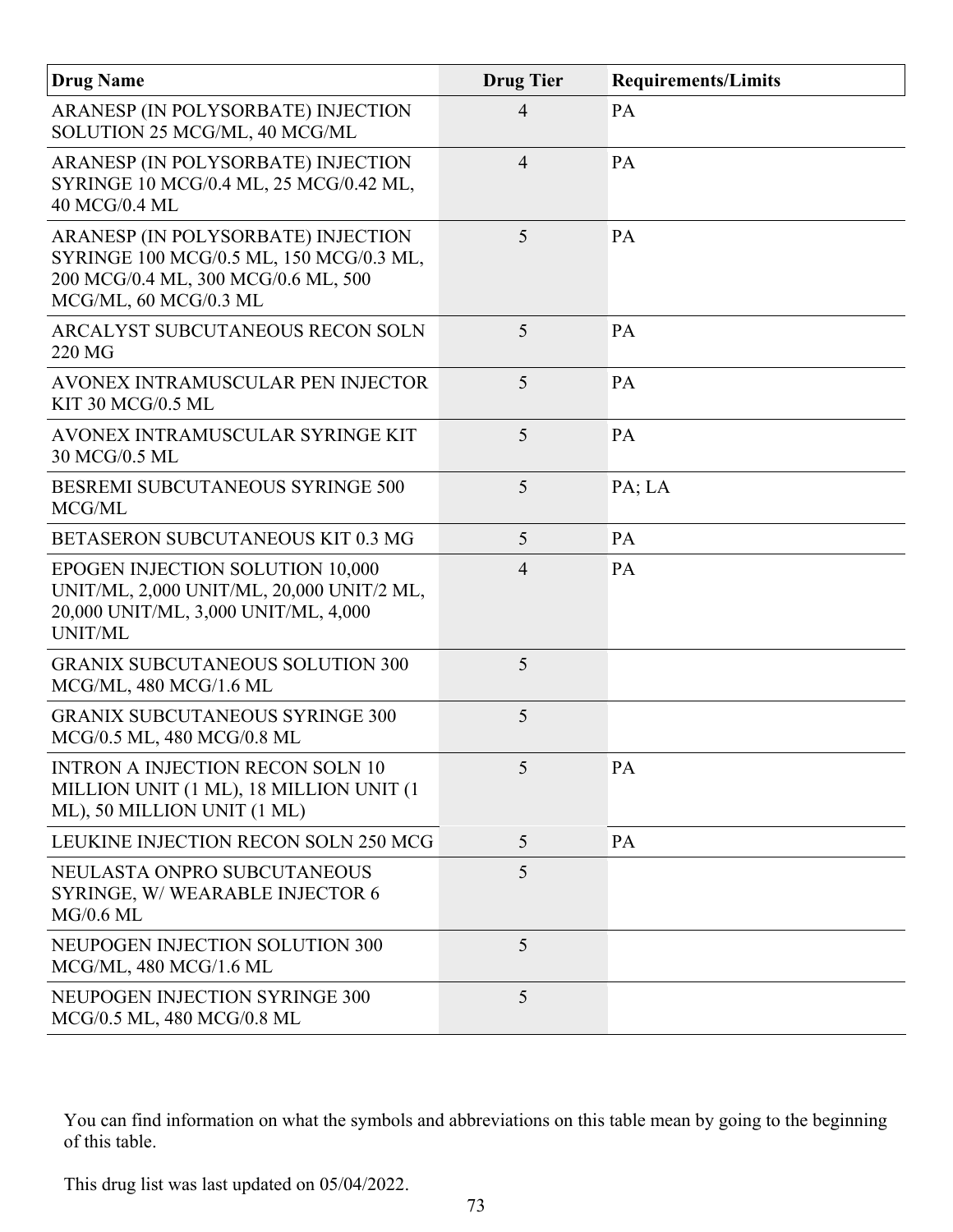| <b>Drug Name</b>                                                                                                                                         | <b>Drug Tier</b> | <b>Requirements/Limits</b> |
|----------------------------------------------------------------------------------------------------------------------------------------------------------|------------------|----------------------------|
| NORDITROPIN FLEXPRO SUBCUTANEOUS<br>PEN INJECTOR 10 MG/1.5 ML (6.7 MG/ML),<br>15 MG/1.5 ML (10 MG/ML), 30 MG/3 ML (10<br>MG/ML), 5 MG/1.5 ML (3.3 MG/ML) | 5                | PA                         |
| NUTROPIN AQ NUSPIN SUBCUTANEOUS<br>PEN INJECTOR 10 MG/2 ML (5 MG/ML), 20<br>MG/2 ML (10 MG/ML), 5 MG/2 ML (2.5<br>MG/ML)                                 | 5                | PA                         |
| PEGASYS SUBCUTANEOUS SOLUTION 180<br>MCG/ML                                                                                                              | 5                | <b>PA</b>                  |
| PEGASYS SUBCUTANEOUS SYRINGE 180<br>$MCG/0.5$ ML                                                                                                         | 5                | PA                         |
| PLEGRIDY INTRAMUSCULAR SYRINGE 125<br>$MCG/0.5$ ML                                                                                                       | 5                | PA                         |
| PLEGRIDY SUBCUTANEOUS PEN INJECTOR<br>125 MCG/0.5 ML, 63 MCG/0.5 ML- 94 MCG/0.5<br>ML                                                                    | 5                | PA                         |
| PLEGRIDY SUBCUTANEOUS SYRINGE 125<br>MCG/0.5 ML, 63 MCG/0.5 ML-94 MCG/0.5 ML                                                                             | 5                | PA                         |
| ZARXIO INJECTION SYRINGE 300 MCG/0.5<br>ML, 480 MCG/0.8 ML                                                                                               | 5                |                            |
| <b>VACCINES / MISCELLANEOUS IMMUNOLOGICALS</b>                                                                                                           |                  |                            |
| ACTHIB (PF) INTRAMUSCULAR RECON<br>SOLN 10 MCG/0.5 ML                                                                                                    | 3                |                            |
| ADACEL(TDAP ADOLESN/ADULT)(PF)<br>INTRAMUSCULAR SUSPENSION 2 LF-(2.5-5-<br>3-5 MCG)-5LF/0.5 ML                                                           | 6                |                            |
| ADACEL(TDAP ADOLESN/ADULT)(PF)<br>INTRAMUSCULAR SYRINGE 2 LF-(2.5-5-3-5<br>$MCG$ -5LF/0.5 ML                                                             | 6                |                            |
| BCG VACCINE, LIVE (PF) PERCUTANEOUS<br><b>SUSPENSION FOR RECONSTITUTION 50 MG</b>                                                                        | 3                |                            |
| BEXSERO INTRAMUSCULAR SYRINGE 50-<br>50-50-25 MCG/0.5 ML                                                                                                 | 3                |                            |
| BIVIGAM INTRAVENOUS SOLUTION 10 %                                                                                                                        | 5                | PA                         |
| <b>BOOSTRIX TDAP INTRAMUSCULAR</b><br>SUSPENSION 2.5-8-5 LF-MCG-LF/0.5ML                                                                                 | 6                |                            |
| <b>BOOSTRIX TDAP INTRAMUSCULAR</b><br>SYRINGE 2.5-8-5 LF-MCG-LF/0.5ML                                                                                    | 6                |                            |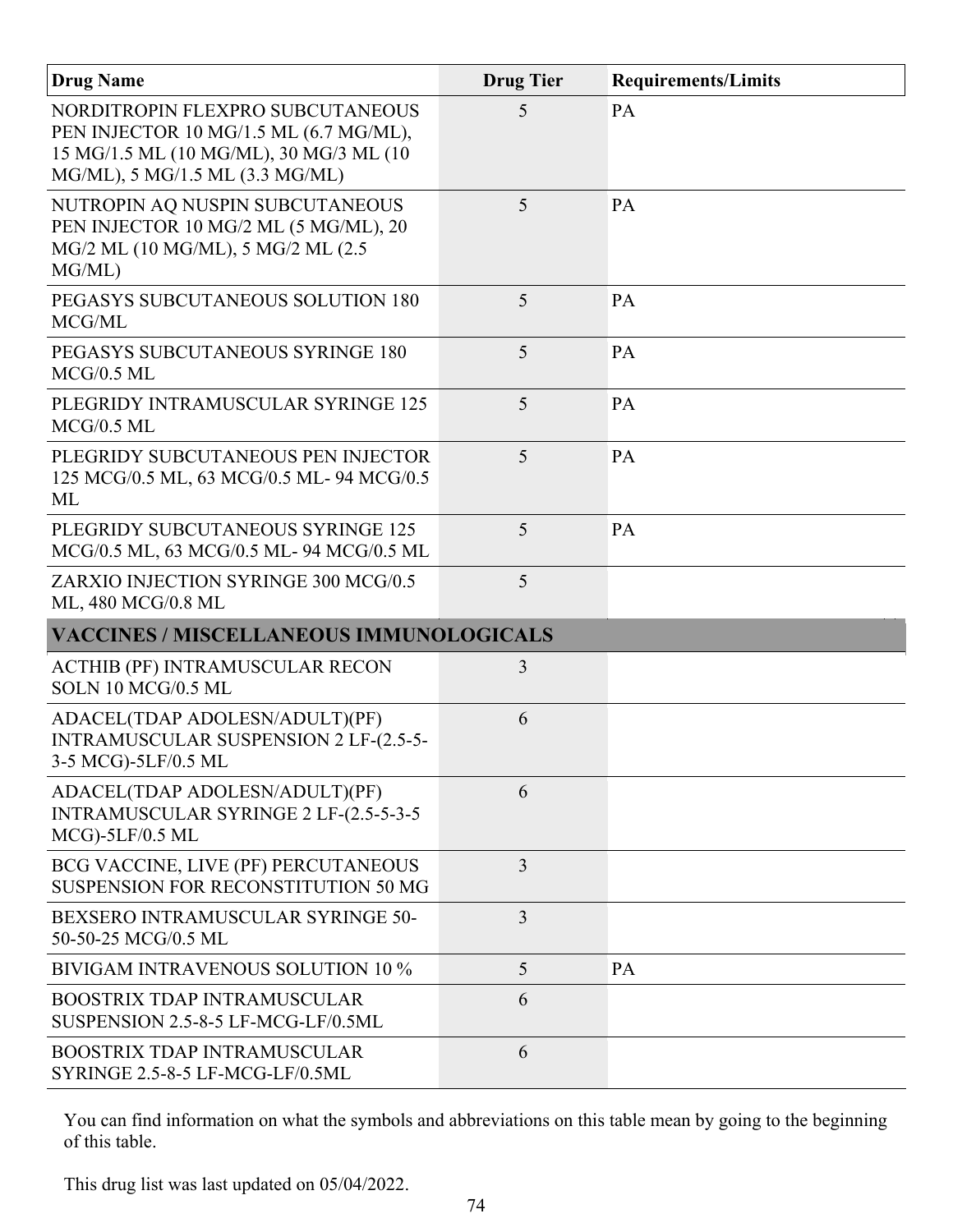| <b>Drug Name</b>                                                                                                                                                  | <b>Drug Tier</b> | <b>Requirements/Limits</b> |
|-------------------------------------------------------------------------------------------------------------------------------------------------------------------|------------------|----------------------------|
| DAPTACEL (DTAP PEDIATRIC) (PF)<br><b>INTRAMUSCULAR SUSPENSION 15-10-5 LF-</b><br>MCG-LF/0.5ML                                                                     | 3                |                            |
| ENGERIX-B (PF) INTRAMUSCULAR<br><b>SYRINGE 20 MCG/ML</b>                                                                                                          | 6                | B/D                        |
| <b>ENGERIX-B PEDIATRIC (PF)</b><br>INTRAMUSCULAR SYRINGE 10 MCG/0.5 ML                                                                                            | $\overline{3}$   | B/D                        |
| FLEBOGAMMA DIF INTRAVENOUS<br><b>SOLUTION 10 %, 5 %</b>                                                                                                           | 5                | PA                         |
| <b>GAMMAGARD LIQUID INJECTION</b><br>SOLUTION 10 %                                                                                                                | 5                | PA                         |
| GAMMAGARD S-D (IGA < 1 MCG/ML)<br><b>INTRAVENOUS RECON SOLN 10 GRAM, 5</b><br><b>GRAM</b>                                                                         | 5                | PA                         |
| <b>GAMMAKED INJECTION SOLUTION 1</b><br>GRAM/10 ML (10 %), 10 GRAM/100 ML (10<br>%), 20 GRAM/200 ML (10 %), 5 GRAM/50 ML<br>$(10\%)$                              | 5                | PA                         |
| <b>GAMMAPLEX (WITH SORBITOL)</b><br><b>INTRAVENOUS SOLUTION 5 %</b>                                                                                               | 5                | PA                         |
| <b>GAMMAPLEX INTRAVENOUS SOLUTION 10</b><br>%, 10 % (100 ML), 10 % (200 ML)                                                                                       | 5                | PA                         |
| <b>GAMUNEX-C INJECTION SOLUTION 1</b><br>GRAM/10 ML (10 %)                                                                                                        | 3                | PA                         |
| <b>GAMUNEX-C INJECTION SOLUTION 10</b><br>GRAM/100 ML (10 %), 2.5 GRAM/25 ML (10<br>%), 20 GRAM/200 ML (10 %), 40 GRAM/400<br>ML $(10\%)$ , 5 GRAM/50 ML $(10\%)$ | 5                | PA                         |
| <b>GARDASIL 9 (PF) INTRAMUSCULAR</b><br><b>SUSPENSION 0.5 ML</b>                                                                                                  | $\overline{3}$   |                            |
| <b>GARDASIL 9 (PF) INTRAMUSCULAR</b><br><b>SYRINGE 0.5 ML</b>                                                                                                     | $\overline{3}$   |                            |
| HAVRIX (PF) INTRAMUSCULAR SYRINGE<br>1,440 ELISA UNIT/ML, 720 ELISA UNIT/0.5<br>ML                                                                                | 6                |                            |
| HIBERIX (PF) INTRAMUSCULAR RECON<br>SOLN 10 MCG/0.5 ML                                                                                                            | $\overline{3}$   |                            |
| <b>IMOVAX RABIES VACCINE (PF)</b><br><b>INTRAMUSCULAR RECON SOLN 2.5 UNIT</b>                                                                                     | 3                | B/D                        |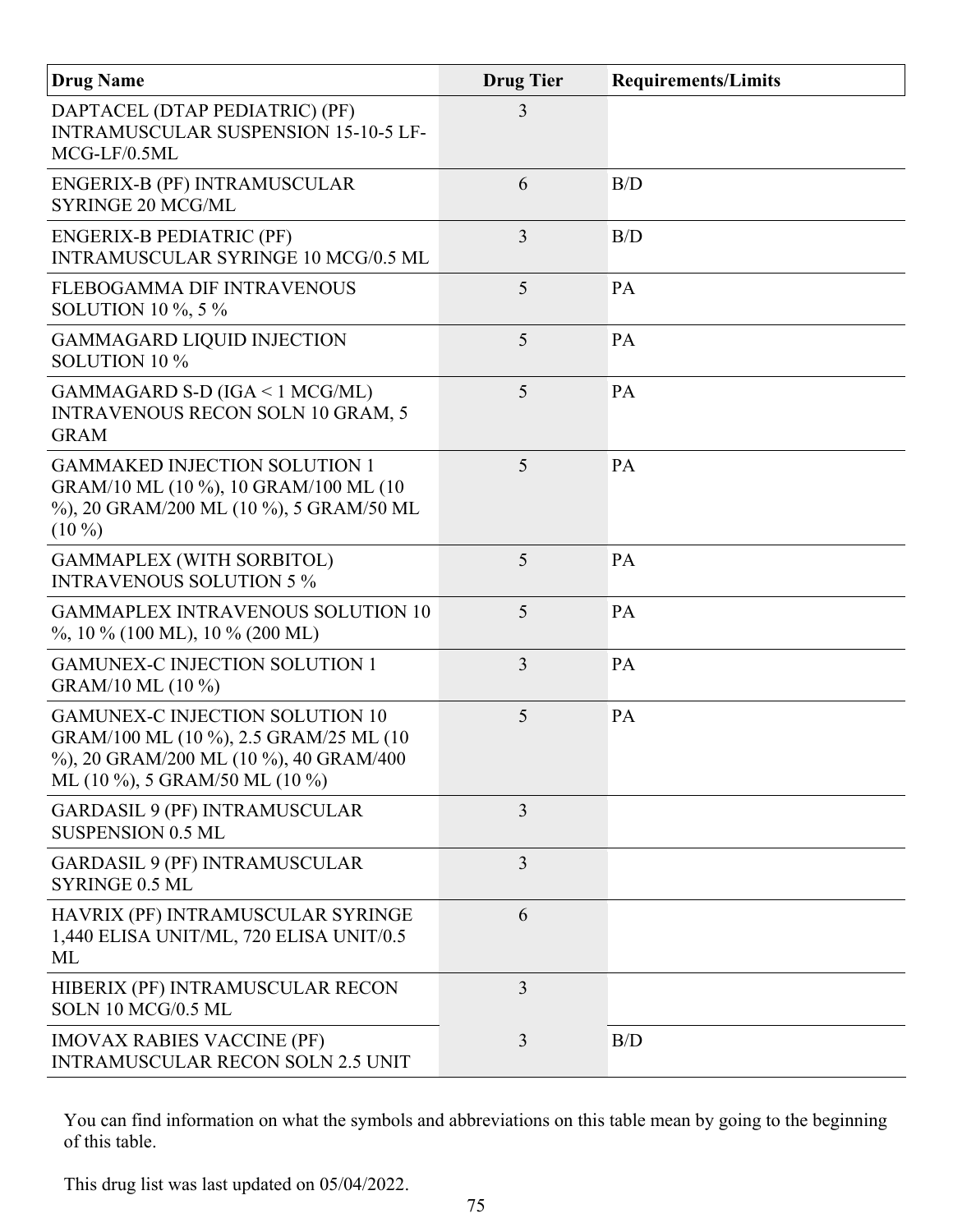| <b>Drug Name</b>                                                                                                                           | <b>Drug Tier</b> | <b>Requirements/Limits</b> |
|--------------------------------------------------------------------------------------------------------------------------------------------|------------------|----------------------------|
| INFANRIX (DTAP) (PF) INTRAMUSCULAR<br>SYRINGE 25-58-10 LF-MCG-LF/0.5ML                                                                     | 3                |                            |
| <b>IPOL INJECTION SUSPENSION 40-8-32</b><br>UNIT/0.5 ML                                                                                    | 3                |                            |
| IXIARO (PF) INTRAMUSCULAR SYRINGE 6<br>$MCG/0.5$ ML                                                                                        | 3                |                            |
| KINRIX (PF) INTRAMUSCULAR SYRINGE 25<br>LF-58 MCG-10 LF/0.5 ML                                                                             | 3                |                            |
| MENACTRA (PF) INTRAMUSCULAR<br>SOLUTION 4 MCG/0.5 ML                                                                                       | 6                |                            |
| MENQUADFI (PF) INTRAMUSCULAR<br>SOLUTION 10 MCG/0.5 ML                                                                                     | 6                |                            |
| MENVEO A-C-Y-W-135-DIP (PF)<br><b>INTRAMUSCULAR KIT 10-5 MCG/0.5 ML</b>                                                                    | 6                |                            |
| M-M-R II (PF) SUBCUTANEOUS RECON<br>SOLN 1,000-12,500 TCID50/0.5 ML                                                                        | 6                |                            |
| OCTAGAM INTRAVENOUS SOLUTION 10 %,<br>$5\%$                                                                                                | 5                | PA                         |
| PEDIARIX (PF) INTRAMUSCULAR SYRINGE<br>10 MCG-25LF-25 MCG-10LF/0.5 ML                                                                      | 3                |                            |
| PEDVAX HIB (PF) INTRAMUSCULAR<br>SOLUTION 7.5 MCG/0.5 ML                                                                                   | 3                |                            |
| PENTACEL (PF) INTRAMUSCULAR KIT 15<br>LF UNIT-20 MCG-5 LF/0.5 ML, 15LF-48MCG-<br>62DU -10 MCG/0.5ML                                        | 3                |                            |
| <b>PRIVIGEN INTRAVENOUS SOLUTION 10 %</b>                                                                                                  | 5                | PA                         |
| PROQUAD (PF) SUBCUTANEOUS<br><b>SUSPENSION FOR RECONSTITUTION</b><br>10EXP3-4.3-3-3.99 TCID50/0.5                                          | 3                |                            |
| <b>QUADRACEL (PF) INTRAMUSCULAR</b><br>SUSPENSION 15 LF-48 MCG- 5 LF<br>UNIT/0.5ML, 15 LF-48 MCG- 5 LF UNIT/0.5ML<br>$(58 \text{ UNT/ML})$ | 3                |                            |
| RABAVERT (PF) INTRAMUSCULAR<br><b>SUSPENSION FOR RECONSTITUTION 2.5</b><br><b>UNIT</b>                                                     | 3                | B/D                        |
| RECOMBIVAX HB (PF) INTRAMUSCULAR<br>SUSPENSION 10 MCG/ML, 40 MCG/ML                                                                        | 3                | B/D                        |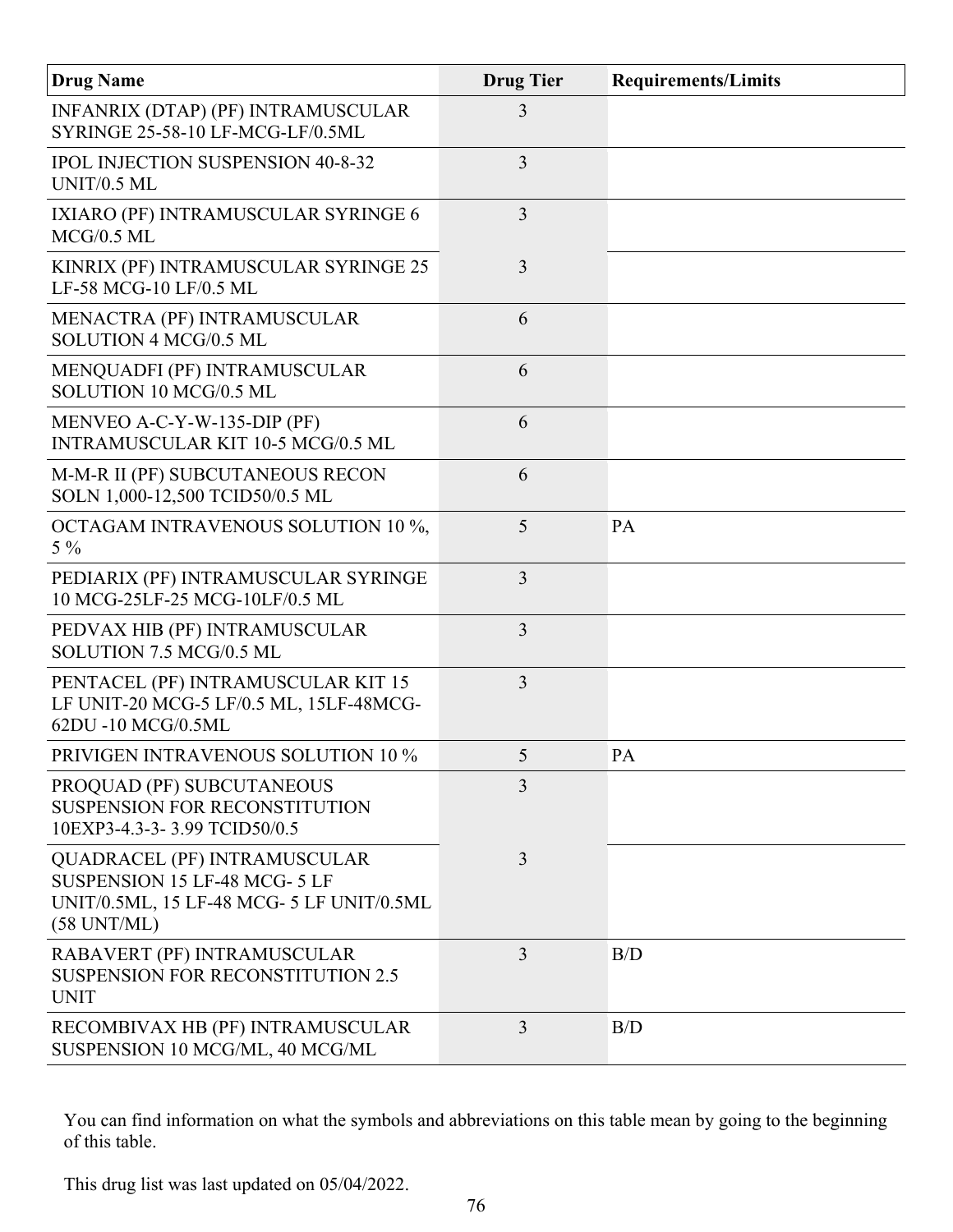| <b>Drug Name</b>                                                                          | <b>Drug Tier</b> | <b>Requirements/Limits</b> |
|-------------------------------------------------------------------------------------------|------------------|----------------------------|
| RECOMBIVAX HB (PF) INTRAMUSCULAR<br>SYRINGE 10 MCG/ML, 5 MCG/0.5 ML                       | 3                | B/D                        |
| ROTARIX ORAL SUSPENSION FOR<br>RECONSTITUTION 10EXP6 CCID50/ML                            | 3                |                            |
| ROTATEQ VACCINE ORAL SOLUTION 2 ML                                                        | 3                |                            |
| SHINGRIX (PF) INTRAMUSCULAR<br><b>SUSPENSION FOR RECONSTITUTION 50</b><br>$MCG/0.5$ ML    | 6                | QL (2 per 999 days)        |
| TDVAX INTRAMUSCULAR SUSPENSION 2-2<br>LF UNIT/0.5 ML                                      | 6                |                            |
| TENIVAC (PF) INTRAMUSCULAR<br>SUSPENSION 5 LF UNIT- 2 LF UNIT/0.5ML                       | 6                |                            |
| TENIVAC (PF) INTRAMUSCULAR SYRINGE<br>5-2 LF UNIT/0.5 ML                                  | 6                |                            |
| TETANUS, DIPHTHERIA TOX PED(PF)<br><b>INTRAMUSCULAR SUSPENSION 5-25 LF</b><br>UNIT/0.5 ML | $\overline{3}$   |                            |
| TICOVAC INTRAMUSCULAR SYRINGE 2.4<br>$MCG/0.5$ ML                                         | 3                |                            |
| TRUMENBA INTRAMUSCULAR SYRINGE<br>120 MCG/0.5 ML                                          | 3                |                            |
| TWINRIX (PF) INTRAMUSCULAR SYRINGE<br>720 ELISA UNIT-20 MCG/ML                            | 6                |                            |
| <b>TYPHIM VI INTRAMUSCULAR SOLUTION 25</b><br>$MCG/0.5$ ML                                | 3                |                            |
| <b>TYPHIM VI INTRAMUSCULAR SYRINGE 25</b><br>$MCG/0.5$ ML                                 | 3                |                            |
| VAQTA (PF) INTRAMUSCULAR<br>SUSPENSION 25 UNIT/0.5 ML, 50 UNIT/ML                         | 6                |                            |
| VAQTA (PF) INTRAMUSCULAR SYRINGE 25<br>UNIT/0.5 ML, 50 UNIT/ML                            | 6                |                            |
| VARIVAX (PF) SUBCUTANEOUS<br>SUSPENSION FOR RECONSTITUTION 1,350<br>UNIT/0.5 ML           | 3                |                            |
| YF-VAX (PF) SUBCUTANEOUS SUSPENSION<br>FOR RECONSTITUTION 10 EXP4.74 UNIT/0.5<br>ML       | $\overline{3}$   |                            |
| <b>MISCELLANEOUS SUPPLIES</b>                                                             |                  |                            |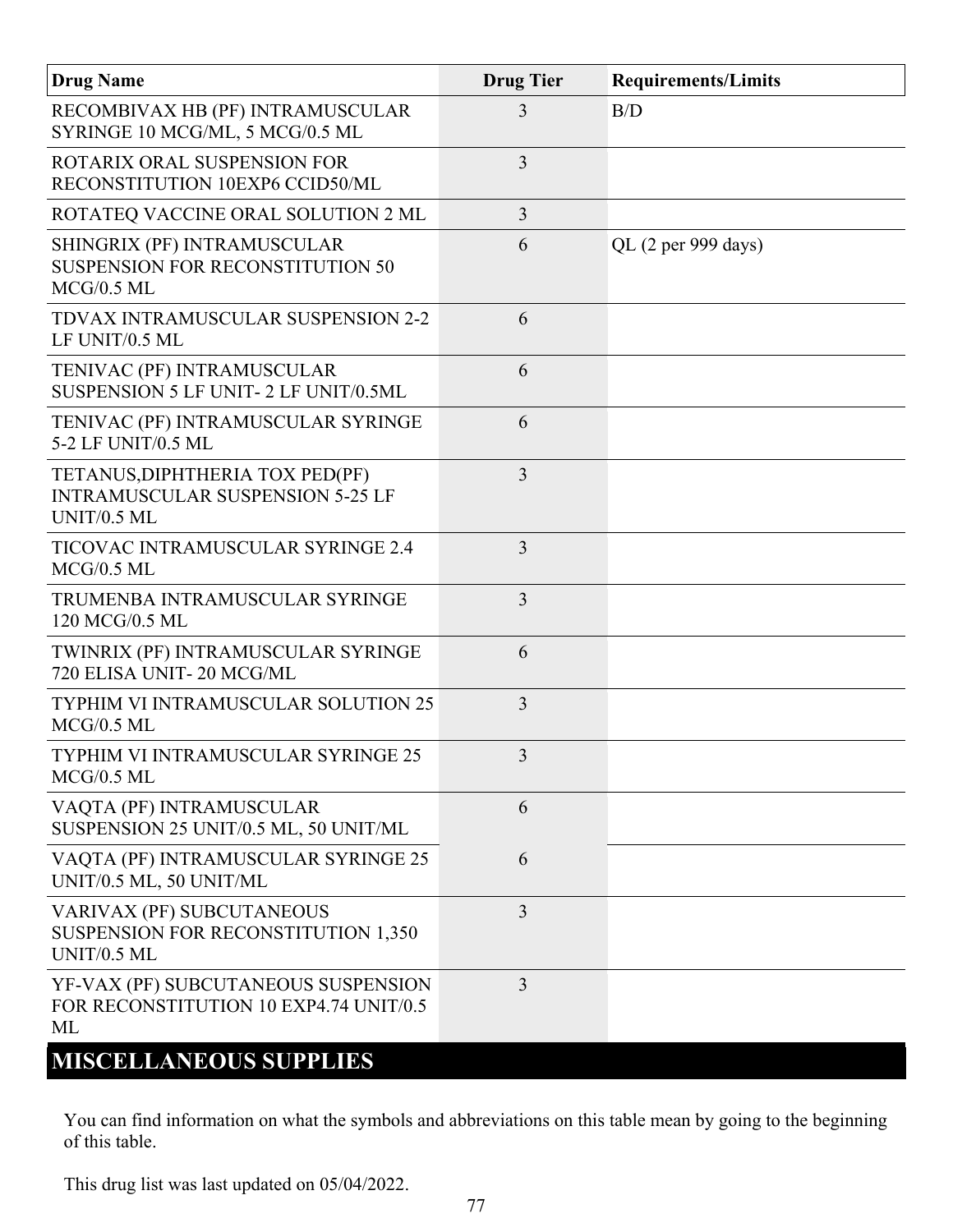| <b>Drug Name</b>                                                   | <b>Drug Tier</b> | <b>Requirements/Limits</b> |  |
|--------------------------------------------------------------------|------------------|----------------------------|--|
| <b>MISCELLANEOUS SUPPLIES</b>                                      |                  |                            |  |
| <b>INSULIN PEN NEEDLE 29 GAUGE X 1/2"</b>                          | $\overline{2}$   | QL (200 per 30 days)       |  |
| INSULIN SYRINGE (DISP) U-100 0.3 ML, 1<br>ML, 1/2 ML               | $\overline{2}$   | QL (200 per 30 days)       |  |
| NEEDLES, INSULIN DISP., SAFETY                                     | $\overline{2}$   | QL (200 per 30 days)       |  |
| MUSCULOSKELETAL / RHEUMATOLOGY                                     |                  |                            |  |
| <b>GOUT THERAPY</b>                                                |                  |                            |  |
| allopurinol oral tablet 100 mg, 300 mg                             | $\overline{2}$   |                            |  |
| <b>COLCHICINE ORAL CAPSULE 0.6 MG</b>                              | $\overline{4}$   |                            |  |
| colchicine oral tablet 0.6 mg                                      | $\overline{4}$   |                            |  |
| febuxostat oral tablet 40 mg, 80 mg                                | $\overline{2}$   | <b>ST</b>                  |  |
| probenecid oral tablet 500 mg                                      | $\overline{2}$   |                            |  |
| probenecid-colchicine oral tablet 500-0.5 mg                       | $\overline{2}$   |                            |  |
| <b>OSTEOPOROSIS THERAPY</b>                                        |                  |                            |  |
| alendronate oral tablet 10 mg, 5 mg                                | $\overline{2}$   | QL (30 per 30 days)        |  |
| alendronate oral tablet 35 mg, 70 mg                               | $\overline{2}$   | QL (4 per 28 days)         |  |
| ibandronate oral tablet 150 mg                                     | $\overline{2}$   | QL (1 per 30 days)         |  |
| PROLIA SUBCUTANEOUS SYRINGE 60<br>MG/ML                            | $\overline{4}$   | PA; QL (1 per 180 days)    |  |
| raloxifene oral tablet 60 mg                                       | $\overline{2}$   |                            |  |
| risedronate oral tablet 150 mg                                     | $\overline{2}$   | QL (1 per 28 days)         |  |
| risedronate oral tablet 35 mg, 35 mg (12 pack), 35<br>$mg(4$ pack) | $\overline{2}$   | QL (4 per 28 days)         |  |
| risedronate oral tablet 5 mg                                       | $\overline{2}$   | QL (30 per 30 days)        |  |
| TYMLOS SUBCUTANEOUS PEN INJECTOR<br>80 MCG (3,120 MCG/1.56 ML)     | 5                | <b>PA</b>                  |  |
| <b>OTHER RHEUMATOLOGICALS</b>                                      |                  |                            |  |
| BENLYSTA SUBCUTANEOUS SYRINGE 200<br>MG/ML                         | 5                | PA                         |  |
| <b>ENBREL MINI SUBCUTANEOUS</b><br>CARTRIDGE 50 MG/ML (1 ML)       | 5                | PA; QL (8 per 28 days)     |  |
| <b>ENBREL SUBCUTANEOUS RECON SOLN 25</b><br>MG(1 ML)               | 5                | PA; QL (16 per 28 days)    |  |
| <b>ENBREL SUBCUTANEOUS SOLUTION 25</b><br>$MG/0.5$ ML              | 5                | PA                         |  |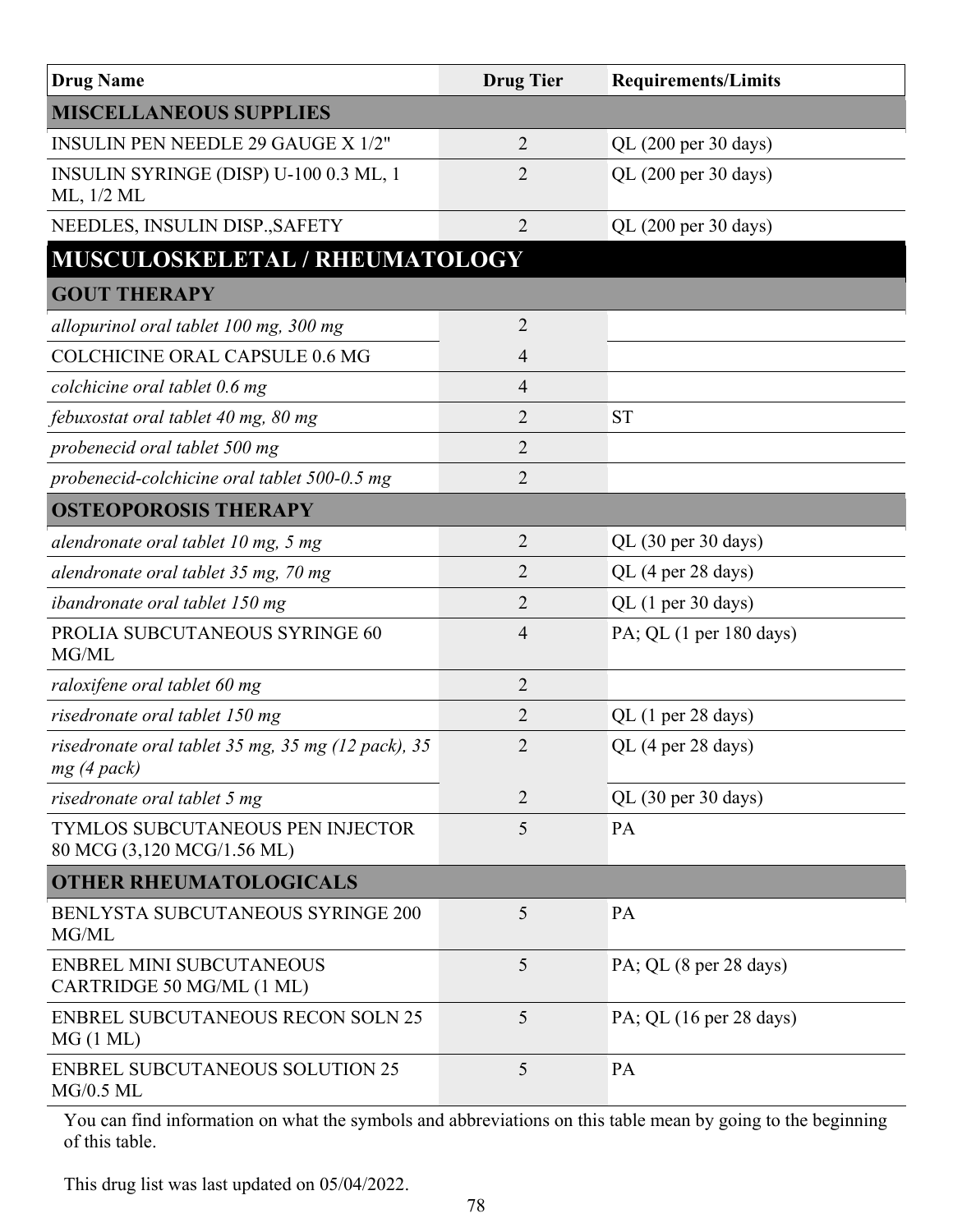| <b>Drug Name</b>                                                                         | <b>Drug Tier</b> | <b>Requirements/Limits</b>                 |
|------------------------------------------------------------------------------------------|------------------|--------------------------------------------|
| <b>ENBREL SUBCUTANEOUS SYRINGE 25</b><br>MG/0.5 ML (0.5), 50 MG/ML (1 ML)                | 5                | PA; QL (8 per 28 days)                     |
| ENBREL SURECLICK SUBCUTANEOUS PEN<br>INJECTOR 50 MG/ML (1 ML)                            | 5                | PA; QL (8 per 28 days)                     |
| HUMIRA CROHNS-UC-HS START<br><b>SUBCUTANEOUS PEN INJECTOR KIT 40</b><br>$MG/0.8$ ML      | 5                | PA; QL $(6 \text{ per } 180 \text{ days})$ |
| HUMIRA PSOR-UVEITS-ADOL HS<br><b>SUBCUTANEOUS PEN INJECTOR KIT 40</b><br>$MG/0.8$ ML     | 5                | PA; QL $(4$ per 180 days)                  |
| HUMIRA SUBCUTANEOUS PEN INJECTOR<br>KIT 40 MG/0.8 ML                                     | 5                | PA; QL (4 per 28 days)                     |
| HUMIRA SUBCUTANEOUS SYRINGE KIT 40<br>$MG/0.8$ ML                                        | 5                | PA; QL (4 per 28 days)                     |
| HUMIRA(CF) PEDI CROHNS STARTER<br>SUBCUTANEOUS SYRINGE KIT 80 MG/0.8<br>ML               | 5                | PA; QL (3 per 180 days)                    |
| HUMIRA(CF) PEDI CROHNS STARTER<br>SUBCUTANEOUS SYRINGE KIT 80 MG/0.8<br>ML-40 MG/0.4 ML  | 5                | PA; QL $(2 \text{ per } 180 \text{ days})$ |
| HUMIRA(CF) CROHNS-UC-HS<br>SUBCUTANEOUS PEN INJECTOR KIT 80<br>$MG/0.8$ ML               | 5                | PA; QL $(3$ per 180 days)                  |
| HUMIRA(CF) PEN PEDIATRIC UC<br><b>SUBCUTANEOUS PEN INJECTOR KIT 80</b><br>$MG/0.8$ ML    | 5                | PA; QL (4 per 30 days)                     |
| HUMIRA(CF) PSOR-UV-ADOL HS<br>SUBCUTANEOUS PEN INJECTOR KIT 80<br>MG/0.8 ML-40 MG/0.4 ML | $5^{\circ}$      | PA; QL $(3 \text{ per } 180 \text{ days})$ |
| HUMIRA(CF) SUBCUTANEOUS PEN<br>INJECTOR KIT 40 MG/0.4 ML                                 | 5                | PA; QL (4 per 28 days)                     |
| HUMIRA(CF) PEN SUBCUTANEOUS PEN<br>INJECTOR KIT 80 MG/0.8 ML                             | 5                | PA; QL (3 per 28 days)                     |
| HUMIRA(CF) SUBCUTANEOUS SYRINGE<br>KIT 10 MG/0.1 ML, 20 MG/0.2 ML                        | 5                | PA; QL (2 per 28 days)                     |
| HUMIRA(CF) SUBCUTANEOUS SYRINGE<br>KIT 40 MG/0.4 ML                                      | 5                | PA; QL (4 per 28 days)                     |
| KINERET SUBCUTANEOUS SYRINGE 100<br>MG/0.67 ML                                           | 5                | PA                                         |
| leflunomide oral tablet 10 mg, 20 mg                                                     | $\overline{2}$   | QL (30 per 30 days)                        |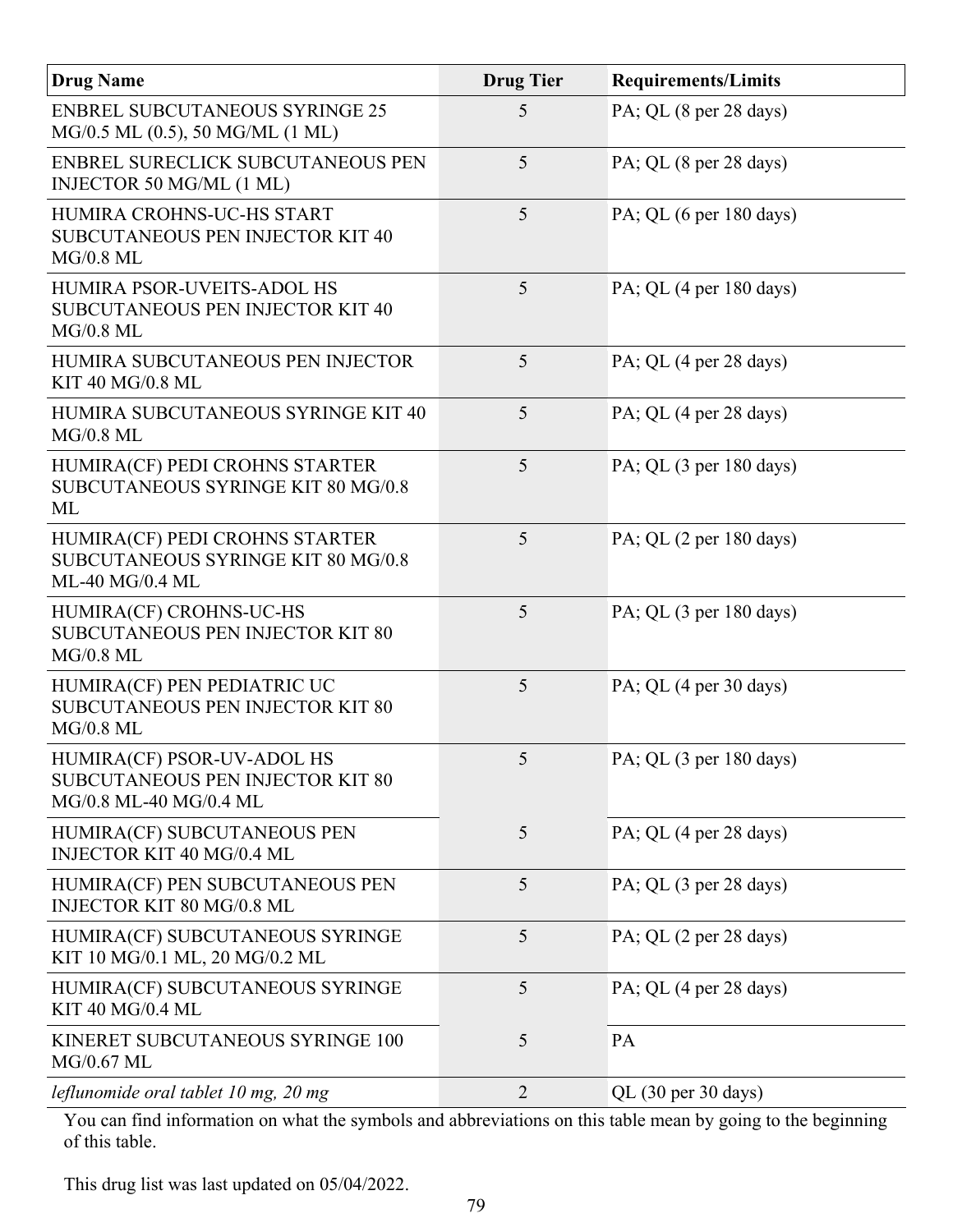| <b>Drug Name</b>                                                         | <b>Drug Tier</b> | <b>Requirements/Limits</b>                  |
|--------------------------------------------------------------------------|------------------|---------------------------------------------|
| ORENCIA CLICKJECT SUBCUTANEOUS<br><b>AUTO-INJECTOR 125 MG/ML</b>         | 5                | PA; QL (4 per 28 days)                      |
| <b>ORENCIA SUBCUTANEOUS SYRINGE 125</b><br>MG/ML                         | 5                | PA; QL (4 per 28 days)                      |
| ORENCIA SUBCUTANEOUS SYRINGE 50<br>MG/0.4 ML                             | 5                | PA; QL $(1.6 \text{ per } 28 \text{ days})$ |
| <b>ORENCIA SUBCUTANEOUS SYRINGE 87.5</b><br>$MG/0.7$ ML                  | 5                | PA; QL $(2.8 \text{ per } 28 \text{ days})$ |
| OTEZLA ORAL TABLET 30 MG                                                 | 5                | PA; QL $(60 \text{ per } 30 \text{ days})$  |
| OTEZLA STARTER ORAL TABLETS, DOSE<br>PACK 10 MG (4)-20 MG (4)-30 MG (47) | 5                | PA                                          |
| penicillamine oral capsule 250 mg                                        | 5                |                                             |
| penicillamine oral tablet 250 mg                                         | 5                |                                             |
| RIDAURA ORAL CAPSULE 3 MG                                                | $\overline{3}$   |                                             |
| RINVOQ ORAL TABLET EXTENDED<br>RELEASE 24 HR 15 MG, 30 MG                | 5                | PA; QL (30 per 30 days)                     |
| SAVELLA ORAL TABLET 100 MG, 12.5 MG,<br>25 MG, 50 MG                     | 3                | PA; QL $(60 \text{ per } 30 \text{ days})$  |
| SAVELLA ORAL TABLETS, DOSE PACK 12.5<br>$MG(5)-25 MG(8)-50 MG(42)$       | $\overline{3}$   | PA                                          |
| XELJANZ ORAL SOLUTION 1 MG/ML                                            | 5                | PA                                          |
| XELJANZ ORAL TABLET 10 MG, 5 MG                                          | 5                | PA; QL $(60 \text{ per } 30 \text{ days})$  |
| XELJANZ XR ORAL TABLET EXTENDED<br>RELEASE 24 HR 11 MG, 22 MG            | 5                | PA; QL $(30 \text{ per } 30 \text{ days})$  |
| <b>OBSTETRICS / GYNECOLOGY</b>                                           |                  |                                             |
| <b>ESTROGENS / PROGESTINS</b>                                            |                  |                                             |
| amabelz oral tablet $0.5$ -0.1 mg, 1-0.5 mg                              | $\overline{2}$   |                                             |
| ANGELIQ ORAL TABLET 0.25-0.5 MG, 0.5-1<br>MG                             | $\overline{4}$   |                                             |
| camila oral tablet 0.35 mg                                               | $\overline{2}$   |                                             |
| deblitane oral tablet 0.35 mg                                            | $\overline{2}$   |                                             |
| DELESTROGEN INTRAMUSCULAR OIL 10<br>MG/ML                                | $\overline{4}$   |                                             |
| DEPO-ESTRADIOL INTRAMUSCULAR OIL 5<br>MG/ML                              | $\overline{3}$   |                                             |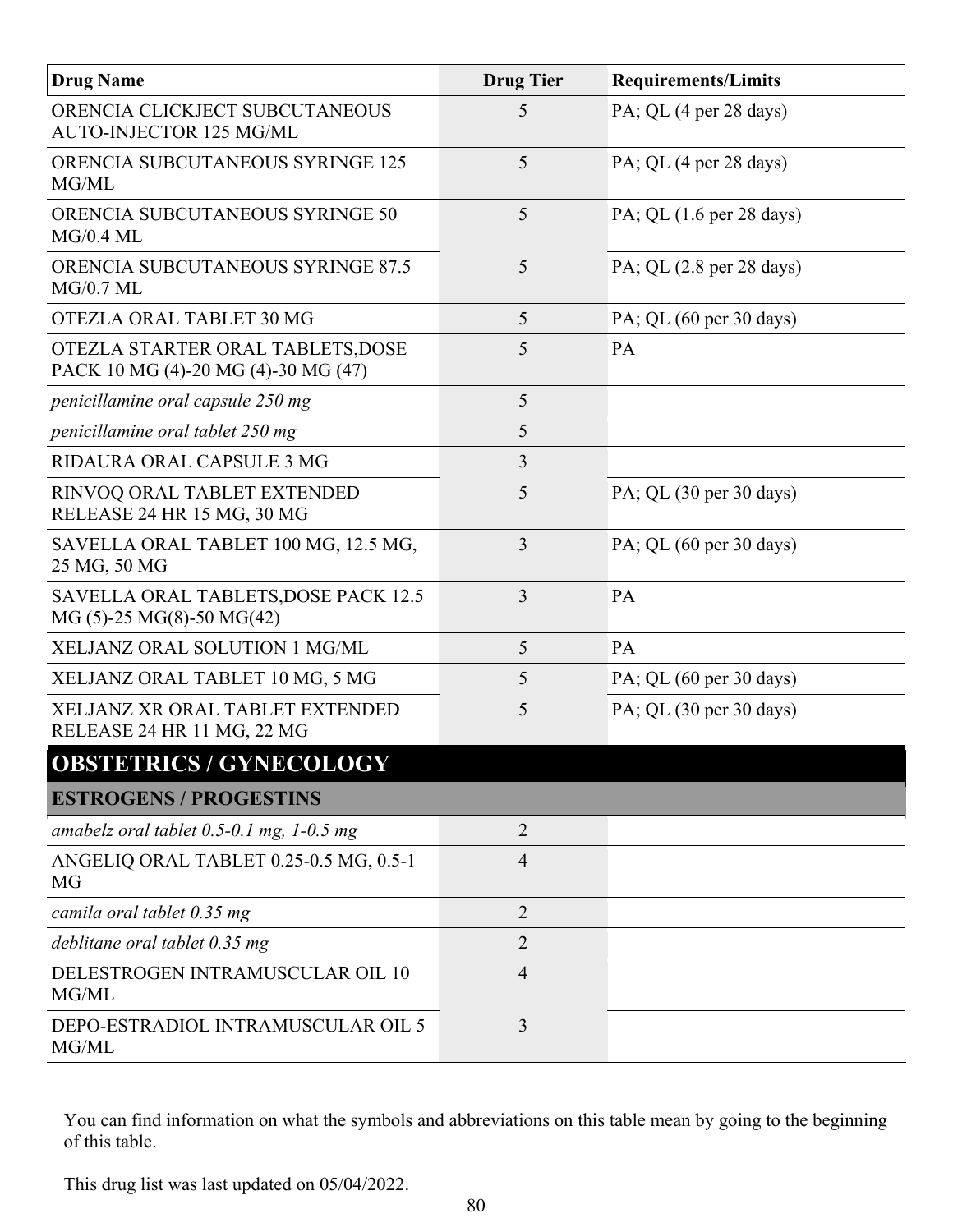| <b>Drug Name</b>                                                                                                                       | <b>Drug Tier</b> | <b>Requirements/Limits</b> |
|----------------------------------------------------------------------------------------------------------------------------------------|------------------|----------------------------|
| dotti transdermal patch semiweekly $0.025$ mg/24<br>hr, 0.0375 mg/24 hr, 0.05 mg/24 hr, 0.075 mg/24<br>$hr, 0.1$ mg/24 hr              | 2                |                            |
| DUAVEE ORAL TABLET 0.45-20 MG                                                                                                          | $\overline{4}$   |                            |
| errin oral tablet 0.35 mg                                                                                                              | $\overline{2}$   |                            |
| estradiol oral tablet $0.5$ mg, 1 mg, 2 mg                                                                                             | $\overline{2}$   |                            |
| estradiol transdermal patch semiweekly 0.025<br>mg/24 hr, 0.0375 mg/24 hr, 0.05 mg/24 hr, 0.075<br>$mg/24$ hr, 0.1 mg/24 hr            | $\overline{2}$   |                            |
| estradiol transdermal patch weekly $0.025$ mg/24<br>hr, 0.0375 mg/24 hr, 0.05 mg/24 hr, 0.06 mg/24<br>hr, 0.075 mg/24 hr, 0.1 mg/24 hr | $\overline{2}$   |                            |
| estradiol vaginal cream $0.01\%$ (0.1 mg/gram)                                                                                         | $\overline{2}$   |                            |
| estradiol vaginal tablet 10 mcg                                                                                                        | $\overline{2}$   | QL (18 per 28 days)        |
| estradiol valerate intramuscular oil 20 mg/ml, 40<br>mg/ml                                                                             | $\overline{2}$   |                            |
| estradiol-norethindrone acet oral tablet 0.5-0.1<br>$mg, 1-0.5 mg$                                                                     | $\overline{2}$   |                            |
| ESTRING VAGINAL RING 2 MG (7.5 MCG /24<br>HOUR)                                                                                        | 3                |                            |
| FEMRING VAGINAL RING 0.05 MG/24 HR,<br>0.1 MG/24 HR                                                                                    | 3                |                            |
| fyavolv oral tablet $0.5$ -2.5 mg-mcg, 1-5 mg-mcg                                                                                      | $\overline{2}$   |                            |
| heather oral tablet 0.35 mg                                                                                                            | 2                |                            |
| incassia oral tablet 0.35 mg                                                                                                           | $\overline{2}$   |                            |
| jencycla oral tablet 0.35 mg                                                                                                           | $\overline{2}$   |                            |
| jinteli oral tablet 1-5 mg-mcg                                                                                                         | $\overline{2}$   |                            |
| lyleq oral tablet 0.35 mg                                                                                                              | $\overline{2}$   |                            |
| lyllana transdermal patch semiweekly 0.025 mg/24<br>hr, 0.0375 mg/24 hr, 0.05 mg/24 hr, 0.075 mg/24<br>hr, 0.1 mg/24 hr                | $\overline{2}$   |                            |
| lyza oral tablet 0.35 mg                                                                                                               | $\overline{2}$   |                            |
| medroxyprogesterone intramuscular suspension<br>$150$ mg/ml                                                                            | $\overline{2}$   |                            |
| medroxyprogesterone intramuscular syringe 150<br>mg/ml                                                                                 | $\overline{2}$   |                            |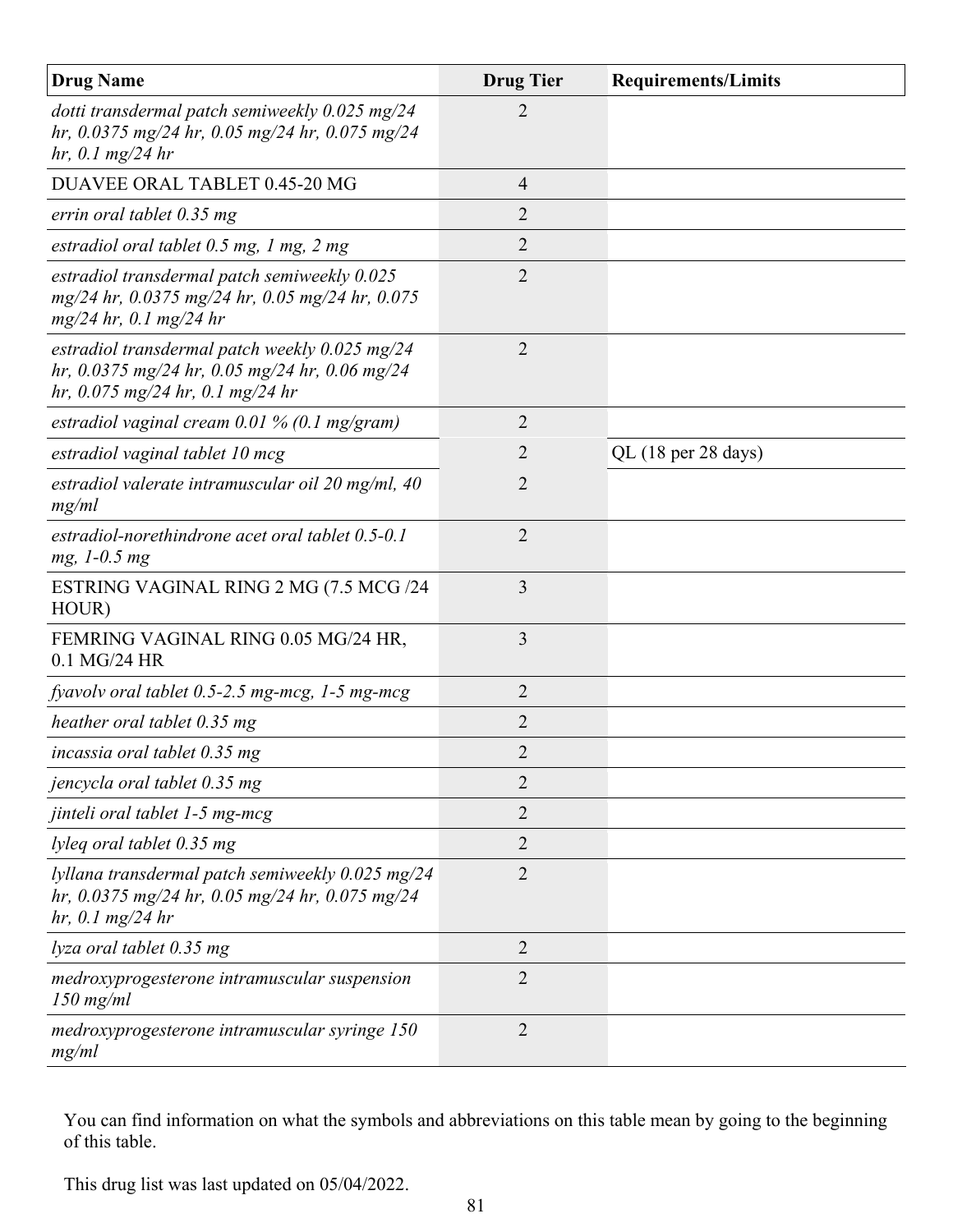| <b>Drug Name</b>                                                                      | <b>Drug Tier</b> | <b>Requirements/Limits</b>             |
|---------------------------------------------------------------------------------------|------------------|----------------------------------------|
| medroxyprogesterone oral tablet 10 mg, $2.5$ mg, $5$<br>mg                            | $\overline{2}$   |                                        |
| MENEST ORAL TABLET 0.3 MG, 0.625 MG,<br>1.25 MG, 2.5 MG                               | 3                |                                        |
| MENOSTAR TRANSDERMAL PATCH<br>WEEKLY 14 MCG/24 HR                                     | 3                |                                        |
| mimvey oral tablet $1-0.5$ mg                                                         | 2                |                                        |
| nora-be oral tablet 0.35 mg                                                           | 2                |                                        |
| norethindrone (contraceptive) oral tablet 0.35 mg                                     | 2                |                                        |
| norethindrone acetate oral tablet 5 mg                                                | 2                |                                        |
| norethindrone ac-eth estradiol oral tablet 0.5-2.5<br>$mg$ - $mcg$ , 1-5 $mg$ - $mcg$ | $\overline{2}$   |                                        |
| PREMARIN ORAL TABLET 0.3 MG, 0.45 MG,<br>0.625 MG, 0.9 MG, 1.25 MG                    | 3                |                                        |
| PREMPHASE ORAL TABLET 0.625 MG (14)/<br>$0.625MG - 5MG(14)$                           | 3                |                                        |
| PREMPRO ORAL TABLET 0.3-1.5 MG, 0.45-1.5<br>MG, 0.625-2.5 MG, 0.625-5 MG              | 3                |                                        |
| progesterone micronized oral capsule 100 mg, 200<br>mg                                | $\overline{2}$   |                                        |
| sharobel oral tablet 0.35 mg                                                          | 2                |                                        |
| yuvafem vaginal tablet 10 mcg                                                         | $\overline{2}$   | QL $(18 \text{ per } 28 \text{ days})$ |
| <b>MISCELLANEOUS OB/GYN</b>                                                           |                  |                                        |
| clindamycin phosphate vaginal cream 2 %                                               | $\overline{2}$   |                                        |
| eluryng vaginal ring $0.12$ -0.015 mg/24 hr                                           | $\overline{2}$   |                                        |
| etonogestrel-ethinyl estradiol vaginal ring 0.12-<br>$0.015$ mg/24 hr                 | $\overline{2}$   |                                        |
| metronidazole vaginal gel 0.75 %                                                      | $\overline{2}$   |                                        |
| miconazole-3 vaginal suppository 200 mg                                               | 2                |                                        |
| MYFEMBREE ORAL TABLET 40-1-0.5 MG                                                     | 5                | PA                                     |
| terconazole vaginal cream $0.4\%$ , $0.8\%$                                           | 2                |                                        |
| terconazole vaginal suppository 80 mg                                                 | $\overline{2}$   |                                        |
| tranexamic acid oral tablet 650 mg                                                    | $\overline{2}$   |                                        |
| vandazole vaginal gel 0.75 %                                                          | $\overline{2}$   |                                        |
| xulane transdermal patch weekly 150-35 mcg/24<br>hr                                   | $\overline{2}$   |                                        |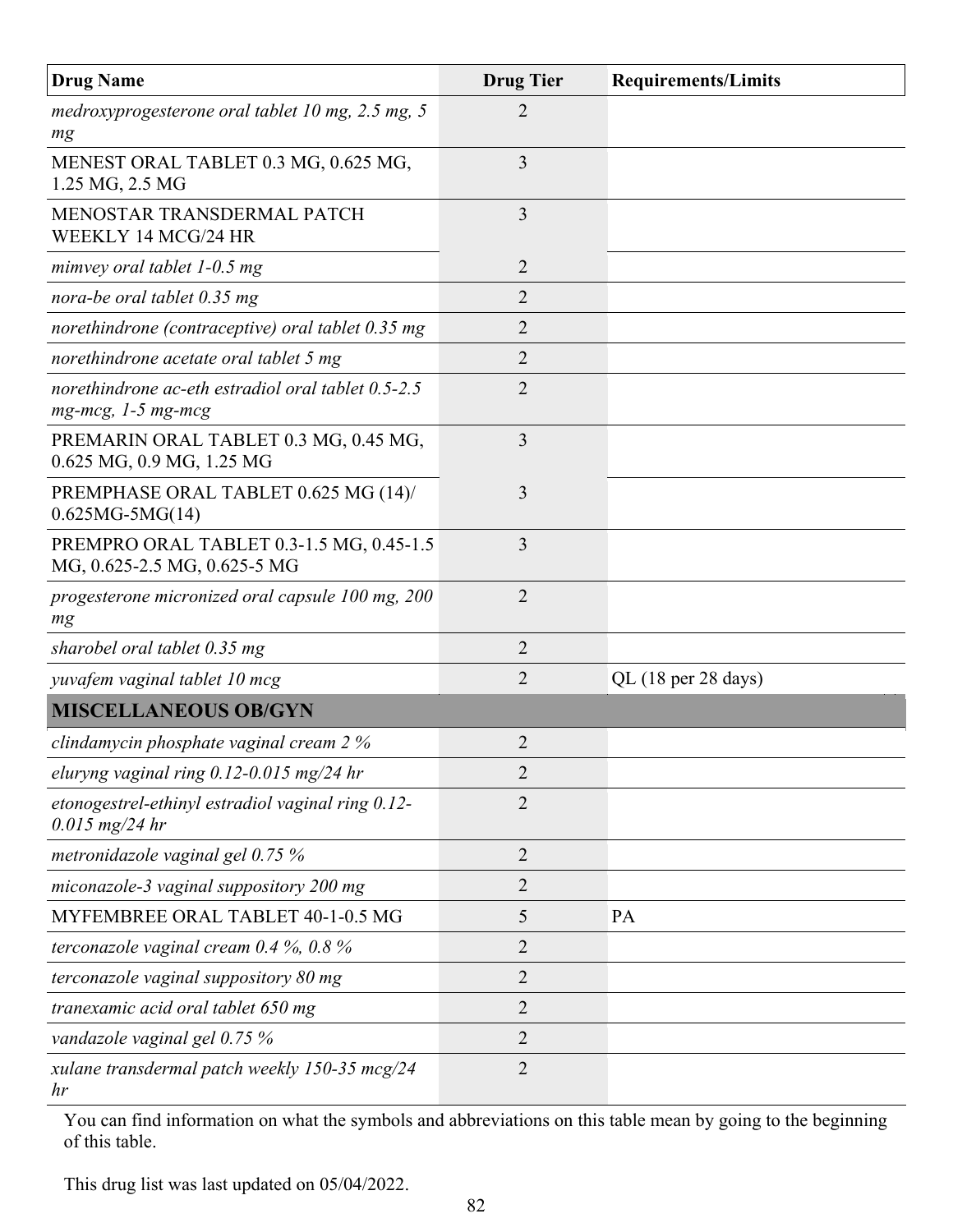| <b>Drug Name</b>                                                                  | <b>Drug Tier</b> | <b>Requirements/Limits</b> |
|-----------------------------------------------------------------------------------|------------------|----------------------------|
| zafemy transdermal patch weekly 150-35 mcg/24<br>hr                               | $\overline{2}$   |                            |
| <b>ORAL CONTRACEPTIVES / RELATED AGENTS</b>                                       |                  |                            |
| alyacen $1/35$ (28) oral tablet 1-35 mg-mcg                                       | 2                |                            |
| alyacen 7/7/7 (28) oral tablet 0.5/0.75/1 mg-35<br>mcg                            | 2                |                            |
| amethia oral tablets, dose pack, 3 month 0.15 mg-<br>30 mcg $(84)/10$ mcg $(7)$   | $\overline{2}$   |                            |
| apri oral tablet $0.15$ -0.03 mg                                                  | $\overline{2}$   |                            |
| aranelle $(28)$ oral tablet $0.5/1/0.5$ -35 mg-mcg                                | 2                |                            |
| ashlyna oral tablets, dose pack, $3$ month 0.15 mg- $30$<br>$mcg$ (84)/10 mcg (7) | $\overline{2}$   |                            |
| aubra eq oral tablet 0.1-20 mg-mcg                                                | $\overline{2}$   |                            |
| aubra oral tablet 0.1-20 mg-mcg                                                   | $\overline{2}$   |                            |
| aviane oral tablet $0.1$ -20 mg-mcg                                               | 2                |                            |
| azurette (28) oral tablet $0.15{\text -}0.02$ mgx21 /0.01 mg<br>x <sub>5</sub>    | $\overline{2}$   |                            |
| balziva $(28)$ oral tablet 0.4-35 mg-mcg                                          | $\overline{2}$   |                            |
| blisovi 24 fe oral tablet 1 mg-20 mcg $(24)/75$ mg<br>$\left( 4\right)$           | $\overline{2}$   |                            |
| blisovi fe $1.5/30$ (28) oral tablet 1.5 mg-30 mcg<br>$(21)/75$ mg $(7)$          | $\overline{2}$   |                            |
| blisovi fe $1/20$ (28) oral tablet 1 mg-20 mcg<br>$(21)/75$ mg $(7)$              | $\overline{2}$   |                            |
| briellyn oral tablet 0.4-35 mg-mcg                                                | 2                |                            |
| camrese lo oral tablets, dose pack, 3 month 0.10<br>$mg-20$ mcg $(84)/10$ mcg (7) | $\overline{2}$   |                            |
| camrese oral tablets, dose pack, 3 month 0.15 mg-<br>30 mcg $(84)/10$ mcg $(7)$   | $\overline{2}$   |                            |
| caziant (28) oral tablet $0.1/.125/.15-25$ mg-mcg                                 | $\overline{2}$   |                            |
| chateal $(28)$ oral tablet 0.15-0.03 mg                                           | 2                |                            |
| cryselle $(28)$ oral tablet 0.3-30 mg-mcg                                         | $\overline{2}$   |                            |
| cyred eq oral tablet $0.15$ -0.03 mg                                              | $\overline{2}$   |                            |
| cyred oral tablet $0.15$ -0.03 mg                                                 | $\overline{2}$   |                            |
| dasetta $1/35$ (28) oral tablet 1-35 mg-mcg                                       | $\overline{2}$   |                            |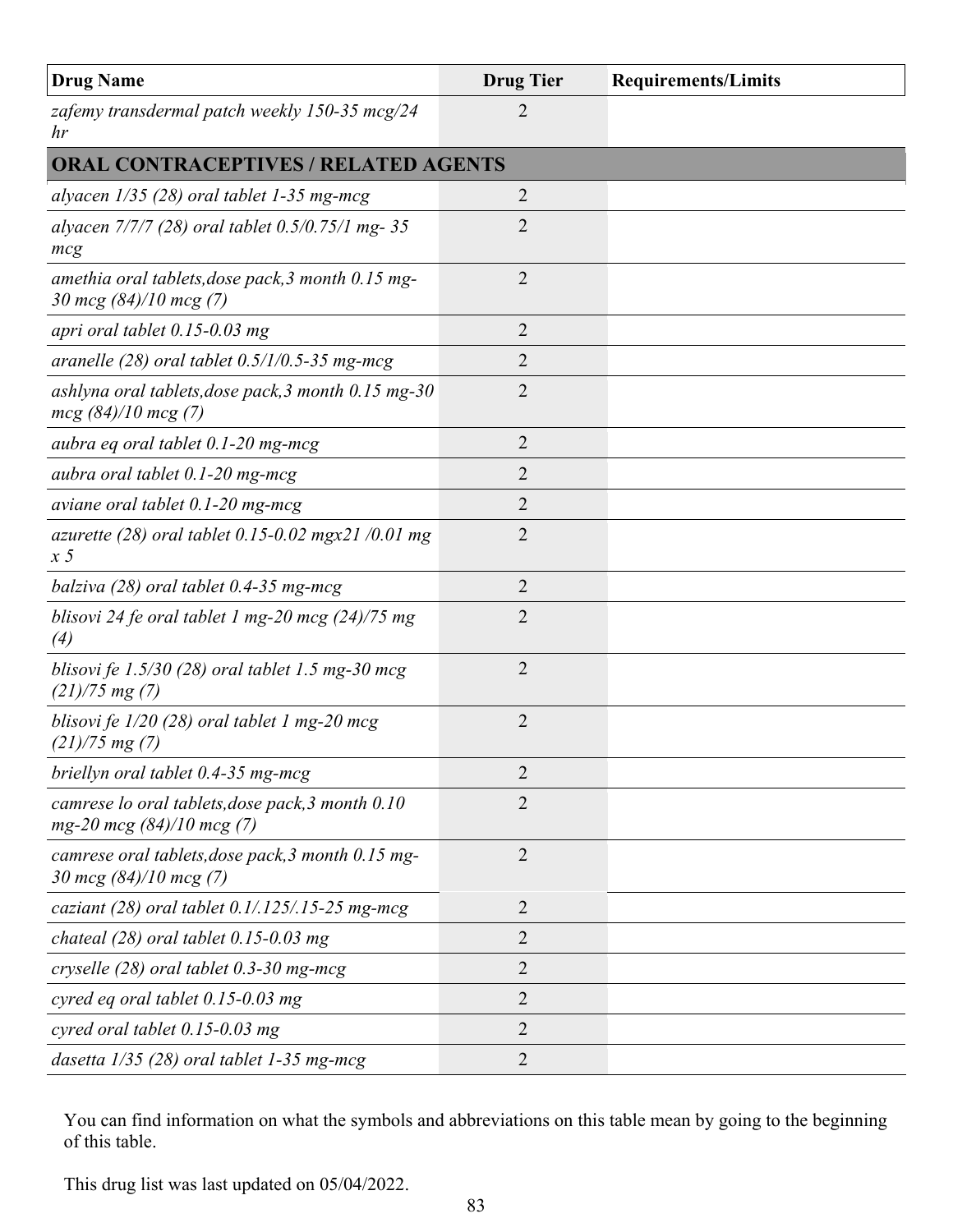| <b>Drug Name</b>                                                               | <b>Drug Tier</b> | <b>Requirements/Limits</b> |
|--------------------------------------------------------------------------------|------------------|----------------------------|
| dasetta 7/7/7 (28) oral tablet 0.5/0.75/1 mg-35<br>mcg                         | 2                |                            |
| daysee oral tablets, dose pack, 3 month 0.15 mg-30<br>$mcg(84)/10$ mcg(7)      | $\overline{2}$   |                            |
| desog-e.estradiol/e.estradiol oral tablet 0.15-0.02<br>$mgx21/0.01$ mg x 5     | $\overline{2}$   |                            |
| desogestrel-ethinyl estradiol oral tablet 0.15-0.03<br>mg                      | $\overline{2}$   |                            |
| dolishale oral tablet 90-20 mcg (28)                                           | 2                |                            |
| drospirenone-e.estradiol-lm.fa oral tablet 3-0.02-<br>$0.451$ mg $(24)$ $(4)$  | $\overline{2}$   |                            |
| drospirenone-ethinyl estradiol oral tablet 3-0.02<br>mg, 3-0.03 mg             | $\overline{2}$   |                            |
| elinest oral tablet $0.3$ -30 mg-mcg                                           | $\overline{2}$   |                            |
| emoquette oral tablet $0.15$ -0.03 mg                                          | $\overline{2}$   |                            |
| enpresse oral tablet 50-30 $(6)/75$ -40 $(5)/125$ -<br>30(10)                  | $\overline{2}$   |                            |
| enskyce oral tablet 0.15-0.03 mg                                               | $\overline{2}$   |                            |
| estarylla oral tablet 0.25-35 mg-mcg                                           | $\overline{2}$   |                            |
| ethynodiol diac-eth estradiol oral tablet 1-35 mg-<br>$mcg$ , 1-50 mg-mcg      | $\overline{2}$   |                            |
| falmina (28) oral tablet 0.1-20 mg-mcg                                         | $\overline{2}$   |                            |
| femynor oral tablet 0.25-35 mg-mcg                                             | $\overline{2}$   |                            |
| hailey 24 fe oral tablet 1 mg-20 mcg $(24)/75$ mg<br>(4)                       | $\overline{2}$   |                            |
| introvale oral tablets, dose pack, 3 month 0.15 mg-<br>$30 \, \text{mcg} (91)$ | $\overline{2}$   |                            |
| isibloom oral tablet $0.15$ -0.03 mg                                           | $\overline{2}$   |                            |
| jasmiel (28) oral tablet 3-0.02 mg                                             | 2                |                            |
| jolessa oral tablets, dose pack, 3 month 0.15 mg-30<br>mcg(91)                 | $\overline{2}$   |                            |
| juleber oral tablet 0.15-0.03 mg                                               | $\overline{2}$   |                            |
| junel 1.5/30 (21) oral tablet 1.5-30 mg-mcg                                    | $\overline{2}$   |                            |
| junel $1/20$ (21) oral tablet 1-20 mg-mcg                                      | $\overline{2}$   |                            |
| junel fe $1.5/30$ (28) oral tablet 1.5 mg-30 mcg<br>$(21)/75$ mg $(7)$         | $\overline{2}$   |                            |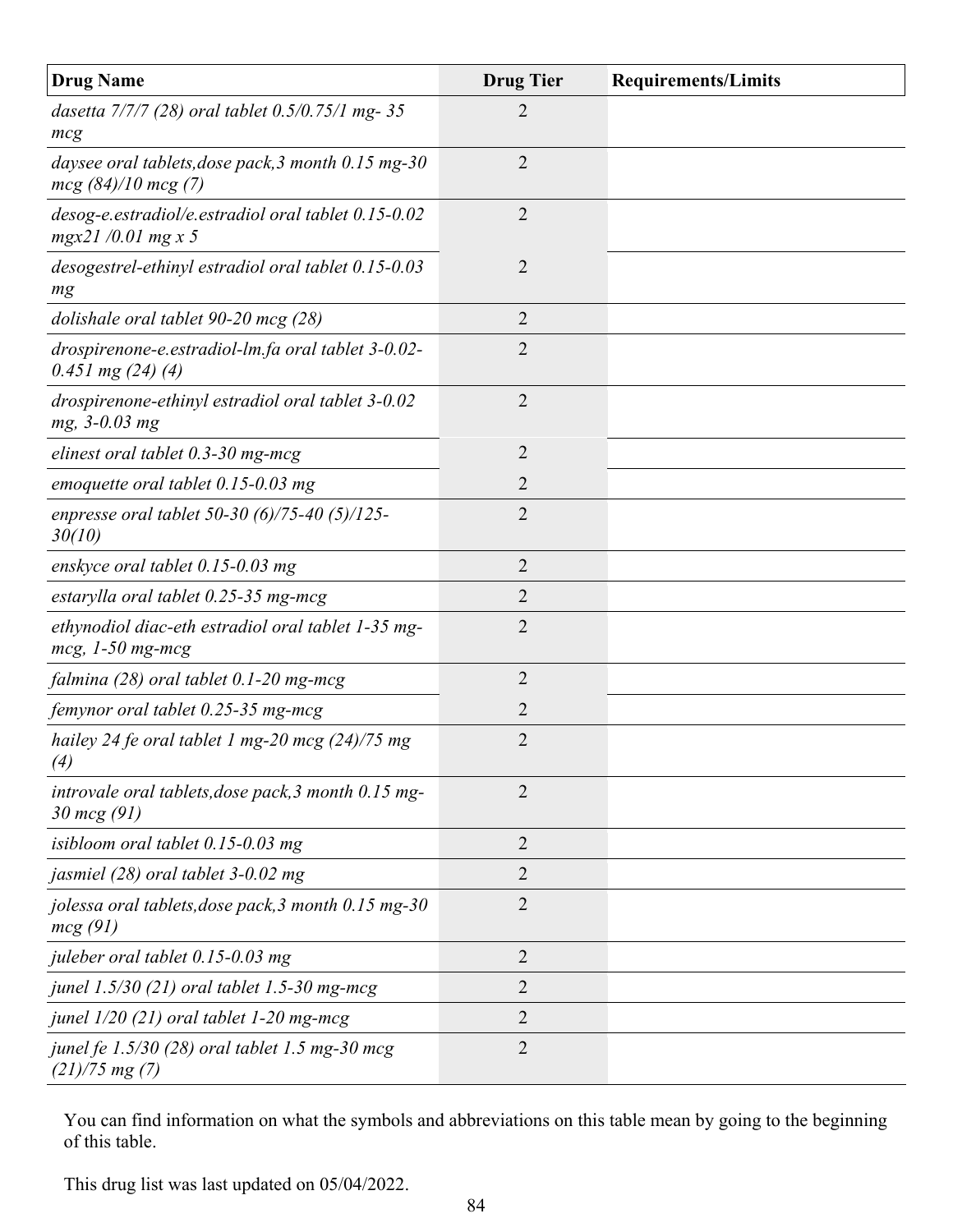| <b>Drug Name</b>                                                                                                                                                         | <b>Drug Tier</b> | <b>Requirements/Limits</b> |
|--------------------------------------------------------------------------------------------------------------------------------------------------------------------------|------------------|----------------------------|
| junel fe $1/20$ (28) oral tablet 1 mg-20 mcg (21)/75<br>mg(7)                                                                                                            | 2                |                            |
| junel fe 24 oral tablet 1 mg-20 mcg $(24)/75$ mg $(4)$                                                                                                                   | $\overline{2}$   |                            |
| kaitlib fe oral tablet, chewable $0.8mg-25mcg(24)$<br>and 75 mg $(4)$                                                                                                    | $\overline{2}$   |                            |
| kariva (28) oral tablet $0.15 - 0.02$ mgx21/0.01 mg x<br>$\mathfrak{Z}$                                                                                                  | $\overline{2}$   |                            |
| kelnor $1/35$ (28) oral tablet 1-35 mg-mcg                                                                                                                               | $\overline{2}$   |                            |
| kelnor $1-50$ (28) oral tablet $1-50$ mg-mcg                                                                                                                             | $\overline{2}$   |                            |
| kurvelo $(28)$ oral tablet 0.15-0.03 mg                                                                                                                                  | $\overline{2}$   |                            |
| l norgest/e.estradiol-e.estrad oral tablets, dose<br>pack, 3 month 0.10 mg-20 mcg (84)/10 mcg (7),<br>0.15 mg-20 mcg/0.15 mg-25 mcg, 0.15 mg-30 mcg<br>$(84)/10$ mcg (7) | $\overline{2}$   |                            |
| larin $1.5/30$ (21) oral tablet 1.5-30 mg-mcg                                                                                                                            | $\overline{2}$   |                            |
| larin $1/20$ (21) oral tablet 1-20 mg-mcg                                                                                                                                | $\overline{2}$   |                            |
| larin 24 fe oral tablet 1 mg-20 mcg $(24)/75$ mg $(4)$                                                                                                                   | $\overline{2}$   |                            |
| larin fe 1.5/30 (28) oral tablet 1.5 mg-30 mcg<br>$(21)/75$ mg $(7)$                                                                                                     | $\overline{2}$   |                            |
| larin fe $1/20$ (28) oral tablet 1 mg-20 mcg (21)/75<br>mg(7)                                                                                                            | $\overline{2}$   |                            |
| larissia oral tablet $0.1$ -20 mg-mcg                                                                                                                                    | $\overline{2}$   |                            |
| layolis fe oral tablet, chewable $0.8mg-25mcg(24)$<br>and 75 mg $(4)$                                                                                                    | $\overline{2}$   |                            |
| leena 28 oral tablet $0.5/1/0.5$ -35 mg-mcg                                                                                                                              | $\overline{2}$   |                            |
| lessina oral tablet $0.1$ -20 mg-mcg                                                                                                                                     | $\overline{2}$   |                            |
| levonest (28) oral tablet 50-30 (6)/75-40 (5)/125-<br>30(10)                                                                                                             | $\overline{2}$   |                            |
| levonorgestrel-ethinyl estrad oral tablet 0.1-20<br>mg-mcg, 0.15-0.03 mg, 90-20 mcg (28)                                                                                 | $\overline{2}$   |                            |
| levonorgestrel-ethinyl estrad oral tablets, dose<br>pack, 3 month 0.15 mg-30 mcg (91)                                                                                    | $\overline{2}$   |                            |
| levonorg-eth estrad triphasic oral tablet 50-30<br>$(6)/75 - 40(5)/125 - 30(10)$                                                                                         | $\overline{2}$   |                            |
| levora-28 oral tablet $0.15$ -0.03 mg                                                                                                                                    | $\overline{2}$   |                            |
| loryna $(28)$ oral tablet 3-0.02 mg                                                                                                                                      | $\overline{2}$   |                            |
| low-ogestrel $(28)$ oral tablet 0.3-30 mg-mcg                                                                                                                            | 2                |                            |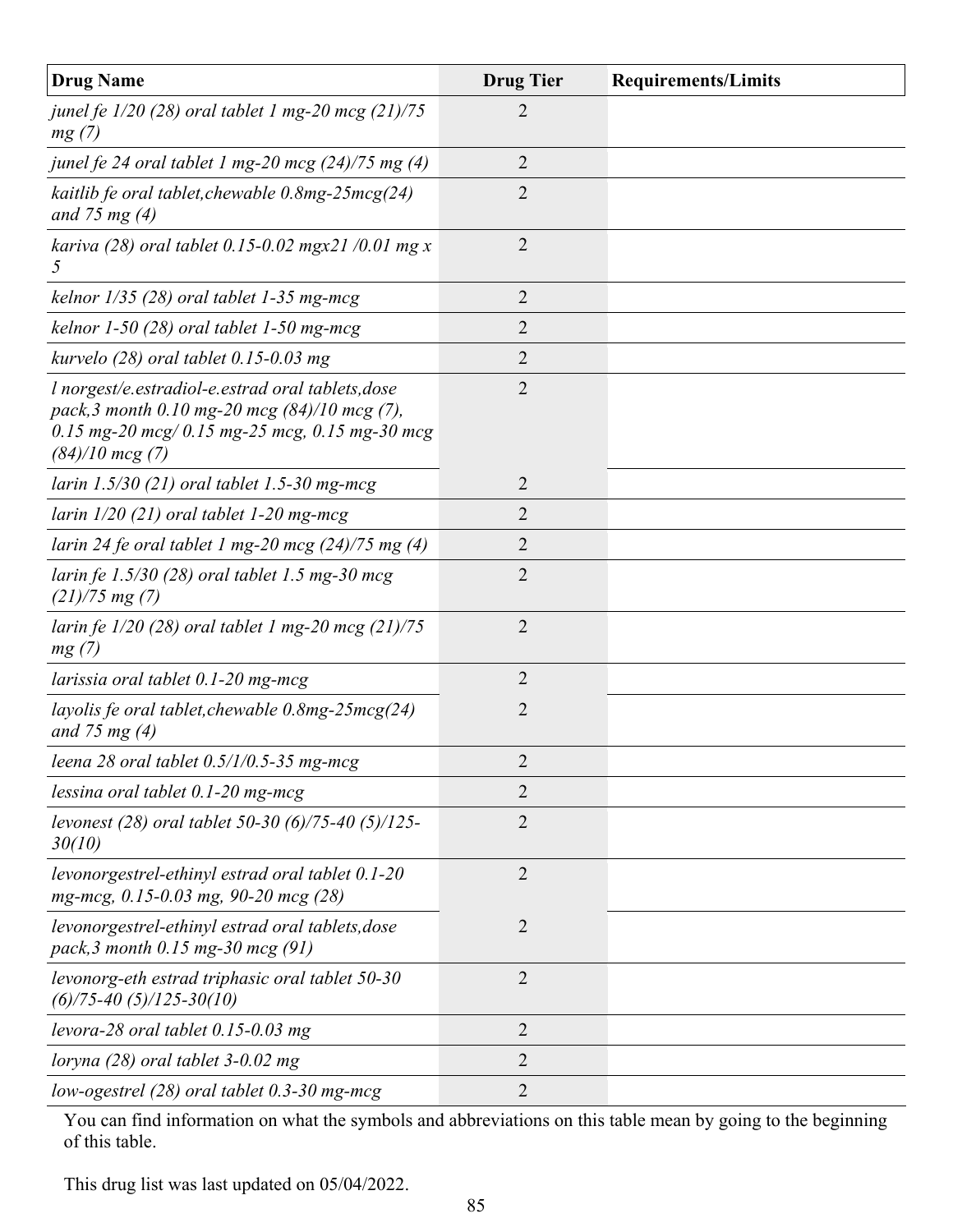| <b>Drug Name</b>                                                                                                                 | <b>Drug Tier</b> | <b>Requirements/Limits</b> |
|----------------------------------------------------------------------------------------------------------------------------------|------------------|----------------------------|
| lutera $(28)$ oral tablet 0.1-20 mg-mcg                                                                                          | 2                |                            |
| marlissa $(28)$ oral tablet 0.15-0.03 mg                                                                                         | $\overline{2}$   |                            |
| microgestin $1.5/30$ (21) oral tablet 1.5-30 mg-mcg                                                                              | $\overline{2}$   |                            |
| microgestin $1/20$ (21) oral tablet 1-20 mg-mcg                                                                                  | $\overline{2}$   |                            |
| microgestin fe $1.5/30$ (28) oral tablet 1.5 mg-30<br>$mcg$ (21)/75 mg (7)                                                       | $\overline{2}$   |                            |
| microgestin fe $1/20$ (28) oral tablet 1 mg-20 mcg<br>$(21)/75$ mg $(7)$                                                         | $\overline{2}$   |                            |
| mili oral tablet 0.25-35 mg-mcg                                                                                                  | $\overline{2}$   |                            |
| mono-linyah oral tablet 0.25-35 mg-mcg                                                                                           | $\overline{2}$   |                            |
| necon $0.5/35$ (28) oral tablet 0.5-35 mg-mcg                                                                                    | 2                |                            |
| nikki $(28)$ oral tablet 3-0.02 mg                                                                                               | $\overline{2}$   |                            |
| noreth-ethinyl estradiol-iron oral tablet, chewable<br>$0.4mg - 35mcg(21)$ and 75 mg (7), $0.8mg -$<br>$25mcg(24)$ and 75 mg (4) | $\overline{2}$   |                            |
| norethindrone ac-eth estradiol oral tablet 1-20<br>$mg$ - $mcg$                                                                  | $\overline{2}$   |                            |
| norethindrone-e.estradiol-iron oral tablet 1 mg-20<br>$mcg$ (21)/75 mg (7)                                                       | $\overline{2}$   |                            |
| norethindrone-e.estradiol-iron oral<br>tablet, chewable 1 mg-20 mcg(24) /75 mg (4)                                               | $\overline{2}$   |                            |
| norgestimate-ethinyl estradiol oral tablet<br>$0.18/0.215/0.25$ mg-25 mcg, $0.18/0.215/0.25$ mg-<br>35 mcg (28), 0.25-35 mg-mcg  | $\overline{2}$   |                            |
| nortrel 0.5/35 (28) oral tablet 0.5-35 mg-mcg                                                                                    | $\overline{2}$   |                            |
| nortrel $1/35$ (21) oral tablet 1-35 mg-mcg (21)                                                                                 | 2                |                            |
| nortrel $1/35$ (28) oral tablet 1-35 mg-mcg                                                                                      | 2                |                            |
| nortrel 7/7/7 (28) oral tablet 0.5/0.75/1 mg-35<br>mcg                                                                           | 2                |                            |
| nylia 7/7/7 (28) oral tablet 0.5/0.75/1 mg- 35 mcg                                                                               | $\overline{2}$   |                            |
| nymyo oral tablet 0.25-35 mg-mcg                                                                                                 | $\overline{2}$   |                            |
| ocella oral tablet 3-0.03 mg                                                                                                     | $\overline{2}$   |                            |
| orsythia oral tablet 0.1-20 mg-mcg                                                                                               | $\overline{2}$   |                            |
| philith oral tablet $0.4$ -35 mg-mcg                                                                                             | $\overline{2}$   |                            |
| pimtrea (28) oral tablet $0.15{\text -}0.02$ mgx21 /0.01 mg<br>$\overline{x}5$                                                   | $\overline{2}$   |                            |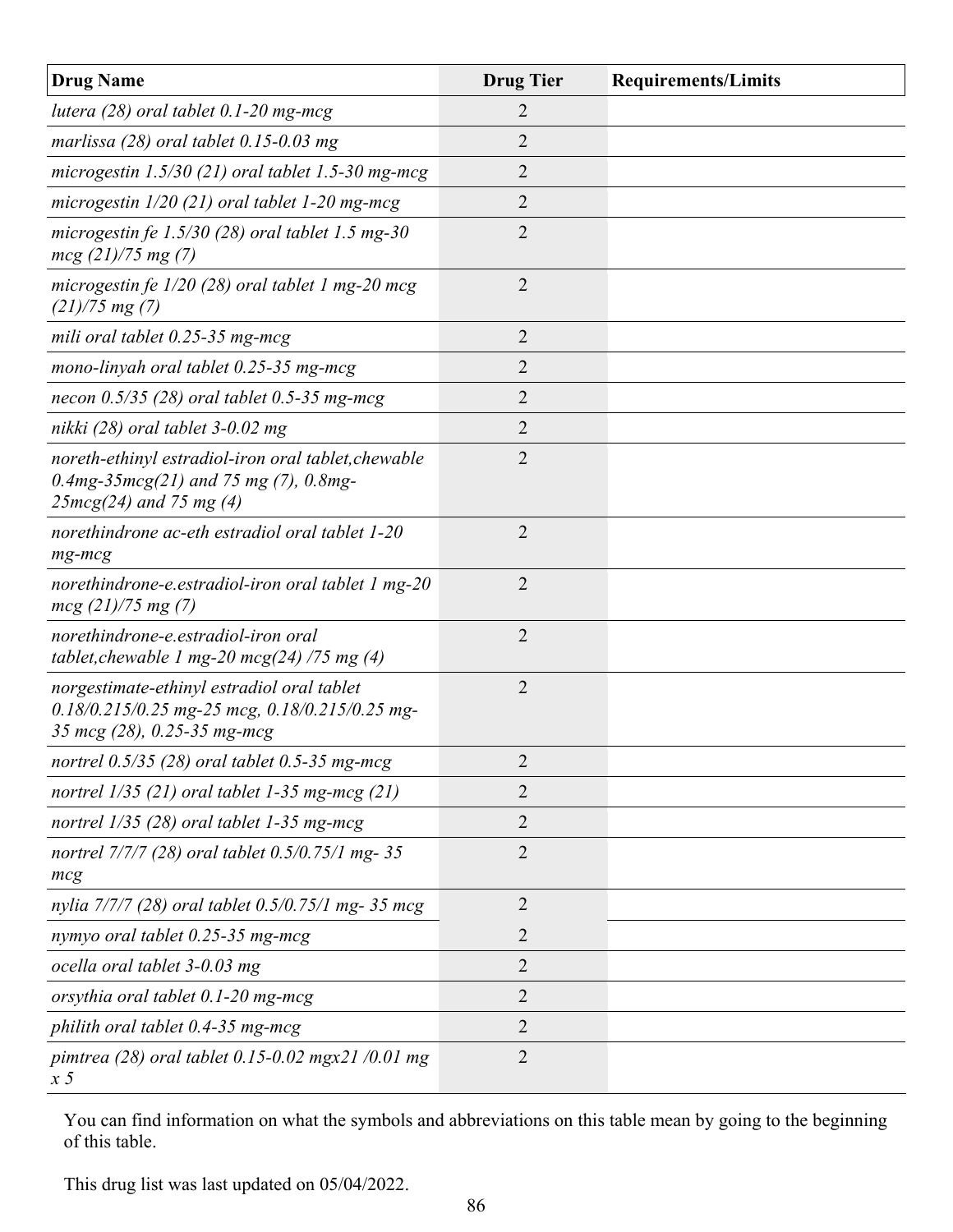| <b>Drug Name</b>                                                            | <b>Drug Tier</b> | <b>Requirements/Limits</b> |
|-----------------------------------------------------------------------------|------------------|----------------------------|
| pirmella oral tablet $0.5/0.75/1$ mg- 35 mcg, 1-35<br>$mg$ - $mcg$          | 2                |                            |
| portia 28 oral tablet 0.15-0.03 mg                                          | $\overline{2}$   |                            |
| previfem oral tablet 0.25-35 mg-mcg                                         | $\overline{2}$   |                            |
| reclipsen $(28)$ oral tablet 0.15-0.03 mg                                   | $\overline{2}$   |                            |
| rivelsa oral tablets, dose pack, 3 month 0.15 mg-20<br>$mcg/0.15$ mg-25 mcg | 2                |                            |
| setlakin oral tablets, dose pack, 3 month 0.15 mg-30<br>mcg(91)             | $\overline{2}$   |                            |
| sprintec $(28)$ oral tablet 0.25-35 mg-mcg                                  | $\overline{2}$   |                            |
| sronyx oral tablet 0.1-20 mg-mcg                                            | 2                |                            |
| syeda oral tablet 3-0.03 mg                                                 | $\overline{2}$   |                            |
| tarina 24 fe oral tablet 1 mg-20 mcg $(24)/75$ mg<br>$\left( 4\right)$      | $\overline{2}$   |                            |
| tarina fe $1/20$ (28) oral tablet 1 mg-20 mcg (21)/75<br>mg(7)              | $\overline{2}$   |                            |
| tarina fe 1-20 eq $(28)$ oral tablet 1 mg-20 mcg<br>$(21)/75$ mg $(7)$      | $\overline{2}$   |                            |
| tri-estarylla oral tablet $0.18/0.215/0.25$ mg-35 mcg<br>(28)               | $\overline{2}$   |                            |
| tri-legest fe oral tablet $1-20(5)/1-30(7)/1$ mg-<br>35mcg(9)               | $\overline{2}$   |                            |
| tri-lo-estarylla oral tablet $0.18/0.215/0.25$ mg-25<br>mcg                 | $\overline{2}$   |                            |
| tri-lo-sprintec oral tablet $0.18/0.215/0.25$ mg-25<br>mcg                  | 2                |                            |
| tri-mili oral tablet $0.18/0.215/0.25$ mg-35 mcg (28)                       | $\overline{2}$   |                            |
| tri-nymyo oral tablet $0.18/0.215/0.25$ mg-35 mcg<br>(28)                   | $\overline{2}$   |                            |
| tri-sprintec $(28)$ oral tablet $0.18/0.215/0.25$ mg-35<br>mcg(28)          | $\overline{2}$   |                            |
| trivora (28) oral tablet 50-30 (6)/75-40 (5)/125-<br>30(10)                 | $\overline{2}$   |                            |
| tri-vylibra lo oral tablet $0.18/0.215/0.25$ mg-25<br>mcg                   | $\overline{2}$   |                            |
| tri-vylibra oral tablet $0.18/0.215/0.25$ mg-35 mcg<br>(28)                 | $\overline{2}$   |                            |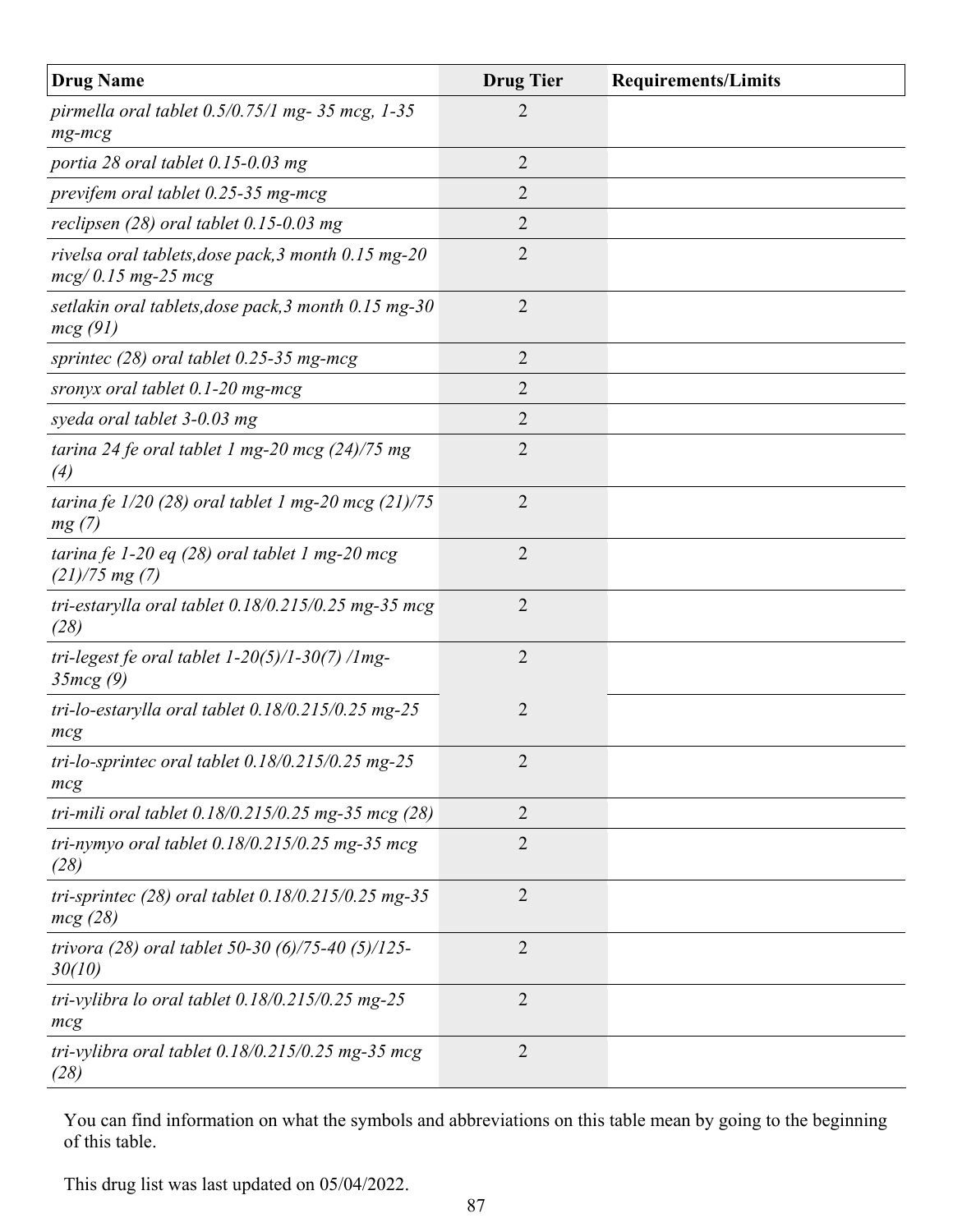| <b>Drug Name</b>                                                         | <b>Drug Tier</b> | <b>Requirements/Limits</b> |
|--------------------------------------------------------------------------|------------------|----------------------------|
| tydemy oral tablet $3-0.03-0.451$ mg $(21)$ $(7)$                        | 2                |                            |
| velivet triphasic regimen (28) oral tablet<br>$0.1/.125/.15-25$ mg-mcg   | $\overline{2}$   |                            |
| vestura $(28)$ oral tablet 3-0.02 mg                                     | $\overline{2}$   |                            |
| vienva oral tablet $0.1$ -20 mg-mcg                                      | $\overline{2}$   |                            |
| viorele (28) oral tablet 0.15-0.02 mgx21 /0.01 mg<br>$\overline{x}5$     | 2                |                            |
| vyfemla $(28)$ oral tablet 0.4-35 mg-mcg                                 | $\overline{2}$   |                            |
| vylibra oral tablet 0.25-35 mg-mcg                                       | 2                |                            |
| wera $(28)$ oral tablet 0.5-35 mg-mcg                                    | $\overline{2}$   |                            |
| wymzya fe oral tablet, chewable $0.4mg-35mcg(21)$<br>and 75 mg $(7)$     | $\overline{2}$   |                            |
| zovia 1-35 (28) oral tablet 1-35 mg-mcg                                  | $\overline{2}$   |                            |
| <b>OXYTOCICS</b>                                                         |                  |                            |
| methergine oral tablet 0.2 mg                                            | $\overline{2}$   |                            |
| <b>OPHTHALMOLOGY</b>                                                     |                  |                            |
| <b>ANTIBIOTICS</b>                                                       |                  |                            |
| ak-poly-bac ophthalmic (eye) ointment 500-10,000<br>unit/gram            | $\overline{2}$   |                            |
| <b>AZASITE OPHTHALMIC (EYE) DROPS 1 %</b>                                | 3                |                            |
| bacitracin ophthalmic (eye) ointment 500<br>unit/gram                    | $\overline{2}$   |                            |
| bacitracin-polymyxin b ophthalmic (eye) ointment<br>500-10,000 unit/gram | $\overline{2}$   |                            |
| ciprofloxacin hcl ophthalmic (eye) drops 0.3 %                           | $\overline{2}$   |                            |
| erythromycin ophthalmic (eye) ointment 5<br>$mg/gram$ (0.5 %)            | $\overline{2}$   |                            |
| gatifloxacin ophthalmic (eye) drops $0.5\%$                              | $\overline{2}$   |                            |
| gentak ophthalmic (eye) ointment $0.3\%$ (3<br>mg/gram)                  | $\overline{2}$   |                            |
| gentamicin ophthalmic (eye) drops 0.3 %                                  | $\overline{2}$   |                            |
| levofloxacin ophthalmic (eye) drops $0.5\%$                              | $\overline{2}$   |                            |
| moxifloxacin ophthalmic (eye) drops $0.5\%$                              | 2                |                            |
| moxifloxacin ophthalmic (eye) drops, viscous 0.5<br>%                    | $\overline{2}$   |                            |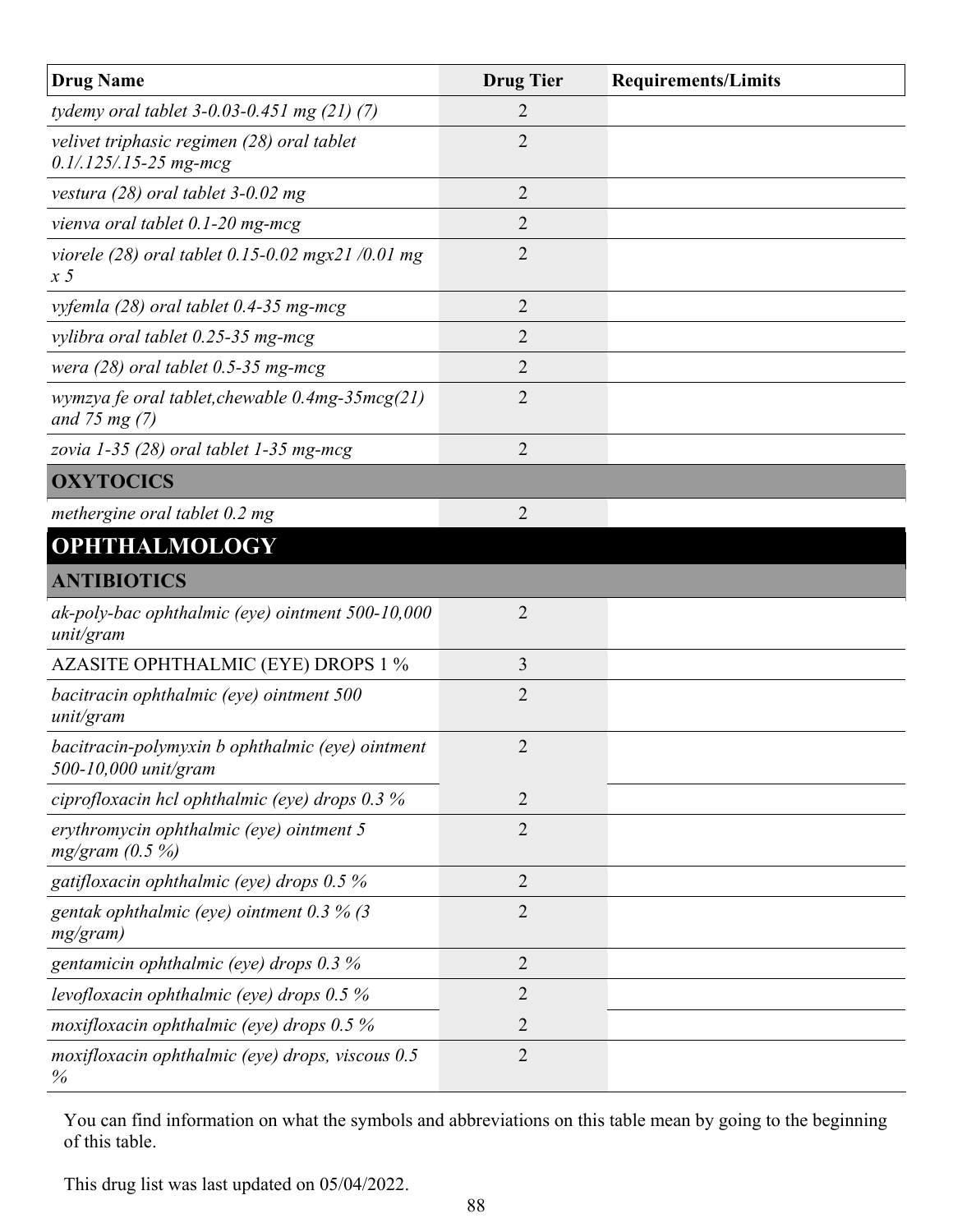| <b>Drug Name</b>                                                                         | <b>Drug Tier</b> | <b>Requirements/Limits</b> |
|------------------------------------------------------------------------------------------|------------------|----------------------------|
| NATACYN OPHTHALMIC (EYE)<br>DROPS, SUSPENSION 5 %                                        | 3                |                            |
| neomycin-bacitracin-polymyxin ophthalmic (eye)<br>ointment 3.5-400-10,000 mg-unit-unit/g | $\overline{2}$   |                            |
| neomycin-polymyxin-gramicidin ophthalmic (eye)<br>drops 1.75 mg-10,000 unit-0.025mg/ml   | $\overline{2}$   |                            |
| neo-polycin ophthalmic (eye) ointment 3.5-400-<br>10,000 mg-unit-unit/g                  | $\overline{2}$   |                            |
| ofloxacin ophthalmic (eye) drops $0.3\%$                                                 | $\overline{2}$   |                            |
| polycin ophthalmic (eye) ointment 500-10,000<br>unit/gram                                | $\overline{2}$   |                            |
| polymyxin b sulf-trimethoprim ophthalmic (eye)<br>drops $10,000$ unit- 1 mg/ml           | $\overline{2}$   |                            |
| tobramycin ophthalmic (eye) drops $0.3\%$                                                | $\overline{2}$   |                            |
| TOBREX OPHTHALMIC (EYE) OINTMENT<br>$0.3\%$                                              | 3                |                            |
| <b>ANTIVIRALS</b>                                                                        |                  |                            |
| trifluridine ophthalmic (eye) drops $1\%$                                                | $\overline{2}$   |                            |
| ZIRGAN OPHTHALMIC (EYE) GEL 0.15 %                                                       | 3                |                            |
| <b>BETA-BLOCKERS</b>                                                                     |                  |                            |
| betaxolol ophthalmic (eye) drops $0.5\%$                                                 | $\overline{2}$   |                            |
| carteolol ophthalmic (eye) drops 1 %                                                     | $\overline{2}$   |                            |
| levobunolol ophthalmic (eye) drops $0.5\%$                                               | $\overline{2}$   |                            |
| timolol maleate ophthalmic (eye) drops $0.25\%$ ,<br>$0.5\%$                             | $\overline{2}$   |                            |
| timolol maleate ophthalmic (eye) drops, once daily<br>$0.5\%$                            | $\overline{2}$   |                            |
| timolol maleate ophthalmic (eye) gel forming<br>solution 0.25 $\%$ , 0.5 $\%$            | $\overline{2}$   |                            |
| <b>MISCELLANEOUS OPHTHALMOLOGICS</b>                                                     |                  |                            |
| ALOCRIL OPHTHALMIC (EYE) DROPS 2 %                                                       | $\overline{4}$   |                            |
| atropine ophthalmic (eye) drops $1\%$                                                    | 2                |                            |
| azelastine ophthalmic (eye) drops $0.05\%$                                               | $\overline{2}$   |                            |
| BLEPHAMIDE S.O.P. OPHTHALMIC (EYE)<br><b>OINTMENT 10-0.2 %</b>                           | 3                |                            |
| cromolyn ophthalmic (eye) drops 4 %                                                      | 2                |                            |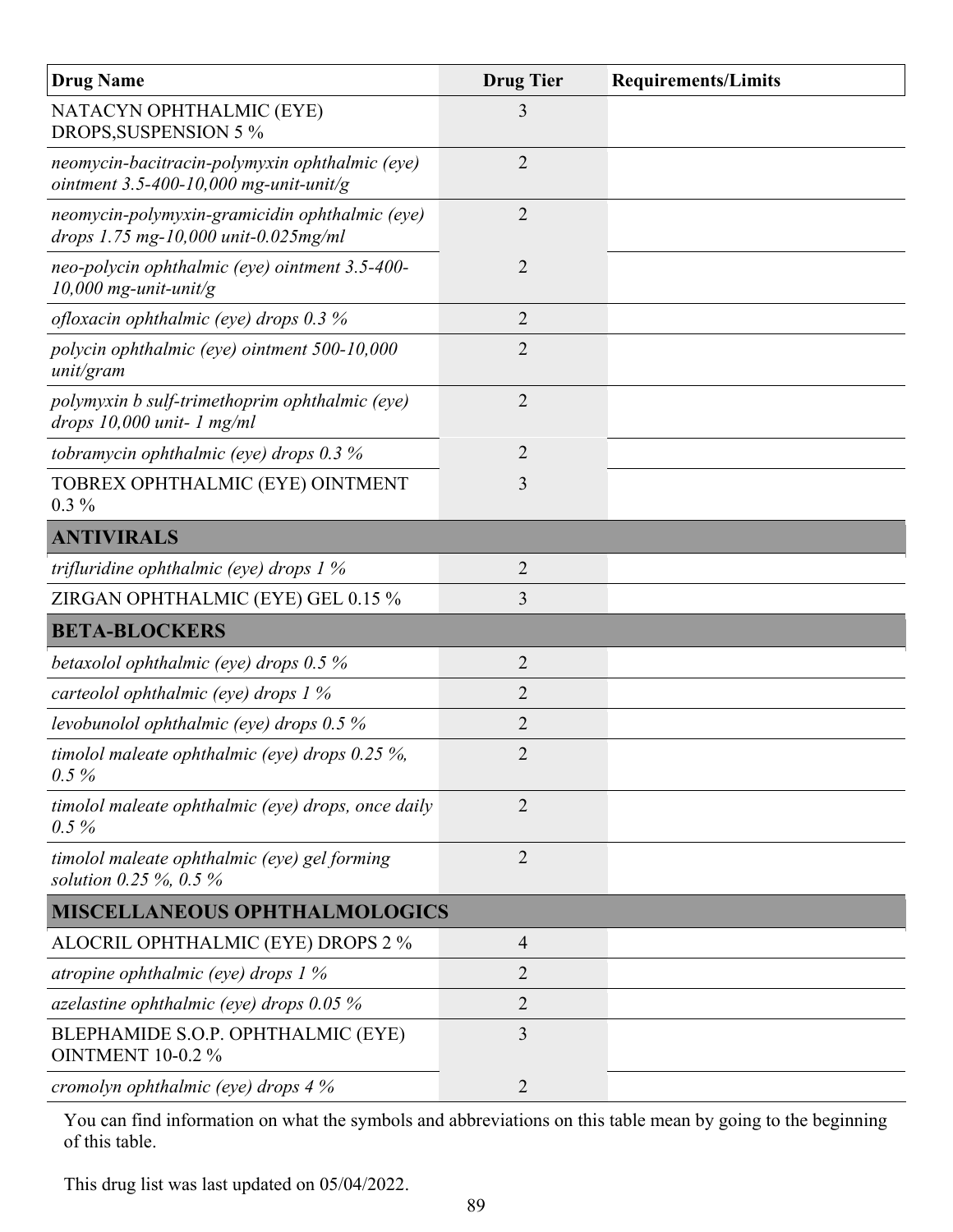| <b>Drug Name</b>                                                          | <b>Drug Tier</b> | <b>Requirements/Limits</b> |
|---------------------------------------------------------------------------|------------------|----------------------------|
| CYSTADROPS OPHTHALMIC (EYE) DROPS<br>$0.37\%$                             | 5                | <b>PA</b>                  |
| CYSTARAN OPHTHALMIC (EYE) DROPS<br>$0.44\%$                               | 5                |                            |
| epinastine ophthalmic (eye) drops $0.05\%$                                | $\overline{2}$   |                            |
| LACRISERT OPHTHALMIC (EYE) INSERT 5<br>MG                                 | 3                |                            |
| olopatadine ophthalmic (eye) drops $0.1\%$ , $0.2\%$                      | $\overline{2}$   |                            |
| OXERVATE OPHTHALMIC (EYE) DROPS<br>$0.002\%$                              | 5                | PA                         |
| pilocarpine hcl ophthalmic (eye) drops $1\%$ , $2\%$ ,<br>4%              | $\overline{2}$   |                            |
| RESTASIS MULTIDOSE OPHTHALMIC (EYE)<br><b>DROPS 0.05 %</b>                | 3                |                            |
| <b>RESTASIS OPHTHALMIC (EYE)</b><br>DROPPERETTE 0.05 %                    | 3                |                            |
| sulfacetamide sodium ophthalmic (eye) drops 10<br>$\%$                    | $\overline{2}$   |                            |
| sulfacetamide-prednisolone ophthalmic (eye)<br>drops 10 %-0.23 % (0.25 %) | $\overline{2}$   |                            |
| <b>VUITY OPHTHALMIC (EYE) DROPS 1.25 %</b>                                | 5                | PA; QL (2.5 per 28 days)   |
| NON-STEROIDAL ANTI-INFLAMMATORY AGENTS                                    |                  |                            |
| bromfenac ophthalmic (eye) drops $0.09\%$                                 | 2                |                            |
| diclofenac sodium ophthalmic (eye) drops $0.1\%$                          | 2                |                            |
| flurbiprofen sodium ophthalmic (eye) drops 0.03<br>$\%$                   | $\overline{2}$   |                            |
| <b>ILEVRO OPHTHALMIC (EYE)</b><br>DROPS, SUSPENSION 0.3 %                 | $\overline{4}$   |                            |
| ketorolac ophthalmic (eye) drops 0.4 %, 0.5 %                             | $\overline{2}$   |                            |
| NEVANAC OPHTHALMIC (EYE)<br>DROPS, SUSPENSION 0.1 %                       | $\overline{3}$   |                            |
| <b>ORAL DRUGS FOR GLAUCOMA</b>                                            |                  |                            |
| acetazolamide oral capsule, extended release 500<br>mg                    | $\overline{2}$   |                            |
| acetazolamide oral tablet 125 mg, 250 mg                                  | $\overline{2}$   |                            |
| methazolamide oral tablet 25 mg, 50 mg                                    | $\overline{4}$   |                            |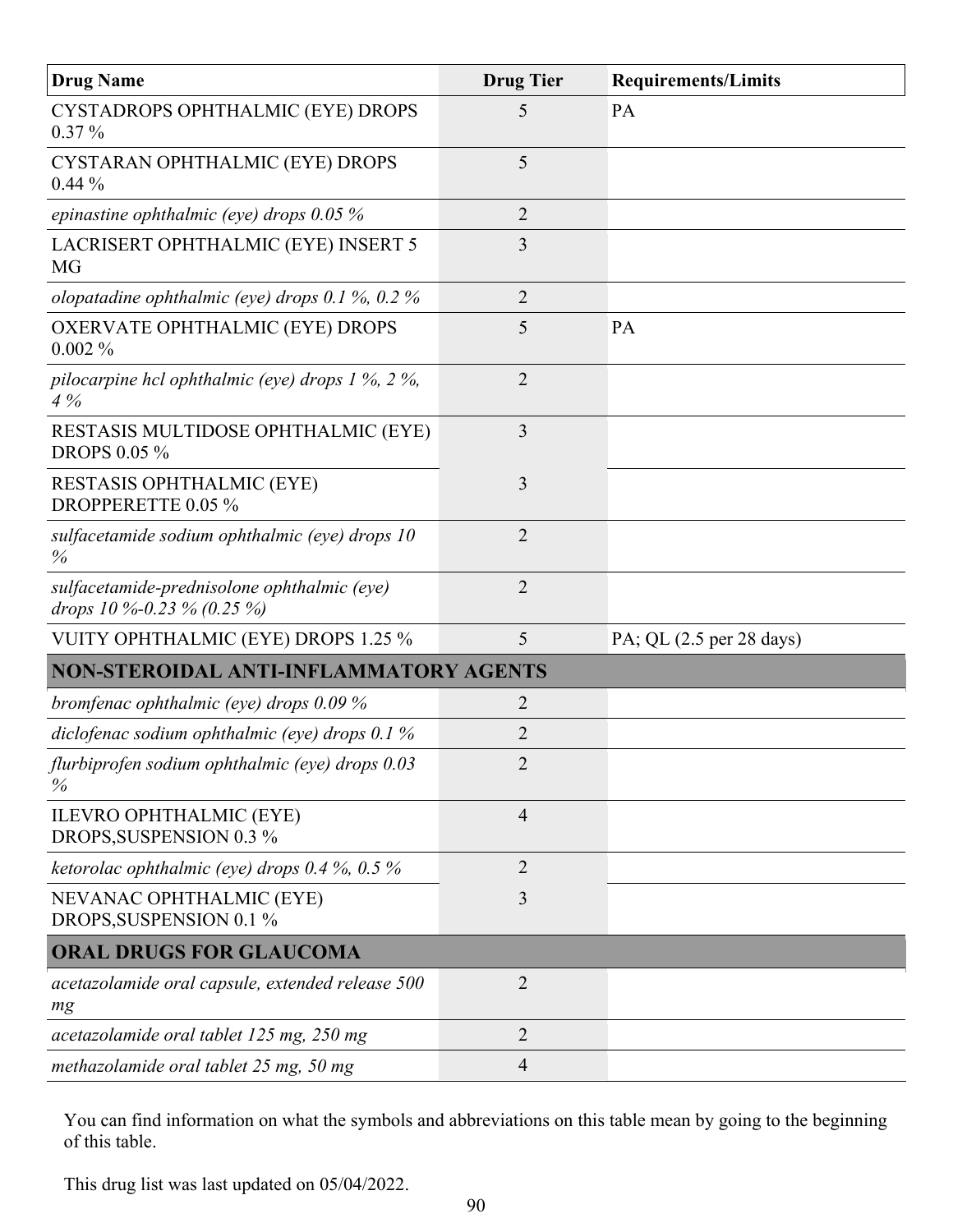| <b>Drug Name</b>                                                                                     | <b>Drug Tier</b> | <b>Requirements/Limits</b> |
|------------------------------------------------------------------------------------------------------|------------------|----------------------------|
| <b>OTHER GLAUCOMA DRUGS</b>                                                                          |                  |                            |
| bimatoprost ophthalmic (eye) drops $0.03\%$                                                          | $\overline{2}$   |                            |
| brimonidine-timolol ophthalmic (eye) drops 0.2-<br>$0.5\%$                                           | $\overline{2}$   |                            |
| brinzolamide ophthalmic (eye) drops, suspension 1<br>$\%$                                            | $\overline{2}$   |                            |
| COMBIGAN OPHTHALMIC (EYE) DROPS 0.2-<br>$0.5\%$                                                      | 3                |                            |
| dorzolamide ophthalmic (eye) drops $2\%$                                                             | $\overline{2}$   |                            |
| dorzolamide-timolol (pf) ophthalmic (eye)<br>dropperette $2-0.5\%$                                   | $\overline{2}$   |                            |
| dorzolamide-timolol ophthalmic (eye) drops 22.3-<br>$6.8$ mg/ml                                      | $\overline{2}$   |                            |
| latanoprost ophthalmic (eye) drops $0.005\%$                                                         | $\overline{2}$   |                            |
| LUMIGAN OPHTHALMIC (EYE) DROPS 0.01<br>$\frac{0}{0}$                                                 | 3                |                            |
| RHOPRESSA OPHTHALMIC (EYE) DROPS<br>$0.02\%$                                                         | 3                |                            |
| travoprost ophthalmic (eye) drops $0.004\%$                                                          | $\overline{2}$   |                            |
| <b>STEROID-ANTIBIOTIC COMBINATIONS</b>                                                               |                  |                            |
| neomycin-bacitracin-poly-hc ophthalmic (eye)<br>ointment 3.5-400-10,000 mg-unit/g-1%                 | $\overline{2}$   |                            |
| neomycin-polymyxin b-dexameth ophthalmic (eye)<br>drops, suspension $3.5$ mg/ml-10,000 unit/ml-0.1 % | $\overline{2}$   |                            |
| neomycin-polymyxin b-dexameth ophthalmic (eye)<br>ointment 3.5 mg/g-10,000 unit/g-0.1 %              | $\overline{2}$   |                            |
| neomycin-polymyxin-hc ophthalmic (eye)<br>drops, suspension $3.5$ -10,000-10 mg-unit-mg/ml           | $\overline{2}$   |                            |
| neo-polycin hc ophthalmic (eye) ointment 3.5-400-<br>$10,000$ mg-unit/g-1%                           | $\overline{2}$   |                            |
| TOBRADEX OPHTHALMIC (EYE)<br><b>OINTMENT 0.3-0.1 %</b>                                               | $\overline{3}$   |                            |
| tobramycin-dexamethasone ophthalmic (eye)<br>drops, suspension $0.3$ - $0.1\%$                       | $\overline{2}$   |                            |
| <b>STEROIDS</b>                                                                                      |                  |                            |
| ALREX OPHTHALMIC (EYE)<br>DROPS, SUSPENSION 0.2 %                                                    | $\overline{4}$   | <b>ST</b>                  |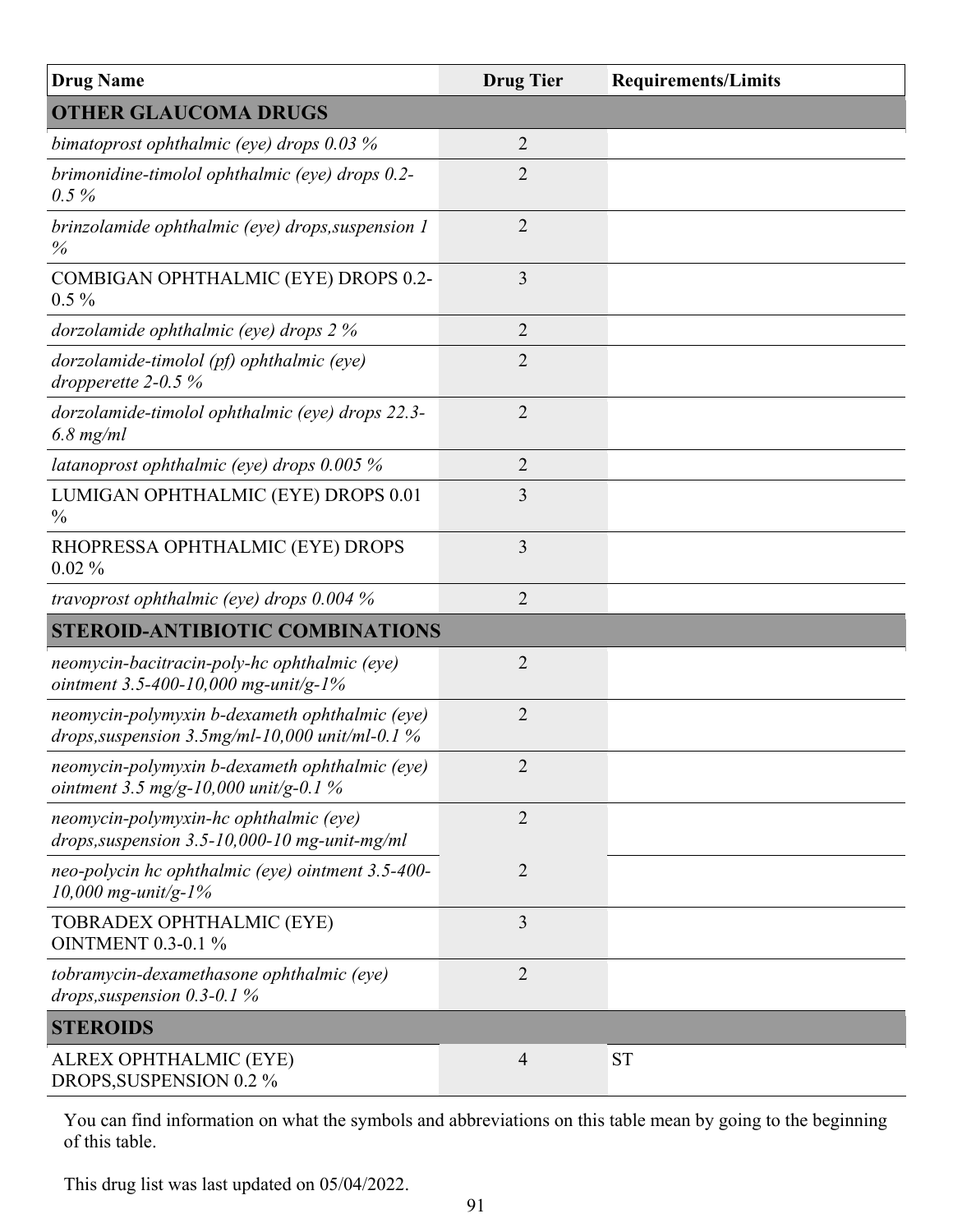| <b>Drug Name</b>                                                    | <b>Drug Tier</b> | <b>Requirements/Limits</b> |
|---------------------------------------------------------------------|------------------|----------------------------|
| dexamethasone sodium phosphate ophthalmic<br>(eye) drops $0.1\%$    | $\overline{2}$   |                            |
| difluprednate ophthalmic (eye) drops $0.05\%$                       | $\overline{2}$   |                            |
| fluorometholone ophthalmic (eye)<br>drops, suspension 0.1 $%$       | $\overline{2}$   |                            |
| FML FORTE OPHTHALMIC (EYE)<br>DROPS, SUSPENSION 0.25 %              | 3                |                            |
| FML S.O.P. OPHTHALMIC (EYE) OINTMENT<br>$0.1\%$                     | 3                |                            |
| LOTEMAX OPHTHALMIC (EYE) OINTMENT<br>$0.5\%$                        | 3                |                            |
| loteprednol etabonate ophthalmic (eye) drops, gel<br>$0.5\%$        | $\overline{2}$   |                            |
| loteprednol etabonate ophthalmic (eye)<br>drops, suspension $0.5\%$ | $\overline{2}$   |                            |
| <b>MAXIDEX OPHTHALMIC (EYE)</b><br>DROPS, SUSPENSION 0.1 %          | 3                |                            |
| PRED MILD OPHTHALMIC (EYE)<br>DROPS, SUSPENSION 0.12 %              | 3                |                            |
| prednisolone acetate ophthalmic (eye)<br>drops, suspension $1\%$    | $\overline{2}$   |                            |
| prednisolone sodium phosphate ophthalmic (eye)<br>drops $1\%$       | $\overline{2}$   |                            |
| <b>SYMPATHOMIMETICS</b>                                             |                  |                            |
| ALPHAGAN P OPHTHALMIC (EYE) DROPS<br>$0.1\%$                        | 3                |                            |
| apraclonidine ophthalmic (eye) drops $0.5\%$                        | $\overline{2}$   |                            |
| brimonidine ophthalmic (eye) drops $0.15\%$ , $0.2\%$               | $\overline{2}$   |                            |
| <b>IOPIDINE OPHTHALMIC (EYE)</b><br><b>DROPPERETTE 1 %</b>          | 3                |                            |
| <b>RESPIRATORY AND ALLERGY</b>                                      |                  |                            |
| <b>ANTIHISTAMINE / ANTIALLERGENIC AGENTS</b>                        |                  |                            |
| benzonatate oral capsule 100 mg, 200 mg                             | $\overline{2}$   | $ED$ ; QL (90 per 30 days) |
| cetirizine oral solution 1 mg/ml                                    | $\overline{2}$   |                            |
| clemastine oral tablet 2.68 mg                                      | $\overline{2}$   |                            |
| cyproheptadine oral tablet 4 mg                                     | $\overline{2}$   |                            |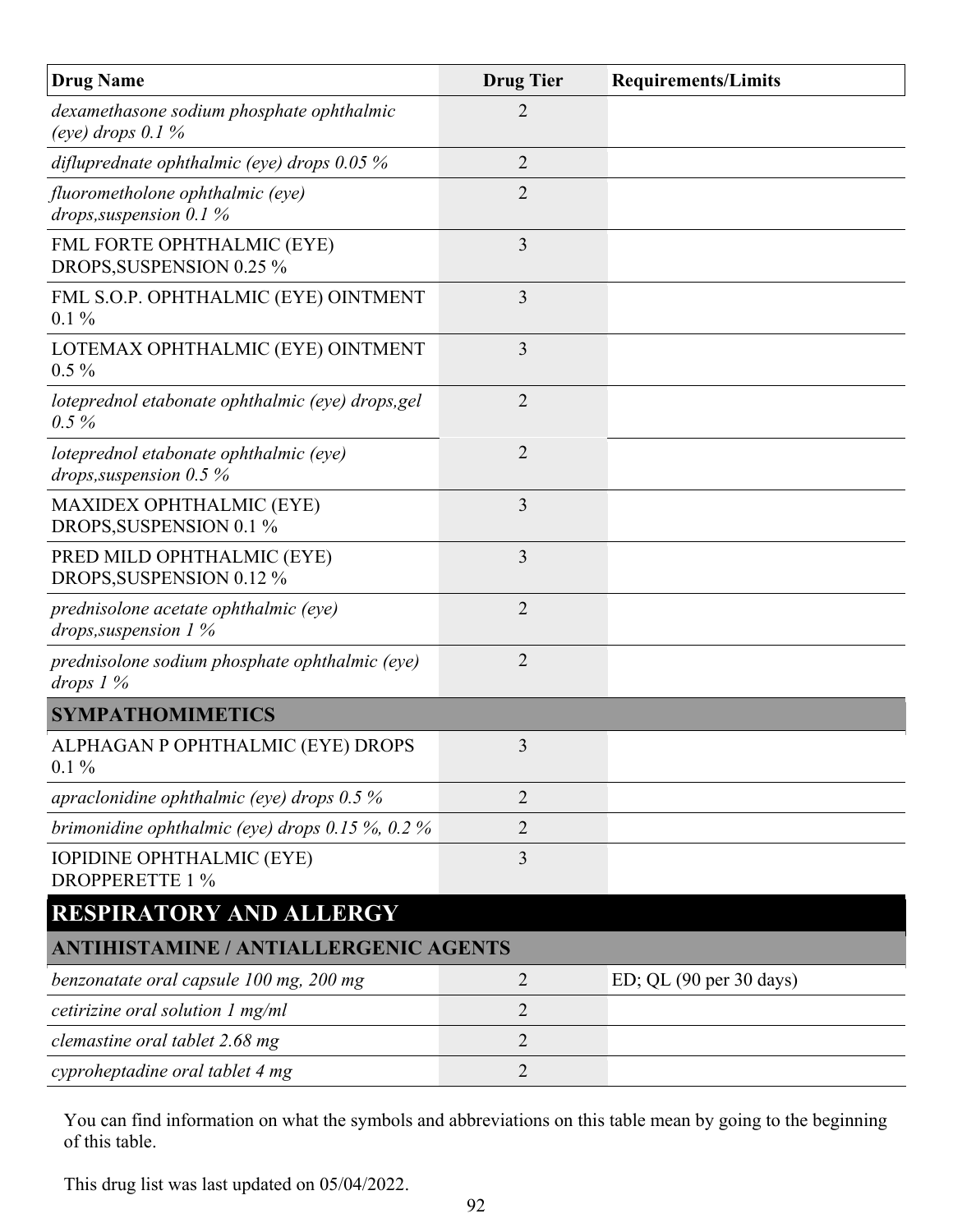| <b>Drug Name</b>                                                                                                                          | <b>Drug Tier</b> | <b>Requirements/Limits</b> |
|-------------------------------------------------------------------------------------------------------------------------------------------|------------------|----------------------------|
| desloratadine oral tablet 5 mg                                                                                                            | $\overline{2}$   |                            |
| desloratadine oral tablet, disintegrating 2.5 mg, 5<br>mg                                                                                 | $\overline{2}$   |                            |
| dexchlorpheniramine maleate oral solution 2 mg/5<br>ml                                                                                    | $\overline{2}$   |                            |
| diphenhydramine hcl injection solution $50 \text{ mg/ml}$                                                                                 | 2                |                            |
| epinephrine injection auto-injector $0.15 \text{ mg}/0.3 \text{ ml}$ ,<br>$0.3$ mg/0.3 ml                                                 | $\overline{2}$   |                            |
| hydroxyzine hcl oral solution 10 mg/5 ml                                                                                                  | $\overline{2}$   |                            |
| hydroxyzine hcl oral tablet 10 mg, 25 mg, 50 mg                                                                                           | 2                |                            |
| hydroxyzine pamoate oral capsule 100 mg, 25 mg,<br>$50$ mg                                                                                | $\overline{2}$   |                            |
| levocetirizine oral solution 2.5 mg/5 ml                                                                                                  | $\overline{2}$   |                            |
| levocetirizine oral tablet 5 mg                                                                                                           | $\overline{2}$   |                            |
| promethazine oral syrup 6.25 mg/5 ml                                                                                                      | 2                |                            |
| promethazine oral tablet 12.5 mg, 25 mg, 50 mg                                                                                            | 2                |                            |
| promethazine rectal suppository 12.5 mg, 25 mg                                                                                            | 2                |                            |
| promethazine-dm oral syrup 6.25-15 mg/5 ml                                                                                                | 2                | ED; QL (360 per 30 days)   |
| promethegan rectal suppository 12.5 mg, 25 mg,<br>$50$ mg                                                                                 | $\overline{2}$   |                            |
| <b>PULMONARY AGENTS</b>                                                                                                                   |                  |                            |
| acetylcysteine solution 100 mg/ml (10 %), 200<br>mg/ml (20 %)                                                                             | $\overline{2}$   | B/D                        |
| ADEMPAS ORAL TABLET 0.5 MG, 1 MG, 1.5<br>MG, 2 MG, 2.5 MG                                                                                 | 5                | PA; LA                     |
| ADVAIR HFA INHALATION AEROSOL<br>INHALER 115-21 MCG/ACTUATION, 230-21<br>MCG/ACTUATION, 45-21 MCG/ACTUATION                               | 3                |                            |
| albuterol sulfate inhalation solution for<br>nebulization 0.63 mg/3 ml, 1.25 mg/3 ml, 2.5 mg/3<br>ml $(0.083\%)$ , 2.5 mg/0.5 ml, 5 mg/ml | $\overline{2}$   | B/D                        |
| albuterol sulfate oral syrup 2 mg/5 ml                                                                                                    | $\overline{2}$   |                            |
| albuterol sulfate oral tablet 2 mg, 4 mg                                                                                                  | $\overline{2}$   |                            |
| albuterol sulfate oral tablet extended release 12 hr<br>$4 mg$ , $8 mg$                                                                   | $\overline{2}$   |                            |
| alyq oral tablet 20 mg                                                                                                                    | 5                | PA; QL (60 per 30 days)    |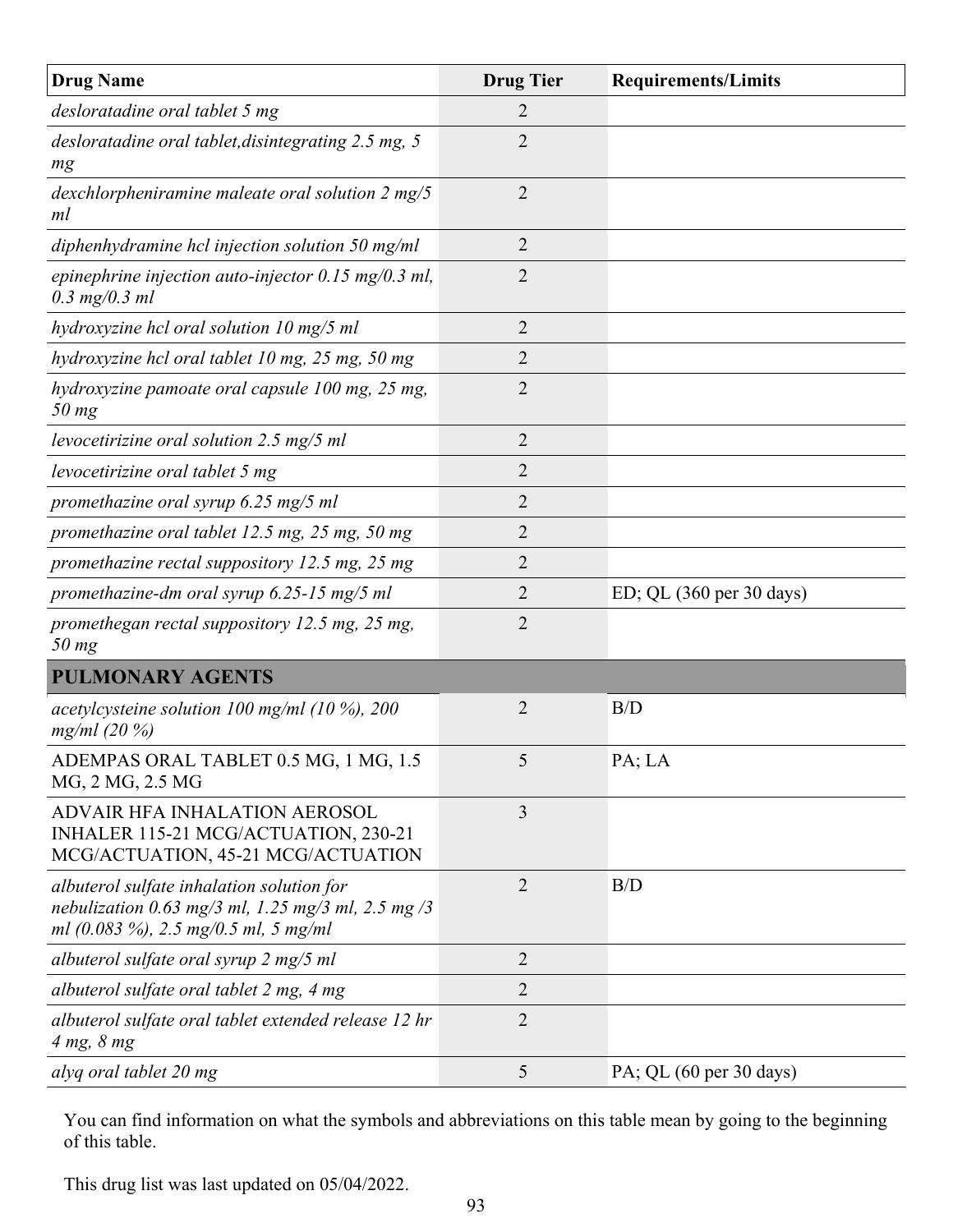| <b>Drug Name</b>                                                                                                | <b>Drug Tier</b> | <b>Requirements/Limits</b>                 |
|-----------------------------------------------------------------------------------------------------------------|------------------|--------------------------------------------|
| ambrisentan oral tablet 10 mg, 5 mg                                                                             | 5                | PA; LA                                     |
| ANORO ELLIPTA INHALATION BLISTER<br>WITH DEVICE 62.5-25 MCG/ACTUATION                                           | 3                |                                            |
| arformoterol inhalation solution for nebulization<br>$15 \; mcg/2 \; ml$                                        | $\overline{2}$   | B/D                                        |
| ATROVENT HFA INHALATION AEROSOL<br><b>INHALER 17 MCG/ACTUATION</b>                                              | $\overline{4}$   |                                            |
| azelastine-fluticasone nasal spray, non-aerosol<br>$137-50$ mcg/spray                                           | $\overline{2}$   |                                            |
| bosentan oral tablet 125 mg, 62.5 mg                                                                            | 5                | PA; LA                                     |
| BREO ELLIPTA INHALATION BLISTER<br>WITH DEVICE 100-25 MCG/DOSE, 200-25<br>MCG/DOSE                              | 3                |                                            |
| BREZTRI AEROSPHERE INHALATION HFA<br>AEROSOL INHALER 160-9-4.8<br>MCG/ACTUATION                                 | 3                |                                            |
| budesonide inhalation suspension for nebulization<br>$0.25$ mg/2 ml, 0.5 mg/2 ml, 1 mg/2 ml                     | $\overline{2}$   | B/D                                        |
| CINQAIR INTRAVENOUS SOLUTION 10<br>MG/ML                                                                        | 5                | PA                                         |
| <b>COMBIVENT RESPIMAT INHALATION MIST</b><br>20-100 MCG/ACTUATION                                               | 3                |                                            |
| cromolyn inhalation solution for nebulization 20<br>mg/2 ml                                                     | $\overline{2}$   | B/D                                        |
| DALIRESP ORAL TABLET 250 MCG, 500<br><b>MCG</b>                                                                 | $\overline{4}$   | PA; QL $(30 \text{ per } 30 \text{ days})$ |
| <b>DULERA INHALATION HFA AEROSOL</b><br>INHALER 100-5 MCG/ACTUATION, 200-5<br>MCG/ACTUATION, 50-5 MCG/ACTUATION | 3                |                                            |
| <b>ESBRIET ORAL CAPSULE 267 MG</b>                                                                              | 5                | PA; QL (270 per 30 days)                   |
| <b>ESBRIET ORAL TABLET 267 MG</b>                                                                               | 5                | PA; QL (270 per 30 days)                   |
| <b>ESBRIET ORAL TABLET 801 MG</b>                                                                               | 5                | PA; QL (90 per 30 days)                    |
| FASENRA PEN SUBCUTANEOUS AUTO-<br><b>INJECTOR 30 MG/ML</b>                                                      | 5                | PA                                         |
| <b>FASENRA SUBCUTANEOUS SYRINGE 30</b><br>MG/ML                                                                 | 5                | PA                                         |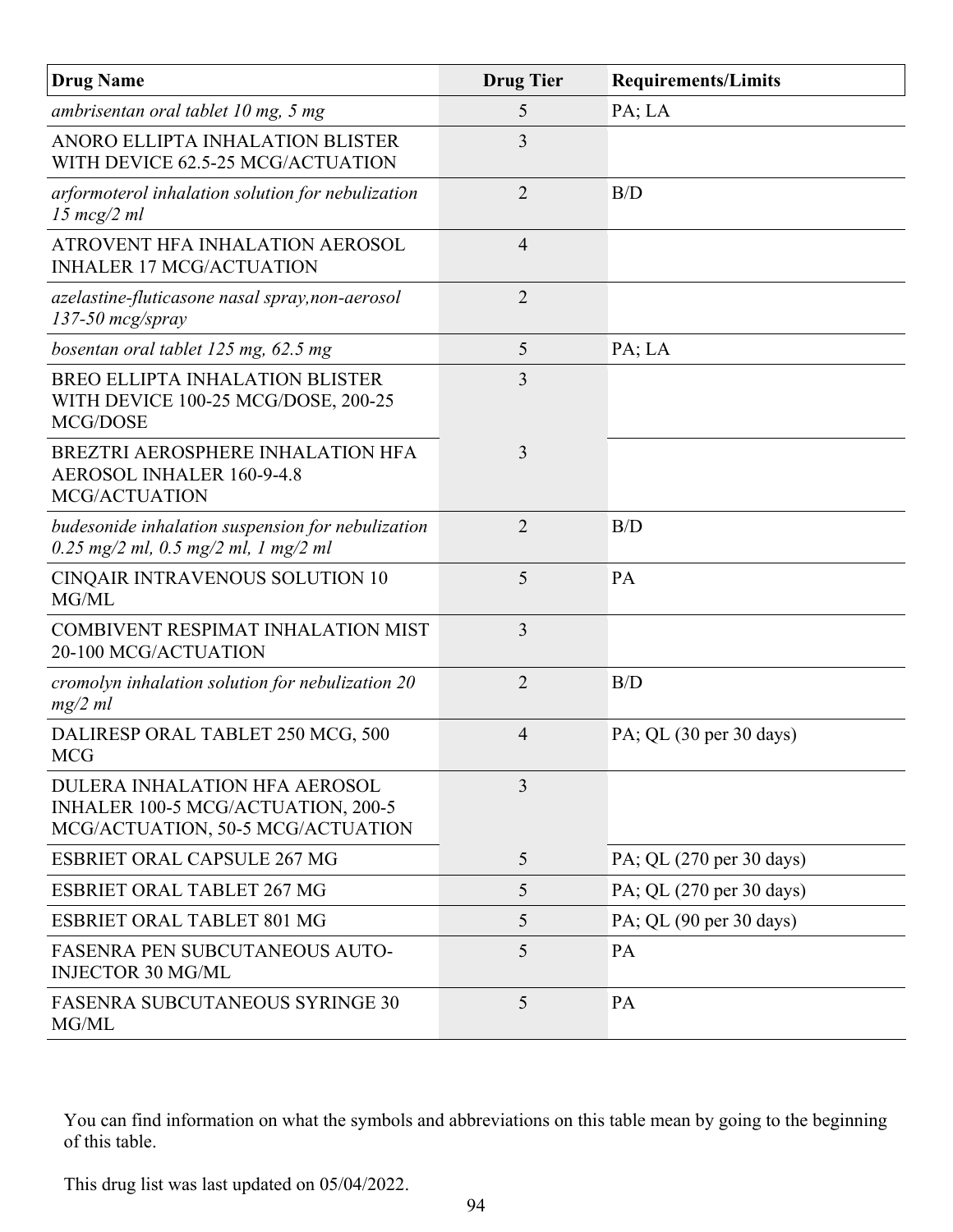| <b>Drug Name</b>                                                                                                                                                    | <b>Drug Tier</b> | <b>Requirements/Limits</b> |
|---------------------------------------------------------------------------------------------------------------------------------------------------------------------|------------------|----------------------------|
| FLOVENT DISKUS INHALATION BLISTER<br>WITH DEVICE 100 MCG/ACTUATION, 250<br>MCG/ACTUATION, 50 MCG/ACTUATION                                                          | 3                |                            |
| FLOVENT HFA INHALATION AEROSOL<br>INHALER 110 MCG/ACTUATION, 220<br>MCG/ACTUATION, 44 MCG/ACTUATION                                                                 | 3                |                            |
| flunisolide nasal spray, non-aerosol 25 mcg (0.025<br>$\%$                                                                                                          | $\overline{2}$   |                            |
| fluticasone propionate nasal spray, suspension 50<br>mcg/actuation                                                                                                  | $\overline{2}$   |                            |
| FLUTICASONE PROPION-SALMETEROL<br><b>INHALATION AEROSOL POWDR BREATH</b><br>ACTIVATED 113-14 MCG/ACTUATION, 232-<br>14 MCG/ACTUATION, 55-14<br><b>MCG/ACTUATION</b> | $\overline{2}$   |                            |
| fluticasone propion-salmeterol inhalation blister<br>with device 100-50 mcg/dose, 250-50 mcg/dose,<br>$500-50$ mcg/dose                                             | $\overline{2}$   |                            |
| formoterol fumarate inhalation solution for<br>nebulization 20 $mcg/2$ ml                                                                                           | $\overline{2}$   | B/D                        |
| HAEGARDA SUBCUTANEOUS RECON SOLN<br>2,000 UNIT, 3,000 UNIT                                                                                                          | 5                | PA; LA                     |
| icatibant subcutaneous syringe 30 mg/3 ml                                                                                                                           | 5                | PA                         |
| <b>INCRUSE ELLIPTA INHALATION BLISTER</b><br>WITH DEVICE 62.5 MCG/ACTUATION                                                                                         | 3                |                            |
| ipratropium bromide inhalation solution $0.02\%$                                                                                                                    | $\overline{2}$   | B/D                        |
| <i>ipratropium-albuterol inhalation solution for</i><br>nebulization 0.5 mg-3 mg $(2.5 \text{ mg base})/3 \text{ ml}$                                               | $\overline{2}$   | B/D                        |
| KALYDECO ORAL GRANULES IN PACKET<br>25 MG, 50 MG, 75 MG                                                                                                             | 5                | PA; QL (56 per 28 days)    |
| KALYDECO ORAL TABLET 150 MG                                                                                                                                         | 5                | PA; QL (60 per 30 days)    |
| levalbuterol hcl inhalation solution for<br>nebulization 0.31 mg/3 ml, 0.63 mg/3 ml, 1.25<br>mg/0.5 ml, 1.25 mg/3 ml                                                | $\overline{2}$   | B/D                        |
| LEVALBUTEROL TARTRATE INHALATION<br><b>HFA AEROSOL INHALER 45</b><br><b>MCG/ACTUATION</b>                                                                           | $\overline{4}$   | $ST$ ; QL (30 per 30 days) |
| metaproterenol oral syrup 10 mg/5 ml                                                                                                                                | $\overline{2}$   |                            |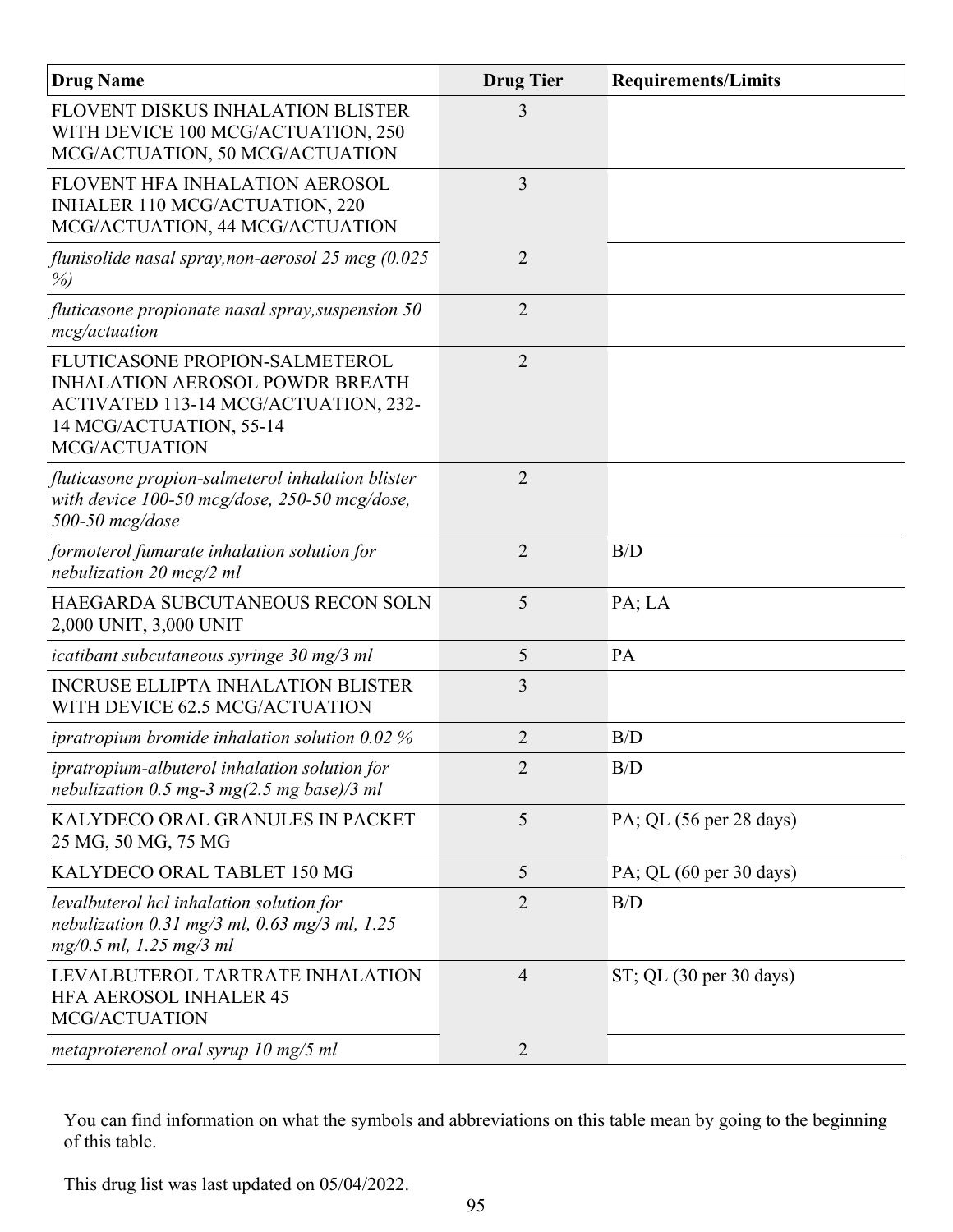| <b>Drug Name</b>                                                                                               | <b>Drug Tier</b> | <b>Requirements/Limits</b> |
|----------------------------------------------------------------------------------------------------------------|------------------|----------------------------|
| mometasone nasal spray, non-aerosol 50<br>mcg/actuation                                                        | 2                |                            |
| montelukast oral granules in packet 4 mg                                                                       | $\overline{2}$   |                            |
| montelukast oral tablet 10 mg                                                                                  | 2                |                            |
| montelukast oral tablet, chewable 4 mg, 5 mg                                                                   | $\overline{2}$   |                            |
| NUCALA SUBCUTANEOUS AUTO-INJECTOR<br>100 MG/ML                                                                 | 5                | PA; LA                     |
| NUCALA SUBCUTANEOUS RECON SOLN<br>100 MG                                                                       | 5                | PA; LA                     |
| NUCALA SUBCUTANEOUS SYRINGE 100<br>MG/ML                                                                       | 5                | PA; LA                     |
| OFEV ORAL CAPSULE 100 MG, 150 MG                                                                               | 5                | PA                         |
| OPSUMIT ORAL TABLET 10 MG                                                                                      | 5                | PA; LA                     |
| ORKAMBI ORAL GRANULES IN PACKET<br>100-125 MG, 150-188 MG                                                      | 5                | PA; QL (56 per 28 days)    |
| ORKAMBI ORAL TABLET 100-125 MG, 200-<br>125 MG                                                                 | 5                | PA; QL (112 per 28 days)   |
| ORLADEYO ORAL CAPSULE 110 MG, 150<br>MG                                                                        | 5                | PA; LA                     |
| PULMICORT FLEXHALER INHALATION<br><b>AEROSOL POWDR BREATH ACTIVATED 180</b><br>MCG/ACTUATION, 90 MCG/ACTUATION | $\overline{3}$   |                            |
| PULMOZYME INHALATION SOLUTION 1<br>MG/ML                                                                       | 3                | B/D                        |
| <b>OVAR REDIHALER INHALATION HFA</b><br><b>AEROSOL BREATH ACTIVATED 40</b><br>MCG/ACTUATION, 80 MCG/ACTUATION  | 3                |                            |
| sajazir subcutaneous syringe 30 mg/3 ml                                                                        | 5                | PA                         |
| SEREVENT DISKUS INHALATION BLISTER<br>WITH DEVICE 50 MCG/DOSE                                                  | 3                |                            |
| sildenafil (pulmonary arterial hypertension) oral<br>suspension for reconstitution $10$ mg/ml                  | 5                | PA; QL (224 per 30 days)   |
| sildenafil (pulmonary arterial hypertension) oral<br>tablet 20 mg                                              | $\overline{2}$   | PA; QL (90 per 30 days)    |
| SPIRIVA RESPIMAT INHALATION MIST 1.25<br>MCG/ACTUATION, 2.5 MCG/ACTUATION                                      | 3                | QL (4 per 30 days)         |
| SPIRIVA WITH HANDIHALER INHALATION<br>CAPSULE, W/INHALATION DEVICE 18 MCG                                      | 3                | QL (90 per 90 days)        |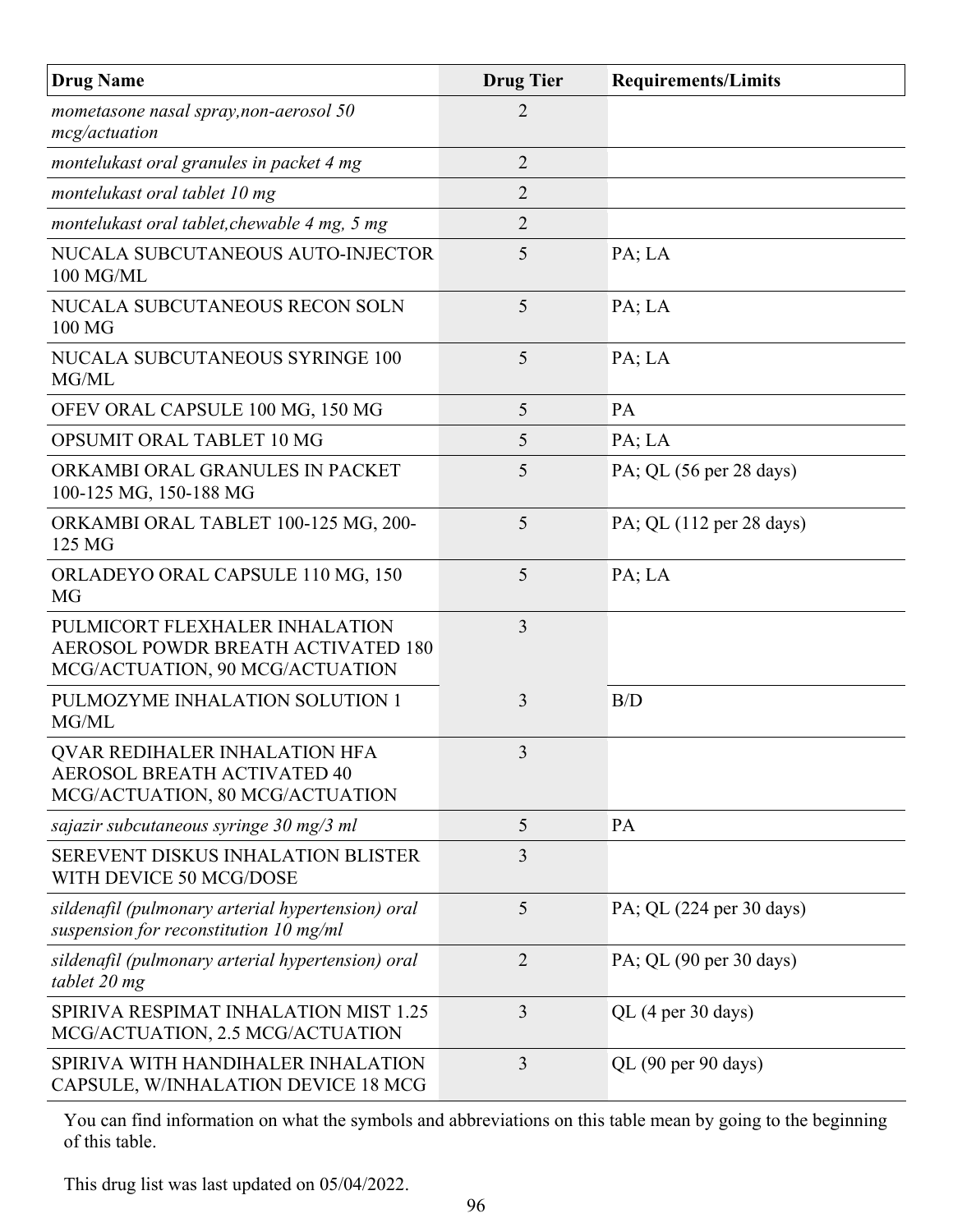| <b>Drug Name</b>                                                                                | <b>Drug Tier</b> | <b>Requirements/Limits</b>                 |
|-------------------------------------------------------------------------------------------------|------------------|--------------------------------------------|
| STIOLTO RESPIMAT INHALATION MIST 2.5-<br><b>2.5 MCG/ACTUATION</b>                               | 3                | QL (4 per 30 days)                         |
| SYMBICORT INHALATION HFA AEROSOL<br>INHALER 160-4.5 MCG/ACTUATION, 80-4.5<br>MCG/ACTUATION      | $\overline{3}$   |                                            |
| SYMDEKO ORAL TABLETS, SEQUENTIAL<br>100-150 MG (D)/ 150 MG (N), 50-75 MG (D)/ 75<br>MG(N)       | 5                | PA; QL (56 per 28 days)                    |
| tadalafil (pulmonary arterial hypertension) oral<br>tablet 20 mg                                | 5                | PA; QL $(60 \text{ per } 30 \text{ days})$ |
| TAKHZYRO SUBCUTANEOUS SOLUTION<br>300 MG/2 ML (150 MG/ML)                                       | 5                | PA; LA                                     |
| terbutaline oral tablet $2.5$ mg, $5$ mg                                                        | $\overline{2}$   |                                            |
| THEO-24 ORAL CAPSULE, EXTENDED<br>RELEASE 24HR 100 MG, 200 MG, 300 MG, 400<br><b>MG</b>         | $\overline{4}$   |                                            |
| theophylline oral elixir $80 \text{ mg}/15 \text{ ml}$                                          | $\overline{2}$   |                                            |
| theophylline oral solution $80 \text{ mg}/15 \text{ ml}$                                        | $\overline{2}$   |                                            |
| theophylline oral tablet extended release 12 hr 300<br>mg, 450 mg                               | $\overline{2}$   |                                            |
| theophylline oral tablet extended release 24 hr 400<br>mg, 600 mg                               | $\overline{2}$   |                                            |
| <b>TRACLEER ORAL TABLET FOR</b><br><b>SUSPENSION 32 MG</b>                                      | 5                | PA; LA                                     |
| TRELEGY ELLIPTA INHALATION BLISTER<br>WITH DEVICE 100-62.5-25 MCG, 200-62.5-25<br><b>MCG</b>    | 3                |                                            |
| <b>TYVASO INHALATION SOLUTION FOR</b><br>NEBULIZATION 1.74 MG/2.9 ML (0.6 MG/ML)                | 5                | PA                                         |
| TYVASO INSTITUTIONAL START KIT<br><b>INHALATION SOLUTION FOR</b><br>NEBULIZATION 1.74 MG/2.9 ML | 5                | PA                                         |
| <b>TYVASO REFILL KIT INHALATION</b><br>SOLUTION FOR NEBULIZATION 1.74 MG/2.9<br>ML (0.6 MG/ML)  | 5                | PA                                         |
| <b>TYVASO STARTER KIT INHALATION</b><br>SOLUTION FOR NEBULIZATION 1.74 MG/2.9<br>ML             | 5                | PA                                         |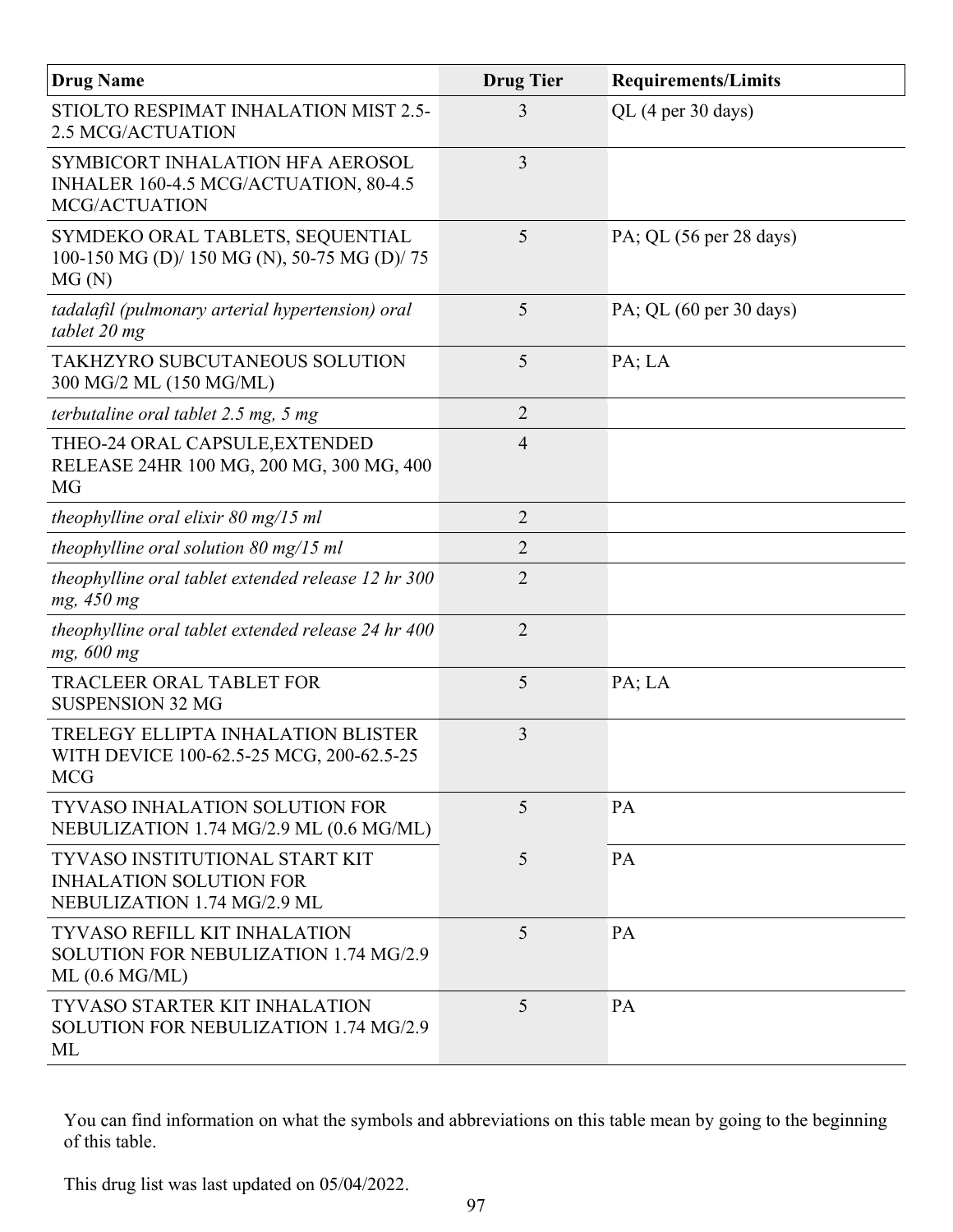| <b>Drug Name</b>                                                                                 | <b>Drug Tier</b> | <b>Requirements/Limits</b> |
|--------------------------------------------------------------------------------------------------|------------------|----------------------------|
| <b>VENTAVIS INHALATION SOLUTION FOR</b><br>NEBULIZATION 10 MCG/ML, 20 MCG/ML                     | 5                | PA                         |
| <b>VENTOLIN HFA INHALATION AEROSOL</b><br><b>INHALER 90 MCG/ACTUATION</b>                        | $\overline{2}$   |                            |
| wixela inhub inhalation blister with device 100-50<br>mcg/dose, 250-50 mcg/dose, 500-50 mcg/dose | $\overline{2}$   |                            |
| <b>XOLAIR SUBCUTANEOUS RECON SOLN 150</b><br>MG                                                  | 5                | PA; LA                     |
| <b>XOLAIR SUBCUTANEOUS SYRINGE 150</b><br>MG/ML, 75 MG/0.5 ML                                    | 5                | PA; LA                     |
| YUPELRI INHALATION SOLUTION FOR<br>NEBULIZATION 175 MCG/3 ML                                     | $\overline{4}$   | B/D                        |
| zafirlukast oral tablet 10 mg, 20 mg                                                             | $\overline{2}$   |                            |
| <b>UROLOGICALS</b>                                                                               |                  |                            |
| <b>ANTICHOLINERGICS / ANTISPASMODICS</b>                                                         |                  |                            |
| darifenacin oral tablet extended release 24 hr 15<br>mg, 7.5 mg                                  | $\overline{2}$   |                            |
| flavoxate oral tablet 100 mg                                                                     | $\overline{2}$   |                            |
| MYRBETRIQ ORAL TABLET EXTENDED<br>RELEASE 24 HR 25 MG, 50 MG                                     | 3                | QL (30 per 30 days)        |
| oxybutynin chloride oral syrup 5 mg/5 ml                                                         | $\overline{2}$   |                            |
| oxybutynin chloride oral tablet 5 mg                                                             | $\overline{2}$   |                            |
| oxybutynin chloride oral tablet extended release<br>24hr 10 mg, 15 mg, 5 mg                      | $\overline{2}$   |                            |
| solifenacin oral tablet 10 mg, 5 mg                                                              | $\overline{2}$   |                            |
| tolterodine oral capsule, extended release 24hr 2<br>mg, 4 mg                                    | $\overline{2}$   |                            |
| tolterodine oral tablet $1$ mg, $2$ mg                                                           | $\overline{2}$   |                            |
| trospium oral capsule, extended release 24hr 60<br>mg                                            | $\overline{4}$   |                            |
| trospium oral tablet 20 mg                                                                       | $\overline{2}$   |                            |
| <b>BENIGN PROSTATIC HYPERPLASIA(BPH) THERAPY</b>                                                 |                  |                            |
| alfuzosin oral tablet extended release 24 hr 10 mg                                               | $\overline{2}$   |                            |
| dutasteride oral capsule 0.5 mg                                                                  | $\overline{2}$   |                            |
| finasteride oral tablet 5 mg                                                                     | $\overline{2}$   |                            |
| silodosin oral capsule 4 mg, 8 mg                                                                | $\overline{2}$   |                            |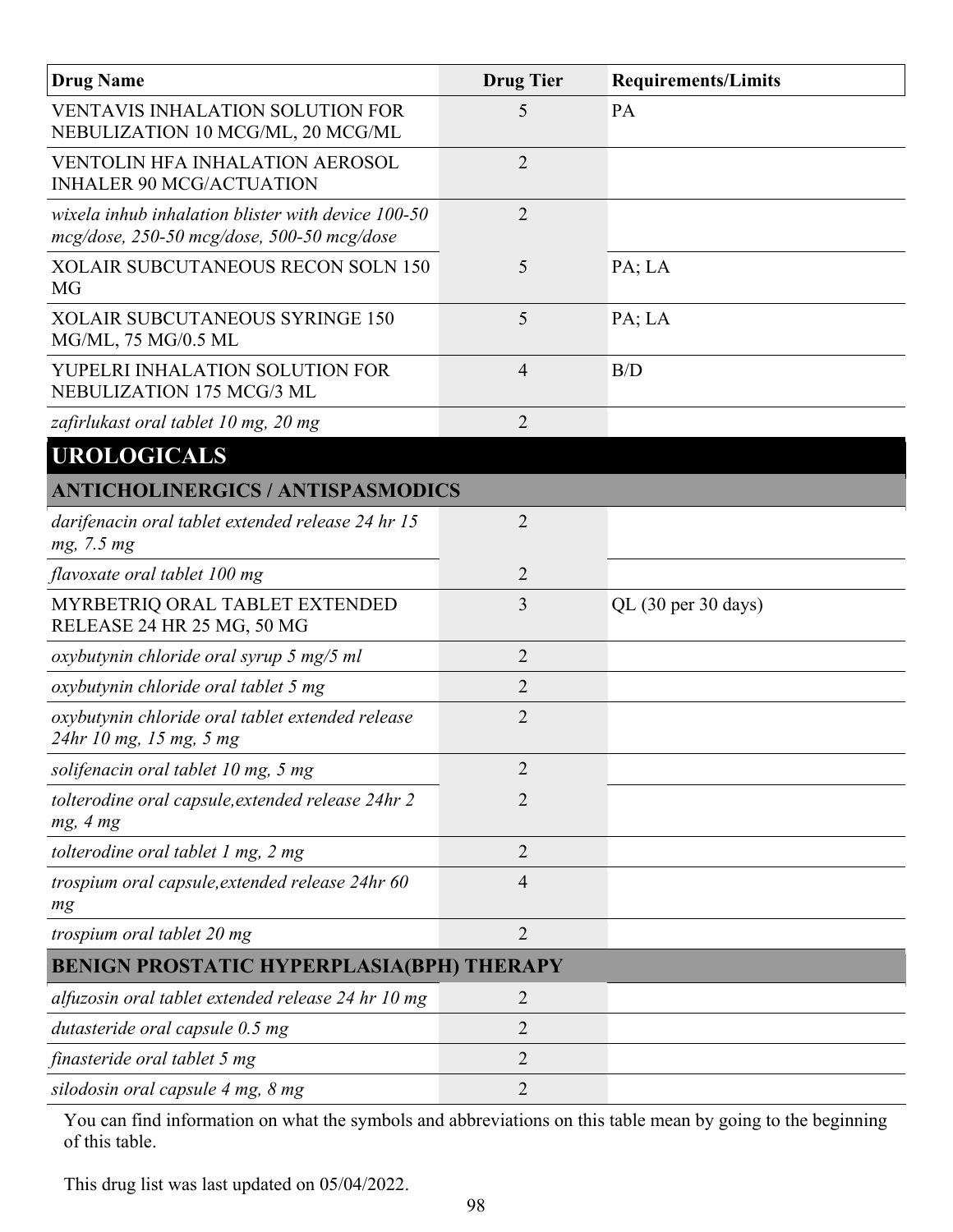| <b>Drug Name</b>                                                                                                       | <b>Drug Tier</b> | <b>Requirements/Limits</b> |
|------------------------------------------------------------------------------------------------------------------------|------------------|----------------------------|
| tamsulosin oral capsule 0.4 mg                                                                                         | $\overline{2}$   |                            |
| <b>MISCELLANEOUS UROLOGICALS</b>                                                                                       |                  |                            |
| bethanechol chloride oral tablet 10 mg, 25 mg, 5<br>mg, 50 mg                                                          | $\overline{2}$   |                            |
| CYSTAGON ORAL CAPSULE 150 MG, 50 MG                                                                                    | 4                | LA                         |
| <b>ELMIRON ORAL CAPSULE 100 MG</b>                                                                                     | 3                | QL (90 per 30 days)        |
| potassium citrate oral tablet extended release 10<br>meq $(1,080 \text{ mg})$ , 15 meq, 5 meq $(540 \text{ mg})$       | $\overline{2}$   |                            |
| <b>VITAMINS, HEMATINICS / ELECTROLYTES</b>                                                                             |                  |                            |
| <b>ELECTROLYTES</b>                                                                                                    |                  |                            |
| calcium acetate(phosphat bind) oral capsule 667<br>mg                                                                  | $\overline{2}$   |                            |
| calcium acetate(phosphat bind) oral tablet 667 mg                                                                      | $\overline{2}$   |                            |
| klor-con 10 oral tablet extended release 10 meq                                                                        | 2                |                            |
| klor-con 8 oral tablet extended release 8 meq                                                                          | $\overline{2}$   |                            |
| klor-con m10 oral tablet, er particles/crystals 10<br>meq                                                              | $\overline{2}$   |                            |
| klor-con m15 oral tablet, er particles/crystals 15<br>meq                                                              | $\overline{2}$   |                            |
| klor-con m20 oral tablet, er particles/crystals 20<br>meq                                                              | 2                |                            |
| klor-con oral packet 20 meq                                                                                            | $\overline{2}$   |                            |
| MAGNESIUM SULFATE IN D5W<br><b>INTRAVENOUS PIGGYBACK 1 GRAM/100</b><br>ML                                              | $\overline{2}$   |                            |
| magnesium sulfate in water intravenous parenteral<br>solution 20 gram/500 ml (4 %), 40 gram/1,000 ml<br>$(4\%)$        | $\overline{2}$   |                            |
| magnesium sulfate in water intravenous piggyback<br>2 gram/50 ml (4 %), 4 gram/100 ml (4 %), 4<br>gram/50 ml (8 %)     | $\overline{2}$   |                            |
| magnesium sulfate injection solution 4 meq/ml $(50)$<br>$\%$                                                           | $\overline{2}$   |                            |
| magnesium sulfate injection syringe 4 meq/ml                                                                           | 2                |                            |
| potassium chlorid-d5-0.45% nacl intravenous<br>parenteral solution 10 meq/l, 20 meq/l, 30 meq/l,<br>$40 \text{ meq}/l$ | $\overline{2}$   |                            |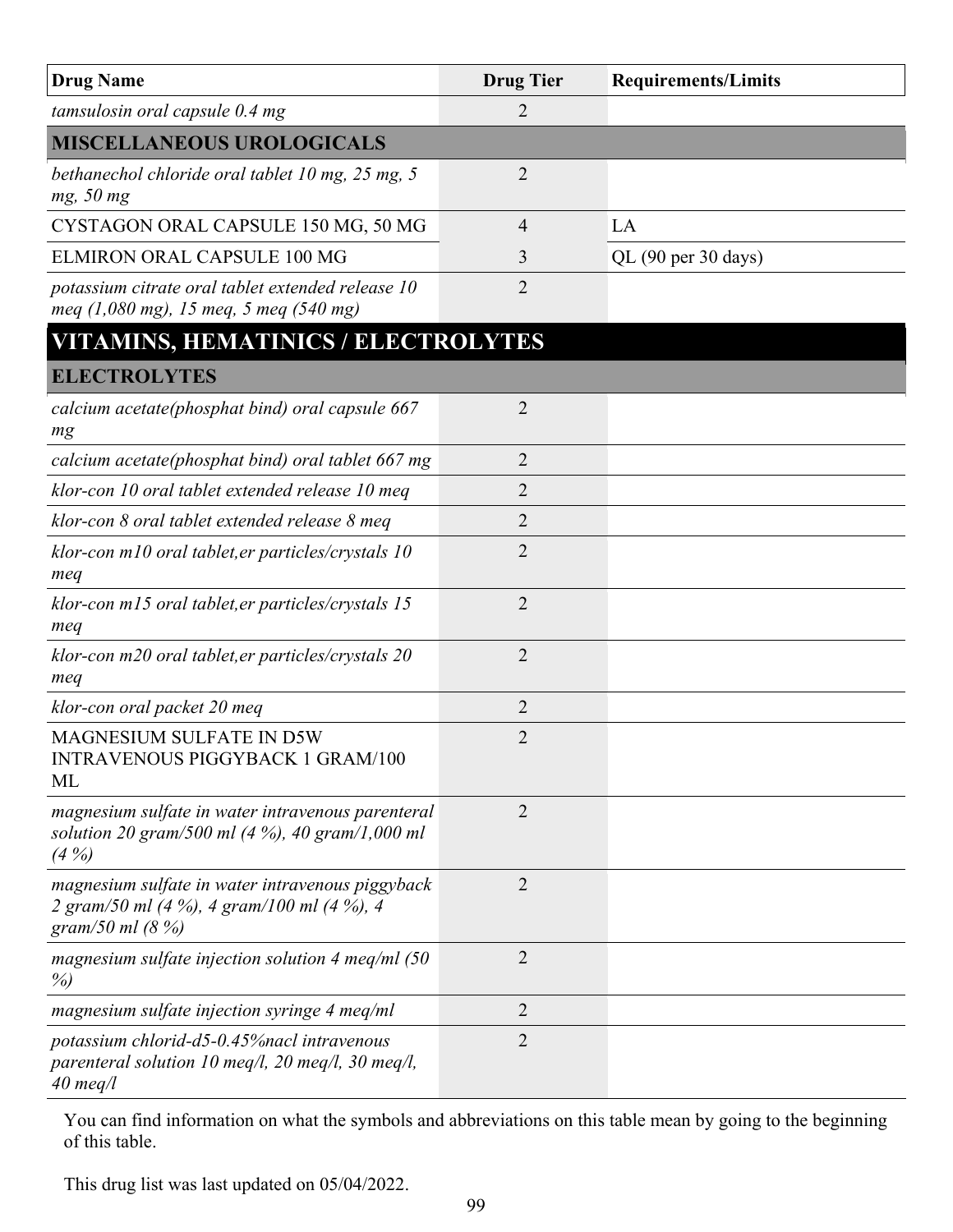| <b>Drug Name</b>                                                                                                                | <b>Drug Tier</b> | <b>Requirements/Limits</b> |
|---------------------------------------------------------------------------------------------------------------------------------|------------------|----------------------------|
| potassium chloride in 0.9% nacl intravenous<br>parenteral solution 20 meq/l, 40 meq/l                                           | 2                |                            |
| potassium chloride in $5%$ dex intravenous<br>parenteral solution 20 meq/l                                                      | 2                |                            |
| potassium chloride in lr-d5 intravenous parenteral<br>solution 20 meg/l                                                         | $\overline{2}$   |                            |
| potassium chloride in water intravenous<br>piggyback 10 meg/100 ml, 10 meg/50 ml, 20<br>meq/100 ml, 20 meq/50 ml, 40 meq/100 ml | $\overline{2}$   |                            |
| potassium chloride intravenous solution 2 meg/ml,<br>$2 \text{ meq/ml}$ (20 ml)                                                 | 2                |                            |
| potassium chloride oral capsule, extended release<br>10 meg, 8 meg                                                              | $\overline{2}$   |                            |
| potassium chloride oral liquid 20 meq/15 ml, 40<br>$meq/15$ ml                                                                  | $\overline{2}$   |                            |
| potassium chloride oral packet 20 meq                                                                                           | $\overline{2}$   |                            |
| potassium chloride oral tablet extended release 10<br>meq, $20$ meq, $8$ meq                                                    | 2                |                            |
| potassium chloride oral tablet, er particles/crystals<br>10 meq, 15 meq, 20 meq                                                 | $\overline{2}$   |                            |
| potassium chloride-0.45 $\%$ nacl intravenous<br>parenteral solution 20 meq/l                                                   | $\overline{2}$   |                            |
| potassium chloride-d5-0.2% nacl intravenous<br>parenteral solution 20 meq/l                                                     | $\overline{2}$   |                            |
| potassium chloride-d5-0.9% nacl intravenous<br>parenteral solution 20 meq/l, 40 meq/l                                           | $\overline{2}$   |                            |
| sodium chloride 0.45 % intravenous parenteral<br>solution $0.45\%$                                                              | 2                |                            |
| sodium chloride 3 % hypertonic intravenous<br>parenteral solution 3 %                                                           | $\overline{2}$   |                            |
| sodium chloride 5 % hypertonic intravenous<br>parenteral solution 5 %                                                           | 2                |                            |
| sodium chloride intravenous parenteral solution<br>$2.5$ meq/ml, 4 meq/ml                                                       | $\overline{2}$   |                            |
| <b>MISCELLANEOUS NUTRITION PRODUCTS</b>                                                                                         |                  |                            |
| <b>AMINOSYN II 15 % INTRAVENOUS</b><br><b>PARENTERAL SOLUTION 15 %</b>                                                          | $\overline{4}$   | B/D                        |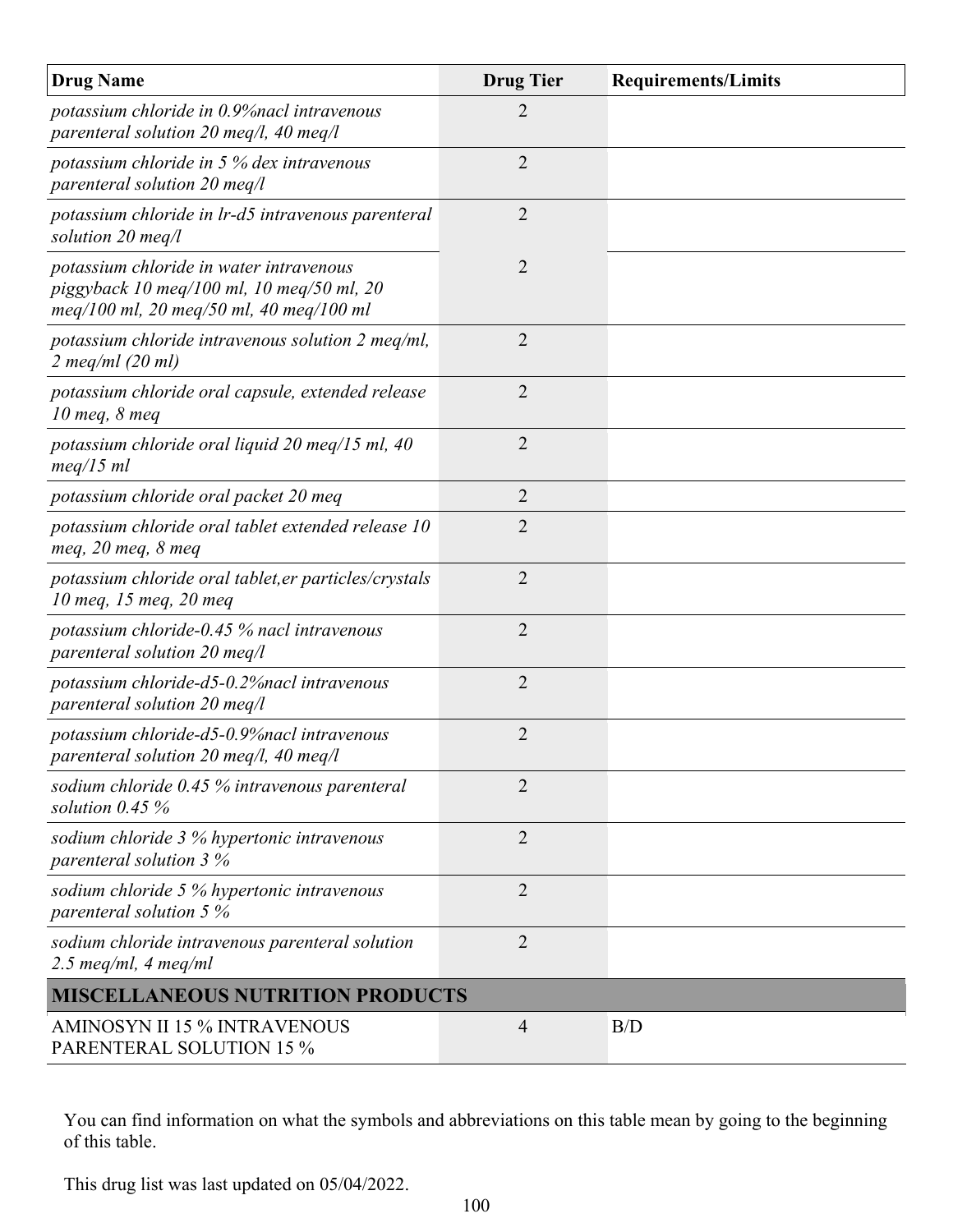| <b>Drug Name</b>                                                                                   | <b>Drug Tier</b> | <b>Requirements/Limits</b> |
|----------------------------------------------------------------------------------------------------|------------------|----------------------------|
| <b>CLINIMIX 5%/D15W SULFITE FREE</b><br><b>INTRAVENOUS PARENTERAL SOLUTION 5</b><br>$\frac{0}{0}$  | $\overline{4}$   | B/D                        |
| CLINIMIX 4.25%/D10W SULF FREE<br><b>INTRAVENOUS PARENTERAL SOLUTION</b><br>4.25 $%$                | $\overline{4}$   | B/D                        |
| CLINIMIX 5%-D20W(SULFITE-FREE)<br><b>INTRAVENOUS PARENTERAL SOLUTION 5</b><br>$\frac{0}{0}$        | $\overline{4}$   | B/D                        |
| CLINIMIX E 4.25%/D10W SUL FREE<br><b>INTRAVENOUS PARENTERAL SOLUTION</b><br>4.25 $%$               | 3                | B/D                        |
| <b>CLINIMIX E 4.25%/D5W SULF FREE</b><br>INTRAVENOUS PARENTERAL SOLUTION<br>4.25 $%$               | 3                | B/D                        |
| <b>CLINIMIX E 5%/D15W SULFIT FREE</b><br><b>INTRAVENOUS PARENTERAL SOLUTION 5</b><br>$\%$          | 3                | B/D                        |
| <b>CLINIMIX E 5%/D20W SULFIT FREE</b><br><b>INTRAVENOUS PARENTERAL SOLUTION 5</b><br>$\frac{0}{0}$ | 3                | B/D                        |
| <b>CLINISOL SF 15 % INTRAVENOUS</b><br><b>PARENTERAL SOLUTION 15 %</b>                             | $\overline{4}$   | B/D                        |
| electrolyte-48 in d5w intravenous parenteral<br>solution                                           | $\overline{2}$   |                            |
| intralipid intravenous emulsion 20 %                                                               | $\overline{4}$   | B/D                        |
| <b>INTRALIPID INTRAVENOUS EMULSION 30</b><br>$\frac{0}{0}$                                         | $\Delta$         | B/D                        |
| PLASMA-LYTE 148 INTRAVENOUS<br>PARENTERAL SOLUTION                                                 | 3                |                            |
| PLASMA-LYTE A INTRAVENOUS<br>PARENTERAL SOLUTION                                                   | 3                |                            |
| PLENAMINE 15% SOLUTION MULTI-USE 15<br>$\frac{0}{0}$                                               | $\overline{4}$   |                            |
| plenamine 15% solution muv 15 %                                                                    | $\overline{2}$   |                            |
| PLENAMINE INTRAVENOUS PARENTERAL<br>SOLUTION 15 %                                                  | $\overline{4}$   | B/D                        |
| premasol 10 $\%$ intravenous parenteral solution 10<br>$\%$                                        | $\overline{4}$   | B/D                        |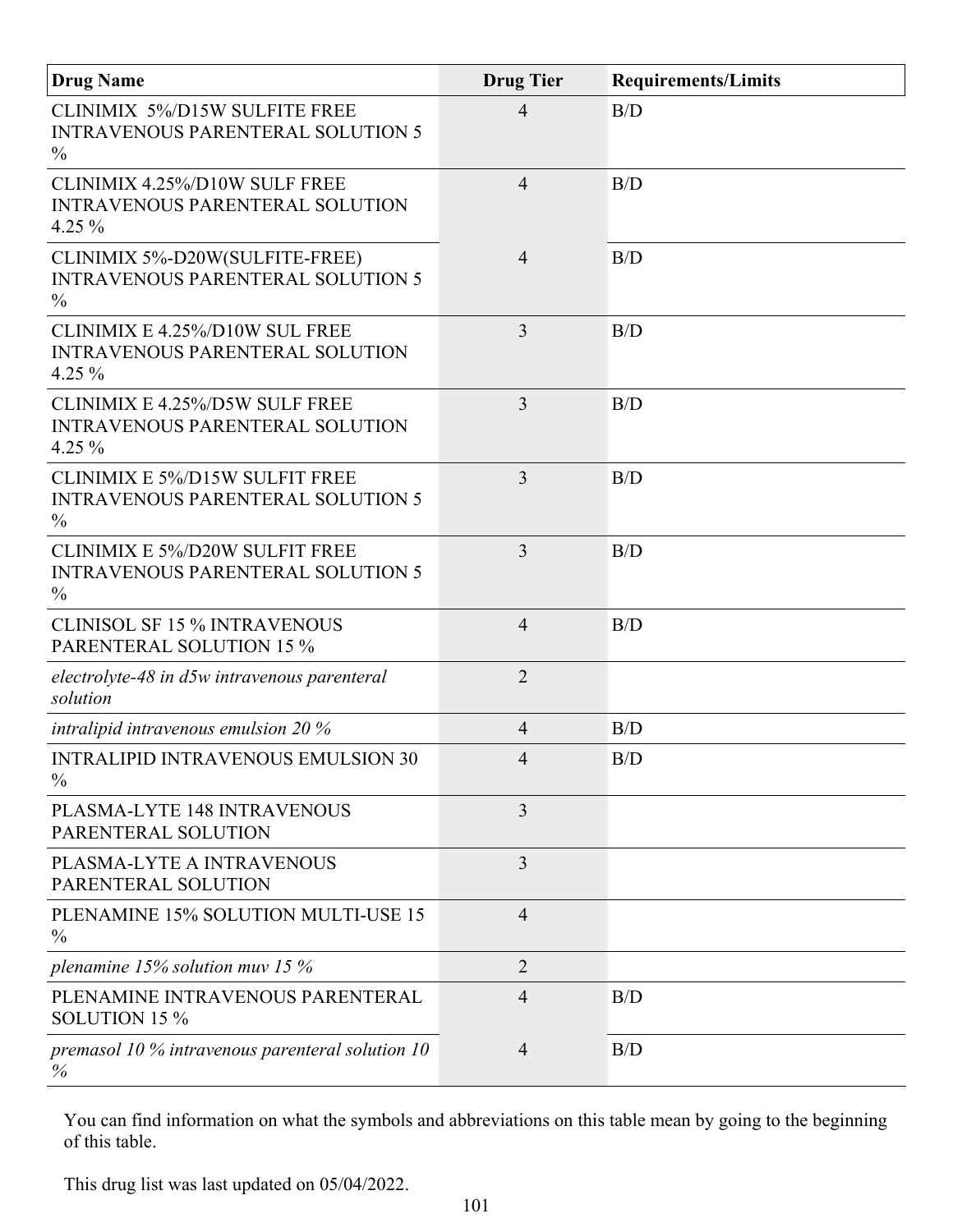| <b>Drug Name</b>                                                                  | <b>Drug Tier</b> | <b>Requirements/Limits</b> |
|-----------------------------------------------------------------------------------|------------------|----------------------------|
| <b>PROCALAMINE 3% INTRAVENOUS</b><br><b>PARENTERAL SOLUTION 3 %</b>               | 3                | B/D                        |
| <b>PROSOL 20 % INTRAVENOUS PARENTERAL</b><br><b>SOLUTION</b>                      | $\overline{4}$   | B/D                        |
| travasol 10 % intravenous parenteral solution 10<br>$\%$                          | 4                | B/D                        |
| <b>TROPHAMINE 10 % INTRAVENOUS</b><br><b>PARENTERAL SOLUTION 10 %</b>             | $\overline{4}$   | B/D                        |
| <b>VITAMINS / HEMATINICS</b>                                                      |                  |                            |
| ergocalciferol (vitamin d2) oral capsule $1,250$ mcg<br>$(50,000 \text{ unit})$   |                  | ED                         |
| fluoride (sodium) oral tablet 1 mg (2.2 mg sod.<br>fluoride)                      | $\overline{2}$   |                            |
| fluoride (sodium) oral tablet, chewable $1 \text{ mg}$ (2.2)<br>mg sod. fluoride) | $\overline{2}$   |                            |
| folic acid oral tablet 1 mg                                                       | 1                | ED                         |
| prenatal vitamin oral tablet                                                      | $\overline{2}$   |                            |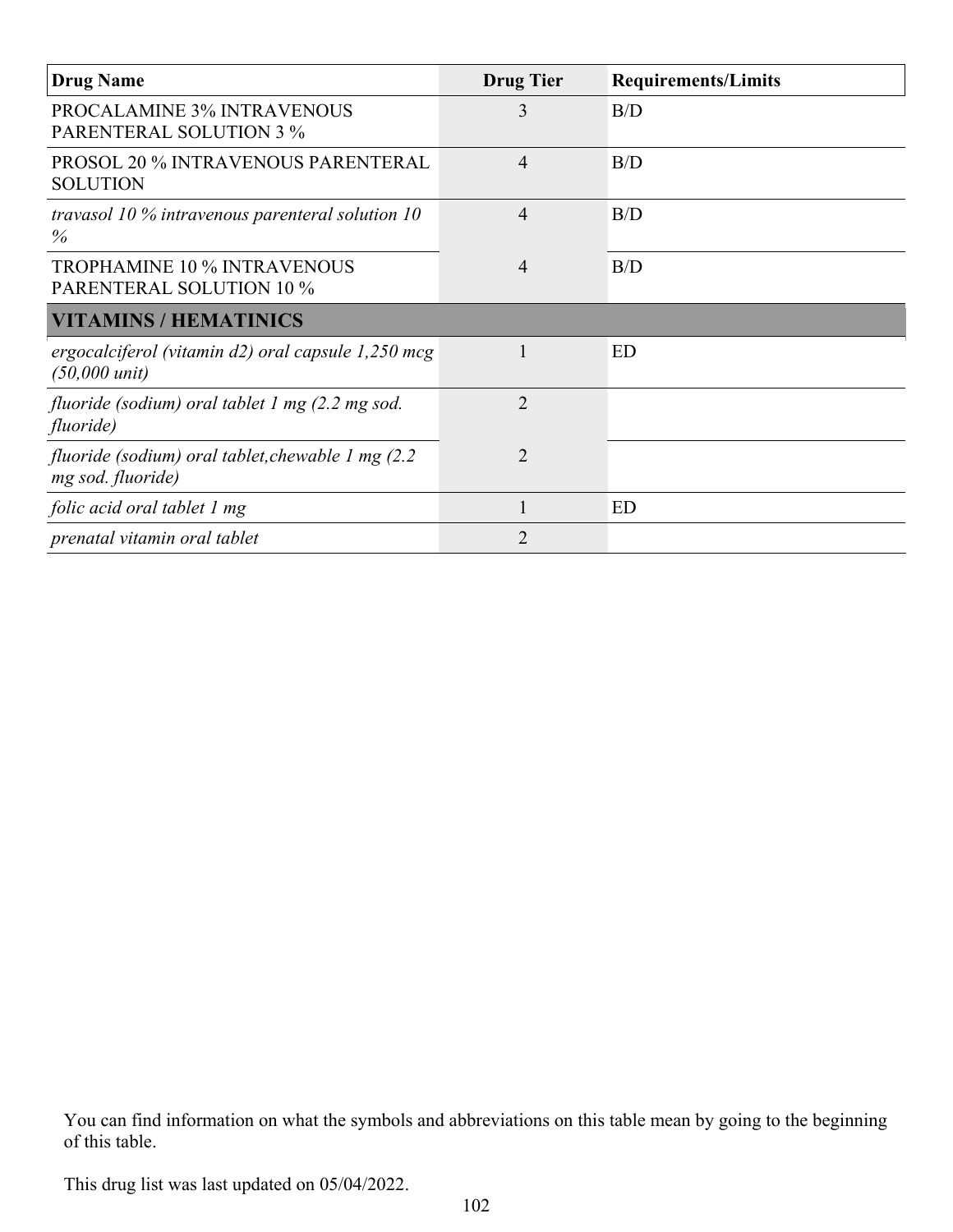## **Index**

## **A**

| abacavir-lamivudine2           |
|--------------------------------|
| abacavir-lamivudine-           |
| zidovudine 2                   |
|                                |
| <b>ABILIFY MAINTENA33</b>      |
| abiraterone14                  |
| acamprosate57                  |
|                                |
|                                |
|                                |
| acetaminophen-codeine29        |
| acetazolamide90                |
|                                |
| acetylcysteine 93              |
|                                |
|                                |
| <b>ACTIMMUNE</b> 72            |
| acyclovir2,55                  |
| acyclovir sodium 2             |
| <b>ADACEL(TDAP</b>             |
| ADOLESN/ADULT)(PF) 74          |
|                                |
|                                |
|                                |
|                                |
|                                |
| ADEMPAS93<br>ADVAIR HFA 93     |
| <b>AIMOVIG AUTOINJECTOR</b>    |
|                                |
| ak-poly-bac88                  |
|                                |
|                                |
| albuterol sulfate93            |
| alclometasone55                |
|                                |
|                                |
| ALECENSA  14<br>alendronate 78 |
|                                |
|                                |
| allopurinol 78                 |
|                                |
| almotriptan malate26           |
|                                |

| alprazolam 33                  |
|--------------------------------|
|                                |
| ALUNBRIG 14                    |
| alyacen 1/35 (28)83            |
| alyacen 7/7/7 (28)83           |
|                                |
|                                |
| amantadine hcl2                |
| AMBISOME 1                     |
| ambrisentan 94                 |
|                                |
|                                |
| amiloride42                    |
| amiloride-hydrochlorothiazide  |
|                                |
| <b>AMINOSYN II 15%</b> 100     |
| amiodarone 41                  |
| amitriptyline 33               |
| amitriptyline-chlordiazepoxide |
|                                |
| amlodipine42                   |
| amlodipine-atorvastatin48      |
| amlodipine-benazepril42        |
| amlodipine-olmesartan 42       |
| amlodipine-valsartan 42        |
| amlodipine-valsartan-hcthiazid |
|                                |
| ammonium lactate 52            |
| amnesteem53                    |
| amoxapine 33                   |
| amoxicillin11                  |
| amoxicillin-pot clavulanate11  |
| amphotericin b1                |
|                                |
| ampicillin sodium11            |
| ampicillin-sulbactam 11        |
| anagrelide 57                  |
| anastrozole14                  |
| ANGELIQ 80                     |
| ANORO ELLIPTA94                |
| APLENZIN 33                    |
| apomorphine25                  |
| apraclonidine 92               |
|                                |
|                                |
|                                |

| APTIOM21                  |
|---------------------------|
|                           |
| <b>ARALAST NP57</b>       |
|                           |
| <b>ARANESP (IN</b>        |
| POLYSORBATE) 72, 73       |
| ARCALYST73                |
| arformoterol94            |
| aripiprazole33            |
| armodafinil 33            |
| <b>ARMOUR THYROID68</b>   |
| ascomp with codeine 29    |
| asenapine maleate33       |
|                           |
| aspirin-dipyridamole46    |
| atazanavir2               |
|                           |
| atenolol-chlorthalidone42 |
| atomoxetine 33            |
| atorvastatin 48           |
|                           |
| atovaquone-proguanil 8    |
|                           |
| ATROVENT HFA94            |
| AUBAGIO27                 |
|                           |
|                           |
| AURYXIA57                 |
|                           |
|                           |
| AVONEX 73                 |
|                           |
| AYVAKIT14                 |
| AZASAN14                  |
|                           |
| azathioprine 14           |
|                           |
| azelastine 60, 61, 89     |
| azelastine-fluticasone 94 |
|                           |
|                           |
|                           |
| B                         |
|                           |
| bacitracin-polymyxin b88  |
|                           |

You can find information on what the symbols and abbreviations on this table mean by going to the beginning of this table.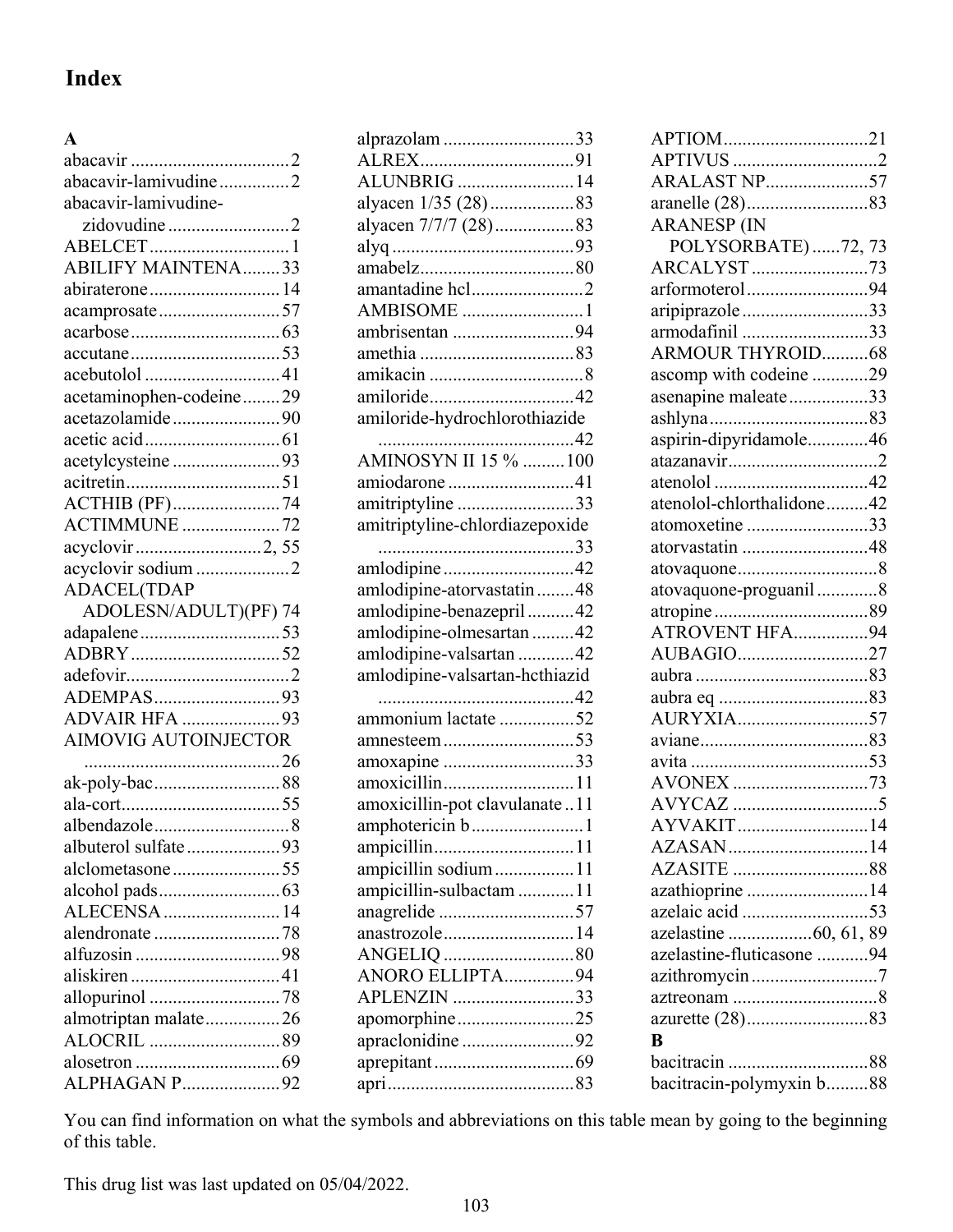| BACLOFEN28                     |
|--------------------------------|
|                                |
| BALVERSA 14                    |
| balziva (28)83                 |
|                                |
| <b>BARACLUDE</b> 2             |
| BCG VACCINE, LIVE (PF) 74      |
|                                |
| benazepril-hydrochlorothiazide |
|                                |
| <b>BENLYSTA</b> 78             |
| BENZNIDAZOLE 8                 |
| benzonatate92                  |
| benztropine25                  |
|                                |
| betamethasone dipropionate 55, |
| 56                             |
| betamethasone valerate 56      |
| betamethasone, augmented56     |
| BETASERON 73                   |
| betaxolol42,89                 |
| bethanechol chloride 99        |
| bexarotene 14                  |
| BEXSERO74                      |
| bicalutamide  14               |
| <b>BICILLIN L-A  12</b>        |
| BIKTARVY 2                     |
| bimatoprost91                  |
| bisoprolol fumarate  42        |
| bisoprolol-hydrochlorothiazide |
|                                |
| <b>BIVIGAM</b>                 |
| bleomycin14                    |
| BLEPHAMIDE S.O.P89             |
|                                |
| blisovi fe 1.5/30 (28) 83      |
| blisovi fe 1/20 (28) 83        |
| BOOSTRIX TDAP 74               |
|                                |
| <b>BOSULIF</b> 14              |
| BRAFTOVI14                     |
| BREO ELLIPTA 94                |
| <b>BREZTRI AEROSPHERE94</b>    |
|                                |
| <b>BRILINTA</b> 46             |
| brimonidine 92                 |
| brimonidine-timolol 91         |

| brinzolamide91                        |  |
|---------------------------------------|--|
| BRIVIACT22                            |  |
| bromfenac90                           |  |
| bromocriptine 25<br><b>BRUKINSA14</b> |  |
| budesonide69, 94                      |  |
| bumetanide 42                         |  |
| buprenorphine29                       |  |
| buprenorphine hcl29                   |  |
| buprenorphine-naloxone31              |  |
| bupropion hcl33, 34                   |  |
| bupropion hcl (smoking deter)         |  |
| buspirone 34                          |  |
| butalbital compound w/codeine         |  |
|                                       |  |
| butalbital-acetaminop-caf-cod         |  |
|                                       |  |
| butalbital-acetaminophen 29           |  |
| butalbital-acetaminophen-caff         |  |
|                                       |  |
| butalbital-aspirin-caffeine 29        |  |
| butorphanol31                         |  |
| C                                     |  |
|                                       |  |
|                                       |  |
| CABOMETYX14                           |  |
| calcipotriene 51                      |  |
| calcipotriene-betamethasone 51        |  |
| calcitonin (salmon)67                 |  |
| calcium acetate(phosphat bind)        |  |
|                                       |  |
| CALQUENCE15                           |  |
|                                       |  |
|                                       |  |
|                                       |  |
| candesartan 42                        |  |
| candesartan-hydrochlorothiazid        |  |
|                                       |  |
| CAPLYTA34<br>CAPRELSA15               |  |
|                                       |  |
| captopril-hydrochlorothiazide         |  |
|                                       |  |
| carbamazepine22                       |  |
| carbidopa 25<br>carbidopa-levodopa 25 |  |

| carbidopa-levodopa-               |
|-----------------------------------|
| entacapone 25                     |
| carglumic acid 58                 |
| carisoprodol 28                   |
|                                   |
| cartia xt42                       |
| carvedilol42                      |
| carvedilol phosphate42            |
| caspofungin1                      |
|                                   |
|                                   |
|                                   |
|                                   |
|                                   |
| cefazolin in dextrose (iso-os)6   |
|                                   |
| CEFEPIME IN DEXTROSE 5            |
|                                   |
| cefepime in dextrose, iso-osm.6   |
|                                   |
|                                   |
|                                   |
| <b>CEFOTETAN IN</b>               |
|                                   |
|                                   |
| DEXTROSE, ISO-OSM6                |
| cefoxitin in dextrose, iso-osm.6  |
|                                   |
|                                   |
|                                   |
| CEFTAZIDIME IN D5W6               |
|                                   |
| CEFTRIAXONE 7                     |
| ceftriaxone in dextrose, iso-os.7 |
| cefuroxime axetil7                |
| cefuroxime sodium 7               |
| celecoxib31                       |
| CELONTIN 22                       |
|                                   |
|                                   |
|                                   |
|                                   |
|                                   |
| <b>CHANTIX CONTINUING</b>         |
|                                   |
| CHANTIX STARTING                  |
|                                   |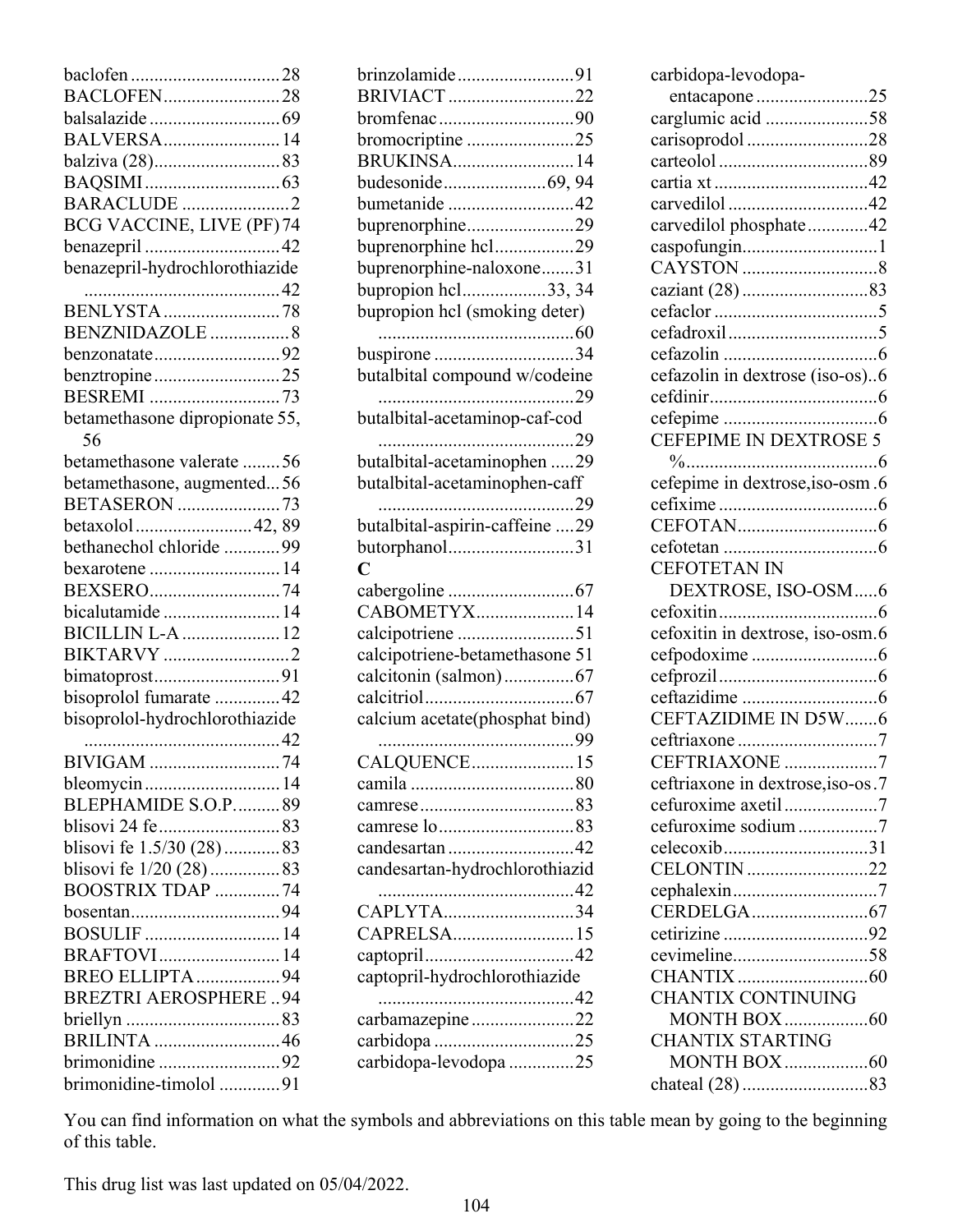| chlordiazepoxide hcl 34                     |
|---------------------------------------------|
| chlorhexidine gluconate 61                  |
| chloroquine phosphate8                      |
| chlorpromazine34                            |
| chlorthalidone43                            |
| chlorzoxazone28                             |
| cholestyramine (with sugar). 48             |
| cholestyramine light 48                     |
| cholestyramine-aspartame49                  |
|                                             |
| ciclopirox54, 55                            |
| cilostazol46                                |
|                                             |
| cimetidine72                                |
| cimetidine hcl 72                           |
|                                             |
| CINQAIR 94                                  |
|                                             |
| ciprofloxacin hcl 12, 88                    |
| ciprofloxacin in 5 % dextrose               |
|                                             |
| ciprofloxacin-dexamethasone                 |
|                                             |
| citalopram34                                |
|                                             |
| clarithromycin 7                            |
| clemastine92                                |
|                                             |
| clindacin p 53                              |
|                                             |
| <b>CLINDAMYCIN IN 0.9 %</b>                 |
|                                             |
| SOD CHLOR<br>8                              |
| clindamycin in 5 % dextrose8                |
| clindamycin pediatric 8                     |
| clindamycin phosphate 53, 82                |
| clindamycin-benzoyl peroxide                |
|                                             |
| CLINIMIX 5%/D15W                            |
| <b>SULFITE FREE  101</b>                    |
| CLINIMIX 4.25%/D10W                         |
| <b>SULF FREE  101</b>                       |
| CLINIMIX 4.25%/D5W                          |
| <b>SULFIT FREE58</b>                        |
| CLINIMIX 5%-                                |
| D20W(SULFITE-FREE)101                       |
| CLINIMIX E 2.75%/D5W<br><b>SULF FREE 58</b> |

| CLINIMIX E 4.25%/D10W           |
|---------------------------------|
| <b>SUL FREE101</b>              |
| CLINIMIX E 4.25%/D5W            |
| <b>SULF FREE</b> 101            |
| CLINIMIX E 5%/D15W              |
|                                 |
| <b>SULFIT FREE101</b>           |
| CLINIMIX E 5%/D20W              |
| <b>SULFIT FREE101</b>           |
| CLINISOL SF 15 %  101           |
| clobazam22                      |
|                                 |
|                                 |
| clobetasol-emollient56          |
|                                 |
| clomipramine34                  |
| clonazepam22                    |
|                                 |
|                                 |
| clonidine hcl 34, 43            |
| clopidogrel47                   |
| clorazepate dipotassium 34      |
| clotrimazole1,55                |
| clotrimazole-betamethasone.55   |
| clozapine34                     |
| CLOZAPINE34                     |
|                                 |
|                                 |
| codeine sulfate29               |
| codeine-butalbital-asa-caff29   |
|                                 |
|                                 |
| colesevelam 49                  |
|                                 |
|                                 |
| colistin (colistimethate na)  8 |
| COMBIGAN 91                     |
| <b>COMBIVENT RESPIMAT .94</b>   |
| COMETRIQ 15                     |
| COMPLERA 2                      |
|                                 |
|                                 |
|                                 |
| CORDRAN TAPE LARGE              |
|                                 |
|                                 |
| CORTISPORIN-TC  61              |
|                                 |
|                                 |
| <b>COSENTYX (2 SYRINGES)</b>    |
| 51                              |
|                                 |
| <b>COSENTYX PEN (2 PENS)51</b>  |
| COTELLIC15                      |
|                                 |
|                                 |

| cromolyn70, 89, 94           |  |
|------------------------------|--|
| cryselle (28)83              |  |
| cyclobenzaprine28            |  |
| cyclophosphamide15           |  |
| CYCLOPHOSPHAMIDE15           |  |
| CYCLOSERINE8                 |  |
|                              |  |
| cyclosporine15               |  |
| cyclosporine modified 15     |  |
| cyproheptadine 92            |  |
|                              |  |
|                              |  |
| CYSTADROPS90                 |  |
| CYSTAGON 99                  |  |
| CYSTARAN90                   |  |
| D                            |  |
| d10 %-0.45 % sodium chloride |  |
|                              |  |
| d2.5 %-0.45 % sodium         |  |
|                              |  |
| d5 % and 0.9 % sodium        |  |
|                              |  |
|                              |  |
| d5 %-0.45 % sodium chloride  |  |
|                              |  |
| dalfampridine27              |  |
| DALIRESP94                   |  |
|                              |  |
| dantrolene 28                |  |
|                              |  |
| DAPTACEL (DTAP               |  |
| PEDIATRIC) (PF)75            |  |
| daptomycin 9                 |  |
| darifenacin 98               |  |
|                              |  |
| dasetta 7/7/7 (28) 84        |  |
| DAURISMO15                   |  |
|                              |  |
|                              |  |
|                              |  |
| deferasirox58                |  |
|                              |  |
| DELESTROGEN 80               |  |
| DELSTRIGO 2                  |  |
| demeclocycline13             |  |
| DENAVIR 55                   |  |
| DEPO-ESTRADIOL 80            |  |
| DESCOVY 2                    |  |
| desipramine34                |  |
| desloratadine93              |  |
|                              |  |
|                              |  |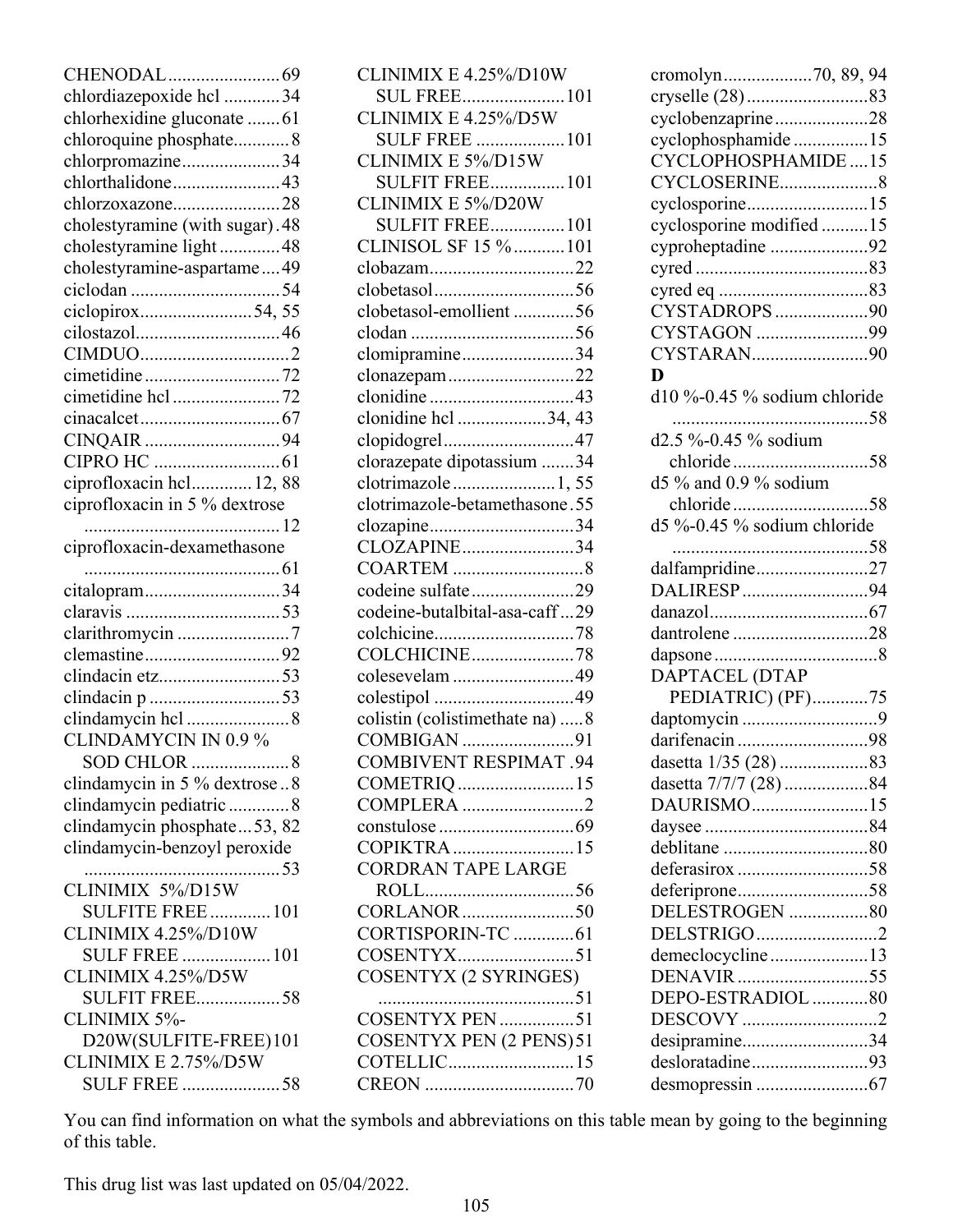| desog-e.estradiol/e.estradiol.84   |
|------------------------------------|
| desogestrel-ethinyl estradiol.84   |
|                                    |
| desvenlafaxine succinate34         |
|                                    |
| dexamethasone intensol 61          |
| dexamethasone sodium phos          |
|                                    |
| dexamethasone sodium               |
|                                    |
|                                    |
|                                    |
| dexmethylphenidate 34              |
| dextroamphetamine sulfate 35       |
| dextroamphetamine-                 |
| amphetamine 35                     |
| dextrose 10 % and 0.2 % nacl       |
|                                    |
| dextrose 10 % in water (d10w)      |
| 58                                 |
| dextrose $25\%$ in water (d25w)    |
|                                    |
| dextrose 5 % in water ( $d5w$ ) 58 |
| dextrose 5 %-lactated ringers58    |
| dextrose 5%-0.2 % sod              |
|                                    |
| dextrose 5%-0.3 %                  |
| sod.chloride58                     |
| dextrose 50 % in water $(d50w)$    |
|                                    |
|                                    |
|                                    |
| DIACOMIT22                         |
| diazepam22, 35                     |
| diazepam intensol35                |
|                                    |
| diclofenac potassium31             |
| diclofenac sodium  31, 52, 90      |
| diclofenac-misoprostol31           |
| dicloxacillin 12                   |
|                                    |
| diflunisal32                       |
| difluprednate92                    |
|                                    |
|                                    |
|                                    |
| dihydroergotamine 26               |
| DILANTIN 30 MG 22                  |
|                                    |

| diltiazem hcl 43<br>dimethyl fumarate27<br>DIPENTUM 70<br>diphenhydramine hcl 93<br>diphenoxylate-atropine69<br>dipyridamole47<br>disopyramide phosphate41<br>disulfiram59<br>divalproex22<br>dofetilide41<br>donepezil 27<br>DOPTELET (10 TAB PACK) |  |
|------------------------------------------------------------------------------------------------------------------------------------------------------------------------------------------------------------------------------------------------------|--|
|                                                                                                                                                                                                                                                      |  |
| DOPTELET (30 TAB PACK)                                                                                                                                                                                                                               |  |
| dorzolamide91<br>dorzolamide-timolol91<br>dorzolamide-timolol (pf)91<br>DOVATO 2<br>doxazosin43<br>doxepin 35<br>doxycycline hyclate 13<br>doxycycline monohydrate  13<br>doxylamine-pyridoxine (vit b6)                                             |  |
| DRIZALMA SPRINKLE35<br>drospirenone-e.estradiol-lm.fa<br>84                                                                                                                                                                                          |  |
| drospirenone-ethinyl estradiol                                                                                                                                                                                                                       |  |
| DROXIA 15<br>droxidopa59<br>DULERA94<br>duloxetine35<br>DUPIXENT PEN 52<br><b>DUPIXENT SYRINGE52</b><br>duramorph (pf) 29<br>dutasteride 98                                                                                                          |  |

| × | ×<br>۰, |  |
|---|---------|--|
|   |         |  |

| EDURANT2                       |
|--------------------------------|
|                                |
| efavirenz-emtricitabin-tenofov |
|                                |
| efavirenz-lamivu-tenofov disop |
|                                |
| electrolyte-48 in d5w101       |
| ELIGARD15                      |
| ELIGARD (3 MONTH) 15           |
| ELIGARD (4 MONTH) 15           |
| ELIGARD (6 MONTH) 15           |
| ELIQUIS47                      |
| <b>ELIQUIS DVT-PE TREAT</b>    |
| 30D START47                    |
| ELMIRON99                      |
|                                |
|                                |
| emoquette 84                   |
| EMSAM 35                       |
| emtricitabine3                 |
| emtricitabine-tenofovir (tdf)3 |
| EMTRIVA3                       |
|                                |
| enalapril maleate43            |
| enalapril-hydrochlorothiazide  |
|                                |
| ENBREL78,79                    |
| <b>ENBREL MINI 78</b>          |
| <b>ENBREL SURECLICK 79</b>     |
|                                |
| ENGERIX-B (PF) 75              |
| <b>ENGERIX-B PEDIATRIC</b>     |
|                                |
| enoxaparin 47                  |
|                                |
|                                |
| ENSPRYNG15                     |
| entacapone 25                  |
|                                |
|                                |
|                                |
| EPIDIOLEX 22                   |
|                                |
| epinephrine 93                 |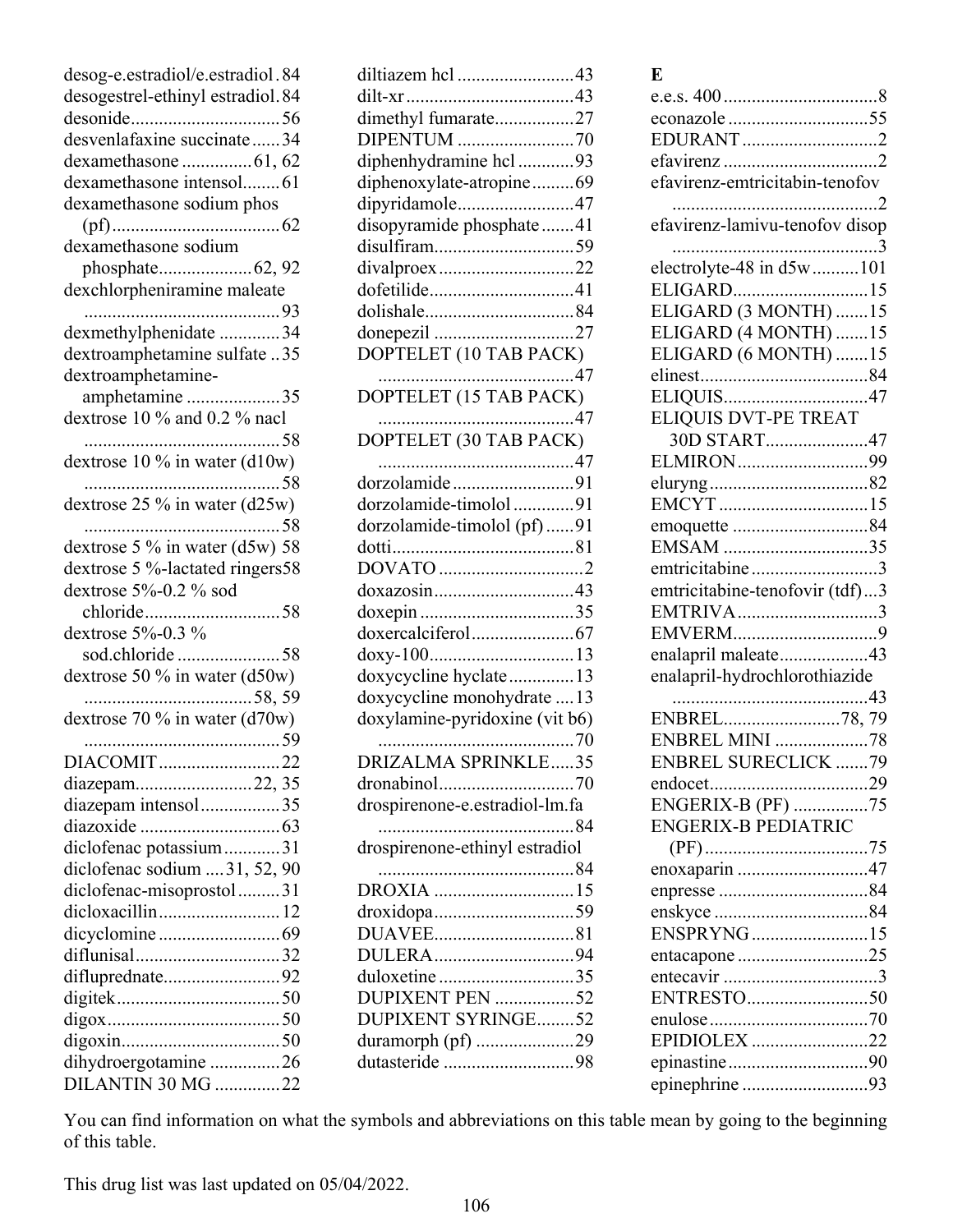| EPIVIR HBV3                            |
|----------------------------------------|
| eplerenone 43                          |
| EPRONTIA 22                            |
| EQUETRO 22                             |
| <b>ERAXIS(WATER DILUENT)</b>           |
|                                        |
| ergocalciferol (vitamin d2). 102       |
|                                        |
| ERGOMAR26                              |
| ERIVEDGE 15                            |
| ERLEADA  15                            |
|                                        |
|                                        |
|                                        |
| ERYTHROCIN 8                           |
| erythrocin (as stearate)  8            |
| erythromycin 8, 88                     |
| erythromycin ethylsuccinate  8         |
| erythromycin with ethanol 53,<br>54    |
| erythromycin-benzoyl peroxide          |
|                                        |
|                                        |
| escitalopram oxalate35, 36             |
| esomeprazole magnesium  72             |
|                                        |
|                                        |
| estazolam36                            |
|                                        |
| estradiol valerate 81                  |
| estradiol-norethindrone acet.81        |
| ESTRING81                              |
| eszopiclone36<br>ethacrynic acid43     |
|                                        |
| ethosuximide22                         |
| ethynodiol diac-eth estradiol 84       |
|                                        |
| etonogestrel-ethinyl estradiol82       |
|                                        |
|                                        |
| everolimus (antineoplastic). 15,<br>16 |
| everolimus                             |
| (immunosuppressive)16                  |

| EVRYSDI27                       |  |
|---------------------------------|--|
| exemestane 16                   |  |
| EXKIVITY 16                     |  |
| ezetimibe 49                    |  |
| ezetimibe-simvastatin49         |  |
| $\mathbf F$                     |  |
| falmina (28) 84                 |  |
| famciclovir3                    |  |
|                                 |  |
| FANAPT 36                       |  |
|                                 |  |
| FARYDAK16                       |  |
| FASENRA94                       |  |
| <b>FASENRA PEN 94</b>           |  |
| febuxostat 78                   |  |
| felbamate23                     |  |
| felodipine43                    |  |
| FEMRING81                       |  |
|                                 |  |
| fenofibrate 49                  |  |
| FENOFIBRATE49                   |  |
| fenofibrate micronized 49       |  |
| fenofibrate nanocrystallized.49 |  |
| fenofibric acid49               |  |
| fenofibric acid (choline)49     |  |
| fenoprofen 32                   |  |
|                                 |  |
| fentanyl citrate29              |  |
| FERRIPROX 59                    |  |
| FERRIPROX (2 TIMES A            |  |
|                                 |  |
| FETZIMA36                       |  |
|                                 |  |
| FINTEPLA 23                     |  |
| FIRDAPSE 27                     |  |
| FIRMAGON KIT W                  |  |
| <b>DILUENT SYRINGE 16</b>       |  |
|                                 |  |
| FLEBOGAMMA DIF 75               |  |
| flecainide41                    |  |
| FLOVENT DISKUS 95               |  |
| <b>FLOVENT HFA95</b>            |  |
| fluconazole 1                   |  |
| fluconazole in nacl (iso-osm).1 |  |
|                                 |  |
|                                 |  |
|                                 |  |
|                                 |  |

| fluocinolone acetonide oil 61        |
|--------------------------------------|
| fluocinolone and shower cap 56       |
| fluocinonide56                       |
| fluocinonide-e56                     |
| fluocinonide-emollient 56            |
| fluoride (sodium)61, 102             |
| fluorometholone 92                   |
| fluorouracil 52                      |
| fluoxetine36                         |
| fluphenazine decanoate 36            |
| fluphenazine hcl36                   |
| flurbiprofen32                       |
| flurbiprofen sodium90<br>flutamide16 |
| fluticasone propionate 56, 95        |
| fluticasone propion-salmeterol       |
|                                      |
| <b>FLUTICASONE PROPION-</b>          |
| SALMETEROL95                         |
| fluvastatin 49                       |
| fluvoxamine36                        |
| FML FORTE 92                         |
| FML S.O.P92                          |
| folic acid102                        |
| fondaparinux47                       |
| formoterol fumarate95                |
| fosamprenavir3                       |
| fosfomycin tromethamine13            |
|                                      |
| fosinopril-hydrochlorothiazide       |
|                                      |
| fosphenytoin 23                      |
| FOTIVDA16                            |
| furosemide 43                        |
| FUZEON 3                             |
|                                      |
| FYCOMPA23                            |
| G                                    |
| gabapentin23                         |
| galantamine27                        |
| <b>GAMMAGARD LIQUID 75</b>           |
| GAMMAGARD S-D (IGA < 1               |
| MCG/ML)75                            |
| GAMMAKED75                           |
| GAMMAPLEX 75                         |
| <b>GAMMAPLEX (WITH</b>               |
| SORBITOL) 75                         |
|                                      |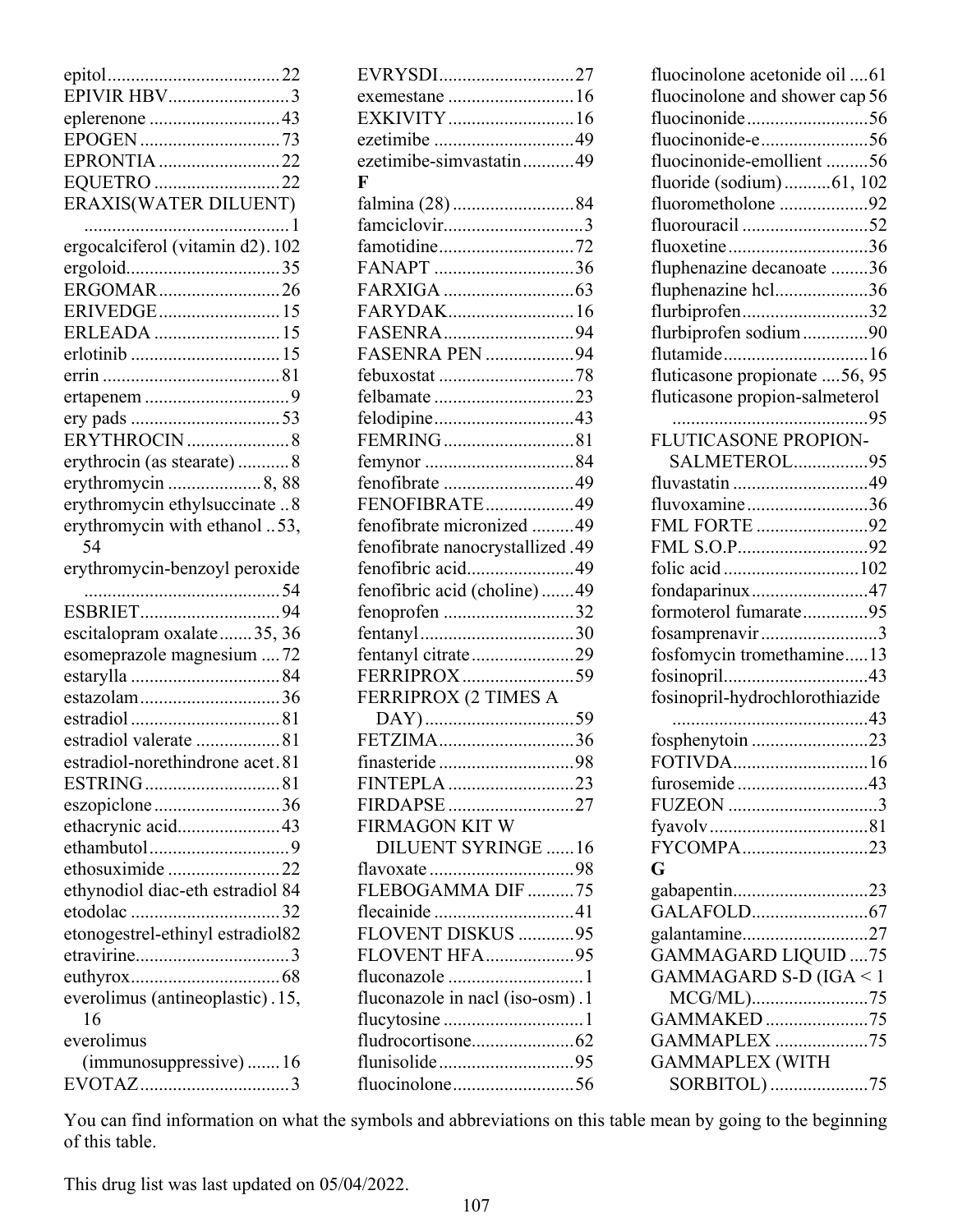| GAMUNEX-C 75                  |
|-------------------------------|
| GARDASIL 9 (PF) 75            |
|                               |
| GATTEX 30-VIAL70              |
| GATTEX ONE-VIAL70             |
|                               |
|                               |
|                               |
|                               |
| GAVRETO16                     |
| gemfibrozil 49                |
|                               |
|                               |
|                               |
| gentamicin 9, 54, 88          |
| gentamicin in nacl (iso-osm)9 |
| GENVOYA 3                     |
| GILENYA27                     |
| GILOTRIF 16                   |
|                               |
| glatiramer 27                 |
|                               |
|                               |
|                               |
| glipizide-metformin63         |
| <b>GLUCAGEN HYPOKIT  63</b>   |
| <b>GLUCAGON</b> (HCL)         |
| <b>EMERGENCY KIT  63</b>      |
| <b>GLUCAGON EMERGENCY</b>     |
| KIT (HUMAN)  63               |
|                               |
| GRALISE 23                    |
|                               |
| GRANIX 73                     |
| griseofulvin microsize  1     |
| griseofulvin ultramicrosize 1 |
| guanfacine 36, 43             |
| H                             |
| HAEGARDA 95                   |
| hailey 24 fe 84               |
| halcinonide 57                |
| halobetasol propionate57      |
|                               |
| haloperidol37                 |
| haloperidol decanoate36       |
| haloperidol lactate 36        |
| HAVRIX (PF) 75                |
|                               |

| heparin (porcine) 47             |
|----------------------------------|
| heparin (porcine) in 5 % dex 47  |
| heparin (porcine) in nacl (pf)47 |
| heparin(porcine) in 0.45% nacl   |
| 48                               |
| HEPARIN(PORCINE) IN              |
| 0.45% NACL47                     |
|                                  |
| heparin, porcine (pf)48          |
| HETLIOZ 37                       |
| HIBERIX (PF)75                   |
| HUMIRA79                         |
| <b>HUMIRA PEN 79</b>             |
| HUMIRA PEN CROHNS-UC-            |
| HS START 79                      |
| <b>HUMIRA PEN PSOR-</b>          |
| UVEITS-ADOL HS 79                |
| HUMIRA(CF) 79                    |
| <b>HUMIRA(CF) PEDI</b>           |
| <b>CROHNS STARTER79</b>          |
| HUMIRA(CF) PEN79                 |
| <b>HUMIRA(CF) PEN</b>            |
| <b>CROHNS-UC-HS 79</b>           |
| <b>HUMIRA(CF) PEN</b>            |
| PEDIATRIC UC79                   |
| HUMIRA(CF) PEN PSOR-             |
| UV-ADOL HS79                     |
| HUMULIN R U-500 (CONC)           |
|                                  |
|                                  |
| HUMULIN R U-500 (CONC)           |
|                                  |
| hydralazine 44                   |
| hydrochlorothiazide44            |
| hydrocodone-acetaminophen30      |
| hydrocodone-ibuprofen 30         |
| hydrocortisone57, 62, 70         |
| hydrocortisone-acetic acid61     |
| hydromorphone 30                 |
| hydromorphone (pf) 30            |
| hydroxychloroquine9              |
| hydroxyurea16                    |
| hydroxyzine hcl93                |
| hydroxyzine pamoate 93           |
| T                                |
| ibandronate 78                   |
| <b>IBRANCE</b> 16                |
|                                  |
|                                  |
| ibuprofen 32                     |

| icosapent ethyl49                                                     |  |
|-----------------------------------------------------------------------|--|
|                                                                       |  |
|                                                                       |  |
|                                                                       |  |
| <b>IMBRUVICA</b> 16                                                   |  |
| imipenem-cilastatin 9                                                 |  |
| imipramine hcl37                                                      |  |
| imipramine pamoate 37                                                 |  |
| imiquimod52                                                           |  |
| <b>IMOVAX RABIES VACCINE</b>                                          |  |
|                                                                       |  |
| INBRIJA25                                                             |  |
|                                                                       |  |
| <b>INCRELEX</b> 59                                                    |  |
|                                                                       |  |
| <b>INCRUSE ELLIPTA95</b>                                              |  |
| indapamide 44                                                         |  |
| indomethacin 32                                                       |  |
| INFANRIX (DTAP) (PF)76                                                |  |
|                                                                       |  |
|                                                                       |  |
| <b>INREBIC</b> 17                                                     |  |
| <b>INSULIN PEN NEEDLE78</b>                                           |  |
| <b>INSULIN SYRINGE (DISP)</b>                                         |  |
|                                                                       |  |
|                                                                       |  |
| INTELENCE3                                                            |  |
| intralipid 101                                                        |  |
| <b>INTRALIPID101</b>                                                  |  |
| <b>INTRON A 73</b>                                                    |  |
|                                                                       |  |
| <b>INVEGA HAFYERA</b> 37                                              |  |
| INVEGA SUSTENNA37                                                     |  |
| INVEGA TRINZA 37                                                      |  |
| <b>INVIRASE</b> 3                                                     |  |
| IOPIDINE92                                                            |  |
|                                                                       |  |
|                                                                       |  |
| ipratropium bromide61, 95                                             |  |
| ipratropium-albuterol95                                               |  |
|                                                                       |  |
| irbesartan 44<br>irbesartan-hydrochlorothiazide                       |  |
|                                                                       |  |
|                                                                       |  |
|                                                                       |  |
|                                                                       |  |
|                                                                       |  |
| IRESSA 17<br>ISENTRESS 3<br>ISENTRESS HD 3<br>isosorbide dinitrate 50 |  |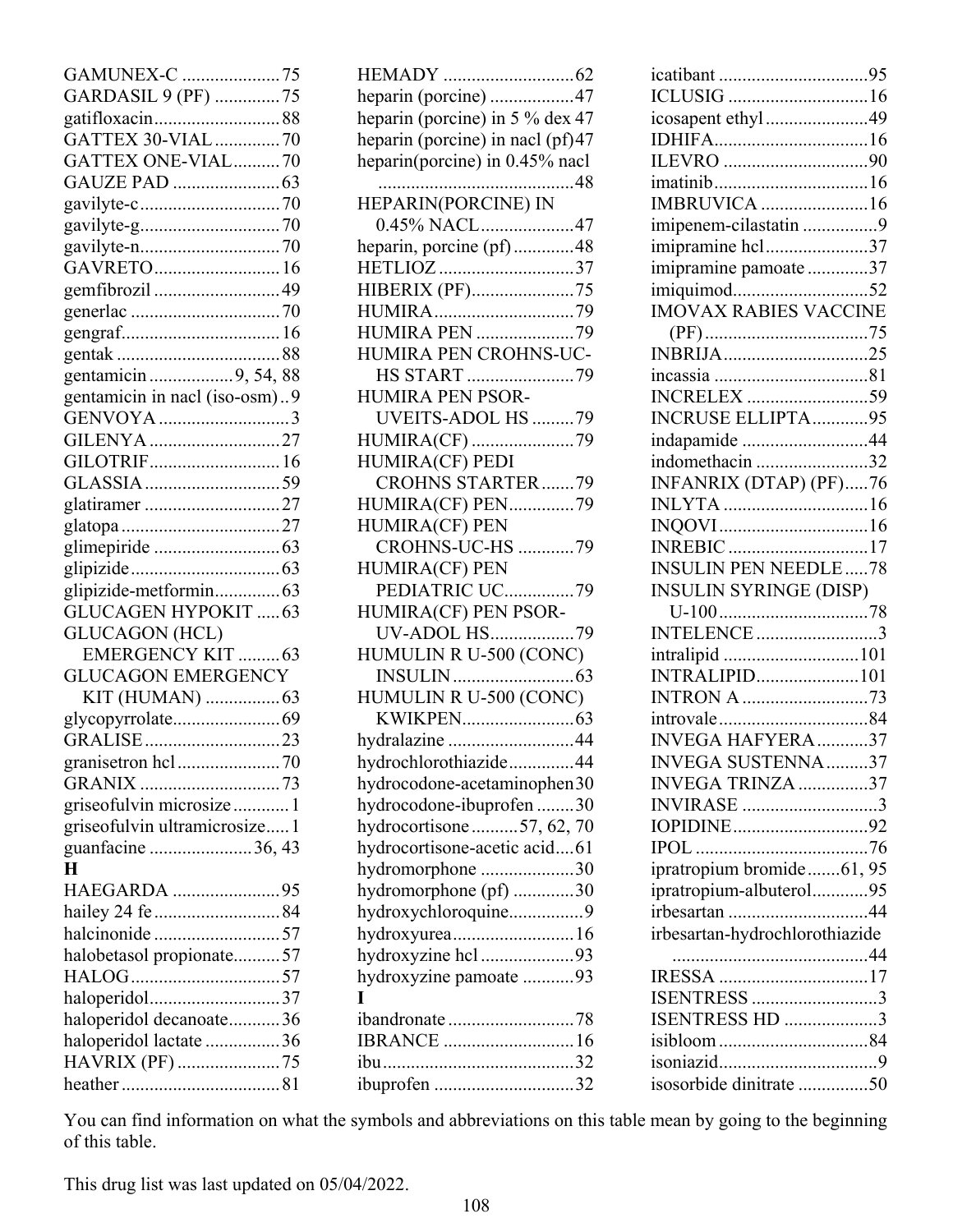| isosorbide mononitrate  50, 51 |  |
|--------------------------------|--|
| isotretinoin54                 |  |
|                                |  |
| itraconazole 1                 |  |
| ivermectin9, 54, 57            |  |
| IXIARO (PF)76                  |  |
| $\mathbf{J}$                   |  |
|                                |  |
|                                |  |
|                                |  |
| JANUMET XR63, 64               |  |
|                                |  |
|                                |  |
| jasmiel (28)84                 |  |
|                                |  |
|                                |  |
| JENTADUETO XR 64               |  |
|                                |  |
|                                |  |
|                                |  |
|                                |  |
|                                |  |
| junel 1.5/30 (21) 84           |  |
| junel 1/20 (21) 84             |  |
| junel fe 1.5/30 (28)84         |  |
| junel fe 1/20 (28)85           |  |
|                                |  |
| JUXTAPID49                     |  |
|                                |  |
| $\mathbf K$                    |  |
|                                |  |
| KALYDECO95                     |  |
|                                |  |
|                                |  |
| kelnor 1-50 (28)85             |  |
| KERENDIA 44                    |  |
| ketoconazole 1,55              |  |
| ketorolac32,90                 |  |
|                                |  |
| KINRIX (PF)76                  |  |
|                                |  |
| KISQALI FEMARA CO-             |  |
| PACK 17                        |  |
|                                |  |
|                                |  |
|                                |  |
|                                |  |
|                                |  |
|                                |  |
|                                |  |

| kurvelo (28) 85                   |
|-----------------------------------|
| L                                 |
| 1 norgest/e.estradiol-e.estrad.85 |
|                                   |
| lacosamide23                      |
| LACRISERT 90                      |
|                                   |
| lamivudine 3                      |
| lamivudine-zidovudine3            |
| lamotrigine23                     |
| lansoprazole72                    |
|                                   |
| <b>LANTUS SOLOSTAR U-100</b>      |
|                                   |
| LANTUS U-100 INSULIN64            |
| lapatinib17                       |
|                                   |
|                                   |
|                                   |
| larin fe 1.5/30 (28)85            |
| larin fe 1/20 (28)85              |
|                                   |
| latanoprost 91                    |
| LATUDA37                          |
|                                   |
|                                   |
| leflunomide79                     |
| LENVIMA17                         |
|                                   |
| letrozole17                       |
| leucovorin calcium 14             |
| LEUKERAN 17                       |
| LEUKINE73                         |
| leuprolide17                      |
| levalbuterol hcl95                |
| LEVALBUTEROL                      |
| TARTRATE95                        |
| levetiracetam 23                  |
| levobunolol89                     |
| levocarnitine59                   |
| levocarnitine (with sugar)59      |
| levocetirizine 93                 |
| levofloxacin 12, 13, 88           |
| levofloxacin in d5w  12           |
|                                   |
| levonorgestrel-ethinyl estrad 85  |
| levonorg-eth estrad triphasic 85  |

| levora-2885                     |  |
|---------------------------------|--|
| levorphanol tartrate30          |  |
|                                 |  |
|                                 |  |
|                                 |  |
|                                 |  |
| LIBTAYO17                       |  |
|                                 |  |
| lidocaine hcl52                 |  |
| lidocaine viscous 52            |  |
| lidocaine-prilocaine52          |  |
|                                 |  |
|                                 |  |
| linezolid in dextrose 5% 9      |  |
| linezolid-0.9% sodium chloride  |  |
|                                 |  |
|                                 |  |
|                                 |  |
| lisinopril44                    |  |
| lisinopril-hydrochlorothiazide  |  |
|                                 |  |
| lithium carbonate37             |  |
| lithium citrate37               |  |
| LIVTENCITY 3                    |  |
| LOKELMA59                       |  |
| LONSURF17                       |  |
|                                 |  |
| lopinavir-ritonavir3, 4         |  |
| lorazepam 37                    |  |
| LORBRENA17                      |  |
|                                 |  |
| losartan 44                     |  |
| losartan-hydrochlorothiazide 44 |  |
| LOTEMAX92                       |  |
| loteprednol etabonate92         |  |
| lovastatin49                    |  |
| low-ogestrel (28) 85            |  |
| loxapine succinate 37           |  |
| LUBIPROSTONE70                  |  |
| LUMAKRAS17                      |  |
|                                 |  |
| LUMIGAN 91<br>LUPRON DEPOT 17   |  |
| LUPRON DEPOT (3                 |  |
| MONTH) 17                       |  |
| LUPRON DEPOT (4                 |  |
|                                 |  |
| MONTH) 17<br>LUPRON DEPOT (6    |  |
|                                 |  |
| MONTH) 17                       |  |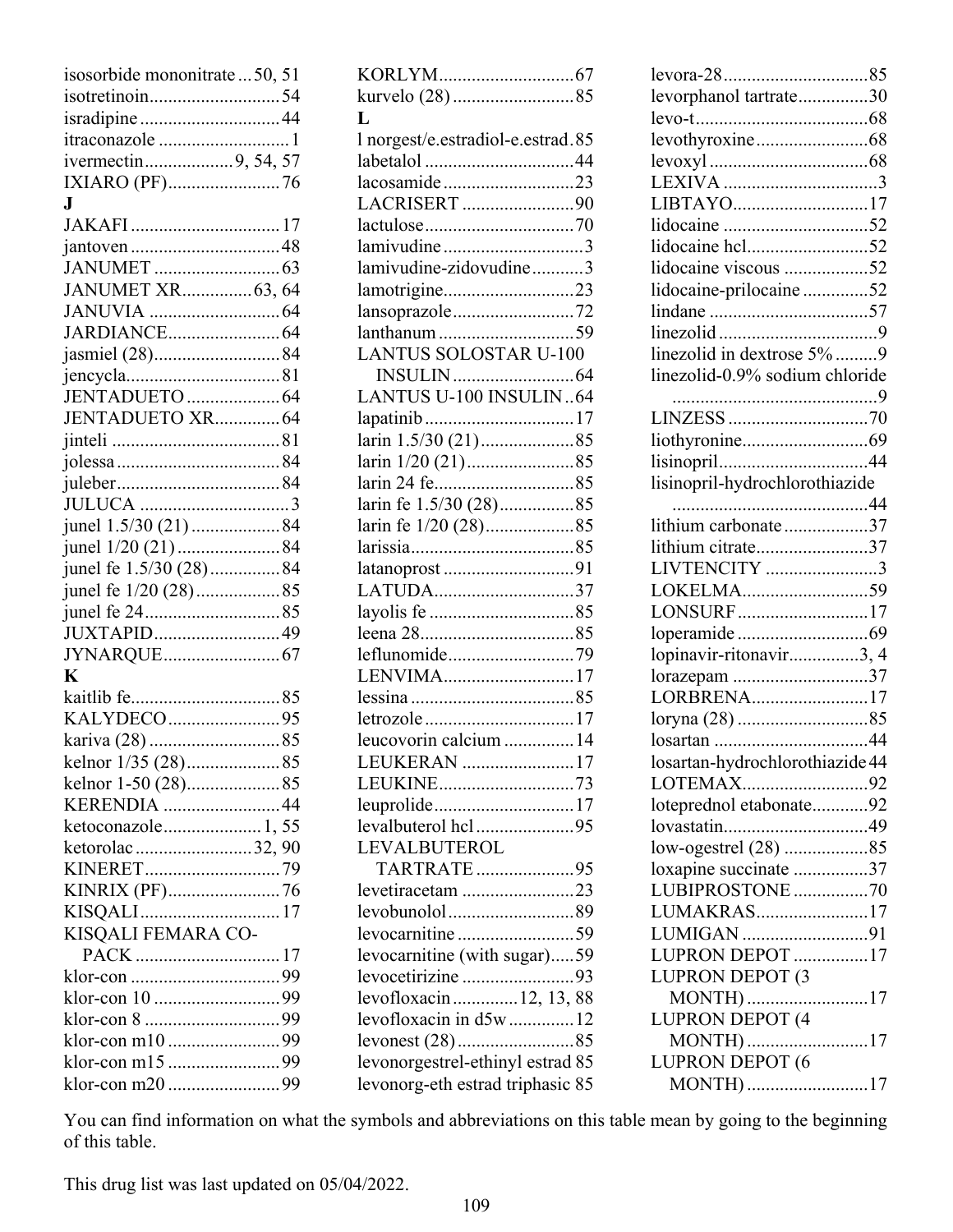| LUPRON DEPOT-PED  18         |
|------------------------------|
| LUPRON DEPOT-PED (3          |
| MONTH) 17, 18                |
|                              |
| LYBALVI 37                   |
|                              |
|                              |
| LYNPARZA 18                  |
| LYSODREN18                   |
|                              |
| M                            |
| magnesium sulfate99          |
| MAGNESIUM SULFATE IN         |
|                              |
| magnesium sulfate in water99 |
| malathion57                  |
| maprotiline 37               |
|                              |
|                              |
| marlissa (28)86              |
| MARPLAN 37                   |
| <b>MATULANE</b> 18           |
| matzim la 44                 |
| MAVENCLAD (10 TABLET         |
| PACK)27                      |
| MAVENCLAD (4 TABLET          |
| PACK)27                      |
| <b>MAVENCLAD (5 TABLET</b>   |
| PACK)27                      |
| MAVENCLAD (6 TABLET          |
| PACK)27                      |
| MAVENCLAD (7 TABLET          |
| PACK)27                      |
| <b>MAVENCLAD (8 TABLET</b>   |
| PACK)27                      |
| MAVENCLAD (9 TABLET          |
| PACK)28                      |
| <b>MAVYRET</b> 4             |
| MAXIDEX92                    |
| <b>MAYZENT</b> 28            |
| MAYZENT STARTER(FOR          |
| 2MG MAINT)28                 |
|                              |
| meclofenamate 32             |
| medroxyprogesterone81, 82    |
| mefenamic acid 32            |
|                              |
| megestrol  18                |
| MEKINIST 18                  |
|                              |

| MEKTOVI18                                                   |
|-------------------------------------------------------------|
| meloxicam 32                                                |
| memantine 28                                                |
| MEMANTINE28                                                 |
| MENACTRA (PF) 76                                            |
|                                                             |
| <b>MENOSTAR</b> 82                                          |
| MENQUADFI (PF)76                                            |
| MENTAX55                                                    |
| MENVEO A-C-Y-W-135-DIP                                      |
|                                                             |
| meperidine30                                                |
| mercaptopurine18                                            |
|                                                             |
| MEROPENEM-0.9%                                              |
| SODIUM CHLORIDE9                                            |
| mesalamine70, 71                                            |
| mesalamine with cleansing                                   |
|                                                             |
| MESNEX14                                                    |
| metaproterenol95                                            |
|                                                             |
| methadone 30                                                |
| methamphetamine 37                                          |
| methazolamide90                                             |
| methenamine hippurate  13                                   |
| methergine88                                                |
|                                                             |
| methocarbamol28                                             |
| methotrexate sodium  18                                     |
| methotrexate sodium (pf)  18                                |
| methoxsalen52                                               |
| methscopolamine69                                           |
| methylphenidate hcl 37, 38                                  |
| methylprednisolone 62                                       |
| methylprednisolone acetate62                                |
| methylprednisolone sodium                                   |
|                                                             |
| methyltestosterone67                                        |
| metoclopramide hcl71                                        |
| metolazone44                                                |
| metoprolol succinate44                                      |
| metoprolol ta-hydrochlorothiaz                              |
|                                                             |
| metoprolol tartrate 44                                      |
|                                                             |
|                                                             |
| metronidazole 9, 54, 82<br>metronidazole in nacl (iso-os) 9 |

| metyrosine 44                 |  |
|-------------------------------|--|
| mexiletine41                  |  |
| micafungin1                   |  |
| miconazole-3 82               |  |
| microgestin 1.5/30 (21) 86    |  |
| microgestin 1/20 (21) 86      |  |
| microgestin fe 1.5/30 (28) 86 |  |
| microgestin fe 1/20 (28) 86   |  |
| midodrine59                   |  |
| migergot26                    |  |
|                               |  |
|                               |  |
|                               |  |
|                               |  |
|                               |  |
|                               |  |
| minocycline 13                |  |
| minoxidil44                   |  |
| mirtazapine 38                |  |
| MIRVASO54                     |  |
| misoprostol 72                |  |
| M-M-R II (PF)76               |  |
| modafinil38                   |  |
| moexipril44                   |  |
| molindone38                   |  |
| mometasone57,96               |  |
| mono-linyah86                 |  |
| montelukast96                 |  |
| morphine30                    |  |
| MORPHINE 30                   |  |
| morphine concentrate 30       |  |
| <b>MOVANTIK</b> 71            |  |
| moxifloxacin13,88             |  |
| MOXIFLOXACIN-                 |  |
|                               |  |
| SOD.ACE, SUL-WATER.13         |  |
| MOXIFLOXACIN-                 |  |
| SOD.CHLORIDE(ISO)13           |  |
| MULPLETA48                    |  |
| MULTAQ 41                     |  |
|                               |  |
|                               |  |
| mycophenolate mofetil18       |  |
| mycophenolate sodium18        |  |
| MYFEMBREE82                   |  |
|                               |  |
| MYRBETRIQ98                   |  |
|                               |  |
| N                             |  |
| nabumetone32                  |  |
|                               |  |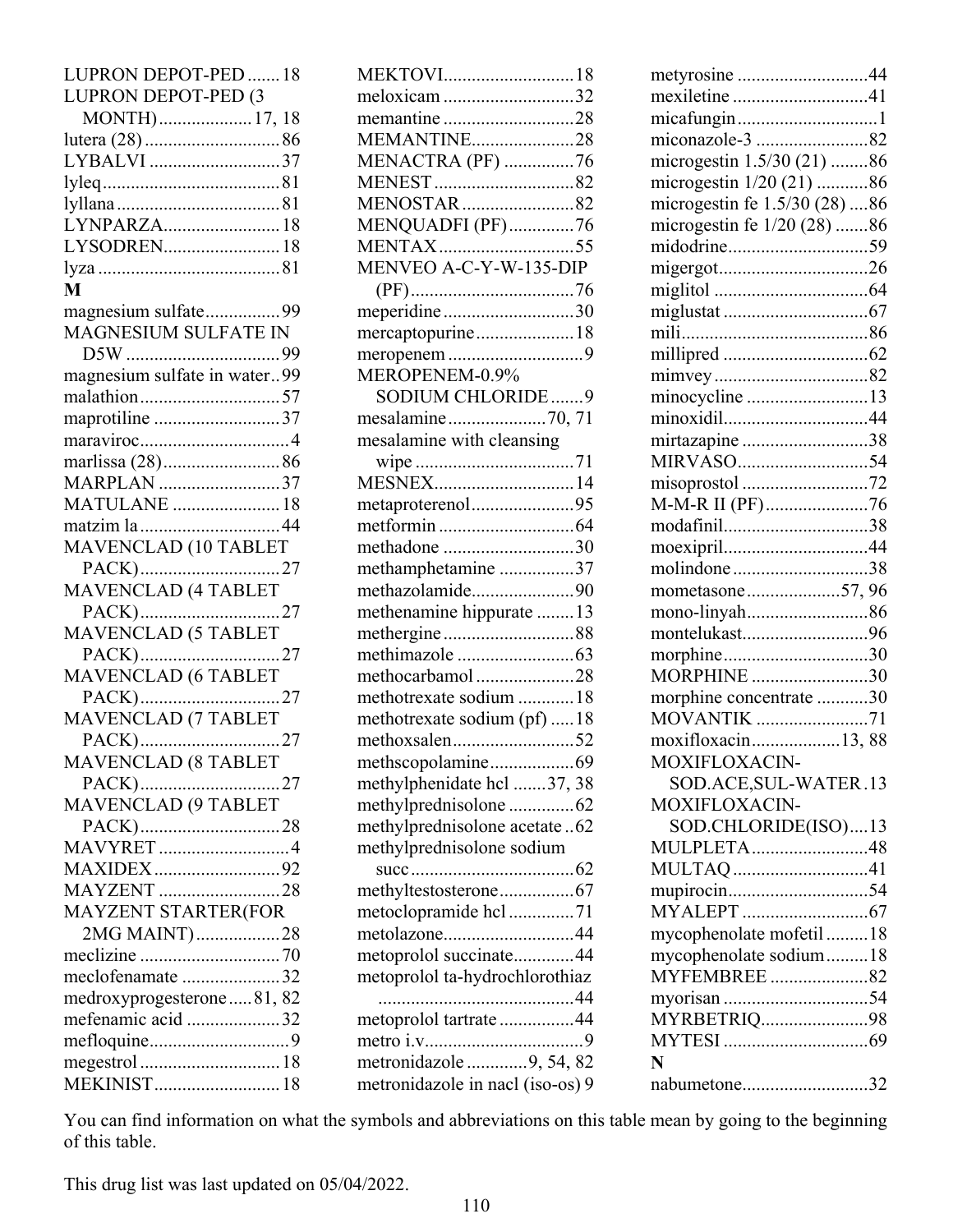| nafcillin in dextrose iso-osm 12 |
|----------------------------------|
|                                  |
|                                  |
| naloxone 32                      |
| naltrexone 32                    |
| naproxen32                       |
| naproxen sodium 32               |
| naratriptan26                    |
|                                  |
|                                  |
|                                  |
| NAYZILAM 23                      |
| nebivolol44                      |
| necon 0.5/35 (28)86              |
| NEEDLES, INSULIN                 |
| DISP., SAFETY 78                 |
| nefazodone 38                    |
|                                  |
|                                  |
| neomycin-bacitracin-poly-hc91    |
| neomycin-bacitracin-             |
| polymyxin 89                     |
| neomycin-polymyxin b-            |
| dexameth 91                      |
| neomycin-polymyxin-              |
|                                  |
|                                  |
| neomycin-polymyxin-hc 61, 91     |
| neo-polycin89                    |
| neo-polycin hc91                 |
| NERLYNX18                        |
|                                  |
| NEULASTA ONPRO 73                |
| <b>NEUPOGEN</b> 73               |
| NEUPRO25                         |
| NEVANAC 90                       |
|                                  |
| NEXAVAR  18                      |
| NEXLETOL 49                      |
| NEXLIZET49                       |
|                                  |
|                                  |
|                                  |
|                                  |
|                                  |
| nifedipine44, 45                 |
|                                  |
| nilutamide 18<br>nimodipine45    |

| NINLARO  18                      |
|----------------------------------|
| nitazoxanide9                    |
|                                  |
|                                  |
| NITRO-DUR 51                     |
| nitrofurantoin14                 |
| nitrofurantoin macrocrystal13    |
| nitrofurantoin monohyd/m-        |
|                                  |
| nitroglycerin 51                 |
| nizatidine 72                    |
|                                  |
| <b>NORDITROPIN FLEXPRO 74</b>    |
| noreth-ethinyl estradiol-iron.86 |
| norethindrone (contraceptive)    |
|                                  |
| norethindrone acetate 82         |
| norethindrone ac-eth estradiol   |
|                                  |
| norethindrone-e.estradiol-iron   |
|                                  |
| norgestimate-ethinyl estradiol   |
| 86                               |
| nortrel 0.5/35 (28)86            |
|                                  |
| nortrel 1/35 (28)86              |
| nortrel 7/7/7 (28) 86            |
| nortriptyline38                  |
|                                  |
| <b>NOVOLIN 70/30 U-100</b>       |
|                                  |
| <b>NOVOLIN 70-30 FLEXPEN</b>     |
|                                  |
| <b>NOVOLIN N FLEXPEN64, 65</b>   |
| NOVOLIN N NPH U-100              |
|                                  |
| <b>NOVOLIN R FLEXPEN64, 65</b>   |
| NOVOLIN R REGULAR U-             |
| 100 INSULN 64, 65                |
| <b>NOVOLOG FLEXPEN U-100</b>     |
|                                  |
|                                  |
|                                  |
| NOVOLOG MIX 70-                  |
| 30FLEXPEN U-10065, 66            |
| <b>NOVOLOG PENFILL U-100</b>     |
|                                  |

| NOVOLOG U-100 INSULIN        |
|------------------------------|
| ASPART65,66                  |
| NOXAFIL1                     |
|                              |
| NUBEQA 18                    |
| NUCALA 96                    |
| NUEDEXTA 28                  |
| NUPLAZID 38                  |
| <b>NURTEC ODT</b> 26         |
| NUTROPIN AQ NUSPIN74         |
|                              |
| nylia 7/7/7 (28) 86          |
|                              |
|                              |
| nystatin-triamcinolone55     |
|                              |
| O                            |
| OCALIVA 71                   |
|                              |
| OCTAGAM76                    |
| octreotide acetate 18        |
| ODEFSEY 4                    |
| ODOMZO19                     |
|                              |
| ofloxacin13, 61, 89          |
| olanzapine38                 |
| olanzapine-fluoxetine 38     |
| olmesartan45                 |
| olmesartan-amlodipin-        |
| hcthiazid 45                 |
| olmesartan-                  |
| hydrochlorothiazide45        |
|                              |
| omega-3 acid ethyl esters 49 |
| omeprazole 72                |
| <b>OMNIPOD CLASSIC PODS</b>  |
|                              |
| <b>OMNIPOD DASH PODS</b>     |
|                              |
| ondansetron71                |
|                              |
| ONUREG 19                    |
| OPSUMIT96                    |
|                              |
| <b>ORENCIA</b> 80            |
| ORENCIA CLICKJECT 80         |
| <b>ORENITRAM</b> 45          |
| ORFADIN 59                   |
|                              |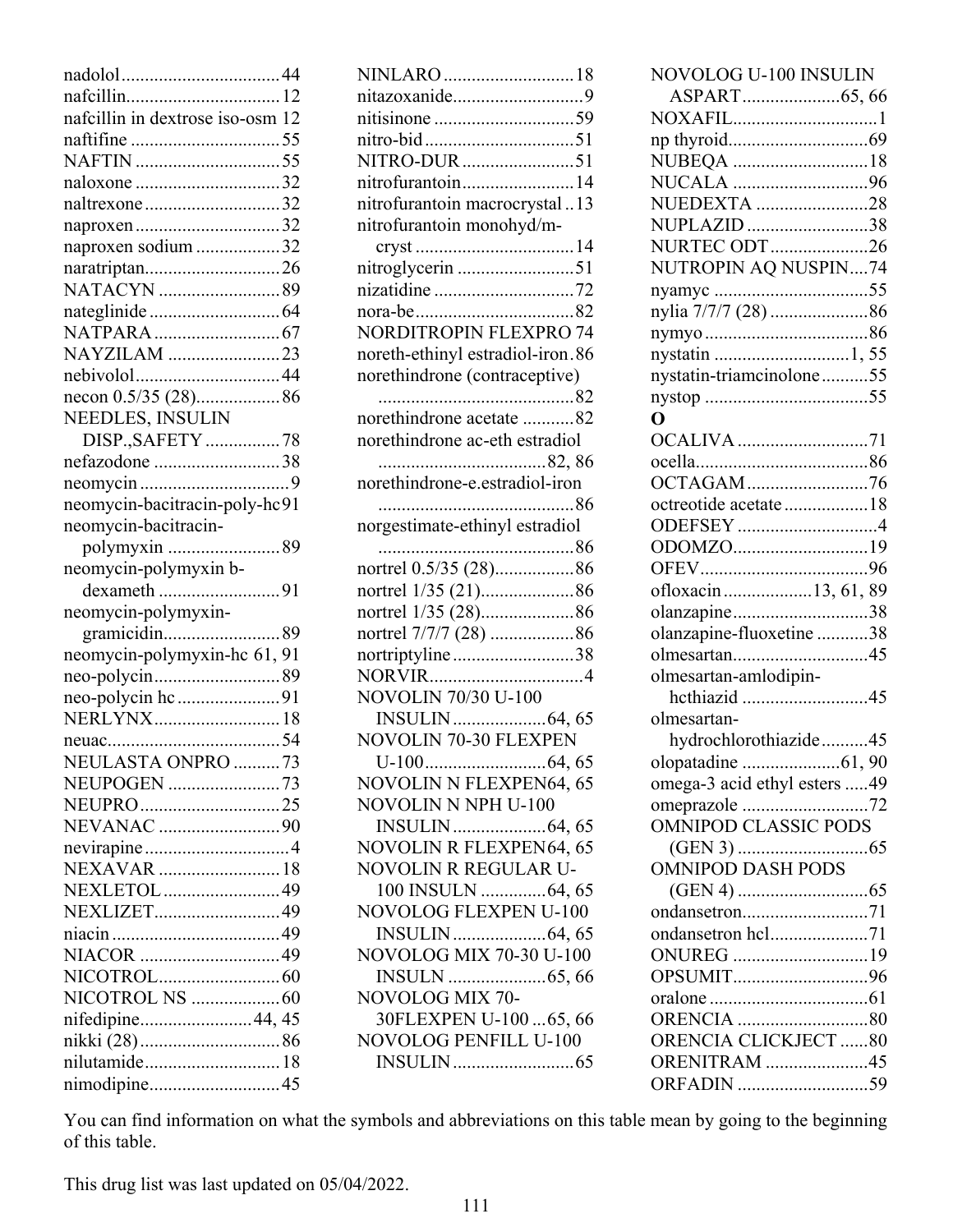| ORGOVYX19                                     |  |
|-----------------------------------------------|--|
|                                               |  |
| ORKAMBI96                                     |  |
| ORLADEYO96                                    |  |
| orphenadrine citrate28                        |  |
|                                               |  |
| oseltamivir4                                  |  |
|                                               |  |
| OTEZLA STARTER 80                             |  |
|                                               |  |
| oxacillin in dextrose(iso-osm)                |  |
|                                               |  |
|                                               |  |
| oxaprozin32                                   |  |
| oxazepam38                                    |  |
| oxcarbazepine24                               |  |
| <b>OXERVATE</b> 90                            |  |
| oxiconazole55                                 |  |
| OXISTAT55                                     |  |
| oxybutynin chloride98                         |  |
| oxycodone 30, 31                              |  |
| oxycodone-acetaminophen31                     |  |
| oxymorphone31                                 |  |
|                                               |  |
|                                               |  |
| $\mathbf{P}$                                  |  |
|                                               |  |
| paliperidone38, 39                            |  |
|                                               |  |
| PANRETIN 52                                   |  |
| pantoprazole 72                               |  |
|                                               |  |
|                                               |  |
| paroxetine hcl 39                             |  |
|                                               |  |
| PEDIARIX (PF)76                               |  |
| PEDVAX HIB (PF)76                             |  |
| peg 3350-electrolytes 71                      |  |
|                                               |  |
| peg-electrolyte71                             |  |
| PEMAZYRE  19                                  |  |
| penicillamine80                               |  |
| PENICILLIN G POT IN                           |  |
| DEXTROSE  12                                  |  |
| penicillin g potassium 12                     |  |
| penicillin g procaine  12                     |  |
| penicillin g sodium 12                        |  |
| penicillin v potassium 12<br>PENTACEL (PF) 76 |  |

| pentamidine 10                             |  |
|--------------------------------------------|--|
| PENTASA 71                                 |  |
| pentoxifylline48                           |  |
| perindopril erbumine 45                    |  |
|                                            |  |
| permethrin 57                              |  |
| perphenazine39                             |  |
| perphenazine-amitriptyline39               |  |
| phenelzine39                               |  |
| phenobarbital24                            |  |
| phenytoin24<br>phenytoin sodium extended24 |  |
|                                            |  |
| phytonadione (vitamin k1) 48               |  |
| PIFELTRO 4                                 |  |
| pilocarpine hcl 59, 90                     |  |
| pimecrolimus53                             |  |
| pimozide 39                                |  |
|                                            |  |
|                                            |  |
|                                            |  |
| pioglitazone-glimepiride 65                |  |
| pioglitazone-metformin65                   |  |
| piperacillin-tazobactam 12                 |  |
| PIPERACILLIN-                              |  |
| TAZOBACTAM 12                              |  |
| PIQRAY 19                                  |  |
|                                            |  |
| piroxicam32                                |  |
| PLASMA-LYTE 148  101                       |  |
| PLASMA-LYTE A 101                          |  |
| PLEGRIDY 74                                |  |
| plenamine 101                              |  |
| PLENAMINE101                               |  |
| podofilox 53                               |  |
|                                            |  |
| polymyxin b sulf-trimethoprim              |  |
|                                            |  |
| POMALYST 19                                |  |
|                                            |  |
| posaconazole 1                             |  |
| potassium chlorid-d5-                      |  |
|                                            |  |
| potassium chloride100                      |  |
| potassium chloride in 0.9% nacl            |  |
|                                            |  |
| potassium chloride in 5 % dex              |  |
|                                            |  |

| potassium chloride in lr-d5.100  |
|----------------------------------|
| potassium chloride in water 100  |
| potassium chloride-0.45 % nacl   |
|                                  |
|                                  |
| potassium chloride-d5-           |
|                                  |
| potassium chloride-d5-           |
|                                  |
| potassium citrate99              |
| pramipexole 25, 26               |
|                                  |
| prasugrel 48                     |
| pravastatin50                    |
| praziquantel 10                  |
| prazosin45                       |
| PRED MILD92                      |
| prednicarbate 57                 |
|                                  |
|                                  |
| prednisolone acetate 92          |
| prednisolone sodium phosphate    |
|                                  |
|                                  |
| prednisone intensol62            |
| pregabalin 24                    |
| PREMARIN 82                      |
|                                  |
| premasol 10 % 101                |
| PREMPHASE82                      |
| PREMPRO 82                       |
| prenatal vitamin oral tablet.102 |
|                                  |
|                                  |
| PREVYMIS4                        |
| PREZCOBIX4                       |
|                                  |
| PREZISTA 4                       |
|                                  |
| PRIMAQUINE10                     |
| primidone24                      |
| PRIVIGEN 76                      |
| probenecid 78                    |
| probenecid-colchicine78          |
| PROCALAMINE 3%102                |
|                                  |
| procentra 39                     |
| prochlorperazine71               |
| prochlorperazine maleate oral    |
|                                  |
| procto-med hc71                  |
| procto-pak71                     |
| proctosol he 71                  |
|                                  |
| proctozone-hc 71                 |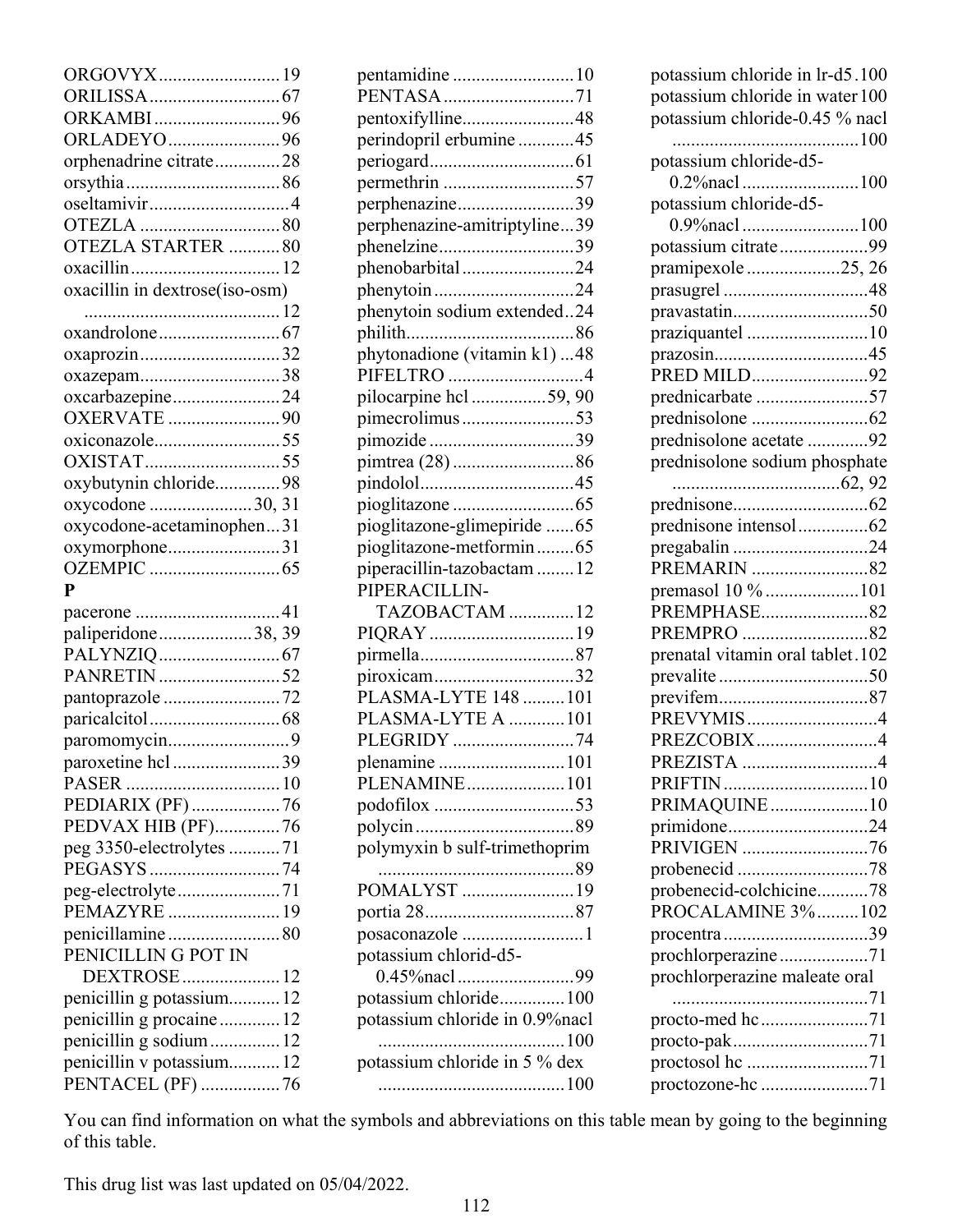| progesterone micronized82           |
|-------------------------------------|
| PROGRAF 19                          |
| PROLASTIN-C59                       |
|                                     |
| PROMACTA48                          |
| promethazine93                      |
| promethazine-dm93                   |
| promethegan93                       |
| propafenone41                       |
|                                     |
| propranolol-hydrochlorothiazid      |
|                                     |
|                                     |
| PROQUAD (PF) 76                     |
| PROSOL 20 %  102<br>protriptyline39 |
| PULMICORT FLEXHALER                 |
|                                     |
| PULMOZYME 96                        |
|                                     |
| pyrazinamide 10                     |
| pyridostigmine bromide 28           |
| <b>PYRIDOSTIGMINE</b>               |
| <b>BROMIDE</b> 28                   |
| pyrimethamine 10                    |
| Q                                   |
| QBREXZA 53<br>QINLOCK19             |
| QUADRACEL (PF) 76                   |
| quetiapine 39                       |
|                                     |
| quinapril-hydrochlorothiazide       |
|                                     |
| quinidine gluconate 41              |
| quinidine sulfate 41                |
| quinine sulfate  10                 |
| QVAR REDIHALER96<br>$\mathbf R$     |
| RABAVERT (PF) 76                    |
| rabeprazole 72                      |
|                                     |
| ramelteon39                         |
|                                     |
|                                     |
| rasagiline 26                       |
|                                     |
| RECARBRIO  10                       |

| reclipsen (28)87<br>RECOMBIVAX HB (PF) 76, |
|--------------------------------------------|
| 77                                         |
|                                            |
| RELENZA DISKHALER4                         |
|                                            |
|                                            |
| REPATHA PUSHTRONEX 50                      |
| REPATHA SURECLICK  50                      |
|                                            |
| <b>RESTASIS MULTIDOSE  90</b>              |
| RETEVMO19                                  |
|                                            |
| REVLIMID 19                                |
| REXULTI39<br>REYATAZ 4                     |
| REYVOW 26                                  |
| RHOPRESSA91                                |
|                                            |
|                                            |
| rifabutin 10                               |
|                                            |
|                                            |
| rimantadine4                               |
|                                            |
| risedronate 59, 78                         |
|                                            |
| RISPERDAL CONSTA 39                        |
| risperidone39                              |
|                                            |
| rivastigmine28                             |
| rivastigmine tartrate28                    |
|                                            |
| rizatriptan26                              |
| ropinirole26                               |
|                                            |
|                                            |
| ROTARIX 77                                 |
| ROTATEQ VACCINE77                          |
| roweepra 24<br>ROZLYTREK 19                |
| RUBRACA19                                  |
| rufinamide 24                              |
| RUKOBIA4                                   |
|                                            |
| RYDAPT19                                   |
| S                                          |

| SANTYL 53                      |  |
|--------------------------------|--|
|                                |  |
|                                |  |
| SCEMBLIX19                     |  |
| scopolamine base71             |  |
| SECUADO 40                     |  |
| selegiline hcl26               |  |
| selenium sulfide51             |  |
| <b>SELZENTRY</b> 4             |  |
| SEREVENT DISKUS 96             |  |
|                                |  |
|                                |  |
| sevelamer carbonate 59         |  |
| sevelamer hcl 59               |  |
| sf 61                          |  |
|                                |  |
|                                |  |
| SHINGRIX (PF)77<br>SIGNIFOR19  |  |
|                                |  |
| sildenafil (pulmonary arterial |  |
| hypertension)96<br>silodosin98 |  |
| silver sulfadiazine53          |  |
| simvastatin50                  |  |
| sirolimus 19                   |  |
| SIRTURO 10                     |  |
|                                |  |
| sodium chloride 60, 100        |  |
| sodium chloride 0.45 % 100     |  |
| sodium chloride 0.9 %60        |  |
| sodium chloride 3 %            |  |
| hypertonic100                  |  |
| sodium chloride 5 %            |  |
|                                |  |
| sodium fluoride 5000 plus  61  |  |
| sodium phenylbutyrate 60       |  |
| sodium polystyrene sulfonate   |  |
|                                |  |
| solifenacin98                  |  |
| SOLTAMOX19                     |  |
|                                |  |
| SOLU-CORTEF ACT-O-             |  |
|                                |  |
| <b>SOMATULINE DEPOT 19</b>     |  |
|                                |  |
|                                |  |
|                                |  |
| sotalol af 41                  |  |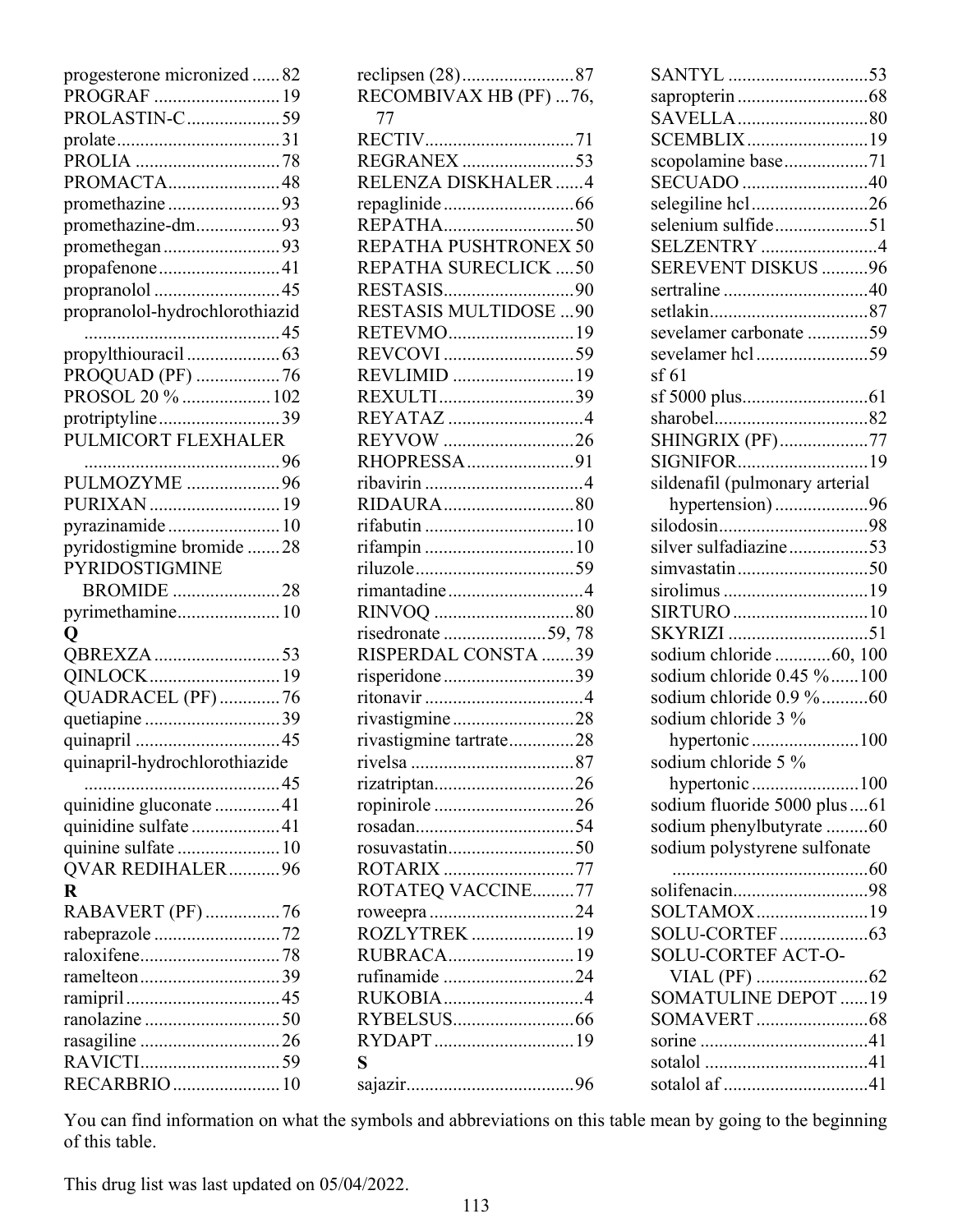| SPIRIVA RESPIMAT 96            |
|--------------------------------|
| <b>SPIRIVA WITH</b>            |
| HANDIHALER96                   |
| spironolactone 45              |
| spironolacton-hydrochlorothiaz |
|                                |
|                                |
| SPRITAM 24                     |
| SPRYCEL 19                     |
|                                |
|                                |
|                                |
| stavudine4                     |
| STELARA51,52                   |
| STIOLTO RESPIMAT 97            |
| STIVARGA20                     |
| STREPTOMYCIN  10               |
| STRIBILD4                      |
| SUCRAID 71                     |
|                                |
| sulfacetamide sodium90         |
| sulfacetamide sodium (acne) 54 |
| sulfacetamide-prednisolone90   |
| sulfadiazine 13                |
|                                |
|                                |
| sulfamethoxazole-trimethoprim  |
| sulfasalazine 71,72            |
|                                |
| sumatriptan26                  |
|                                |
| sumatriptan succinate  26, 27  |
|                                |
|                                |
|                                |
|                                |
| SYMBICORT 97<br>SYMDEKO 97     |
| <b>SYMLINPEN 120  66</b>       |
| <b>SYMLINPEN 60  66</b>        |
| SYMPAZAN24                     |
| SYMPROIC 72                    |
| SYMTUZA 4                      |
|                                |
|                                |
| SYNJARDY XR 66                 |
| SYNRIBO 20                     |
|                                |
| T<br>TABLOID 20                |

| TABRECTA20                                 |  |
|--------------------------------------------|--|
| tacrolimus 20, 53                          |  |
| tadalafil (pulm. hypertension)             |  |
|                                            |  |
| TAFINLAR 20                                |  |
| TAGRISSO 20                                |  |
| TAKHZYRO 97                                |  |
| TALZENNA20                                 |  |
| tamoxifen20                                |  |
| tamsulosin99                               |  |
| TARGRETIN 20                               |  |
| tarina 24 fe 87                            |  |
| tarina fe 1/20 (28)87                      |  |
| tarina fe 1-20 eq (28)87                   |  |
| TASIGNA 20                                 |  |
| TAVALISSE 48                               |  |
|                                            |  |
| tazarotene54                               |  |
|                                            |  |
|                                            |  |
| TAZORAC 54                                 |  |
|                                            |  |
| TAZVERIK20                                 |  |
| TDVAX77                                    |  |
| TEFLARO7                                   |  |
| TEGSEDI 28                                 |  |
| TEKTURNA HCT 45                            |  |
| telmisartan 45<br>telmisartan-amlodipine46 |  |
|                                            |  |
| telmisartan-hydrochlorothiazid             |  |
|                                            |  |
| temazepam40                                |  |
|                                            |  |
| TENIVAC (PF) 77                            |  |
| tenofovir disoproxil fumarate.5            |  |
| TEPMETKO20                                 |  |
|                                            |  |
| terbinafine hcl1                           |  |
| terbutaline97                              |  |
| terconazole82                              |  |
|                                            |  |
| testosterone cypionate 68                  |  |
| testosterone enanthate68                   |  |
| TETANUS, DIPHTHERIA                        |  |
| TOX PED(PF)77                              |  |
| tetrabenazine28                            |  |
| tetracycline 13                            |  |
|                                            |  |

| THALOMID20                   |  |
|------------------------------|--|
|                              |  |
| theophylline97               |  |
| thioridazine40               |  |
| thiothixene40                |  |
| tiadylt er46                 |  |
| tiagabine 24                 |  |
| TIBSOVO20                    |  |
| TICOVAC 77                   |  |
|                              |  |
| timolol maleate 46, 89       |  |
| tinidazole 10                |  |
|                              |  |
|                              |  |
|                              |  |
| tizanidine 29                |  |
| TOBI PODHALER 10             |  |
| TOBRADEX 91                  |  |
| tobramycin10,89              |  |
| tobramycin in 0.225 % nacl10 |  |
| tobramycin sulfate 10        |  |
| tobramycin-dexamethasone91   |  |
|                              |  |
| tolcapone26                  |  |
|                              |  |
| tolterodine98                |  |
|                              |  |
|                              |  |
| topiramate24                 |  |
| toremifene20                 |  |
| torsemide46                  |  |
| TOSYMRA27                    |  |
| TOUJEO MAX U-300             |  |
|                              |  |
| TOUJEO SOLOSTAR U-300        |  |
|                              |  |
| TRACLEER 97                  |  |
|                              |  |
| tramadol32, 33               |  |
| tramadol-acetaminophen 33    |  |
| trandolapril 46              |  |
| tranexamic acid82            |  |
| tranylcypromine40            |  |
| travasol 10 % 102            |  |
| travoprost91                 |  |
| trazodone 40                 |  |
| TRECATOR10                   |  |
| TRELEGY ELLIPTA97            |  |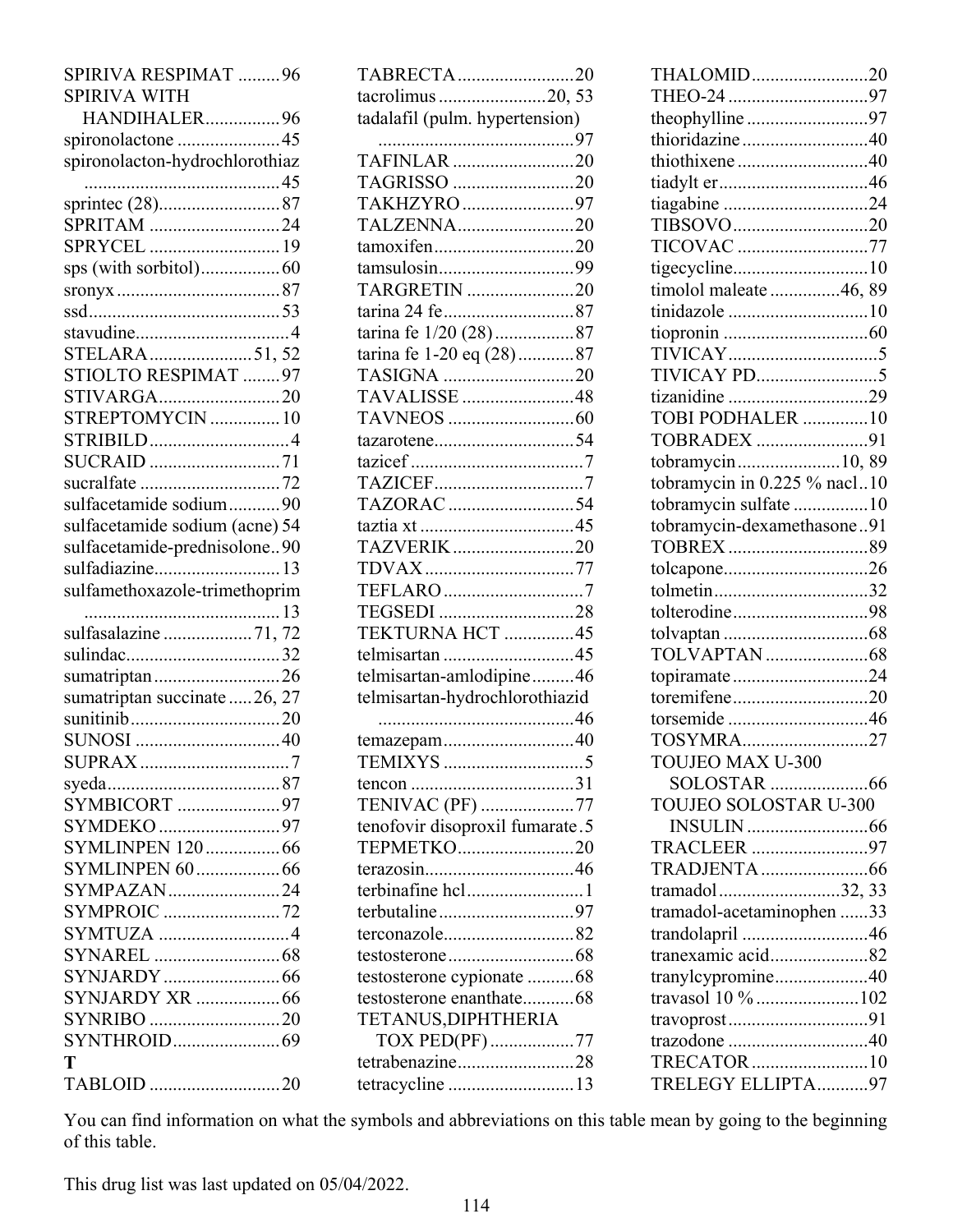| TRELSTAR20                      |
|---------------------------------|
| tretinoin (antineoplastic) 20   |
| tretinoin topical 54            |
| TREXALL20                       |
| triamcinolone acetonide .57, 61 |
|                                 |
| triamterene-hydrochlorothiazid  |
|                                 |
| triazolam40                     |
|                                 |
|                                 |
|                                 |
| trifluoperazine 40              |
| trifluridine89                  |
| trihexyphenidyl 26              |
|                                 |
| tri-lo-estarylla 87             |
| tri-lo-sprintec87               |
| trimethobenzamide72             |
| trimethoprim 14                 |
|                                 |
| trimipramine40                  |
| TRINTELLIX40                    |
|                                 |
|                                 |
|                                 |
|                                 |
|                                 |
|                                 |
| tri-vylibra lo87                |
|                                 |
| TROPHAMINE 10 %  102            |
|                                 |
| TRULICITY<br>. 66               |
| TRUMENBA 77                     |
| TRUSELTIQ 20                    |
| TUKYSA20                        |
| TURALIO 21                      |
|                                 |
| TWINRIX (PF) 77                 |
|                                 |
|                                 |
| TYMLOS 78                       |
| TYPHIM VI 77                    |
|                                 |
| <b>TYVASO INSTITUTIONAL</b>     |
| START KIT 97                    |
| TYVASO REFILL KIT  97           |
| TYVASO STARTER KIT97            |
|                                 |

| $\mathbf{U}$                   |
|--------------------------------|
| UBRELVY 27                     |
|                                |
| UKONIQ 21                      |
|                                |
| UPTRAVI46                      |
| $\mathbf{V}$                   |
| VABOMERE10                     |
|                                |
| VALCHLOR 53                    |
| valganciclovir 5               |
| valproic acid24                |
| valproic acid (as sodium salt) |
|                                |
|                                |
| valsartan-hydrochlorothiazide  |
|                                |
| VALTOCO24                      |
| vancomycin 11                  |
| VANCOMYCIN 11                  |
| VANCOMYCIN IN 0.9 %            |
| <b>SODIUM CHL</b> 10           |
| <b>VANCOMYCIN IN</b>           |
| DEXTROSE 5 %11                 |
| vandazole82                    |
| VAQTA (PF)77                   |
|                                |
| VARIVAX (PF) 77                |
|                                |
| velivet triphasic regimen (28) |
|                                |
| VENCLEXTA21                    |
| <b>VENCLEXTA STARTING</b>      |
| PACK 21                        |
| venlafaxine 40                 |
| VENTAVIS 98                    |
| VENTOLIN HFA98                 |
| verapamil46                    |
| <b>VERSACLOZ</b> 40            |
| VERZENIO 21                    |
|                                |
| VICTOZA 2-PAK 66               |
| VICTOZA 3-PAK 66               |
|                                |
| vigabatrin24                   |
| vigadrone24                    |

| VIIBRYD 40                   |      |
|------------------------------|------|
| VIMPAT25                     |      |
|                              |      |
| VIRACEPT5                    |      |
|                              |      |
| vitamin k48                  |      |
| vitamin k148                 |      |
| VITRAKVI21                   |      |
| VIZIMPRO21                   |      |
|                              |      |
| voriconazole 2               |      |
| VOTRIENT 21                  |      |
|                              |      |
| VRAYLAR40                    |      |
|                              |      |
| vyfemla (28) 88              |      |
|                              |      |
| VYNDAMAX 50                  |      |
| VYNDAQEL50                   |      |
| W                            |      |
|                              |      |
| warfarin48                   |      |
| WELIREG21                    |      |
|                              |      |
| wixela inhub 98              |      |
| wymzya fe 88                 |      |
| $\overline{\mathbf{X}}$      |      |
|                              |      |
| XALKORI 21                   |      |
| XARELTO 48                   |      |
| XARELTO DVT-PE TREAT         |      |
| 30D START48                  |      |
| XATMEP21                     |      |
|                              |      |
| <b>XCOPRI MAINTENANCE</b>    |      |
| PACK                         | 0.25 |
| <b>XCOPRI TITRATION PACK</b> |      |
|                              |      |
|                              |      |
| XELJANZ XR80                 |      |
| XENLETA11                    |      |
| XERMELO21                    |      |
|                              |      |
| XIFAXAN 11                   |      |
|                              |      |
|                              |      |
|                              |      |
|                              |      |
| XOSPATA21                    |      |
|                              |      |
| XTANDI21                     |      |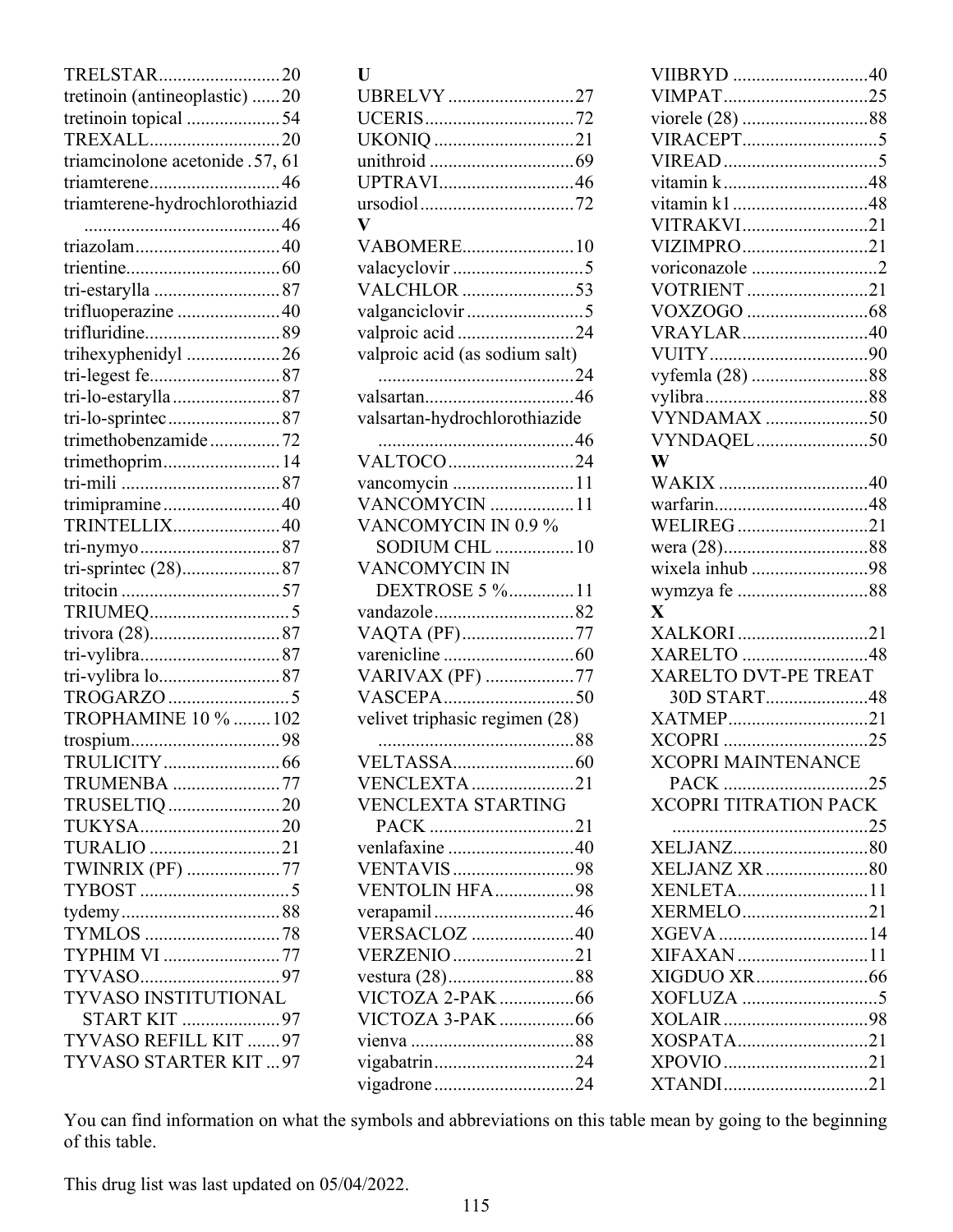| ZEGALOGUE            |  |
|----------------------|--|
| AUTOINJECTOR66       |  |
| ZEGALOGUE SYRINGE 66 |  |
|                      |  |
| ZELBORAF 21          |  |
|                      |  |
|                      |  |
|                      |  |
|                      |  |
| ZERBAXA 7            |  |
|                      |  |
|                      |  |

| ziprasidone hcl41       |  |
|-------------------------|--|
| ziprasidone mesylate 41 |  |
|                         |  |
|                         |  |
|                         |  |
| zonisamide25            |  |
|                         |  |
| ZYDELIG21               |  |
| ZYKADIA21               |  |
| ZYPREXA RELPREVV41      |  |